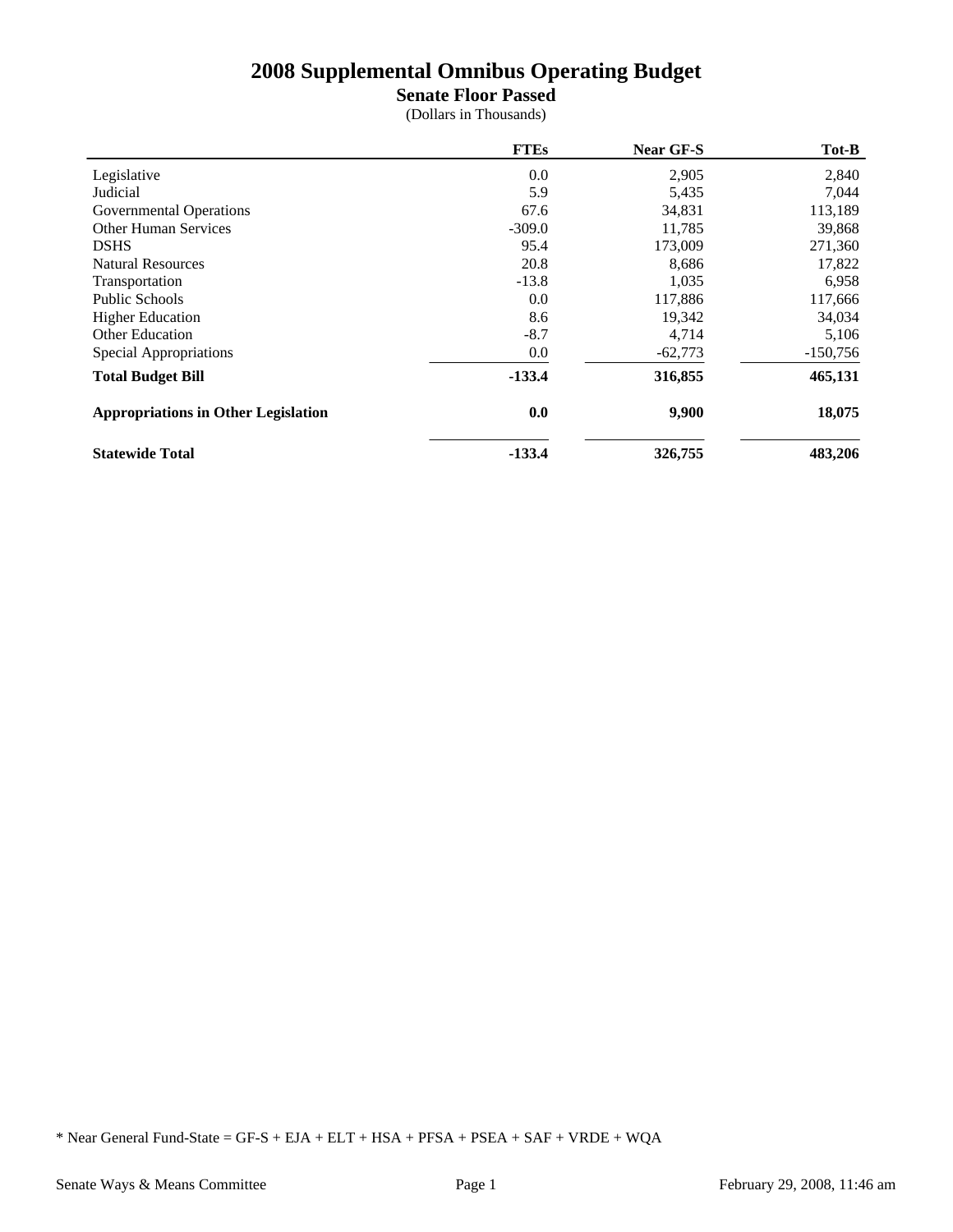### **Senate Floor Passed**

(Dollars in Thousands)

|                                     | <b>FTEs</b> | Near GF-S | Tot-B |
|-------------------------------------|-------------|-----------|-------|
| Legislative                         |             |           |       |
| House of Representatives            | 0.0         | 1,306     | 1,306 |
| Senate                              | 0.0         | 1,171     | 1,171 |
| It Leg Audit & Review Committee     | 0.0         | 314       | 314   |
| Office of the State Actuary         | 0.0         | 25        | 25    |
| Joint Legislative Systems Comm      | 0.0         | 87        | 22    |
| <b>Statute Law Committee</b>        | 0.0         | 2         | 2     |
| <b>Total Legislative</b>            | 0.0         | 2,905     | 2,840 |
| <b>Judicial</b>                     |             |           |       |
| Supreme Court                       | 0.0         | 357       | 357   |
| State Law Library                   | 0.0         | 72        | 72    |
| Court of Appeals                    | 1.0         | 1,085     | 1,085 |
| Administrative Office of the Courts | 3.9         | 3,160     | 4,769 |
| Office of Public Defense            | 1.0         | 761       | 761   |
| <b>Total Judicial</b>               | 5.9         | 5,435     | 7,044 |
| <b>Total Legislative/Judicial</b>   | 5.9         | 8,340     | 9,884 |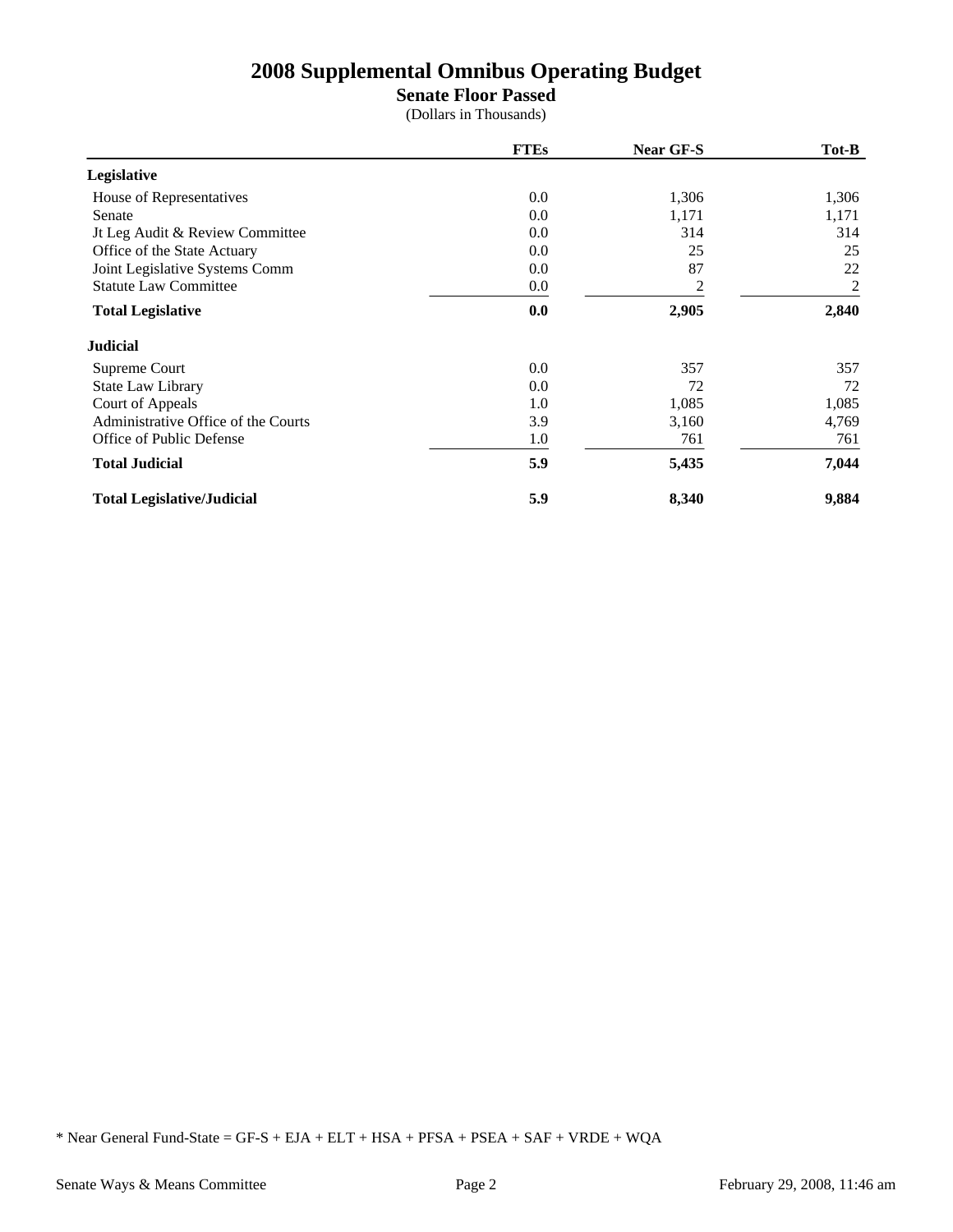**Senate Floor Passed**

(Dollars in Thousands)

|                                          | <b>FTEs</b> | <b>Near GF-S</b> | Tot-B          |
|------------------------------------------|-------------|------------------|----------------|
| <b>Governmental Operations</b>           |             |                  |                |
| Office of the Governor                   | 0.0         | 492              | 2,457          |
| Office of the Secretary of State         | 11.5        | 1,605            | $-4,362$       |
| Office of the State Treasurer            | 0.0         | 0                | 2              |
| Office of the State Auditor              | 1.4         | 0                | 323            |
| Office of the Attorney General           | 25.2        | 362              | 6,492          |
| <b>Caseload Forecast Council</b>         | 0.0         | 85               | 85             |
| Dept of Financial Institutions           | 4.9         | $\Omega$         | 1,928          |
| Dept Community, Trade, Econ Dev          | 3.7         | 9,260            | $-1,208$       |
| Economic & Revenue Forecast Council      | 0.3         | 326              | 326            |
| Office of Financial Management           | 2.2         | 12,269           | 12,807         |
| Office of Administrative Hearings        | 0.0         | $\Omega$         | 5              |
| Department of Personnel                  | 0.0         | 196              | $-5,998$       |
| <b>State Lottery Commission</b>          | 0.0         | $\Omega$         |                |
| <b>Washington State Gambling Comm</b>    | 0.0         | $\theta$         | 6              |
| Department of Retirement Systems         | 0.1         | $\theta$         | 65             |
| <b>State Investment Board</b>            | 0.0         | 0                | 5,202          |
| <b>Public Printer</b>                    | 0.0         | 0                | $\overline{4}$ |
| Department of Revenue                    | 14.6        | 8,984            | 9,484          |
| Dept of General Administration           | 0.0         | 29               | 3,107          |
| Department of Information Services       | 0.3         | $-1,555$         | 523            |
| Office of Insurance Commissioner         | 0.5         | 0                | 292            |
| WA State Liquor Control Board            | 0.0         | $\theta$         | 6,831          |
| Utilities and Transportation Comm        | 0.0         | 0                | 4              |
| <b>Military Department</b>               | 3.0         | 2,563            | 66,732         |
| <b>Public Employment Relations Comm</b>  | 0.0         | 2                |                |
| Archaeology & Historic Preservation      | 0.0         | 199              | 199            |
| Growth Management Hearings Board         | 0.0         | 14               | 14             |
| <b>State Convention and Trade Center</b> | 0.0         | $\theta$         | 7,863          |
| <b>Total Governmental Operations</b>     | 67.6        | 34,831           | 113,189        |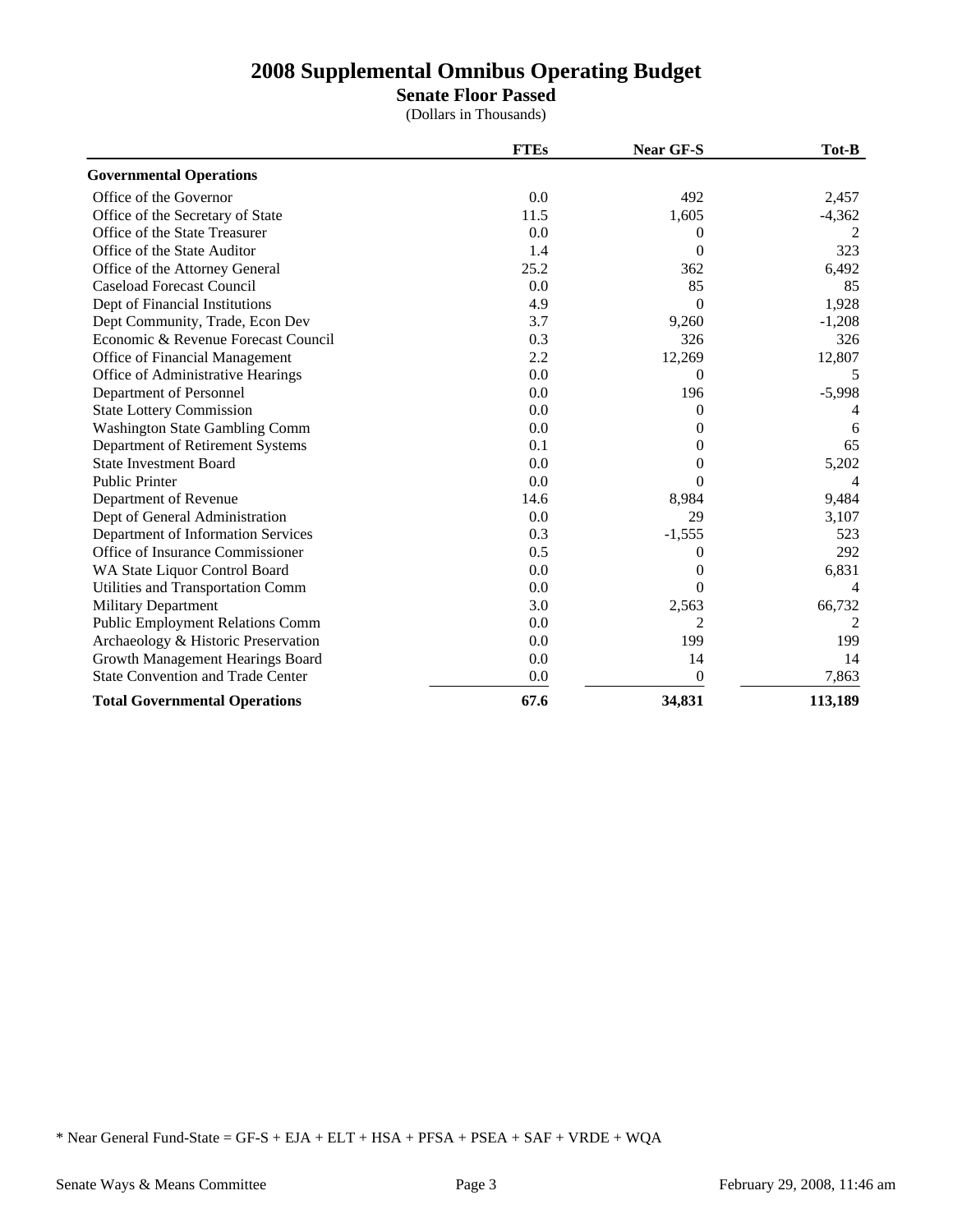## **Senate Floor Passed**

(Dollars in Thousands)

|                                           | <b>FTEs</b> | Near GF-S | Tot-B         |
|-------------------------------------------|-------------|-----------|---------------|
| <b>Other Human Services</b>               |             |           |               |
| WA State Health Care Authority            | 0.2         | $-3,218$  | $-3,002$      |
| Human Rights Commission                   | 1.7         | 370       | 552           |
| <b>Bd of Industrial Insurance Appeals</b> | 0.0         | $\Omega$  | 4             |
| Criminal Justice Training Comm            | 0.0         | 6,711     | 6,711         |
| Department of Labor and Industries        | 10.0        | 605       | 5,427         |
| Indeterminate Sentence Review Board       | 2.0         | 335       | 335           |
| Department of Health                      | 48.7        | 13,131    | 26,273        |
| Department of Veterans' Affairs           | 6.3         | $-1,789$  | 1,764         |
| Department of Corrections                 | $-165.6$    | $-4,655$  | $-3,564$      |
| Dept of Services for the Blind            | 0.0         |           | $\mathcal{L}$ |
| Sentencing Guidelines Commission          | 1.0         | 295       | 295           |
| Department of Employment Security         | $-213.2$    | $\Omega$  | 5,071         |
| <b>Total Other Human Services</b>         | $-309.0$    | 11,785    | 39,868        |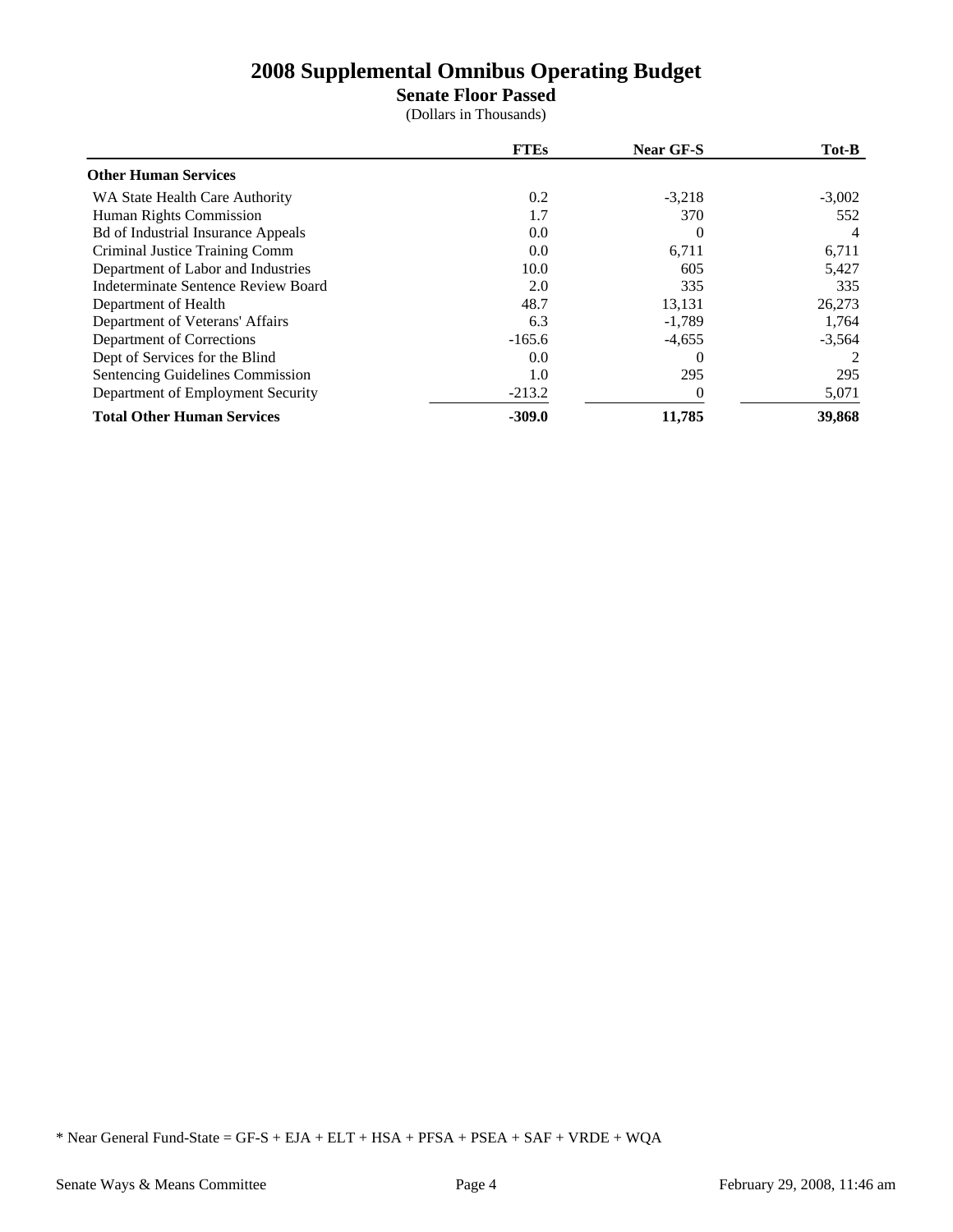**Senate Floor Passed**

(Dollars in Thousands)

|                                    | <b>FTEs</b> | <b>Near GF-S</b> | Tot-B     |
|------------------------------------|-------------|------------------|-----------|
| <b>DSHS</b>                        |             |                  |           |
| Children and Family Services       | 5.4         | 18,965           | 42,085    |
| Juvenile Rehabilitation            | $-20.4$     | 879              | 1,562     |
| Mental Health                      | 11.4        | 16,144           | 32,625    |
| Developmental Disabilities         | 65.4        | 15,210           | 25,034    |
| Long-Term Care                     | $-7.7$      | 15,534           | 13,589    |
| Economic Services Administration   | 38.3        | $-10,266$        | $-19,810$ |
| Alcohol & Substance Abuse          | 4.6         | 11,190           | 26,635    |
| <b>Medical Assistance Payments</b> | $-3.6$      | 94,317           | 134,941   |
| <b>Vocational Rehabilitation</b>   | 0.0         | $-2,703$         | $-432$    |
| <b>Administration/Support Svcs</b> | 5.1         | 10,920           | 12,240    |
| Special Commitment Center          | $-3.2$      | 2,805            | 2,805     |
| Payments to Other Agencies         | 0.0         | 14               | 86        |
| <b>Total DSHS</b>                  | 95.4        | 173,009          | 271,360   |
| <b>Total Human Services</b>        | $-213.6$    | 184,794          | 311,228   |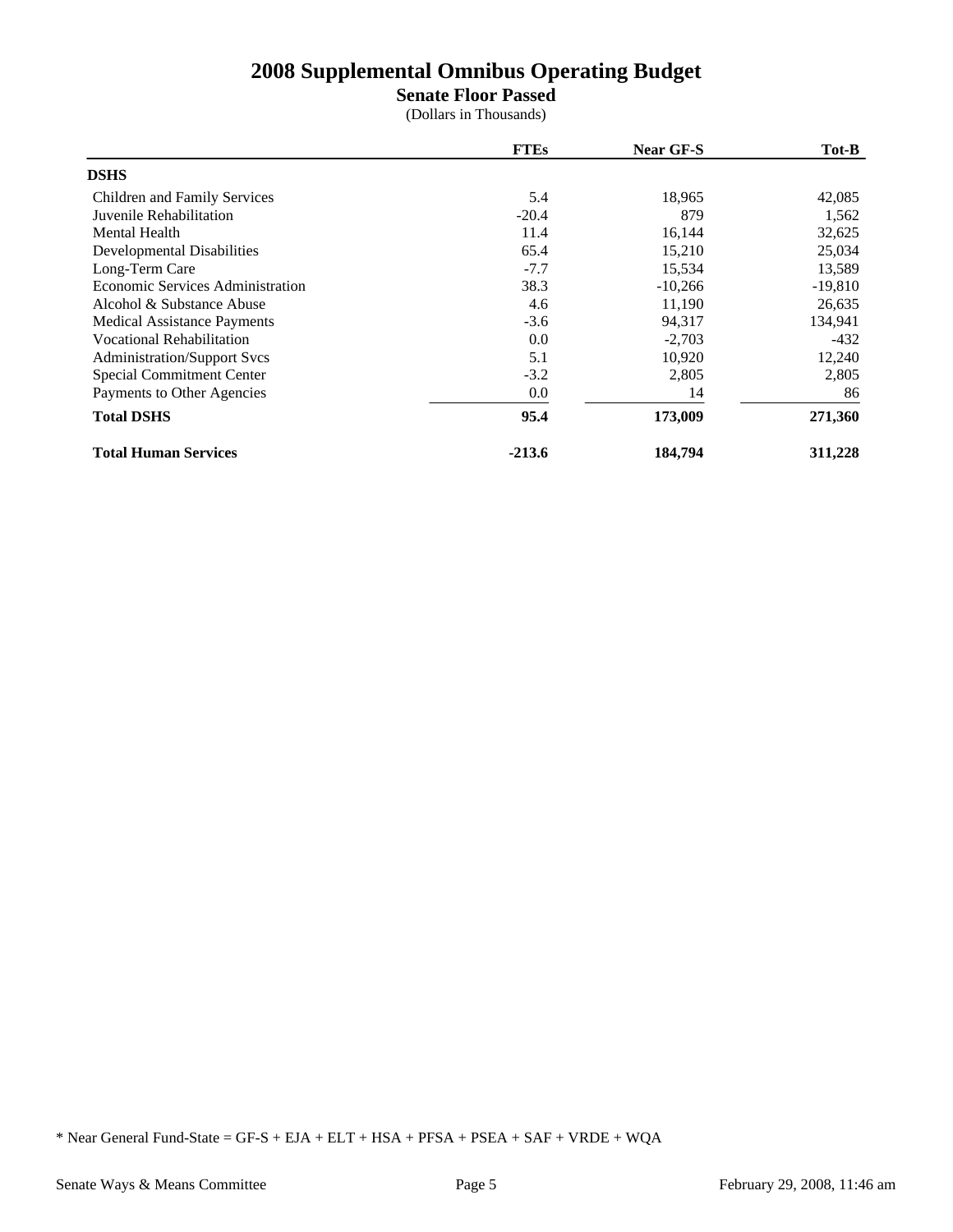**Senate Floor Passed**

(Dollars in Thousands)

|                                        | <b>FTEs</b> | <b>Near GF-S</b> | Tot-B    |
|----------------------------------------|-------------|------------------|----------|
| <b>Natural Resources</b>               |             |                  |          |
| Department of Ecology                  | 7.3         | 2,557            | 5,030    |
| WA Pollution Liab Insurance Program    | 0.0         | $\Omega$         | 33       |
| <b>State Parks and Recreation Comm</b> | 3.3         | 700              | 2,344    |
| Rec and Conservation Funding Board     | 0.0         | $\theta$         | $-1,000$ |
| <b>Environmental Hearings Office</b>   | 0.0         | 10               | 10       |
| <b>State Conservation Commission</b>   | 0.3         | $-3,826$         | $-3,826$ |
| Dept of Fish and Wildlife              | 10.6        | 3,559            | 4,048    |
| <b>Puget Sound Partnership</b>         | $-3.0$      | 1,162            | 4,372    |
| Department of Natural Resources        | 1.1         | 3,953            | 6,228    |
| Department of Agriculture              | 1.3         | 571              | 583      |
| <b>Total Natural Resources</b>         | 20.8        | 8,686            | 17,822   |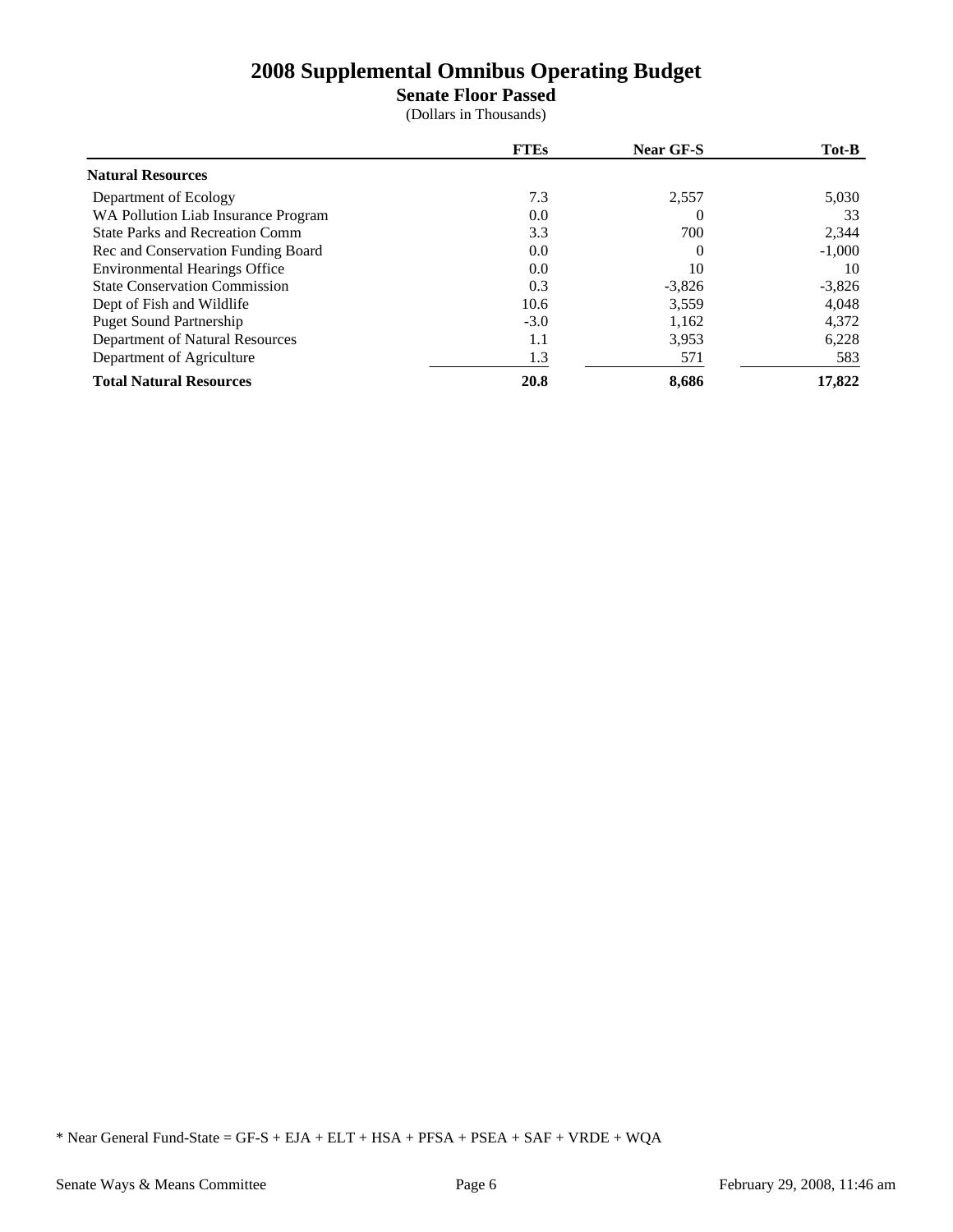**Senate Floor Passed**

(Dollars in Thousands)

|                                     | <b>FTEs</b> | <b>Near GF-S</b> | Tot-B  |
|-------------------------------------|-------------|------------------|--------|
| <b>Transportation</b>               |             |                  |        |
| <b>Washington State Patrol</b>      | $-17.4$     | $-3,920$         | $-256$ |
| <b>WA Traffic Safety Commission</b> | 0.0         | 4.947            | 4,947  |
| Department of Licensing             | 3.6         |                  | 2,267  |
| <b>Total Transportation</b>         | $-13.8$     | 1,035            | 6,958  |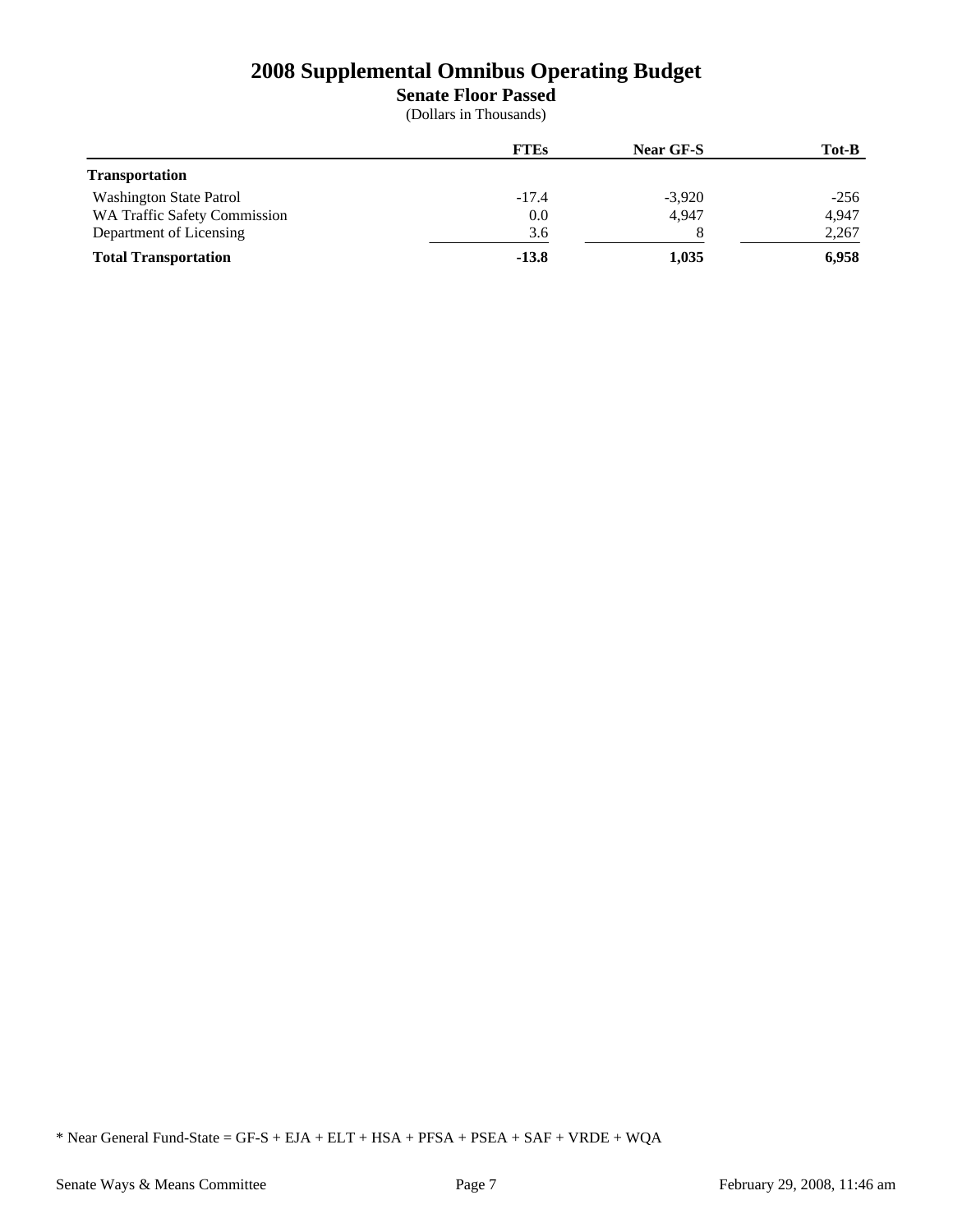### **Senate Floor Passed**

(Dollars in Thousands)

|                                           | <b>FTEs</b> | <b>Near GF-S</b> | Tot-B     |
|-------------------------------------------|-------------|------------------|-----------|
| <b>Public Schools</b>                     |             |                  |           |
| <b>OSPI &amp; Statewide Programs</b>      | 0.0         | 3,704            | 3,504     |
| General Apportionment                     | 0.0         | $-7,468$         | $-7,468$  |
| <b>Pupil Transportation</b>               | 0.0         | 22,491           | 22,491    |
| <b>Special Education</b>                  | 0.0         | 27,156           | 27,113    |
| <b>Educational Service Districts</b>      | 0.0         | 1,466            | 1,466     |
| Levy Equalization                         | 0.0         | 8,951            | 8,951     |
| <b>Institutional Education</b>            | 0.0         | 2,048            | 2,048     |
| Ed of Highly Capable Students             | 0.0         | $-7$             | $-7$      |
| <b>Student Achievement Program</b>        | 0.0         | $-1,432$         | $-1,432$  |
| <b>Education Reform</b>                   | 0.0         | 16,571           | 16,571    |
| <b>Transitional Bilingual Instruction</b> | 0.0         | 584              | 584       |
| Learning Assistance Program (LAP)         | 0.0         | 17,151           | 17,151    |
| Promoting Academic Success                | 0.0         | $-14,427$        | $-14,427$ |
| <b>Compensation Adjustments</b>           | 0.0         | 41,098           | 41,121    |
| <b>Total Public Schools</b>               | 0.0         | 117,886          | 117,666   |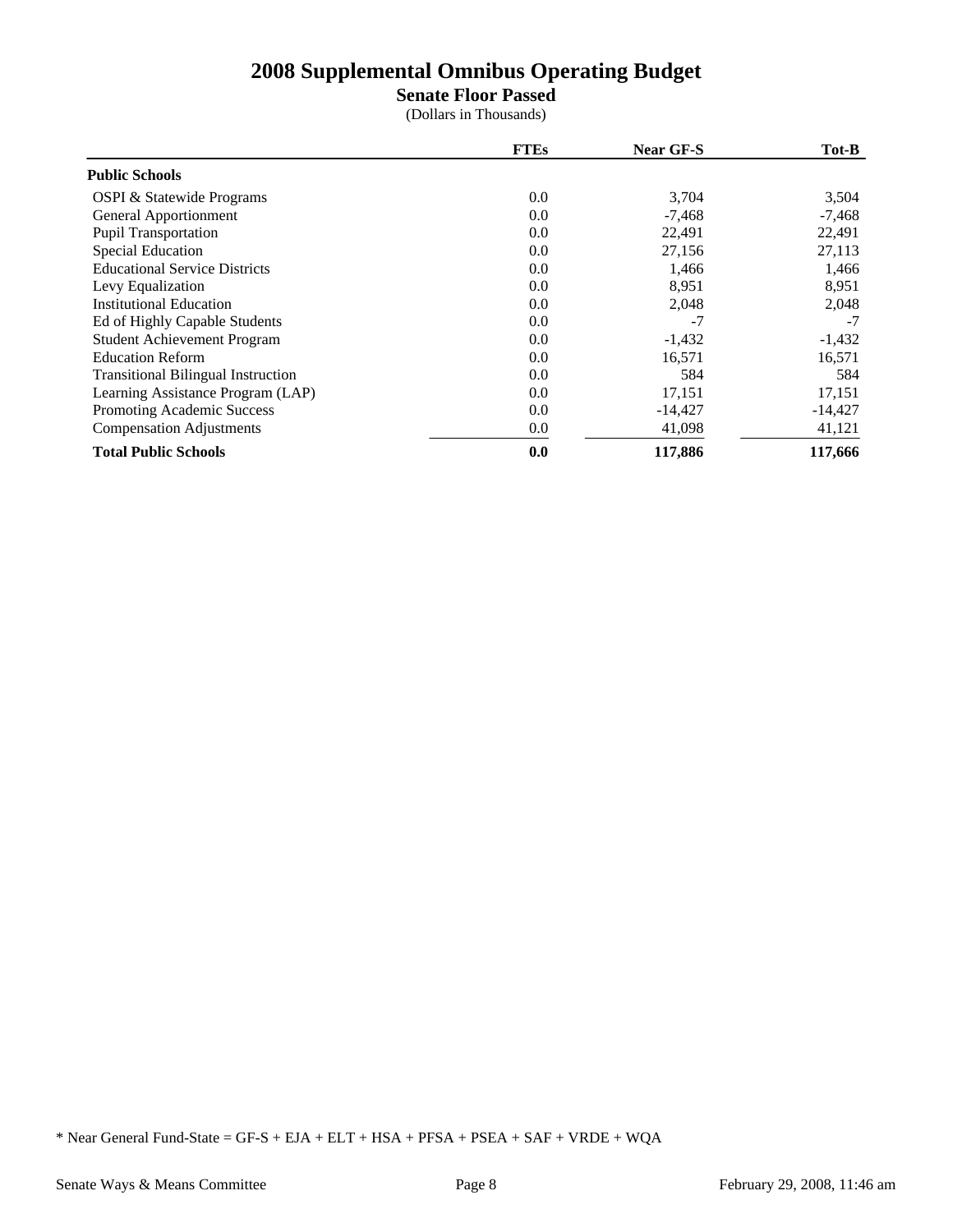## **Senate Floor Passed**

(Dollars in Thousands)

|                                            | <b>FTEs</b> | Near GF-S | Tot-B   |
|--------------------------------------------|-------------|-----------|---------|
| <b>Higher Education</b>                    |             |           |         |
| <b>Higher Education Coordinating Board</b> | 5.1         | 2,026     | 14,083  |
| University of Washington                   | 0.5         | 2,244     | 2,052   |
| Washington State University                | 1.0         | 4,543     | 4,394   |
| Eastern Washington University              | 0.5         | 315       | 315     |
| Central Washington University              | 0.5         | 1,115     | 1,119   |
| The Evergreen State College                | 0.5         | 390       | 380     |
| Western Washington University              | 0.5         | 338       | 340     |
| Community/Technical College System         | 0.0         | 8,371     | 11,351  |
| <b>Total Higher Education</b>              | 8.6         | 19,342    | 34,034  |
| <b>Other Education</b>                     |             |           |         |
| State School for the Blind                 | 0.0         | 62        | 70      |
| State School for the Deaf                  | $-12.0$     | 258       | 342     |
| Work Force Trng & Educ Coord Board         | 0.3         | 300       | 600     |
| Department of Early Learning               | 3.0         | 3,751     | 3,751   |
| Washington State Historical Society        | 0.0         | 255       | 255     |
| East Wash State Historical Society         | 0.0         | 88        | 88      |
| <b>Total Other Education</b>               | $-8.7$      | 4,714     | 5,106   |
| <b>Total Education</b>                     | $-0.2$      | 141,942   | 156,806 |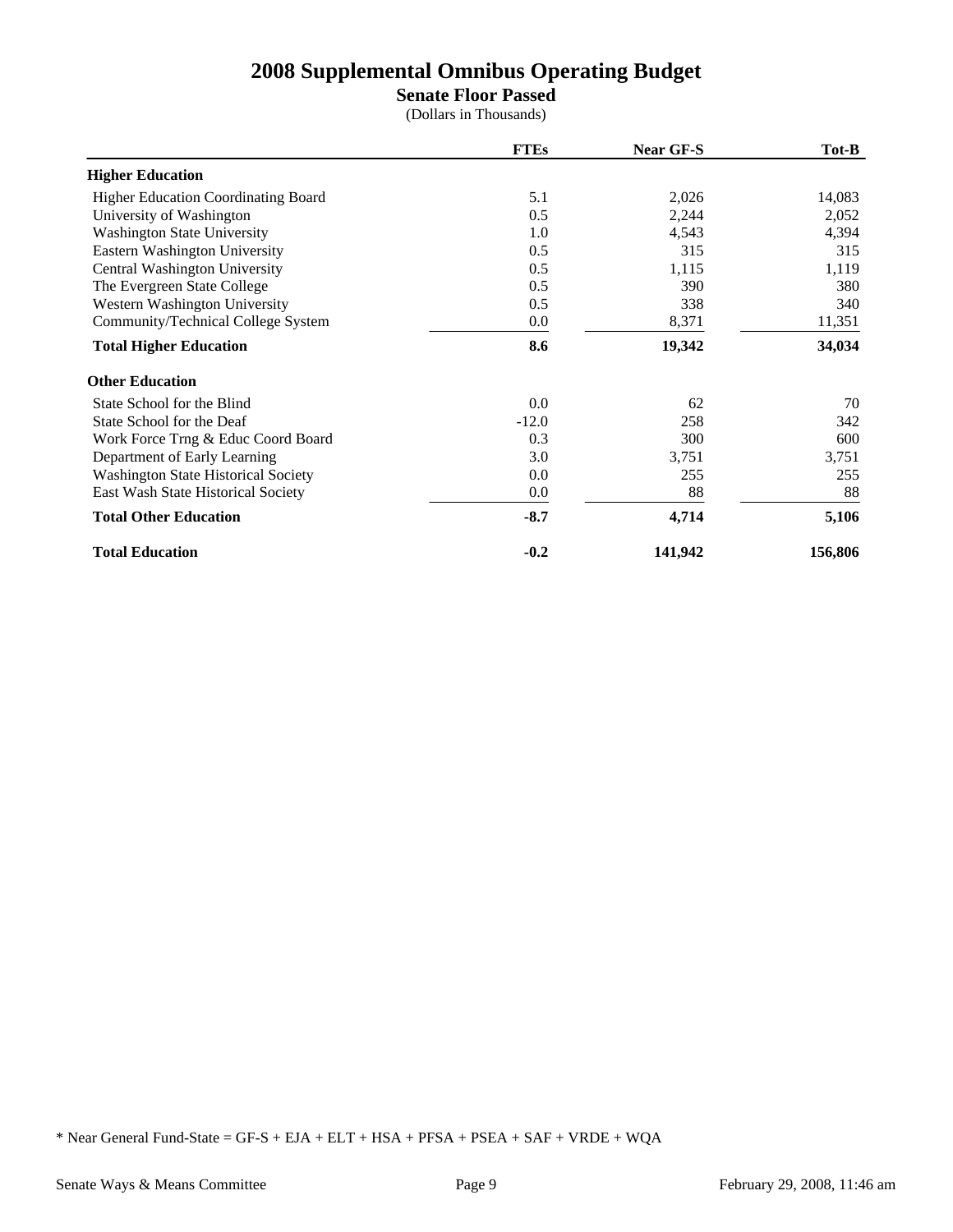**Senate Floor Passed**

(Dollars in Thousands)

|                                     | <b>FTEs</b> | <b>Near GF-S</b> | Tot-B      |
|-------------------------------------|-------------|------------------|------------|
| <b>Special Appropriations</b>       |             |                  |            |
| <b>Bond Retirement and Interest</b> | $0.0\,$     | 29.144           | 32,045     |
| Special Approps to the Governor     | 0.0         | 24.382           | 30,052     |
| <b>Sundry Claims</b>                | 0.0         | 55               | 55         |
| State Employee Compensation Adjust  | 0.0         | $-116.354$       | $-212.908$ |
| <b>Total Special Appropriations</b> | 0.0         | $-62,773$        | $-150.756$ |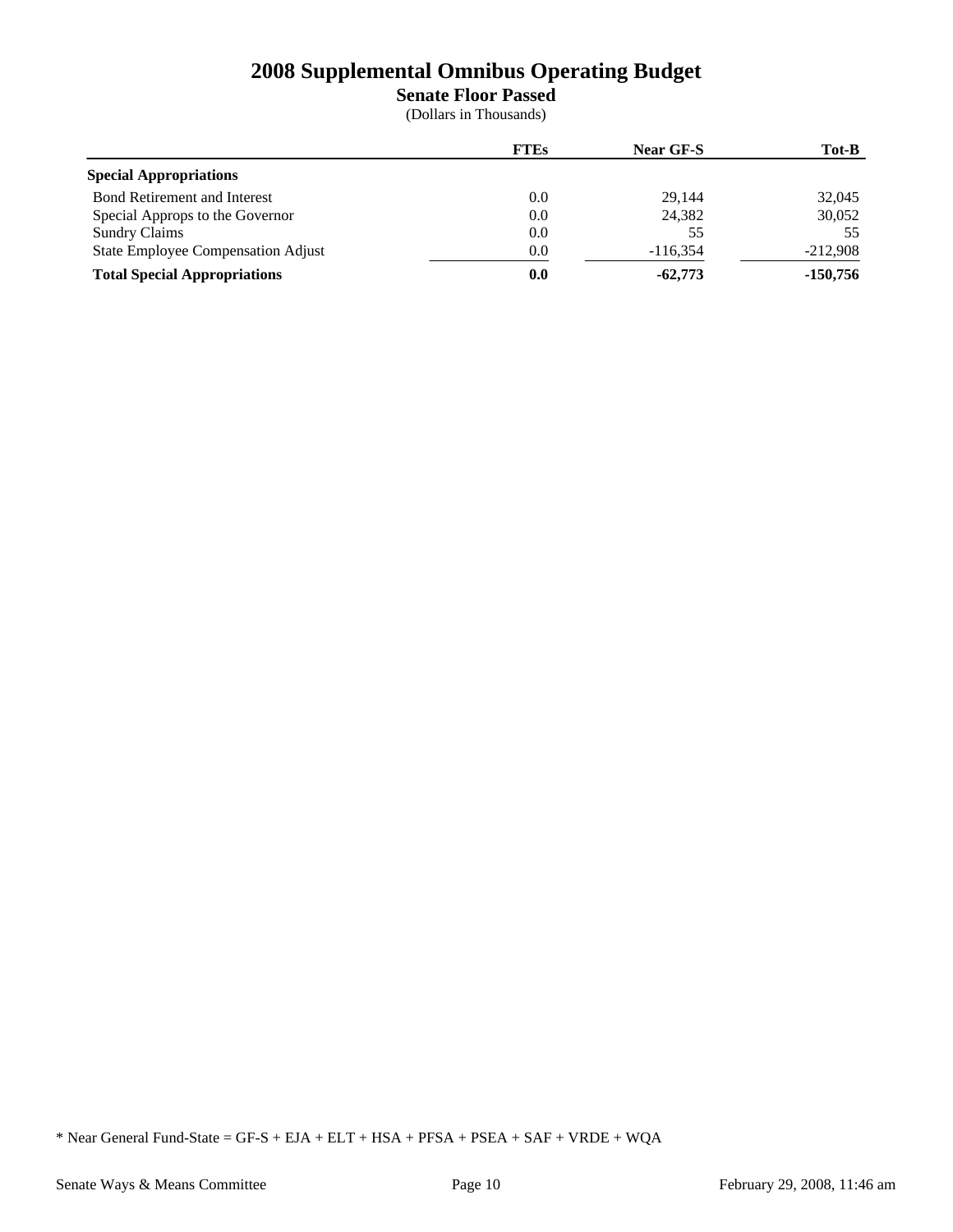## **Table of Contents**

| Page             | <b>Title</b>                                       |
|------------------|----------------------------------------------------|
| 1                | House of Representatives                           |
| 2                | Senate                                             |
| 3                | Joint Legislative Audit & Review Committee         |
| 4                | Office of the State Actuary                        |
| 5                | Joint Legislative Systems Committee                |
| 6                | <b>Statute Law Committee</b>                       |
| 7                | Supreme Court                                      |
| 8                | <b>State Law Library</b>                           |
| 9                | Court of Appeals                                   |
| 10               | Administrative Office of the Courts                |
| 11               | Office of Public Defense                           |
| 12               | Office of Civil Legal Aid                          |
| 13               | Office of the Governor                             |
| 14               | Office of the Secretary of State                   |
| 16               | Office of the State Treasurer                      |
| 17               | Office of the State Auditor                        |
| 18               | Office of the Attorney General                     |
| 20               | Caseload Forecast Council                          |
| 21               | Department of Financial Institutions               |
| 22               | Department of Community, Trade, & Economic Develop |
| 26               | Economic & Revenue Forecast Council                |
| 27               | Office of Financial Management                     |
| 28               | Office of Administrative Hearings                  |
| 29               | Department of Personnel                            |
| 30               | <b>State Lottery Commission</b>                    |
| 31               | <b>Washington State Gambling Commission</b>        |
| 32               | Department of Retirement Systems                   |
| 33               | <b>State Investment Board</b>                      |
| 34               | <b>Public Printer</b>                              |
| 35               | Department of Revenue                              |
| 36               | Department of General Administration               |
| 37               | Department of Information Services                 |
| 38               | Office of Insurance Commissioner                   |
| 39               | Washington State Liquor Control Board              |
| 40               | Utilities and Transportation Commission            |
| 41               | <b>Military Department</b>                         |
| 43               | <b>Public Employment Relations Commission</b>      |
| 44               | Department of Archaeology & Historic Preservation  |
| 45               | Growth Management Hearings Board                   |
| 46               | <b>State Convention and Trade Center</b>           |
| 47               | Washington State Health Care Authority             |
| 49               | Human Rights Commission                            |
| 50               | Board of Industrial Insurance Appeals              |
| 51               | WA State Criminal Justice Training Commission      |
| 52               | Department of Labor and Industries                 |
| $\sim$ $\lambda$ |                                                    |

54 Indeterminate Sentence Review Board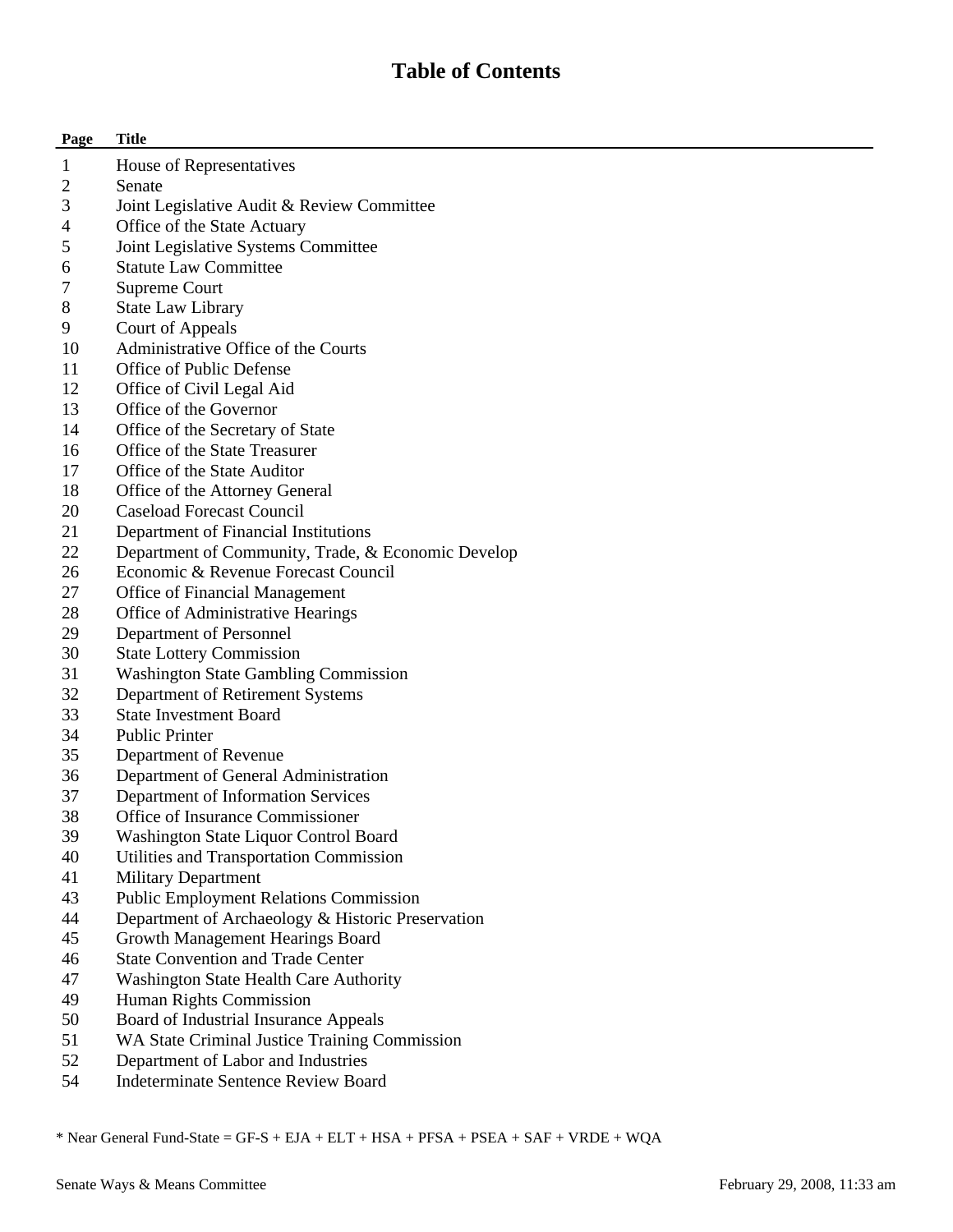## **Table of Contents**

| Page | <b>Title</b>                                                                      |
|------|-----------------------------------------------------------------------------------|
| 55   | Department of Health                                                              |
| 59   | Department of Veterans' Affairs                                                   |
| 60   | Department of Corrections                                                         |
| 62   | Department of Services for the Blind                                              |
| 63   | Sentencing Guidelines Commission                                                  |
| 64   | Department of Employment Security                                                 |
| 65   | Department of Social and Health Services - Children and Family Services           |
| 67   | Department of Social and Health Services - Juvenile Rehabilitation                |
| 68   | Department of Social and Health Services - Mental Health                          |
| 70   | Department of Social and Health Services - Developmental Disabilities             |
| 72   | Department of Social and Health Services - Long-Term Care                         |
| 74   | Department of Social and Health Services - Economic Services Administration       |
| 76   | Department of Social and Health Services - Alcohol and Substance Abuse            |
| 78   | Department of Social and Health Services - Medical Assistance Payments            |
| 80   | Department of Social and Health Services - Vocational Rehabilitation              |
| 81   | Department of Social and Health Services - Administration and Supporting Services |
| 82   | Department of Social and Health Services - Special Commitment Center              |
| 83   | Department of Social and Health Services - Payments to Other Agencies             |
| 84   | Department of Ecology                                                             |
| 87   | Washington Pollution Liability Insurance Program                                  |
| 88   | <b>State Parks and Recreation Commission</b>                                      |
| 89   | Recreation and Conservation Funding Board                                         |
| 90   | <b>Environmental Hearings Office</b>                                              |
| 91   | <b>State Conservation Commission</b>                                              |
| 92   | Department of Fish and Wildlife                                                   |
| 94   | <b>Puget Sound Partnership</b>                                                    |
| 96   | Department of Natural Resources                                                   |
| 97   | Department of Agriculture                                                         |
| 98   | <b>Washington State Patrol</b>                                                    |
| 99   | <b>Washington Traffic Safety Commission</b>                                       |
| 100  | Department of Licensing                                                           |
| 101  | Public Schools - OSPI & Statewide Programs                                        |
| 103  | <b>Public Schools - General Apportionment</b>                                     |
| 104  | <b>Public Schools - Pupil Transportation</b>                                      |
| 105  | Public Schools - Special Education                                                |
| 106  | <b>Public Schools - Educational Service Districts</b>                             |
| 107  | Public Schools - Levy Equalization                                                |
| 108  | <b>Public Schools - Institutional Education</b>                                   |
| 109  | Public Schools - Education of Highly Capable Students                             |
| 110  | Public Schools - Student Achievement Program                                      |
| 111  | <b>Public Schools - Education Reform</b>                                          |
| 113  | Public Schools - Transitional Bilingual Instruction                               |
| 114  | Public Schools - Learning Assistance Program (LAP)                                |
| 115  | <b>Public Schools - Promoting Academic Success</b>                                |
| 116  | <b>Public Schools - Compensation Adjustments</b>                                  |

117 Higher Education Coordinating Board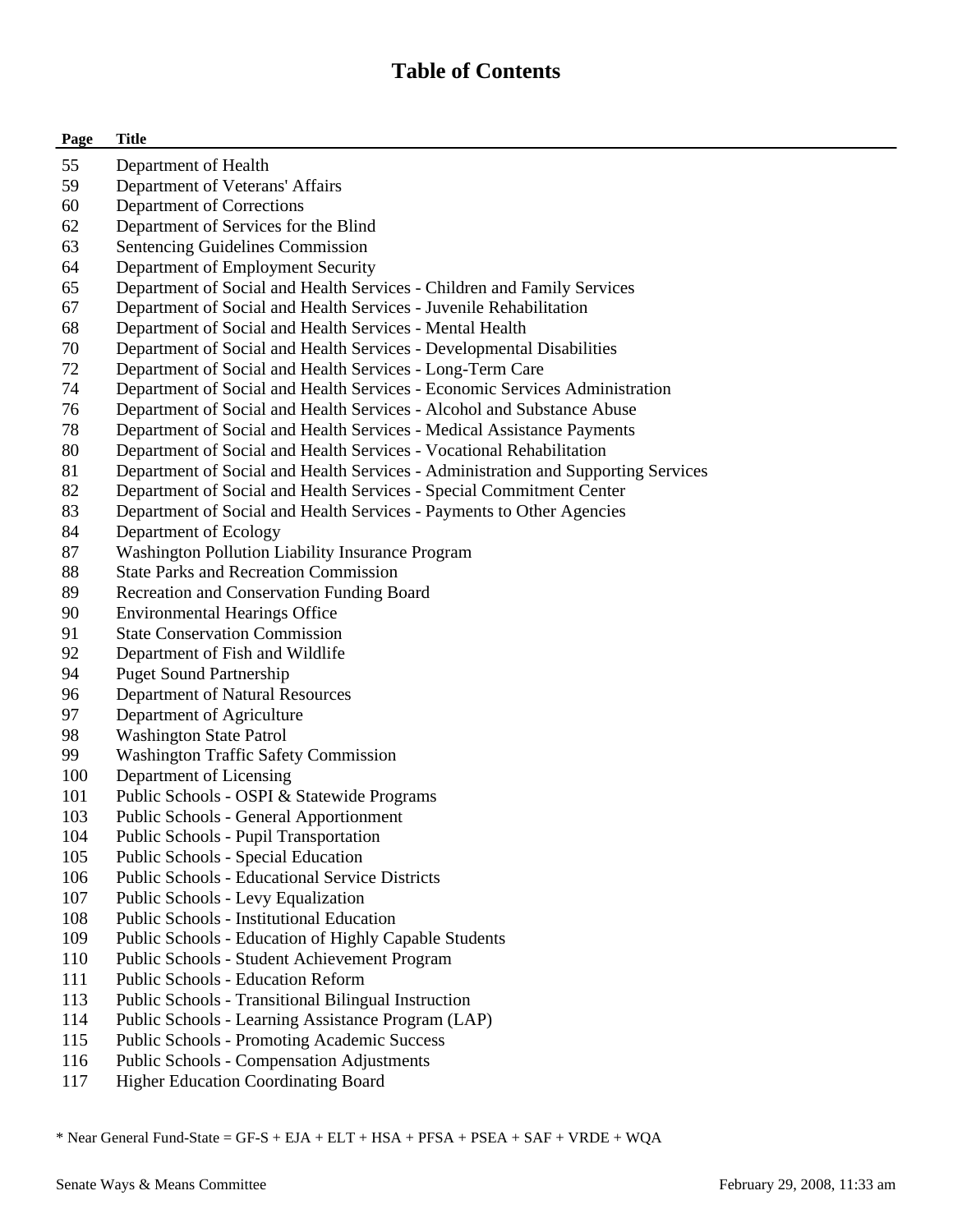## **Table of Contents**

#### **Page Title**

- 118 University of Washington
- 120 Washington State University
- 122 Eastern Washington University
- 123 Central Washington University
- 124 The Evergreen State College
- 126 Western Washington University
- 127 Community & Technical College System
- 129 State School for the Blind
- 130 State School for the Deaf
- 131 Work Force Training & Education Coordinating Board
- 132 Department of Early Learning
- 133 Washington State Historical Society
- 134 Eastern Washington State Historical Society
- 135 Bond Retirement and Interest
- 136 Special Appropriations to the Governor
- 138 Sundry Claims
- 139 State Employee Compensation Adjustments
- 140 Other Legislation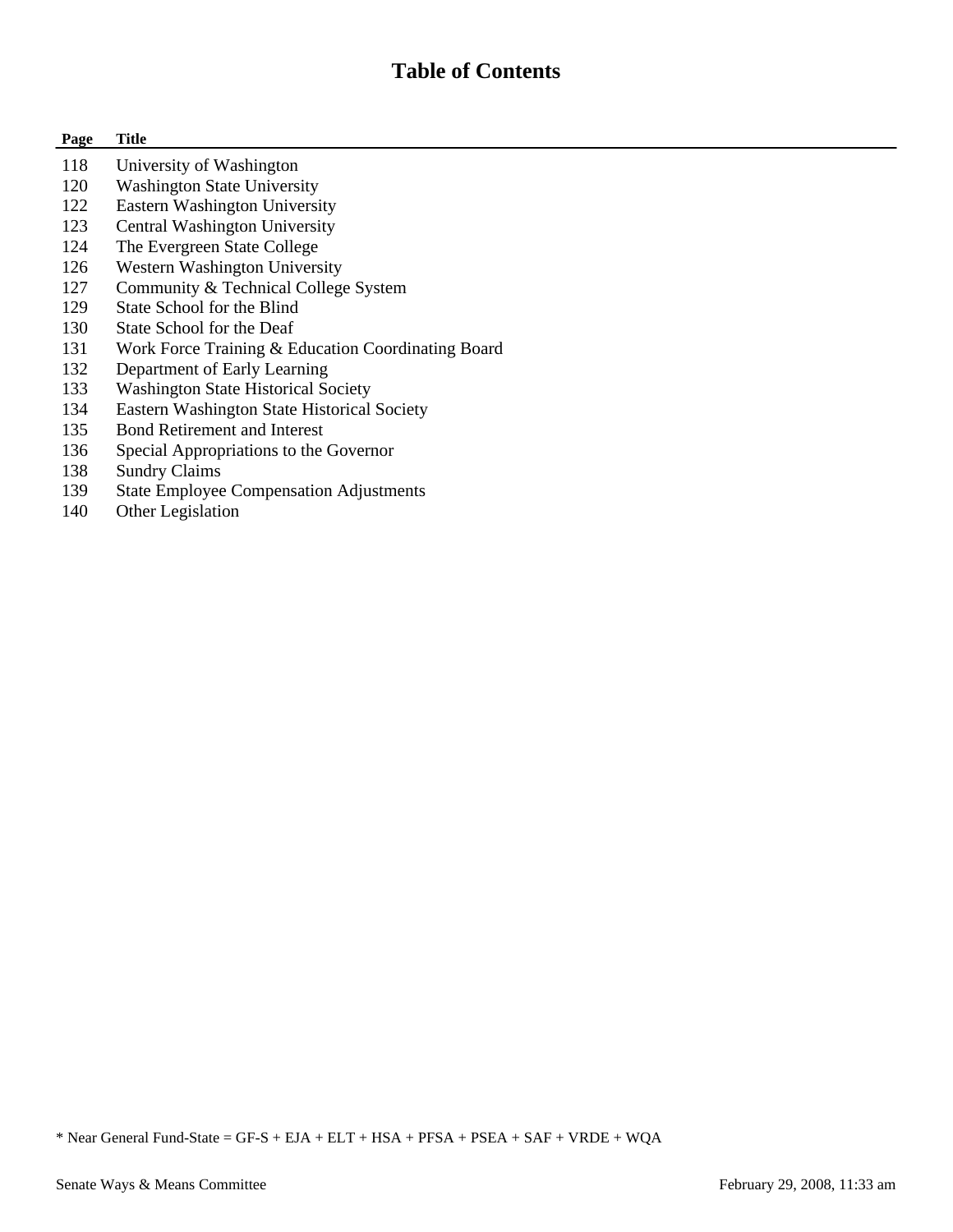### Agency 011 **2007-09 Revised Omnibus Operating Budget (2008 Supp)**

### **House of Representatives**

(Dollars in Thousands)

|                                            | <b>Senate Floor Passed</b> |           |              |
|--------------------------------------------|----------------------------|-----------|--------------|
|                                            | <b>FTEs</b>                | Near GF-S | <b>Total</b> |
| 2007-09 Original Appropriations            | 405.8                      | 70,680    | 70,756       |
| 2007-09 Maintenance Level                  | 405.8                      | 71,493    | 71,569       |
| <b>2008 Policy Non-Comp Changes:</b>       |                            |           |              |
| <b>Wheeler Site Tenant Relocation Cost</b> | 0.0                        | 105       | 105          |
| 2.<br><b>Health Care Workgroup Support</b> | 0.0                        | 388       | 388          |
| Policy -- Non-Comp Total                   | 0.0                        | 493       | 493          |
| <b>Total Policy Changes</b>                | 0.0                        | 493       | 493          |
| 2007-09 Revised Appropriations             | 405.8                      | 71,986    | 72,062       |
| Difference from Original Appropriations    | 0.0                        | 1,306     | 1,306        |
| % Change from Original Appropriations      | $0.0\%$                    | 1.9%      | 1.9%         |

#### *Comments:*

**1. Wheeler Site Tenant Relocation Cost - Funding is provided for the increased lease costs and one-time moving and** infrastructure costs associated with relocation to facilitate the development of the Wheeler Lot development project. (General Fund-State)

 **2. Health Care Workgroup Support -** Funding is provided to implement Second Substitute House Bill 2536 (health care work group). The work group will consist of nine citizen members and one member from each party of the House of Representatives and Senate. The work group will examine health care options, hire a consultant to provide an economic analysis of the options, and conduct public meetings in each congressional district of the state to gather public input. Coordination is provided by the Office of Financial Management. The funding allocated includes expenses for health care cost oversight. The work group shall report its findings to the Legislature by December 1, 2008. (General Fund-State)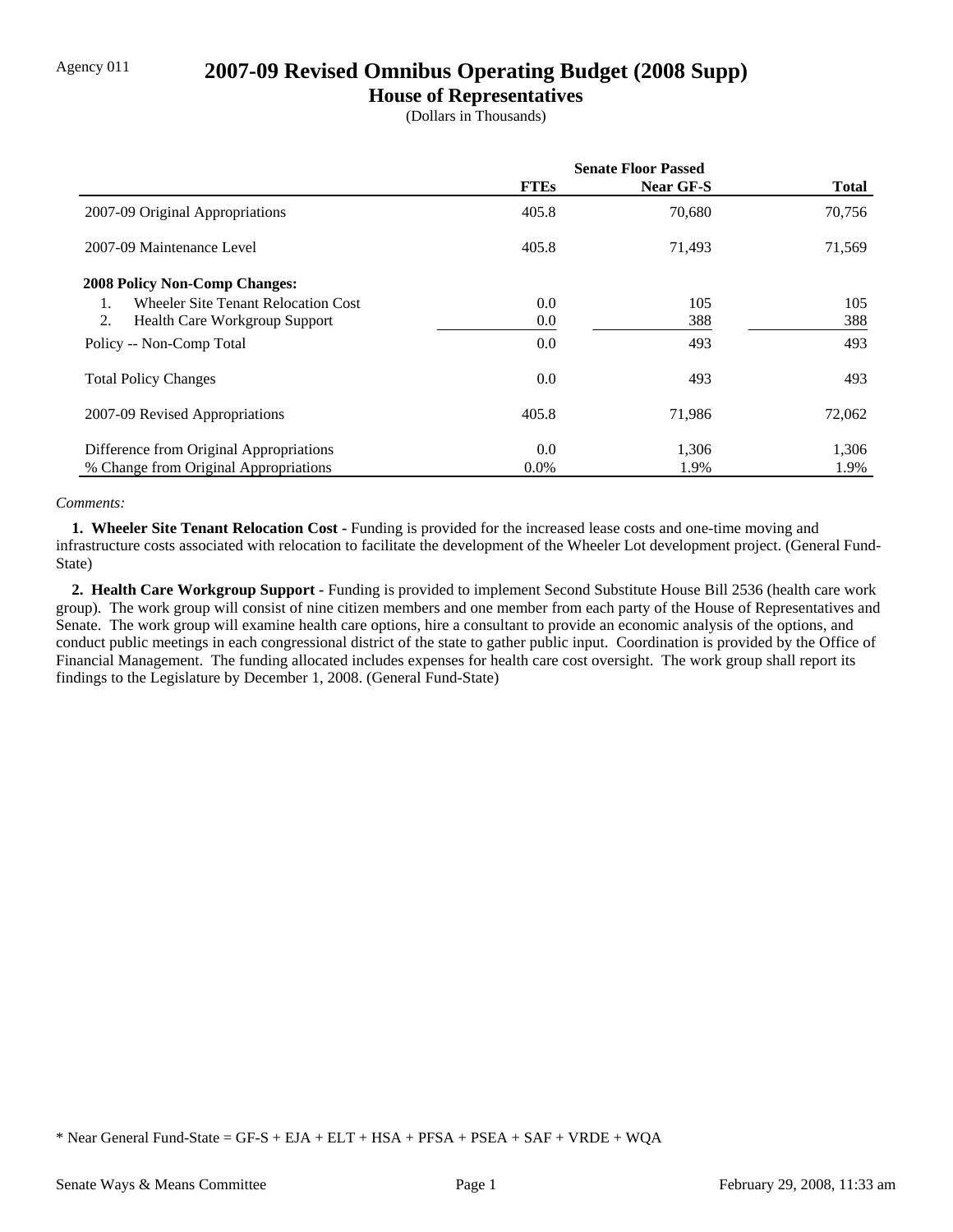### Agency 012 **2007-09 Revised Omnibus Operating Budget (2008 Supp)**

### **Senate**

(Dollars in Thousands)

|                                            | <b>Senate Floor Passed</b> |           |              |
|--------------------------------------------|----------------------------|-----------|--------------|
|                                            | <b>FTEs</b>                | Near GF-S | <b>Total</b> |
| 2007-09 Original Appropriations            | 297.1                      | 56,146    | 56,221       |
| 2007-09 Maintenance Level                  | 297.1                      | 56,824    | 56,899       |
| <b>2008 Policy Non-Comp Changes:</b>       |                            |           |              |
| Wheeler Site Tenant Relocation Cost        | $0.0\,$                    | 105       | 105          |
| 2.<br><b>Health Care Workgroup Support</b> | 0.0                        | 388       | 388          |
| Policy -- Non-Comp Total                   | 0.0                        | 493       | 493          |
| <b>Total Policy Changes</b>                | 0.0                        | 493       | 493          |
| 2007-09 Revised Appropriations             | 297.1                      | 57,317    | 57,392       |
| Difference from Original Appropriations    | 0.0                        | 1,171     | 1,171        |
| % Change from Original Appropriations      | $0.0\%$                    | 2.1%      | 2.1%         |

#### *Comments:*

**1. Wheeler Site Tenant Relocation Cost - Funding is provided for the increased lease costs and one-time moving and** infrastructure costs associated with relocation to facilitate the development of the Wheeler Lot development project. (General Fund-State)

 **2. Health Care Workgroup Support -** Funding is provided to implement Second Substitute House Bill 2536 (health care work group). The work group will consist of nine citizen members and one member from each party of the House of Representatives and Senate. The work group will examine health care options, hire a consultant to provide an economic analysis of the options, and conduct public meetings in each congressional district of the state to gather public input. Coordination is provided by the Office of Financial Management. The funding allocated includes expenses for health care cost oversight. The work group shall report its findings to the Legislature by December 1, 2008. (General Fund-State)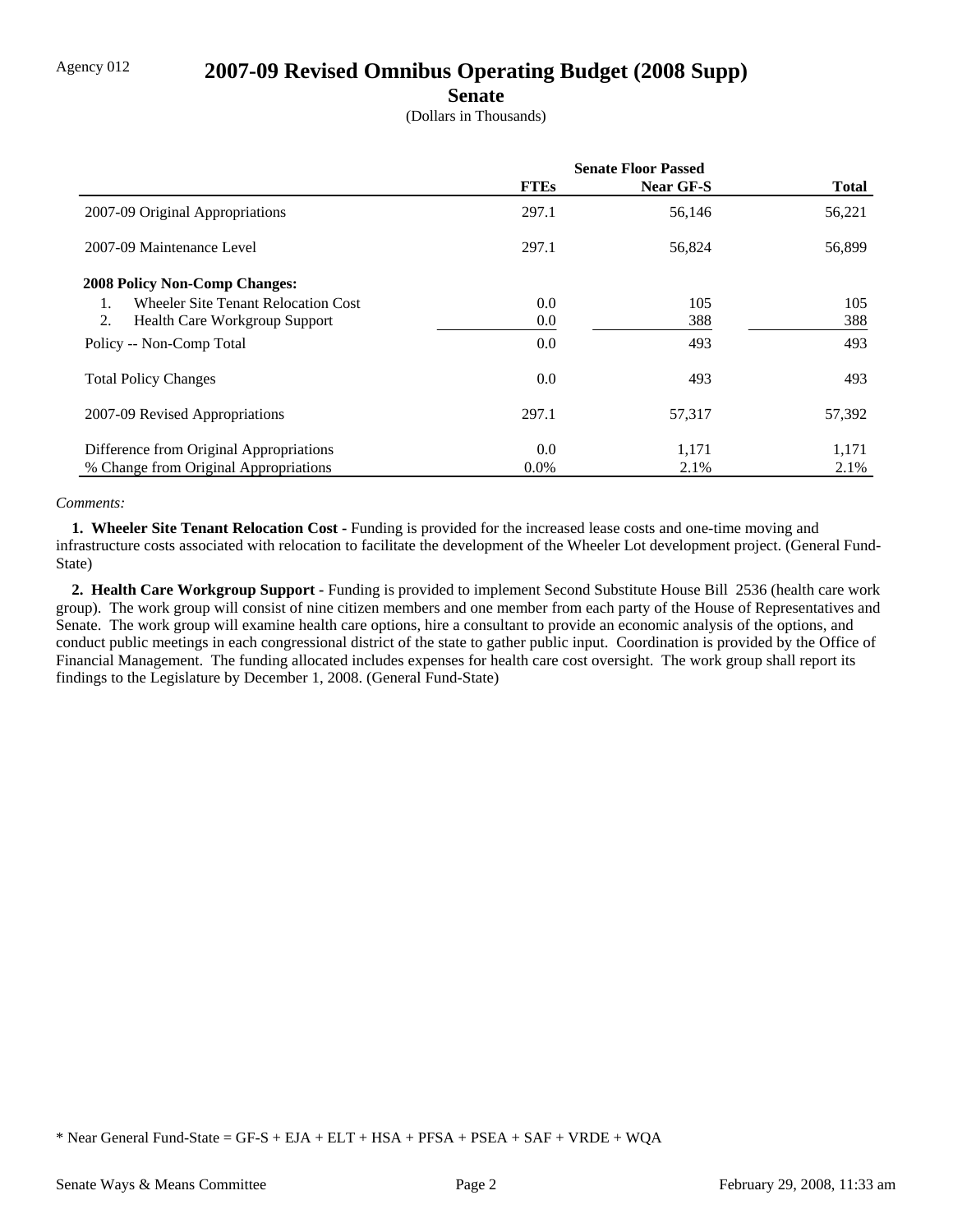### Agency 014 **2007-09 Revised Omnibus Operating Budget (2008 Supp)**

### **Jt Leg Audit & Review Committee**

(Dollars in Thousands)

|                                            | <b>Senate Floor Passed</b> |           |              |
|--------------------------------------------|----------------------------|-----------|--------------|
|                                            | <b>FTEs</b>                | Near GF-S | <b>Total</b> |
| 2007-09 Original Appropriations            | 22.9                       | 6,568     | 6,568        |
| 2007-09 Maintenance Level                  | 22.9                       | 6,570     | 6,570        |
| <b>2008 Policy Non-Comp Changes:</b>       |                            |           |              |
| <b>Recreational Facilities Study</b><br>1. | 0.0                        | 100       | 100          |
| Maury Island Aquatic Reserve<br>2.         | $0.0\,$                    | 212       | 212          |
| Policy -- Non-Comp Total                   | 0.0                        | 312       | 312          |
| <b>Total Policy Changes</b>                | $0.0\,$                    | 312       | 312          |
| 2007-09 Revised Appropriations             | 22.9                       | 6,882     | 6,882        |
| Difference from Original Appropriations    | 0.0                        | 314       | 314          |
| % Change from Original Appropriations      | $0.0\%$                    | 4.8%      | 4.8%         |

#### *Comments:*

**1. Recreational Facilities Study - Funds** are provided for a cost-benefit analysis of a state-supported recreational facility. The study will select a large recreational facility that was constructed with state support and identify the costs and benefits that have accrued from building and operating the facility, including indirect economic impacts.

 **2. Maury Island Aquatic Reserve -** Substitute Senate Bill 6777 directs JLARC to contract with an appropriate entity to conduct a legal review of the legal title and all conveyance documents relating to lands in the Maury Island Acquatic Reserve.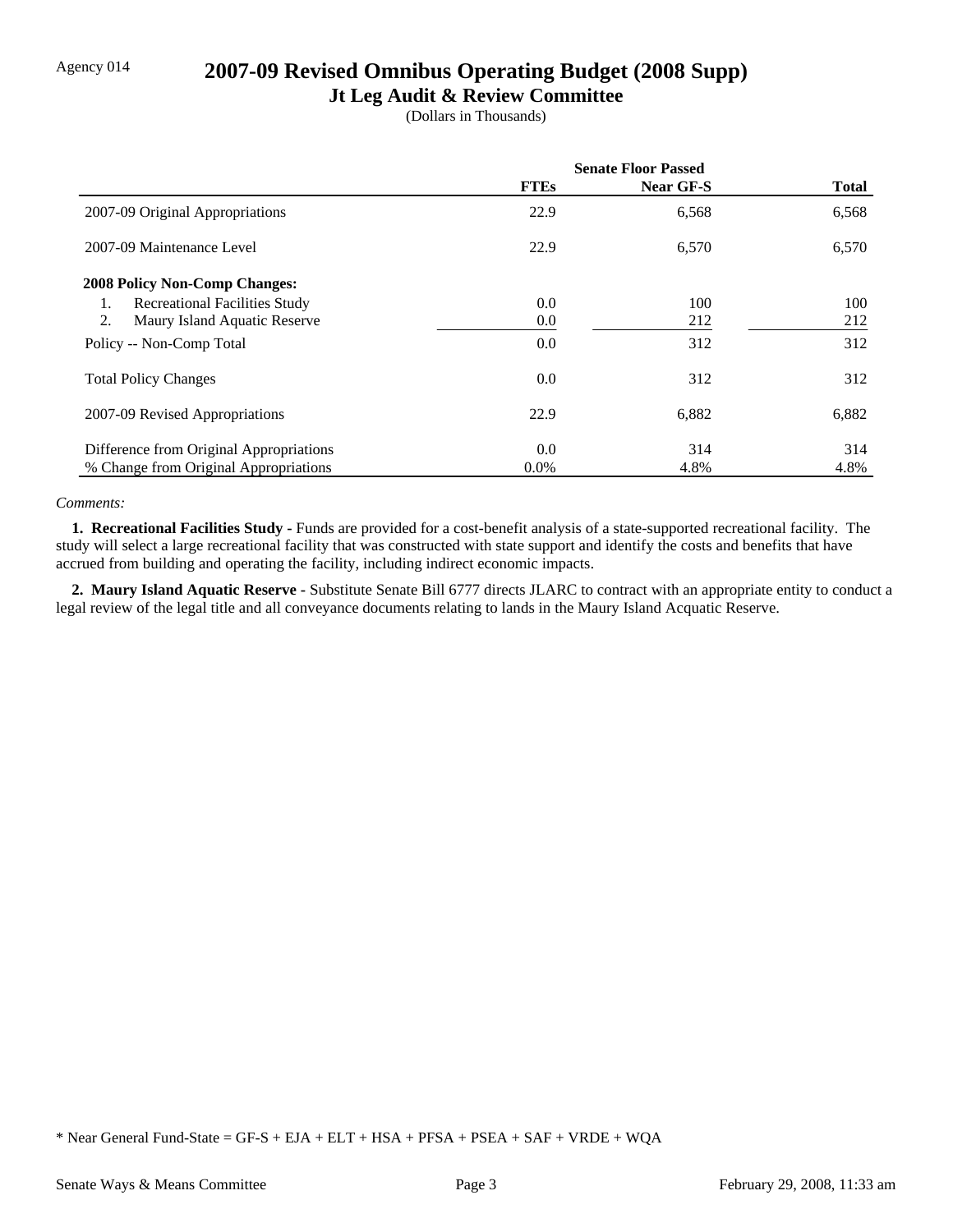## Agency 035 **2007-09 Revised Omnibus Operating Budget (2008 Supp)**

### **Office of the State Actuary**

(Dollars in Thousands)

|                                         | <b>Senate Floor Passed</b> |                  |              |
|-----------------------------------------|----------------------------|------------------|--------------|
|                                         | <b>FTEs</b>                | <b>Near GF-S</b> | <b>Total</b> |
| 2007-09 Original Appropriations         | 12.5                       | $\overline{0}$   | 3,517        |
| 2007-09 Maintenance Level               | 12.5                       | $\overline{0}$   | 3,517        |
| <b>2008 Policy Non-Comp Changes:</b>    |                            |                  |              |
| <b>Contracted Actuarial Services</b>    | $0.0\,$                    | 25               | 25           |
| Policy -- Non-Comp Total                | 0.0                        | 25               | 25           |
| <b>Total Policy Changes</b>             | 0.0                        | 25               | 25           |
| 2007-09 Revised Appropriations          | 12.5                       | 25               | 3,542        |
| Difference from Original Appropriations | 0.0                        | 25               | 25           |
| % Change from Original Appropriations   | $0.0\%$                    | $0.0\%$          | 0.7%         |

#### *Comments:*

 **1. Contracted Actuarial Services -** Funding is provided to contract for specialized actuarial services to assist in the evaluation of medical insurance benefit proposals.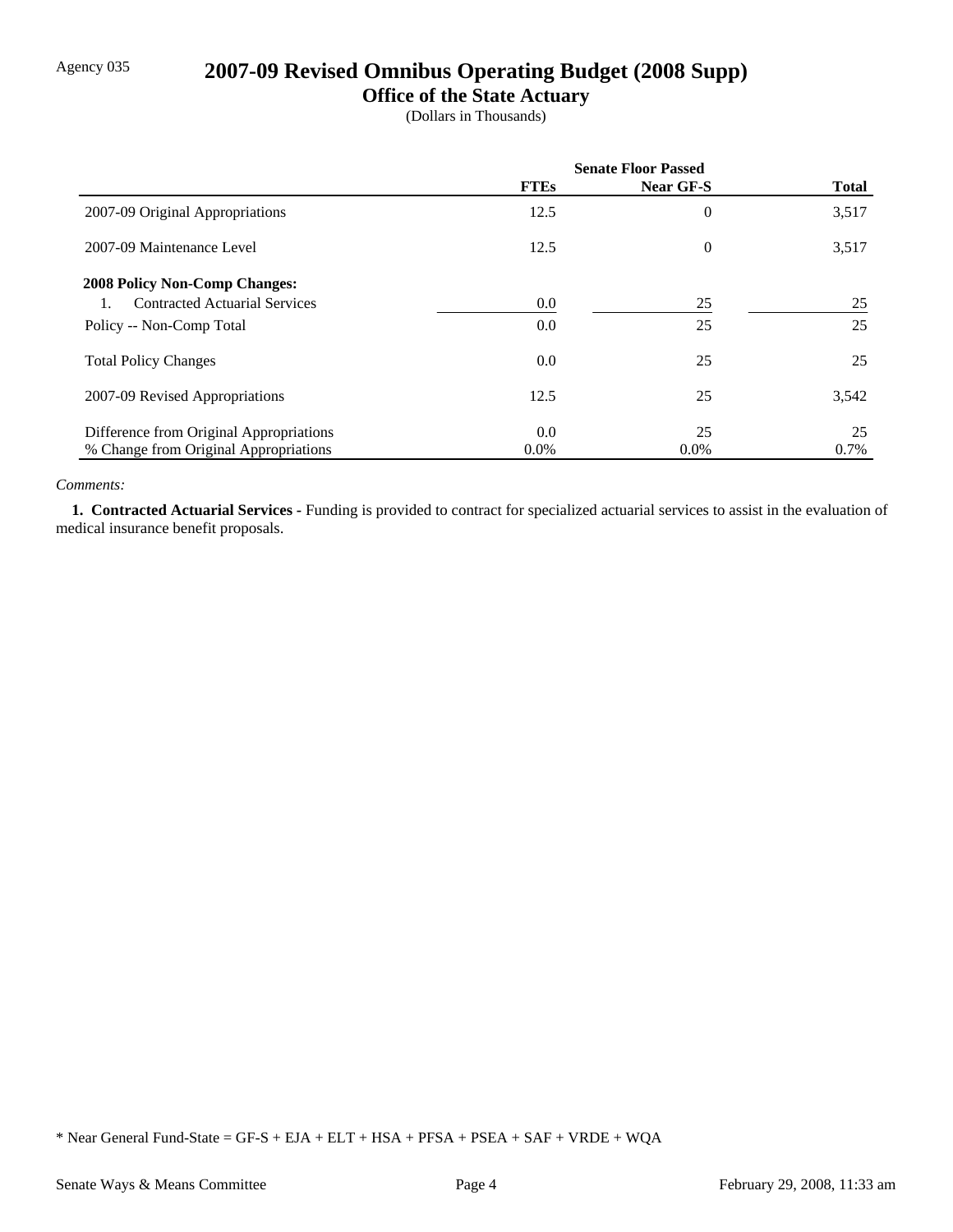## Agency 038 **2007-09 Revised Omnibus Operating Budget (2008 Supp)**

**Joint Legislative Systems Comm**

(Dollars in Thousands)

|                                         | <b>Senate Floor Passed</b> |           |              |
|-----------------------------------------|----------------------------|-----------|--------------|
|                                         | <b>FTEs</b>                | Near GF-S | <b>Total</b> |
| 2007-09 Original Appropriations         | 51.0                       | 18,313    | 18,378       |
| 2007-09 Maintenance Level               | 51.0                       | 18.400    | 18,400       |
| 2007-09 Revised Appropriations          | 51.0                       | 18.400    | 18,400       |
| Difference from Original Appropriations | 0.0                        | 87        | 22.          |
| % Change from Original Appropriations   | $0.0\%$                    | 0.5%      | 0.1%         |

*Comments:*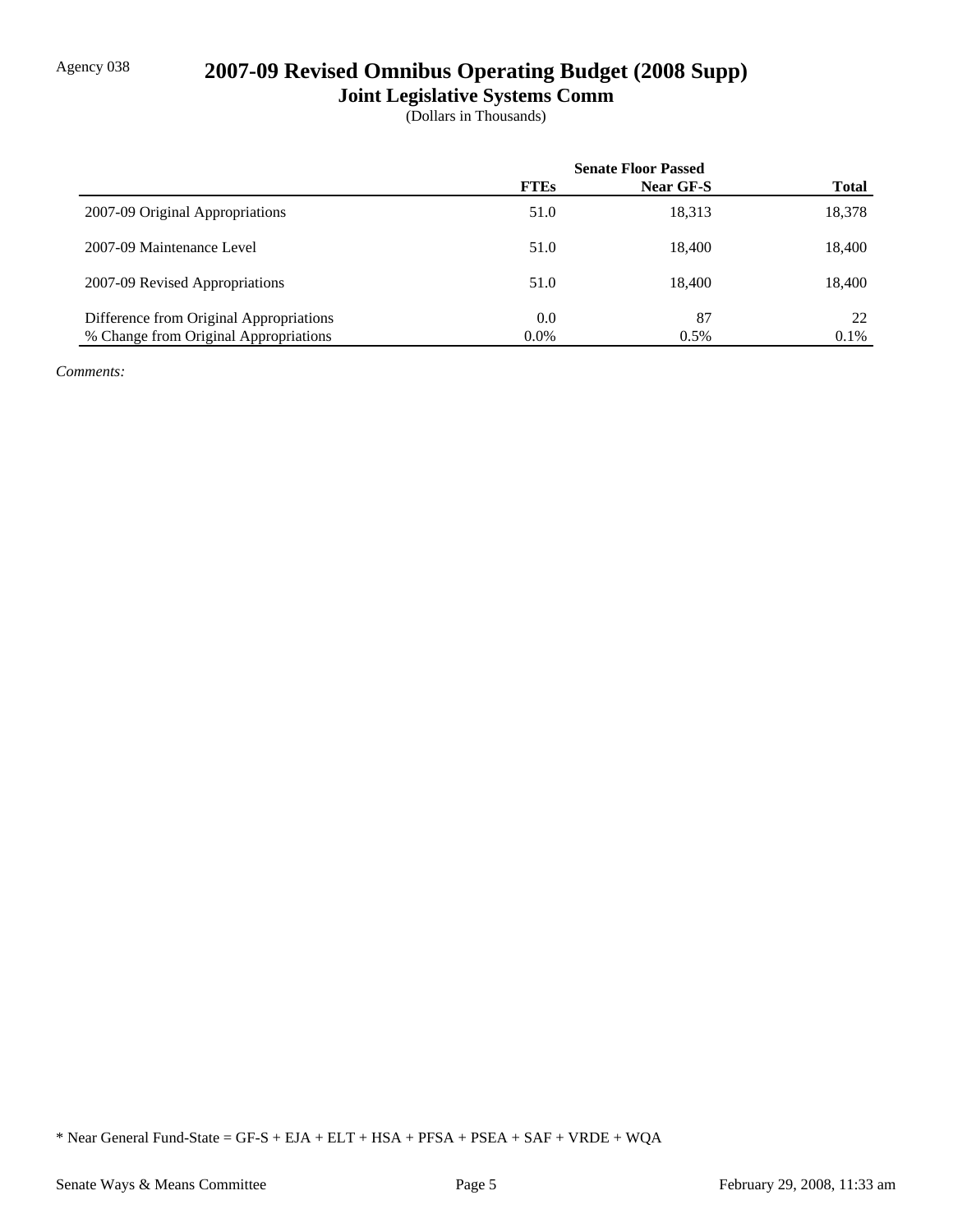# Agency 040 **2007-09 Revised Omnibus Operating Budget (2008 Supp)**

**Statute Law Committee**

(Dollars in Thousands)

|                                         | <b>Senate Floor Passed</b> |           |              |
|-----------------------------------------|----------------------------|-----------|--------------|
|                                         | <b>FTEs</b>                | Near GF-S | <b>Total</b> |
| 2007-09 Original Appropriations         | 51.0                       | 10,186    | 11,358       |
| 2007-09 Maintenance Level               | 51.0                       | 10,188    | 11,360       |
| 2007-09 Revised Appropriations          | 51.0                       | 10.188    | 11,360       |
| Difference from Original Appropriations | 0.0                        | ∍         |              |
| % Change from Original Appropriations   | $0.0\%$                    | $0.0\%$   | $0.0\%$      |

*Comments:*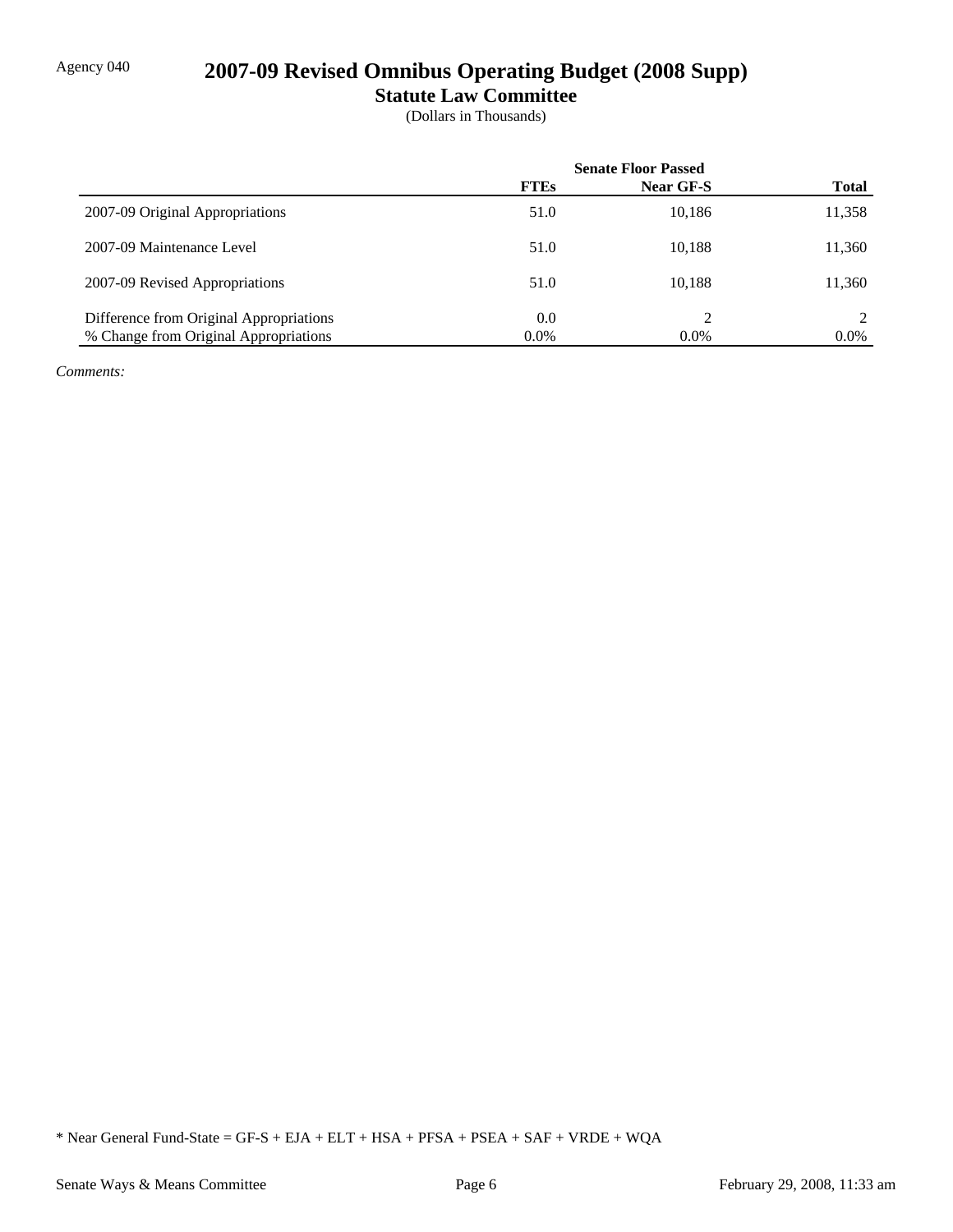## Agency 045 **2007-09 Revised Omnibus Operating Budget (2008 Supp)**

**Supreme Court**

(Dollars in Thousands)

|                                         | <b>Senate Floor Passed</b> |           |              |
|-----------------------------------------|----------------------------|-----------|--------------|
|                                         | <b>FTEs</b>                | Near GF-S | <b>Total</b> |
| 2007-09 Original Appropriations         | 64.9                       | 14,765    | 14,765       |
| 2007-09 Maintenance Level               | 64.9                       | 15,122    | 15,122       |
| 2007-09 Revised Appropriations          | 64.9                       | 15.122    | 15,122       |
| Difference from Original Appropriations | 0.0                        | 357       | 357          |
| % Change from Original Appropriations   | $0.0\%$                    | 2.4%      | 2.4%         |

*Comments:*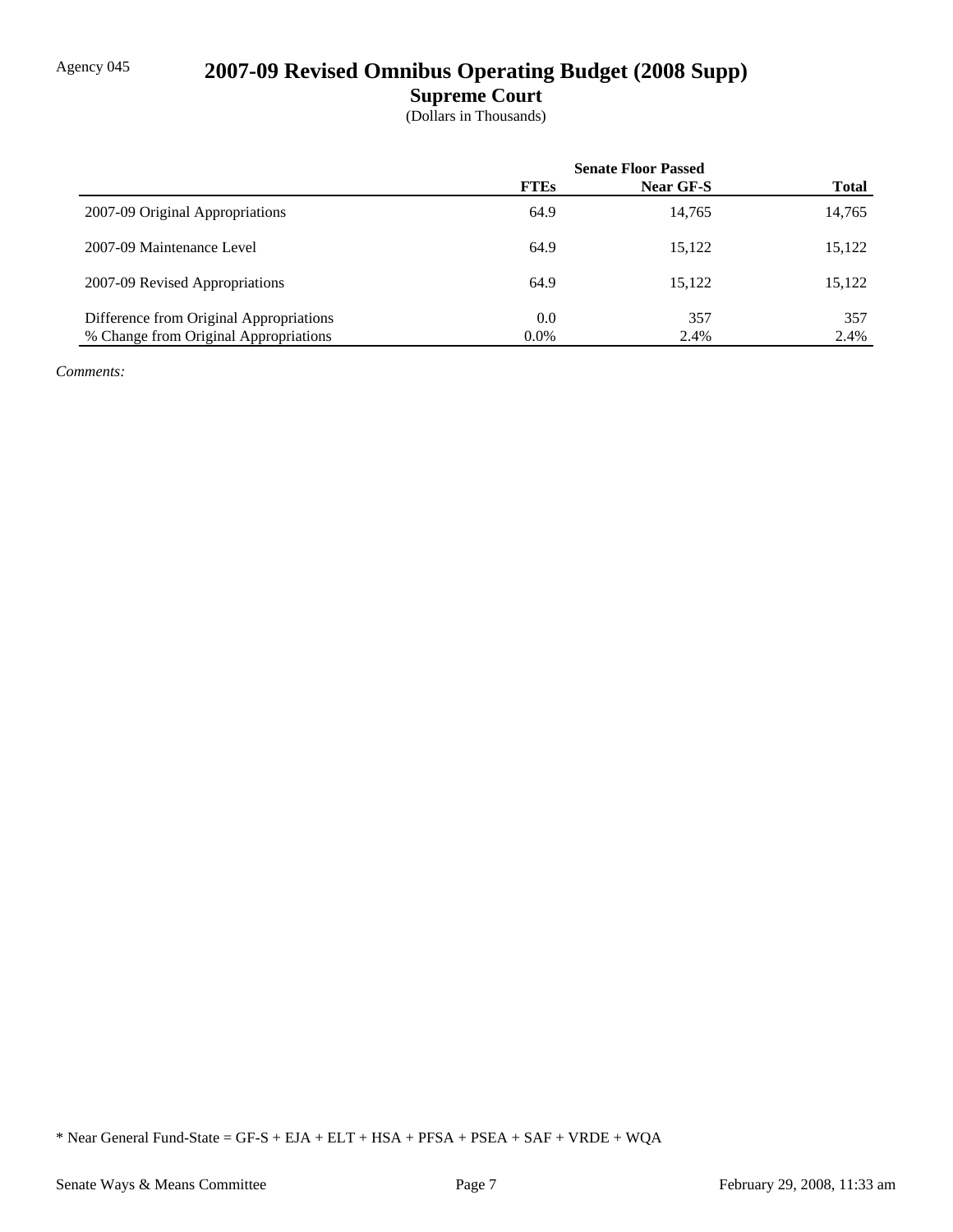### Agency 046 **2007-09 Revised Omnibus Operating Budget (2008 Supp)**

### **State Law Library**

(Dollars in Thousands)

|                                             | <b>Senate Floor Passed</b> |           |              |
|---------------------------------------------|----------------------------|-----------|--------------|
|                                             | <b>FTEs</b>                | Near GF-S | <b>Total</b> |
| 2007-09 Original Appropriations             | 14.8                       | 4,490     | 4,490        |
| 2007-09 Maintenance Level                   | 14.8                       | 4,501     | 4,501        |
| <b>2008 Policy Non-Comp Changes:</b>        |                            |           |              |
| <b>Online Computer Library Center</b><br>1. | 0.0                        | 18        | 18           |
| 2.<br>Innovative Interfaces Incorporated    | 0.0                        | 43        | 43           |
| Policy -- Non-Comp Total                    | 0.0                        | 61        | 61           |
| <b>Total Policy Changes</b>                 | 0.0                        | 61        | 61           |
| 2007-09 Revised Appropriations              | 14.8                       | 4,562     | 4,562        |
| Difference from Original Appropriations     | 0.0                        | 72        | 72           |
| % Change from Original Appropriations       | $0.0\%$                    | 1.6%      | 1.6%         |

#### *Comments:*

 **1. Online Computer Library Center -** Funding is provided to cover costs associated with operation of the Online Computer Library Center, an electronic bibliographic utility which tracks legal materials for court personnel. Funding for the system was previously included in the budget for the Administrative Office of the Courts.

 **2. Innovative Interfaces Incorporated -** Funding is provided for operating costs for Innovative Interfaces Incorporated, an integrated library system which links bibliographic information across functions. Funding for the system was previously included in the budget for the Administrative Office of the Courts.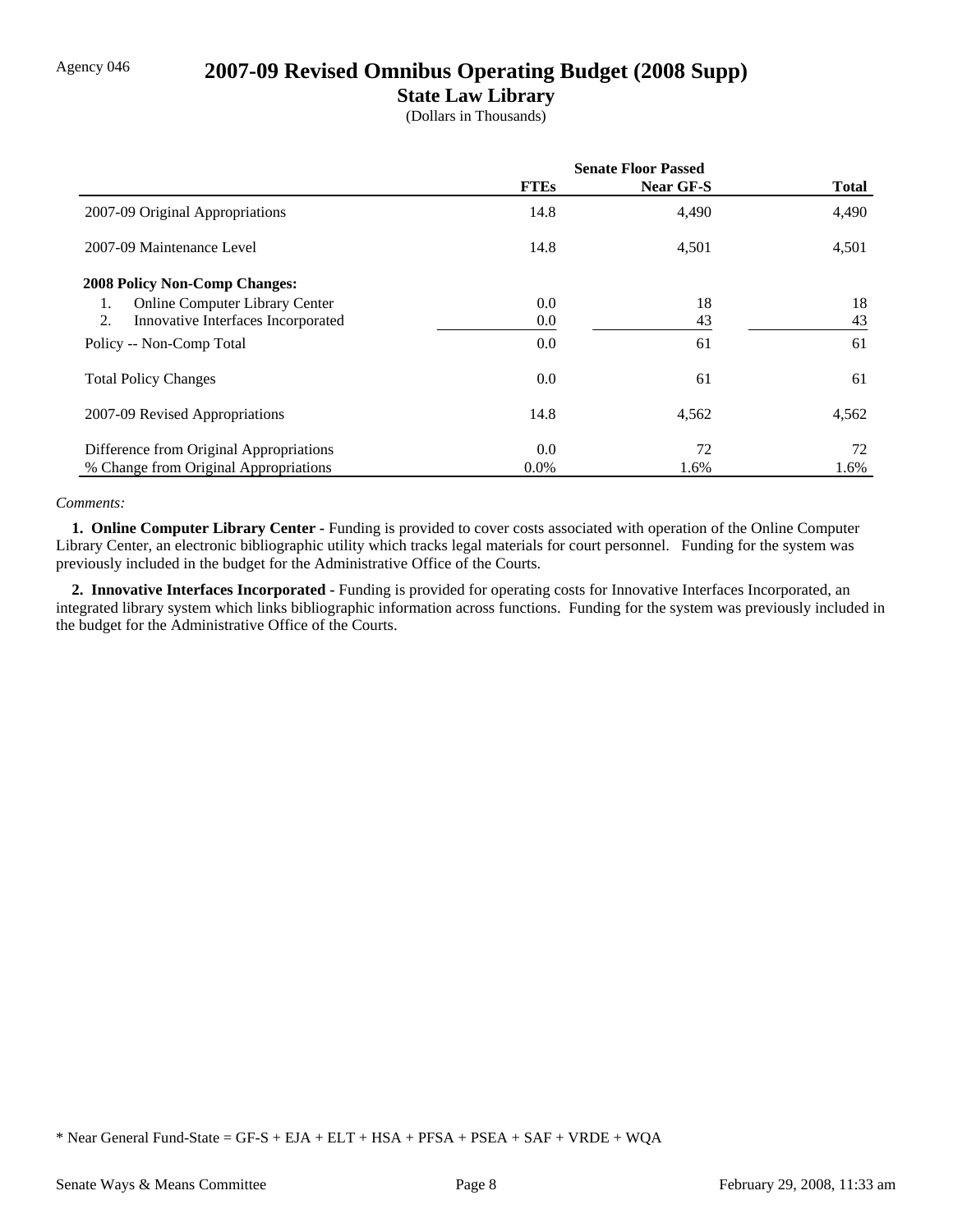## Agency 048 **2007-09 Revised Omnibus Operating Budget (2008 Supp)**

### **Court of Appeals**

(Dollars in Thousands)

|                                         | <b>Senate Floor Passed</b> |                  |              |
|-----------------------------------------|----------------------------|------------------|--------------|
|                                         | <b>FTEs</b>                | <b>Near GF-S</b> | <b>Total</b> |
| 2007-09 Original Appropriations         | 144.6                      | 32,598           | 32,598       |
| 2007-09 Maintenance Level               | 144.6                      | 33,397           | 33,397       |
| <b>2008 Policy Non-Comp Changes:</b>    |                            |                  |              |
| <b>Additional Staff</b><br>1.           | 1.0                        | 276              | 276          |
| 2.<br><b>Security Services</b>          | 0.0                        | 10               | 10           |
| Policy -- Non-Comp Total                | 1.0                        | 286              | 286          |
| <b>Total Policy Changes</b>             | 1.0                        | 286              | 286          |
| 2007-09 Revised Appropriations          | 145.6                      | 33,683           | 33,683       |
| Difference from Original Appropriations | 1.0                        | 1,085            | 1,085        |
| % Change from Original Appropriations   | 0.7%                       | 3.3%             | 3.3%         |

#### *Comments:*

 **1. Additional Staff -** Funding is provided for the Court of Appeals, Division II, to add two full-time staff attorney positions.

 **2. Security Services -** Funding is provided to expand courtroom security services to include contract security services during court of appeals commissioners' oral arguments in Division III.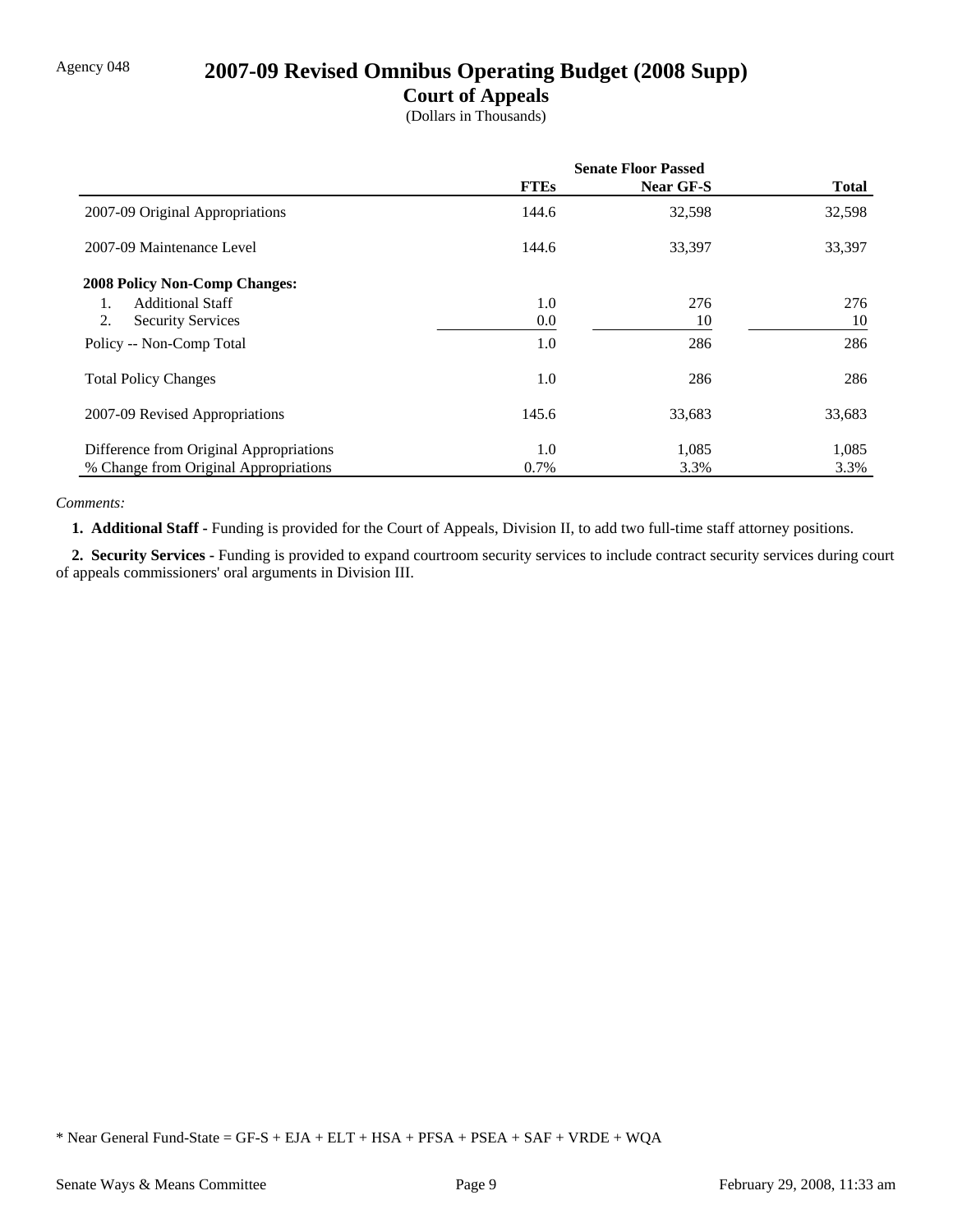### Agency 055 **2007-09 Revised Omnibus Operating Budget (2008 Supp)**

### **Administrative Office of the Courts**

(Dollars in Thousands)

|                                         | <b>Senate Floor Passed</b> |                  |                |
|-----------------------------------------|----------------------------|------------------|----------------|
|                                         | <b>FTEs</b>                | <b>Near GF-S</b> | <b>Total</b>   |
| 2007-09 Original Appropriations         | 361.0                      | 113,803          | 153,240        |
| 2007-09 Maintenance Level               | 364.9                      | 118,520          | 157,959        |
| <b>2008 Policy Non-Comp Changes:</b>    |                            |                  |                |
| Disaster Recovery<br>1.                 | 0.0                        | $\overline{0}$   | 107            |
| Transfer of Library Systems<br>2.       | 0.0                        | $-57$            | $-57$          |
| 3.<br>Judicial Information Fund Adj     | 0.0                        | $-1,500$         | $\overline{0}$ |
| Policy -- Non-Comp Total                | 0.0                        | $-1,557$         | 50             |
| <b>Total Policy Changes</b>             | 0.0                        | $-1,557$         | 50             |
| 2007-09 Revised Appropriations          | 364.9                      | 116,963          | 158,009        |
| Difference from Original Appropriations | 3.9                        | 3,160            | 4,769          |
| % Change from Original Appropriations   | 1.1%                       | 2.8%             | 3.1%           |

#### *Comments:*

 **1. Disaster Recovery -** Funding is provided for operation of the Judicial Information Systems, and statewide court connectivity to those systems, in the event of a disaster that disables access to the Administrative Office of the Courts' (AOC) data center. The funding provides for hardware, mainframe, server, and network components needed for successful testing and recovery in the event of a disaster. (Judicial Information Systems Account-State)

 **2. Transfer of Library Systems -** Funding for the law library management systems is transferred from the AOC to the State Law Library.

 **3. Judicial Information Fund Adj -** Revenues to the Judicial Information Systems (JIS) Account are \$1.5 million above forecast. A one-time transfer of \$1.5 million is made to fund Judicial Information System costs out of the JIS instead of the PSEA. (Judicial Information Systems Account-State, Public Safety and Education Account-State)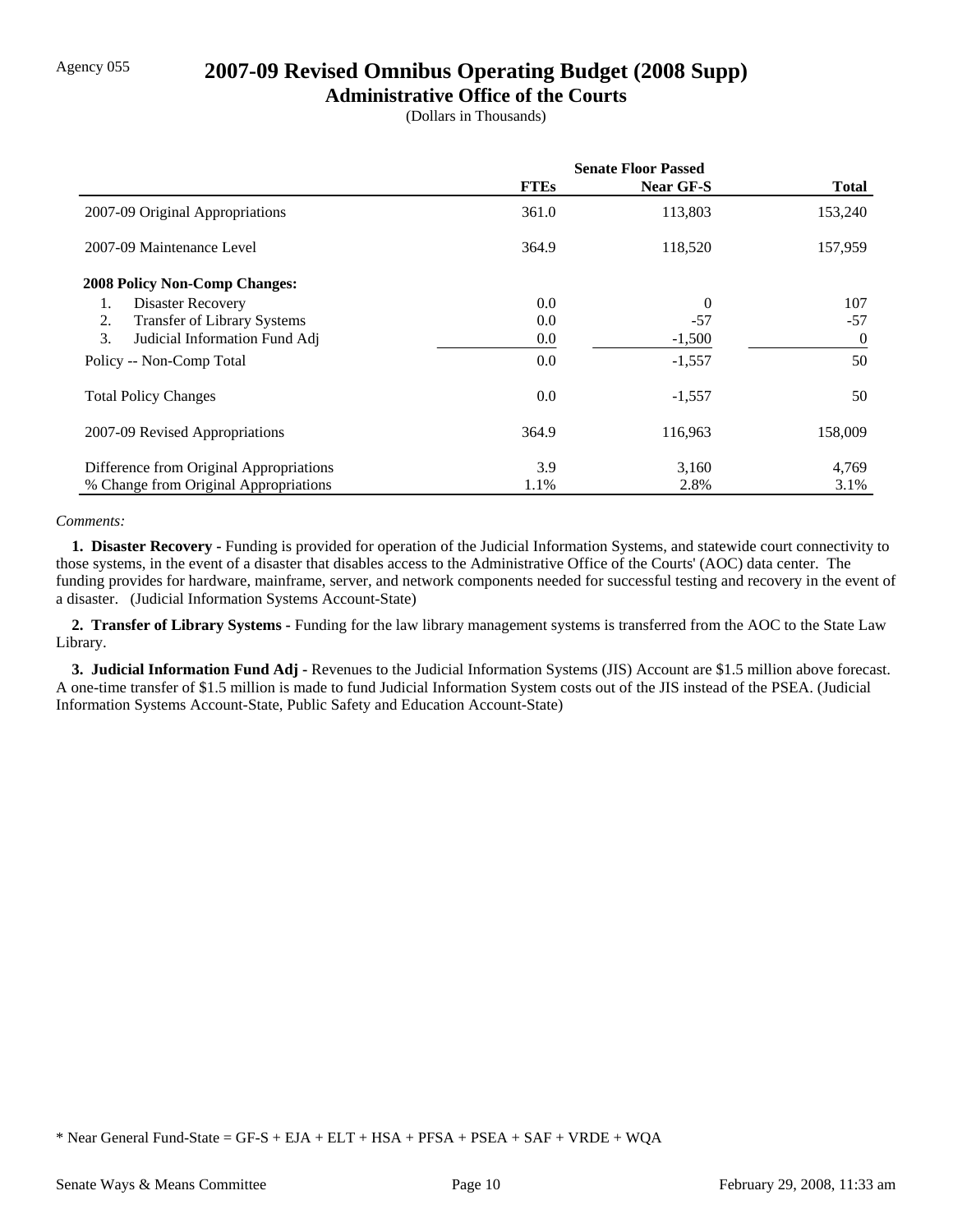### Agency 056 **2007-09 Revised Omnibus Operating Budget (2008 Supp)**

### **Office of Public Defense**

(Dollars in Thousands)

|                                            | <b>Senate Floor Passed</b> |                  |                |
|--------------------------------------------|----------------------------|------------------|----------------|
|                                            | <b>FTEs</b>                | <b>Near GF-S</b> | Total          |
| 2007-09 Original Appropriations            | 14.5                       | 54,622           | 54,622         |
| 2007-09 Maintenance Level                  | 14.5                       | 54,622           | 54,622         |
| <b>2008 Policy Non-Comp Changes:</b>       |                            |                  |                |
| Parents Rep Program - Whatcom County<br>1. | 0.0                        | 398              | 398            |
| Parents Rep Program - King County<br>2.    | 0.0                        | 563              | 563            |
| 3.<br>FTE Staff Adjustment                 | 1.0                        | $\Omega$         | $\overline{0}$ |
| One-Time Lapsed Funding<br>4.              | 0.0                        | $-200$           | $-200$         |
| Policy -- Non-Comp Total                   | 1.0                        | 761              | 761            |
| <b>Total Policy Changes</b>                | 1.0                        | 761              | 761            |
| 2007-09 Revised Appropriations             | 15.5                       | 55,383           | 55,383         |
| Difference from Original Appropriations    | 1.0                        | 761              | 761            |
| % Change from Original Appropriations      | 6.9%                       | 1.4%             | 1.4%           |

#### *Comments:*

 **1. Parents Rep Program -Whatcom County -** The Office of Public Defense operates a program providing legal representation to indigent parents involved in dependency and termination proceedings. Funding is provided to expand this program to indigent parents in Whatcom County starting October 1, 2008.

 **2. Parents Rep Program - King County -** The Office of Public Defense operates a program providing legal representation to indigent parents involved in dependency and termination proceedings. Funding is provided to expand this program to indigent parents in King County currently represented by conflict attorneys, starting October 1, 2008.

 **3. FTE Staff Adjustment -** An additional 1.0 FTE is provided to address the increased funding and workload provided by the 2007 Legislature for the Parents Representation Program and the Public Defense Quality Standards Program. The agency will absorb the cost for the staff.

 **4. One-Time Lapsed Funding -** A one-time adjustment is made to the Office of Public Defense to reflect under-expenditures due to 3 and 4 month delays in executing the contracts for the Parents Representation program in Fiscal Year 2008.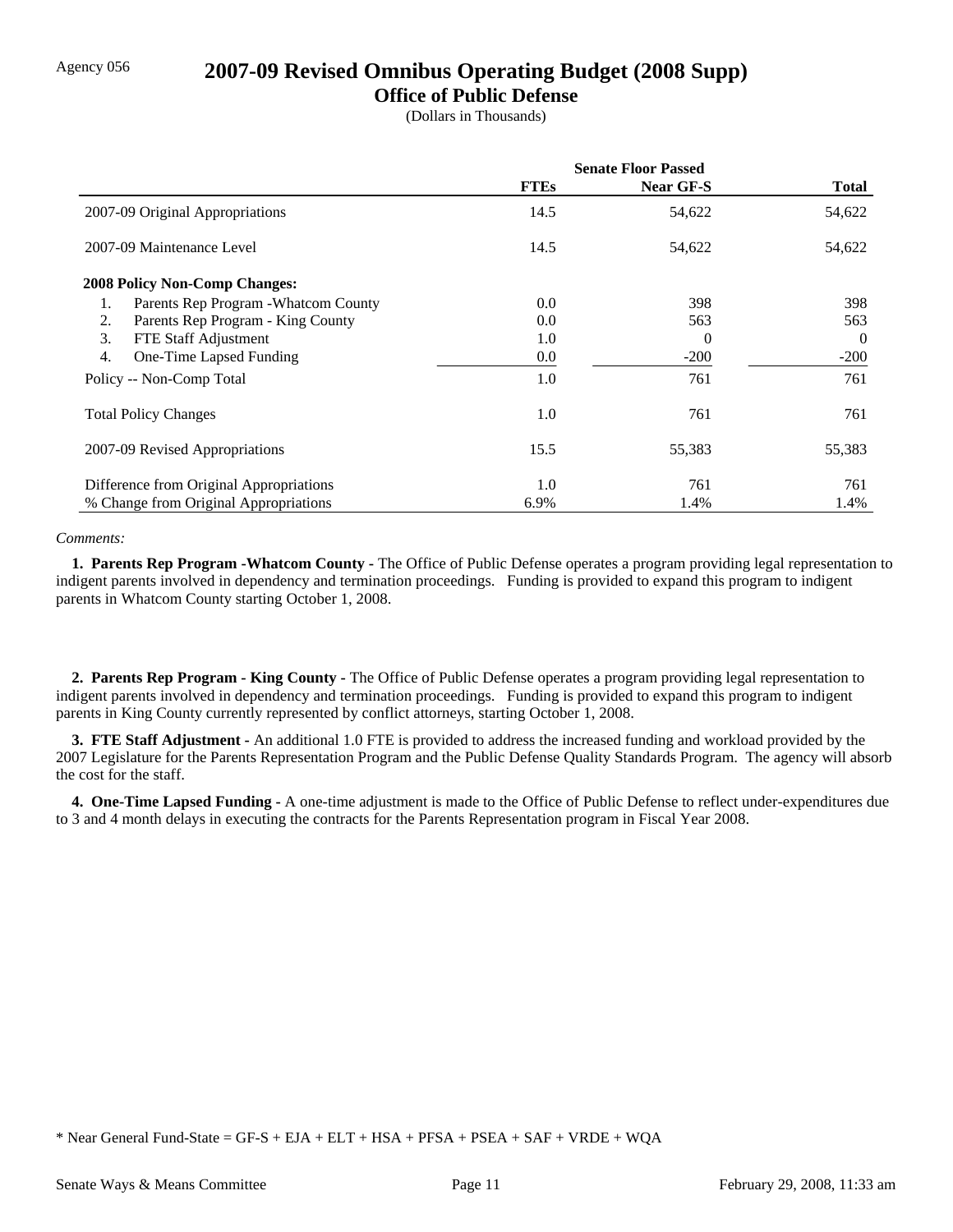## Agency 057 **2007-09 Revised Omnibus Operating Budget (2008 Supp)**

**Office of Civil Legal Aid**

(Dollars in Thousands)

|                                         | <b>Senate Floor Passed</b> |           |              |
|-----------------------------------------|----------------------------|-----------|--------------|
|                                         | <b>FTEs</b>                | Near GF-S | <b>Total</b> |
| 2007-09 Original Appropriations         | 1.0                        | 22,477    | 22,477       |
| 2007-09 Maintenance Level               | 1.0                        | 22,477    | 22,477       |
| 2007-09 Revised Appropriations          | 1.0                        | 22.477    | 22,477       |
| Difference from Original Appropriations | 0.0                        | 0         | $\Omega$     |
| % Change from Original Appropriations   | $0.0\%$                    | $0.0\%$   | $0.0\%$      |

*Comments:*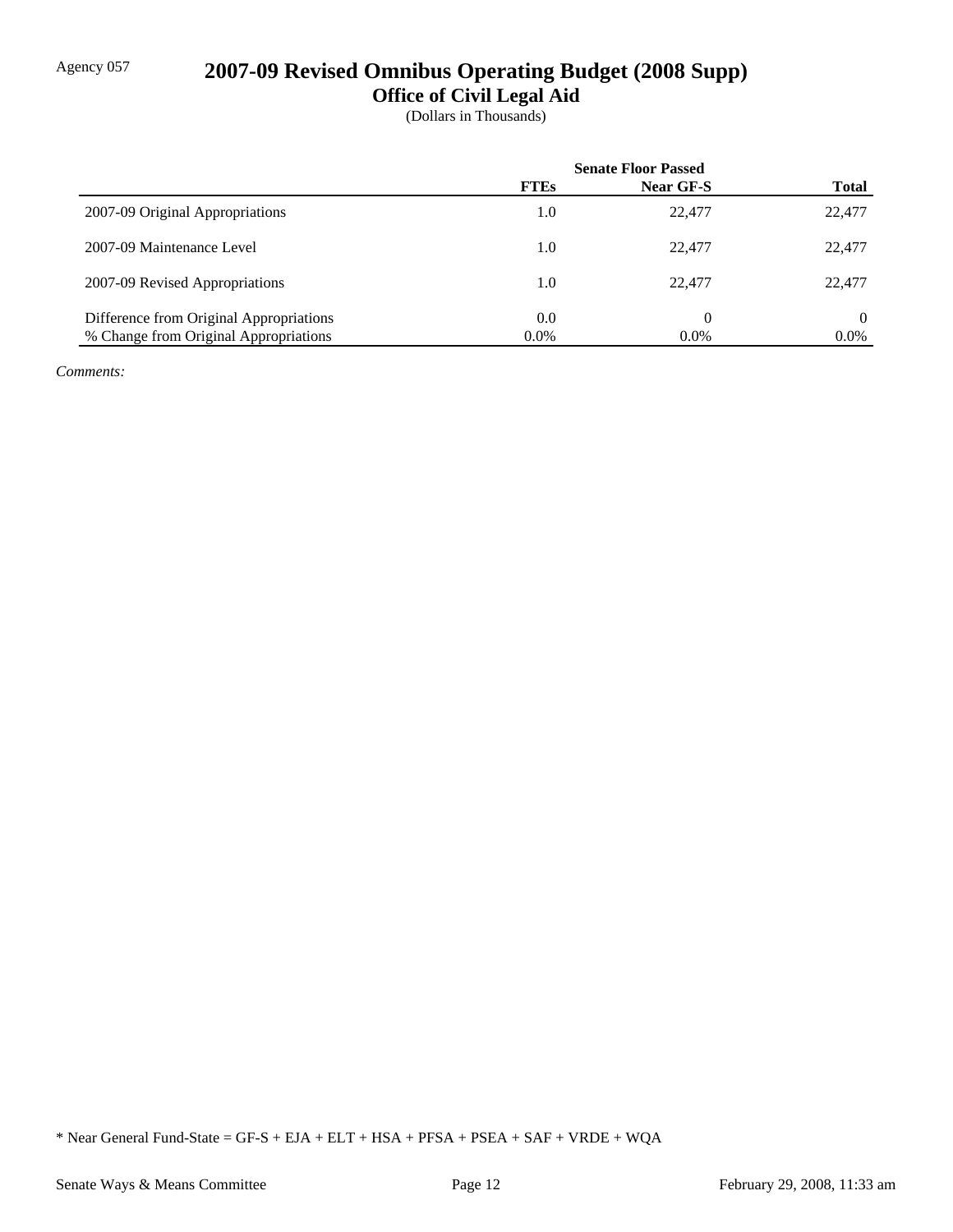# Agency 075 **2007-09 Revised Omnibus Operating Budget (2008 Supp)**

### **Office of the Governor**

(Dollars in Thousands)

|                                         | <b>Senate Floor Passed</b> |                  |              |
|-----------------------------------------|----------------------------|------------------|--------------|
|                                         | <b>FTEs</b>                | <b>Near GF-S</b> | <b>Total</b> |
| 2007-09 Original Appropriations         | 63.6                       | 13,372           | 18,122       |
| 2007-09 Maintenance Level               | 63.6                       | 13,374           | 18,089       |
| <b>2008 Policy Non-Comp Changes:</b>    |                            |                  |              |
| Eco Development Strategic Reserve<br>1. | 0.0                        | $\overline{0}$   | 2,000        |
| 2.<br>Family & Children's Ombudsman     | 0.0                        | 490              | 490          |
| Policy -- Non-Comp Total                | 0.0                        | 490              | 2,490        |
| <b>Total Policy Changes</b>             | 0.0                        | 490              | 2,490        |
| 2007-09 Revised Appropriations          | 63.6                       | 13,864           | 20,579       |
| Difference from Original Appropriations | 0.0                        | 492              | 2,457        |
| % Change from Original Appropriations   | $0.0\%$                    | 3.7%             | 13.6%        |

#### *Comments:*

 **1. Eco Development Strategic Reserve -** Funding is provided to assist small businesses in the Chehalis/Centralia area that were affected by the December 2007 storms and flooding. (Economic Development Strategic Reserve Account-State)

 **2. Family & Children's Ombudsman -** Funding is provided for the duties of the Families and Children's Ombudsman under Substitute Senate Bill 6206 (child abuse reports).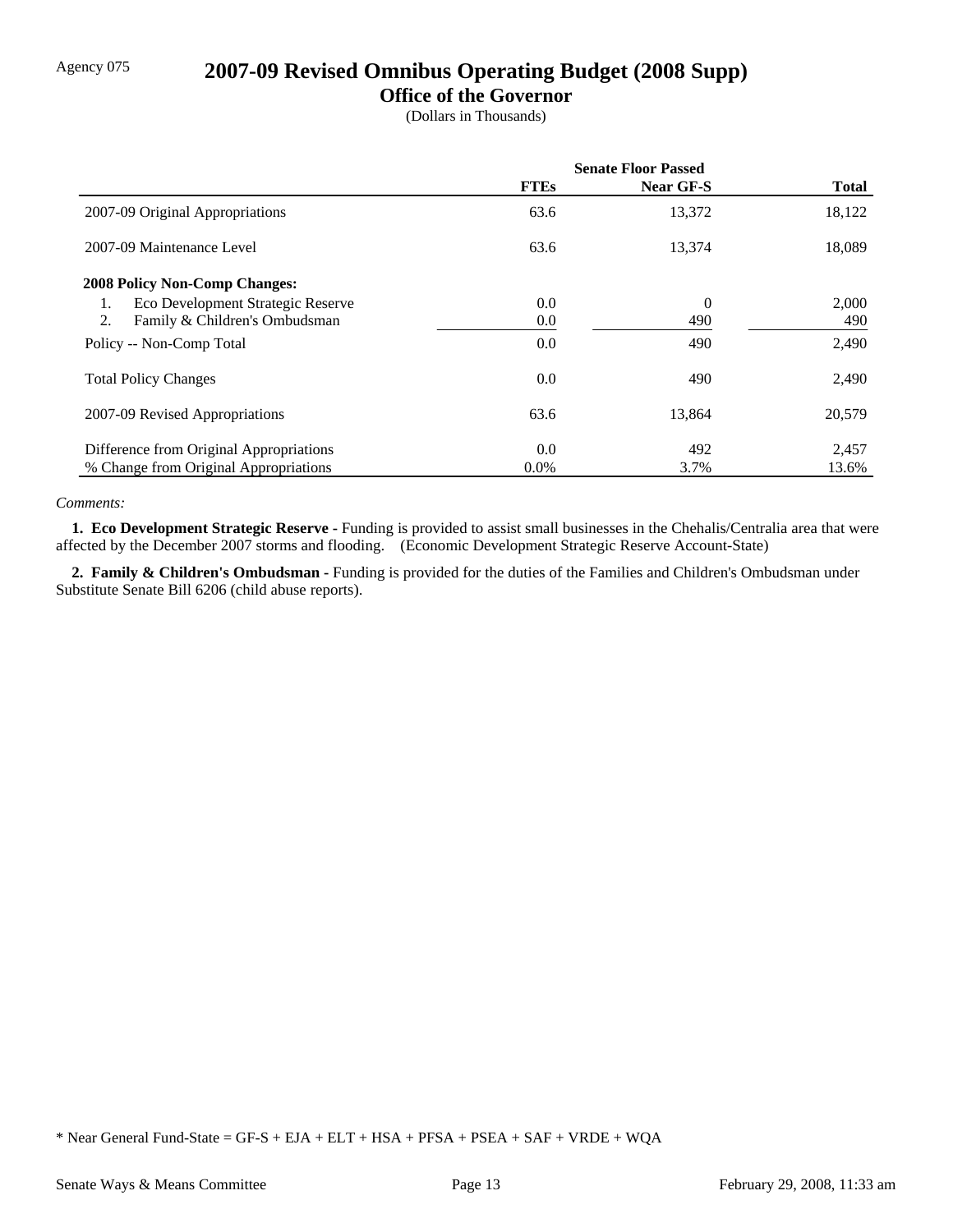### Agency 085 **2007-09 Revised Omnibus Operating Budget (2008 Supp)**

### **Office of the Secretary of State**

(Dollars in Thousands)

|     |                                         | <b>Senate Floor Passed</b> |                  |              |
|-----|-----------------------------------------|----------------------------|------------------|--------------|
|     |                                         | <b>FTEs</b>                | <b>Near GF-S</b> | <b>Total</b> |
|     | 2007-09 Original Appropriations         | 320.4                      | 54,715           | 131,203      |
|     | 2007-09 Maintenance Level               | 320.4                      | 54,719           | 131,207      |
|     | 2008 Policy Non-Comp Changes:           |                            |                  |              |
| 1.  | <b>Legal Settlement Costs</b>           | 0.0                        | 575              | 575          |
| 2.  | Federal Expenditure Authority Adjus     | 0.0                        | 0                | $-9,890$     |
| 3.  | Archives Grants to Local Government     | 0.0                        | 0                | 1,500        |
| 4.  | Preserve Local Government Records       | 0.0                        | 0                | 110          |
| 5.  | <b>Presidential Election Year Costs</b> | 0.9                        | 175              | 175          |
| 6.  | <b>Appellate Legal Costs</b>            | 0.0                        | 208              | 208          |
| 7.  | Talking Book and Braille Library        | 10.7                       | 341              | 341          |
| 8.  | Voter Registration/Initiative Servi     | 0.0                        | 110              | 110          |
| 9.  | <b>Election Training and Reviews</b>    | 0.0                        | 70               | 70           |
| 10. | <b>Federal Elections Matching Funds</b> | 0.0                        | 122              | 2,435        |
|     | Policy -- Non-Comp Total                | 11.5                       | 1,601            | $-4,366$     |
|     | <b>Total Policy Changes</b>             | 11.5                       | 1,601            | $-4,366$     |
|     | 2007-09 Revised Appropriations          | 331.9                      | 56,320           | 126,841      |
|     | Difference from Original Appropriations | 11.5                       | 1,605            | $-4,362$     |
|     | % Change from Original Appropriations   | 3.6%                       | 2.9%             | $-3.3\%$     |

#### *Comments:*

 **1. Legal Settlement Costs -** One-time funding is provided for settlement costs and attorney fees resulting from the resolution of the Washington Association of Churches v. Reed case.

 **2. Federal Expenditure Authority Adjus -** Federal expenditure authority is reduced to match the amounts allotted for the 2007- 09 Biennium. (Election Account-Federal)

 **3. Archives Grants to Local Government -** The Office of the Secretary of State administers a local records competitive grant program to improve local governments' ability to manage, protect, and provide access to important public records. A one-time fund balance is available to fund the 50 additional grant applications that have been received, scored, and approved, and to increase funding for another 45 existing grants. Local governments will use grant funding for projects such as preparing disaster preparedness plans, implementing records management programs, and developing essential records protection plans. (Local Government Archives Account-State)

 **4. Preserve Local Government Records -** Local government-specific family history records, such as marriage and naturalization documents, can be difficult for citizens to search if they do not know the county of origin. One-time funding is provided to image approximately 600,000 pages of family history records kept at the southwest and northwest regional branch archives. Imaging will improve public access to these records by making them digitally accessible and searchable, and make more efficient use of available storage by allowing hard copies to be stored wherever capacity exists in the regional archives system. (Local Government Archives Account-State)

**5. Presidential Election Year Costs -** The 2008 presidential election year results in increased costs for the printing, storage, and distribution of materials, the need for temporary staff, and increased travel associated with testing county-based voter tabulation equipment. One-time funding and an FTE staff are provided to meet these additional requirements. This will result in greater accuracy of ballot-counting devices, faster processing of voter registration forms, and shorter wait times for callers to the voter information hotline.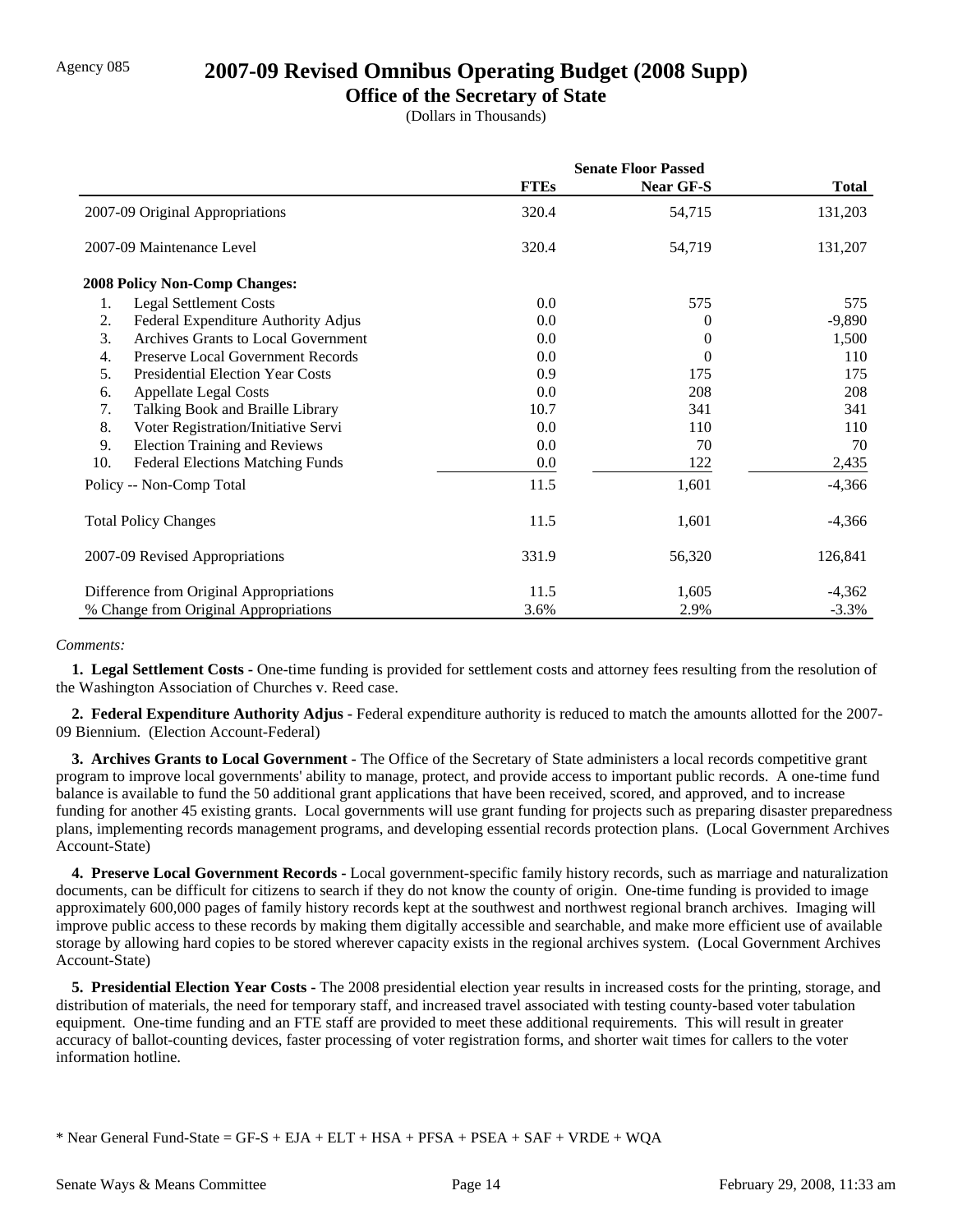### Agency 085 **2007-09 Revised Omnibus Operating Budget (2008 Supp) Office of the Secretary of State**

**6. Appellate Legal Costs -** One-time funding is provided for appellate legal services costs related to the Washington State Republican Party v. State litigation.

 **7. Talking Book and Braille Library -** The Washington Talking Book and Braille Library (WTBBL) serves 13,000 patrons annually, offering library services to persons with vision limitations and reading disabilities. The Seattle Public Library has been operating the WTBBL since 1931. The Washington State Library will assume responsibility for its operation on July 1, 2008. The Seattle Public Library employees who staff the WTBBL will become state employees. This ongoing funding will allow the WTBBL to continue all current services.

 **8. Voter Registration/Initiative Servi -** Additional funding is provided for the Voter Registration and Initiative Services section of the Secretary of State's Office, which operates three statewide programs: Voter Registration, Voting Systems Certification, and Initiatives and Referenda.

 **9. Election Training and Reviews -** Additional funding is provided for the Certification and Training Program, which is responsible for training local election administrators and reviewing county election procedures to ensure compliance with electionrelated laws and rules.

 **10. Federal Elections Matching Funds -** Under the federal Help America Vote Act of 2002 (HAVA), the state receives federal funding for upgrades to the statewide voter registration database. In December 2007, Congress authorized \$2.3 million in new federal HAVA funding for Washington state, subject to a five percent state matching funds requirement. Funding is provided to meet this requirement. (General Fund-State, Election Account-Federal)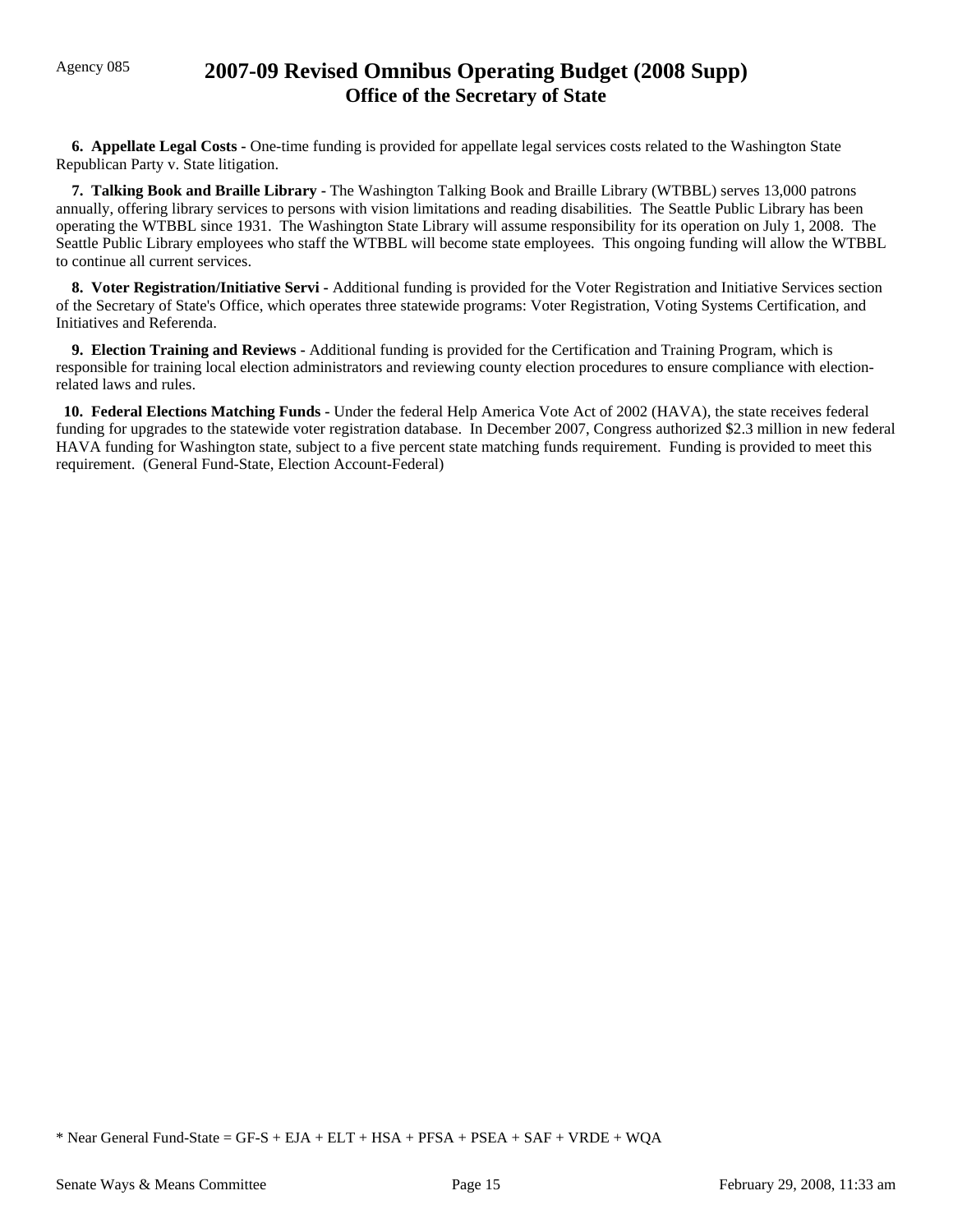# Agency 090 **2007-09 Revised Omnibus Operating Budget (2008 Supp)**

**Office of the State Treasurer**

(Dollars in Thousands)

|                                         | <b>Senate Floor Passed</b> |           |              |
|-----------------------------------------|----------------------------|-----------|--------------|
|                                         | <b>FTEs</b>                | Near GF-S | <b>Total</b> |
| 2007-09 Original Appropriations         | 72.3                       | 0         | 15,687       |
| 2007-09 Maintenance Level               | 72.3                       | 0         | 15,689       |
| 2007-09 Revised Appropriations          | 72.3                       | 0         | 15,689       |
| Difference from Original Appropriations | 0.0                        | 0         |              |
| % Change from Original Appropriations   | $0.0\%$                    | $0.0\%$   | $0.0\%$      |

*Comments:*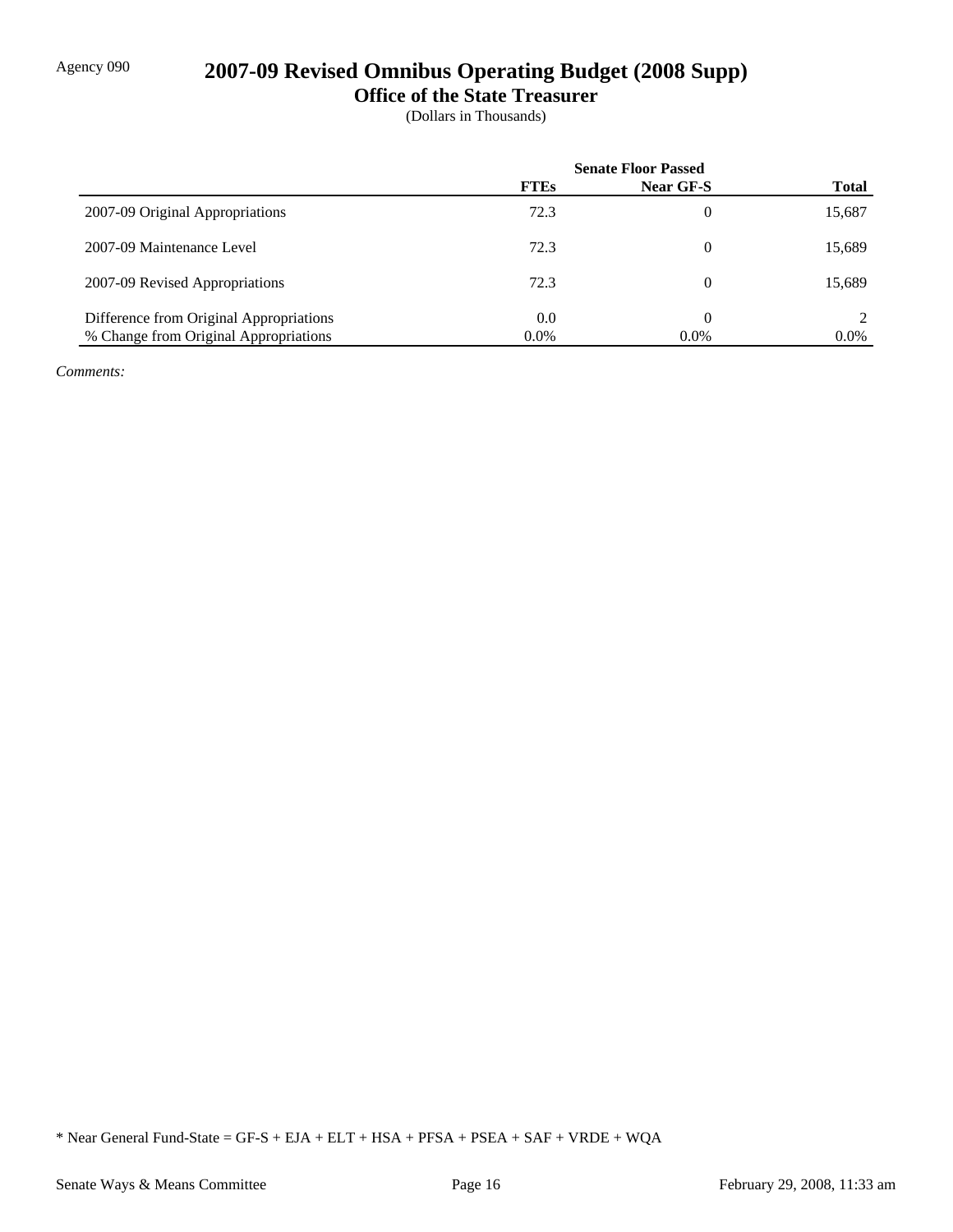## Agency 095 **2007-09 Revised Omnibus Operating Budget (2008 Supp)**

### **Office of the State Auditor**

(Dollars in Thousands)

|                                         | <b>Senate Floor Passed</b> |           |              |
|-----------------------------------------|----------------------------|-----------|--------------|
|                                         | <b>FTEs</b>                | Near GF-S | <b>Total</b> |
| 2007-09 Original Appropriations         | 359.0                      | 1,623     | 82,967       |
| 2007-09 Maintenance Level               | 359.0                      | 1,623     | 82,977       |
| <b>2008 Policy Non-Comp Changes:</b>    |                            |           |              |
| <b>Whistleblower Protections</b>        | 1.4                        |           | 313          |
| Policy -- Non-Comp Total                | 1.4                        | $\theta$  | 313          |
| <b>Total Policy Changes</b>             | 1.4                        | $\Omega$  | 313          |
| 2007-09 Revised Appropriations          | 360.4                      | 1,623     | 83,290       |
| Difference from Original Appropriations | 1.4                        | $\theta$  | 323          |
| % Change from Original Appropriations   | 0.4%                       | $0.0\%$   | $0.4\%$      |

#### *Comments:*

 **1. Whistleblower Protections -** Funding is provided for the costs of additional whistleblower investigations resulting from implementation of Substitute Senate Bill 6776 or Substitute House Bill 3193 (whistleblower protections). (State Auditing Services Revolving Account--State)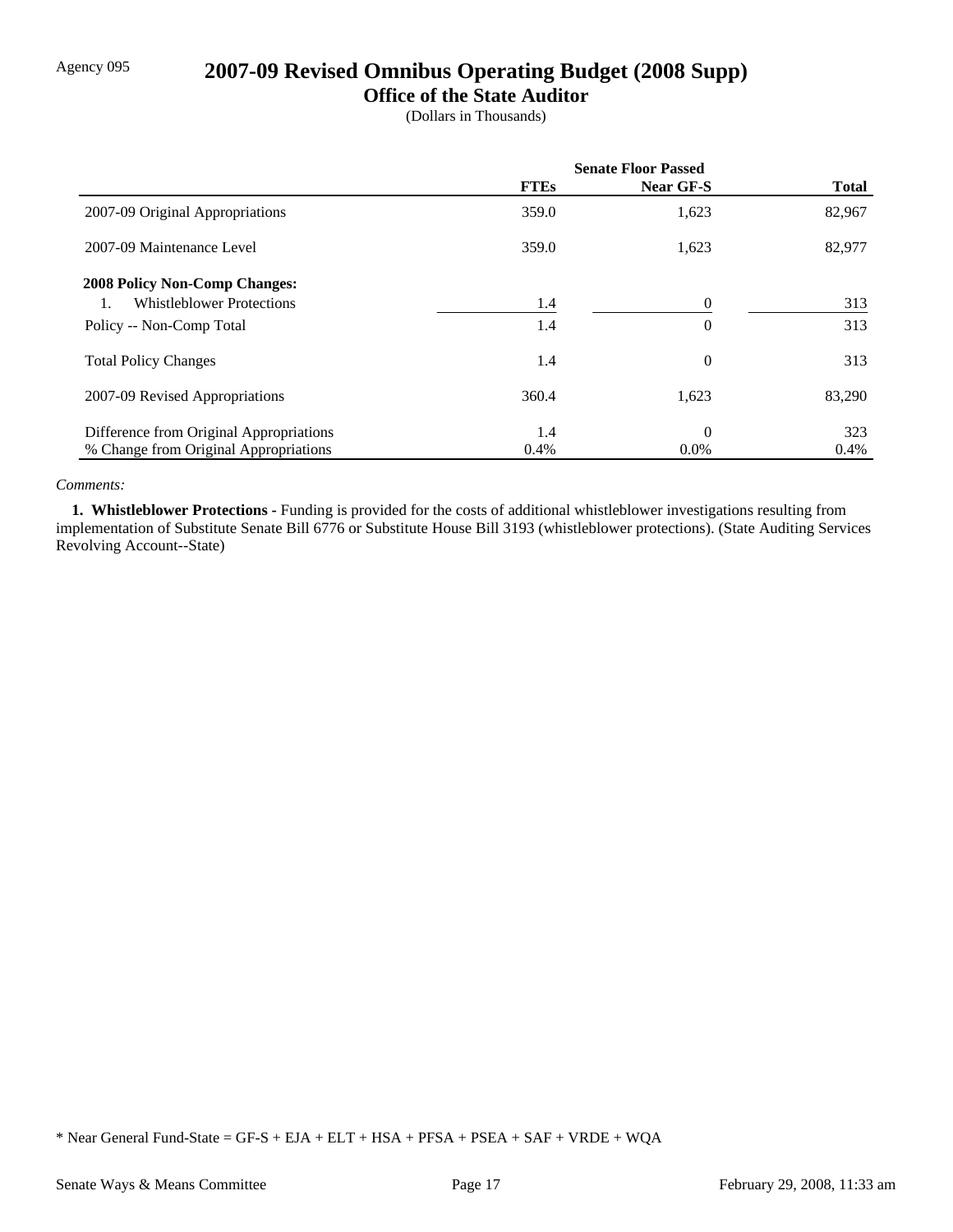### Agency 100 **2007-09 Revised Omnibus Operating Budget (2008 Supp)**

### **Office of the Attorney General**

(Dollars in Thousands)

|                                                 | <b>Senate Floor Passed</b> |           |              |
|-------------------------------------------------|----------------------------|-----------|--------------|
|                                                 | <b>FTEs</b>                | Near GF-S | <b>Total</b> |
| 2007-09 Original Appropriations                 | 1,147.6                    | 15,248    | 250,078      |
| 2007-09 Maintenance Level                       | 1,149.9                    | 15,250    | 250,864      |
| <b>2008 Policy Non-Comp Changes:</b>            |                            |           |              |
| 1.<br><b>Increased Legal Services Workload</b>  | 4.4                        | $\theta$  | 1,193        |
| 2.<br><b>Budget Alignment of Legal Services</b> | 11.8                       | 0         | 1,824        |
| 3.<br>Moore Case Litigation                     | 3.0                        | $\Omega$  | 1,000        |
| Civil Commitment Workload<br>4.                 | 3.0                        | 0         | 732          |
| Public Records Committee Workload<br>5.         | 0.0                        | 22        | 22           |
| <b>Industrial Insurance Orders</b><br>6.        | 0.8                        | $\theta$  | 220          |
| <b>Underground Economy Enforcement</b><br>7.    | 0.0                        | 0         | 83           |
| 8.<br><b>Airline Consumer Protection</b>        | 0.0                        | 100       | 100          |
| Policy -- Non-Comp Total                        | 23.0                       | 122       | 5,174        |
| Policy -- Comp Total                            | 0.0                        | 238       | 532          |
| <b>Total Policy Changes</b>                     | 23.0                       | 360       | 5,706        |
| 2007-09 Revised Appropriations                  | 1,172.8                    | 15,610    | 256,570      |
| Difference from Original Appropriations         | 25.2                       | 362       | 6,492        |
| % Change from Original Appropriations           | 2.2%                       | 2.4%      | 2.6%         |

#### *Comments:*

 **1. Increased Legal Services Workload -** This funding will match the appropriation level of four client agencies receiving increases in their budgets to pay for their growing legal service needs. The affected client agencies are the Department of Social and Health Services, Department of Archeology and Historic Preservation, Criminal Justice Training Commission, and School for the Blind. One-time funding (\$50,000) is also made to the School for the Blind for specific litigation costs (Delyria and Koch). (Legal Services Revolving Account)

 **2. Budget Alignment of Legal Services -** Ongoing legal expenses that were previously managed through interagency agreements will be incorporated into the regular expenditure and recovery process of the Legal Services Revolving Account. This will eliminate six interagency agreements and incorporate these regular and ongoing legal expenditures into the budgets approved by the Legislature for both the client agencies and the Office of the Attorney General. (Legal Services Revolving Account-State)

**3. Moore Case Litigation -** One-time funding is provided for the legal expenses and FTE staff associated with Moore v. Health Care Authority. (Legal Services Revolving Account-State)

 **4. Civil Commitment Workload -** Additional resources are provided to support the Office of the Attorney General sexually violent predators (SVP) program. Although workload related to new prosecutions is expected to eventually decline, the number of new SVP civil commitment cases in the near term is expected to remain high. Casework associated with the SVP population includes annual review hearings, release trials, and conditional release placements. These matters are proportional to the total number of civil commitments and require additional resources with the growth of the civilly committed resident population. (Legal Services Revolving Account-State)

 **5. Public Records Committee Workload -** Funding is provided for costs associated with staffing the Public Records Exemptions Accountability Committee. While the Attorney General's Office is able to absorb the staff costs in accordance with its fiscal note estimates, more frequent meetings result in additional travel and associated expenses.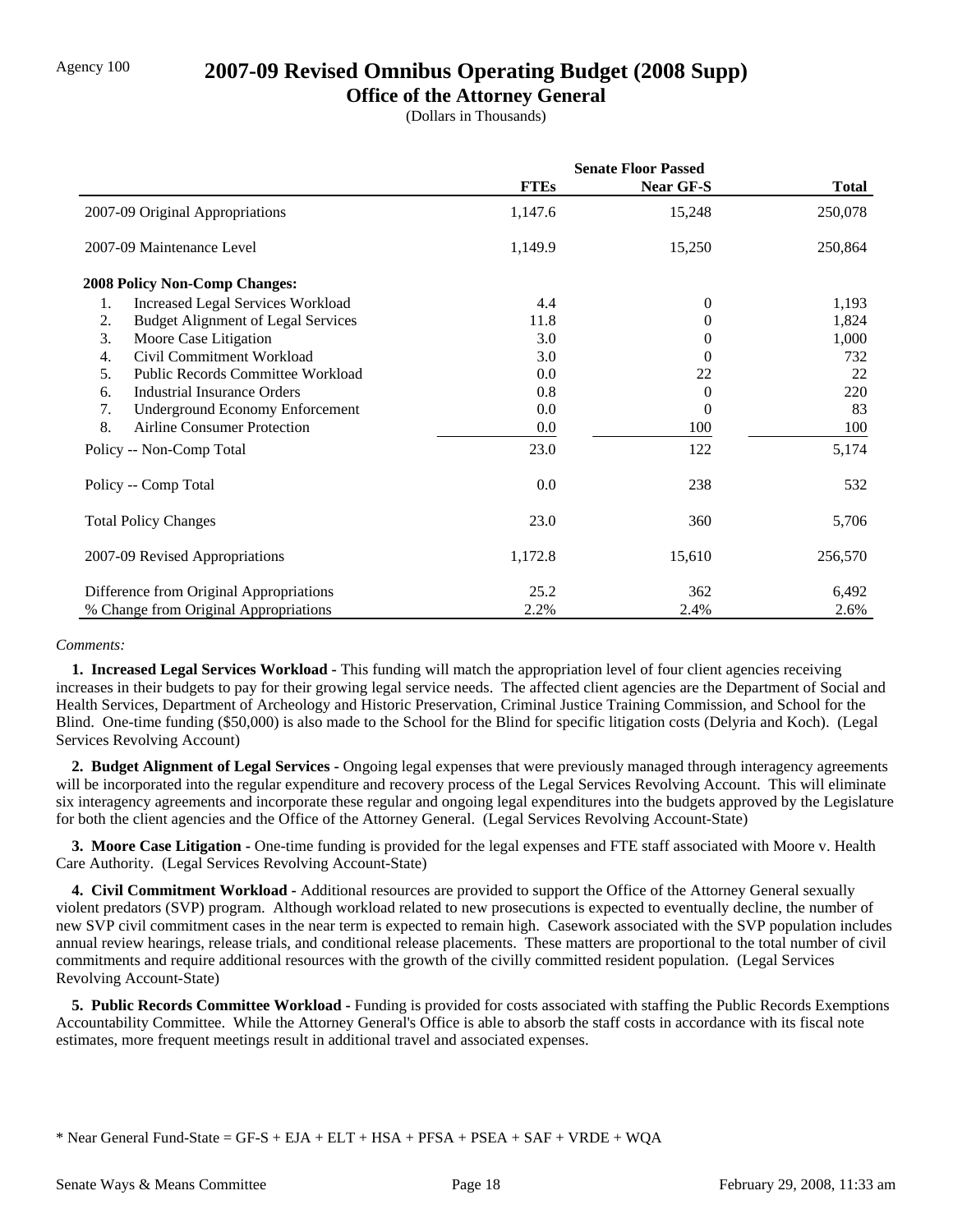### Agency 100 **2007-09 Revised Omnibus Operating Budget (2008 Supp) Office of the Attorney General**

 **6. Industrial Insurance Orders -** Funding is provided for legal services related to Engrossed Second Substitute House Bill 3139 or Substitute Senate Bill 6750 (industrial insurance orders). The legislation provides that an order awarding industrial insurance benefits becomes due on the date issued unless the Board of Industrial Insurance Appeals orders a stay. (Legal Services Revolving Fund-State)

 **7. Underground Economy Enforcement -** Funding is provided for the cost of legal services to the Department of Labor & Industries related to increased enforcement activities under Second Substitute Senate Bill 6732, implementing the recommendations of the Joint Legislative Task Force on the Underground Economy in the Construction Industry. (Legal Services Revolving Fund)

**8. Airline Consumer Protection - Funding is provided to address consumer protection issues involving airline passengers.**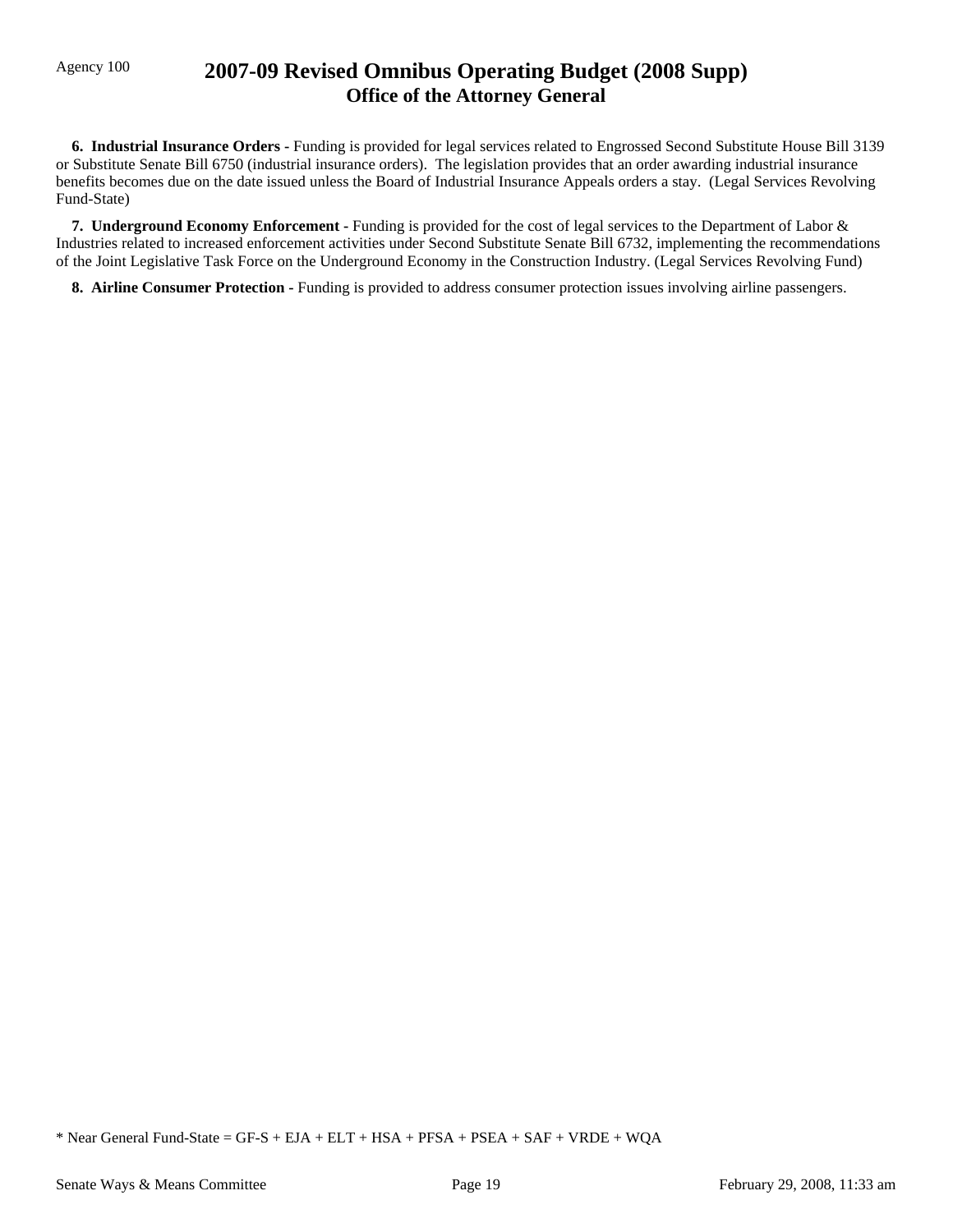## Agency 101 **2007-09 Revised Omnibus Operating Budget (2008 Supp)**

**Caseload Forecast Council**

(Dollars in Thousands)

|                                         | <b>Senate Floor Passed</b> |           |              |
|-----------------------------------------|----------------------------|-----------|--------------|
|                                         | <b>FTEs</b>                | Near GF-S | <b>Total</b> |
| 2007-09 Original Appropriations         | 7.0                        | 1,537     | 1,537        |
| 2007-09 Maintenance Level               | 7.0                        | 1,622     | 1,622        |
| 2007-09 Revised Appropriations          | 7.0                        | 1.622     | 1,622        |
| Difference from Original Appropriations | 0.0                        | 85        | 85           |
| % Change from Original Appropriations   | $0.0\%$                    | 5.5%      | 5.5%         |

*Comments:*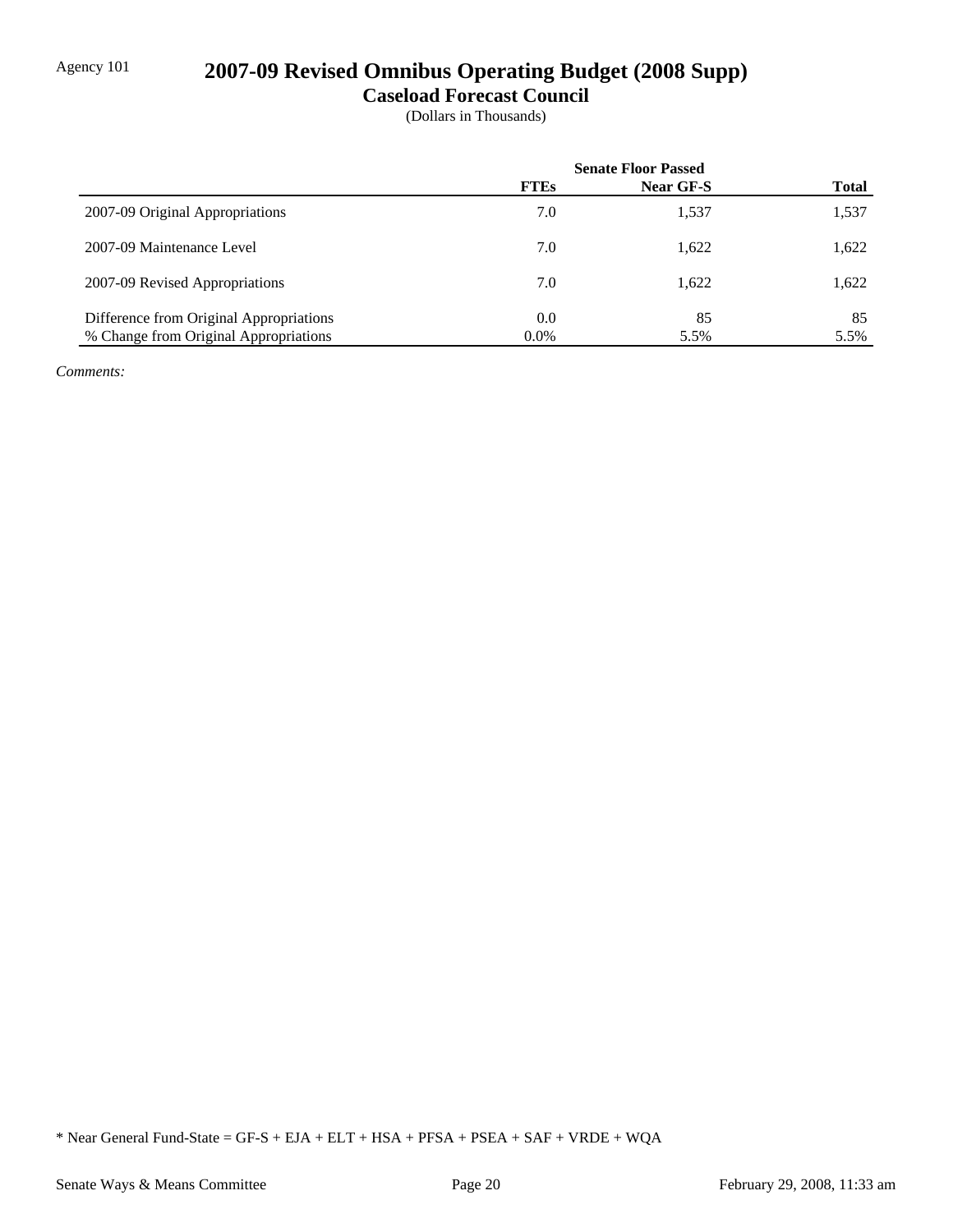### Agency 102 **2007-09 Revised Omnibus Operating Budget (2008 Supp)**

### **Dept of Financial Institutions**

(Dollars in Thousands)

|                                         | <b>Senate Floor Passed</b> |                  |        |
|-----------------------------------------|----------------------------|------------------|--------|
|                                         | <b>FTEs</b>                | <b>Near GF-S</b> | Total  |
| 2007-09 Original Appropriations         | 195.4                      | $\theta$         | 46,118 |
| 2007-09 Maintenance Level               | 195.4                      | $\theta$         | 46,124 |
| <b>2008 Policy Non-Comp Changes:</b>    |                            |                  |        |
| Smart Homeownership Choices<br>1.       | 0.0                        | $\theta$         | 250    |
| Homeownership Task Force<br>2.          | 0.0                        | 0                | 24     |
| 3.<br>Loan Regulations                  | 4.9                        | 0                | 798    |
| <b>Community Credit Needs</b><br>4.     | 0.0                        | 0                | 850    |
| Policy -- Non-Comp Total                | 4.9                        | $\Omega$         | 1,922  |
| <b>Total Policy Changes</b>             | 4.9                        | $\theta$         | 1,922  |
| 2007-09 Revised Appropriations          | 200.3                      | $\theta$         | 48,046 |
| Difference from Original Appropriations | 4.9                        | $\Omega$         | 1,928  |
| % Change from Original Appropriations   | 2.5%                       | $0.0\%$          | 4.2%   |

#### *Comments:*

 **1. Smart Homeownership Choices -** SSB 6711 (smart homeownership choices) creates the smart homeownership choices program to provide financial assistance to homeowners who are delinquent in their mortgage payments to bring the payments current so that they can refinance into a different loan product. Homeowners are required to repay any funds received at the time of refinancing and must participate in a mortgage counseling program. This program will be administered by the Washington State Housing Finance Commission. (Smart Homeownership Choices Program Account - Non-Appropriated)

 **2. Homeownership Task Force -** Funding is provided to implement SB 6728 (homeownership task force). The bill provides additional consumer protection including a requirement that no prepayment penalties on residential mortgage loans may apply within 60 days before the initial reset period of an adjustable rate mortgage. The bill also gives the department rulemaking authority to create a disclosure summary document that all financial institutions must use when consulting with individuals about a residential mortgage loan. (Financial Services Regulation Account-Non-Appropriated)

 **3. Loan Regulations -** Funding is provided to implement SB 6471 (loan regulations) which amends the Consumer Loan Act (CLA) to require that all mortgage brokers who make residential loans are to be licensed under the CLA. (Financial Services Regulation Account-Non-Appropriated)

 **4. Community Credit Needs -** Funding is provided to implement SSB 5651 (community credit needs) which adds participation in microenterprise development to the examination requirements of the Community Reinvestment Act (CRA). (Financial Services Regulation Account-Non-Appropriated)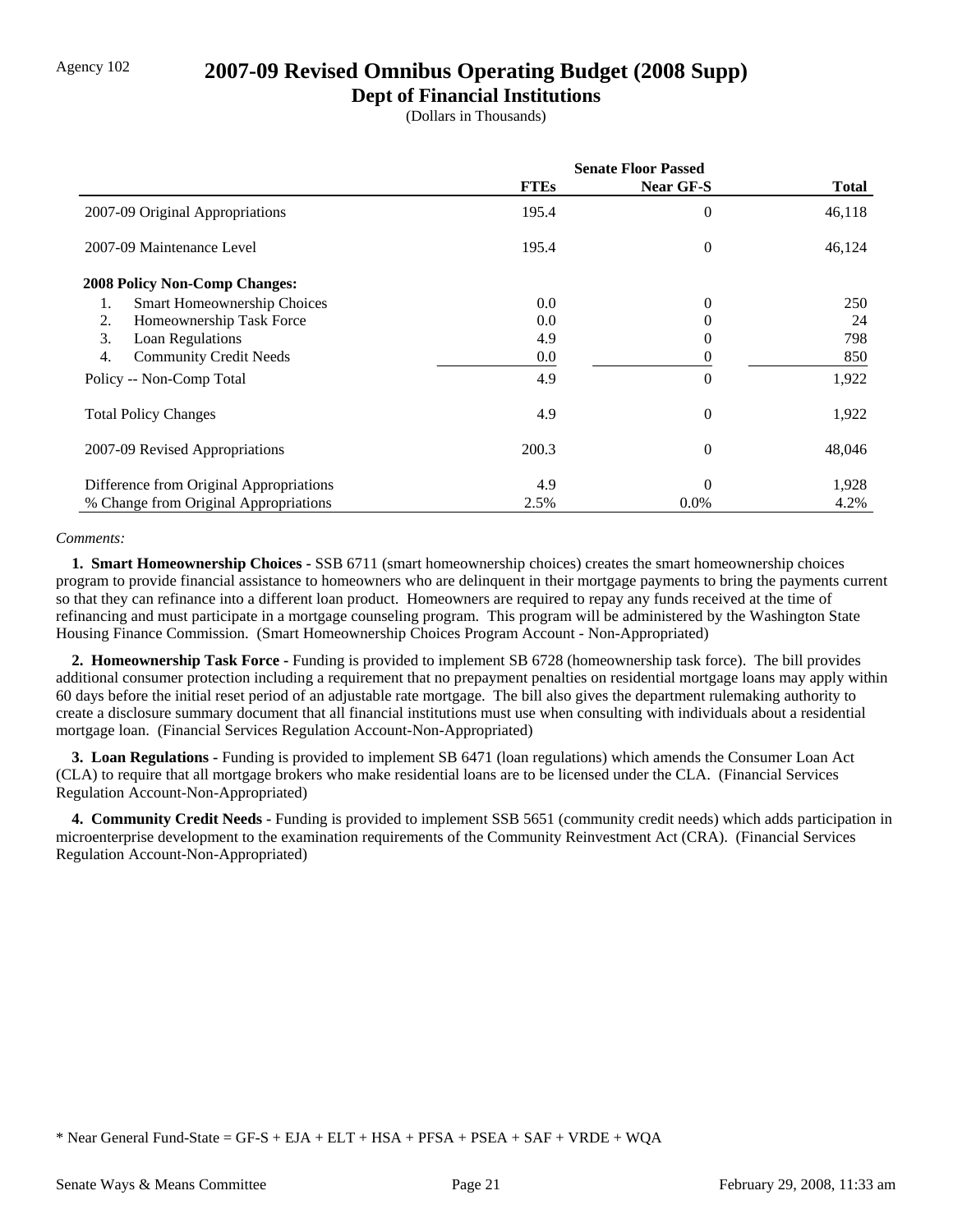## Agency 103 **2007-09 Revised Omnibus Operating Budget (2008 Supp)**

## **Dept Community, Trade, Econ Dev**

(Dollars in Thousands)

|     |                                         | <b>Senate Floor Passed</b> |                  |                |
|-----|-----------------------------------------|----------------------------|------------------|----------------|
|     |                                         | <b>FTEs</b>                | <b>Near GF-S</b> | <b>Total</b>   |
|     | 2007-09 Original Appropriations         | 354.9                      | 147,308          | 514,775        |
|     | 2007-09 Maintenance Level               | 354.9                      | 147,233          | 498,428        |
|     | <b>2008 Policy Non-Comp Changes:</b>    |                            |                  |                |
| 1.  | <b>Court Crime Victims Advocates</b>    | 0.0                        | 750              | 750            |
| 2.  | <b>Update Sexual Assault Protocols</b>  | 0.0                        | 75               | 75             |
| 3.  | Climate Change                          | 0.5                        | 157              | 157            |
| 4.  | <b>Comm Transition Coor Networks</b>    | 0.0                        | 3,000            | 3,000          |
| 5.  | Housing Expenditure Authority           | 0.0                        | 0                | 512            |
| 6.  | <b>Island County ADO</b>                | 0.0                        | 80               | $80\,$         |
| 7.  | Ind. Development Account Transfer       | 0.0                        | $-1,000$         | $\overline{0}$ |
| 8.  | <b>Entrepreneurial Stars Program</b>    | 0.0                        | 265              | 265            |
| 9.  | <b>Encourage Cleaner Energy</b>         | 0.0                        | $-2,000$         | $-2,000$       |
| 10. | Pacific Science Center Lucy Exhibit     | 0.0                        | 500              | 500            |
| 11. | Local Farms & Healthy Kids              | 0.6                        | 350              | 350            |
| 12. | <b>Transitional Housing Assistance</b>  | 0.3                        | 2,500            | 2,500          |
| 13. | KCTS V-me                               | 0.0                        | 250              | 250            |
| 14. | <b>Justice Assistance Grants</b>        | 0.0                        | $\boldsymbol{0}$ | 1,584          |
| 15. | Trade Corps Fellowship                  | 0.0                        | 360              | 360            |
| 16. | <b>Manufacturing Extension Services</b> | 0.9                        | 612              | 612            |
| 17. | Financial Fraud and Identity Theft      | 0.0                        | 0                | 488            |
| 18. | Home Owners Associations                | 0.1                        | 100              | 100            |
| 19. | Climate Change in the GMA               | 0.9                        | 242              | 242            |
| 20. | Child Victims of Sexual Assault         | 0.0                        | 1,800            | 1,800          |
| 21. | High-Speed Internet                     | 0.6                        | 106              | 106            |
| 22. | Seattle Storm                           | 0.0                        | 250              | 250            |
| 23. | Administrative Contingency Transfer     | 0.0                        | $-1,800$         | $\overline{0}$ |
| 24. | Skate America                           | 0.0                        | 100              | 100            |
| 25. | New Americans                           | 0.0                        | 1,000            | 1,000          |
| 26. | Safe and Drug Free Schools              | 0.0                        | 168              | 168            |
| 27. | Airway Heights Wastewater               | 0.0                        | 500              | 500            |
| 28. | Regional Toursim -- 2010 Olympics       | 0.0                        | $\boldsymbol{0}$ | 120            |
| 29. | <b>AYP</b> Exposition Commemoration     | 0.0                        | $\boldsymbol{0}$ | 200            |
| 30. | Centro Comunitario - Lucy Lopez         | 0.0                        | 250              | 250            |
| 31. | <b>Dispute Resolution Centers</b>       | 0.0                        | 300              | 300            |
| 32. | Chehalis River Basin Flood Support      | 0.0                        | 110              | 110            |
| 33. | <b>Prostitution Prevention</b>          | 0.0                        | $\boldsymbol{0}$ | 100            |
| 34. | National Guard Bass Tournament          | 0.0                        | 10               | 10             |
| 35. | Lewis County Watershed Project          | 0.0                        | 225              | 225            |
| 36. | Other "Bank" Study                      | 0.0                        | 75               | 75             |
|     | Policy -- Non-Comp Total                | 3.7                        | 9,335            | 15,139         |
|     | <b>Total Policy Changes</b>             | 3.7                        | 9,335            | 15,139         |
|     | 2007-09 Revised Appropriations          | 358.6                      | 156,568          | 513,567        |
|     | Difference from Original Appropriations | 3.7                        | 9,260            | $-1,208$       |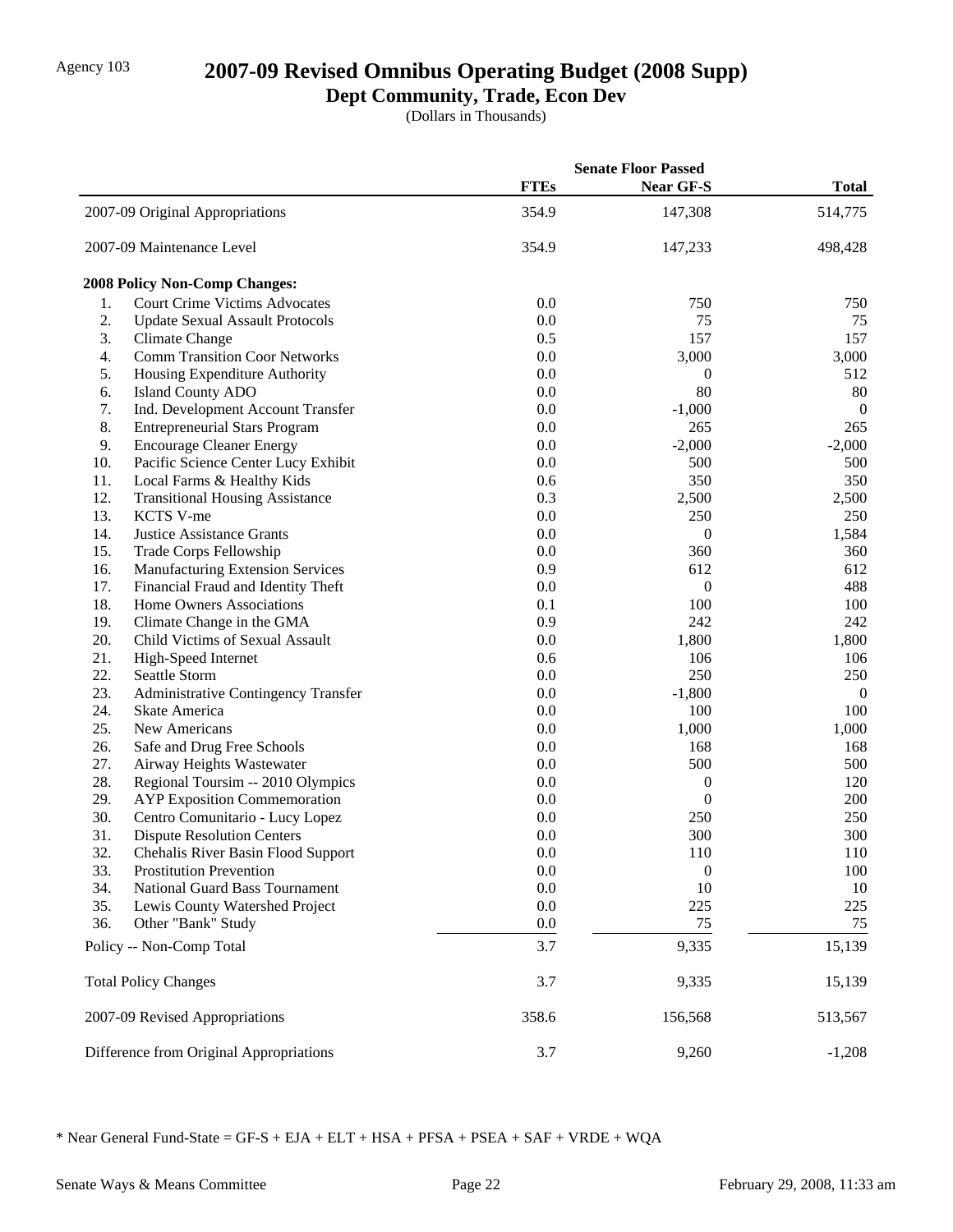### Agency 103 **2007-09 Revised Omnibus Operating Budget (2008 Supp)**

### **Dept Community, Trade, Econ Dev**

(Dollars in Thousands)

|                                       | <b>Senate Floor Passed</b> |                  |         |
|---------------------------------------|----------------------------|------------------|---------|
|                                       | <b>TTES</b>                | <b>Near GF-S</b> | Total   |
| % Change from Original Appropriations | .0%                        | 6.3%             | $0.2\%$ |

#### *Comments:*

 **1. Court Crime Victims Advocates -** Crime victim advocates work to protect the rights of people who have been victimized and to connect them with available services. Ongoing funding is provided for more sexual assault victim advocates in county superior courts. (Public Safety and Education Account-State)

 **2. Update Sexual Assault Protocols -** One-time funding is provided to update the statewide sexual assault victim assistance protocols through a coordinated effort led by the Washington Coalition of Sexual Assault Programs. (Public Safety and Education Account-State)

 **3. Climate Change -** Ongoing funding and one FTE staff are provided in support of the State's commitments on climate change. These commitments include participating in a multi-state process to develop market-based systems for limiting greenhouse gas emissions and building climate change technical expertise.

 **4. Comm Transition Coor Networks -** Funding is provided to establish four Community Transition Coordination Networks (CTCNs) consistent with Chapter 483, Laws of 2007 (ESSB 6157 (Offender Re-entry).

 **5. Housing Expenditure Authority -** Additional expenditure authority is provided from the Home Security Fund Account, to enable local housing authorities to provide additional services such as transitional housing programs. Additional authority is also provided from the Lead-Based Paint Account. The lead-based paint program provides the public with information to increase knowledge about lead-based paint hazards and the use of professional remediation. (Home Security Fund Account, Lead-Based Paint Account-State)

 **6. Island County ADO -** Funding is provided for distribution to the Island County Associate Development Organization consistent with SSB 6195 (definition of rural county for economic development purposes).

 **7. Ind. Development Account Transfer -** The state general fund dollars appropriated during the 2007 legislative session for the Individual Development Account (IDA) Program are transferred to the Individual Development Account Program Acccount. This adjustment makes a technical correction as the IDA Program Account allows for a longer timeline to manage the legislature's investment in this program than do appropriations from the state general fund.

 **8. Entrepreneurial Stars Program -** Additional funding is provided to assist recruitment of significant entrepreneurial researchers to lead innovation research teams.

 **9. Encourage Cleaner Energy -** A reduction is made in the fiscal year 2009 funding to implement Chapter 347, Laws of 2007 (E2SHB 1303).

 **10. Pacific Science Center Lucy Exhibit - Funding is provided for improvements at the Pacific Science Center to enable the center** to host an exhibit of the Lucy of Laetoli hominid fossils.

 **11. Local Farms & Healthy Kids -** Funding is provided to implement the provisions of SB 6483 (local farms, healthy children).

 **12. Transitional Housing Assistance -** Additional funding is provided for the Transitional Housing, Operating and Rent (THOR) program which assists homeless families with case management services to help them successfully transition to permanent housing.

 **13. KCTS V-me -** One-time funding is provided for a grant to KCTS Public Television to offer Spanish-language programming. The programming will be offered through "V-me", a program service modeled on public television, with children's, arts, history, science, biography, nature, movies, pop culture, and public affairs genres.

 **14. Justice Assistance Grants -** Additional expenditure authority is provided for the Justice Assistance and Project Safe Neighborhoods programs. These programs support activities such as multi-jurisdictional drug interdiction initiatives, regional drug task forces, and public outreach efforts to reduce gun violence. (General Fund-Federal)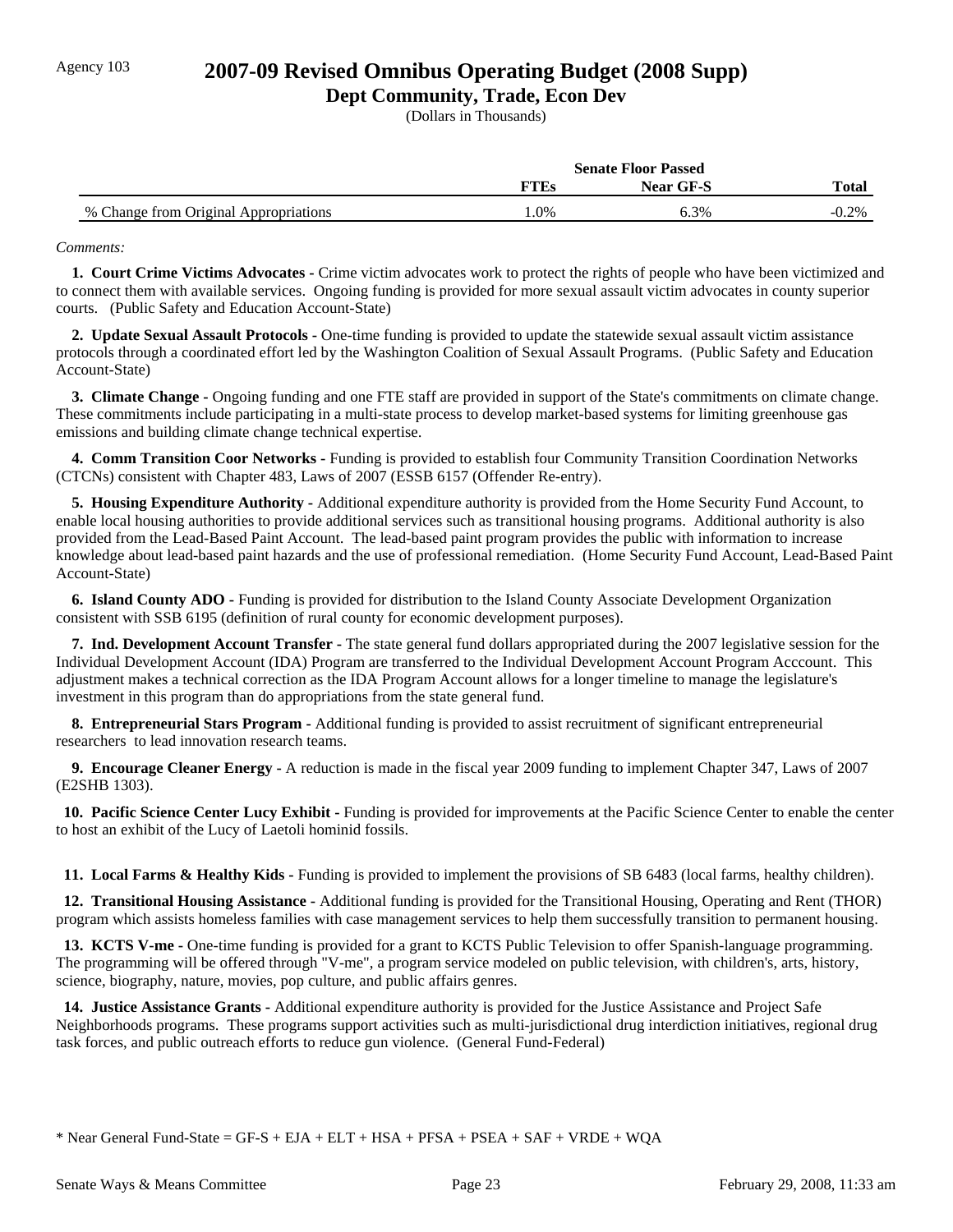## Agency 103 **2007-09 Revised Omnibus Operating Budget (2008 Supp) Dept Community, Trade, Econ Dev**

 **15. Trade Corps Fellowship -** Funding is provided to implement SSB 5367 (Washington Trade Corps Fellowship), which creates international trade fellows for 15 college and graduate students. Funding through the Department of Community, Trade Economic Development totals \$360,000 per year and is for additional costs for the fellows placed with international trade representatives. \$408,000 per year for the University of Washington is for the fellows' stipend and travel expenses (\$375,000), language proficiency testing (\$15,000) and the cost of administering the program (\$19,000).

 **16. Manufacturing Extension Services -** Funding is provided to implement SSB 6510 (manufacturing extension services).

 **17. Financial Fraud and Identity Theft -** Funding is provided to implement SB 6850 (financial fraud and identity theft crimes investigation and prosecution program). \$500,000 provided in in the 2007-09 biennium is shifted from FY 2008 to FY 2009 and will be matched by new revenue from a surcharge on Uniform Commercial Code filings.

 **18. Home Owners Associations -** Funding is provided to implement ESSB 6744 (home owners association).

 **19. Climate Change in the GMA -** Funding is provided to implement the provisions of ESSB 6580 (climate change).

 **20. Child Victims of Sexual Assault -** Funding is provided for the Office of Crime Victims Advocacy to distribute grants to community sexual assault programs to enhance services provided to child victims of sexual assault and their families.

 **21. High-Speed Internet -** Funding is provided to implement SB 6438/HB 2559 (high speed internet).

 **22. Seattle Storm -** Funding is provided for a contract with the Seattle Storm basketball team to provide community outreach to low-income youth and school athletic programs throughout the state. A proviso specifies the activities subject to the contract.

**23. Administrative Contingency Transfer** - Funding for re-employment services is shifted from the State General Fund to the Administrative Contingency Account.

 **24. Skate America -** Funding is provided for a grant to the local organizing committee of 2008 Skate America to support the International Skating Union Grand Prix Series at the Everett Events Center in October, 2008

 **25. New Americans -** Funding is provided for the Washington New Americans program to provide naturalization assistance for legal permanent residents who are eligible to become citizens. A proviso directs the department to: (1) conduct a competitive process to contract with an entity to provide this assistance; (2) makes the state funding is contingent upon receipt, by the contractor(s) of at least a 25% match of non-state funding; (3) with the contractor(s) develop performance measures for the program; and (4) report to the Governor and the Legislature. The department may retain up to five percent of the funds provided in this subsection to administer the competitive process and the contract.

 **26. Safe and Drug Free Schools -** Funding is provided for a grant to prevention and intervention specialists in communities and schools to implement comprehensive assistance programs that address problems associated with substance abuse and violence. The funding will help mitigate the impact of a federal budget reduction to the Safe and Drug Free Schools and Communities grant program.

 **27. Airway Heights Wastewater -** Funding is provided for the Airway Heights wastewater treatment plant. A proviso makes the funding contingent upon a capacity agreement with the Kalispel tribe that precludes the need to build multiple wastewater treatment facilities on the West Plains.

**28. Regional Toursim -- 2010 Olympics -** The department and the Washington state tourism commission are directed to \$120,000 from the tourism enterprise account for participation in a regional visitor/media pavilion at the 2010 Olympics in Vancouver, British Columbia.

 **29. AYP Exposition Commemoration -** The department and the Washington state tourism commission are directed to provide \$200,000 from the tourism enterprise account for the Alaska-Yukon-Pacific exposition commemoration exhibits and programs.

 **30. Centro Comunitario - Lucy Lopez -** Funding is provided for a grant to the Lucy Lopez center for "the good citizen" bilingual radio programming pilot project.

 **31. Dispute Resolution Centers -** Dispute Resolution Centers (DRCs) are funded through a surcharge on court filing fees capped at the same level per case filed since 1991. DRCs are mandated to provide services independent of a client's ability to pay, guaranteeing that the public has access to a low-cost resolution process. Additional funding is provided to assist the centers in providing mediation services for parties with parenting plan disputes who either (a) are currently involved in dissolution proceedings or (b) completed a dissolution within the past year.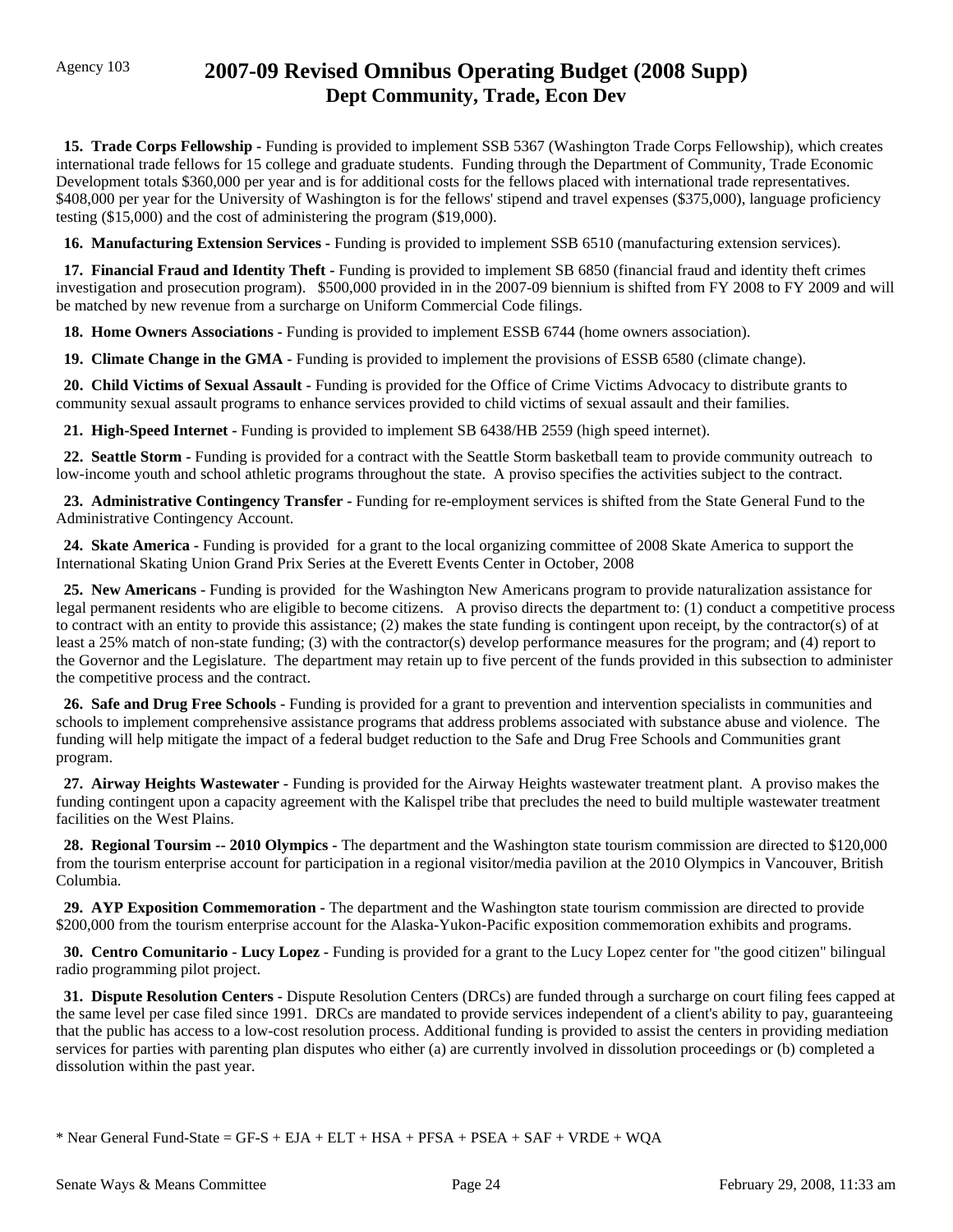## Agency 103 **2007-09 Revised Omnibus Operating Budget (2008 Supp) Dept Community, Trade, Econ Dev**

 **32. Chehalis River Basin Flood Support -** Funding is provided to assist the Chehalis River Flood Reduction Executive Committee for flood mitigation in the Chehalis River basin.

**33. Prostitution Prevention -** Funding is provide for grant distribution by the Office of Crime Victims Advocacy. (Prostitution Prevention and Intervention Account -- Nonappropriated)

 **34. National Guard Bass Tournament -** Funding is provided for a grant to the National Guard Western Division Bass Tournament, held in the Tri-Cities in September 2007.

 **35. Lewis County Watershed Project -** Funding is provided for the development of the Lewis county watershed planning and economic development demonstration project. The purpose of the project is to identify lands and resources suitable for economic development within Lewis county and outside of the floodplains of Chehalis and Cowlitz river watersheds.

 **36. Other "Bank" Study -** Funding is provided for the department to conduct a study of the provision of personal products (nonfoodstuffs) to low income residents of Washington.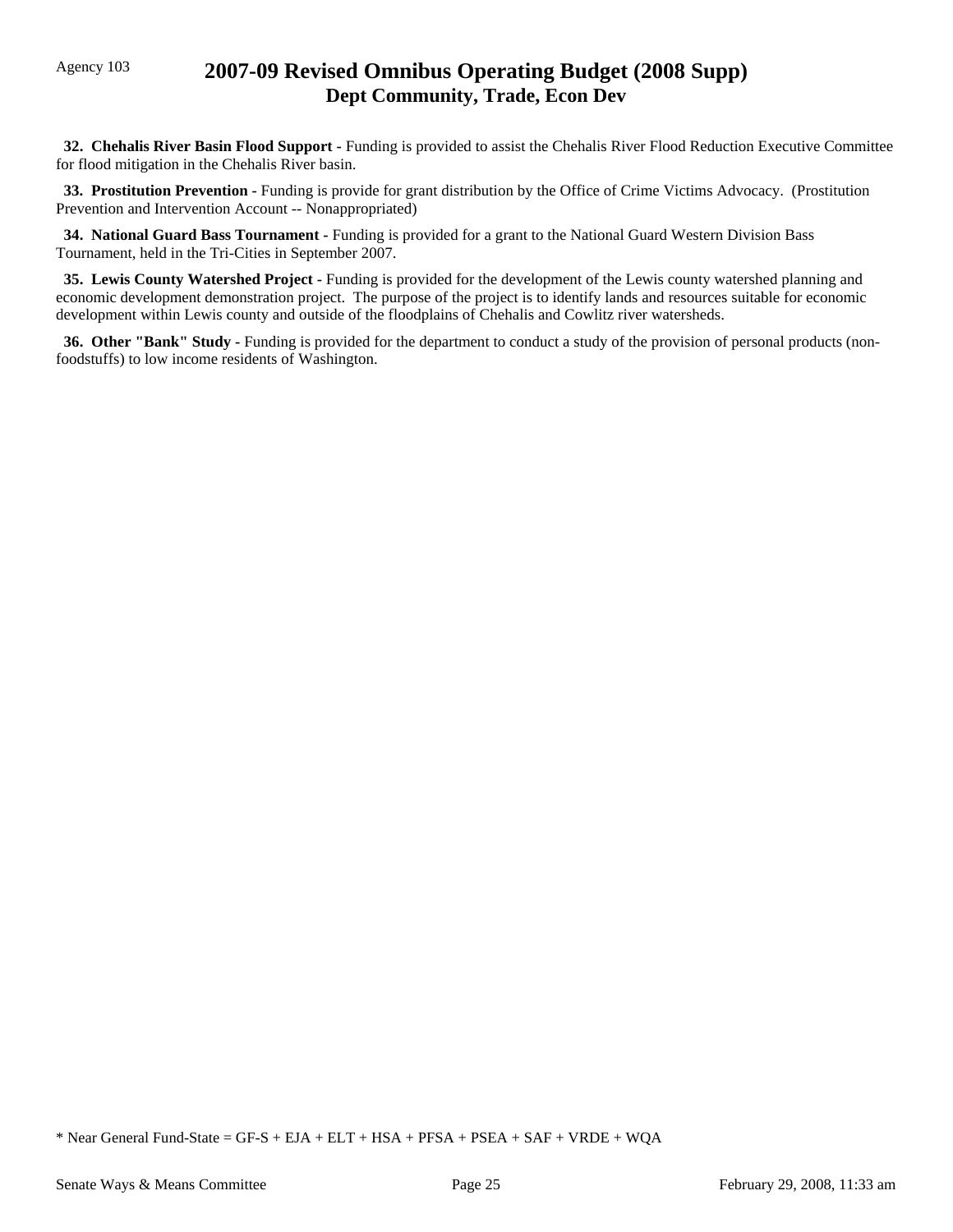# Agency 104 **2007-09 Revised Omnibus Operating Budget (2008 Supp)**

#### **Economic & Revenue Forecast Council**

(Dollars in Thousands)

|                                         | <b>Senate Floor Passed</b> |           |              |
|-----------------------------------------|----------------------------|-----------|--------------|
|                                         | <b>FTEs</b>                | Near GF-S | <b>Total</b> |
| 2007-09 Original Appropriations         | 5.2                        | 1,239     | 1,239        |
| 2007-09 Maintenance Level               | 5.2                        | 1,389     | 1,389        |
| Policy -- Comp Total                    | 0.3                        | 176       | 176          |
| <b>Total Policy Changes</b>             | 0.3                        | 176       | 176          |
| 2007-09 Revised Appropriations          | 5.5                        | 1,565     | 1,565        |
| Difference from Original Appropriations | 0.3                        | 326       | 326          |
| % Change from Original Appropriations   | 5.8%                       | 26.3%     | 26.3%        |

*Comments:*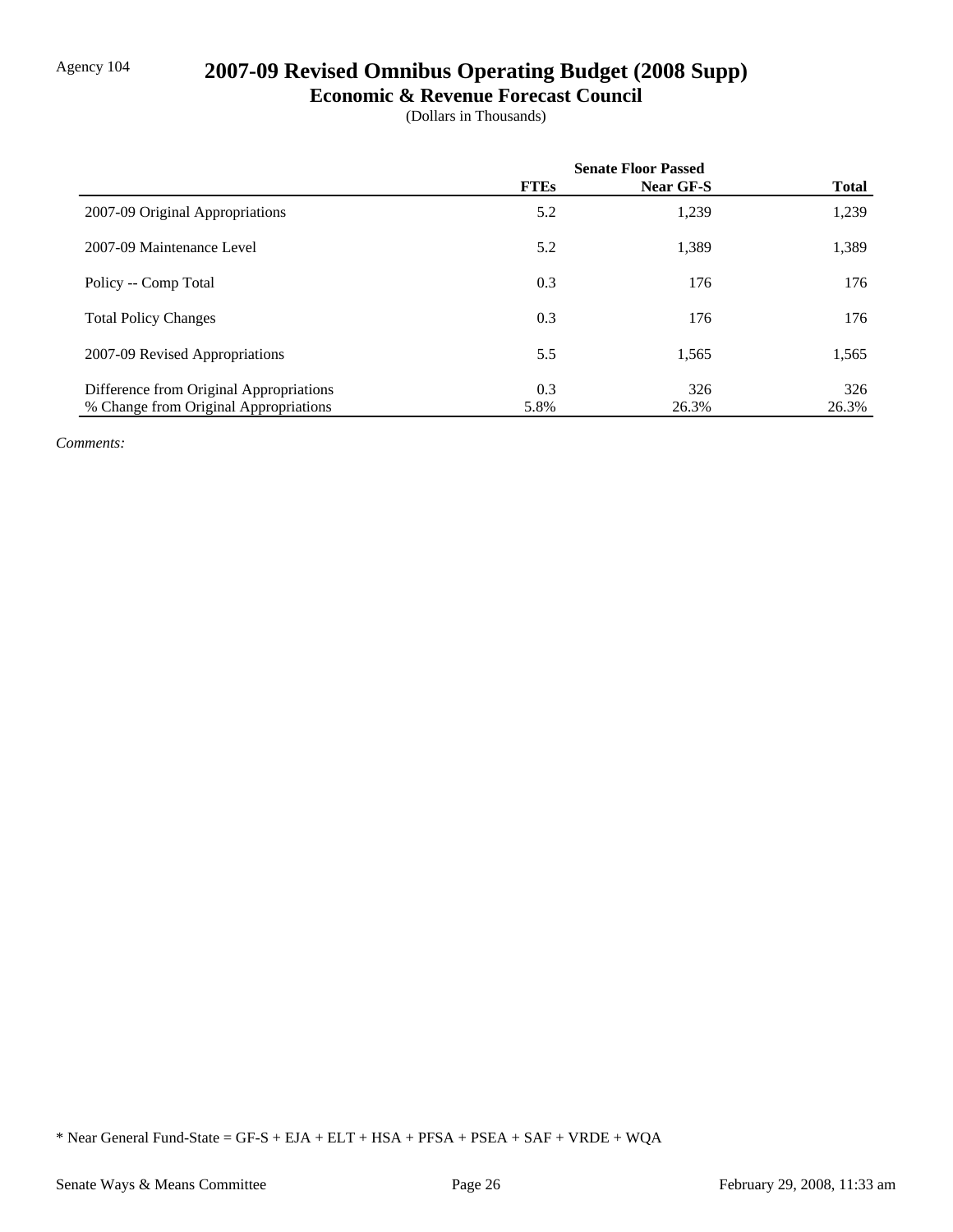## Agency 105 **2007-09 Revised Omnibus Operating Budget (2008 Supp)**

### **Office of Financial Management**

(Dollars in Thousands)

|                                                | <b>Senate Floor Passed</b> |                  |              |
|------------------------------------------------|----------------------------|------------------|--------------|
|                                                | <b>FTEs</b>                | <b>Near GF-S</b> | <b>Total</b> |
| 2007-09 Original Appropriations                | 308.7                      | 47,744           | 131,021      |
| 2007-09 Maintenance Level                      | 308.7                      | 47,752           | 131,392      |
| <b>2008 Policy Non-Comp Changes:</b>           |                            |                  |              |
| <b>Business Outreach</b><br>1.                 | 0.7                        | $\Omega$         | 175          |
| Initiative 960 Implementation<br>2.            | 1.5                        | 359              | 359          |
| 3.<br>Health Care Workgroup Support            | 0.0                        | 500              | 500          |
| <b>WASL Funding Increase</b><br>4.             | 0.0                        | 11,372           | 11,372       |
| 5.<br><b>Public Records Committee Workload</b> | 0.0                        | 30               | 30           |
| Policy -- Non-Comp Total                       | 2.2                        | 12,261           | 12,436       |
| <b>Total Policy Changes</b>                    | 2.2                        | 12,261           | 12,436       |
| 2007-09 Revised Appropriations                 | 310.9                      | 60,013           | 143,828      |
| Difference from Original Appropriations        | 2.2                        | 12,269           | 12,807       |
| % Change from Original Appropriations          | 0.7%                       | 25.7%            | 9.8%         |

#### *Comments:*

 **1. Business Outreach -** Ongoing funding is provided for a business outreach position in the Governor's Executive Policy Office. The primary responsibility of the position will be to act as a liaison between the Office of the Governor and state businesses and new businesses seeking to locate in Washington. (Economic Development Strategic Reserve Account-State)

 **2. Initiative 960 Implementation -** A combination of ongoing and one-time funding is provided for staff and database development costs needed to implement Initiative 960.

 **3. Health Care Workgroup Support -** Funding is provided for the Office of Financial Management to support efforts to identify approaches to address issues of affordability, quality, and access to health services in Washington. Public meetings will be conducted in all congressional districts of the state, and other opportunities for the public to participate and provide feedback regarding a consultant's economic analysis of health care proposals will be provided through a website, and other venues. The results of the public input process on health services in Washington will be reported to the Governor and the Legislature by December 1, 2008.

 **4. WASL Funding Increase -** Funding is provided for increased costs associated with the development and implementation of the Washington Assessment of Student Learning (WASL). The Office of Financial Management will develop an interagency agreement with the Office of Superintendent of Public Instruction (OSPI) for the expenditure of these funds based on: (1) redesigning the assessment in reading, mathematics, and science in all grades except high school by shortening test administration, reducing the number of short answer and extended response questions, and potentially decreasing the number of items utilized in the assessment; and (2) OSPI preserving legislative authority to make minor or significant changes to assessment policy in the future. Additionally, a legislative workgroup on the WASL is established to review and evaluate the current assessment system by January 1, 2009, and potentially make recommendations to improve it.

 **5. Public Records Committee Workload -** Chapter 198, Laws of 2007 (SSB 5435), created the Public Records Exemptions Accountability Committee. The Committee meets at least quarterly and provides recommendations on the repeal or amendment of public records exemptions to the Governor, Attorney General, and appropriate legislative committees. The legislation requires the Office of Financial Management to provide staff support to the Committee. Ongoing funding is provided for travel and associated expenses.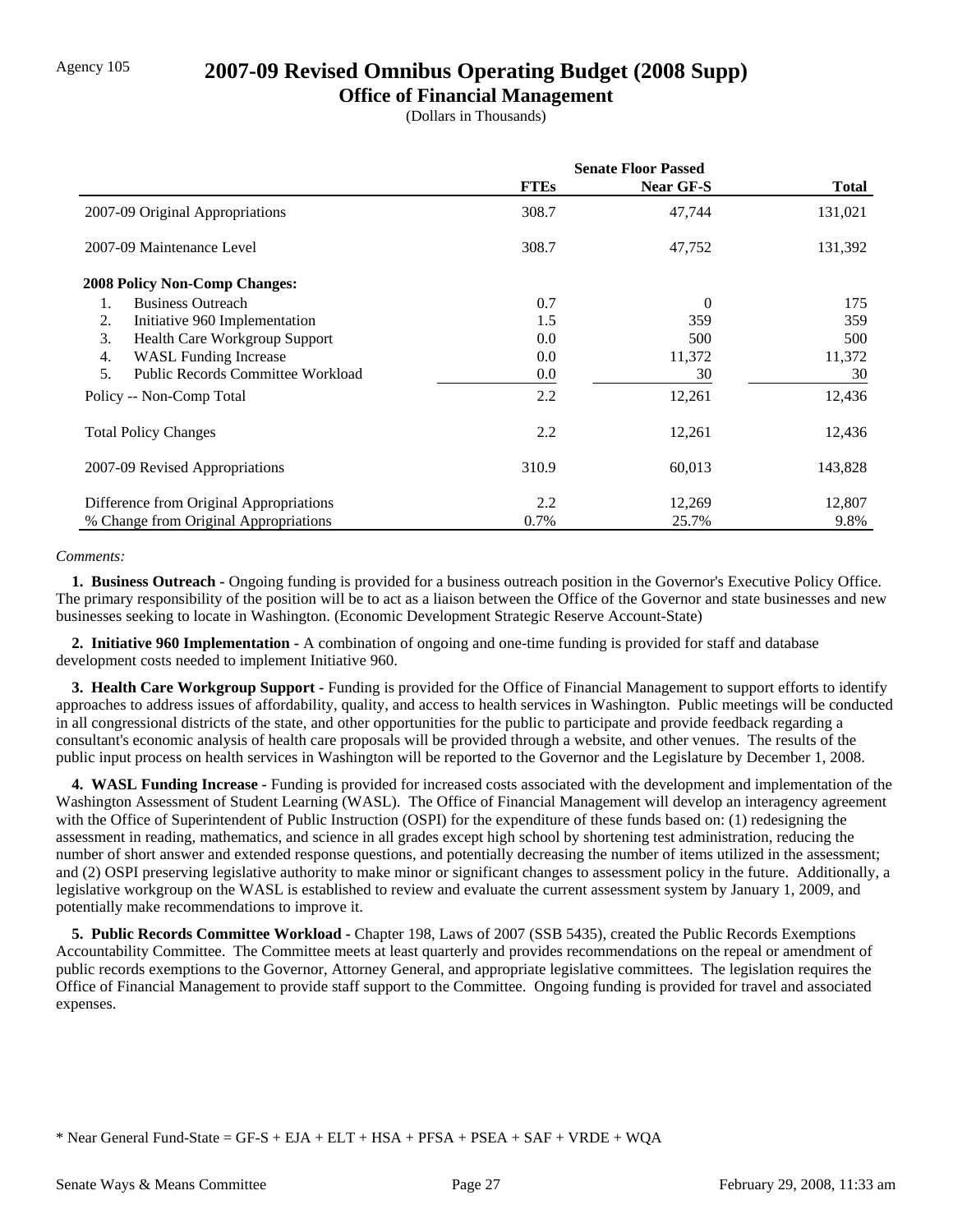# Agency 110 **2007-09 Revised Omnibus Operating Budget (2008 Supp)**

**Office of Administrative Hearings**

(Dollars in Thousands)

|                                         | <b>Senate Floor Passed</b> |           |              |
|-----------------------------------------|----------------------------|-----------|--------------|
|                                         | <b>FTEs</b>                | Near GF-S | <b>Total</b> |
| 2007-09 Original Appropriations         | 166.7                      | 0         | 33,087       |
| 2007-09 Maintenance Level               | 166.7                      | 0         | 33,092       |
| 2007-09 Revised Appropriations          | 166.7                      | 0         | 33,092       |
| Difference from Original Appropriations | 0.0                        | 0         |              |
| % Change from Original Appropriations   | $0.0\%$                    | $0.0\%$   | $0.0\%$      |

*Comments:*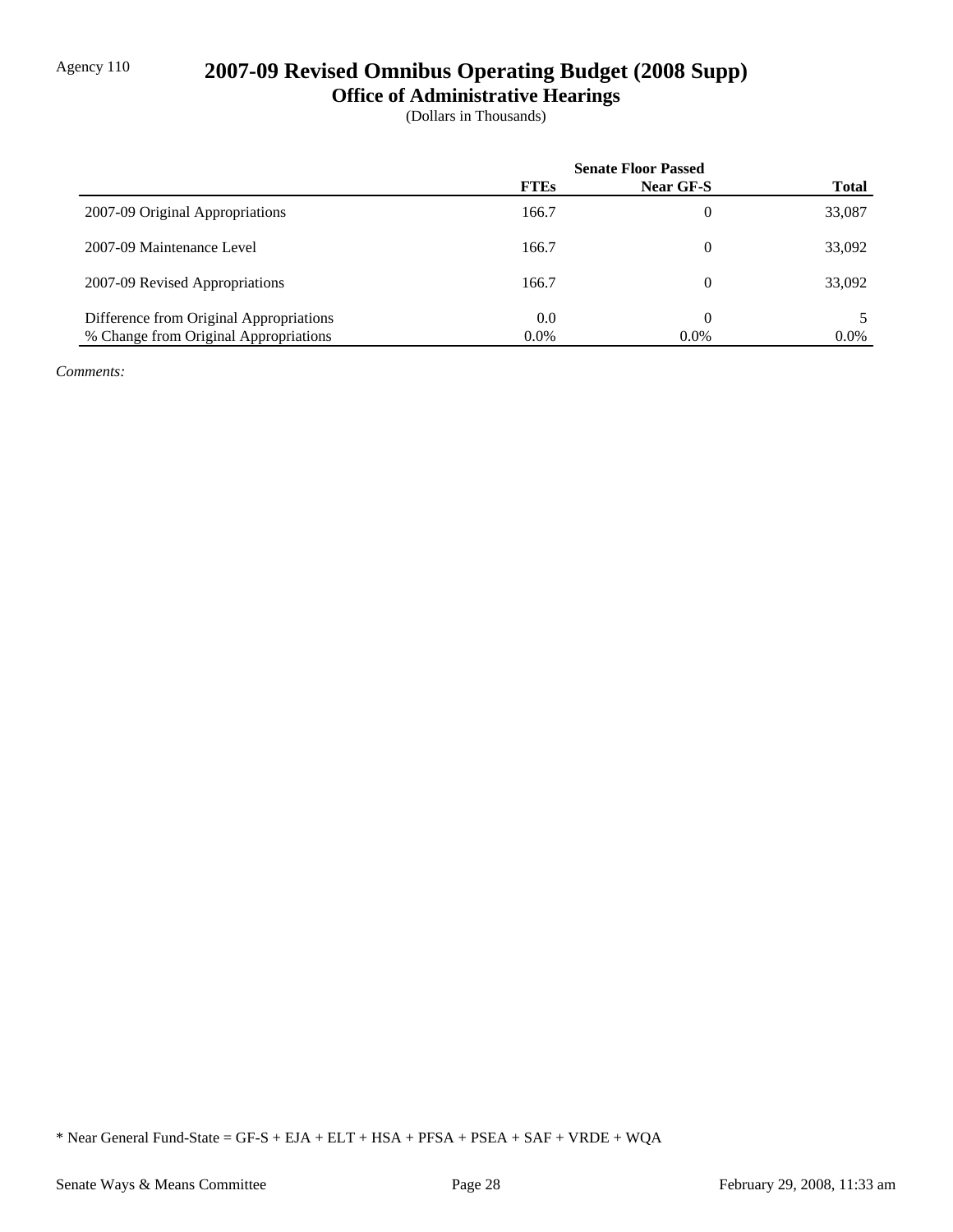## Agency 111 **2007-09 Revised Omnibus Operating Budget (2008 Supp)**

### **Department of Personnel**

(Dollars in Thousands)

|                                           | <b>Senate Floor Passed</b> |                |              |
|-------------------------------------------|----------------------------|----------------|--------------|
|                                           | <b>FTEs</b>                | Near GF-S      | <b>Total</b> |
| 2007-09 Original Appropriations           | 206.1                      | 0              | 69,561       |
| 2007-09 Maintenance Level                 | 206.1                      | $\overline{0}$ | 69,567       |
| <b>2008 Policy Non-Comp Changes:</b>      |                            |                |              |
| Other Fund Adjustments<br>1.              | 0.0                        | $\overline{0}$ | $-6,200$     |
| <b>Child Care Center Relocation</b><br>2. | 0.0                        | 196            | 196          |
| Policy -- Non-Comp Total                  | 0.0                        | 196            | $-6,004$     |
| <b>Total Policy Changes</b>               | 0.0                        | 196            | $-6,004$     |
| 2007-09 Revised Appropriations            | 206.1                      | 196            | 63,563       |
| Difference from Original Appropriations   | 0.0                        | 196            | $-5,998$     |
| % Change from Original Appropriations     | $0.0\%$                    | $0.0\%$        | $-8.6\%$     |

#### *Comments:*

 **1. Other Fund Adjustments -** Funding in the amount of \$6.2 million was planned to be transferred from the Personnel Services Fund Account to the Data Processing Revolving Fund Account to cover costs incurred during the development of the Human Resource Management System (HRMS). DOP will defer the repayment of these costs until the 2009-11 Biennium. (Data Processing Revolving Account-Nonappropriated, Department of Personnel Service Account-State)

 **2. Child Care Center Relocation -** Funding is provided to pay the increased lease costs resulting from the movement of the Capitol Child Care Center from its current location to a new location on Perry Street. A feasibility study is also funded to identify options for relocating the child care center on or near the capitol campus.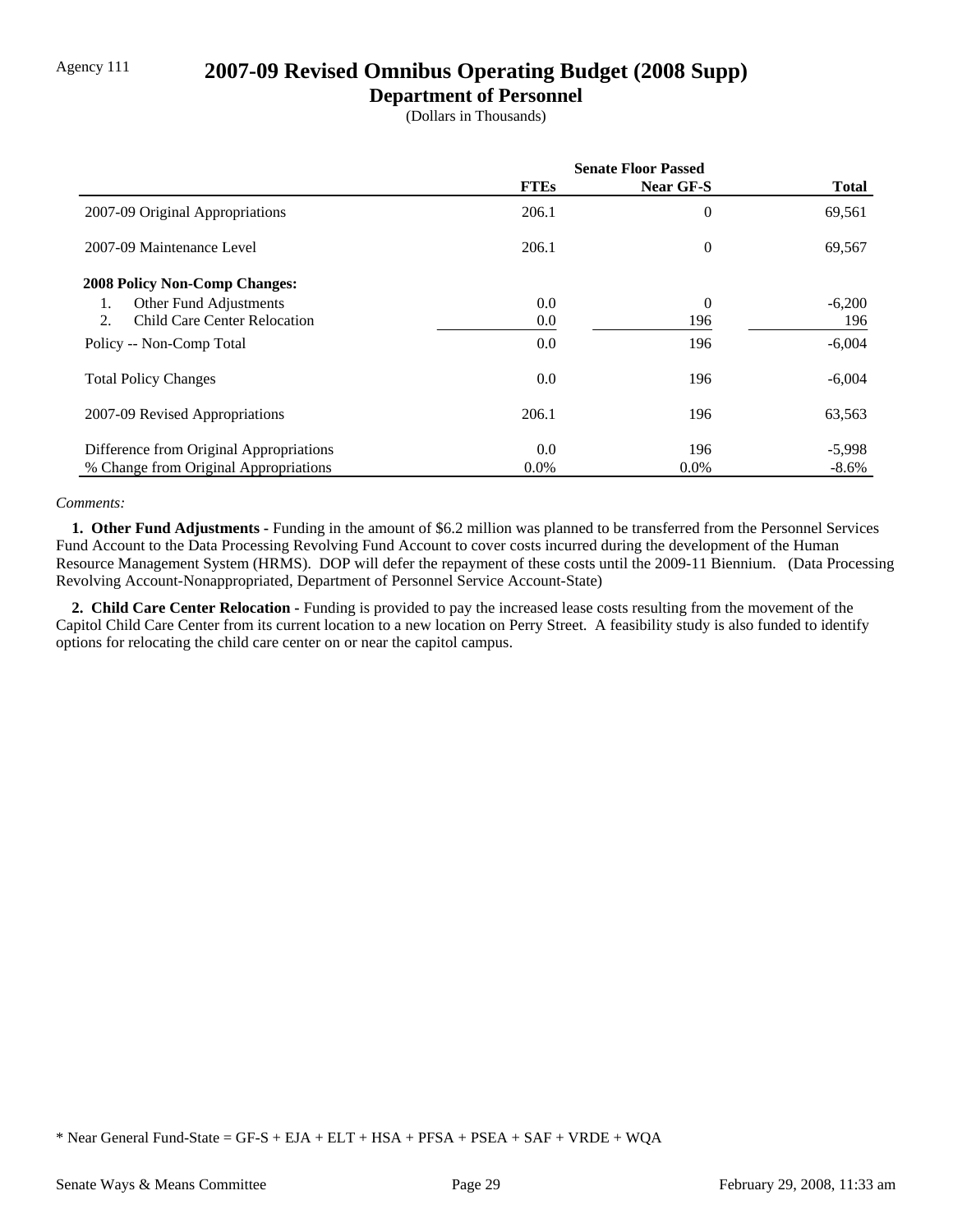# Agency 116 **2007-09 Revised Omnibus Operating Budget (2008 Supp)**

**State Lottery Commission**

(Dollars in Thousands)

|                                         | <b>Senate Floor Passed</b> |                  |              |
|-----------------------------------------|----------------------------|------------------|--------------|
|                                         | <b>FTEs</b>                | <b>Near GF-S</b> | <b>Total</b> |
| 2007-09 Original Appropriations         | 144.9                      | 0                | 795,750      |
| 2007-09 Maintenance Level               | 144.9                      | 0                | 795,754      |
| 2007-09 Revised Appropriations          | 144.9                      | 0                | 795.754      |
| Difference from Original Appropriations | 0.0                        | 0                | 4            |
| % Change from Original Appropriations   | $0.0\%$                    | $0.0\%$          | $0.0\%$      |

*Comments:*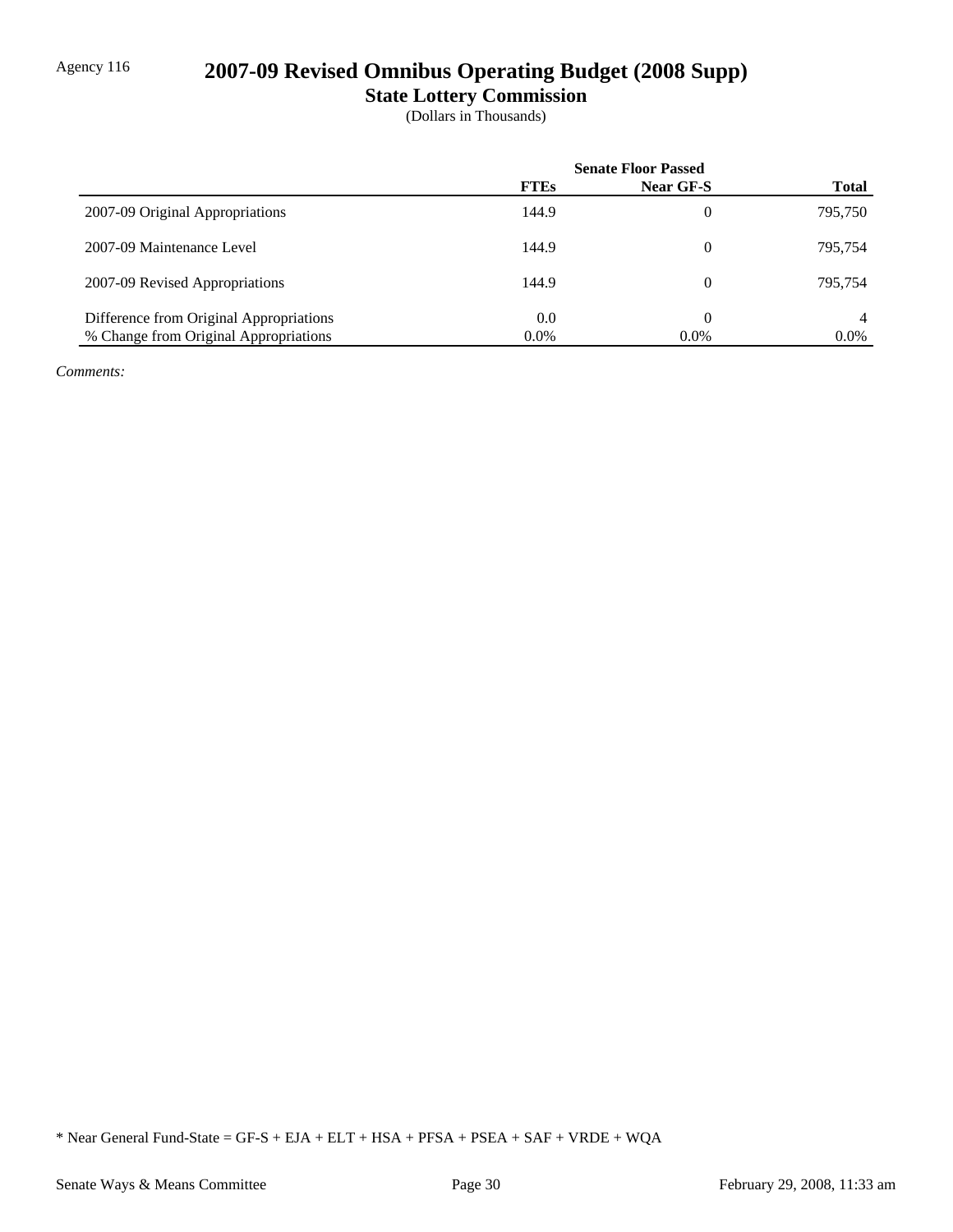# Agency 117 **2007-09 Revised Omnibus Operating Budget (2008 Supp)**

**Washington State Gambling Comm**

(Dollars in Thousands)

|                                         | <b>Senate Floor Passed</b> |           |              |
|-----------------------------------------|----------------------------|-----------|--------------|
|                                         | <b>FTEs</b>                | Near GF-S | <b>Total</b> |
| 2007-09 Original Appropriations         | 175.3                      | 0         | 33,998       |
| 2007-09 Maintenance Level               | 175.3                      | 0         | 34,004       |
| 2007-09 Revised Appropriations          | 175.3                      | 0         | 34,004       |
| Difference from Original Appropriations | 0.0                        | 0         | 6            |
| % Change from Original Appropriations   | $0.0\%$                    | $0.0\%$   | $0.0\%$      |

*Comments:*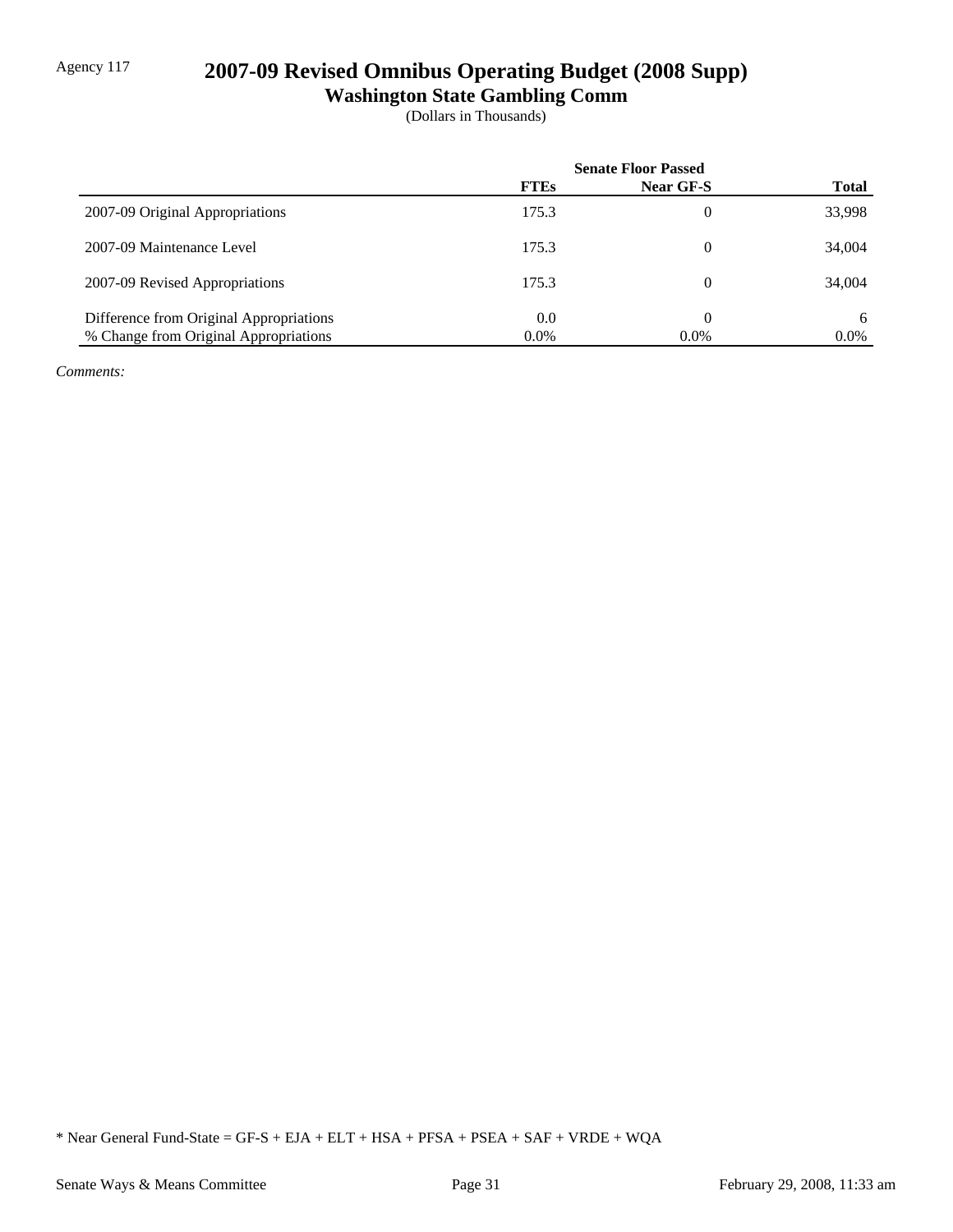## Agency 124 **2007-09 Revised Omnibus Operating Budget (2008 Supp)**

#### **Department of Retirement Systems**

(Dollars in Thousands)

|                                            | <b>Senate Floor Passed</b> |                  |        |
|--------------------------------------------|----------------------------|------------------|--------|
|                                            | <b>FTEs</b>                | <b>Near GF-S</b> | Total  |
| 2007-09 Original Appropriations            | 267.7                      | 450              | 53,966 |
| 2007-09 Maintenance Level                  | 267.7                      | 450              | 53,841 |
| <b>2008 Policy Non-Comp Changes:</b>       |                            |                  |        |
| Transfer DCAP to HCA #<br>1.               | $-0.4$                     | $\overline{0}$   | $-74$  |
| 2.<br><b>Automatic Transfers to SERS</b>   | 0.3                        | 0                | 148    |
| 3.<br>Fish & Wildlife Officers             | 0.1                        | 0                | 35     |
| <b>Interruptive Military Service</b><br>4. | 0.2                        | 0                | 41     |
| 5.<br><b>LEOFF</b> Facilitator             | 0.0                        | 0                | 40     |
| Policy -- Non-Comp Total                   | 0.1                        | $\overline{0}$   | 190    |
| <b>Total Policy Changes</b>                | 0.1                        | $\overline{0}$   | 190    |
| 2007-09 Revised Appropriations             | 267.8                      | 450              | 54,031 |
| Difference from Original Appropriations    | 0.1                        | $\Omega$         | 65     |
| % Change from Original Appropriations      | $0.0\%$                    | $0.0\%$          | 0.1%   |

#### *Comments:*

 **1. Transfer DCAP to HCA # -** Funding is reduced to reflect the transfer administration of the Dependent Care Assistance Program (DCAP) from the Department of Retirement Systems (DRS) to the Health Care Authority (HCA). The transfer will integrate administration of DCAP with the Flexible Spending Arrangement Program, currently administered by the HCA, to achieve administrative efficiencies, cost savings, and service improvements. (Dependent Care Administrative Account-State)

 **2. Automatic Transfers to SERS -** Funding is provided for the administrative costs of implementing House Bill 6655 (transferring Public Employees' Retirement System plan members to the School Employees' Retirement System), ending the automatic transfer of prior service credit earned in the Public Employees' Retirement System Plan 2 (PERS 2) to the School Employees' Retirement System Plan 2 (SERS 2) when a member works in a position eligible for membership in SERS 2. (Department of Retirement Systems Expense Account-State)

**3. Fish & Wildlife Officers -** Funding is provided for the administrative costs of implementing Senate Bill 6653 (allowing Department of Fish and Wildlife enforcement officers to transfer service credit), permitting members of the Law Enforcement Officers' and Fire Fighters' Retirement System Plans 2 (LEOFF 2) to purchase a transfer of prior service credit earned in the Public Employees' Retirement System (PERS) as Department of Fish & Wildlife enforcement officers to LEOFF 2. (Department of Retirement Systems Expense Account-State)

 **4. Interruptive Military Service -** Funding is provided for the administrative costs of implementing Substitute Senate Bill 6645 (service credit for interruptive military service), permitting members of Plans 2 and 3 of the various state retirement systems to receive service credit at no cost for interruptive military service rendered during a time of war. (Department of Retirement Systems Expense Account-State)

 **5. LEOFF Facilitator -** Funding is provided for the Department of Retirement Systems to hire a facilitator to mediate a stakeholder group discussion of medical benefits funding in the Law Enforcement Officers' and Fire Fighters' Retirement System Plan 1 (LEOFF 1). The stakeholder group shall include representatives of retired members of the law enforcement officers' and fire fighters' retirement system plan 1, local government employers, the department of retirement systems, and other groups as deemed necessary by the director of the department of retirement systems. (Department of Retirement Systems Expense Account-State)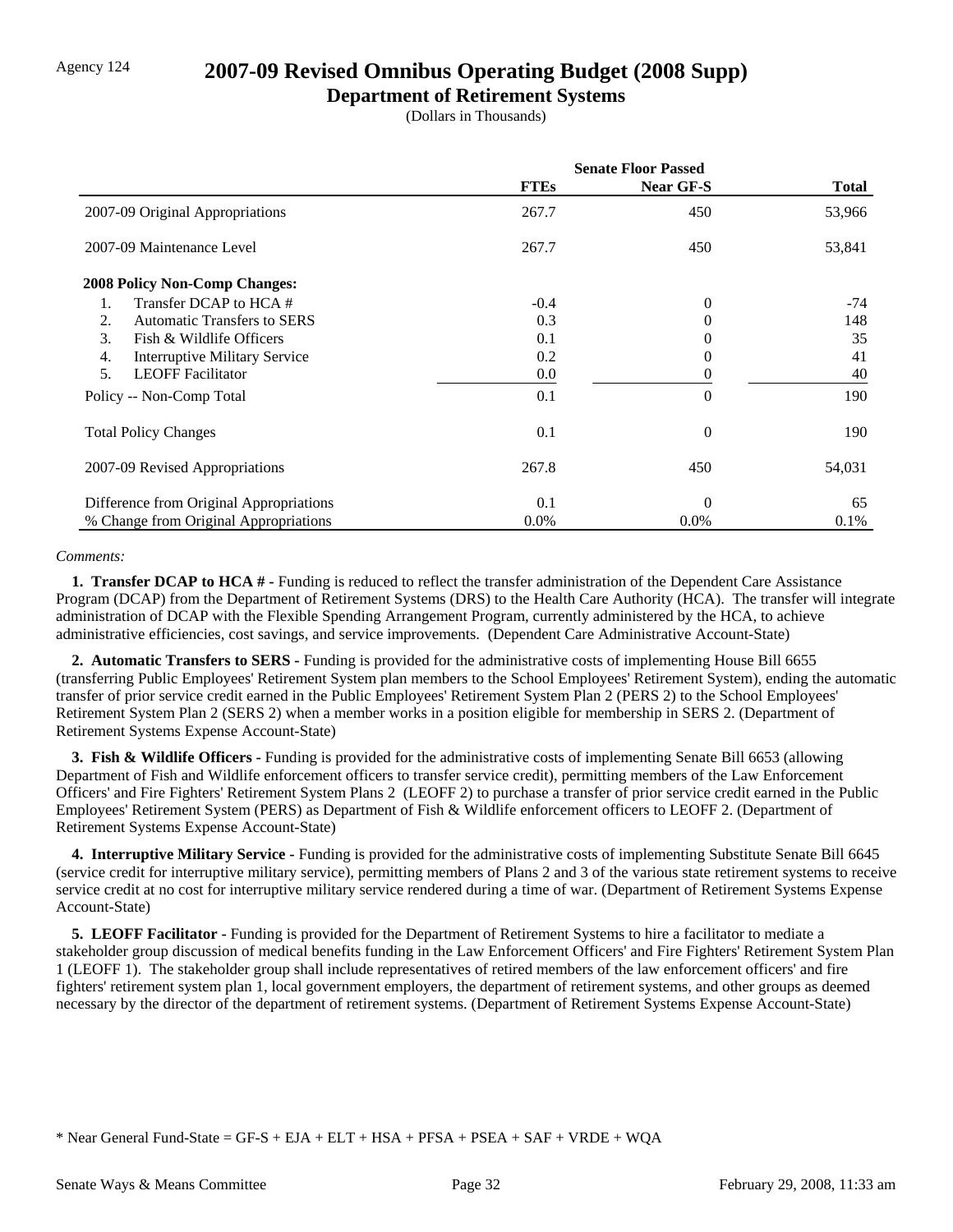## Agency 126 **2007-09 Revised Omnibus Operating Budget (2008 Supp)**

### **State Investment Board**

(Dollars in Thousands)

|                                                          | <b>Senate Floor Passed</b> |                  |        |
|----------------------------------------------------------|----------------------------|------------------|--------|
|                                                          | <b>FTEs</b>                | <b>Near GF-S</b> | Total  |
| 2007-09 Original Appropriations                          | 73.4                       | 0                | 19,266 |
| 2007-09 Maintenance Level                                | 73.4                       | 0                | 19,270 |
| <b>2008 Policy Non-Comp Changes:</b>                     |                            |                  |        |
| <b>DIS-Administered Firewall</b><br>$\mathbf{1}_{\cdot}$ | 0.0                        | $\theta$         | 30     |
| 2.<br>Transfer DW to Appropriated Funds                  | 0.0                        | 0                | 2,500  |
| Policy -- Non-Comp Total                                 | 0.0                        | $\overline{0}$   | 2,530  |
| Policy -- Comp Total                                     | 0.0                        | 0                | 2,668  |
| <b>Total Policy Changes</b>                              | 0.0                        | $\overline{0}$   | 5,198  |
| 2007-09 Revised Appropriations                           | 73.4                       | 0                | 24,468 |
| Difference from Original Appropriations                  | 0.0                        | $\Omega$         | 5,202  |
| % Change from Original Appropriations                    | $0.0\%$                    | $0.0\%$          | 27.0%  |

#### *Comments:*

 **1. DIS-Administered Firewall -** Funding is provided to implement a data warehouse, coupled with a system to measure investment performance, to provide improved investment reporting and analysis. A firewall, administered by the Department of Information Services, will be created to provide for the security of the data warehouse system. (State Investment Board Expense Account)

 **2. Transfer DW to Appropriated Funds -** Funding for the investment data warehouse project is transferred from non-budgeted funds to the appropriated expense account. The non-budgeted funding and the expense account are both drawn from investment earnings. (State Investment Board Expense Account)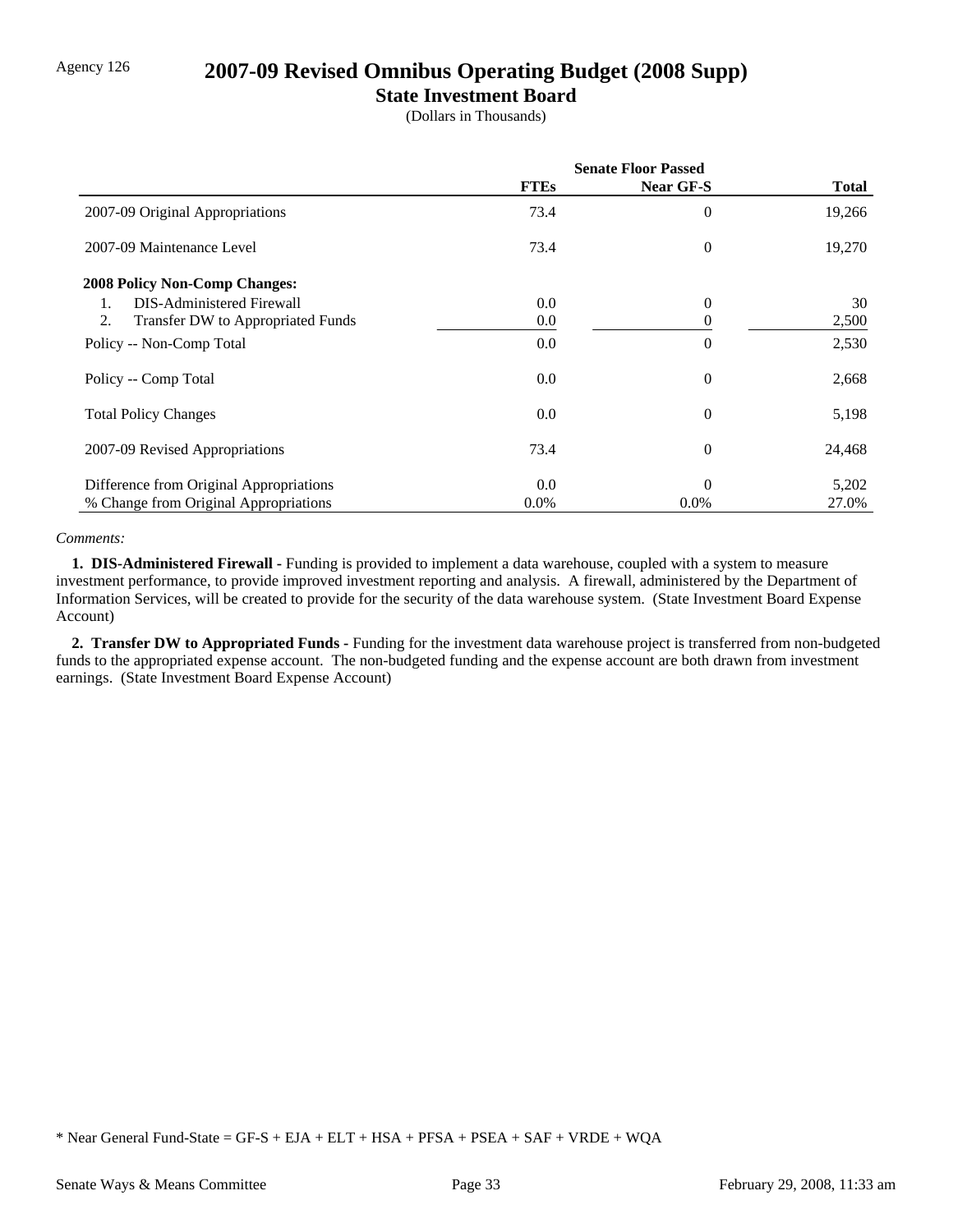# Agency 130 **2007-09 Revised Omnibus Operating Budget (2008 Supp)**

**Public Printer**

(Dollars in Thousands)

|                                         | <b>Senate Floor Passed</b> |                |              |
|-----------------------------------------|----------------------------|----------------|--------------|
|                                         | <b>FTEs</b>                | Near GF-S      | <b>Total</b> |
| 2007-09 Original Appropriations         | 137.8                      | $\overline{0}$ | 18,886       |
| 2007-09 Maintenance Level               | 137.8                      | $\Omega$       | 18,890       |
| 2007-09 Revised Appropriations          | 137.8                      | $\theta$       | 18,890       |
| Difference from Original Appropriations | 0.0                        | $\Omega$       | 4            |
| % Change from Original Appropriations   | $0.0\%$                    | $0.0\%$        | $0.0\%$      |

*Comments:*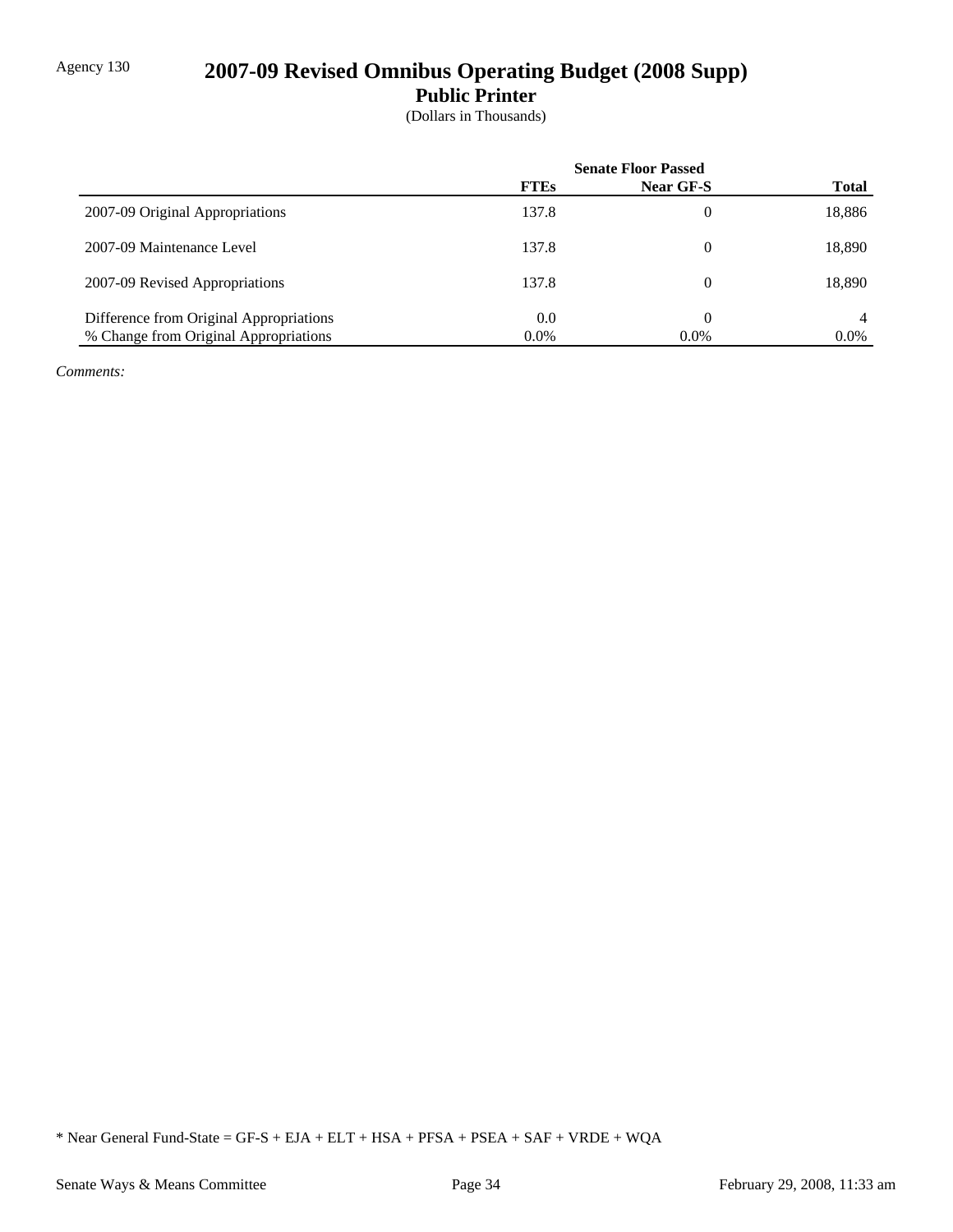### Agency 140 **2007-09 Revised Omnibus Operating Budget (2008 Supp)**

#### **Department of Revenue**

(Dollars in Thousands)

|                                           | <b>Senate Floor Passed</b> |                  |              |
|-------------------------------------------|----------------------------|------------------|--------------|
|                                           | <b>FTEs</b>                | <b>Near GF-S</b> | <b>Total</b> |
| 2007-09 Original Appropriations           | 1,072.2                    | 201,321          | 218,534      |
| 2007-09 Maintenance Level                 | 1,072.2                    | 201,351          | 219,064      |
| <b>2008 Policy Non-Comp Changes:</b>      |                            |                  |              |
| 1.<br>I-960 Implementation                | 1.2                        | 118              | 118          |
| Property Tax Deferral<br>2.               | 3.2                        | 5,814            | 5,814        |
| 3.<br>SB 6949 Low Income Homeowners       | 2.4                        | 516              | 516          |
| 4.<br>SB 6809 Working Families Tax Exempt | 7.9                        | 2,364            | 2,364        |
| 5.<br>SB 6912 Senior Deferral Program     | 0.0                        | 142              | 142          |
| Policy -- Non-Comp Total                  | 14.6                       | 8,954            | 8,954        |
| <b>Total Policy Changes</b>               | 14.6                       | 8,954            | 8,954        |
| 2007-09 Revised Appropriations            | 1,086.8                    | 210,305          | 228,018      |
| Difference from Original Appropriations   | 14.6                       | 8,984            | 9,484        |
| % Change from Original Appropriations     | 1.4%                       | 4.5%             | 4.3%         |

#### *Comments:*

 **1. I-960 Implementation -** Funding is provided for costs related to implementing I-960 requirements. The Department of Revenue (DOR) will hire two to three analysts each session to assist in preparing the estimates required by I-960. (General Fund-State)

 **2. Property Tax Deferral -** Funding is provided to implement Substitute Senate Bill 6178 (property tax deferral) which creates a new property tax deferral program for homeowners who meet the eligibility requirements. The amounts funded are for the Department to administer the program and reimburse state and local governments for property tax revenue deferral. (General Fund-State)

 **3. SB 6949 Low Income Homeowners -** Funding is provided for the implementation of SB 6949 (Low Income Homeowners Deferral). The bill transfers administration of the program from the counties to the Department of Revenue.

 **4. SB 6809 Working Families Tax Exempt -** Funding is provided for the implementation of ESSB 6809 (Working Families' Tax Exemption), which provides a state sales tax exemption, in the form of remittance, equal to a percentage of the federal Earned Income Tax Credit (EITC). (General Fund - State)

 **5. SB 6912 Senior Deferral Program -** Funding is provided for the implementation of Senate Bill 6912 (property tax relief). This bill increases the income threshold required to qualify for the senior and disabled person property tax deferral program.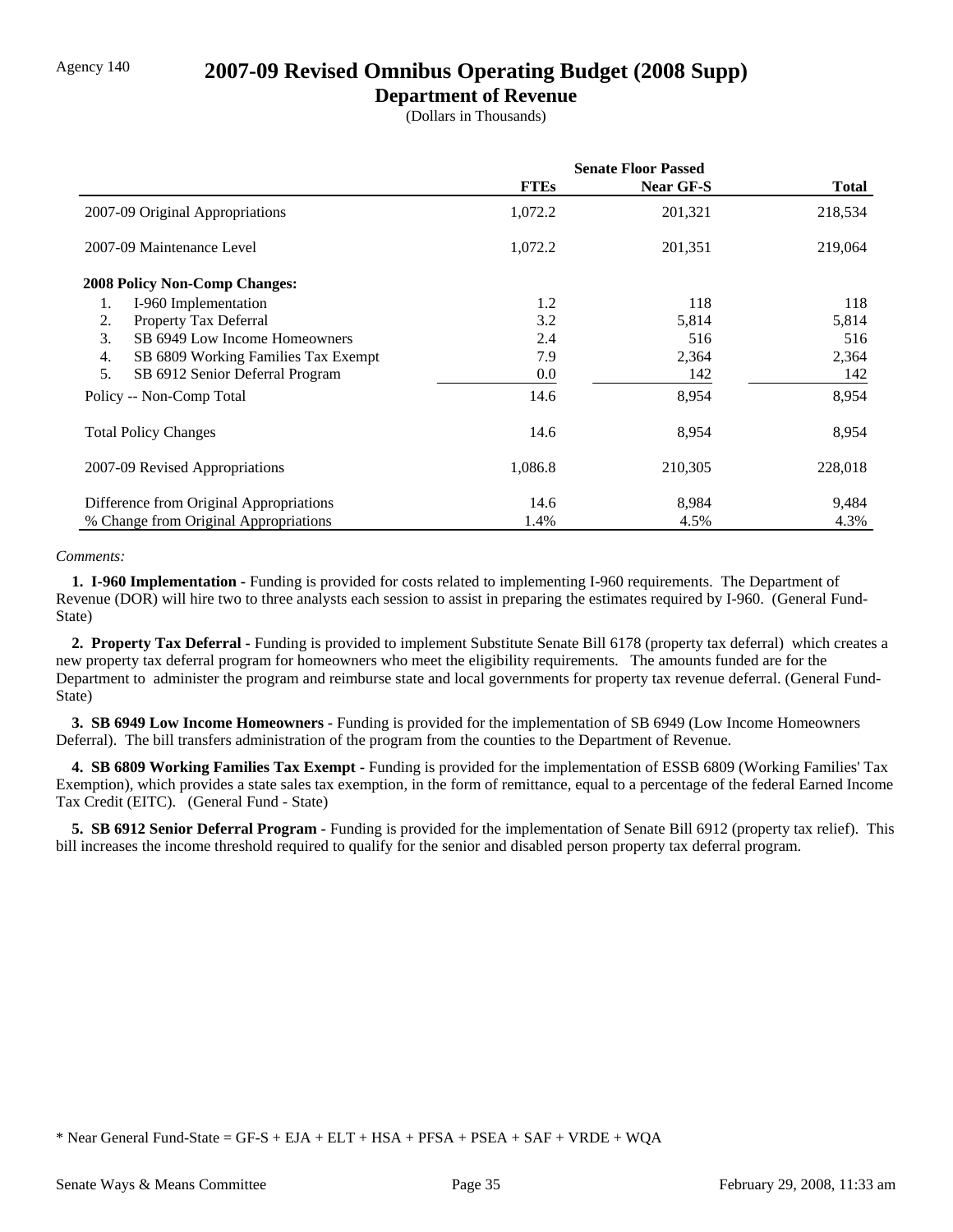### Agency 150 **2007-09 Revised Omnibus Operating Budget (2008 Supp)**

### **Dept of General Administration**

(Dollars in Thousands)

|                                                  | <b>Senate Floor Passed</b> |                  |         |
|--------------------------------------------------|----------------------------|------------------|---------|
|                                                  | <b>FTEs</b>                | <b>Near GF-S</b> | Total   |
| 2007-09 Original Appropriations                  | 594.6                      | 1,157            | 164,756 |
| 2007-09 Maintenance Level                        | 594.6                      | 1,157            | 164,770 |
| 2008 Policy Non-Comp Changes:                    |                            |                  |         |
| Monument and Artwork                             | 0.0                        | $\overline{0}$   | 33      |
| Project Review Committee Admin<br>2.             | 0.0                        | 29               | 29      |
| 3.<br><b>Balance Appropriated Business Costs</b> | 0.0                        | 0                | 2,000   |
| 4.<br>General Administration Moving Plan         | $0.0\,$                    | 0                | 1,031   |
| Policy -- Non-Comp Total                         | 0.0                        | 29               | 3,093   |
| <b>Total Policy Changes</b>                      | 0.0                        | 29               | 3,093   |
| 2007-09 Revised Appropriations                   | 594.6                      | 1,186            | 167,863 |
| Difference from Original Appropriations          | 0.0                        | 29               | 3,107   |
| % Change from Original Appropriations            | $0.0\%$                    | 2.5%             | 1.9%    |

#### *Comments:*

 **1. Monument and Artwork -** Several veterans memorials on the Capitol Campus require repair and maintenance to restore them to satisfactory condition. Ongoing funding will provide annual maintenance for the World War II Memorial, Prisoner of War/Missing in Action Memorial, Medal of Honor Obelisk, Winged Victory World War I Memorial, and Korean War Memorial. (General Administration Services Account-State)

 **2. Project Review Committee Admin -** Chapter 494, Laws of 2007 (2SHB 1506), modified the alternative public works statutes, adding more members to the Capital Project Advisory Review Board (CPARB) and established a new project review committee within CPARB. Ongoing funding will pay for costs to reimburse committee members for travel expenses.

 **3. Balance Appropriated Business Costs -** The Department is provided additional appropriation authority for the General Administration Services Account to cover its operating expenses. The Department will work with the Office of Financial Management to conduct an analysis in order to properly balance appropriated and non-appropriated activities, and to end the crosssubsidization of business lines. (General Administration Services Account-State)

 **4. General Administration Moving Plan -** Funding is provided to plan the move of state agencies out of the General Administration Building prior to the demolition of the building to make space for the Heritage Center. All state agencies will need to be out of the building by the fall of 2009. (General Administration Services Account-State)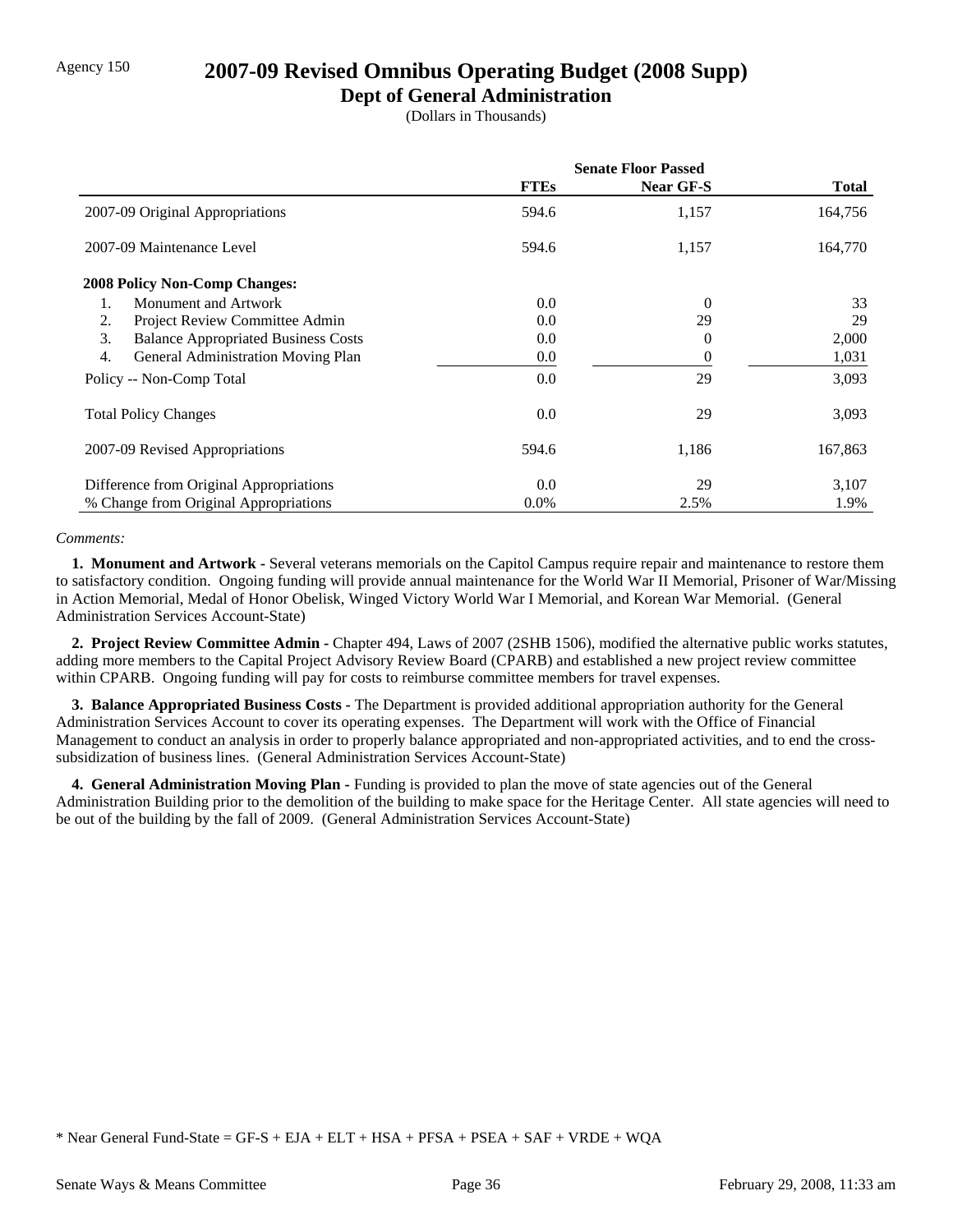## Agency 155 **2007-09 Revised Omnibus Operating Budget (2008 Supp)**

### **Department of Information Services**

(Dollars in Thousands)

|                                                 | <b>Senate Floor Passed</b> |                  |          |
|-------------------------------------------------|----------------------------|------------------|----------|
|                                                 | <b>FTEs</b>                | <b>Near GF-S</b> | Total    |
| 2007-09 Original Appropriations                 | 478.3                      | 10,590           | 265,602  |
| 2007-09 Maintenance Level                       | 478.3                      | 10,590           | 266,460  |
| <b>2008 Policy Non-Comp Changes:</b>            |                            |                  |          |
| Electronic Public Disclosure                    | 0.0                        | 250              | 250      |
| Critical Patient Information Init.<br>2.        | 0.0                        | $-2,000$         | $-2,000$ |
| 3.<br><b>Federal Grants for Law Enforcement</b> | 0.0                        | 0                | 1,220    |
| 4.<br>High-speed Internet                       | 0.3                        | 195              | 195      |
| Policy -- Non-Comp Total                        | 0.3                        | $-1,555$         | $-335$   |
| <b>Total Policy Changes</b>                     | 0.3                        | $-1,555$         | $-335$   |
| 2007-09 Revised Appropriations                  | 478.6                      | 9,035            | 266,125  |
| Difference from Original Appropriations         | 0.3                        | $-1,555$         | 523      |
| % Change from Original Appropriations           | 0.1%                       | $-14.7\%$        | $0.2\%$  |

#### *Comments:*

 **1. Electronic Public Disclosure -** Funding is provided for the Department of Information Services to work with a private contractor to establish best practices and policies for electronic public records disclosure. This one-time funding will address record searching, selection, formatting, and output.

 **2. Critical Patient Information Init. -** Funding providing in the 2007-09 biennial budget to the Department of Information Services (DIS) for the creation of a pilot project to develop an emergency medical response health management record system for emergency medical personnel in King, Snohomish, Thurston, and Whatcom counties is eliminated. (Health Services Account-State)

 **3. Federal Grants for Law Enforcement -** Expenditure authority is provided for the Department of Information Services (DIS) to use funds provided by two one-time federal grants for activities related to law enforcement. The U.S. Department of Justice's National Criminal History Improvement Program provided funding to develop and improve criminal history records throughout the state. The DIS will use this funding to implement technology and process changes that improve reporting, timeliness, accuracy, and completeness of criminal history records and information. The DIS also received a grant from the National Governors Association for activities initiated and supported by the U.S. Department of Justice. The grant will fund a pilot project to deliver technical specifications for developing future applications that use the JINDEX platform, giving law enforcement officers in the field electronic access to driver photographs. (General Fund-Federal)

 **4. High-speed Internet -** Funding is provided for the Department of Information Services to coordinate a statewide high-speed internet deployment and adoption initiative, pursuant to Engrossed Second Substitute Senate Bill 6438 (development of a statewide high-speed internet deployment and adoption initiative). The DIS will work in cooperation with the Utilities and Transportation Commission; the Department of Community, Economic and Trade Development; and representatives of the telecommunications industry, community-based organizations, and other groups to develop a strategy to ensure statewide access to affordable and reliable high-speed internet services.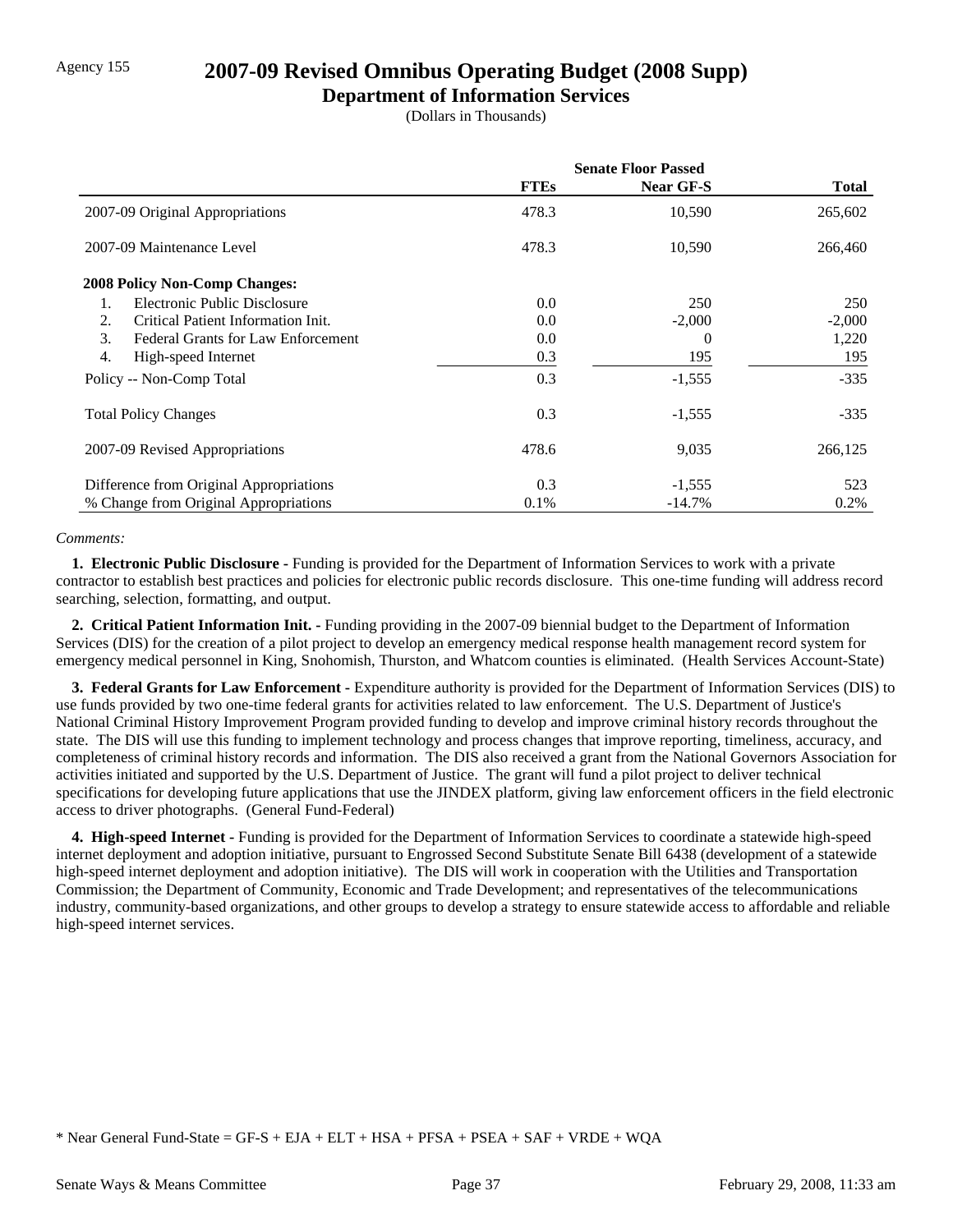### Agency 160 **2007-09 Revised Omnibus Operating Budget (2008 Supp)**

#### **Office of Insurance Commissioner**

(Dollars in Thousands)

|                                           | <b>Senate Floor Passed</b> |                  |              |
|-------------------------------------------|----------------------------|------------------|--------------|
|                                           | <b>FTEs</b>                | <b>Near GF-S</b> | <b>Total</b> |
| 2007-09 Original Appropriations           | 218.7                      | 0                | 46,914       |
| 2007-09 Maintenance Level                 | 218.7                      | $\overline{0}$   | 47,068       |
| <b>2008 Policy Non-Comp Changes:</b>      |                            |                  |              |
| Closed Claims Workload Increase           | 0.5                        | 0                | 93           |
| 2.<br>State Health Insurance Pool SB 6765 | 0.0                        | 0                | 45           |
| Policy -- Non-Comp Total                  | 0.5                        | 0                | 138          |
| <b>Total Policy Changes</b>               | 0.5                        | $\overline{0}$   | 138          |
| 2007-09 Revised Appropriations            | 219.2                      | $\overline{0}$   | 47,206       |
| Difference from Original Appropriations   | 0.5                        | $\Omega$         | 292          |
| % Change from Original Appropriations     | 0.2%                       | $0.0\%$          | $0.6\%$      |

#### *Comments:*

 **1. Closed Claims Workload Increase -** Chapter 8, Laws of 2006 addressed the cyclical problems in the medical malpractice liability insurance market. Entities are required to report each closed claim to the Insurance Commissioner for analysis and reporting to the Legislature beginning with medical malpractice claims closed in 2008. Due to the complexity of the actuarial data and the larger than expected request for technical assistance, additional expenditure authority is necessary to provide actuarial resources to assist entities with reporting requirements, analyze the data, and prepare the required reports. This request includes a one-time funding equipment cost. (Insurance Commissioner's Regulatory Account-State)

 **2. State Health Insurance Pool SB 6765 -** Substitute Senate Bill 6765 directs the Insurance Commissioner to convene a task force to recommend equitable and stable funding sources for the Washington state health insurance pool. (Insurance Commissioner's Regulatory Account-State)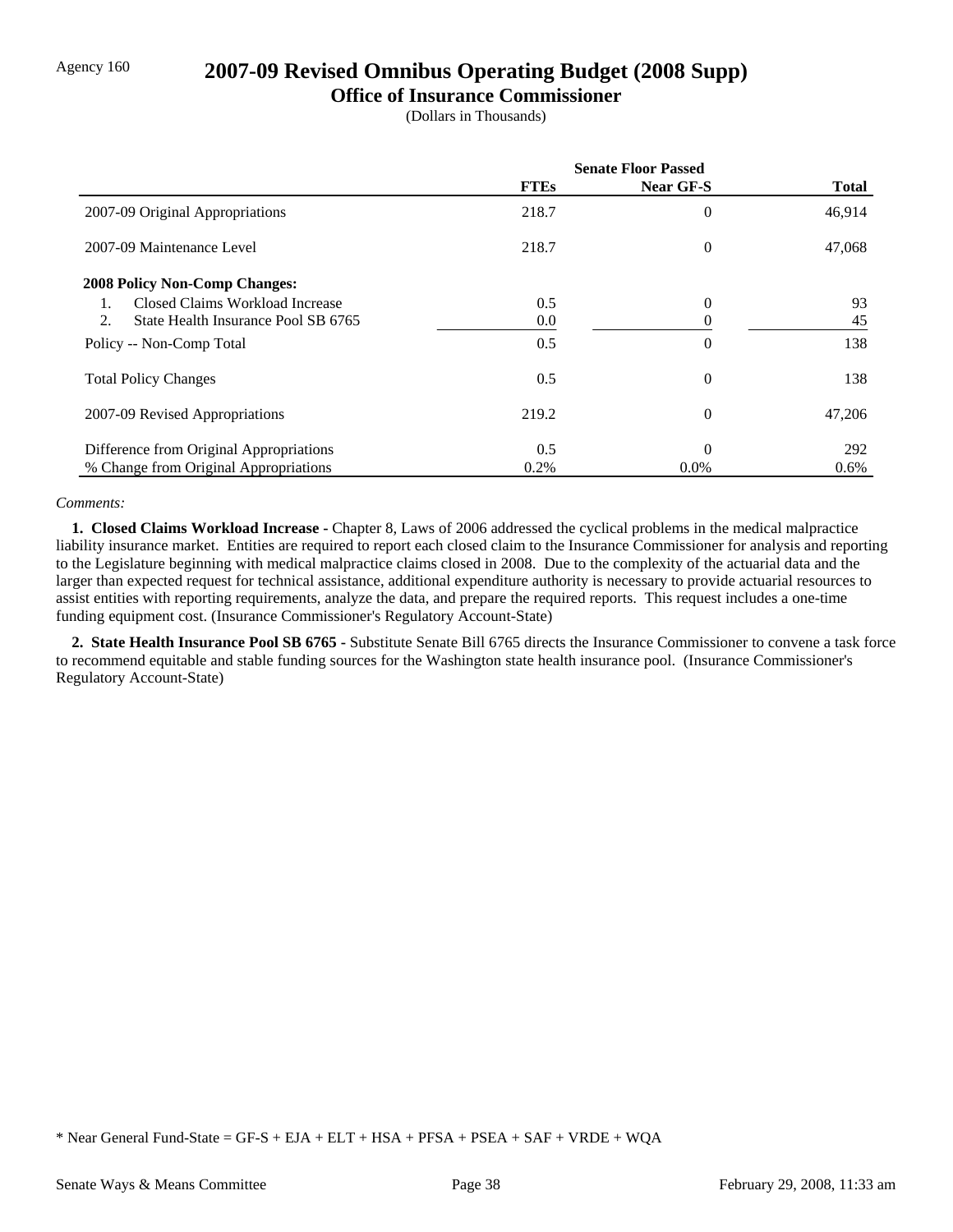## Agency 195 **2007-09 Revised Omnibus Operating Budget (2008 Supp)**

### **WA State Liquor Control Board**

(Dollars in Thousands)

|                                           | <b>Senate Floor Passed</b> |                  |              |
|-------------------------------------------|----------------------------|------------------|--------------|
|                                           | <b>FTEs</b>                | <b>Near GF-S</b> | <b>Total</b> |
| 2007-09 Original Appropriations           | 1,172.3                    | 3,863            | 231,565      |
| 2007-09 Maintenance Level                 | 1,172.3                    | 3,863            | 232,685      |
| <b>2008 Policy Non-Comp Changes:</b>      |                            |                  |              |
| Law Enforcement Equitable Sharing         | 0.0                        | 0                | 757          |
| Distribution Center Software Upgrad<br>2. | 0.0                        | 0                | 1,294        |
| 3.<br>Distribution Center Expansion       | 0.0                        | 0                | 3,660        |
| Policy -- Non-Comp Total                  | 0.0                        | 0                | 5,711        |
| <b>Total Policy Changes</b>               | 0.0                        | 0                | 5,711        |
| 2007-09 Revised Appropriations            | 1,172.3                    | 3,863            | 238,396      |
| Difference from Original Appropriations   | 0.0                        | 0                | 6,831        |
| % Change from Original Appropriations     | $0.0\%$                    | $0.0\%$          | 3.0%         |

#### *Comments:*

 **1. Law Enforcement Equitable Sharing -** The Liquor Control Board will receive one-time funding from the Department of Justice's Asset Forfeiture Program. Funds will be used for equipment and training related to tobacco enforcement. (Federal Seizure Account-Nonappropriated)

 **2. Distribution Center Software Upgrad -** Funding is provided for the Liquor Control Board to upgrade software at the distribution center. Current software will no longer be supported by the manufacturer. The LCB was appropriated funding in the 2005-07 Biennium to upgrade this software, but postponed the project until after completion of the distribution center expansion, which is scheduled for Fiscal Year 2008. (Liquor Control Board Construction and Maintenance Account-State, Liquor Revolving Account-State)

 **3. Distribution Center Expansion -** Funding is provided for the LCB to use a one-time fund balance from Certificates of Participation in FY 2005 to FY 2007 for safety and seismic improvements at the distribution center and to complete the project. (Liquor Control Board Construction and Maintenance Account-State)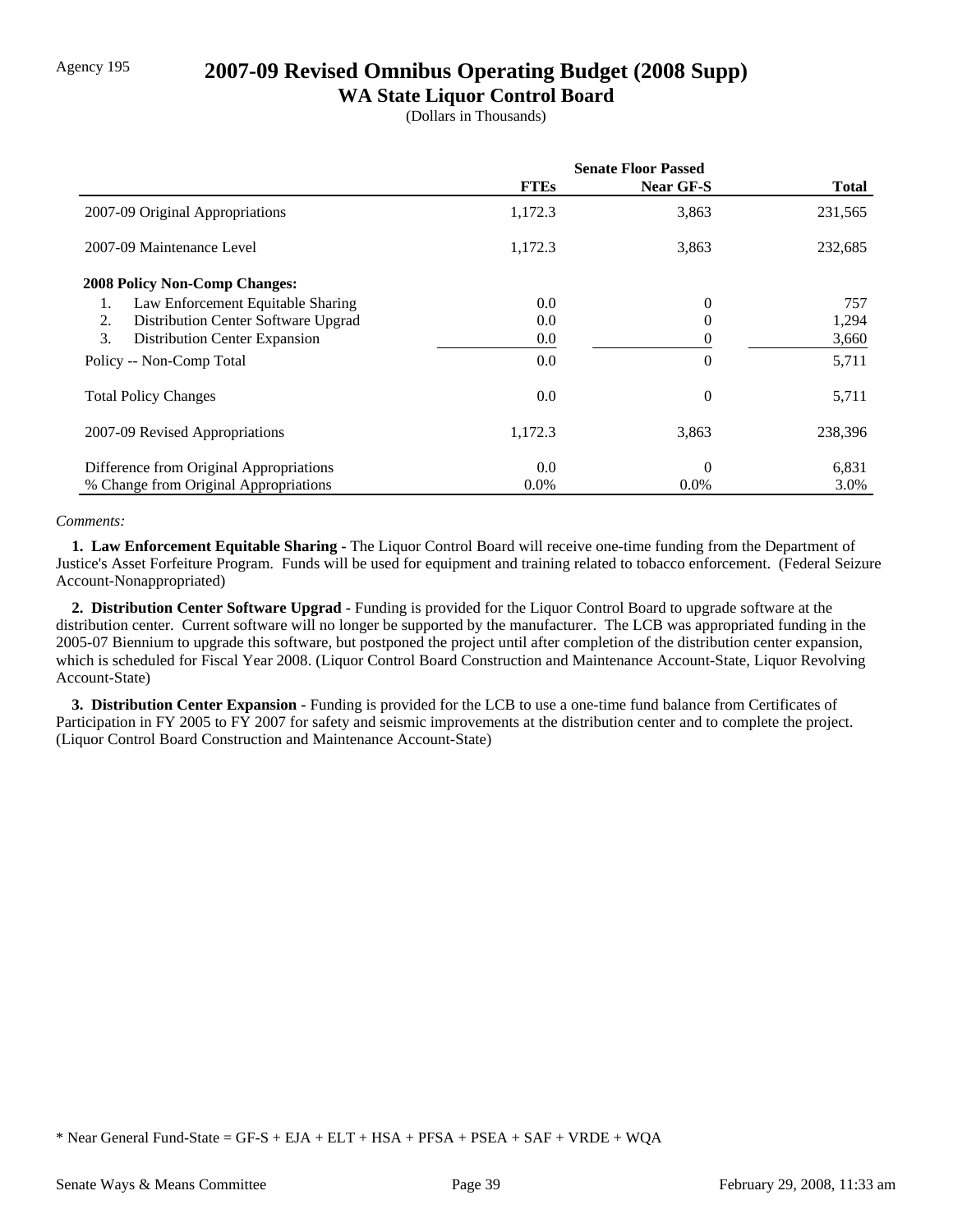# Agency 215 **2007-09 Revised Omnibus Operating Budget (2008 Supp)**

**Utilities and Transportation Comm**

(Dollars in Thousands)

|                                         | <b>Senate Floor Passed</b> |           |              |
|-----------------------------------------|----------------------------|-----------|--------------|
|                                         | <b>FTEs</b>                | Near GF-S | <b>Total</b> |
| 2007-09 Original Appropriations         | 151.7                      | 160       | 36,293       |
| 2007-09 Maintenance Level               | 151.7                      | 160       | 36,297       |
| 2007-09 Revised Appropriations          | 151.7                      | 160       | 36,297       |
| Difference from Original Appropriations | 0.0                        | 0         | 4            |
| % Change from Original Appropriations   | $0.0\%$                    | $0.0\%$   | $0.0\%$      |

*Comments:*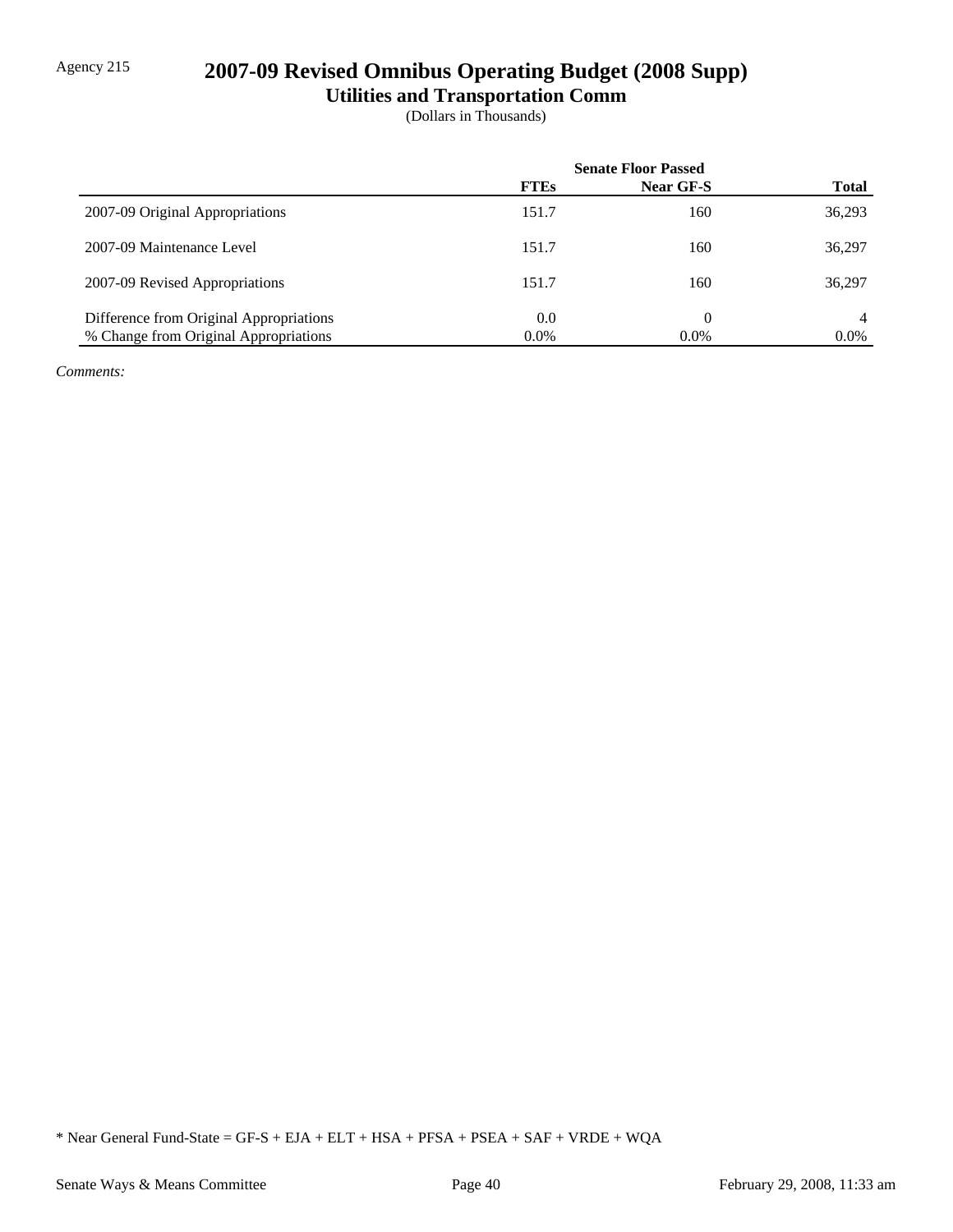### Agency 245 **2007-09 Revised Omnibus Operating Budget (2008 Supp)**

### **Military Department**

(Dollars in Thousands)

|     |                                         | <b>Senate Floor Passed</b> |           |              |
|-----|-----------------------------------------|----------------------------|-----------|--------------|
|     |                                         | <b>FTEs</b>                | Near GF-S | <b>Total</b> |
|     | 2007-09 Original Appropriations         | 317.6                      | 23,251    | 243,923      |
|     | 2007-09 Maintenance Level               | 317.6                      | 23,275    | 244,391      |
|     | <b>2008 Policy Non-Comp Changes:</b>    |                            |           |              |
| 1.  | National Guard Firefighting Trng        | 0.0                        | 284       | 284          |
| 2.  | Reverse 911                             | $0.0\,$                    | 200       | 200          |
| 3.  | WIN 211 Additional Funding              | 0.0                        | 750       | 750          |
| 4.  | WA Youth Academy Tech Corrections       | 0.0                        | 372       | 392          |
| 5.  | <b>Emerg Mgmt Planning Grants</b>       | 0.0                        | 317       | 1,312        |
| 6.  | Interoperable Communications            | 0.5                        | 73        | 12,673       |
| 7.  | Pre-Disaster Mitigation Grants          | 0.0                        | 0         | 7,861        |
| 8.  | <b>National Guard Activation</b>        | 0.0                        | 543       | 1,086        |
| 9.  | December 2007 Flood Recovery            | 2.5                        | 0         | 41,506       |
| 10. | E911 Revenue Study                      | 0.0                        | 0         | <b>200</b>   |
|     | Policy -- Non-Comp Total                | 3.0                        | 2,539     | 66,264       |
|     | <b>Total Policy Changes</b>             | 3.0                        | 2,539     | 66,264       |
|     | 2007-09 Revised Appropriations          | 320.6                      | 25,814    | 310,655      |
|     | Difference from Original Appropriations | 3.0                        | 2,563     | 66,732       |
|     | % Change from Original Appropriations   | 0.9%                       | 11.0%     | 27.4%        |

#### *Comments:*

 **1. National Guard Firefighting Trng -** Ongoing funding is provided for 100 Washington State National Guard members to receive training for Wildland Firefighting Level II certification. Level II personnel are authorized to work on the fire line in the event of wildfires.

 **2. Reverse 911 -** One-time funding is provided to assist local Public Safety Answering Points to purchase and implement Reverse 911 systems across the state. These systems will allow for the public to be notified in the event of emergencies.

 **3. WIN 211 Additional Funding -** Funding is provided to expand the Washington Information Network (WIN) 211 coverage.

 **4. WA Youth Academy Tech Corrections -** Funding is provided for staff cost-of-living-allowances at the Washington Youth Academy; these were not included in the biennial budget agency request. (General Fund-State, General Fund-Federal)

 **5. Emerg Mgmt Planning Grants -** Funding is provided to match a Department of Homeland Security \$995,000 Emergency Management Performance Grant in October 2007. The grant requires a 50 percent non-federal match. (General Fund-Federal)

 **6. Interoperable Communications -** Expenditure authority is provided for the federal Public Safety Interoperable Communications grant and the required non-federal match. This grant is focused on enhancing the interoperable communications capability of the state of Washington. (General Fund-Federal)

 **7. Pre-Disaster Mitigation Grants -** Authority is provided for the Department to spend federal hazard mitigation grants awarded by the Federal Emergency Management Agency. The Department passes on non-disaster mitigation grant funds that are awarded to local local communities and other state agencies. Funds awarded to the Department are used to support the development and review of local mitigation plans and grant applications, and to provide technical assistance to local communities. (General Fund-Federal)

 **8. National Guard Activation -** Funding is provided to cover the estimated cost of activating the Washington National Guard to respond to the December 2007 floods.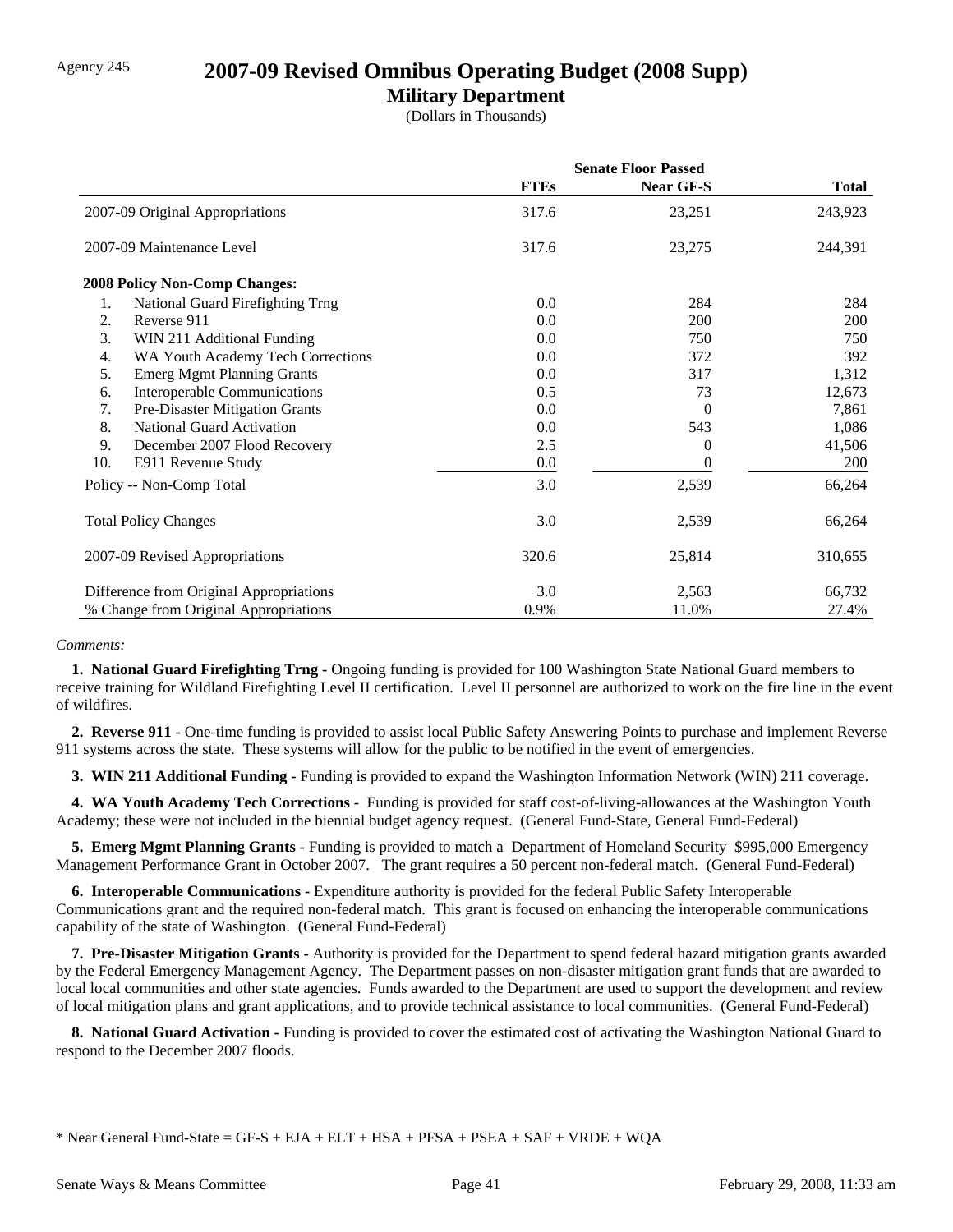## Agency 245 **2007-09 Revised Omnibus Operating Budget (2008 Supp) Military Department**

 **9. December 2007 Flood Recovery -** Funding is provided for recovery and rebuilding expenses associated with the December 2007 floods in Chehalis-Centralia. (Disaster Response Account-State, Disaster Response Account-Federal)

 **10. E911 Revenue Study -** Funding is provided for the department to recommend an appropriate funding mechanism for the implementation of next generation 911. A proviso directs the department tol consult with the Utilities and Transportation Tommission, the Department of Revenue, local governments, representatives from companies providing telecommunications services and other public safety and medical associations. The department is to submit its report to the appropriate legislative committees by December 1, 2008.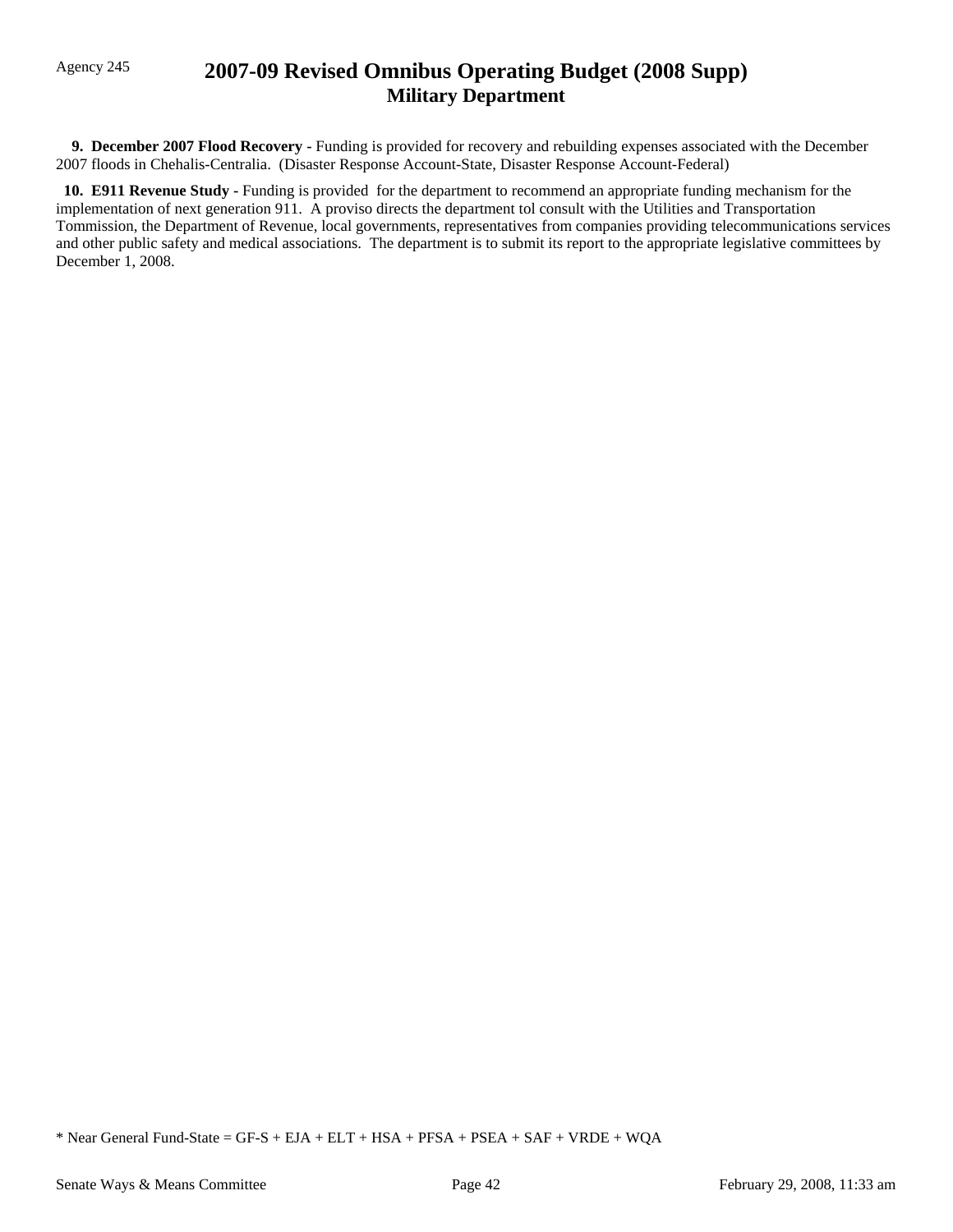# Agency 275 **2007-09 Revised Omnibus Operating Budget (2008 Supp)**

**Public Employment Relations Comm**

(Dollars in Thousands)

|                                         | <b>Senate Floor Passed</b> |           |              |
|-----------------------------------------|----------------------------|-----------|--------------|
|                                         | <b>FTEs</b>                | Near GF-S | <b>Total</b> |
| 2007-09 Original Appropriations         | 44.9                       | 6,599     | 9.914        |
| 2007-09 Maintenance Level               | 44.9                       | 6,601     | 9.916        |
| 2007-09 Revised Appropriations          | 44.9                       | 6.601     | 9.916        |
| Difference from Original Appropriations | 0.0                        |           |              |
| % Change from Original Appropriations   | $0.0\%$                    | $0.0\%$   | $0.0\%$      |

*Comments:*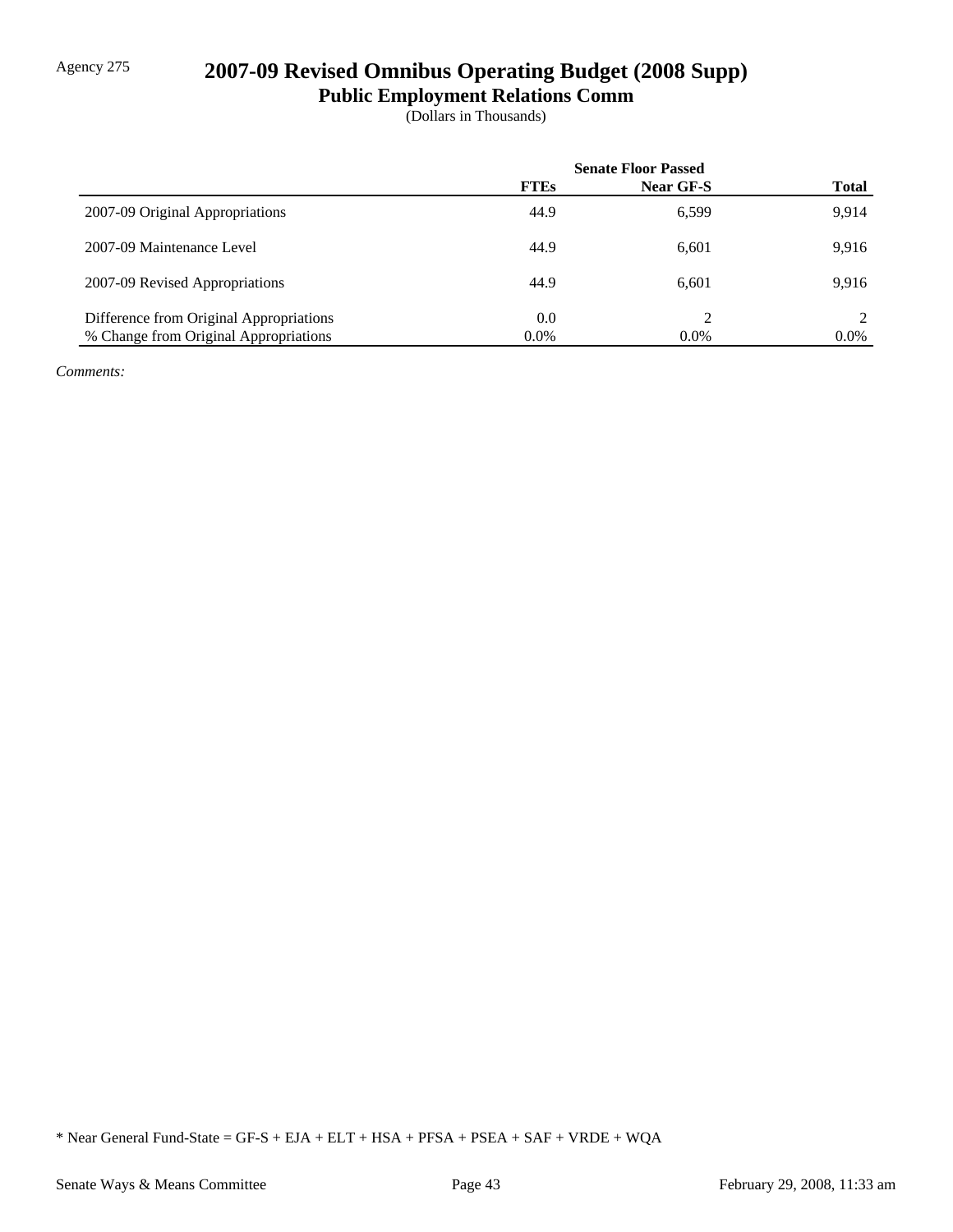## Agency 355 **2007-09 Revised Omnibus Operating Budget (2008 Supp)**

### **Archaeology & Historic Preservation**

(Dollars in Thousands)

|                                         | <b>Senate Floor Passed</b> |           |              |
|-----------------------------------------|----------------------------|-----------|--------------|
|                                         | <b>FTEs</b>                | Near GF-S | <b>Total</b> |
| 2007-09 Original Appropriations         | 16.6                       | 2,120     | 3,785        |
| 2007-09 Maintenance Level               | 16.6                       | 2,132     | 3,797        |
| <b>2008 Policy Non-Comp Changes:</b>    |                            |           |              |
| <b>Increased Rental Costs</b><br>1.     | 0.0                        | 37        | 37           |
| 2.<br>Maritime National Heritage        | 0.0                        | 150       | 150          |
| Policy -- Non-Comp Total                | 0.0                        | 187       | 187          |
| <b>Total Policy Changes</b>             | 0.0                        | 187       | 187          |
| 2007-09 Revised Appropriations          | 16.6                       | 2,319     | 3,984        |
| Difference from Original Appropriations | 0.0                        | 199       | 199          |
| % Change from Original Appropriations   | $0.0\%$                    | 9.4%      | 5.3%         |

#### *Comments:*

 **1. Increased Rental Costs -** The Department's staffing has grown by more than 50 percent over the last few years. To accommodate this growth, the Department has had to increase its square footage at its downtown Olympia office. Funding is provided for the increase in rental costs.

 **2. Maritime National Heritage -** One-time funding is provided for the department to conduct a preliminary assessment to determine the feasibility of seeking federal heritage area designation for Washington state's maritime regions. A report is due to the Legislature and the Governor by January 1, 2010. (General Fund-State)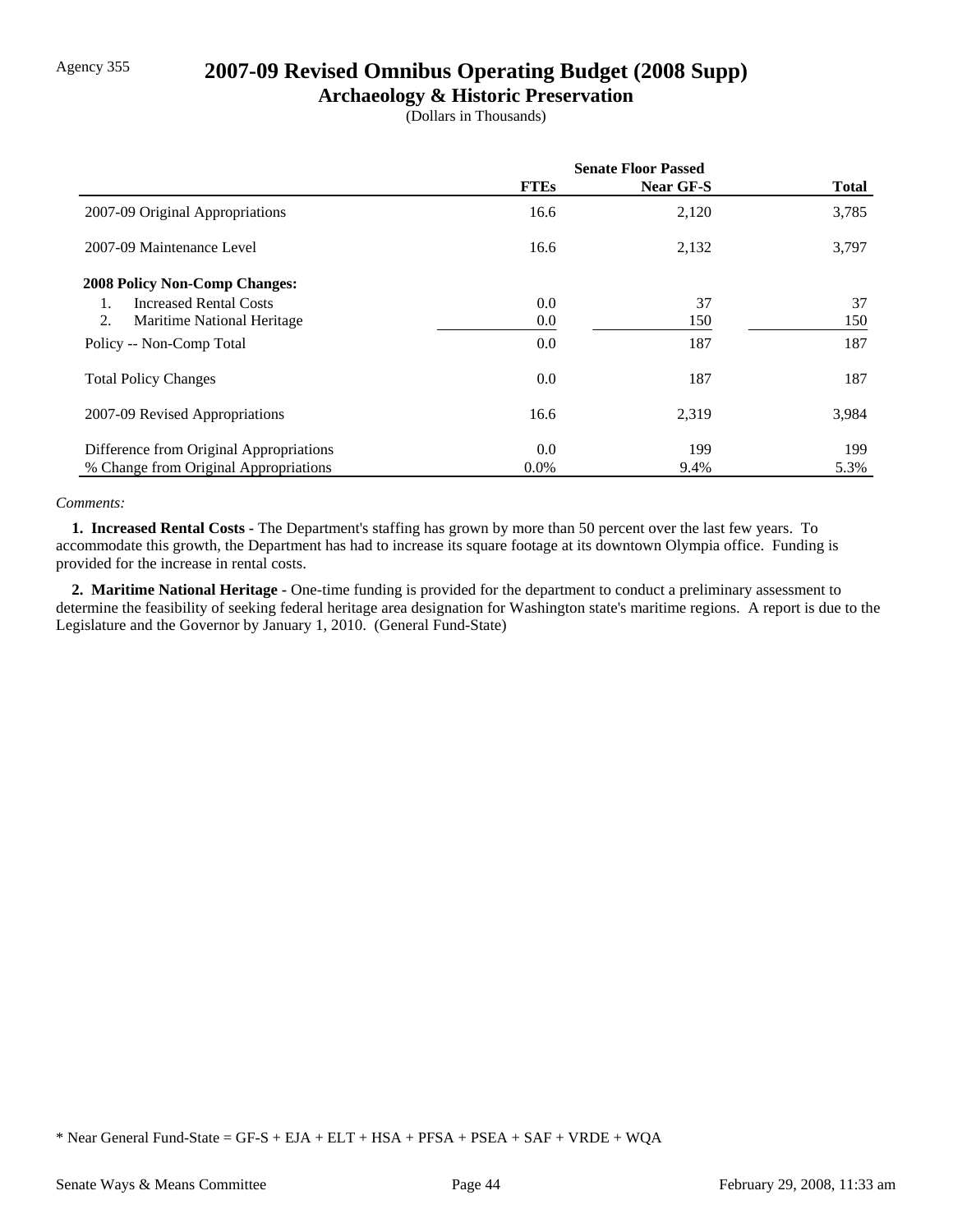# Agency 476 **2007-09 Revised Omnibus Operating Budget (2008 Supp)**

**Growth Management Hearings Board**

(Dollars in Thousands)

|                                         | <b>Senate Floor Passed</b> |                  |              |
|-----------------------------------------|----------------------------|------------------|--------------|
|                                         | <b>FTEs</b>                | <b>Near GF-S</b> | <b>Total</b> |
| 2007-09 Original Appropriations         | 13.5                       | 3,832            | 3,832        |
| 2007-09 Maintenance Level               | 13.5                       | 3.846            | 3,846        |
| 2007-09 Revised Appropriations          | 13.5                       | 3,846            | 3,846        |
| Difference from Original Appropriations | $0.0\,$                    | 14               | 14           |
| % Change from Original Appropriations   | $0.0\%$                    | 0.4%             | 0.4%         |

*Comments:*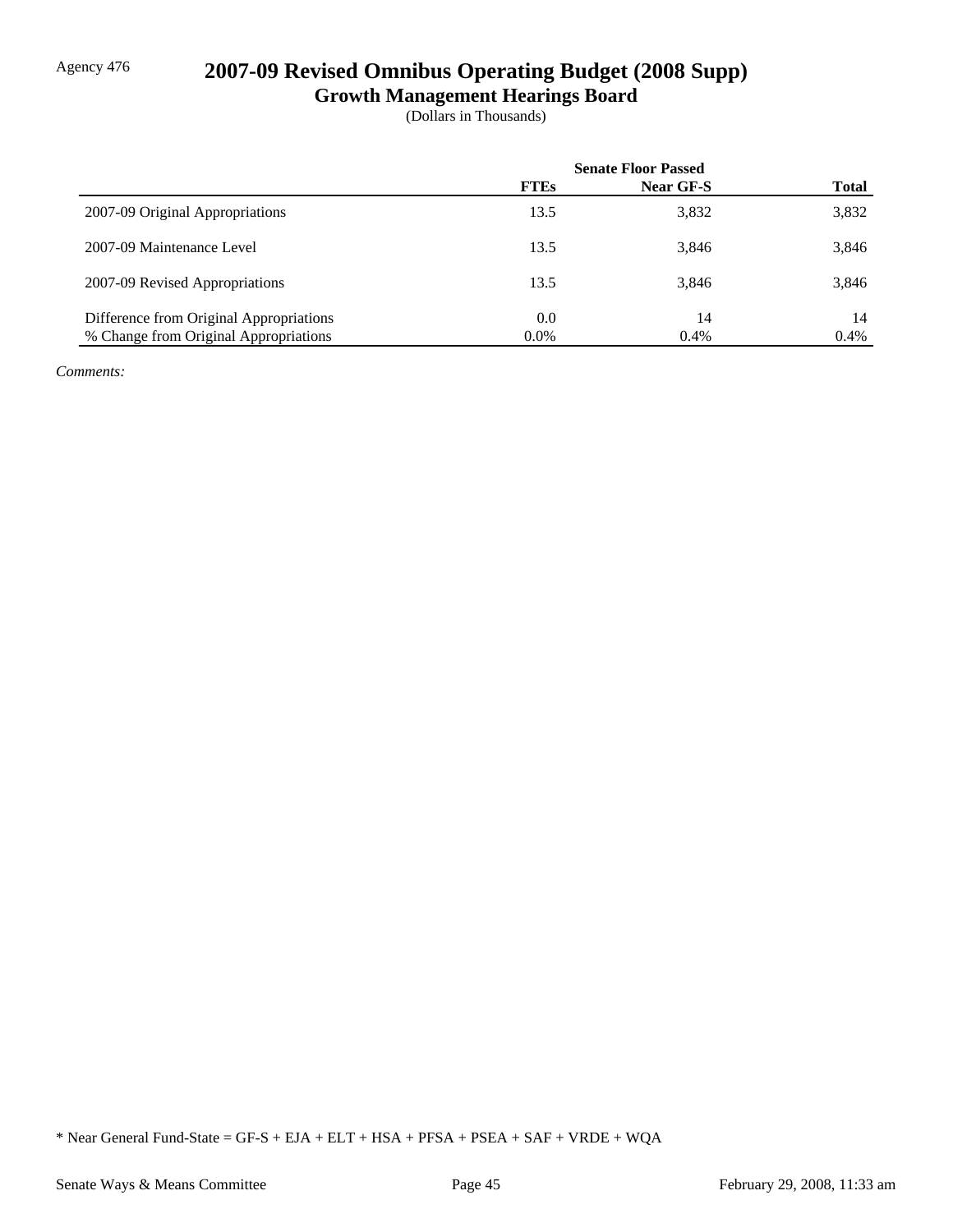## Agency 550 **2007-09 Revised Omnibus Operating Budget (2008 Supp)**

#### **State Convention and Trade Center**

(Dollars in Thousands)

|                                         | <b>Senate Floor Passed</b> |                |              |
|-----------------------------------------|----------------------------|----------------|--------------|
|                                         | <b>FTEs</b>                | Near GF-S      | <b>Total</b> |
| 2007-09 Original Appropriations         | 161.0                      | $\overline{0}$ | 90,660       |
| 2007-09 Maintenance Level               | 161.0                      | $\overline{0}$ | 90,660       |
| <b>2008 Policy Non-Comp Changes:</b>    |                            |                |              |
| <b>Convention Center Expansion</b>      | 0.0                        | 0              | 7,863        |
| Policy -- Non-Comp Total                | 0.0                        | $\overline{0}$ | 7,863        |
| <b>Total Policy Changes</b>             | 0.0                        | $\overline{0}$ | 7,863        |
| 2007-09 Revised Appropriations          | 161.0                      | $\overline{0}$ | 98,523       |
| Difference from Original Appropriations | 0.0                        | $\theta$       | 7,863        |
| % Change from Original Appropriations   | $0.0\%$                    | $0.0\%$        | 8.7%         |

#### *Comments:*

 **1. Convention Center Expansion -** Expenditure authority is provided for annual payments on Certificates of Participation (COP) to be issued pursuant to Section 6013(7) of the 2007-2009 Capital Budget. The COPs will be issued to finance the purchase and remodeling of the Museum of History and Industry property near the Washington State Convention and Trade Center. (State Convention and Trade Center Account)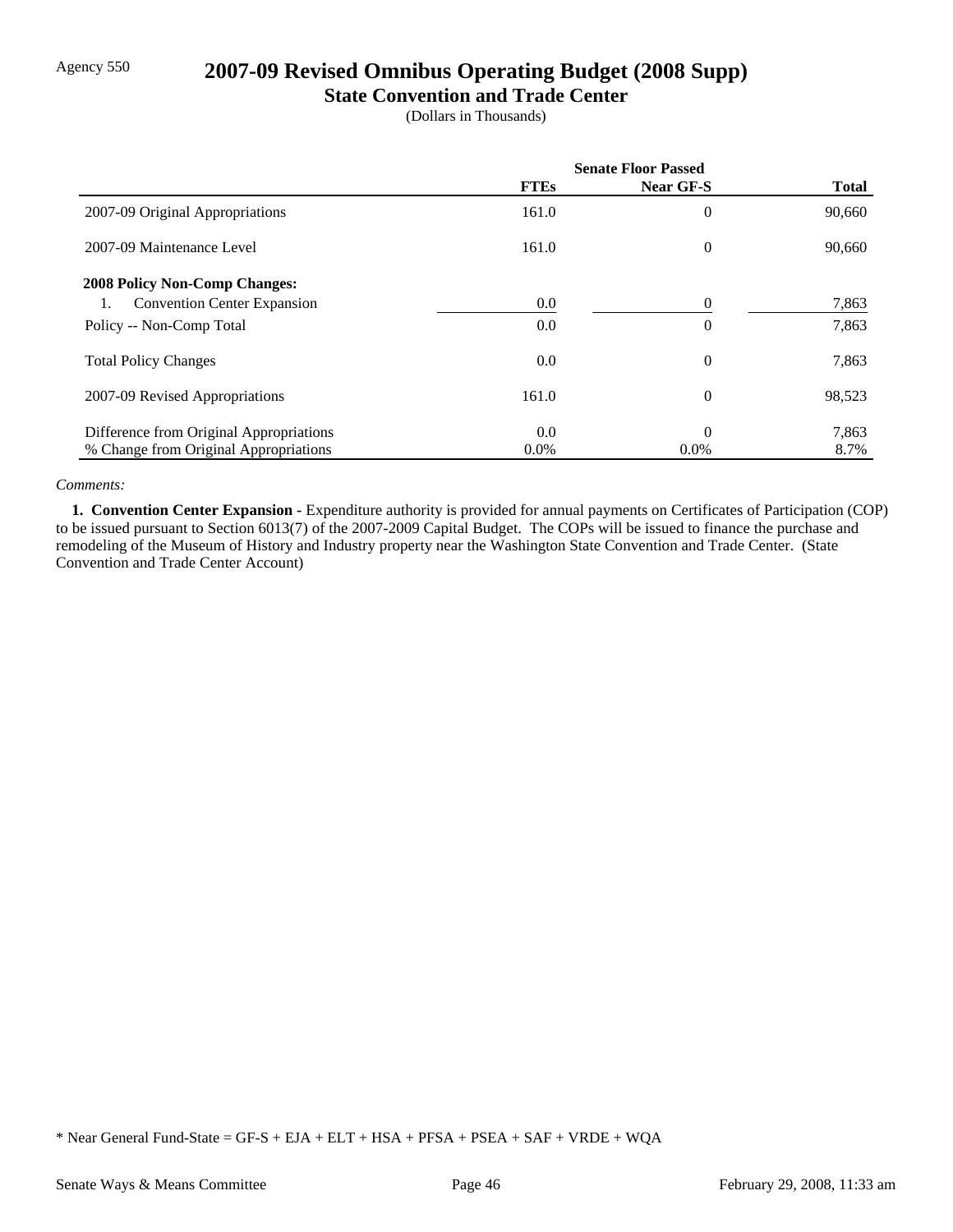## Agency 107 **2007-09 Revised Omnibus Operating Budget (2008 Supp)**

### **WA State Health Care Authority**

(Dollars in Thousands)

|                                            | <b>Senate Floor Passed</b> |           |              |
|--------------------------------------------|----------------------------|-----------|--------------|
|                                            | <b>FTEs</b>                | Near GF-S | <b>Total</b> |
| 2007-09 Original Appropriations            | 325.1                      | 575,246   | 784,533      |
| 2007-09 Maintenance Level                  | 325.1                      | 575,250   | 784,541      |
| <b>2008 Policy Non-Comp Changes:</b>       |                            |           |              |
| Dependent Care Assistance Trnf#<br>1.      | $0.0\,$                    | $\theta$  | 18           |
| 2.<br>Health Insurance Partnership         | 0.2                        | $-1,777$  | $-1,777$     |
| 3.<br>Moore, et al v. HCA                  | 0.0                        | 1,000     | 1,000        |
| <b>Washington Wellness Grant</b><br>4.     | 0.0                        | 0         | 100          |
| <b>BHP</b> Premium Growth<br>5.            | $0.0\,$                    | $-2,253$  | $-2,253$     |
| BHP underenrollment adjustment<br>6.       | $0.0\,$                    | $-2,692$  | $-2,692$     |
| <b>CHC Adult Dental Access Grant</b><br>7. | 0.0                        | 2,500     | 2,500        |
| 8.<br>IT Pool Project Funding-Tech. Adj.   | 0.0                        | 0         | 94           |
| Policy -- Non-Comp Total                   | 0.2                        | $-3,222$  | $-3,010$     |
| <b>Total Policy Changes</b>                | 0.2                        | $-3,222$  | $-3,010$     |
| 2007-09 Revised Appropriations             | 325.3                      | 572,028   | 781,531      |
| Difference from Original Appropriations    | 0.2                        | $-3,218$  | $-3,002$     |
| % Change from Original Appropriations      | 0.1%                       | $-0.6%$   | $-0.4\%$     |

#### *Comments:*

 **1. Dependent Care Assistance Trnf # -** Beginning July 1, 2008, the Dependent Care Assistance Program, a pre-tax spending account for dependent care expenses, will be transferred from the Department of Retirement Systems to the Health Care Authority (HCA). The HCA will serve as the single state agency responsible for pre-tax benefit plans. (Medical Flexible Spending Account-Nonappropriated)

 **2. Health Insurance Partnership -** Funding is phased out for the Health Insurance Partnership program. Funding is provided to complete existing administrative, legal, and actuarial commitments and Health Insurance Partnership Board reporting requirements totaling \$1,360,000 for fiscal year 2008. (Health Services Account-State)

 **3. Moore, et al v. HCA -** Funding is provided to pay for Attorney General Office costs associated with Moore v. HCA. The lawsuit deals with the eligibility requirements for part-time employees seeking health benefits.

 **4. Washington Wellness Grant -** A grant from the National Governors Association will provide the opportunity for Washington Wellness to offer a health risk assessment for each state employee, retiree, and dependent. (Health Care Authority Administrative Account-Private/Local)

**5. BHP Premium Growth -** The appropriation level for the Basic Health Plan for fiscal year 2009 is adjusted to reflect a premium growth rate assumption that is consistent with the actual premium growth rate for calendar year 2008 of 6 percent. The model assumes an enrollment increase from 105,500 projected for March through June 2008 to 107,000 by January 2009. (Health Services Account- - State)

 **6. BHP underenrollment adjustment -** Funding is adjusted for fiscal year 2008 to reflect lower enrollment than assumed in the 2007-09 appropriation for the Basic Health Plan. The adjustment takes into account the increased cost of the program overall since the 2007-09 appropriations as a result of a changing adult / child case mix. Funding levels allow enrollment to increase from February 2008 enrollment of 103,360 to 105,500 per month for the remainder of fiscal year 2008. (Health Services Account - State)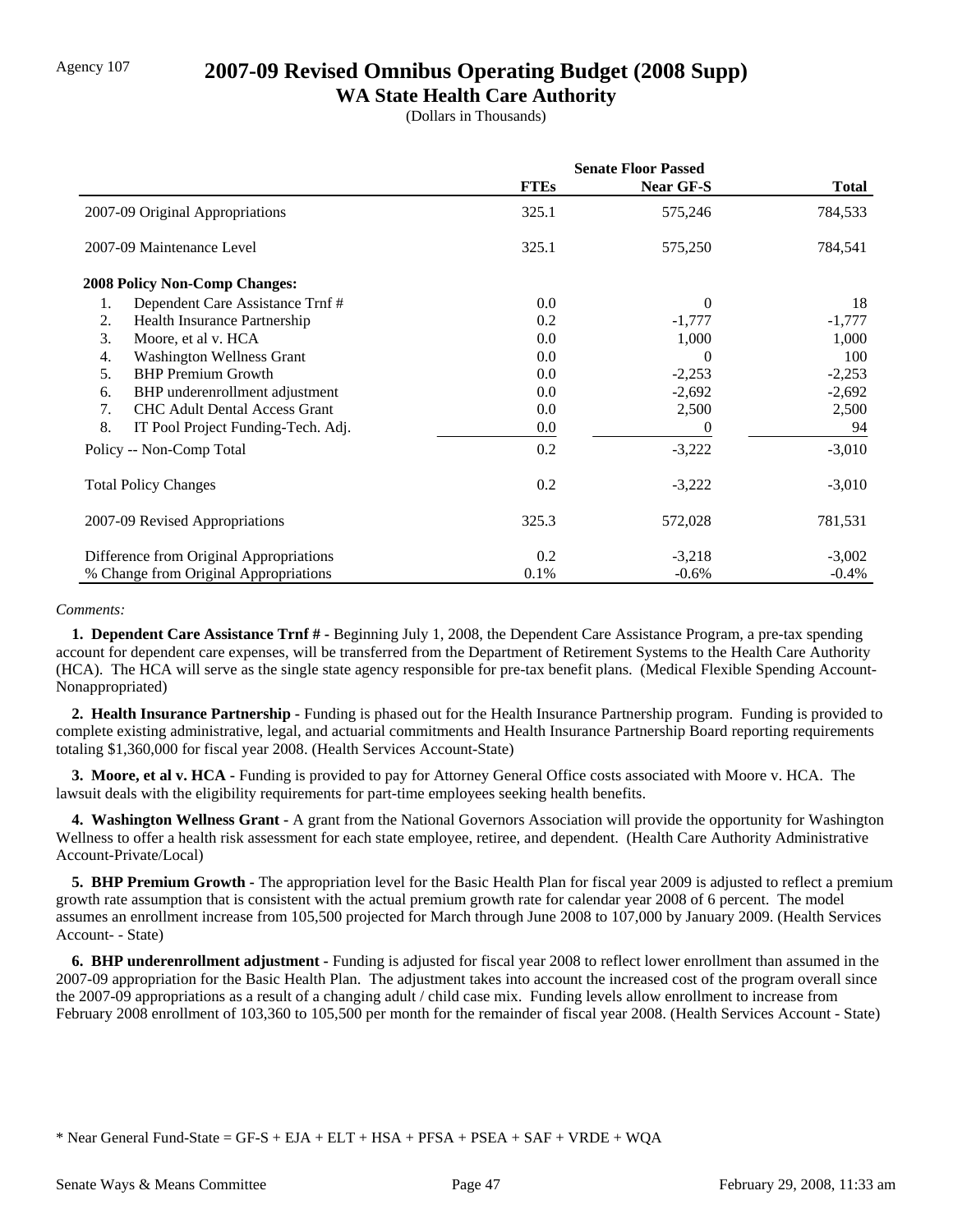## Agency 107 **2007-09 Revised Omnibus Operating Budget (2008 Supp) WA State Health Care Authority**

 **7. CHC Adult Dental Access Grant -** Funding is provided for one-time competitive grants to community health centers to increase the number of adults served on an ongoing basis. Each clinic receiving grant funding will report annually, beginning December 2008, on key adult access indicators established by the authority, including but not limited to increases in the number of low-income adults served. (Health Services Account -State)

 **8. IT Pool Project Funding-Tech. Adj. -** A technical correction is made to accurately fund projects assumed in the Information Technology pool contained in the 2007-09 biennial budget. (General Fund-Federal)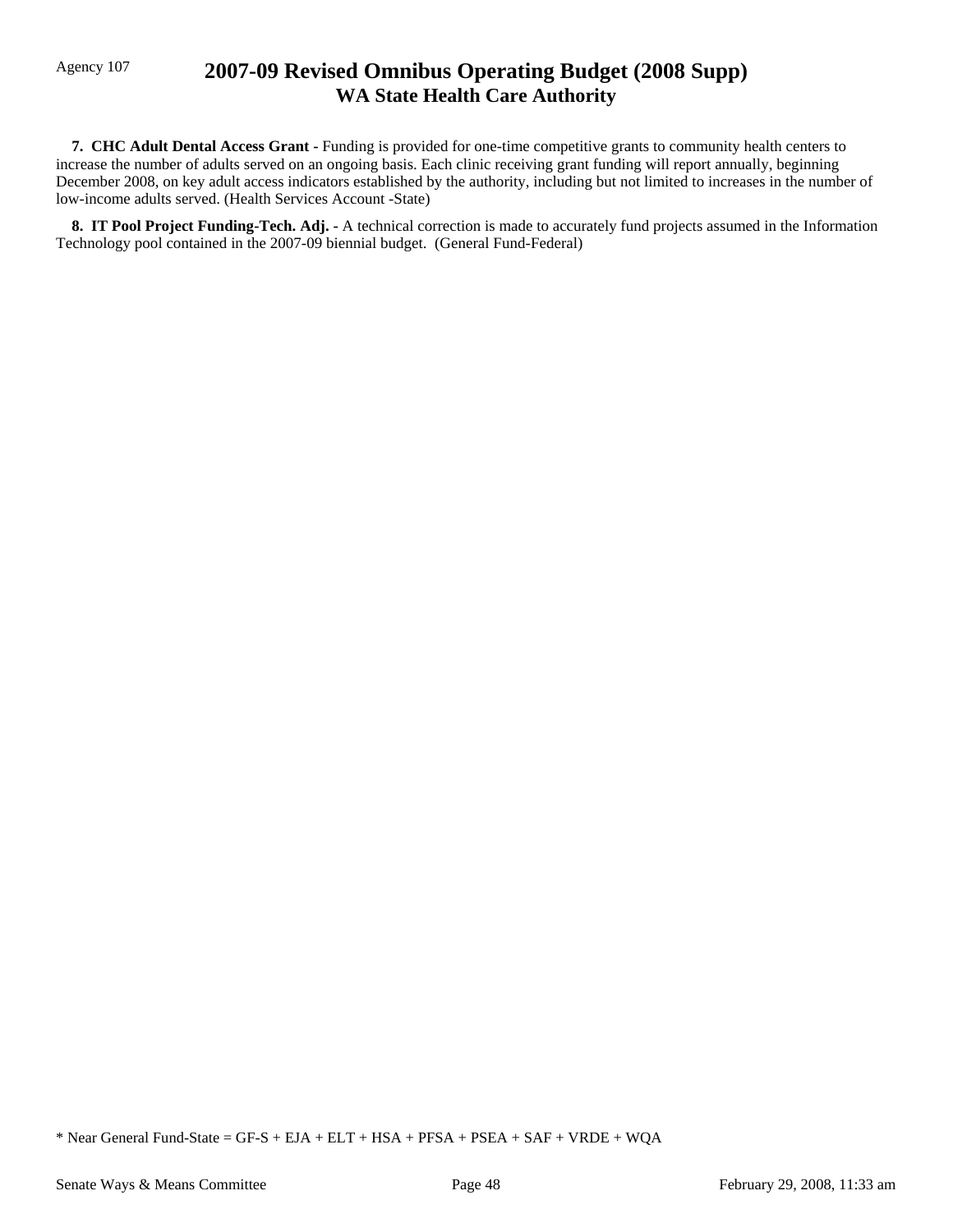### Agency 120 **2007-09 Revised Omnibus Operating Budget (2008 Supp)**

### **Human Rights Commission**

(Dollars in Thousands)

|                                         | <b>Senate Floor Passed</b> |                  |       |
|-----------------------------------------|----------------------------|------------------|-------|
|                                         | <b>FTEs</b>                | <b>Near GF-S</b> | Total |
| 2007-09 Original Appropriations         | 48.7                       | 6,794            | 8,139 |
| 2007-09 Maintenance Level               | 48.7                       | 6,796            | 8,141 |
| <b>2008 Policy Non-Comp Changes:</b>    |                            |                  |       |
| Federal Funding Adjustment<br>1.        | 0.0                        | $-19$            | 163   |
| <b>Whistleblower Protections</b><br>2.  | 1.7                        | 305              | 305   |
| 3.<br>Whistleblower Investigation       | 0.0                        | 20               | 20    |
| <b>Commissioner Complaints</b><br>4.    | 0.0                        | 10               | 10    |
| 5.<br>Reasonable Accommodation Funding  | 0.0                        | 52               | 52    |
| Policy -- Non-Comp Total                | 1.7                        | 368              | 550   |
| <b>Total Policy Changes</b>             | 1.7                        | 368              | 550   |
| 2007-09 Revised Appropriations          | 50.4                       | 7,164            | 8,691 |
| Difference from Original Appropriations | 1.7                        | 370              | 552   |
| % Change from Original Appropriations   | 3.5%                       | 5.5%             | 6.8%  |

#### *Comments:*

 **1. Federal Funding Adjustment -** The 2007-09 budget contains more federal expenditure authority for HRC than is anticipated. HRC received additional federal Housing and Urban Development funds, negating the need for the General Fund-State backfill for Fiscal Year 2008. As a result, \$200,000 in one-time funding is shifted to Fiscal Year 2009 to cover decreased federal revenues. (General Fund-State, General Fund-Federal)

 **2. Whistleblower Protections -** SSB 6776 (whistleblower protections) revises state employee whistleblower protection provisions. Funding is provided for the Commission to hire additional FTEs to handle the increased caseload generated by this legislation. (General Fund-State)

 **3. Whistleblower Investigation -** Funding is provided for the cost of a whistleblower investigation at the Commission. Because these investigations in other agencies are normally conducted by the Commission, an outside investigation is needed. (General Fund-State)

 **4. Commissioner Complaints -** Funding is provided for the cost of Commissioner complaint investigations. Because these investigations are normally conducted by the Commission, an outside investigation is needed. (General Fund-State)

 **5. Reasonable Accommodation Funding -** Funds are provided for the additional travel costs associated with a Commissioner's needs for a wheelchair and assistance from an attendant when participating in Commission meetings and other agency-related events throughout the state. (General Fund-State)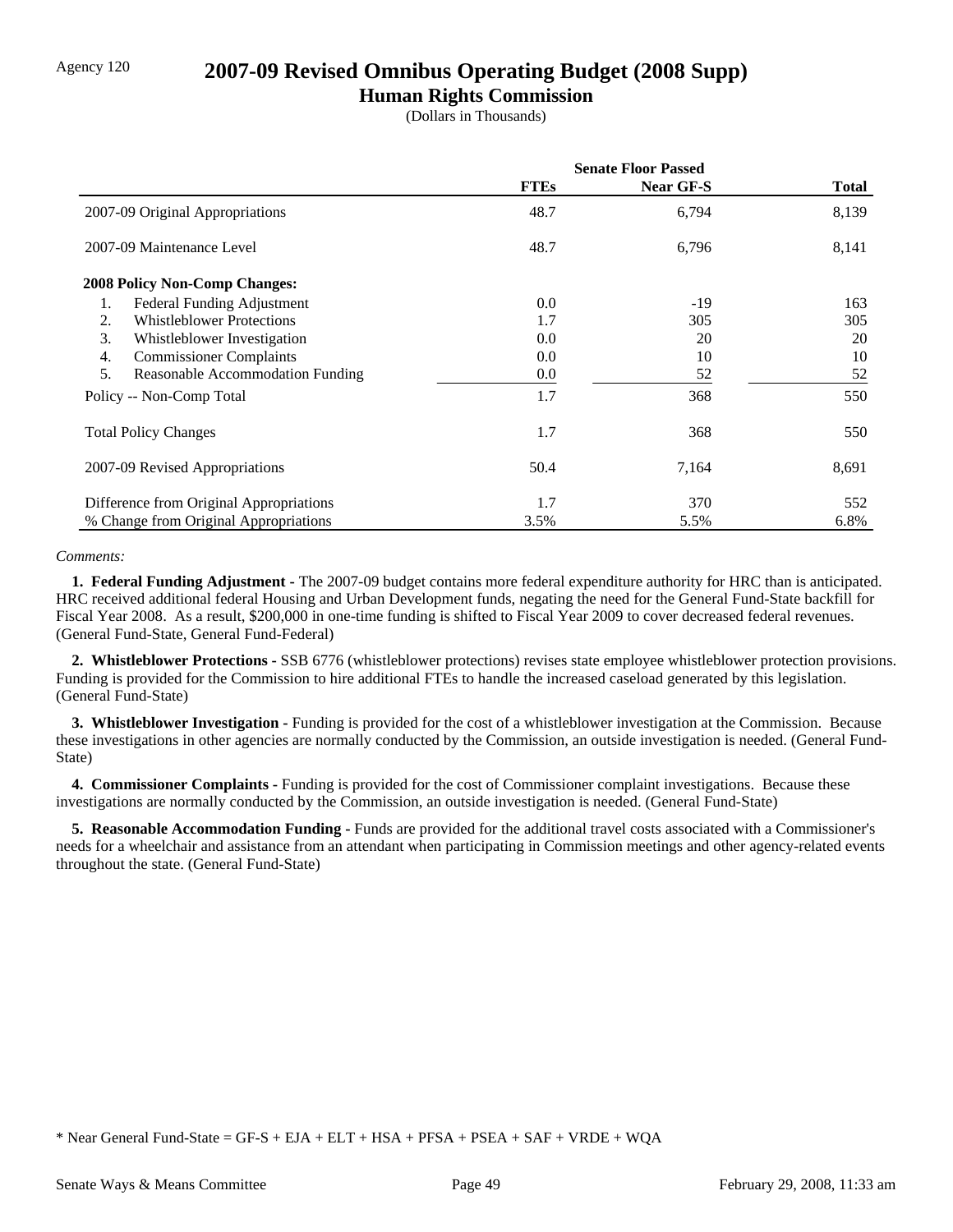# Agency 190 **2007-09 Revised Omnibus Operating Budget (2008 Supp)**

**Bd of Industrial Insurance Appeals**

(Dollars in Thousands)

|                                         | <b>Senate Floor Passed</b> |                  |              |
|-----------------------------------------|----------------------------|------------------|--------------|
|                                         | <b>FTEs</b>                | <b>Near GF-S</b> | <b>Total</b> |
| 2007-09 Original Appropriations         | 157.8                      | 0                | 36,267       |
| 2007-09 Maintenance Level               | 157.8                      | 0                | 36,271       |
| 2007-09 Revised Appropriations          | 157.8                      | 0                | 36,271       |
| Difference from Original Appropriations | 0.0                        | 0                | 4            |
| % Change from Original Appropriations   | $0.0\%$                    | $0.0\%$          | $0.0\%$      |

*Comments:*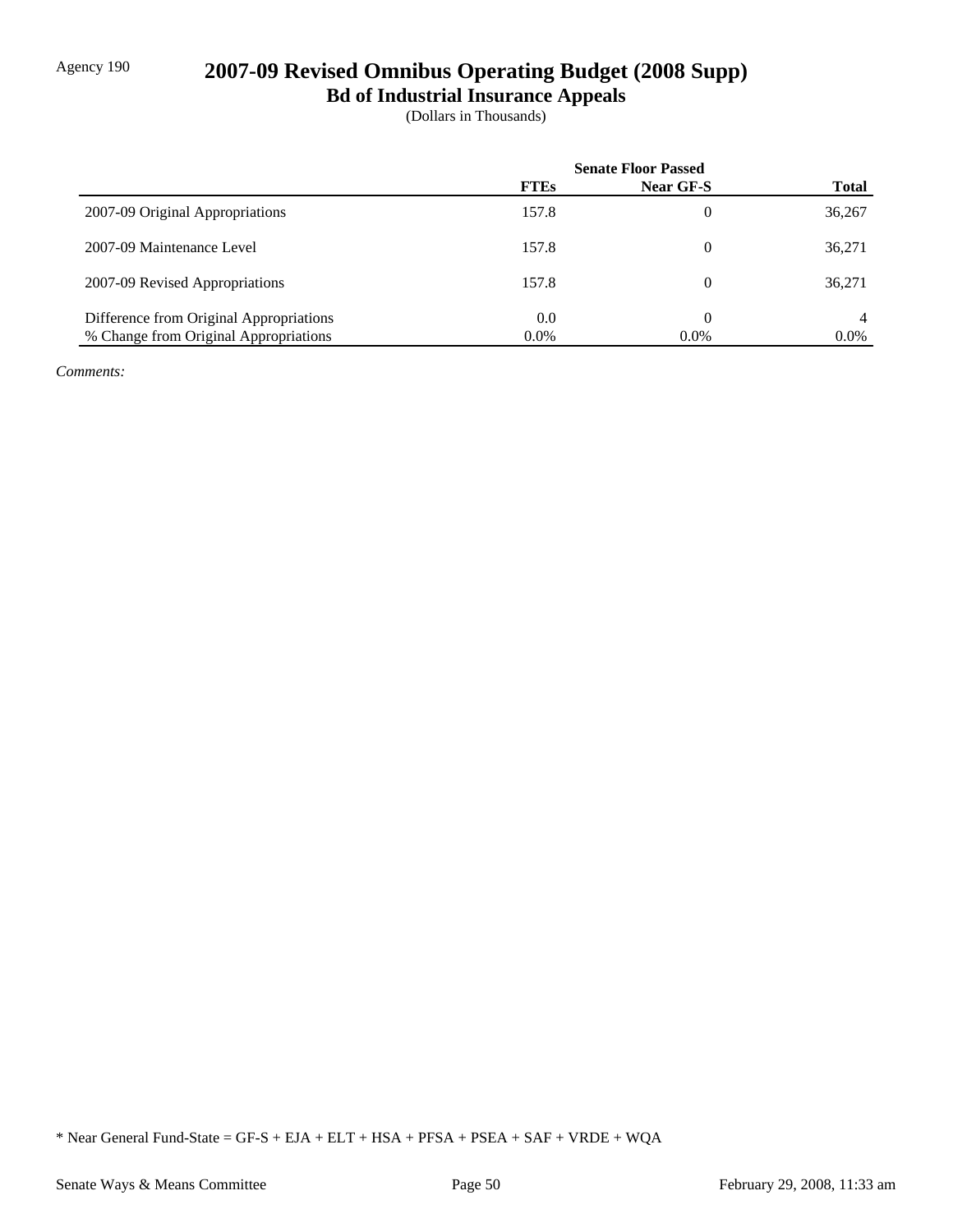## Agency 227 **2007-09 Revised Omnibus Operating Budget (2008 Supp)**

### **Criminal Justice Training Comm**

(Dollars in Thousands)

|                                         | <b>Senate Floor Passed</b> |                  |            |
|-----------------------------------------|----------------------------|------------------|------------|
|                                         | <b>FTEs</b>                | <b>Near GF-S</b> | Total      |
| 2007-09 Original Appropriations         | 38.2                       | 29,877           | 42,807     |
| 2007-09 Maintenance Level               | 38.2                       | 30,106           | 43,036     |
| <b>2008 Policy Non-Comp Changes:</b>    |                            |                  |            |
| Sex Offender Address Verification<br>1. | 0.0                        | 5,000            | 5,000      |
| 2.<br>Offender Watch System             | 0.0                        | 321              | 321        |
| Sex Offender Crackdown<br>3.            | 0.0                        | <b>200</b>       | <b>200</b> |
| 4.<br><b>Additional Academies</b>       | $0.0\,$                    | 961              | 961        |
| Policy -- Non-Comp Total                | 0.0                        | 6,482            | 6,482      |
| <b>Total Policy Changes</b>             | 0.0                        | 6,482            | 6,482      |
| 2007-09 Revised Appropriations          | 38.2                       | 36,588           | 49,518     |
| Difference from Original Appropriations | 0.0                        | 6,711            | 6,711      |
| % Change from Original Appropriations   | $0.0\%$                    | 22.5%            | 15.7%      |

#### *Comments:*

 **1. Sex Offender Address Verification -** Funds are provided to the Washington Association of Sheriffs and Police Chiefs to contract with local law enforcement for in-person verification of the addresses and residency of registered sex offenders. Level III offenders will be visited every three months, Level II offenders visited twice per year, and Level I offenders visited annually. During these visits, law enforcement agencies will also confirm that every registered sex offender has a DNA sample on file. (Public Safety and Education Account-State)

 **2. Offender Watch System -** Funding is provided for a new unified sex offender registry program, Offender Watch. All local registration websites will be linked with the statewide notification website, and will be immediately updated when information is entered. (Public Safety and Education Account-State)

**3. Sex Offender Crackdown -** Operation Crackdown sends law enforcement units out across the state to apprehend offenders who are violating the terms of their release. This crackdown sends the message to sex offenders who violate the terms of community supervision that law enforcement agencies will find them and hold them accountable. (Public Safety and Education Account-State)

 **4. Additional Academies -** Additional Basic Law Enforcement Academy (BLEA) training funds are provided to meet the increased demand for basic peace officer training. The 2007 Legislature directed the Office of Financial Management (OFM) to develop a forecast of future student demand for Basic Law Enforcement Academies at the criminal justice training centers in Burien and Spokane. That forecast indicated that six additional academies are needed to train an additional 182 law enforcement officers. (Public Safety and Education Account-State)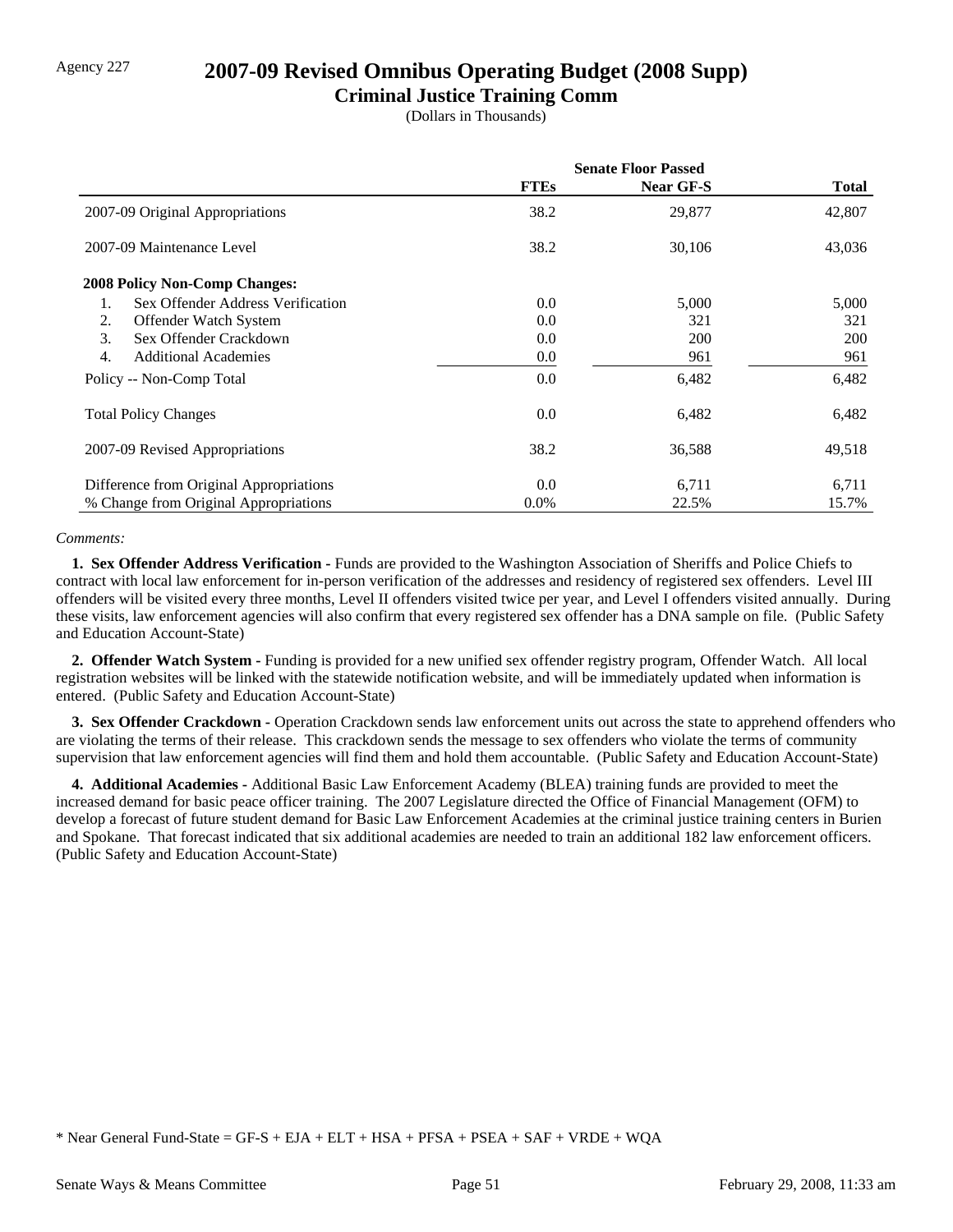### Agency 235 **2007-09 Revised Omnibus Operating Budget (2008 Supp)**

### **Department of Labor and Industries**

(Dollars in Thousands)

|                                                 | <b>Senate Floor Passed</b> |                  |              |
|-------------------------------------------------|----------------------------|------------------|--------------|
|                                                 | <b>FTEs</b>                | <b>Near GF-S</b> | <b>Total</b> |
| 2007-09 Original Appropriations                 | 2,657.9                    | 49,583           | 597,875      |
| 2007-09 Maintenance Level                       | 2,658.9                    | 49,758           | 600,306      |
| <b>2008 Policy Non-Comp Changes:</b>            |                            |                  |              |
| 1.<br><b>Independent Medical Exams</b>          | 0.6                        | $\theta$         | 143          |
| 2.<br>Centers of Occupational Health            | 0.0                        | 0                | 200          |
| 3.<br>Elevator Workload Increase                | 1.1                        | 200              | 200          |
| <b>Bill Payers - Fiscal Controls FTEs</b><br>4. | 0.6                        | 0                | 88           |
| 5.<br><b>Construction Industry</b>              | 4.2                        | 224              | 1,706        |
| Victims Employment Leave<br>6.                  | 1.6                        | 0                | 439          |
| <b>Workers' Compensation Coverage</b><br>7.     | 1.1                        | 0                | 214          |
| 8.<br>Industrial Insurance Claims               | 0.0                        | 6                | 6            |
| Policy -- Non-Comp Total                        | 9.0                        | 430              | 2,996        |
| <b>Total Policy Changes</b>                     | 9.0                        | 430              | 2,996        |
| 2007-09 Revised Appropriations                  | 2,667.9                    | 50,188           | 603,302      |
| Difference from Original Appropriations         | 10.0                       | 605              | 5,427        |
| % Change from Original Appropriations           | 0.4%                       | 1.2%             | 0.9%         |

#### *Comments:*

 **1. Independent Medical Exams -** Funding is provided to implement a one-year project to improve the quality and oversight of independent medical examinations. The project will focus on improvements to credentialing, appropriate use if independent medical exams, training for examiners, and recommendations for further improvements. (Medical Aid Account)

 **2. Centers of Occupational Health -** Centers of occupational health and education create more efficient users of the workers compensation system and produce better and faster return-to-work outcomes. The Legislature appropriated funds in the 2007 supplemental budget and directed L&I to open two new centers. The Department has contracted with the Everett Clinic and Harborview Medical Center for this purpose. However, because these funds were appropriated in the second supplemental budget, they did not carry forward into the 2007-09 Biennium. This item funds the Harborview and Everett Clinic sites through the end of the biennium. (Medical Aid Account-State)

 **3. Elevator Workload Increase -** The Department of Labor and Industries will hire additional elevator inspectors to conduct both initial and annual operational safety inspections. These inspections protect the safety of individuals who ride elevators and escalators. The number of new conveyances entering service outpaces the number of conveyances retired from service, creating an expanding workload that must be addressed through a staffing increase. (General Fund-State)

 **4. Bill Payers - Fiscal Controls FTEs -** Funding is provided to hire one FTE to respond to federal collection claims against the Department. L&I must respond in a timely manner to these claims to avoid financial penalties and must also ensure the veracity of the claims to avoid making unnecessary payments to the federal government. (Medical Aid Account-State)

 **5. Construction Industry -** 2SSB 6732 (construction industry) implements the recommendations of the Joint Legislative Task Force on the Underground Economy in the Construction Industry. Funding is provided to hire additional FTEs for auditing and investigative purposes, information technology improvements, and to execute a social marketing campaign aimed at educating consumers about the risks of hiring unregistered contractors. (General Fund-State; Accident Account-State; Medical Aid Account-State)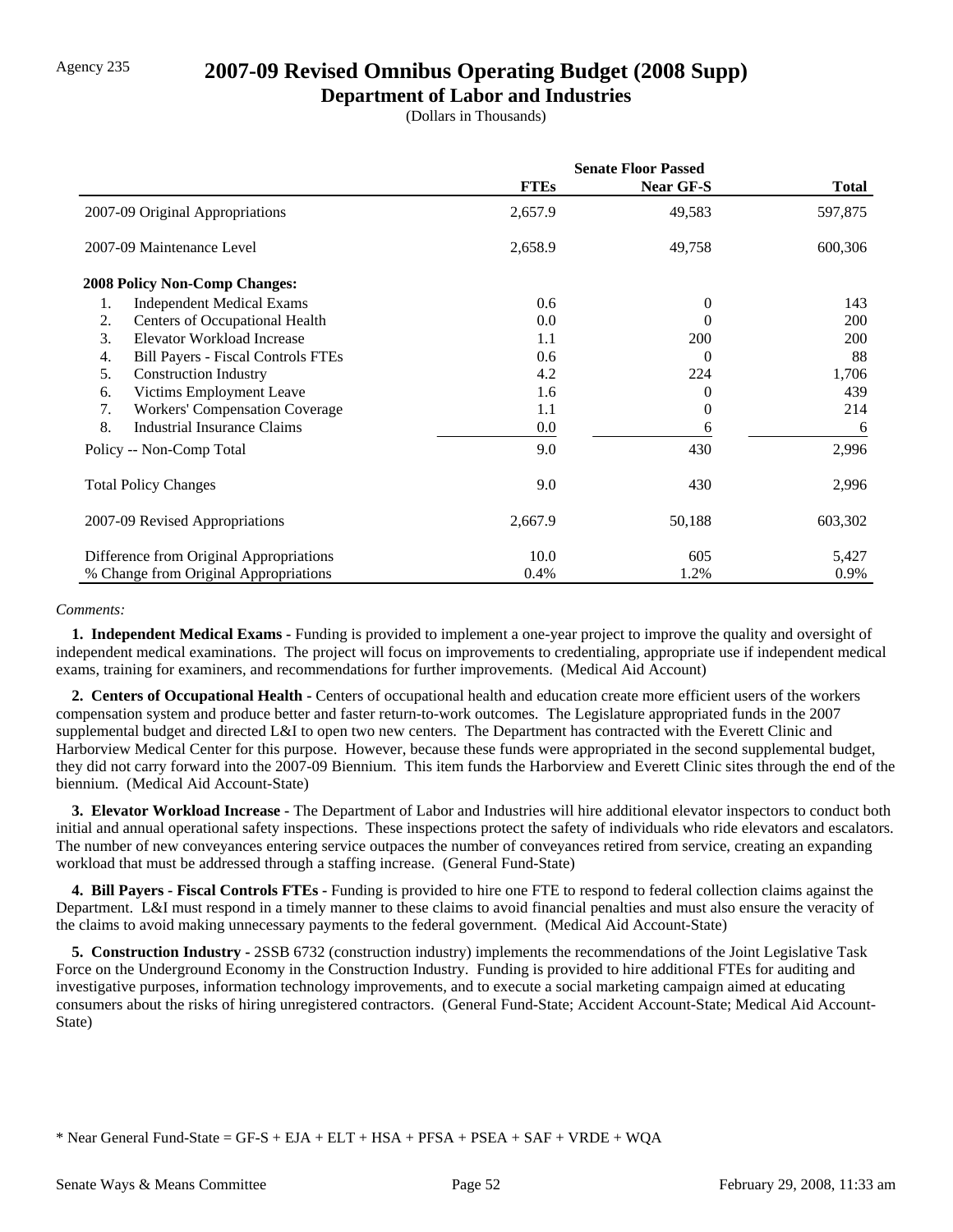## Agency 235 **2007-09 Revised Omnibus Operating Budget (2008 Supp) Department of Labor and Industries**

 **6. Victims Employment Leave -** SSB 5900 (victims of domestic violence) allows employees to take leave from work and provides them job protection if they are victims of domestic violence, assault, or stalking. Funding is provided for the department to hire additional FTEs for enforcement of this legislation. (Accident Account-State; Medical Aid Account-State)

 **7. Workers' Compensation Coverage -** Funding is provided to implement SB 6839 (workers' comp coverage) which requires Washington employers who are not self-insured to obtain workers' compensation coverage for their employees when they perform work in other states. The department is required to report to the Workers' Compensation Advisory Committee regarding the effects of this bill on the workers' compensation system by December 2011. (Accident Account-State; Medical Aid Account-State)

 **8. Industrial Insurance Claims -** Funding is provided to the Crime Victims Compensation program for the implementation of SSB 6246 (industrial insurance claims) which requires injured workers to be reimbursed for reasonable travel expenses when travel is required to repair, replace, or alter a prosthetic, orthotic, or other similar device after closure of a claim. (Public Safety and Education Account-State)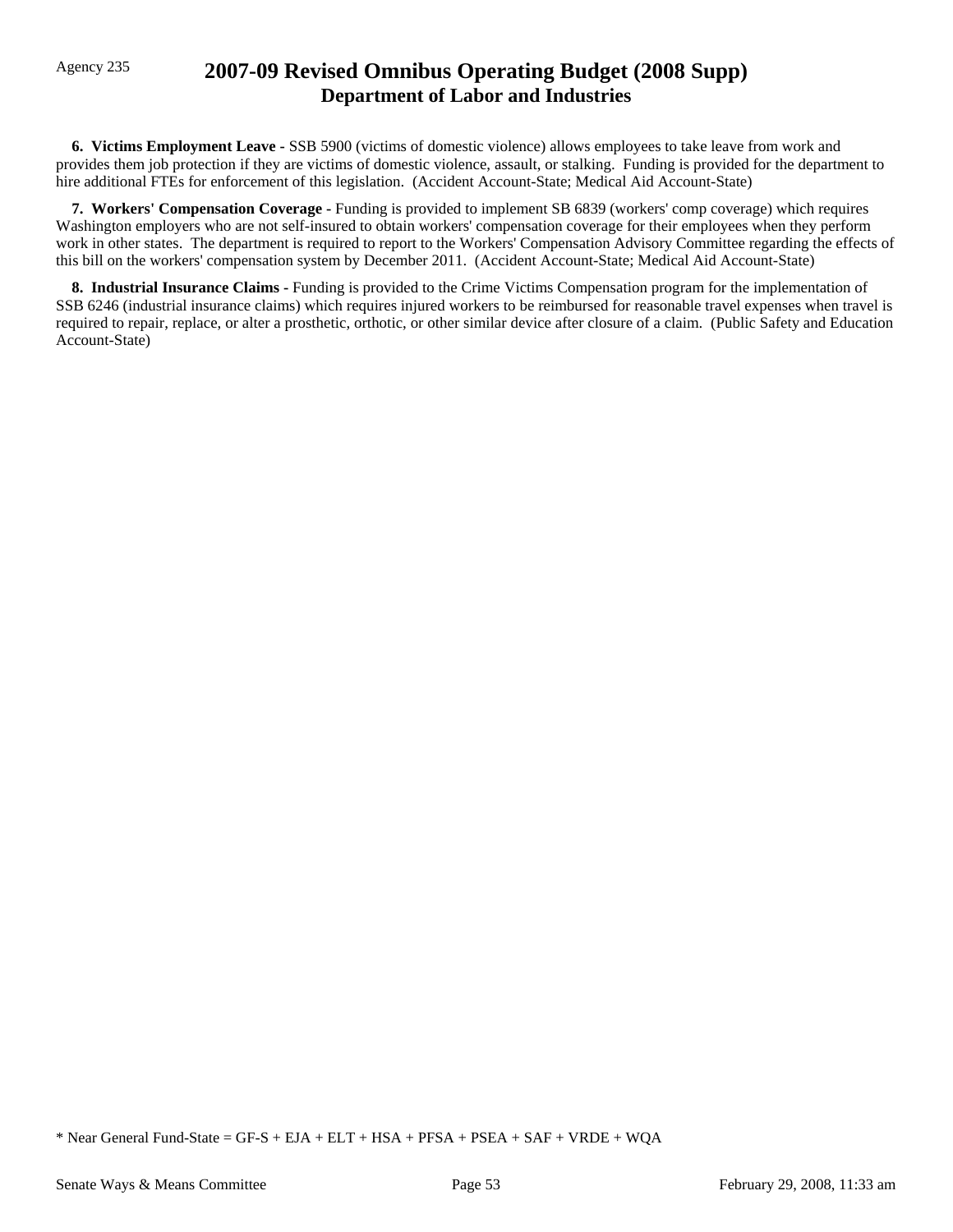# Agency 250 **2007-09 Revised Omnibus Operating Budget (2008 Supp)**

#### **Indeterminate Sentence Review Board**

(Dollars in Thousands)

|                                         | <b>Senate Floor Passed</b> |           |              |
|-----------------------------------------|----------------------------|-----------|--------------|
|                                         | <b>FTEs</b>                | Near GF-S | <b>Total</b> |
| 2007-09 Original Appropriations         | 16.2                       | 3,783     | 3,783        |
| 2007-09 Maintenance Level               | 16.2                       | 3,783     | 3,783        |
| <b>2008 Policy Non-Comp Changes:</b>    |                            |           |              |
| <b>ISRB</b> Workload Staffing<br>1.     | 2.0                        | 335       | 335          |
| Policy -- Non-Comp Total                | 2.0                        | 335       | 335          |
| <b>Total Policy Changes</b>             | 2.0                        | 335       | 335          |
| 2007-09 Revised Appropriations          | 18.2                       | 4,118     | 4,118        |
| Difference from Original Appropriations | 2.0                        | 335       | 335          |
| % Change from Original Appropriations   | 12.4%                      | 8.9%      | 8.9%         |

#### *Comments:*

 **1. ISRB Workload Staffing -** Funding is provided for 4 additional staff FTEs to meet workload demands and to develop a model to project future staffing needs.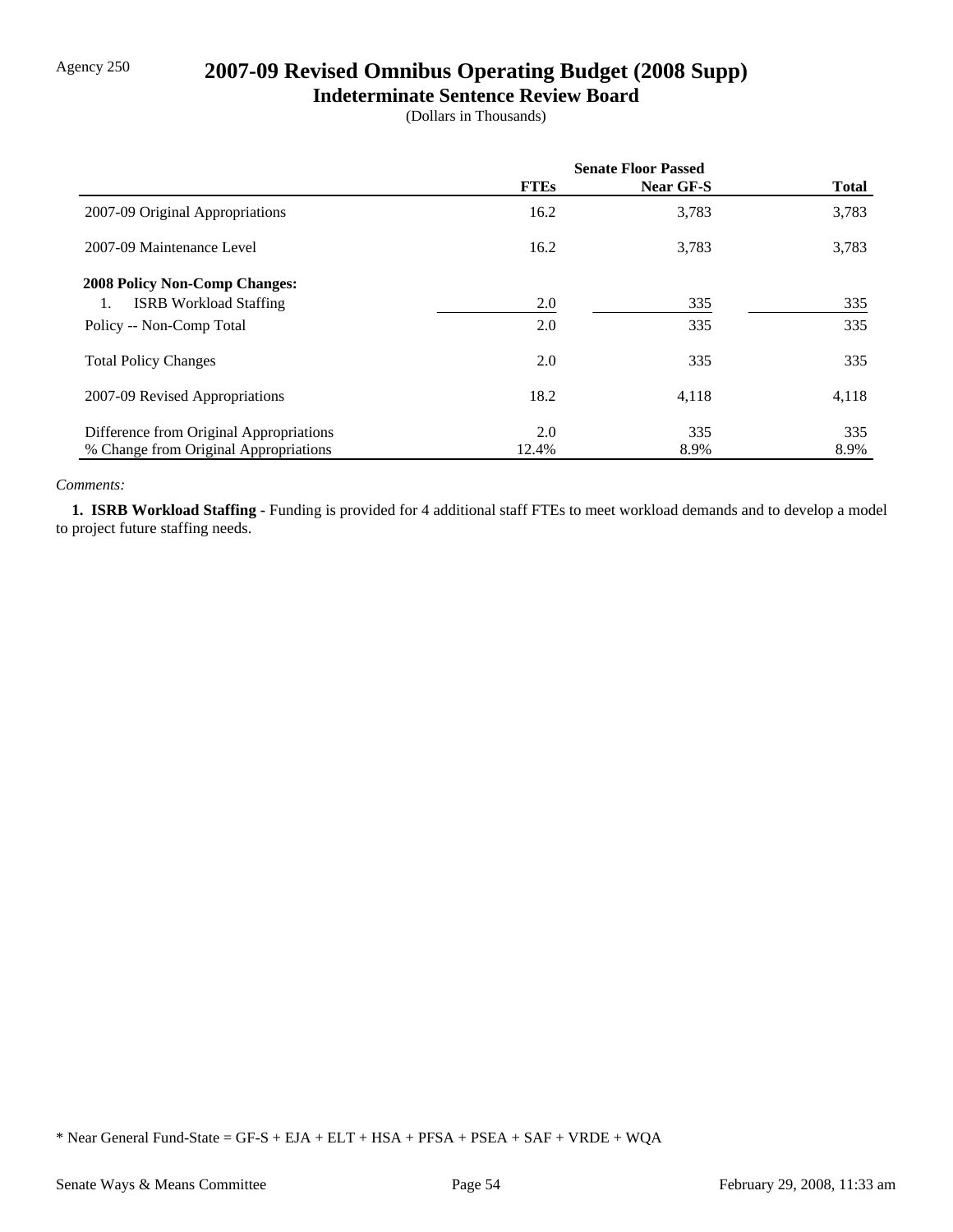# Agency 303 **2007-09 Revised Omnibus Operating Budget (2008 Supp)**

## **Department of Health**

(Dollars in Thousands)

|                                       |                                            |             | <b>Senate Floor Passed</b> |                |
|---------------------------------------|--------------------------------------------|-------------|----------------------------|----------------|
|                                       |                                            | <b>FTEs</b> | <b>Near GF-S</b>           | <b>Total</b>   |
|                                       | 2007-09 Original Appropriations            | 1,410.6     | 252,093                    | 1,006,397      |
|                                       | 2007-09 Maintenance Level                  | 1,434.7     | 254,975                    | 1,017,128      |
|                                       | 2008 Policy Non-Comp Changes:              |             |                            |                |
| 1.                                    | Miscarriage Management                     | 0.0         | 681                        | 681            |
| 2.                                    | <b>Biological Remediation Technologies</b> | 0.4         | 155                        | 155            |
| 3.                                    | <b>State Parkinson's Disease Registry</b>  | 0.0         | 275                        | 275            |
| 4.                                    | <b>Nurse Delegation</b>                    | 0.1         | $\mathbf{0}$               | 17             |
| 5.                                    | Radiologist Assistants                     | 0.1         | $\boldsymbol{0}$           | 11             |
| 6.                                    | Regulation of Health Professional #        | 3.4         | 77                         | 708            |
| 7.                                    | <b>MQAC Pilot Study</b>                    | 0.1         | $\boldsymbol{0}$           | 110            |
| 8.                                    | <b>Investigation and Case Backlog</b>      | 8.2         | $\overline{0}$             | 1,980          |
| 9.                                    | Prescription Drug Monitoring               | 3.0         | 680                        | 1,080          |
| 10.                                   | <b>Family Planning Support</b>             | 0.0         | 4,000                      | 5,000          |
| 11.                                   | Counselors Credentialing Standard *        | 2.3         | $\mathbf{0}$               | 558            |
| 12.                                   | Local Farms, Healthy Children              | 0.0         | 100                        | 100            |
| 13.                                   | Senior Falls Prevention Program            | 0.0         | 557                        | 557            |
| 14.                                   | WBCHP Digital Mammography Rate             | 0.0         | 585                        | 585            |
| 15.                                   | <b>Child Death Review</b>                  | 0.0         | 400                        | 400            |
| 16.                                   | <b>Outbreak Disease Information Netwrk</b> | 0.0         | 395                        | 395            |
| 17.                                   | Medications and Vital Records Study        | 0.0         | 100                        | 100            |
| 18.                                   | Drinking Water State Revolving Fund        | 6.5         | $\boldsymbol{0}$           | 2,139          |
| 19.                                   | Early Hearing Loss Program                 | 0.0         | 325                        | $\overline{0}$ |
| 20.                                   | <b>Medical Homes</b>                       | 0.8         | 309                        | 309            |
| 21.                                   | Midwifery Licensure                        | 0.0         | 130                        | 130            |
| 22.                                   | IT Pool Project Funding-Tech. Adj.         | 0.0         | $\boldsymbol{0}$           | 457            |
| 23.                                   | Home Visits for Newborns                   | 0.0         | 155                        | 155            |
| 24.                                   | Maxillofacial Team Restoration             | 0.0         | 231                        | $\overline{0}$ |
| 25.                                   | NW Sickle Cell Collaborative               | 0.0         | 200                        | 200            |
| 26.                                   | Core Public Health Functions               | 0.0         | 359                        | $-326$         |
| 27.                                   | Federal Cuts to Title XIX Match            | 0.0         | 535                        | $-234$         |
|                                       | Policy -- Non-Comp Total                   | 24.6        | 10,249                     | 15,542         |
|                                       | <b>Total Policy Changes</b>                | 24.6        | 10,249                     | 15,542         |
|                                       | 2007-09 Revised Appropriations             | 1,459.3     | 265,224                    | 1,032,670      |
|                                       | Difference from Original Appropriations    | 48.7        | 13,131                     | 26,273         |
| % Change from Original Appropriations |                                            | 3.5%        | 5.2%                       | 2.6%           |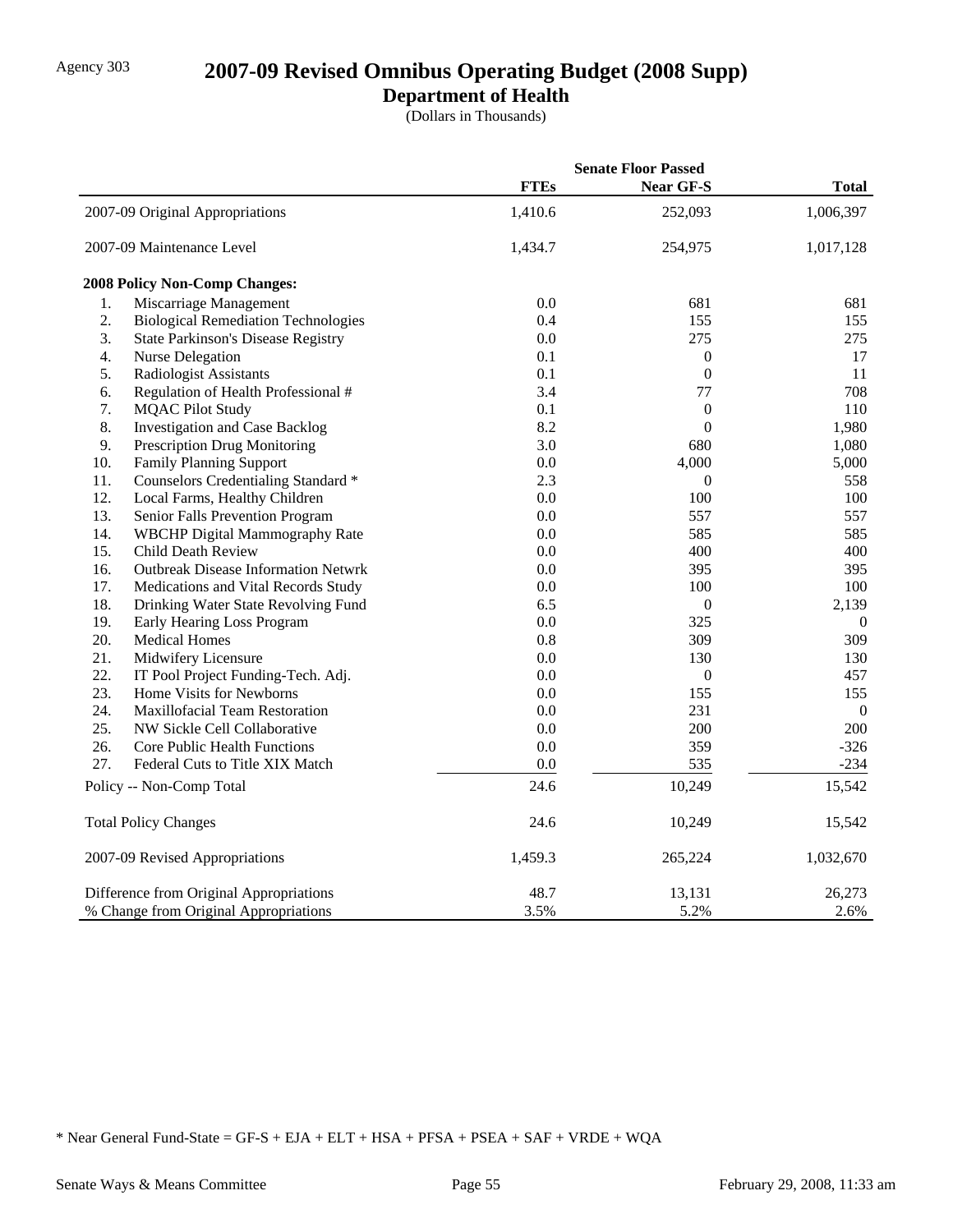## Agency 303 **2007-09 Revised Omnibus Operating Budget (2008 Supp) Department of Health**

#### *Comments:*

 **1. Miscarriage Management -** Funding is provided for training for the management of early pregnancy loss in office-based settings rather than in the emergency room or hospital inpatient settings, resulting in more cost-effective and patient-centered care. Harborview Medical Center, which already provides office-based miscarriage care, will provide training to family practice residency programs.

 **2. Biological Remediation Technologies -** Funding is provided for the Department of Health (DOH) to establish rules for the use and regulation of new biological remediation technologies for onsite sewage systems by July 2010, pursuant to Substitute Senate Bill 6220 (biological remediation technologies). The department will also complete a report on the progress of the rule-making by July 2009.

 **3. State Parkinson's Disease Registry -** Funding is provided to increase participation in ongoing research related to Parkinson's disease, via the creation of a state Parkinson's Disease registry. The registry will connect researchers with Parkinson's patients who are unaware of studies and clinical trials of new treatments.

**4. Nurse Delegation - Funding is provided for the department to conduct rulemaking activity pursuant to Second Substitute Senate** Bill 6220 (nurse delegation), which expands the scope of practice of nursing assistants. (Health Professions Account-State)

 **5. Radiologist Assistants -** Funds are provided to implement Senate Bill 6439 (radiologist assistants), which adds a new certification and qualification for licensure. (Health Professions Account-State)

 **6. Regulation of Health Professional # -** DOH issues approximately 70,000 new health profession credentials per year. In an effort to promote patient safety, the department currently conducts two types of background checks on all applicants: in-state criminal background checks through the Washington State Patrol and national disciplinary data bank checks. These efforts reduce the risk to the public by keeping individuals with disciplinary histories or state criminal convictions from receiving a credential. To further this effort, funding is provided to conduct national criminal background checks on all out-of-state applicants to help prevent individuals with criminal convictions in other states from obtaining a credential in Washington. (General Fund-State, Health Professions Account)

 **7. MQAC Pilot Study -** Substitute Senate Bill 6458 (patient safety) establishes a three year pilot project beginning July 1, 2008 to evaluate the effect of granting the Medical Quality Assurance Commission (MQAC) authority over budget development, spending, and staffing. Funds are provided to make the current Executive Director of the Commission a full-time position. A report of the results of the project are due to the Governor and the Legislature by December 15, 2012. (Health Professions Account-State)

 **8. Investigation and Case Backlog -** The Health Professions Quality Assurance Program received funding for fiscal year 2008 to address the backlog of complaints against regulated health care professionals. As a result, the department has reduced the open case time by 10 percent and the oldest cases by 72 percent. However, due to a 30 percent increase in investigations, the backlog continues to grow. Funding is provided to extend the fiscal year 2008 appropriation an additional year, allowing the program to focus resources on cases that have the biggest impact to patient safety while continuing to resolve the oldest cases. (Health Professions Account-State)

 **9. Prescription Drug Monitoring -** Funding is provided for the department to begin implementation of a prescription drug monitoring program to connect all pharmacies in Washington with an online database of schedule II-V controlled substances, pursuant to Chapter 70.225 RCW. Patient prescription and dispensing information would be available to all dispensers and prescribers of controlled substances. Program goals include reducing the likelihood of adverse drug effects for seniors and the disabled, and a reduction in narcotics abuse. State funding for this program is from the *cy pres* monetary portion of the consent decree in settlement of the consumer protection act litigation against Caremark Rx, LLC (King county superior court cause no. 08-2- 06098-5). The department will also seek federal grants available for this purpose. (Health Services Account-State, General Fund-Federal)

 **10. Family Planning Support -** State funding is provided for family planning clinics to backfill lost federal funds as a result of changes to the federal Take Charge Family Planning Waiver effective November 2006. Program goals are to reduce unintended pregnancies and to reduce state and federal Medicaid expenditures for births from unintended pregnancies and their associated costs. More than 20,000 people lost eligibility for certain family planning and sexually transmitted disease (STD) related services from this program as a result of these more restrictive eligibility requirements. (General Fund-State, Public Health Services Account-State)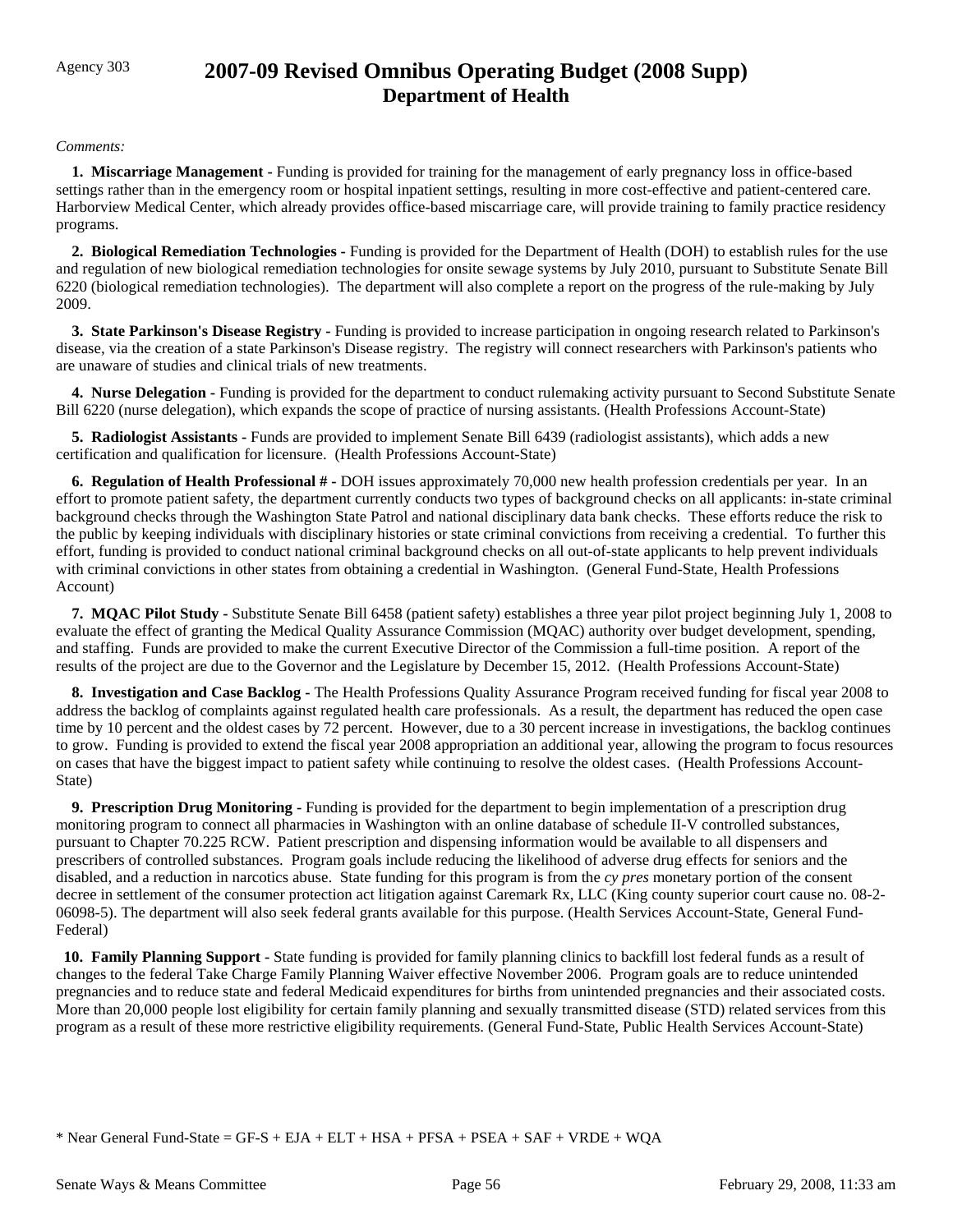## Agency 303 **2007-09 Revised Omnibus Operating Budget (2008 Supp) Department of Health**

**11. Counselors Credentialing Standard \*** - Effective July 1, 2009, all registered counselors must obtain a new health profession credential. Seven new credentials are created: Mental Health Counselor Associate, Social Work Associate, Advanced Social Work Associate, Marriage and Family Therapy Associate, Chemical Dependency Professional Trainee, Agency Affiliated Counselor, and Certified Counselor (the latter is for private practice counseling). The existing registered counselor credential is abolished July 2010. The department must establish continuing education requirements for all renewals and is required to educate the public on the new responsibilities of therapeutic counselors. (Health Professions Account-State)

**12. Local Farms, Healthy Children - Funding is provided for additional grants for the Women, Infants, and Children (WIC)** Farmers Market Nutrition program, per Second Substitute Senate Bill 6483 (local food production). The program provides participants with vouchers for fresh fruits and vegetables.

 **13. Senior Falls Prevention Program -** Funding is provided for six counties to participate in the Senior Falls Prevention program, a combination of exercise programs, risk identification and reduction, and consumer education, to reduce the risk of falls and prevent nursing home placements.This program is part of the Long Term Care Task Force Initiatives pursuant to Second Substitute Senate Bill 6222 (long term care programs).

 **14. WBCHP Digital Mammography Rate -** The Senate budget provides funding to address the shortfall between the current reimbursement rate and the Medicare rate for digital mammographies for providers participating in the Washington Breast and Cervical Health (WBCHP) program.

 **15. Child Death Review -** Funding is provided to support the department's Child Death Review program, which reviews deaths of children under age 18 who have unexpectedly lost their lives. The program determines if any preventable circumstances occurred and considers strategies to improve overall health and safety for all children. The program will be transferred from the Community and Family Health division to the Injury and Prevention Program division within the department.

 **16. Outbreak Disease Information Netwrk -** Funding is provided for the continuation of development and implementation of the Outbreak Disease Information Network (ODIN) Toolkit, which assists in the gathering, analysis, and response to syndromic and other health surveillance information. This system will use the science of syndromic surveillance by using the information gathered in initial encounters, such as emrgency room visits, to predict disease outbreaks in advance of clinical laboratory results.

 **17. Medications and Vital Records Study -** Funding is provided for the department, in consultation with the University of Washington, to report to the appropriate legislative committees on the results of a study that reviews correlations between the use of anti-depressants or injectable medications and the incidence of death. The study shall utilize historical death record and federal vaccine adverse event reporting (VAER) system data to examine these correlations. Where data are lacking, the report will recommend changes to its vital records reporting system to monitor rates of anti-depressant and injectable medication related injury and deaths.

 **18. Drinking Water State Revolving Fund -** The Drinking Water State Revolving Fund program primarily provides loans to public water systems for capital improvements to increase public health protection and compliance with drinking water regulations. Due to a delayed program start-up, the department is receiving grant awards a year behind what is appropriated at the federal level. At the request of the Environmental Protection Agency, DOH will catch up to the federal cycle by applying for and receiving two awards in one federal fiscal year. These awards have both operating and capital budget components. (Drinking Water Assistance Account-Federal)

 **19. Early Hearing Loss Program -** State funding is provided to replace the loss of federal funds for the Early Hearing Loss Detection Diagnosis and Intervention Program. This program supports hearing screening surveillance to ensure all infants get screened and receive a referral to appropriate services when needed. It will also provide technical assistance to hospitals, audiologists, and early intervention providers who serve these infants. (General Fund-State, General Fund-Federal)

 **20. Medical Homes -** Funding is provided for primary care providers to participate in the Medical Home Collaborative Program, which seeks to develop standard outcome measurements and adoption of the latest techniques in effective and cost-efficient patientcentered care. Funding is provided for 20 primary care practices to participate, and the department will report on initial progress and outcomes of the medical home collaborative by January 2009.

 **21. Midwifery Licensure -** Funding is provided to maintain the fees charged to midwives for initial and renewed licenses at \$450 per year for the period from July 1, 2008, through June 30, 2009.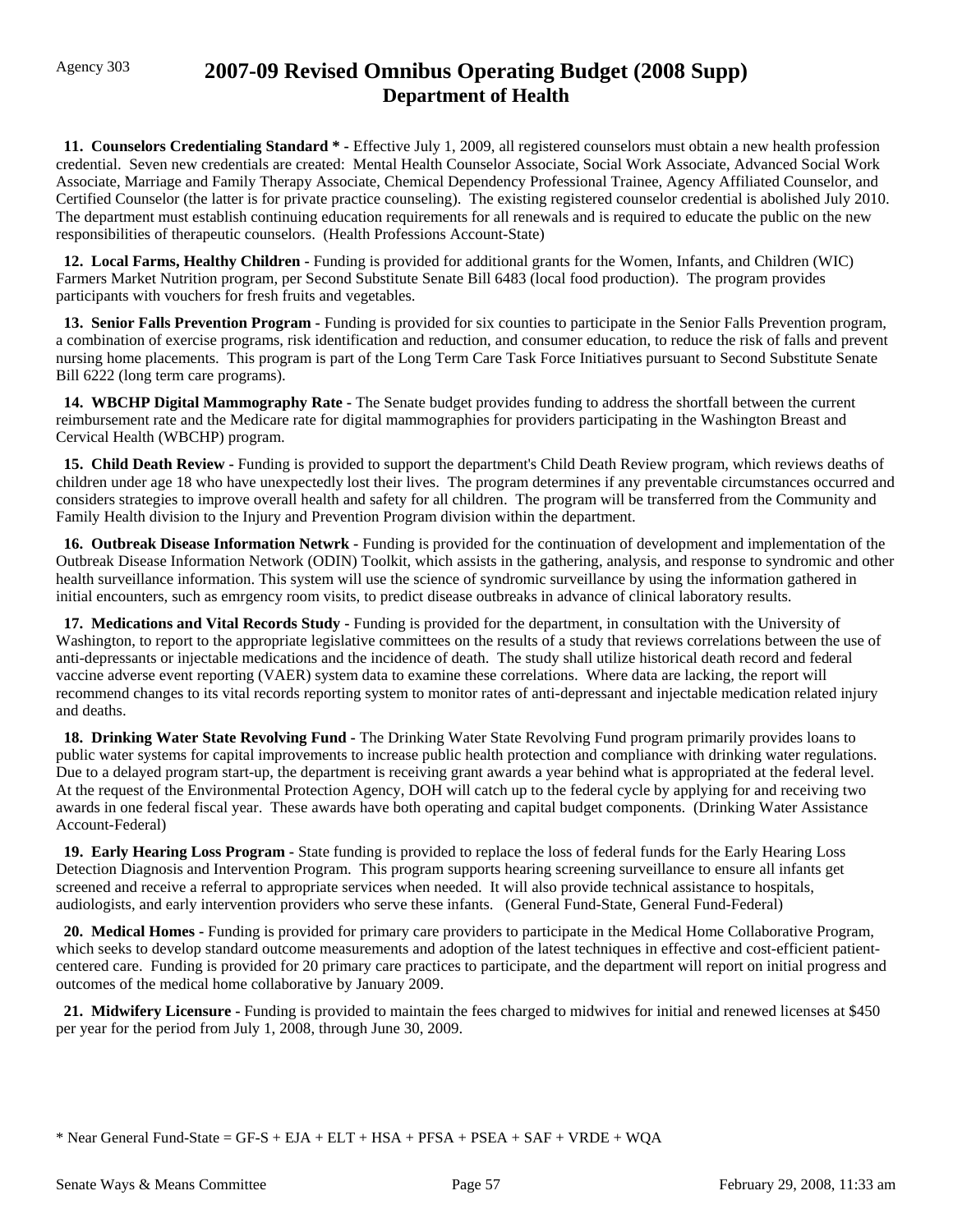## Agency 303 **2007-09 Revised Omnibus Operating Budget (2008 Supp) Department of Health**

 **22. IT Pool Project Funding-Tech. Adj. -** A technical correction is needed to properly fund projects contained in the Information Technology pool funded in the 2007-09 budget. (General Fund-Private/Local)

 **23. Home Visits for Newborns -** Funding is provided for the Kitsap County Health District to increase the number of women who receive professional support after delivery through a home visit or telephone call by the county health district. In order to receive the state funds, the county health district must commit an equal amount of funding for this purpose.

 **24. Maxillofacial Team Restoration -** Funding is provided to restore the maxillofacial / cleft palate teams in Tacoma, Seattle, Spokane, and Yakima, in response to a reduction in the federal Maternal and Child Health Block Grant (MCHBG) . These teams help families of children with craniofacial difficulties connect with specialists, arrange for interdisciplinary team reviews, and provide information to parents. (General Fund-State, General Fund-Federal)

 **25. NW Sickle Cell Collaborative -** Funding is provided to the Northwest Sickle Cell Collaborative to promote awareness of sickle cell disease, provide nurse and physician training and education, and conduct community outreach and sickle cell trait testing.

 **26. Core Public Health Functions -** State funding is provided to backfill a 6 percent reduction in the federal Maternal and Child Health Block Grant (MCHBG), which will allow for continuation of programs including care coordination and early intervention services for children with special health care needs, and services for children and families with genetic disorders including phenylketonuira (PKU). (General Fund-State, General Fund-Federal)

 **27. Federal Cuts to Title XIX Match -** Effective December 1, 2007, federal changes in the interpretation of Title XIX Medicaid Administrative Match reduces the amount of qualified expenditures eligible for Medicaid reimbursement. State funds are provided to backfill lost federal funding for these programs, including maternity and infant support services, and recruitment, training, and retention of health professionals that serve rural and underserved populations. (General Fund-State, General Fund-Federal)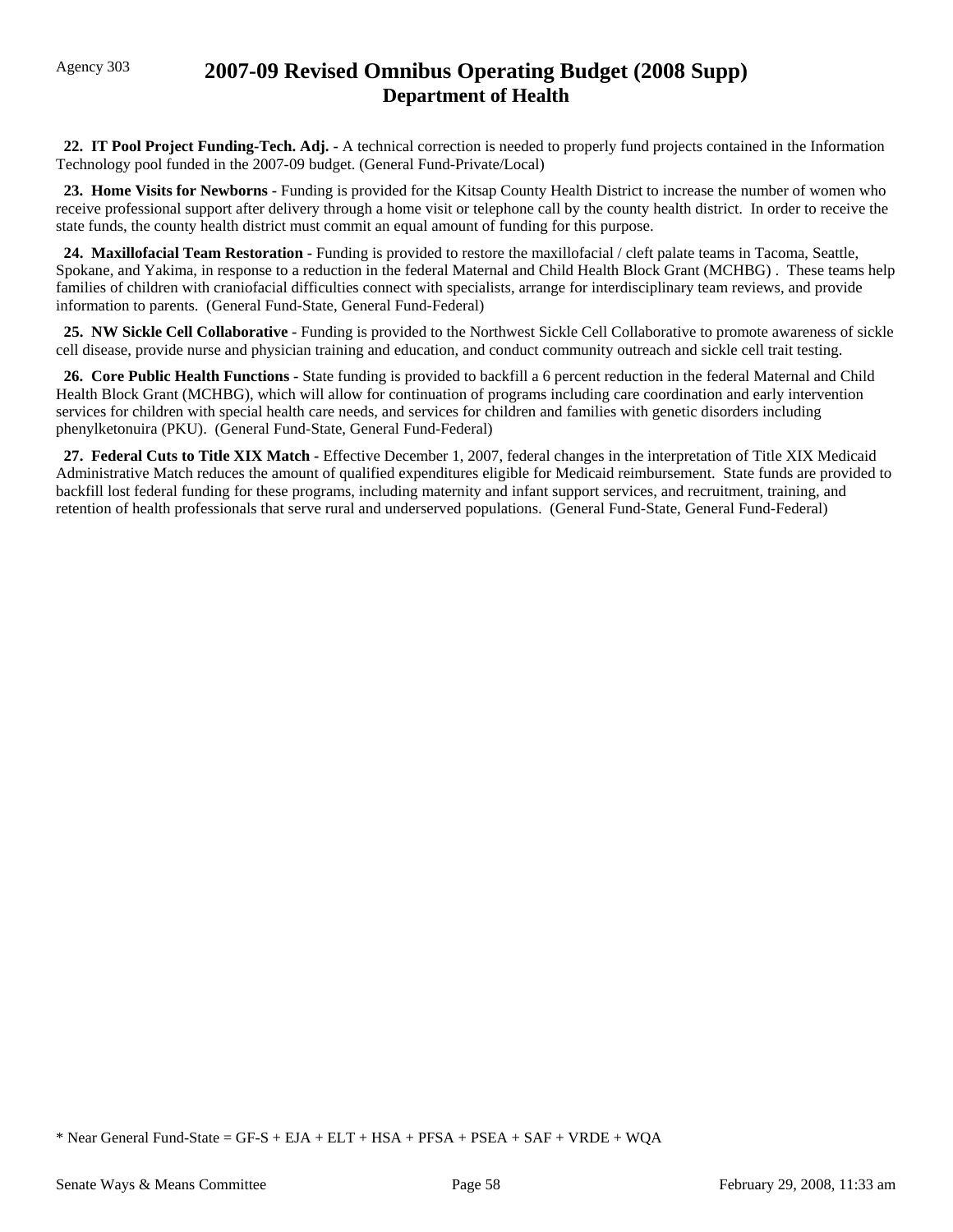## Agency 305 **2007-09 Revised Omnibus Operating Budget (2008 Supp)**

### **Department of Veterans' Affairs**

(Dollars in Thousands)

|                                         | <b>Senate Floor Passed</b> |           |              |
|-----------------------------------------|----------------------------|-----------|--------------|
|                                         | <b>FTEs</b>                | Near GF-S | <b>Total</b> |
| 2007-09 Original Appropriations         | 671.2                      | 31,916    | 110,190      |
| 2007-09 Maintenance Level               | 671.2                      | 29,836    | 111,280      |
| <b>2008 Policy Non-Comp Changes:</b>    |                            |           |              |
| Services for Returning Veterans         | 6.3                        | 291       | 674          |
| Policy -- Non-Comp Total                | 6.3                        | 291       | 674          |
| <b>Total Policy Changes</b>             | 6.3                        | 291       | 674          |
| 2007-09 Revised Appropriations          | 677.4                      | 30,127    | 111,954      |
| Difference from Original Appropriations | 6.3                        | $-1,789$  | 1,764        |
| % Change from Original Appropriations   | 0.9%                       | $-5.6\%$  | 1.6%         |

#### *Comments:*

 **1. Services for Returning Veterans -** Funding is provided for state, federal, and local initiatives to assist veterans. State funding is provided for the Department of Veterans Affairs to work on-site at Fort Lewis and Madigan Hospital to link an estimated 3,360 injured returning soldiers with benefits and services. County funding for the Incarcerated Veterans Program will serve approximately 1,500 more veterans in King County and Pierce County jails in an effort to decrease recidivism for non-violent offenders. Federal grant funding will expand programs helping homeless veterans return to employment and a stable residence, aiding 80 more veterans than were served in the last grant cycle. (General Fund-State, General Fund-Private/Local, General Fund-Federal)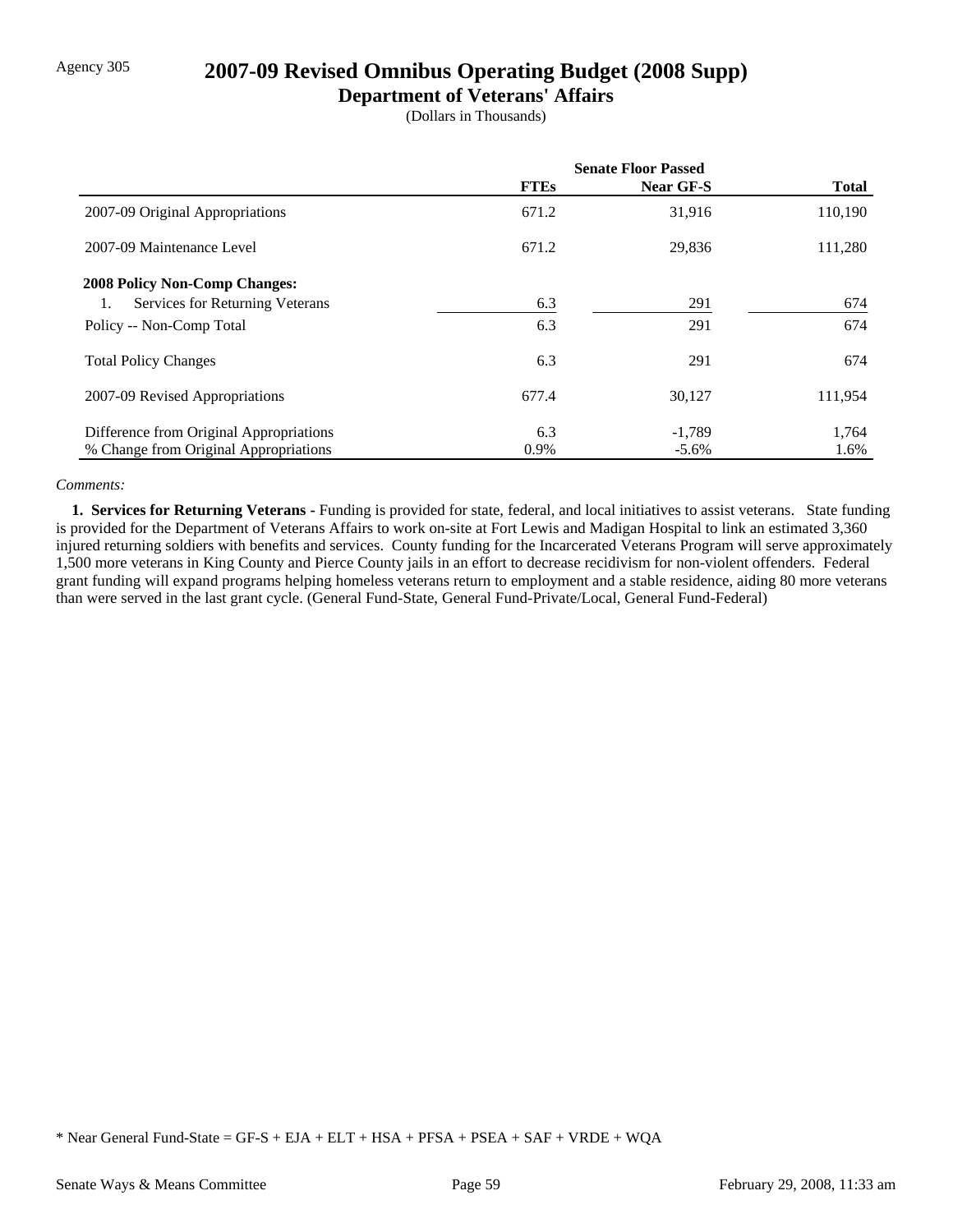### **Department of Corrections**

(Dollars in Thousands)

|     |                                         | <b>Senate Floor Passed</b> |           |              |  |
|-----|-----------------------------------------|----------------------------|-----------|--------------|--|
|     |                                         | <b>FTEs</b>                | Near GF-S | <b>Total</b> |  |
|     | 2007-09 Original Appropriations         | 9,098.5                    | 1,776,549 | 1,786,598    |  |
|     | 2007-09 Maintenance Level               | 8,907.9                    | 1,756,508 | 1,767,648    |  |
|     | 2008 Policy Non-Comp Changes:           |                            |           |              |  |
| 1.  | Neighborhood Partnerships               | 2.5                        | 496       | 496          |  |
| 2.  | Sex Offender Assessment Pilot           | 2.5                        | 465       | 465          |  |
| 3.  | <b>Institutional Safety</b>             | 4.1                        | 1,186     | 1,186        |  |
| 4.  | <b>Custody Overtime Expenditures</b>    | 0.0                        | 216       | 216          |  |
| 5.  | <b>Correctional Worker Training</b>     | 0.0                        | 1,094     | 1,094        |  |
| 6.  | <b>Comm Corrections Vacancy Savings</b> | 0.0                        | $-2,151$  | $-2,151$     |  |
| 7.  | <b>Treatment Beds for Violators</b>     | 1.0                        | 9,845     | 9,845        |  |
| 8.  | Sex Offender Electronic Monitoring      | 3.1                        | 923       | 923          |  |
| 9.  | <b>Recruit Corrections Workforce</b>    | 11.9                       | 2,387     | 2,387        |  |
| 10. | Post Secondary Education Pilot          | 0.0                        | 102       | 102          |  |
| 11. | Violator Treatment Facility Study       | 0.0                        | 32        | 32           |  |
| 12. | Sentencing Grid Changes                 | 0.0                        | $-231$    | $-231$       |  |
|     | Policy -- Non-Comp Total                | 25.1                       | 14,364    | 14,364       |  |
|     | Policy -- Comp Total                    | 0.0                        | 1,022     | 1,022        |  |
|     | <b>Total Policy Changes</b>             | 25.1                       | 15,386    | 15,386       |  |
|     | 2007-09 Revised Appropriations          | 8,932.9                    | 1,771,894 | 1,783,034    |  |
|     | Difference from Original Appropriations | $-165.6$                   | $-4,655$  | $-3,564$     |  |
|     | % Change from Original Appropriations   | $-1.8%$                    | $-0.3%$   | $-0.2%$      |  |

### *Comments:*

 **1. Neighborhood Partnerships -** Funding is provided for 5 additional community corrections officers (CCO) to work in partnership with local law enforcement officers in Tacoma, Yakima, the Tri-Cities, and Clark County.

 **2. Sex Offender Assessment Pilot -** Funding is provided to add 5 community corrections officers to supervise sex offenders in Seattle, Spokane, Pierce County, and west Vancouver. These staff will specialize in intake and risk assessment, allowing existing CCOs to focus more on field visits and less on paperwork.

 **3. Institutional Safety -** Funding is provided for additional staffing and electronic surveillance equipment to help increase the safety and security of Department of Corrections facilities. (General Fund-State, Public Safety and Education Account-State)

 **4. Custody Overtime Expenditures -** Funding is provided to cover overtime expenditures brought on by a high vacancy rate.

 **5. Correctional Worker Training -** Funding is provided to lease instructional space for correctional worker training.

 **6. Comm Corrections Vacancy Savings -** Through December 2007, the department has under spent in the Community Corrections program by \$2.1 million, primarily due to vacant positions. The budget for the Community Corrections program is reduced by this amount.

 **7. Treatment Beds for Violators -** Continued funding is provided for 130 chemical dependency treatment beds for offenders who have violated the terms of their community supervision.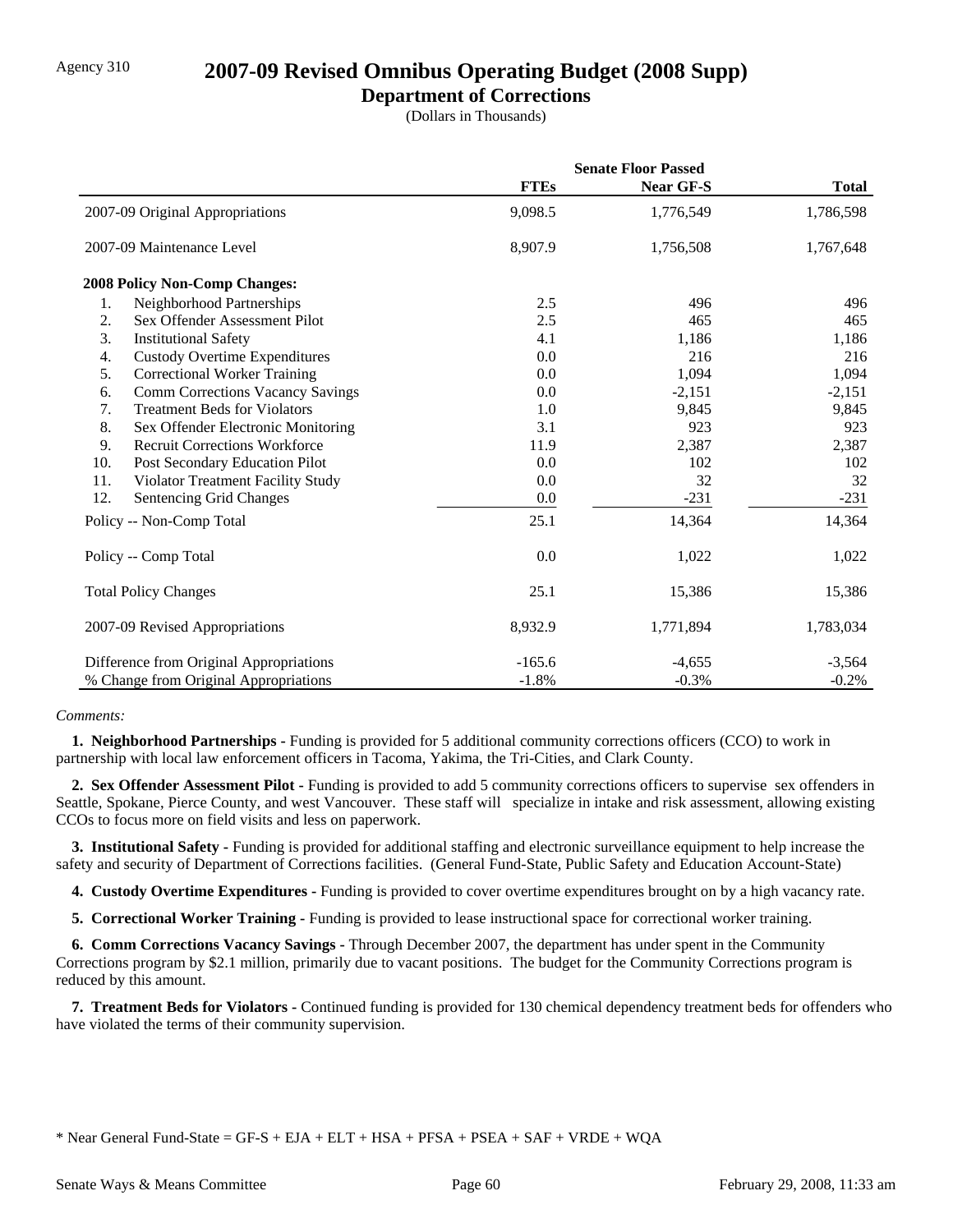## Agency 310 **2007-09 Revised Omnibus Operating Budget (2008 Supp) Department of Corrections**

 **8. Sex Offender Electronic Monitoring -** Funding is provided for additional sex offender electronic monitoring. Certain Level III offenders who are released from total confinement, and whose release plan indicates they may be susceptible to certain risk factors, will be monitored for up to six months. Funding is provided for 75 offenders to participate in electronic monitoring by the end of FY 2008 and 200 offenders by the end of FY 2009.

 **9. Recruit Corrections Workforce -** Funding is provided for five dedicated human resource recruitment teams (two on the westside, two on the eastside, and one at headquarters) to improve the Department's ability to attract and retain qualified employees.

 **10. Post Secondary Education Pilot -** Funding is provided to implement SSB 6790 (post secondary education pilot).

 **11. Violator Treatment Facility Study -** Funding is provided to implementation of SSB 6244 (conversion of facilities to house violators of community supervision).

 **12. Sentencing Grid Changes -** Funding is provided and reductions made to implement SSB 6898 (felony sentencing).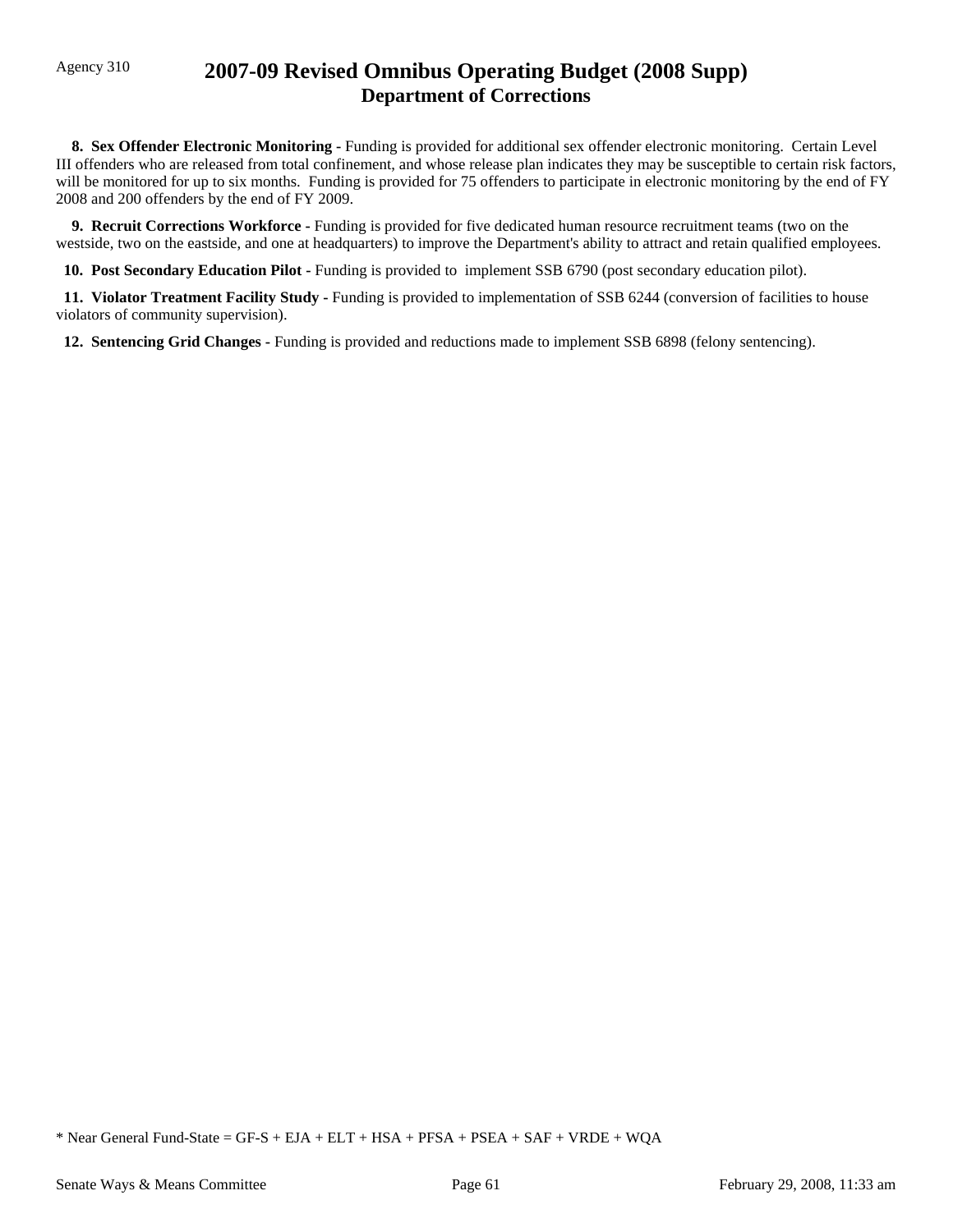# Agency 315 **2007-09 Revised Omnibus Operating Budget (2008 Supp)**

**Dept of Services for the Blind**

(Dollars in Thousands)

|                                         | <b>Senate Floor Passed</b> |           |              |
|-----------------------------------------|----------------------------|-----------|--------------|
|                                         | <b>FTEs</b>                | Near GF-S | <b>Total</b> |
| 2007-09 Original Appropriations         | 75.0                       | 5,202     | 24,773       |
| 2007-09 Maintenance Level               | 75.0                       | 5,202     | 24,775       |
| 2007-09 Revised Appropriations          | 75.0                       | 5,202     | 24,775       |
| Difference from Original Appropriations | 0.0                        | 0         |              |
| % Change from Original Appropriations   | $0.0\%$                    | $0.0\%$   | $0.0\%$      |

*Comments:*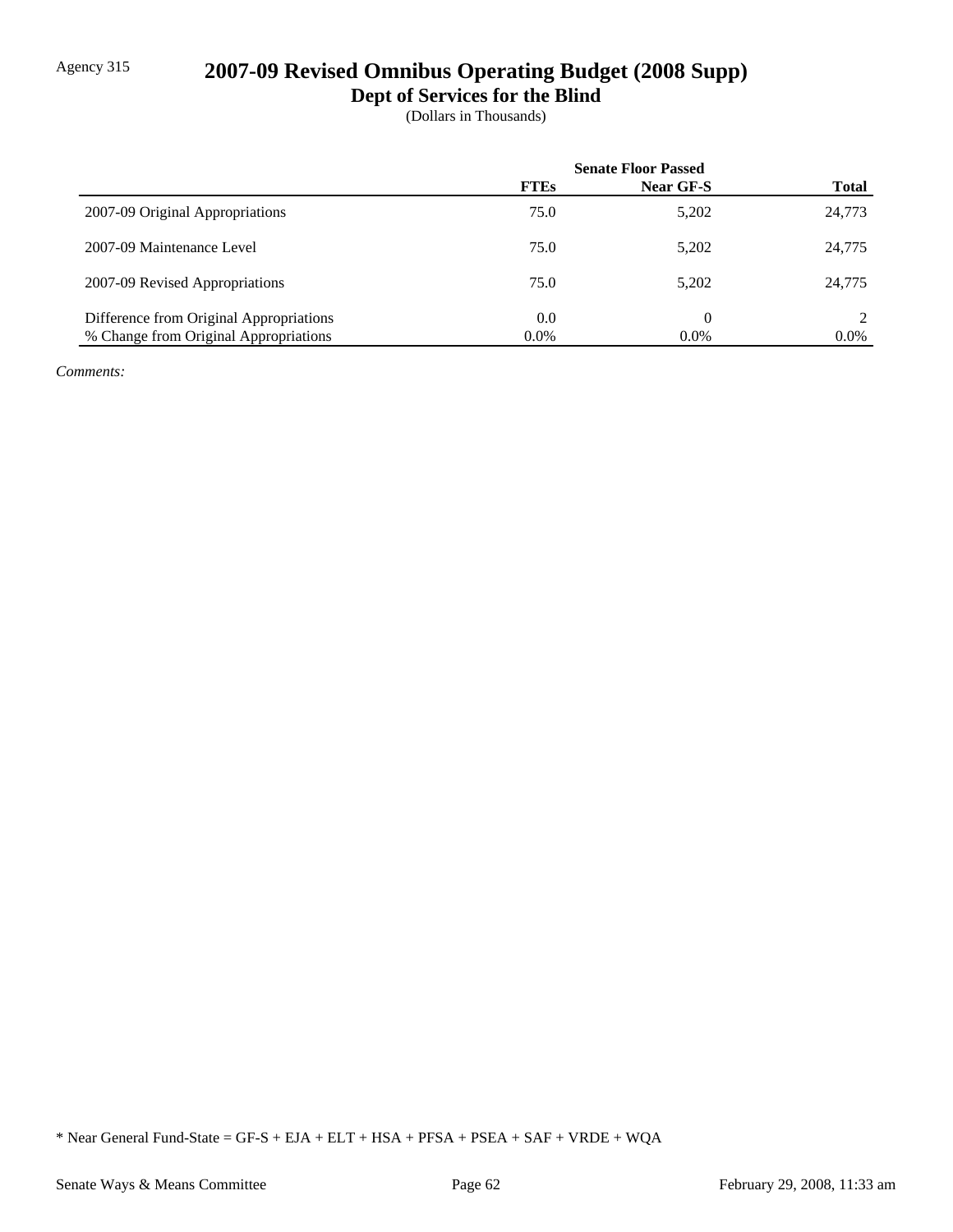# Agency 325 **2007-09 Revised Omnibus Operating Budget (2008 Supp)**

### **Sentencing Guidelines Commission**

(Dollars in Thousands)

|                                         | <b>Senate Floor Passed</b> |                  |              |
|-----------------------------------------|----------------------------|------------------|--------------|
|                                         | <b>FTEs</b>                | <b>Near GF-S</b> | <b>Total</b> |
| 2007-09 Original Appropriations         | 10.4                       | 1,896            | 1,896        |
| 2007-09 Maintenance Level               | 10.4                       | 1,896            | 1,896        |
| 2008 Policy Non-Comp Changes:           |                            |                  |              |
| Sex Offender Policy Board<br>1.         | $1.0\,$                    | 295              | 295          |
| Policy -- Non-Comp Total                | 1.0                        | 295              | 295          |
| <b>Total Policy Changes</b>             | $1.0\,$                    | 295              | 295          |
| 2007-09 Revised Appropriations          | 11.4                       | 2,191            | 2,191        |
| Difference from Original Appropriations | 1.0                        | 295              | 295          |
| % Change from Original Appropriations   | 9.6%                       | 15.6%            | 15.6%        |

### *Comments:*

 **1. Sex Offender Policy Board -** Funding is provided to implement SSB 6596 (sex offender policy board).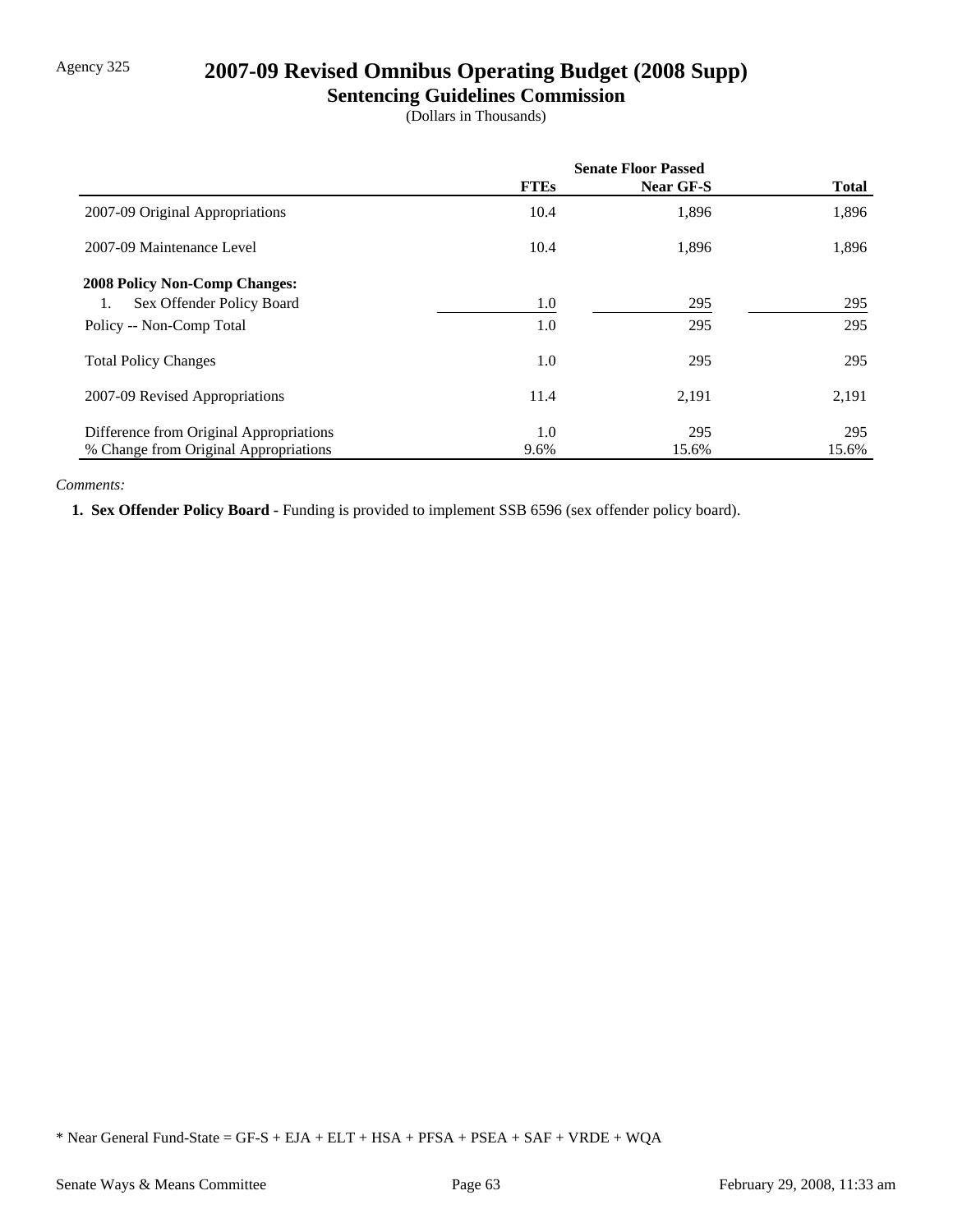## Agency 540 **2007-09 Revised Omnibus Operating Budget (2008 Supp)**

### **Department of Employment Security**

(Dollars in Thousands)

|                                           | <b>Senate Floor Passed</b> |                  |              |  |
|-------------------------------------------|----------------------------|------------------|--------------|--|
|                                           | <b>FTEs</b>                | <b>Near GF-S</b> | <b>Total</b> |  |
| 2007-09 Original Appropriations           | 2,204.0                    | 120              | 616,875      |  |
| 2007-09 Maintenance Level                 | 2,204.0                    | 120              | 616,933      |  |
| <b>2008 Policy Non-Comp Changes:</b>      |                            |                  |              |  |
| 1.<br>Family Medical Leave Implementation | 16.0                       | $\overline{0}$   | 6,218        |  |
| Align FTEs and Revenue<br>2.              | $-230.0$                   | 0                | $-11,973$    |  |
| Continuity of Services to Clients<br>3.   | 0.0                        | 0                | 7,860        |  |
| 4.<br>Move from Lakewood Facility         | 0.0                        | 0                | 488          |  |
| 5.<br><b>Construction Industry</b>        | 0.8                        | 0                | 89           |  |
| Call Center Upgrades<br>6.                | 0.0                        | 0                | 2,331        |  |
| Policy -- Non-Comp Total                  | $-213.2$                   | $\theta$         | 5,013        |  |
| <b>Total Policy Changes</b>               | $-213.2$                   | $\overline{0}$   | 5,013        |  |
| 2007-09 Revised Appropriations            | 1,990.8                    | 120              | 621,946      |  |
| Difference from Original Appropriations   | $-213.2$                   | $\theta$         | 5,071        |  |
| % Change from Original Appropriations     | $-9.7\%$                   | $0.0\%$          | 0.8%         |  |

#### *Comments:*

 **1. Family Medical Leave Implementation -** Chapter 357, Laws of 2007 (E2SSB 5659), established a family leave insurance program that allows parents to bond with a newborn or newly adopted child by providing temporary income for up to five weeks. The Employment Security Department (ESD) will administer claims and pay benefits from the premiums collected and deposited into the Family Leave Insurance Account. Funding is provided to develop and implement a computer system to process and accept claims and administer the family leave insurance program.

 **2. Align FTEs and Revenue -** Federal revenue received by the ESD has declined. This item adjusts federal expenditure authority and FTE staff to align with expected revenue. (Unemployment Compensation Account-Federal)

 **3. Continuity of Services to Clients -** One-time Reed Act funding is provided to bridge the gap between expected federal funds and the operating costs to maintain services to clients. The ESD's federal allocations for FY 2008 were lower than anticipated, and federal fund balances from previous grant years are exhausted. (Unemployment Compensation Administration Account-Federal, Employment Services Administrative Account-State)

 **4. Move from Lakewood Facility -** One-time Reed Act funding is provided for relocation of the WorkSource office in Lakewood. The current WorkSource facility does not meet Americans with Disabilities Act requirements, safety standards, or the ESD's service delivery needs. (Unemployment Compensation Account-Federal)

 **5. Construction Industry -** Second Substitute Senate Bill No. 6732 (construction industry) implements the recommendations of the Joint Legislative Task Force on the Underground Economy in the Construction Industry. Funding is provided to hire an additional FTE for investigational purposes. (Administrative Contingencies Account--State)

**6. Call Center Upgrades -** One-time Reed Act funding is provided to purchase mission critical hardware and software to ensure the ongoing, reliable operation of the telecenters. Hardware and software upgrades include the replacement of the interactive voice response system (IVR), new servers, private branch exchange upgrade (forwards call to the IVR), on-hold messaging replacement, and new terminals for call center staff. (Unemployment Compensation Account-Federal)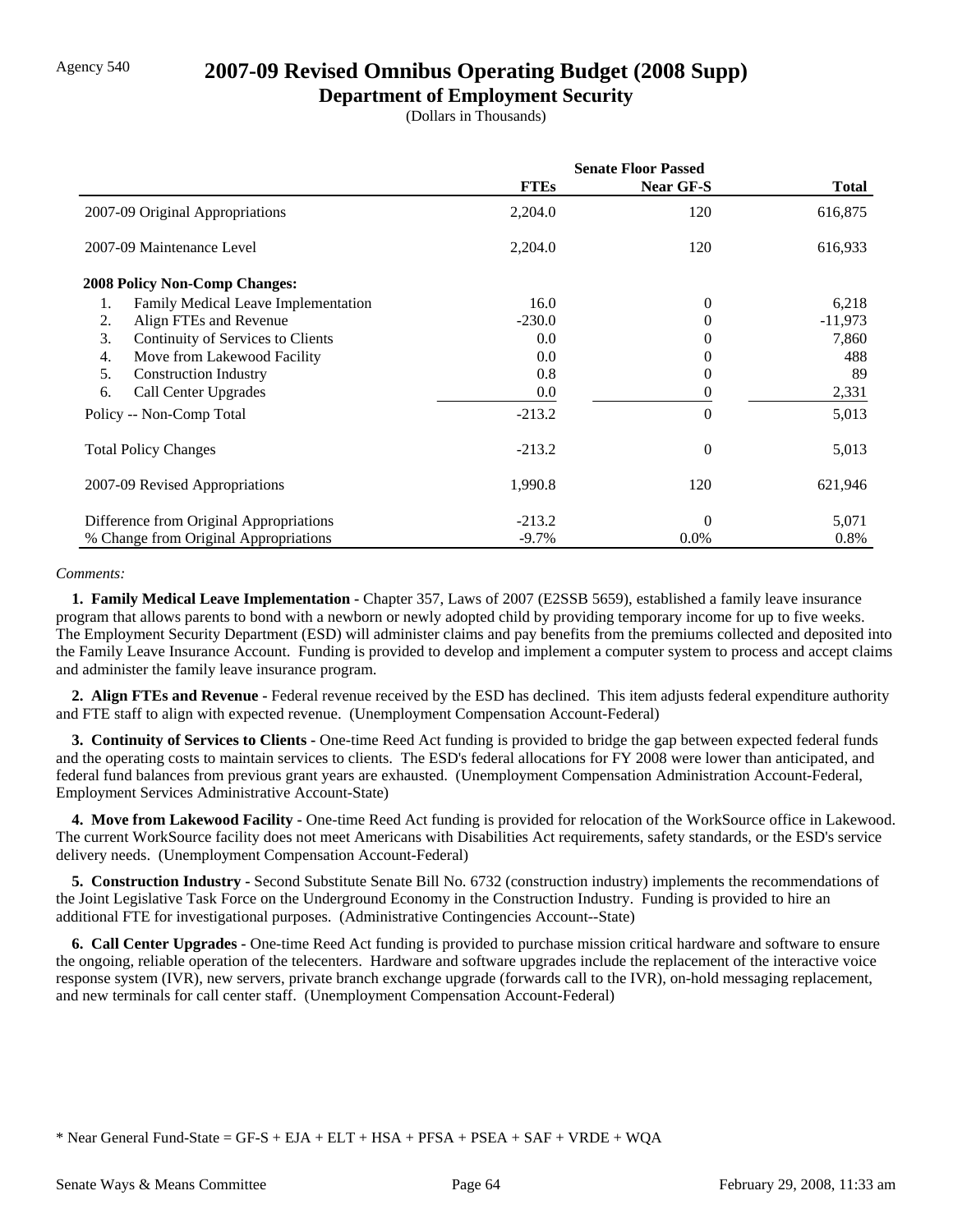**Dept of Social and Health Services**

**Children and Family Services**

(Dollars in Thousands)

|                                                 | <b>Senate Floor Passed</b> |           |              |  |
|-------------------------------------------------|----------------------------|-----------|--------------|--|
|                                                 | <b>FTEs</b>                | Near GF-S | <b>Total</b> |  |
| 2007-09 Original Appropriations                 | 2,839.7                    | 656,031   | 1,126,199    |  |
| 2007-09 Maintenance Level                       | 2,832.1                    | 672,129   | 1,162,597    |  |
| <b>2008 Policy Non-Comp Changes:</b>            |                            |           |              |  |
| <b>Supervised Visitation</b><br>1.              | 0.0                        | 1,656     | 2,300        |  |
| 2.<br><b>Safety Assessments</b>                 | 0.0                        | 616       | 800          |  |
| 3.<br>Build in Federal Grant Authority          | 0.0                        | 0         | 2,317        |  |
| One-time FTE Savings<br>4.                      | 0.0                        | $-1,900$  | $-2,714$     |  |
| 5.<br><b>Home Support Specialists</b>           | 13.0                       | 1,100     | 1,447        |  |
| Newborn Safety Law Education<br>6.              | 0.0                        | 10        | 10           |  |
| <b>Reactive Attachment Disorder Pilot</b><br>7. | 0.0                        | 1,000     | 1,000        |  |
| 8.<br>Child Safety Legislation                  | 0.0                        | 185       | 259          |  |
| 9.<br>Region 3 Social Workers                   | 0.0                        | 200       | 268          |  |
| Policy -- Non-Comp Total                        | 13.0                       | 2,867     | 5,687        |  |
| <b>Total Policy Changes</b>                     | 13.0                       | 2,867     | 5,687        |  |
| 2007-09 Revised Appropriations                  | 2,845.1                    | 674,996   | 1,168,284    |  |
| Difference from Original Appropriations         | 5.4                        | 18,965    | 42,085       |  |
| % Change from Original Appropriations           | 0.2%                       | 2.9%      | 3.7%         |  |

### *Comments:*

 **1. Supervised Visitation -** One-time funding is provided to pay for increases in contracted supervised visits. The increase in court-ordered supervised visits between parents and dependent children has increased the Department's use of contracted service hours. (General Fund-State, General Fund-Federal)

 **2. Safety Assessments -** Funding is provided to contract with medical professionals for comprehensive safety assessments of highrisk families. \$400,000 of this amount is for assessments for families receiving in-home child protective services or family voluntary services. The remaining \$400,000 is for assessments of families with an infant, age birth to fifteen days, where the infant was, at birth, diagnosed as substance exposed and the department received an intake referral related to the infant's exposure to substances. These safety assessments will use validated assessment tools to guide intervention decisions through the identification of additional safety and risk factors. (General Fund-State, General Fund-Federal)

 **3. Build in Federal Grant Authority -** The Children's Administration received additional federal and one-time local funding from the U.S. Department of Health and Human Services to support monthly caseworker visits and the Casey Family Foundation to expedite implementation of the practice model. The federal grant authority will continue in the 2009-11 Biennium. (General Fund-Federal, General Fund-Private/Local)

 **4. One-time FTE Savings -** Funding is reduced in fiscal year 2008 for the Children's Administration due to one-time underexpenditures resulting from delays in staff hires. (General Fund-State, General Fund-Federal)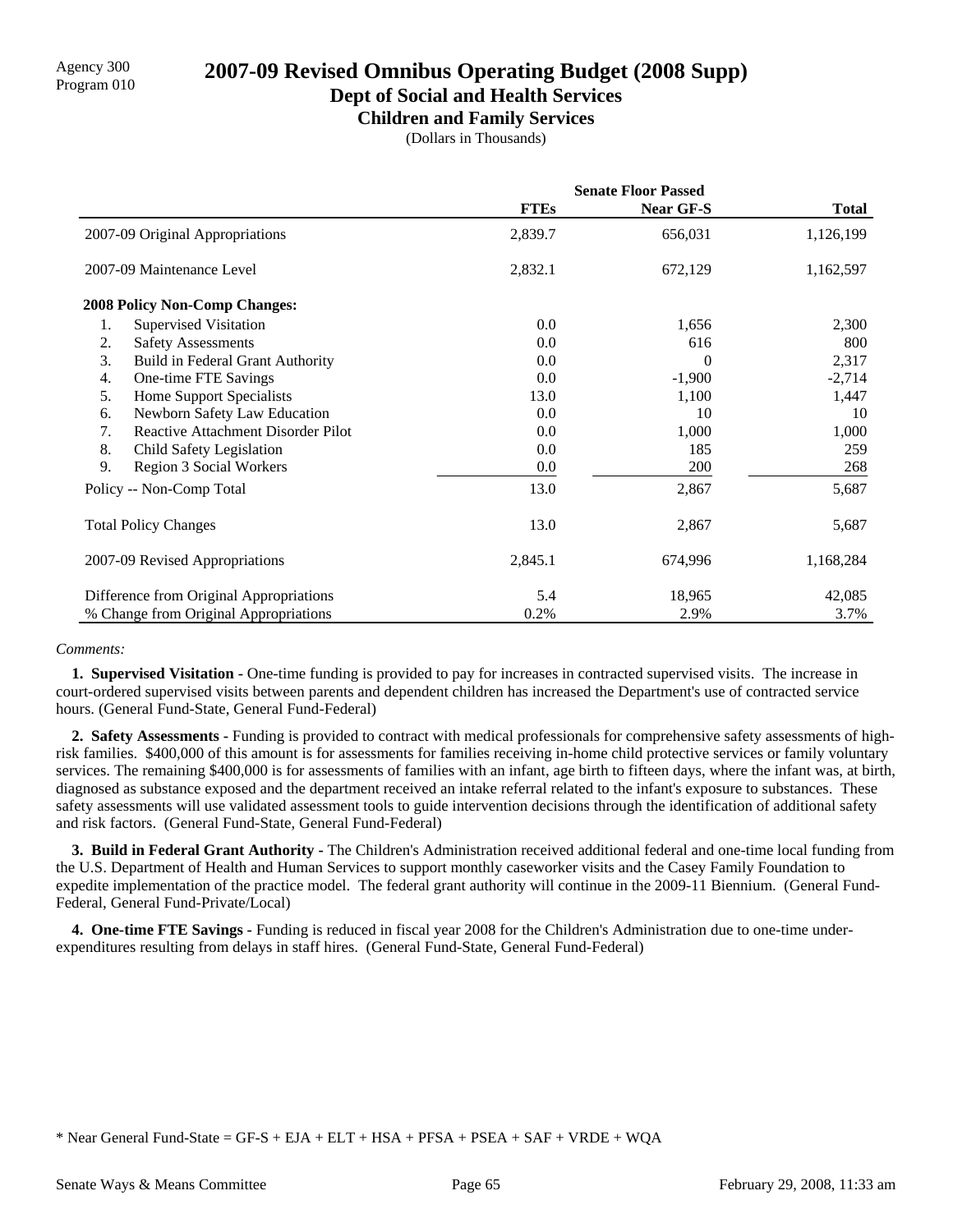## Agency 300 **2007-09 Revised Omnibus Operating Budget (2008 Supp)**<br>Program 010 **Dept of Social and Health Services Children and Family Services**

**5. Home Support Specialists - Funding is provided to hire 20 additional home support specialists, plus 2 supervisors and 4** support staff, starting July 1, 2008. Specialists assist families with dependent children or those at risk of becoming dependent with support services, including transportation, supervised visitation, and parenting skills instruction. The Department shall concentrate the additional specialists in the field offices of counties experiencing an increase in dependency filings above the state average. Between 2004 and 2007, the statewide number of dependency filings increased 13 percent (520 filings). The Department will direct the additional specialists to counties experiencing filing rates above the statewide average during the same period: 3 to Whatcom County (98% or 80 filings); 2 to Mason County (93% or 37 filings); 8 to Spokane County (48% or 201 filings); 2 to Grays Harbor County (32% or 43 filings); and 5 to Pierce County (27% or 110 filings). It is the intent of the Legislature for these specialists to be hired in addition to current staff and staff being hired under the Department's phase-in of social workers provided in the 2007-09 biennial budget. The Department will track specific outcome data and report to the Legislature preliminary findings by December 15, 2008 and a final report by June 15, 2009. (General Fund-State, General Fund-Federal)

 **6. Newborn Safety Law Education -** Funding is provided for the Department to contract with the largest nonprofit organization in the state conduction education and outreach on RCW 13.34.360, the safety of newborn children law.

 **7. Reactive Attachment Disorder Pilot -** Funding is provided to implement Substitute Senate Bill No. 6479 (reactive attachment disorder), which establishes a pilot project in Clark County to identify reactive attachment disorder in children and provide them with appropriate and recommended intervention services. Eligible children are those at or under age 9 currently receiving services from the Division of Children and Family Services. The pilot expires at the end of Fiscal Year 2010.

 **8. Child Safety Legislation -** Funding is provided to implement Second Substitute Senate Bill No. 6206 (child safety), which makes adjustments to child abuse and neglect reports and the department's response to those reports. (General Fund-State, General Fund-Federal)

 **9. Region 3 Social Workers -** Additional funding is provided for additional Social Workers 1 and 2 to be located in understaffed offices in Region 3. The purpose is to reduce social worker caseloads and improve the well being of children and families. The Department shall report to the Legislature regarding the social workers hiring dates and placement locations.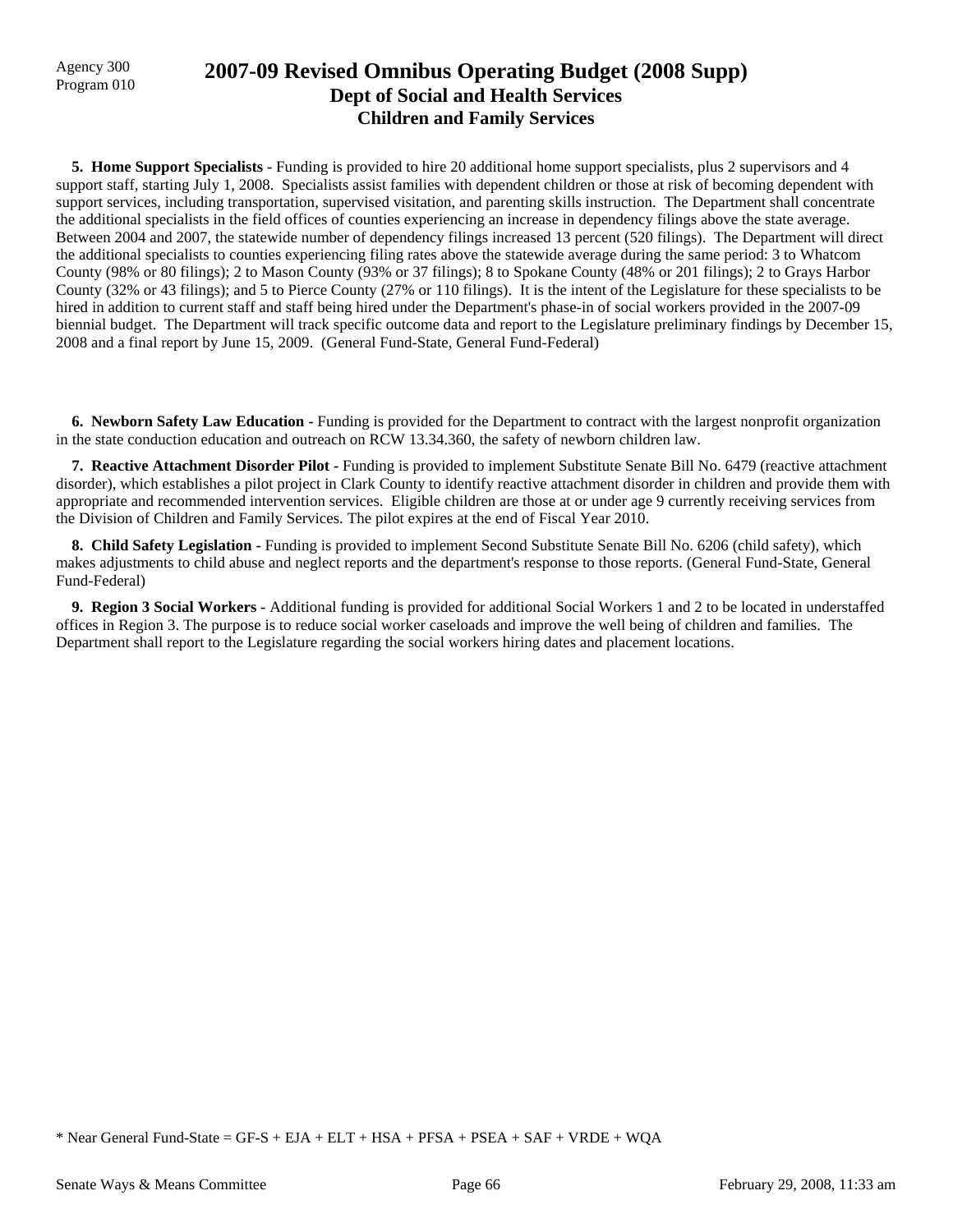**Dept of Social and Health Services**

### **Juvenile Rehabilitation**

(Dollars in Thousands)

|                                           | <b>Senate Floor Passed</b> |            |              |  |
|-------------------------------------------|----------------------------|------------|--------------|--|
|                                           | <b>FTEs</b>                | Near GF-S  | <b>Total</b> |  |
| 2007-09 Original Appropriations           | 1,151.4                    | 224,203    | 235,195      |  |
| 2007-09 Maintenance Level                 | 1,131.0                    | 222,074    | 232,949      |  |
| <b>2008 Policy Non-Comp Changes:</b>      |                            |            |              |  |
| <b>Support Parole Services</b><br>1.      | 0.0                        | 2,808      | 3,608        |  |
| 2.<br>Participation Incentive Pilot Study | 0.0                        | <b>200</b> | <b>200</b>   |  |
| Policy -- Non-Comp Total                  | 0.0                        | 3,008      | 3,808        |  |
| <b>Total Policy Changes</b>               | 0.0                        | 3,008      | 3,808        |  |
| 2007-09 Revised Appropriations            | 1,131.0                    | 225.082    | 236,757      |  |
| Difference from Original Appropriations   | $-20.4$                    | 879        | 1,562        |  |
| % Change from Original Appropriations     | $-1.8%$                    | 0.4%       | 0.7%         |  |

#### *Comments:*

 **1. Support Parole Services -** Funding is provided to backfill Title XIX Medicaid funds for Targeted Case Management (TCM). JRA had received TCM funds to support its Family Functional Parole (FFP) program. FFP is a case management model that motivates youth and families to fully participate in services and provides ongoing assessment and support as needed. (General Fund-State, General Fund-Private/Local)

 **2. Participation Incentive Pilot Study -** Funding is provided for the Juvenile Rehabilitation Administration to establish a program to promote family participation in juvenile offender treatment programs. The pilot program will be limited to a single county and will be evaluated by the University of Washington School of Medicine's Department of Psychiatry and Behavioral Sciences Division of Public Behavioral Health and Justice.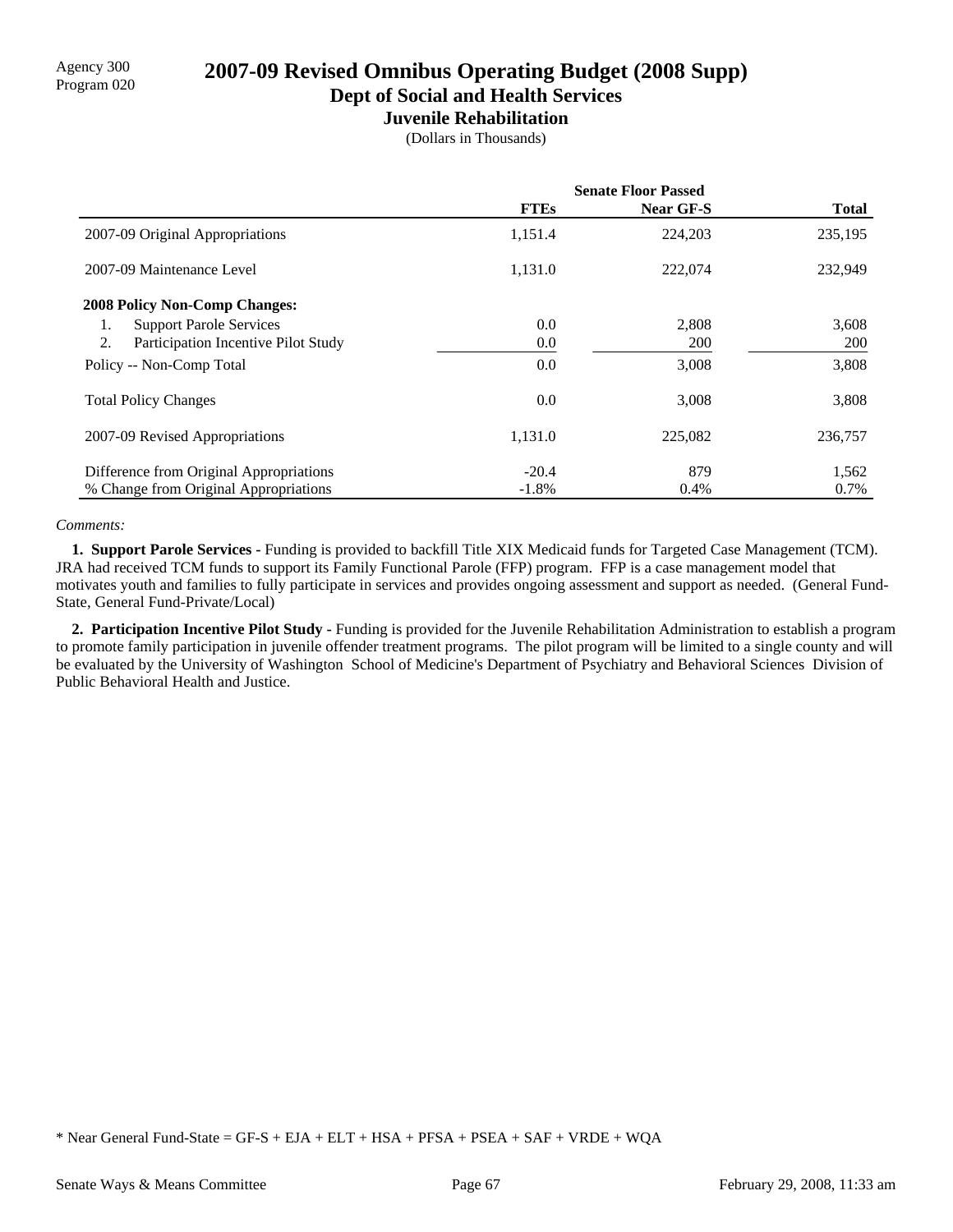**Dept of Social and Health Services**

**Mental Health**

(Dollars in Thousands)

|     |                                         | <b>Senate Floor Passed</b> |                  |              |
|-----|-----------------------------------------|----------------------------|------------------|--------------|
|     |                                         | <b>FTEs</b>                | <b>Near GF-S</b> | <b>Total</b> |
|     | 2007-09 Original Appropriations         | 3,110.3                    | 918,670          | 1,524,885    |
|     | 2007-09 Maintenance Level               | 3,110.3                    | 917,667          | 1,531,505    |
|     | <b>2008 Policy Non-Comp Changes:</b>    |                            |                  |              |
| 1.  | Laundry Fire Increased Costs            | 0.0                        | 951              | 951          |
| 2.  | Utter Request Legislation *             | 0.0                        | $-5,574$         | $\theta$     |
| 3.  | Pierce Transition Fee for Service       | 0.0                        | 3,031            | 4,449        |
| 4.  | <b>Pierce Provider Transition Costs</b> | 0.0                        | $\Omega$         | 400          |
| 5.  | Long-Term ITA Judicial Costs            | 0.0                        | 2,033            | 2,033        |
| 6.  | <b>Consumer Run Clubhouses</b>          | 0.0                        | 250              | 250          |
| 7.  | RSN Rate Adjustment                     | 0.0                        | 1,403            | 2,869        |
| 8.  | <b>Increased Non-Medicaid Funding</b>   | 0.0                        | 10,000           | 10,000       |
| 9.  | Paperwork Reduction Project             | 0.0                        | 200              | 200          |
| 10. | Spokane Acute Care Diversions           | 0.0                        | 2,250            | 2,250        |
| 11. | "Drift" Study                           | 0.0                        | 75               | 75           |
| 12. | <b>State Hospital Staffing</b>          | 11.4                       | 2,278            | 2,278        |
| 13. | <b>Behavioral Intervention Training</b> | 0.0                        | 250              | 250          |
|     | Policy -- Non-Comp Total                | 11.4                       | 17,147           | 26,005       |
|     | <b>Total Policy Changes</b>             | 11.4                       | 17,147           | 26,005       |
|     | 2007-09 Revised Appropriations          | 3,121.7                    | 934,814          | 1,557,510    |
|     | Difference from Original Appropriations | 11.4                       | 16,144           | 32,625       |
|     | % Change from Original Appropriations   | 0.4%                       | 1.8%             | 2.1%         |

### *Comments:*

 **1. Laundry Fire Increased Costs -** Laundry services are being performed at Rainier School as a result of a fire in the laundry at Western State Hospital (WSH). WSH is incurring additional costs in labor, rental equipment to transport laundry, and fuel to maintain laundry services. One-time funding is provided to cover the increased operating costs.

 **2. Utter Request Legislation \* -** Senate Bill 6628 clarifies that only the direct costs related to court-ordered competency evaluation and reporting are not subject to payment by the committed individual. This clarifying language will allow DSHS to resume collecting from patients, insurance companies, and the federal government for costs associated with evaluating and treating criminal defendants for their mental illness. (General Fund-State, General Fund-Federal, General Fund-Private/Local)

 **3. Pierce Transition Fee for Service -** Funding is provided for the Department to contract with Pierce County for the provision of crisis triage, evaluation and treatment, and mobile crisis outreach services. This item is the state-only component of the transition to a fee-for-service delivery system necessitated by the county's decision to discontinue operation as a regional support network. During FY 2008, the cost of this transiton (\$1.4 million) will be covered by the expenditure of state funds accumulated in county risk reserves during prior contract periods. (General Fund-State, General Fund-Local)

 **4. Pierce Provider Transition Costs -** Funds are provided on a one-time basis to assist non-governmental mental health agencies in Pierce county with start-up and other extraordinary administrative costs required by the conversion from a capitated to a unit feebased service delivery and billing system.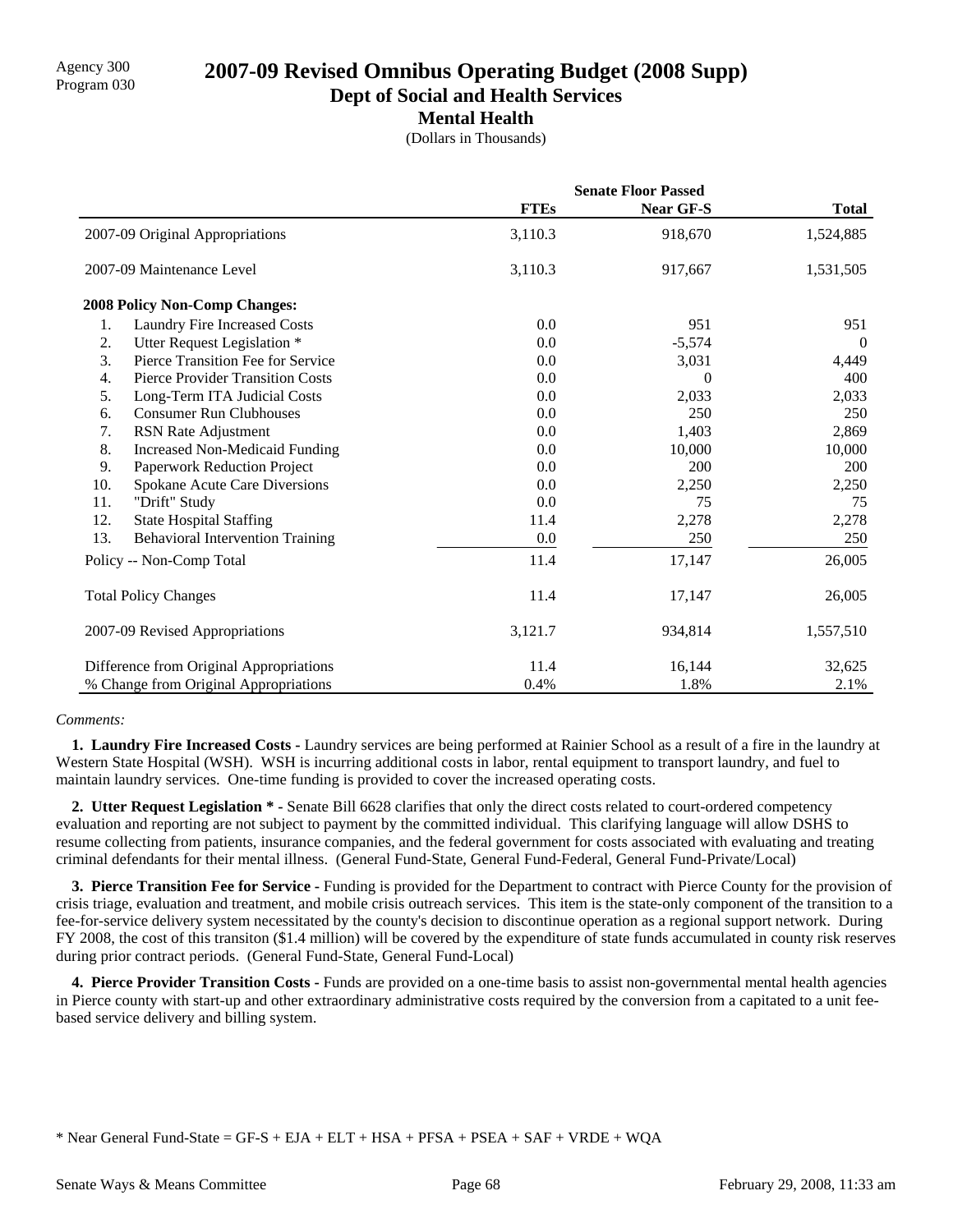## Agency 300 **2007-09 Revised Omnibus Operating Budget (2008 Supp)**<br>Program 030 **Dept of Social and Health Services Mental Health**

 **5. Long-Term ITA Judicial Costs -** Funding is provided to cover the cost of 180-day commitment hearings in Pierce and Spokane counties. Due to the presence of the state psychiatric hospitals, the two counties are responsible for conducting an extraordinarily large number of such hearings.

 **6. Consumer Run Clubhouses -** Funding is provided solely for one-time grants for emergent financial relief for consumer run clubhouses. In order to recieve these funds, the clubhouse must be able to demonstrate need to the department. The amounts and quantity of the individual grants is at the discretion of the department.

 **7. RSN Rate Adjustment -** Funding is provided to increase the Regional Support Network (RSN) capitation rates to the bottom of the actuarially sound rate ranges. The Mental Health Division administers mental health services under the federal 1915B waiver which requires it to maintain compliance with the federal Balanced Budget Act (BBA). The BBA requires that managed care capitation rates are actuarially sound. (General Fund-State, General Fund-Federal)

 **8. Increased Non-Medicaid Funding -** Additional state funds are provided to enable the community mental health system to maintain and improve delivery of non-Medicaid services. These include crisis response, counseling, case management, acute care, and residential services for children and adults who are not presently eligible for Medicaid due to income, family circumstances, or the stage or nature of their illness. These state-only funds are also used to provide services such as care in larger residential facilities, help finding a job, and emergency rent assistance that are not covered by the Medicaid program. About 95 percent of the funds provided here are needed to restore non-Medicaid funding to the level actually expended on such services in FY 2003, after controlling for inflation and state population growth. The balance is intended to close some of the key gaps in the non-Medicaid service delivery system identified by the Joint Legislative and Executive Task Force on Mental Health. Increased non-Medicaid funding for the Pierce County area and for the Spokane Regional Support Network (RSN) are provided separately, The amounts provided here are for the other 11 RSNs.

 **9. Paperwork Reduction Project -** Funds are provided to (1) implement all consensus recommendations of the 2006 paperwork reduction work group that are permissible under current state and federal law, and (2) conduct a thorough assessment of other paperwork and data-keeping requirements in the community mental health system to recommend opportunities for standardization and improved efficiency.

 **10. Spokane Acute Care Diversions -** Funding is provided to enable the Spokane Regional Support Network to implement a comprehensive plan it has developed for reducing its use of Eastern State Hospital. Key elements of the RSN's plan, much of which is being funded with its locally-authorized mental health sales tax, include additional crisis triage and crisis stabilization beds; an intensive outpatient treatment team for persons with co-occuring disorders and other special needs; housing assistance for highutilizers of hospital and jail services who are at risk of homelessness; and respite care to assist elderly individuals avoid or return home after hospitalization. The budget additionally provides that RSNs are not to be charged for short-term stays at the state psychiatric hospitals, except to the extent these cause the RSN to exceed its total bed allocation.

 **11. "Drift" Study -** Funding is provided for the Washington Institute for Mental Illness Research and Training to study whether and the extent to which there is a greater concentration of people with severe and persistent mental illness in areas proximate to state psychiatric hospitals. If indicated by the results of the study, the Department and the Regional Support Networks shall incorporate them into revision of the formula used to allocate state hospital beds among the RSNs.

 **12. State Hospital Staffing -** Funding is provided to phase-in additional direct care staff at the state psychiatric hospitals to improve patient and staff safety. The staff are to be deployed in ways that are expected to result in the greatest reductions in incidents of assault, patient restraint, and seclusion. The Department is to include in its September 2009 report on staff safety an analysis of the extent to which staff and patient safety have improved on targeted wards relative to other parts of the hospitals.

**13. Behavioral Intervention Training -** Funding is provided for a behavior intervention specialist at each of the state psychiatric hospitals to develop and implement a train-the-trainer program in techniques that will help staff identify and defuse situations than can lead to violent patient behaviors.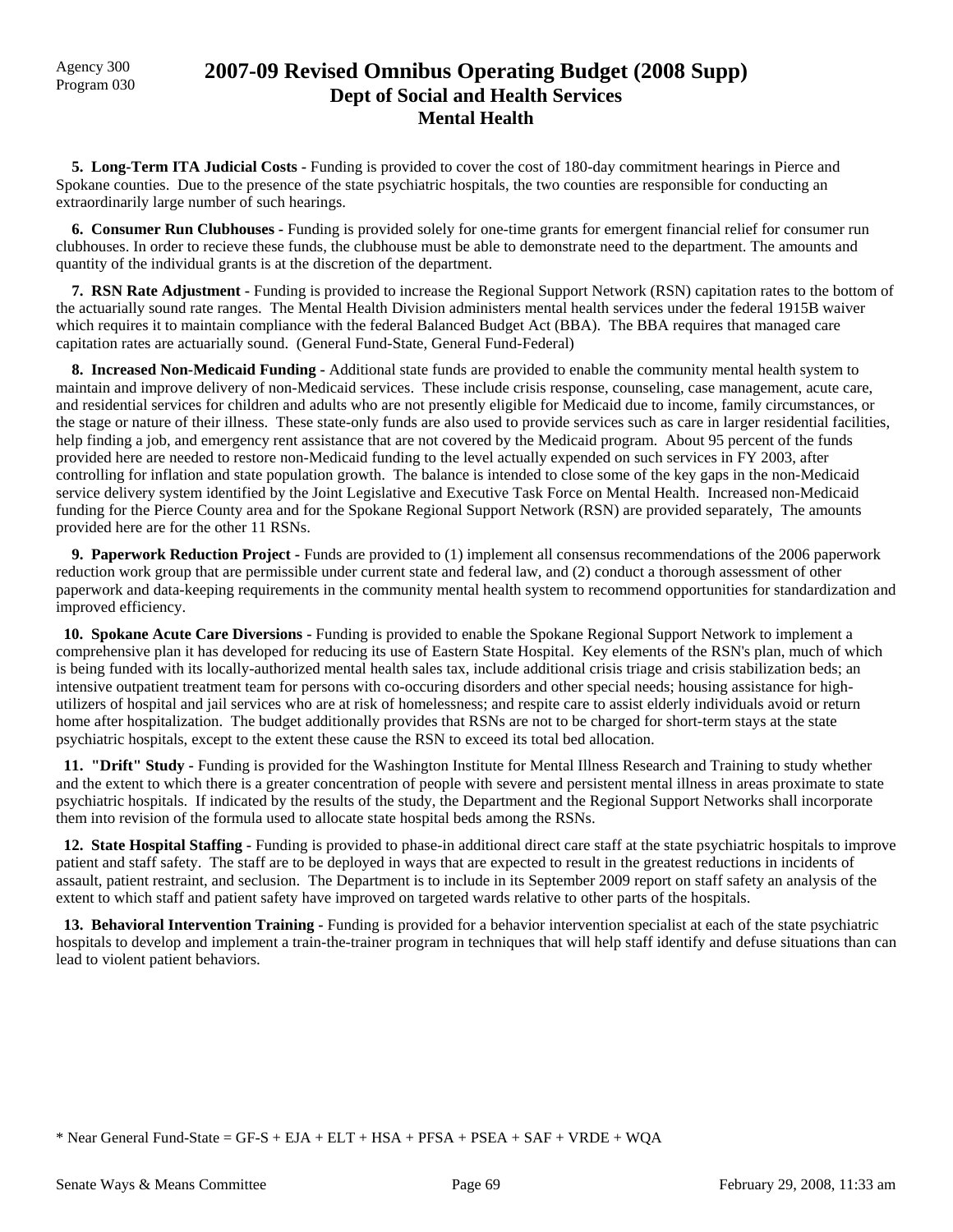# **Dept of Social and Health Services**

**Developmental Disabilities**

(Dollars in Thousands)

|                                           |             | <b>Senate Floor Passed</b> |              |
|-------------------------------------------|-------------|----------------------------|--------------|
|                                           | <b>FTEs</b> | <b>Near GF-S</b>           | <b>Total</b> |
| 2007-09 Original Appropriations           | 3,367.4     | 891,214                    | 1,737,585    |
| 2007-09 Maintenance Level                 | 3,430.0     | 892,980                    | 1,737,161    |
| <b>2008 Policy Non-Comp Changes:</b>      |             |                            |              |
| 1.<br>Keep Children Out of Institutions   | 2.5         | 1,200                      | 2,455        |
| 2.<br>Adult Family Home FY09 Vendor Rate  | 0.0         | 581                        | 1,192        |
| 3.<br>LTC Taskforc-AFH 17 Levels of Care  | 0.0         | 1,808                      | 3,697        |
| <b>Shared Living Lawsuit</b><br>4.        | 0.0         | 7,823                      | 16,005       |
| 5.<br>Underexpenditure & Realistic Growth | 0.0         | $-1,016$                   | $-1,225$     |
| <b>Education for Children</b><br>6.       | 0.0         | 1,437                      | 1,437        |
| 7.<br><b>Hyatt Lawsuit</b>                | 0.0         | 1,000                      | 1,000        |
| 8.<br><b>DD</b> Employment Services       | 0.3         | 611                        | 897          |
| Policy -- Non-Comp Total                  | 2.8         | 13,444                     | 25,458       |
| <b>Total Policy Changes</b>               | 2.8         | 13,444                     | 25,458       |
| 2007-09 Revised Appropriations            | 3,432.8     | 906,424                    | 1,762,619    |
| Difference from Original Appropriations   | 65.4        | 15,210                     | 25,034       |
| % Change from Original Appropriations     | 1.9%        | 1.7%                       | 1.4%         |

### *Comments:*

 **1. Keep Children Out of Institutions -** Funding is provided pursuant to Substitute Senate Bill 6448 (intensive behavior supports) for a new waiver program for children who are at risk of being institutionalized as a result of intense behaviors as they mature. The families of eligible children will receive intensive behavior management training for themselves, other caregivers, and school staff, as well as minor home or vehicle adaptations, respite care, and therapies. The funding reflects a phase-in of services for up to 100 families, with some funding for state-only services and hiring a program manager while the Division of Developmental Disabilities applies for federal approval of the waiver program. (General Fund-State, General Fund-Federal)

 **2. Adult Family Home FY09 Vendor Rate -** Funding is provided for a higher vendor rate increase for adult family homes (AFHs), to recognize additional costs due to state-required liability insurance. The total vendor rate increased will be 4.8 percent, rather than 2.0 percent in Fiscal Year 2009. A lower level of vendor rate increase was provided to AFHs in the 2007-09 budget than to boarding homes, in recognition of new collective bargaining rights for AFH owners over their Medicaid rates, granted under Chapter 184, Laws of 2007 (SHB 2111). However, since the owners did not elect a representative by October 1, 2007, bargaining did not take place. The net effect of this new change is an 8 percent overall rate increase in the 2007-09 fiscal period, comparable to the increase received by boarding homes. In addition, this amount is sufficient to cover liability insurance costs in Fiscal Year 2009. Funding is also provided for this item in the Long-Term Care section of the budget. (General Fund-State, General Fund-Federal)

**3. LTC Taskforc- AFH 17 Levels of Care -** Funding is provided to update the cost basis for the community residential long term care payment systems and create a new payment system based on client acuity. As recommended by the Joint Legislative Task Force on Long Term Care Residential Facility Payment Systems, funding is also provided to begin a phased-in implementation of a payment system for 17 CARE levels that will more closely reflect the acuity of the client regardless of the care setting. Average Adult Family Home (AFH) rates will increase, as higher acuity clients are served in AFHs. Boarding Home/Assisted Living average rates will be held constant at their FY08 levels, or decrease somewhat. Overall, funding is shifted from the Long-Term Care budget to the Developmental Disabilities budget. (General Fund-State, General Fund-Federal)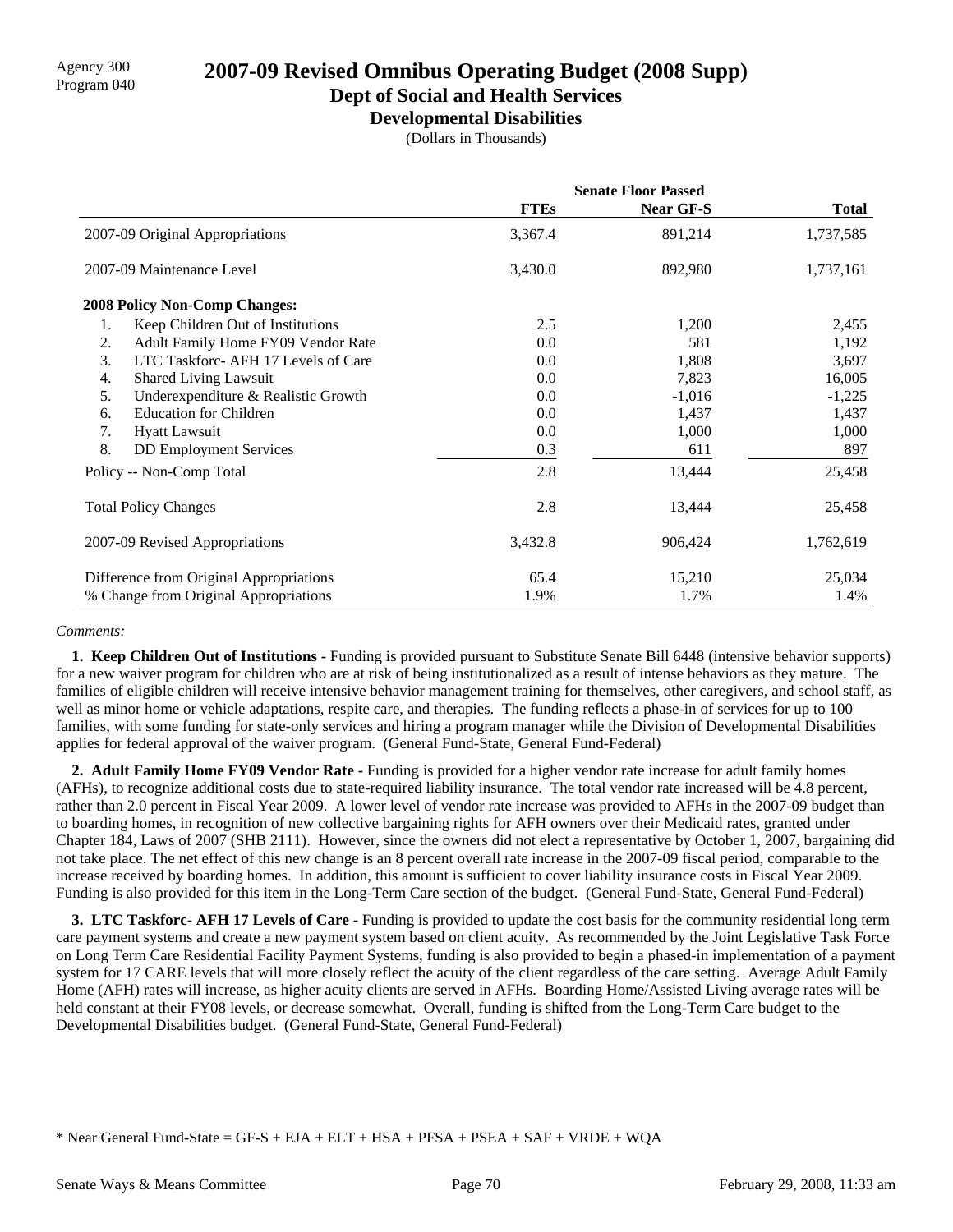### Agency 300 **2007-09 Revised Omnibus Operating Budget (2008 Supp)**<br>Program 040 **Dept of Social and Health Services Developmental Disabilities**

**4. Shared Living Lawsuit - Funding is provided for two interacting items:** (1) the 2007 Washington State Supreme Court decision in *Jenkins v. Washington State Department of Social and Health Services* invalidated the "Shared Living Rule" and required that all Medicaid Personal Care clients be treated comparably, regardless of whether their paid providers of home care lived with them in a "shared living" situation or lived elsewhere. This decision requires additional funding for service hours that had previously been denied, for laundry, meal preparation, shopping, and other services. (2) The combination of this court decision with the existing contract language of the 2006 Binding Arbitration Collective Bargaining Agreement between SEIU 775NW and the state results in additional service hours being authorized for items that were not funded in the bargaining agreement. Additional funding for this item is found in the Long-Term Care section of the budget. (General Fund-State, General-Fund Federal)

 **5. Underexpenditure & Realistic Growth -** In order to preserve existing services and focus on children in crisis and at risk of institutionalization, funding is reduced for new programs authorized in the 2007-09 budget that have been slower to ramp up than previously anticipated. No individuals will receive a cut in service. The reductions include: (1) a \$200,000 General Fund-State and \$209,000 General Fund-Federal one-time reduction for fiscal year 2008, to reflect a slower start to new waiver placements for individuals with aging parents or caregivers. As of January, 2008, only 2 individuals had been served rather than the expected 21. After this one-time reduction, the program should continue to grow as previously expected. (2) a \$816,000 General Fund-State reduction to reflect a slower rate of assessments and services authorized under the new individual and family support program started in 2007-09. Instead of serving about 1,300 families by the end of the biennium, 1,000 is more realistic. The total increase over the previous biennium remains \$4.1 Million, or a 23 percent increase in families served. (General Fund-State, General Fund-Federal)

 **6. Education for Children -** Funding is provided to the Department of Social and Health Services (DSHS) to fulfill its contracts with the school districts under chapter 28A.190 to provide transportation, building space, and other support services for the educational programs of students living in Residential Habilitation Centers (RHCs). This funding is in addition to institutional education allocations within the K-12 budget, and is largely used to pay for one-on-one aides. There are currently 17 children at Fircrest RHC and 9 children at Frances Haddon Morgan RHC. DSHS is currently offering community placements for children at the RHCs, and the 2008 Senate supplemental budget proposal assumes new in-home behavior supports to avoid additional RHC placements (see above, "Keep Children out of Institutions").

 **7. Hyatt Lawsuit -** One-time funding is provided for "back pay" to settle a class action lawsuit filed by the Washington Federation of State Employees, on behalf of Division of Developmental Disabilities case managers, to achieve wage parity with social workers in the Children's Administration. Parity for current and future wages was addressed in the 2007-09 enacted budget. (General Fund-State)

 **8. DD Employment Services -** Funding is provided to accelerate the rate of employment services provided to high school graduates receiving Home and Community-Based Waiver services and to provide services to 31 additional graduates receiving waiver services . The 2007-09 enacted budget provided funding for 337 high school graduates receiving waivers; this adjustment recognizes that there are additional graduates from the class of 2007 and that overall the graduates will need services sooner than previously anticipated. Funding is also provided for approximately 50 additional state-only graduates. (General Fund-State, General Fund-Federal)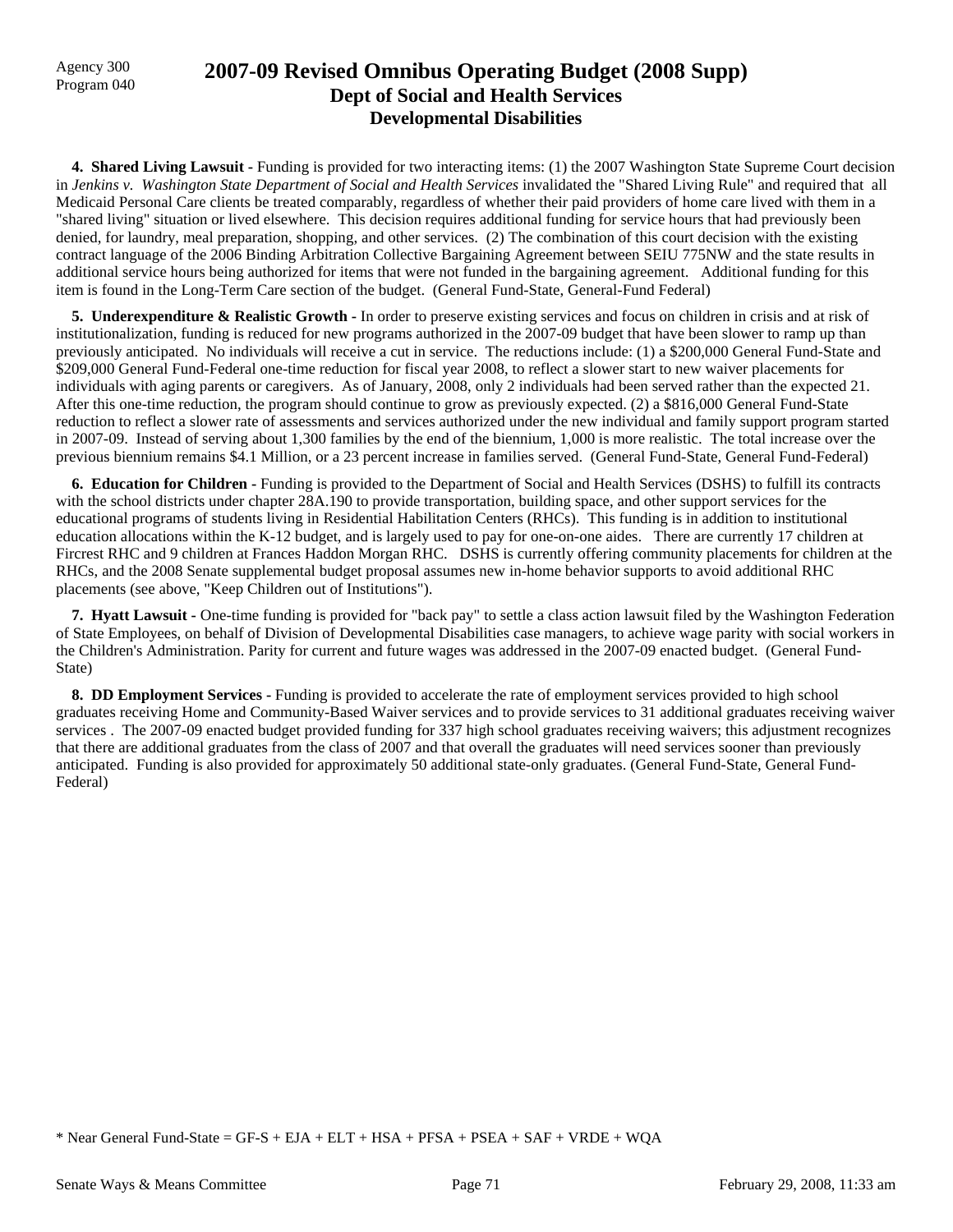**Dept of Social and Health Services**

### **Long-Term Care**

(Dollars in Thousands)

|                                           | <b>Senate Floor Passed</b> |                  |              |
|-------------------------------------------|----------------------------|------------------|--------------|
|                                           | <b>FTEs</b>                | <b>Near GF-S</b> | <b>Total</b> |
| 2007-09 Original Appropriations           | 1,220.7                    | 1,446,903        | 3,005,916    |
| 2007-09 Maintenance Level                 | 1,212.6                    | 1,438,720        | 2,971,887    |
| <b>2008 Policy Non-Comp Changes:</b>      |                            |                  |              |
| Adult Family Home FY09 Vendor Rate<br>1.  | 0.0                        | 1,594            | 3,259        |
| <b>LTC Task Force Initiatives</b><br>2.   | 0.0                        | 1,500            | 1,500        |
| LTC Taskforc- AFH 17 Levels of Care<br>3. | 0.0                        | $-1,503$         | $-3,073$     |
| Nursing Home Rate Adjustment<br>4.        | 0.0                        | 1,818            | 3,723        |
| <b>Shared Living Lawsuit</b><br>5.        | 0.0                        | 15,084           | 30,862       |
| Traumatic Brain Injury<br>6.              | 0.0                        | $\Omega$         | 772          |
| Nursing Home Worker Wages<br>7.           | 0.0                        | 5,000            | 10,223       |
| 8.<br>Nurse Delegation for Insulin        | 0.4                        | 124              | 252          |
| 9.<br>Farmer's Market Nutrition Program   | 0.0                        | 100              | 100          |
| Policy -- Non-Comp Total                  | 0.4                        | 23,717           | 47,618       |
| <b>Total Policy Changes</b>               | 0.4                        | 23,717           | 47,618       |
| 2007-09 Revised Appropriations            | 1,213.0                    | 1,462,437        | 3,019,505    |
| Difference from Original Appropriations   | $-7.7$                     | 15,534           | 13,589       |
| % Change from Original Appropriations     | $-0.6%$                    | 1.1%             | 0.5%         |

### *Comments:*

**1. Adult Family Home FY09 Vendor Rate -** Funding is provided for a higher vendor rate increase for adult family homes (AFHs), to recognize additional costs due to state-required liability insurance. The total vendor rate increased will be 4.8 percent, rather than 2.0 percent in Fiscal Year 2009. A lower level of vendor rate increase was provided to AFHs in the 2007-09 budget than to boarding homes, in recognition of new collective bargaining rights for AFH owners over their Medicaid rates, granted under Chapter 184, Laws of 2007 (SHB 2111). However, since the owners did not elect a representative by October 1, 2007, bargaining did not take place. The net effect of this new change is an 8 percent overall rate increase in the 2007-09 fiscal period, comparable to the increase received by boarding homes. In addition, this amount is sufficient to cover liability insurance costs in Fiscal Year 2009. Funding is also provided for this item in the Division of Developmental Disabilities section of the budget. (General Fund-State, General Fund-Federal)

 **2. LTC Task Force Initiatives -** Funding is provided for an additional 585 unpaid caregivers to receive services such as respite and training to help them to continue providing care for elderly and disabled relatives in their own homes. Of these, a total of 193 new respite care cases are assumed, a 12 percent increase over current levels. This funding will implement a portion of 2SSB 6222 (long term care programs) and is consistent with the Governor's Long-Term Care Task Force recommendation that long-term care services be given in the least restrictive environment whenever possible. (Funding for additional Long-Term Care Task Force Initiatives can be found in the Department of Health and DSHS Medical Assistance budgets).

**3. LTC Taskforc- AFH 17 Levels of Care -** Funding is provided to update the cost basis for the community residential long term care payment systems and create a new payment system based on client acuity. As recommended by the Joint Legislative Task Force on Long Term Care Residential Facility Payment Systems, funding is also provided to begin a phased-in implementation of a payment system for 17 CARE levels that will more closely reflect the acuity of the client regardless of the care setting. Average Adult Family Home (AFH) rates will increase, as higher acuity clients are served in AFHs. Boarding Home/Assisted Living average rates will be held constant at their FY08 levels, or decrease somewhat. Overall, funding is shifted from the Long-Term Care budget to the Developmental Disabilities budget. (General Fund-State, General Fund-Federal)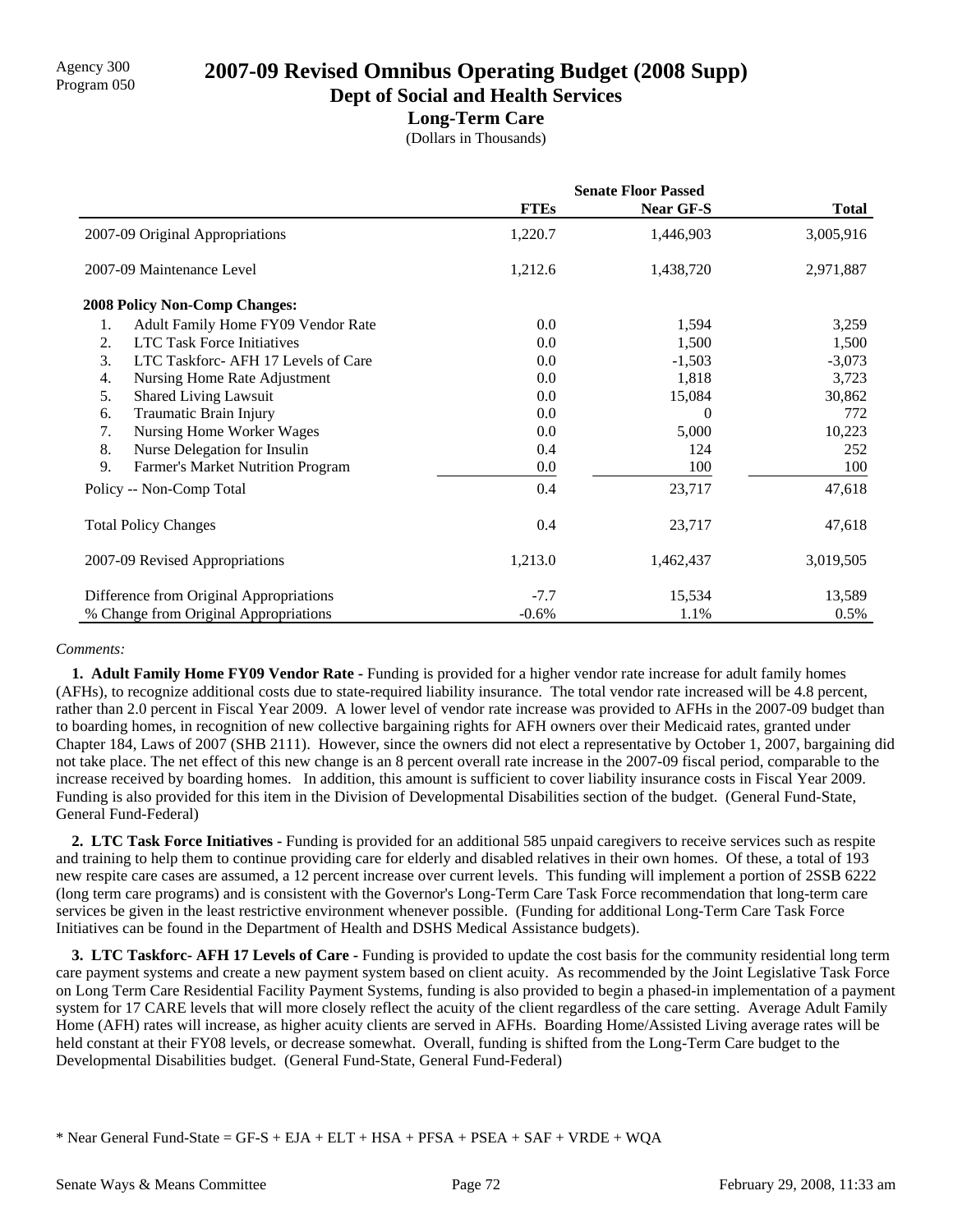## Program 050 **2007-09 Revised Omnibus Operating Budget (2008 Supp) Dept of Social and Health Services Long-Term Care**

 **4. Nursing Home Rate Adjustment -** Funding is provided to account for higher than expected Medicaid payments to nursing homes in the current fiscal year (FY2008). The 2007-09 budget established a maximum average annual rate limit for Fiscal Year 2008 of \$158.11 per patient day. The updated estimate is \$159.03 per Medicaid patient day for Fiscal Year 2008, primarily due to increased patient acuity and appeals. This item increases the maximum daily rate allowed to avoid an across-the-board rate reduction. (General Fund-State, General Fund-Federal)

**5. Shared Living Lawsuit - Funding is provided for two interacting items:** (1) the 2007 Washington State Supreme Court decision in *Jenkins v. Washington State Department of Social and Health Services* invalidated the "Shared Living Rule" and required that all Medicaid Personal Care clients be treated comparably, regardless of whether their paid providers of home care lived with them in a "shared living" situation or lived elsewhere. This decision requires additional funding for service hours that had previously been denied, for laundry, meal preparation, shopping, and other services. (2) The combination of this court decision with the existing contract language of the 2006 Binding Arbitration Collective Bargaining Agreement between SEIU 775NW and the state results in additional service hours being authorized for items that were not funded in the bargaining agreement. Additional funding for this item is found in the Division of Developmental Disabilities budget. (General Fund-State, General-Fund Federal)

**6. Traumatic Brain Injury -** Funding is provided to implement Chapter 356, Laws of 2007 (2SHB 2055), which created the Washington Traumatic Brain Injury Strategic Partnership Advisory Council (Council). Council activities are funded by revenues from an additional \$2 fee on traffic infractions deposited into a dedicated account. The funding will cover public awareness campaigns to promote awareness of traumatic brain injuries (TBIs), contracts to support groups to individuals with TBIs and their families, and DSHS support to the Council. (Traumatic Brain Injury Account-State)

 **7. Nursing Home Worker Wages -** Funding is provided for a rate increase to increase low-wage worker wages or benefits or to enrich staffing levels that affect patient care. DSHS shall determine the level of payment to individual nursing homes based the total funding divided by the total number of Medicaid patient days multiplied by each facility's total number of Medicaid patient days. For Medicaid patient days, 2006 cost report data shall be used. DSHS shall implement rules to implement the policy and shall require a settlement process and reports on how the funding is used. (General Fund-State, General Fund-Federal)

 **8. Nurse Delegation for Insulin -** One-time funding is provided pursuant to Second Substitute Senate Bill No. 6220 (nurse delegation of insulin injection). DSHS staff will develop and implement a training curriculum for nursing assistants to provide insulin injections for Medicaid clients who are not able to do so themselves, who live in the community. The legislation legalizes nursing assistants to provide insulin injections when trained and delegated to do so by a nurse, and when subject to certain supervision requirements. By allowing nurse delegates to provide insulin injection, some Medicaid clients will be able to avoid placement in a more costly setting such as a nursing home, and some nursing home clients may be able to move into less restrictive and less costly settings in the community. Also, the legislation may reduce costs for private pay individuals who currently pay for registered nurses for insulin injection when they are no longer able to safely inject themselves. (General Fund-State, General Fund-Federal)

 **9. Farmer's Market Nutrition Program -** Pursuant to 2SSB 6483 (local food production), funding is provided for additional Farmer's Market Nutrition Program vouchers for seniors. The program provides participants with vouchers for fresh fruits and vegetables. This level of funding is in addition to \$254,000 provided in the 2007-09 enacted budget. If the bill is not enacted by June 30, 2008, then the funding will lapse.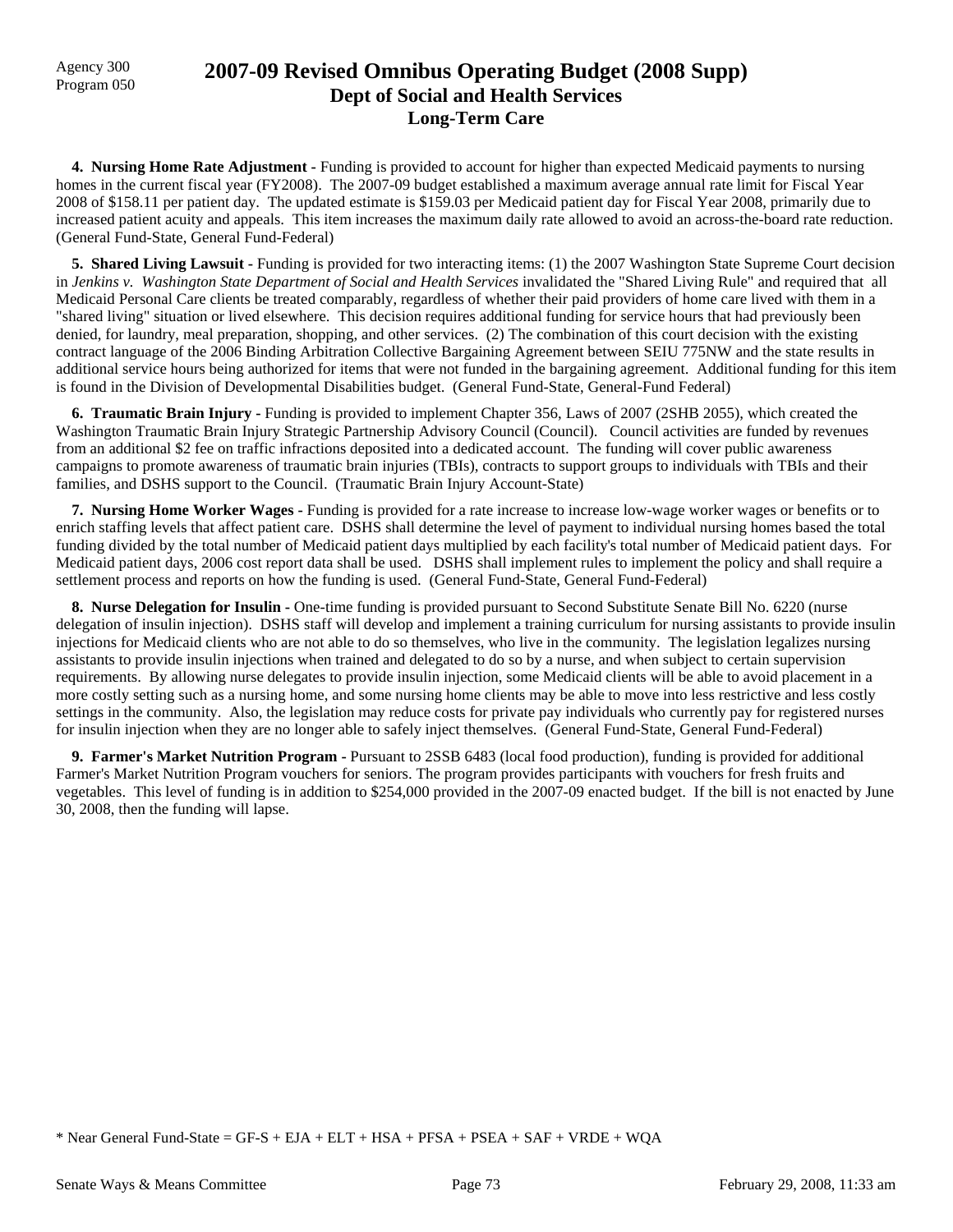### **Dept of Social and Health Services**

**Economic Services Administration**

(Dollars in Thousands)

|                                                  | <b>Senate Floor Passed</b> |                  |           |
|--------------------------------------------------|----------------------------|------------------|-----------|
|                                                  | <b>FTEs</b>                | <b>Near GF-S</b> | Total     |
| 2007-09 Original Appropriations                  | 4,244.0                    | 1,224,514        | 2,305,698 |
| 2007-09 Maintenance Level                        | 4,254.0                    | 1,211,260        | 2,278,265 |
| <b>2008 Policy Non-Comp Changes:</b>             |                            |                  |           |
| Transfer Program Funding to DEL<br>1.            | 0.0                        | $-2,272$         | $-2,272$  |
| 2.<br><b>IRS</b> Collections Distribution Change | 0.0                        | 2,739            | 5,600     |
| 3.<br>Food Stamp Process Improvements            | 0.0                        | 445              | 445       |
| 4.<br><b>Federal Audit Requirements</b>          | 14.2                       | 926              | 1,850     |
| 5.<br>Food Stamp Gross Income Limits             | 14.1                       | 1,100            | 1,950     |
| 6.<br>Local Farms and Healthy Kids               | 0.0                        | 50               | 50        |
| Policy -- Non-Comp Total                         | 28.3                       | 2,988            | 7,623     |
| <b>Total Policy Changes</b>                      | 28.3                       | 2,988            | 7,623     |
| 2007-09 Revised Appropriations                   | 4,282.2                    | 1,214,248        | 2,285,888 |
| Difference from Original Appropriations          | 38.3                       | $-10,266$        | $-19,810$ |
| % Change from Original Appropriations            | 0.9%                       | $-0.8\%$         | $-0.9\%$  |

#### *Comments:*

 **1. Transfer Program Funding to DEL -** DEL currently staffs and administers the following programs: Head Start Collaboration Office, Homeless Child Care Subsidy Program, Seasonal Child Care Subsidy Program, and the Tiered Reimbursement Program for Child Care Providers. When DEL was established, the funds remained at DSHS. The following amounts are transferred to DEL to align funding with the programs: Head Start Collaboration State Match (\$46,250), Homeless Child Care Subsidy Program (\$690,000), Seasonal Child Care Subsidy Program (\$1,035,265) and the Tiered Reimbursement Program (\$500,000).

 **2. IRS Collections Distribution Change -** Funding is provided for child support as a result a clarification in federal law regarding the distribution of child support. Beginning October 1,2008, any IRS tax refunds intercepted by the Division of Child Support will be distributed first to cover any debts owed families. Currently, tax refund intercepts are first applied to offset costs to the state for welfare and Medicaid costs, if applicable, and then distributed to families. (General Fund-State, General Fund-Federal)

 **3. Food Stamp Process Improvements -** One-time funding is provided for enhancements to improve the ESA Interactive Voice Response system's processing of food stamp applications.

 **4. Federal Audit Requirements -** Funding is provided for additional audits required by the Center for Medicaid and Medicare Services related to eligibility accuracy. (General Fund-State, General Fund-Federal)

 **5. Food Stamp Gross Income Limits -** Funding is provided to increase the gross income limits for eligibility for the basic food program (food stamps) to 200 percent of the federal poverty limit, as allowed by the US Department of Agriculture. It estimated an additional 23,300 families will receive benefits due to the change. The benefits for basic food are funded solely by federal dollars; the state and federal government share the administrative costs. Funding is also provided for the estimated increase of 233 families that will receive funding through the state's basic food for legal immigrants program, which is solely state funded and is required to have the same eligibility requirements as the basic food program. The department shall adjust its rules and information technology systems to make the eligibility change effective October 1, 2008. (General Fund-State, General Fund-Federal)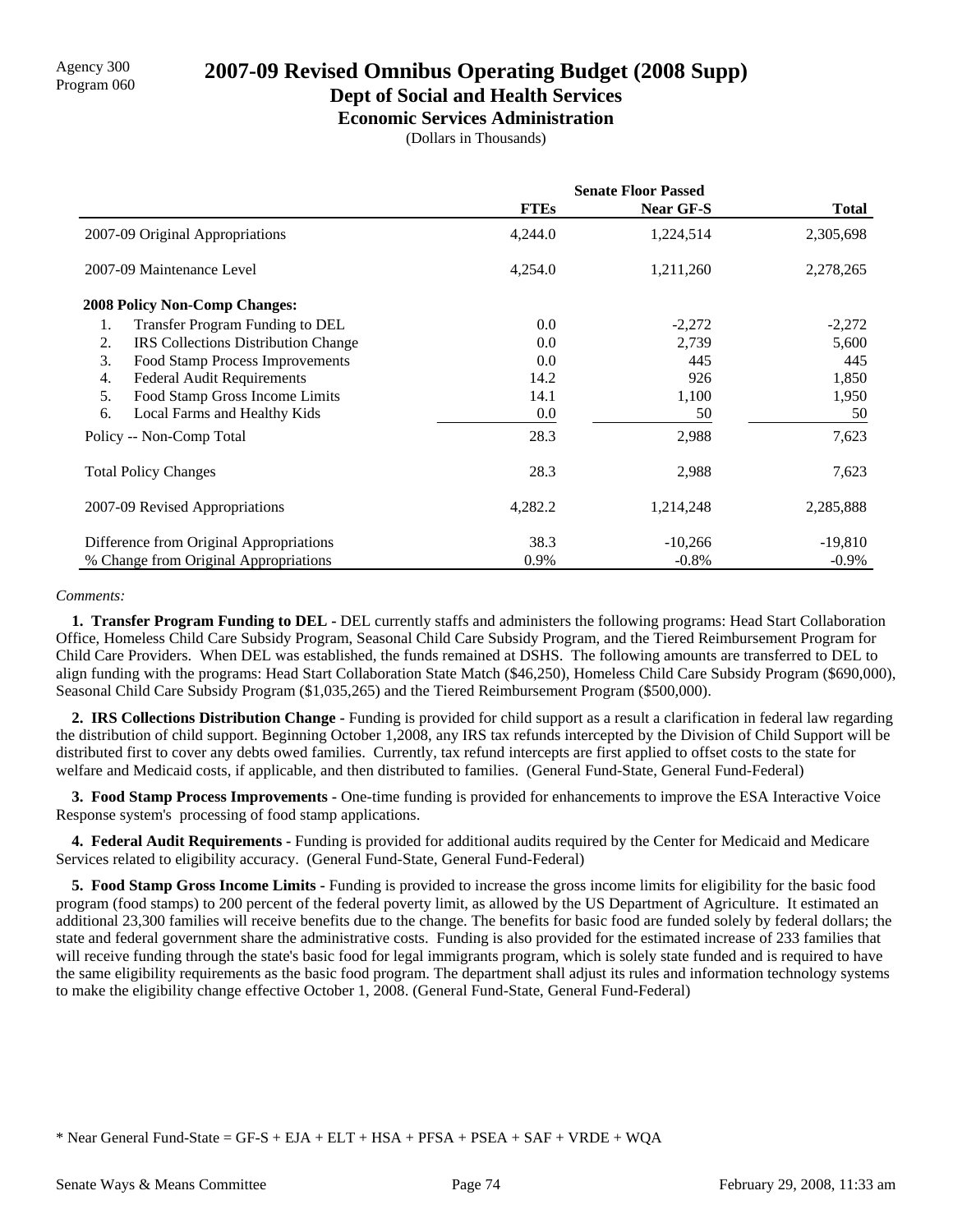Agency 300

## Agency 300 **2007-09 Revised Omnibus Operating Budget (2008 Supp)** Program 060 **Dept of Social and Health Services Economic Services Administration**

 **6. Local Farms and Healthy Kids -** Funding is provided to implement the Farmers' Market Technology Improvement Pilot Program as specified by Second Substitute Senate Bill No. 6483 (local farms, health kids). The pilot program will be used to assist farmers' markets and Washington farmers to develop the capability to accept electronic payment cards, including food stamp electronic benefits transfers, and expires July 1, 2010.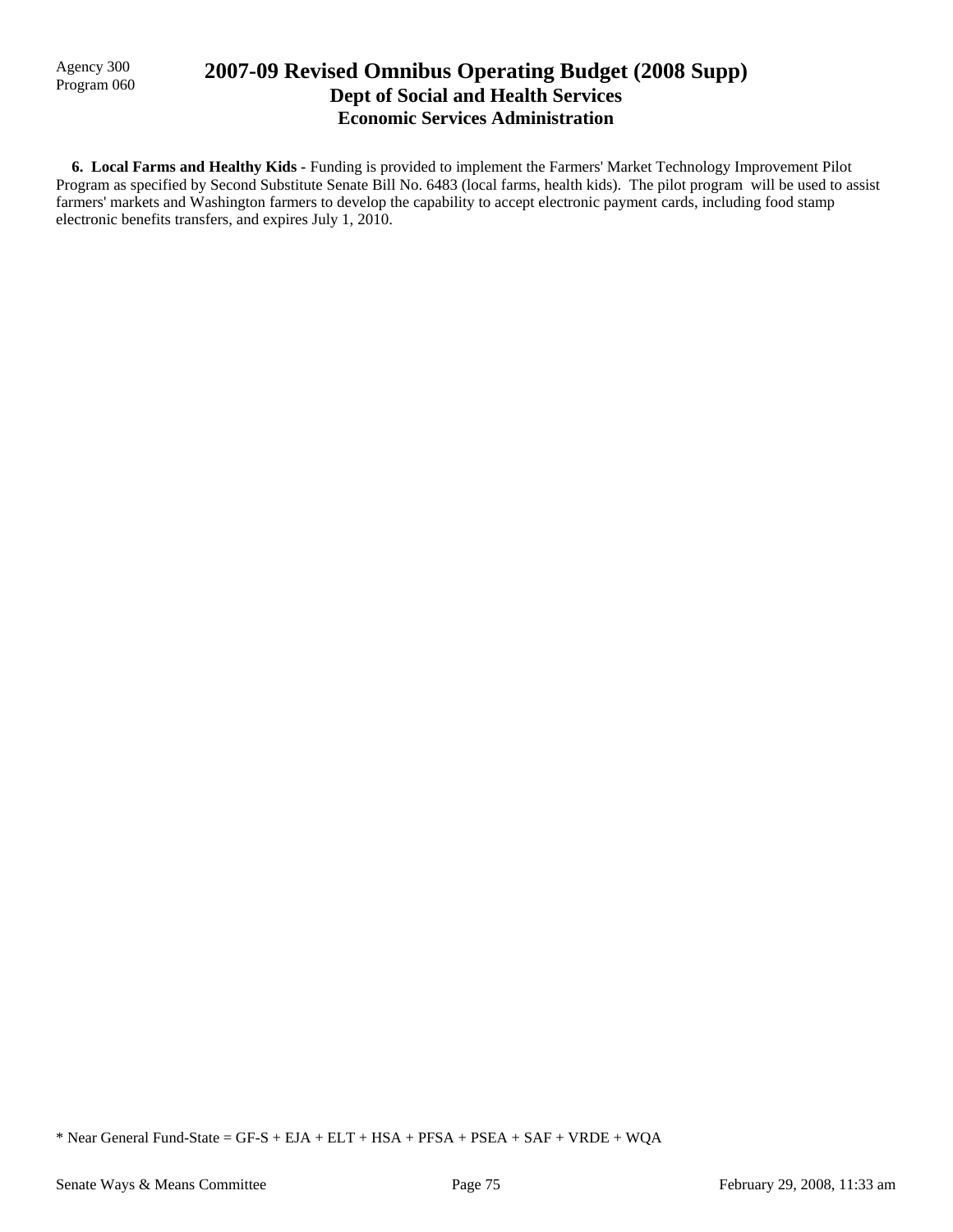### **Dept of Social and Health Services**

**Alcohol & Substance Abuse**

(Dollars in Thousands)

|                                         | <b>Senate Floor Passed</b> |           |              |  |
|-----------------------------------------|----------------------------|-----------|--------------|--|
|                                         | <b>FTEs</b>                | Near GF-S | <b>Total</b> |  |
| 2007-09 Original Appropriations         | 95.4                       | 190,417   | 349,310      |  |
| 2007-09 Maintenance Level               | 95.4                       | 190,546   | 348,933      |  |
| <b>2008 Policy Non-Comp Changes:</b>    |                            |           |              |  |
| Youth Residential Treatment<br>1.       | 0.0                        | 362       | 362          |  |
| 2.<br>Extend ICR & ICM Pilot Programs # | 0.0                        | 5,757     | 5,757        |  |
| 3.<br><b>Prometa Treatment Services</b> | 0.0                        | $-105$    | $-105$       |  |
| 4.<br>Fetal Alcohol Syndrome Screenings | 0.0                        | 100       | 100          |  |
| DUI Legislation: Addl. Treatment<br>5.  | 0.0                        | 4,947     | 4,947        |  |
| <b>Federal Funding Authority</b><br>6.  | 4.6                        | $_{0}$    | 10,500       |  |
| 7.<br>Grants and Tribal Funding         | 0.0                        |           | 5,451        |  |
| Policy -- Non-Comp Total                | 4.6                        | 11,061    | 27,012       |  |
| <b>Total Policy Changes</b>             | 4.6                        | 11,061    | 27,012       |  |
| 2007-09 Revised Appropriations          | 100.0                      | 201,607   | 375,945      |  |
| Difference from Original Appropriations | 4.6                        | 11,190    | 26,635       |  |
| % Change from Original Appropriations   | 4.8%                       | 5.9%      | 7.6%         |  |

### *Comments:*

 **1. Youth Residential Treatment -** Funding is provided for the Division of Substance Abuse (DASA) to reach its targeted goal of 111 additional youth receiving treatment. The 2007-09 budget assumed a higher proportion of youth would be treated with less expensive outpatient treatment. This assumption is adjusted to provide for intensive inpatient treatment.

 **2. Extend ICR & ICM Pilot Programs # -** Funding is provided pursuant to Engrossed Substitute Senate Bill 6665 (crisis response). This legislation extends two integrated crisis response/secure detoxification pilot programs and two intensive case management pilot programs authorized by Chapter 504, Laws of 2005 (omnibus mental and substance abuse disorders act). The pilot programs are set to expire June 30, 2008, but a final evaluation of the pilot programs by the Washington State Institute for Public Policy (WSIPP) is not yet available. The legislation extends the programs by one year and requires an interim report by WSIPP by June 30, 2008 and a final evaluation by June 30, 2010. The purpose of these pilot programs is to determine whether involuntary drug and alcohol treatment or intensive case management can reduce "high utilization" of other expensive services (such as emergency rooms, psychiatric hospitals, and jails).

 **3. Prometa Treatment Services -** Funding for the Division of Alcohol and Substance Abuse to contract with Pierce County for a pilot program of family therapeutic court services using the Prometa treatment protocol is reduced during the current fiscal year. Current participation is lower than anticipated.

 **4. Fetal Alcohol Syndrome Screenings -** Funding is provided for the Division of Alcohol and Substance Abuse to contract with providers to do screenings to detect Fetal Alcohol Spectrum Disorder (FASD). An estimated 50 children will be seen at clinics in Spokane, Everett, and Yakima.

 **5. DUI Legislation: Addl. Treatment -** Funding is provided assuming passage of Senate Bill 6931 (patrol funding). The legislation imposes a surcharge on liquor retail sales that would be deposited into the Violence Reduction and Drug Enforcement Account, to be used for driving under the influence (DUI) emphasis patrols and additional substance abuse treatment. New treatment may include additional pregnant and parenting women inpatient treatment beds, additional involuntary treatment beds, additional youth treatment, particularly for those with co-occuring mental health issues, and treatment for adults on a waitlist for services under the ADATSA program. (Violence Reduction and Drug Enforcement Account-State)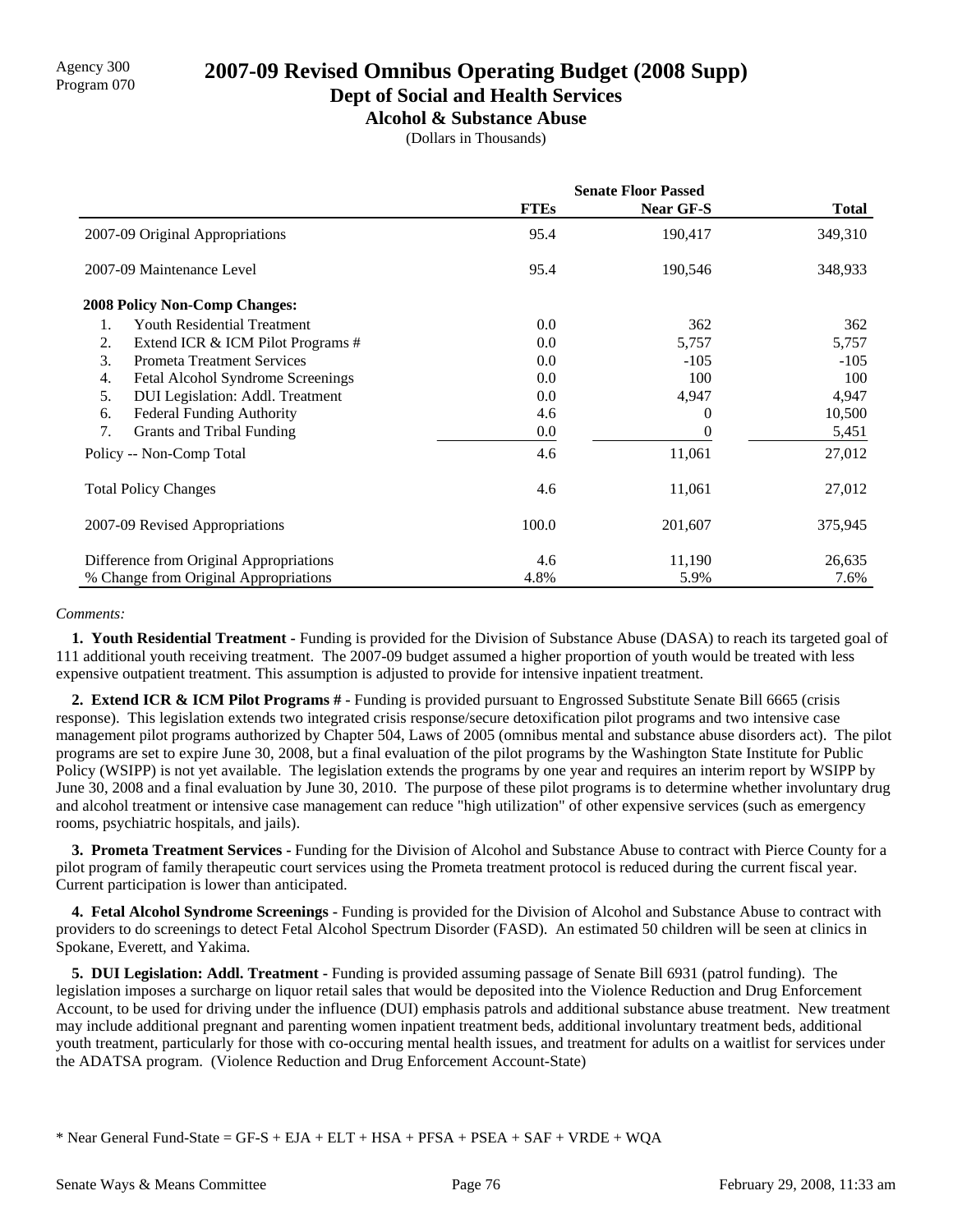### Agency 300 **2007-09 Revised Omnibus Operating Budget (2008 Supp)**<br>Program 070 **Dept of Social and Health Services Alcohol & Substance Abuse**

 **6. Federal Funding Authority -** The Division of Alcohol and Substance Abuse (DASA) is given appropriation authority to spend anticipated federal grants in fiscal years 2008 and 2009, including the Access to Recovery grant and the Strategic Prevention Framework-State Incentive Grant. Fiscal year 2008 funds include the Washington Screening, Brief Intervention, Referral, and Treatment grant and the Adolescent Treatment Coordination grant. (General Fund-Federal)

 **7. Grants and Tribal Funding -** The Division of Alcohol and Substance Abuse is given appropriation authority to spend grants from the National Institute on Drug Abuse. Appropriation authority is also provided for tribal funds; by receiving an intergovernmental transfer of tribal funds, the Division is able to assist tribes that provide chemical dependency services to nonnatives in receiving federal matching funds. (General Fund-Private/Local)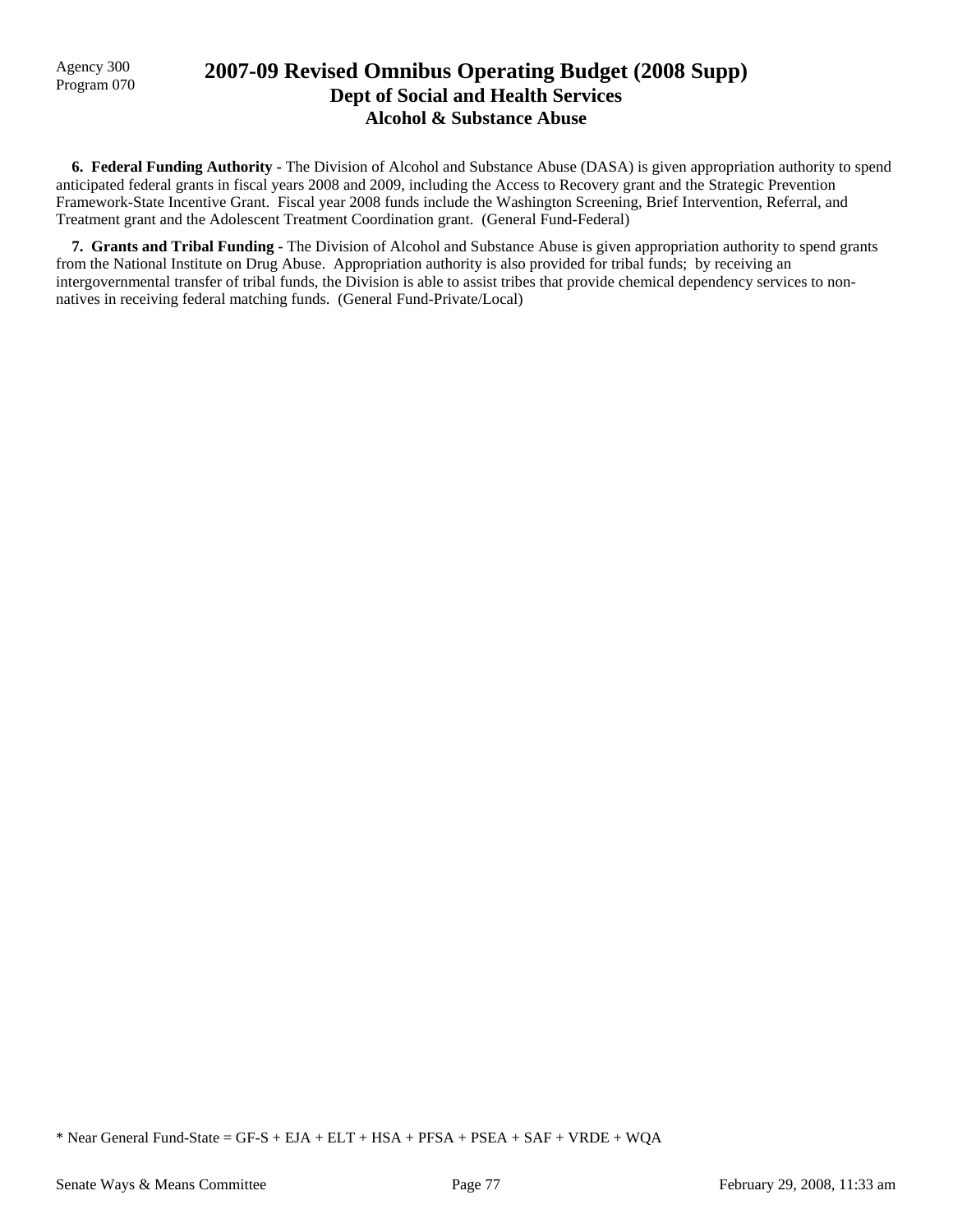**Dept of Social and Health Services**

**Medical Assistance Payments**

(Dollars in Thousands)

|                                                | <b>Senate Floor Passed</b> |           |              |
|------------------------------------------------|----------------------------|-----------|--------------|
|                                                | <b>FTEs</b>                | Near GF-S | <b>Total</b> |
| 2007-09 Original Appropriations                | 1,196.6                    | 3,990,690 | 8,312,963    |
| 2007-09 Maintenance Level                      | 1,190.1                    | 4,071,451 | 8,409,111    |
| <b>2008 Policy Non-Comp Changes:</b>           |                            |           |              |
| Nurse Hotline for Foster Parents<br>1.         | 0.0                        | 44        | 88           |
| 2.<br><b>Smoking Cessation Benefits</b>        | 0.0                        | 1,883     | 3,625        |
| 3.<br><b>LTC Task Force Initiatives</b>        | 0.0                        | 100       | 100          |
| Healthy Options Premium Growth<br>4.           | 0.0                        | $-6,352$  | $-13,085$    |
| 5.<br><b>Federal Audit Requirements</b>        | 2.7                        | $-467$    | $-934$       |
| Cover All Kids Outreach Adjustment<br>6.       | 0.0                        | $-921$    | $-921$       |
| 7.<br><b>Medical Homes</b>                     | 0.3                        | 50        | 100          |
| 8.<br>ProviderOne Schedule Adjustment          | 0.0                        | $-2,000$  | 5,800        |
| 9.<br><b>Special Education Medicaid Change</b> | 0.0                        | 21,219    | 44,020       |
| Policy -- Non-Comp Total                       | 2.9                        | 13,556    | 38,793       |
| <b>Total Policy Changes</b>                    | 2.9                        | 13,556    | 38,793       |
| 2007-09 Revised Appropriations                 | 1,193.0                    | 4,085,007 | 8,447,904    |
| Difference from Original Appropriations        | $-3.6$                     | 94,317    | 134,941      |
| % Change from Original Appropriations          | $-0.3\%$                   | 2.4%      | 1.6%         |

### *Comments:*

 **1. Nurse Hotline for Foster Parents -** Funding is provided to establish a 24-hour nurse hotline that provides foster parents access to medical consultation and advice to assist them with emerging medical issues for children in their care. (General Fund-State, General Fund-Federal)

 **2. Smoking Cessation Benefits -** Funding is provided for smoking cessation counseling, nicotine replacement therapy, and related prescription drugs for adults on the Medicaid program, pursuant to Senate Bill 6421 (smoking cessation). (General Fund-State, General Fund-Federal)

 **3. LTC Task Force Initiatives -** Funding is provided to begin implementation of a dental access project for senior citizens, pursuant to Second Substitute Senate Bill 6222 (long term care programs). This pilot project will begin in two counties, and \$100,000 is provided for the department to contract with the University of Washington School of Dentistry to develop training, begin contracting with local coordinators, and begin the evaluation design. Enhanced reimbursement rates for certified dentists for specific procedures and for medical providers who provide preventative oral health services will be implemented in June 2009. The Washington Dental Services Foundation will provide additional funding for local program coordination, outreach, and case management.

 **4. Healthy Options Premium Growth -** The appropriation level for fiscal year 2009 is adjusted to reflect a reduction in the Healthy Option premium growth rate from 5.0 percent to 2.35 percent for calendar year 2009. This level of growth is consistent with anticipated trends in Healthy Options premiums. (General Fund-State, Health Services Account-State, General Fund-Federal)

 **5. Federal Audit Requirements -** Funding is provided for additional staff to improve audit coordination within the Medicaid portfolio, necessary to accommodate new audit initiatives by the Centers for Medicaid and Medicare Services (CMS). A net savings results from the anticipated increase in audit recoveries. (General Fund-State, General Fund-Federal)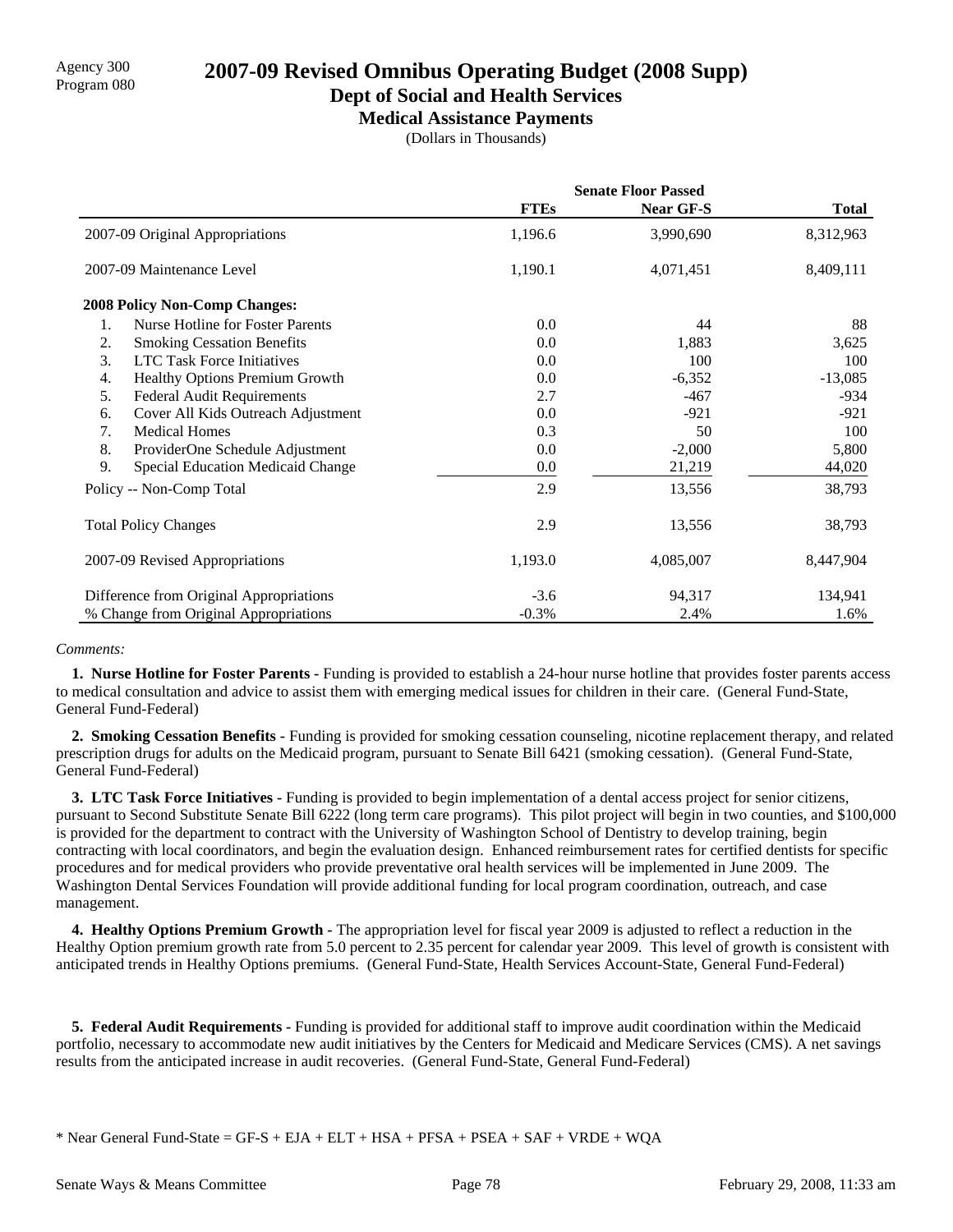## Agency 300 **2007-09 Revised Omnibus Operating Budget (2008 Supp)**<br>Program 080 **Dept of Social and Health Services Medical Assistance Payments**

 **6. Cover All Kids Outreach Adjustment -** Funding provided for children's outreach initiatives in the 2007-09 budget is adjusted to reflect unspent funds for fiscal year 2008.

 **7. Medical Homes -** Funding is provided for the department, in collaboration with the Health Care Authority, to report to the legislature by January 2009 on the inclusion of Medicare and other government or third party health care payors in their assessment of changing reimbursment for primary care to support adoption of medical homes. (General Fund-State, General Fund-Federal)

 **8. ProviderOne Schedule Adjustment -** Modifications to funding for ProviderOne are made to accommodate the delay in implementation schedule to late calendar year 2008. (General Fund-State, General Fund-Federal)

 **9. Special Education Medicaid Change -** State funding is provided to match federal funds for school district-based medical services. Prior to September 1, 2007, these services were reimbursed using solely the federal Medicaid appropriation. Funding was transferred to the Office of the Superintendent of Public Instruction (OSPI), which served as the reimbursing agent. In 2007, CMS required that as a condition of receiving federal funding for these services, the DSHS must serve as the reimbursing agent and that providers submit claims directly to the DSHS. Claims must be reimbursed using the appropriate state matching funds participation rate. (General Fund-State, General Fund-Federal, Health Services Account-State)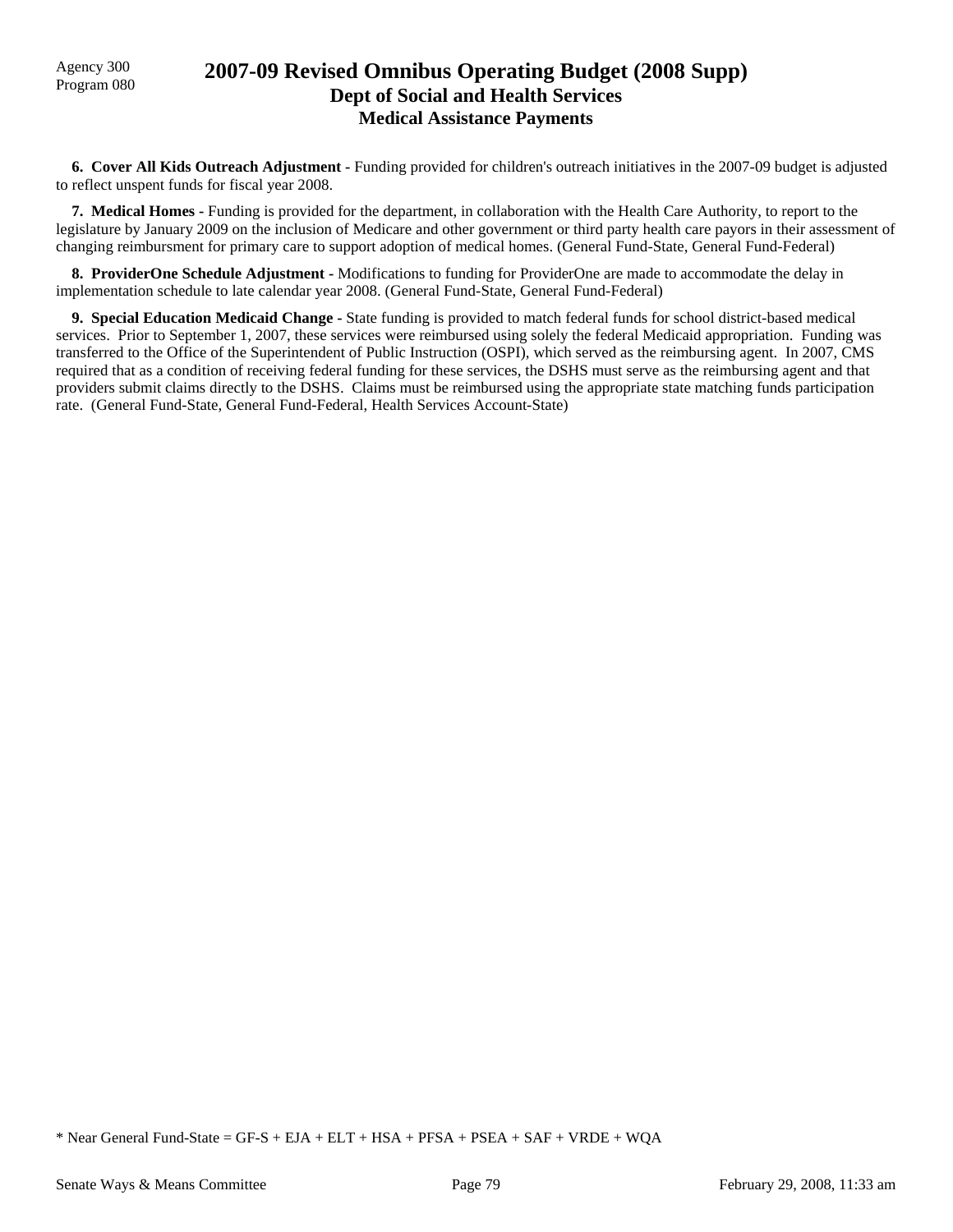# 2007-09 Revised Omnibus Operating Budget (2008 Supp) **Dept of Social and Health Services**

# **Vocational Rehabilitation**

(Dollars in Thousands)

|                                         | <b>Senate Floor Passed</b> |                  |              |
|-----------------------------------------|----------------------------|------------------|--------------|
|                                         | <b>FTEs</b>                | <b>Near GF-S</b> | <b>Total</b> |
| 2007-09 Original Appropriations         | 344.4                      | 27.438           | 120,117      |
| 2007-09 Maintenance Level               | 344.4                      | 24.735           | 119,685      |
| 2007-09 Revised Appropriations          | 344.4                      | 24.735           | 119,685      |
| Difference from Original Appropriations | 0.0                        | $-2.703$         | $-432$       |
| % Change from Original Appropriations   | $0.0\%$                    | $-9.9\%$         | $-0.4\%$     |

*Comments:*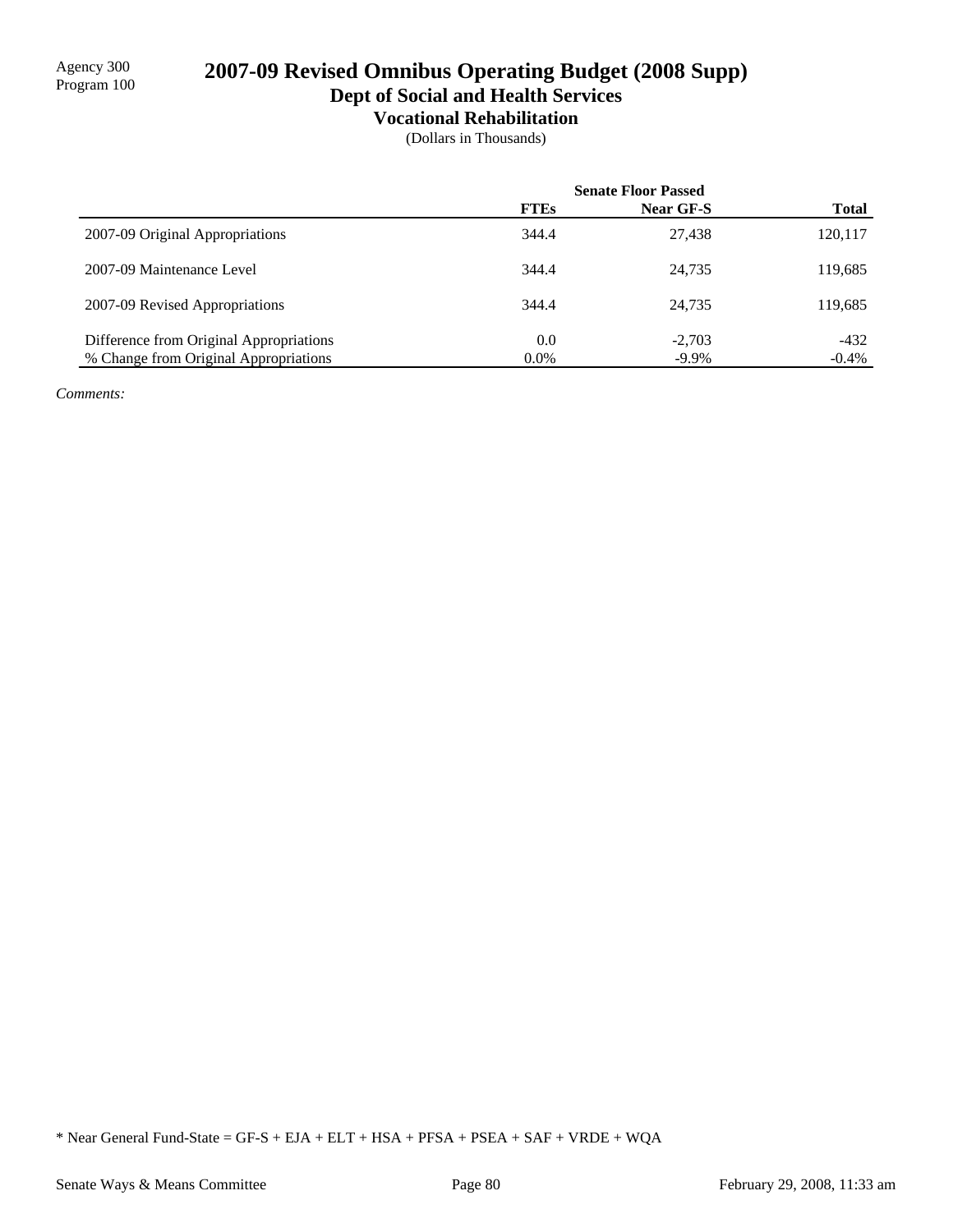## **Dept of Social and Health Services**

**Administration/Support Svcs**

(Dollars in Thousands)

|                                          | <b>Senate Floor Passed</b> |           |         |
|------------------------------------------|----------------------------|-----------|---------|
|                                          | <b>FTEs</b>                | Near GF-S | Total   |
| 2007-09 Original Appropriations          | 742.5                      | 77,641    | 143,181 |
| 2007-09 Maintenance Level                | 747.1                      | 87,062    | 152,534 |
| <b>2008 Policy Non-Comp Changes:</b>     |                            |           |         |
| <b>Family Policy Council</b><br>1.       | 0.0                        | 49        | 49      |
| <b>Braam Oversight Panel</b><br>2.       | 0.0                        | 450       | 450     |
| 3.<br><b>Local Grant Authority</b>       | 0.0                        | 0         | 716     |
| IT Pool Project Funding-Tech. Adj.<br>4. | 0.0                        | 0         | 91      |
| 5.<br>Payment System for Providers       | 0.5                        | 1,000     | 1,581   |
| Policy -- Non-Comp Total                 | 0.5                        | 1,499     | 2,887   |
| <b>Total Policy Changes</b>              | 0.5                        | 1,499     | 2,887   |
| 2007-09 Revised Appropriations           | 747.6                      | 88,561    | 155,421 |
| Difference from Original Appropriations  | 5.1                        | 10,920    | 12,240  |
| % Change from Original Appropriations    | 0.7%                       | 14.1%     | 8.6%    |

### *Comments:*

 **1. Family Policy Council -** Funding is provided for the Family Policy Council to establish a new network in Skagit county.

 **2. Braam Oversight Panel -** The resolution of the Braam lawsuit regarding foster children requires an oversight panel to monitor Department of Social and Health Services compliance with the terms of the settlement agreement. Previously this panel was funded by grants from the Casey Foundation. However, as of January 1, 2008, that funding has ended, and DSHS will have to pay for the panel's operating expenses

 **3. Local Grant Authority -** A number of Annie E. Casey and Braam Panel grants have been renewed over the course of several years. The increased local expenditure authority is now anticipated and included in the Department's budget rather than treated as unanticipated receipts when the grants are received. (General Fund-Private/Local)

 **4. IT Pool Project Funding-Tech. Adj. -** A technical correction is made to properly fund projects assumed in the Information Technology pool that are included in the 2007-09 biennial budget. (General Fund-Federal)

 **5. Payment System for Providers -** The Department contracted for a feasibility study on the implementation of a more flexible payment system for independent home care providers and others who collectively bargain for wages and benefits. Funding was requested to purchase services from a commercial payroll service vendor to include hosted payroll applications and additional payroll services. The system would continue to rely on the current Social Service Payment System until it is replaced by ProviderOne. The current projected timeline assumes that the system will not be implemented until fiscal year 2010. It is anticipated in the feasibility study that once the ProviderOne system is implemented, an additional interface will be required. Funding is provided for a project management team and one information technology FTE to develop a project plan, timeline, and budget plan. The Legislature finds the amounts provided are sufficient to fund the following related to a timely and expeditious transition to a more flexible provider payroll system: (i) an appropriate request for proposal and (ii) collection of the information necessary to develop the budget proposal needed to seek budget authority for the system. Strong consideration should be given to the current progress on the ProviderOne payment system. (General Fund-State, General Fund-Federal)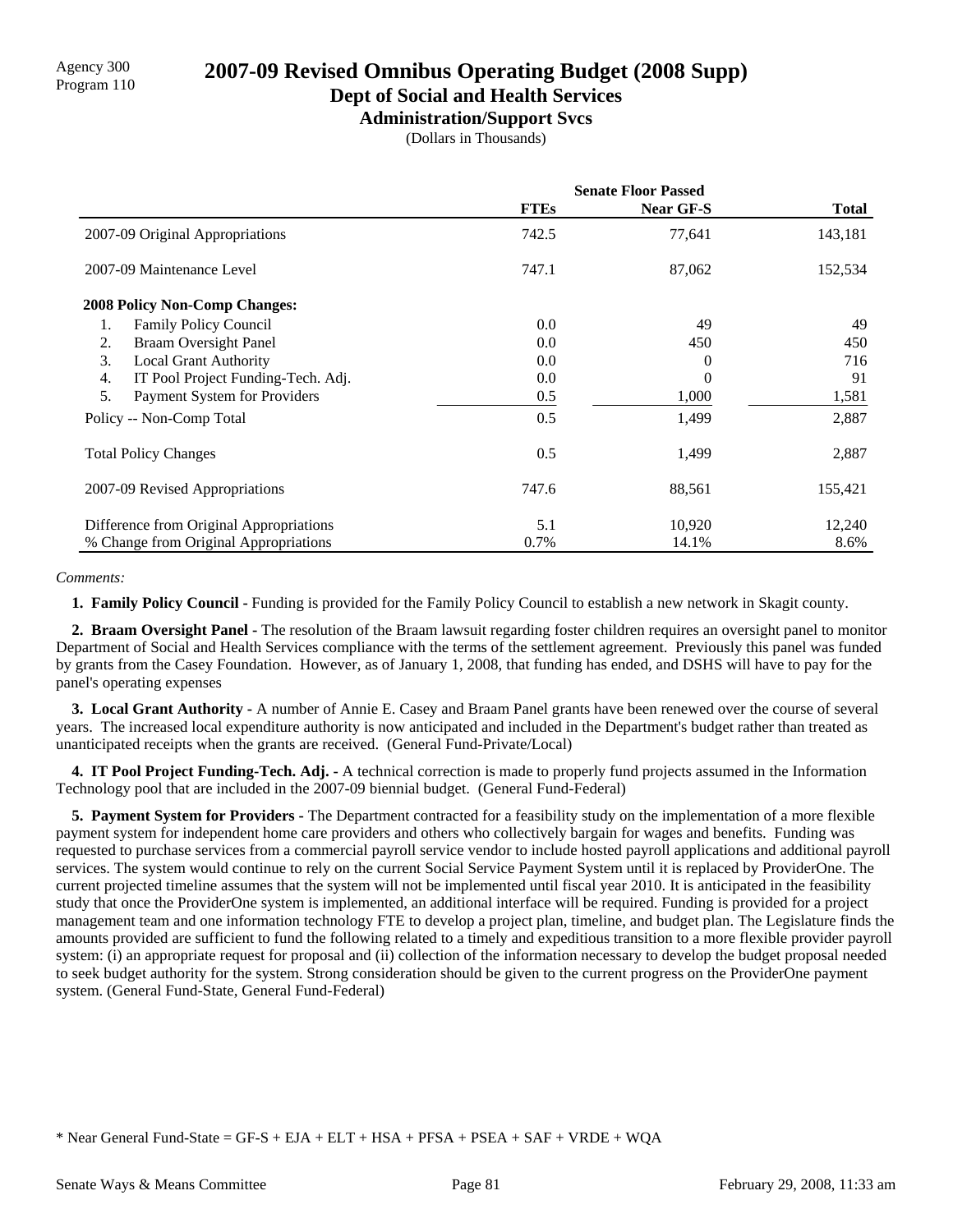# 2007-09 Revised Omnibus Operating Budget (2008 Supp)

# **Dept of Social and Health Services**

**Special Commitment Center**

(Dollars in Thousands)

|                                         | <b>Senate Floor Passed</b> |                  |              |
|-----------------------------------------|----------------------------|------------------|--------------|
|                                         | <b>FTEs</b>                | <b>Near GF-S</b> | <b>Total</b> |
| 2007-09 Original Appropriations         | 485.1                      | 105,322          | 105,322      |
| 2007-09 Maintenance Level               | 481.9                      | 108.127          | 108,127      |
| 2007-09 Revised Appropriations          | 481.9                      | 108.127          | 108,127      |
| Difference from Original Appropriations | $-3.2$                     | 2,805            | 2,805        |
| % Change from Original Appropriations   | $-0.7\%$                   | 2.7%             | 2.7%         |

*Comments:*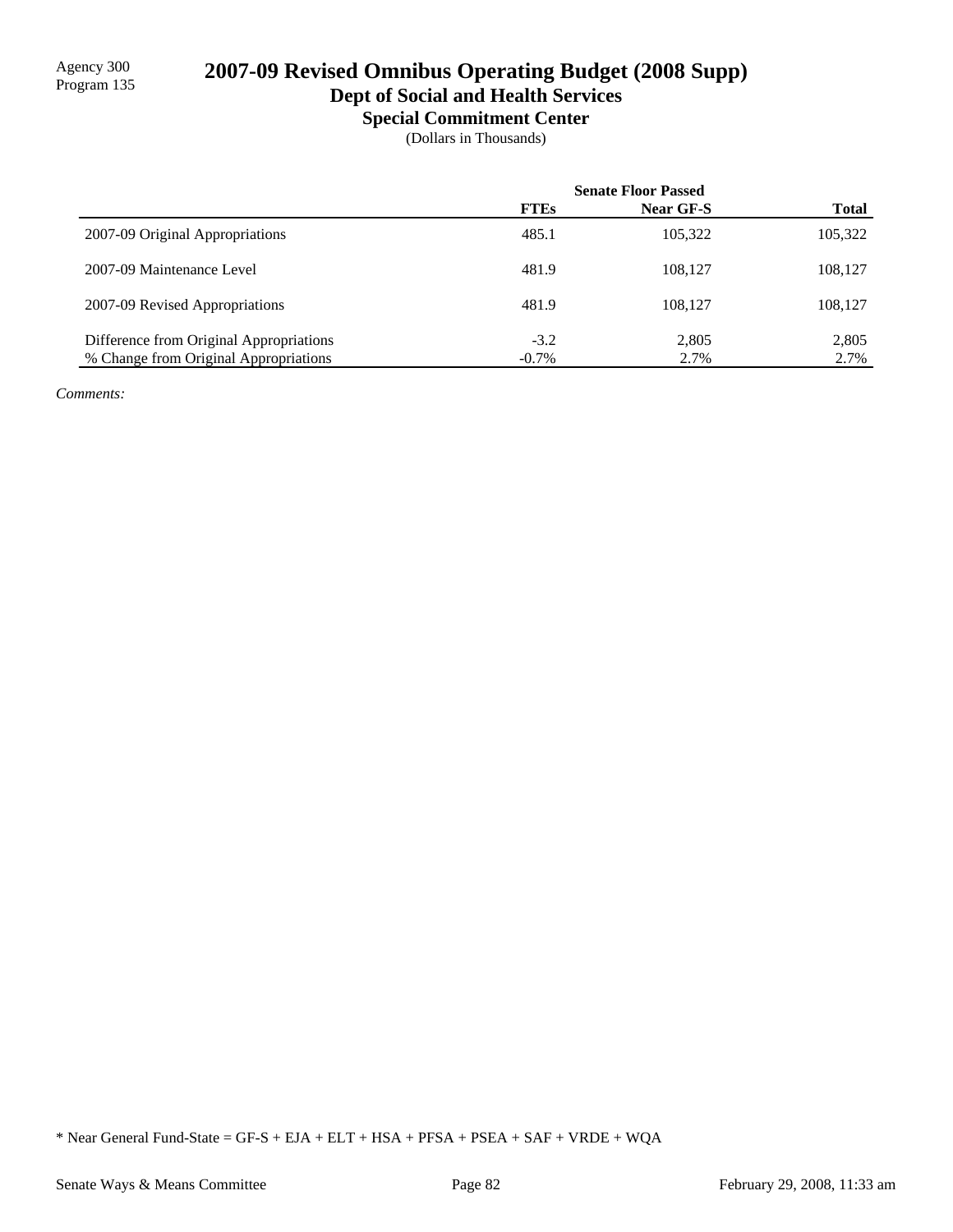# Agency 300<br>Program 145 **2007-09 Revised Omnibus Operating Budget (2008 Supp)**

### **Dept of Social and Health Services**

**Payments to Other Agencies**

(Dollars in Thousands)

|                                         | <b>Senate Floor Passed</b> |                  |              |  |
|-----------------------------------------|----------------------------|------------------|--------------|--|
|                                         | <b>FTEs</b>                | <b>Near GF-S</b> | <b>Total</b> |  |
| 2007-09 Original Appropriations         | 0.0                        | 118,957          | 176,212      |  |
| 2007-09 Maintenance Level               | 0.0                        | 117,765          | 174,618      |  |
| 2008 Policy Non-Comp Changes:           |                            |                  |              |  |
| Civil Commitment Workload               | 0.0                        | 732              | 732          |  |
| 2.<br><b>Attorney General Funding</b>   | 0.0                        | 474              | 948          |  |
| Policy -- Non-Comp Total                | 0.0                        | 1,206            | 1,680        |  |
| <b>Total Policy Changes</b>             | 0.0                        | 1,206            | 1,680        |  |
| 2007-09 Revised Appropriations          | 0.0                        | 118,971          | 176,298      |  |
| Difference from Original Appropriations | 0.0                        | 14               | 86           |  |
| % Change from Original Appropriations   | $0.0\%$                    | $0.0\%$          | $0.1\%$      |  |

### *Comments:*

 **1. Civil Commitment Workload -** Funding is provided for DSHS to pay for four additional FTE staff in the sexually violent predator civil commitment unit of the attorney general's office (AGO). A proviso in the AGO section directs that the Office of Financial Management (OFM) will not approve expenditure of funds until the AGO has submitted a staffing workload model associated with the sexually violent predator population to the OFM and the fiscal committees of the legislature.

 **2. Attorney General Funding -** Funding is provided for increased services by the Attorney General's office, including additional legal staff for provider overpayment appeals within the Health and Recovery Services and Aging and Disability Services administrations, and to support cost containment strategies such as Patient Review and Restriction. Funding for legal services is also provided for increased workload from commitments at Eastern State Hospital and to defend DSHS against appeals from employees of Adult Family homes or Boarding Homes who are charged with allegations of abuse and neglect. (General Fund-State, General Fund-Federal)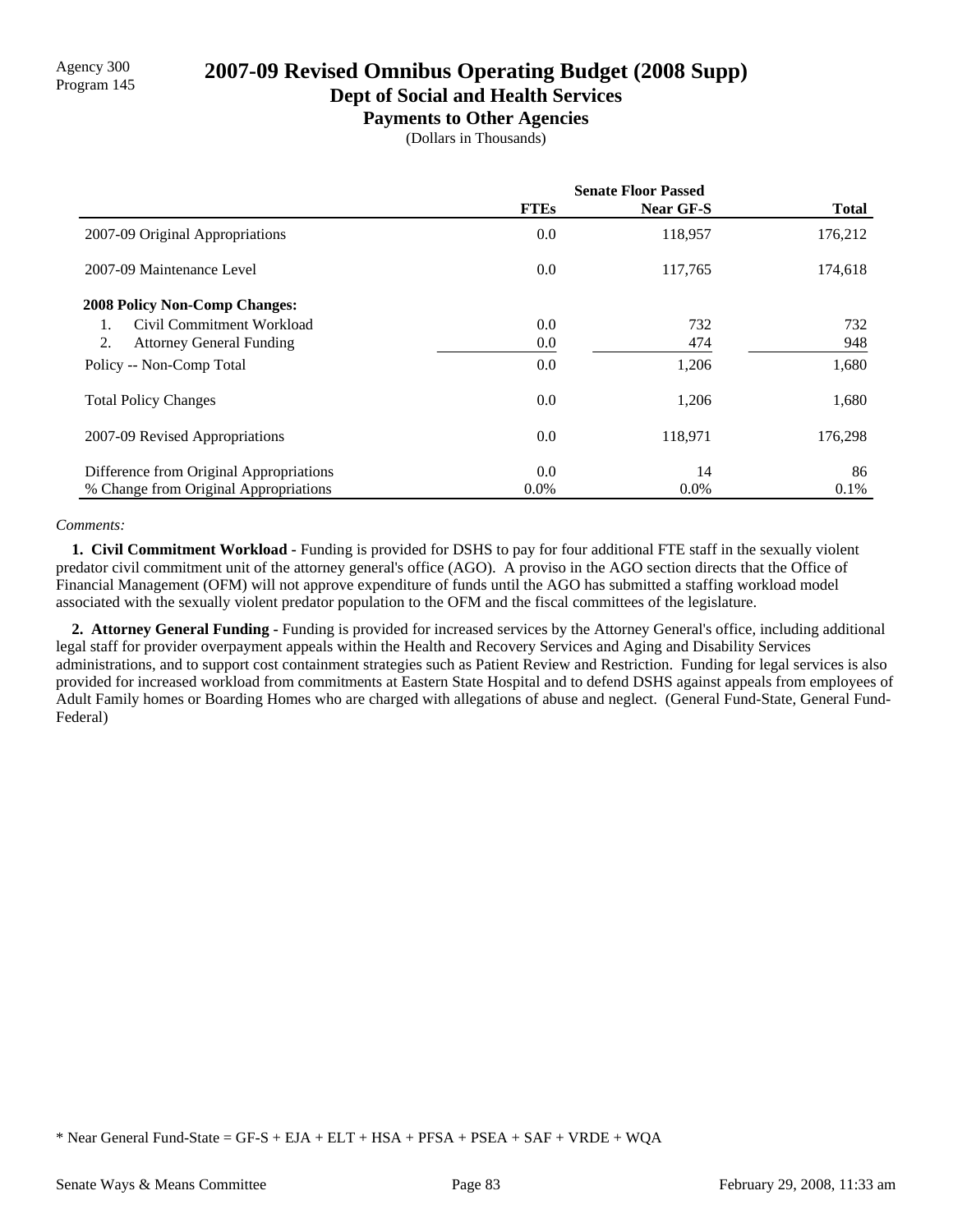### Agency 461 **2007-09 Revised Omnibus Operating Budget (2008 Supp)**

### **Department of Ecology**

(Dollars in Thousands)

|     |                                            | <b>Senate Floor Passed</b> |                |              |
|-----|--------------------------------------------|----------------------------|----------------|--------------|
|     |                                            | <b>FTEs</b>                | Near GF-S      | <b>Total</b> |
|     | 2007-09 Original Appropriations            | 1,594.2                    | 132,355        | 467,840      |
|     | 2007-09 Maintenance Level                  | 1,594.2                    | 132,373        | 465,434      |
|     | 2008 Policy Non-Comp Changes:              |                            |                |              |
| 1.  | Kittitas County Groundwater Study          | 0.0                        | 383            | 383          |
| 2.  | Reducing Release of Mercury                | 0.5                        | 0              | 85           |
| 3.  | <b>Climate Change Preparation</b>          | 0.3                        | 108            | 108          |
| 4.  | <b>Conservation Markets</b>                | 0.3                        | 70             | 70           |
| 5.  | Walla Walla River Basin Water Mgmt         | 0.8                        | 195            | 195          |
| 6.  | Hazardous Waste Assistance Review          | 0.0                        | $\overline{0}$ | 80           |
| 7.  | Climate Change and Greenhouse Gas          | 2.0                        | 1,283          | 1,283        |
| 8.  | Pilot Water Pathways                       | 0.0                        | 250            | 250          |
| 9.  | <b>Beach Management Districts</b>          | 1.3                        | 250            | 250          |
| 10. | Assess/Clean Up Hanford Groundwater        | 1.3                        | 0              | 439          |
| 11. | <b>Standby Rescue Tug</b>                  | 0.0                        | 0              | 3,650        |
| 12. | <b>Covenants for Cleanup Sites</b>         | 0.0                        | 0              | 288          |
| 13. | <b>Maintain Well Construction Services</b> | 0.9                        | 0              | 155          |
| 14. | Flood Control Emergency Grants             | 0.0                        | 0              | 200          |
|     | Policy -- Non-Comp Total                   | 7.3                        | 2,539          | 7,436        |
|     | <b>Total Policy Changes</b>                | 7.3                        | 2,539          | 7,436        |
|     | 2007-09 Revised Appropriations             | 1,601.4                    | 134,912        | 472,870      |
|     | Difference from Original Appropriations    | 7.3                        | 2,557          | 5,030        |
|     | % Change from Original Appropriations      | 0.5%                       | 1.9%           | 1.1%         |

### *Comments:*

 **1. Kittitas County Groundwater Study -** Availability of ground water in the upper Kittitas region of Central Washington has been a long-standing issue. Senior water right holders in the area are concerned that the large number of new drinking-water wells drilled each year could put their own water rights at risk during times of drought. A groundwater study will be conducted by the Department of Ecology and Kittitas County to determine the impacts of new well construction on the aquifer and nearby surface waters. Ongoing funding is provided for Kittitas County's participation in the study.

 **2. Reducing Release of Mercury -** One-time funding is provided for implementation of E2SB 6502 - Reducing the release of mercury into the environment.. The Department of Ecology shall research and develop recommendations for implementation and financing of a convenient and effective mercury-added general purpose light recycling program. (State Toxics Account-state)

 **3. Climate Change Preparation -** One-time funding is provided for implementation of E2SB 6502 - Preparing for and adapting to climate change. The Department will prepare a report of recommendations for a comprehensive climate-change program in accordance with the provisions of the bill. The recommendations are to build on the work of the Preparation and Adaptation Working Groups established under the Governor's executive order 07-02, climate change.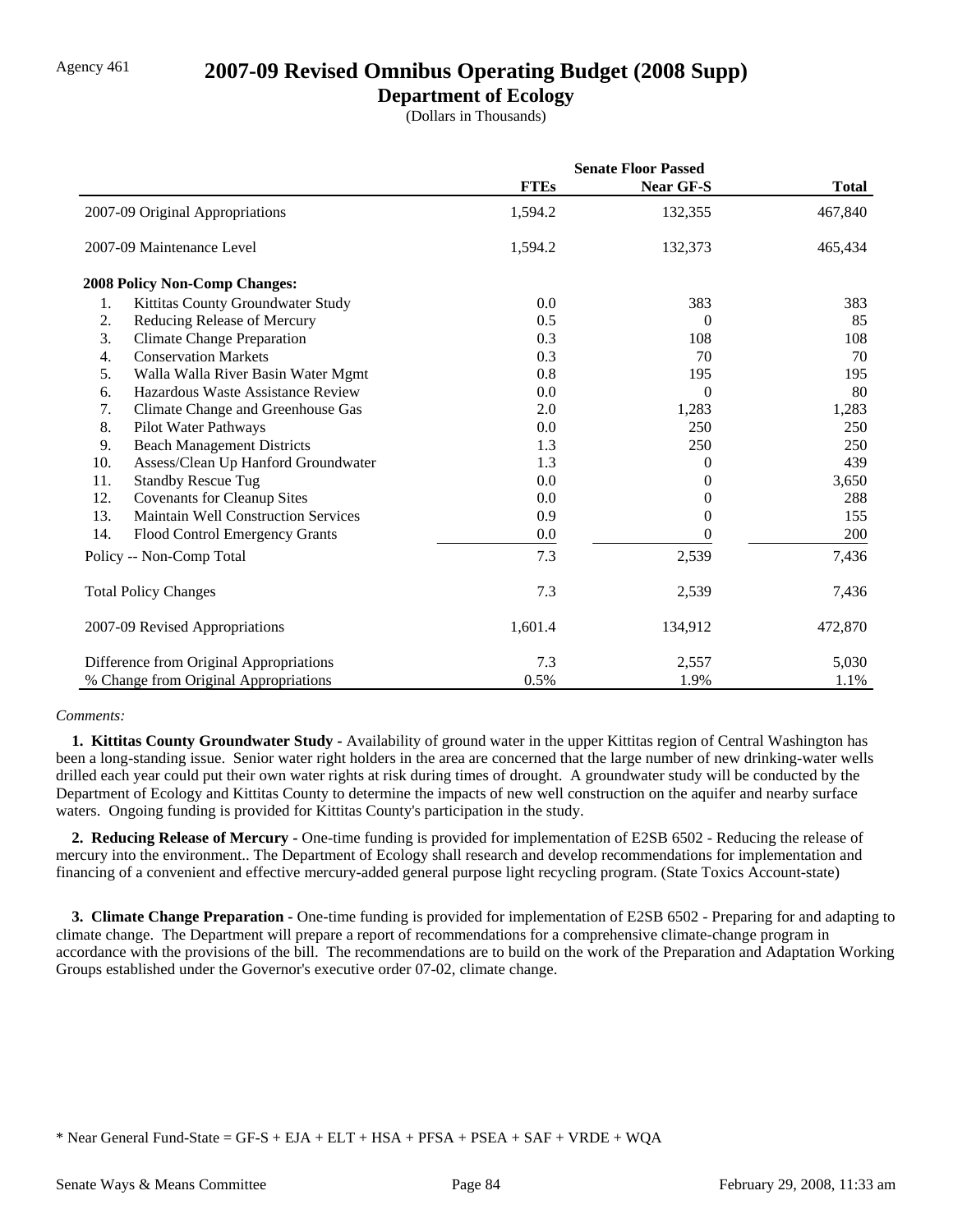# Agency 461 **2007-09 Revised Omnibus Operating Budget (2008 Supp) Department of Ecology**

 **4. Conservation Markets -** One-time funding is provided for implementation of SSB 6805 - Promoting farmland preservation and environmental restoration through conservation markets. Within current resources, the Department of Ecology will provide input and assistance to the State Conservation Commission during its feasibility study. Funding is provided for more intensive participation in up to two demonstration projects if the results of the Commission's study indicate that conservation markets are feasible and desirable in Washington state.

 **5. Walla Walla River Basin Water Mgmt -** Funding is provided to the Department to support a collaborative process to design and propose a comprehensive water management structure for the Walla Walla River basin and report to the Legislature. The structure should address the allocation of functions, authorities, resource requirements, and issues associated with interstate watershed management of the basin. Invited participants should include but not be limited to the Confederated Tribes of the Umatilla Indian Reservation; appropriate state agencies; and Walla Walla Basin interests such as municipalities, irrigation districts, conservation districts, fisheries, agriculture, economic development, and environmental representatives.

 **6. Hazardous Waste Assistance Review -** The Department will create a stakeholder-advisory committee to review and develop recommendations to help businesses achieve a fifty percent toxics reduction use goal. The committee will review and make recommendations to improve the effectiveness and delivery of technical assistance in pollution prevention planning, and will develop recommendations for strategies to encourage moving away from "end-of-pipe" pollution reduction approaches to increase hazardouswaste prevention throughout the state. Finally, the group will review and make recommendations on revising the hazardous waste planning fees. (State Toxics Account-state)

 **7. Climate Change and Greenhouse Gas -** Funding is provided for implementation of E2SHB 2815 - Reducing greenhouse gases emissions in the Washington economy. The Department will submit a greenhouse gas reduction plan to the Legislature to limit statewide greenhouse gas emissions, adopt rules requiring a reporting system to monitor greenhouse gas emissions, and develop a design for a regional multisector market-based system to limit and reduce greenhouse gas emissions. The Department will monitor progress toward meeting emission-reduction goals and analyze reductions from policies already enacted and in place, as well as emissions reduced from any future policies or strategies. The Department will continue its current activities such as participation with the Western Climate Initiative.

 **8. Pilot Water Pathways -** One-time funds are provided to expand and continue through the remainder of the biennium the current pilot water pathways project. The department will work with the Northwest Indian Fisheries Commission and the U.S. Institute on Environmental Conflict Resolution to find resolution on persistent water policy issues between tribes and non-tribal entities.

 **9. Beach Management Districts -** Funding is provided for implementation of SSB 6508 - Beach management districts. The Department will provide technical assistance to community groups, and county and city legislative authorities that request assistance with developing beach management programs. The Department will ensure that beach management plans are consistent with federal, state, and local laws and planning efforts and develop study and work plans to address sea lettuce growth and proliferation in Puget Sound.

 **10. Assess/Clean Up Hanford Groundwater -** The U.S. Department of Energy has reprioritized cleanup work at the Hanford Nuclear Reservation, with a new emphasis on risk assessment and groundwater cleanup. Ongoing funding and full-time equivalent staff are provided for risk assessments and hydrogeological investigations in support of integrated cleanup and closure of the 18 Hanford tank farms and 30 surrounding contaminated areas consisting of over 1,000 individual waste disposal sites. These efforts, which are fully covered by new federal funding and fee-generated revenue, will enhance the state's ability to assess the risks to, and its ability to protect, human health and the environment. (General Fund-Federal; State Toxics Control Account-State)

 **11. Standby Rescue Tug -** The standby rescue tug stationed at Neah Bay is a preventive measure that reduces the risk of a catastrophic oil spill. Since 1999, the tug has responded 34 times to ships losing power or steering, or experiencing other problems. The 2007 Legislature provided funding for a standby rescue tug for Fiscal Year 2008, in anticipation of federal legislation establishing a permanent, industry-funded tug at the entrance of the Strait of Juan de Fuca, but no state funding was appropriated for Fiscal Year 2009. Stop-gap funding for 365-day coverage is provided from several state accounts in anticipation of federal action. (Vessel Response Account-state; State Toxics Control-state; Local Toxics Control Account-state; Aquatic Lands Account-state; and Coastal Protection Account-non appropriated state)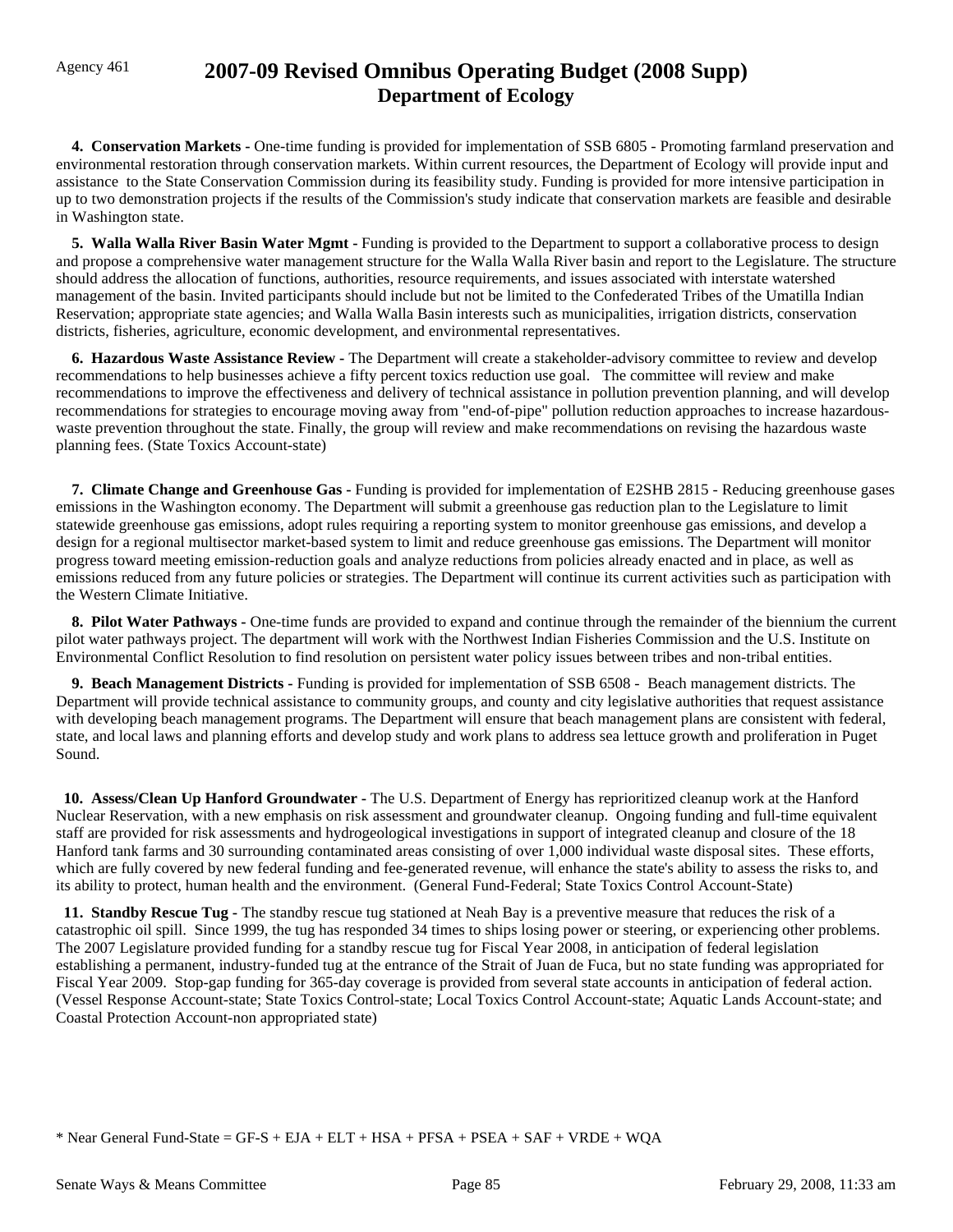## Agency 461 **2007-09 Revised Omnibus Operating Budget (2008 Supp) Department of Ecology**

 **12. Covenants for Cleanup Sites -** Chapter 104, Laws of 2007, establishes new requirements in situations where environmental covenants (a form of deed restriction) are used to control the future use of toxic cleanup sites. However, only partial funding was provided to the Department for carrying out its new responsibilities under the Act. Ongoing funding is provided for the remaining costs to implement this bill. (State Toxics Control Account-State)

 **13. Maintain Well Construction Services -** The Department of Ecology and local health departments regulate well construction and decommissioning to protect public health and groundwater resources. The Department has experienced a significant increase in the volume of well drilling over the past four years and has begun the process of merging its well construction and licensing data systems to improve data accessibility and system reliability. A combination of one-time and ongoing funding and full-time equivalent staff are provided to improve customer service and license processing. (Reclamation Account-State)

 **14. Flood Control Emergency Grants -** The Department of Ecology provides grants and technical assistance to local governments for flood damage reduction projects and comprehensive flood hazard management plans. Local and state government grant spending from the Flood Control Assistance Account during the 2005-07 Biennium was less than estimated, resulting in additional dollars available in the ending fund balance for the biennium. One-time funding is made available for local emergency flood response grants during the 2007-09 Biennium. (Flood Control Assistance Account-State)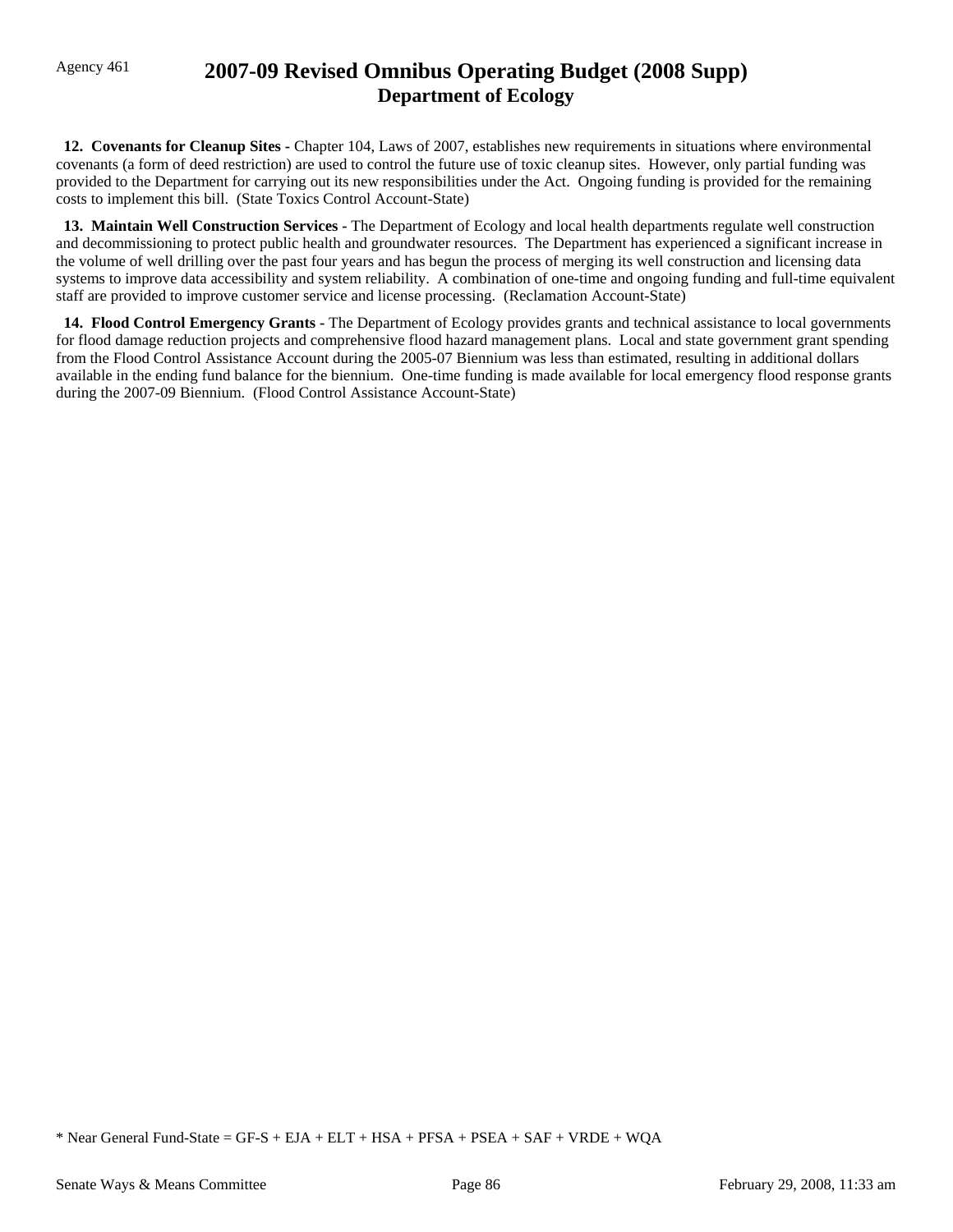# Agency 462 **2007-09 Revised Omnibus Operating Budget (2008 Supp)**

### **WA Pollution Liab Insurance Program**

(Dollars in Thousands)

|                                          | <b>Senate Floor Passed</b> |                |              |
|------------------------------------------|----------------------------|----------------|--------------|
|                                          | <b>FTEs</b>                | Near GF-S      | <b>Total</b> |
| 2007-09 Original Appropriations          | 6.0                        | $\overline{0}$ | 1,840        |
| 2007-09 Maintenance Level                | 6.0                        | $\overline{0}$ | 1,840        |
| <b>2008 Policy Non-Comp Changes:</b>     |                            |                |              |
| Design Criteria for Oil Heat Tanks<br>1. | 0.0                        | 0              | 33           |
| Policy -- Non-Comp Total                 | 0.0                        | $\overline{0}$ | 33           |
| <b>Total Policy Changes</b>              | 0.0                        | $\overline{0}$ | 33           |
| 2007-09 Revised Appropriations           | 6.0                        | $\overline{0}$ | 1,873        |
| Difference from Original Appropriations  | 0.0                        | $\theta$       | 33           |
| % Change from Original Appropriations    | $0.0\%$                    | $0.0\%$        | 1.8%         |

### *Comments:*

 **1. Design Criteria for Oil Heat Tanks -** Chapter 240, Laws of 2007, gives the Pollution Liability Insurance Program the authority to reimburse eligible heating oil tank program participants for the increased cost of replacing leaking oil tanks with more leakresistant models. To implement this legislation, the agency needs to establish the design criteria for these tanks this fiscal year. Onetime funding is provided for costs related to this activity. (Heating Oil Pollution Liability Trust Account-Nonappropriated)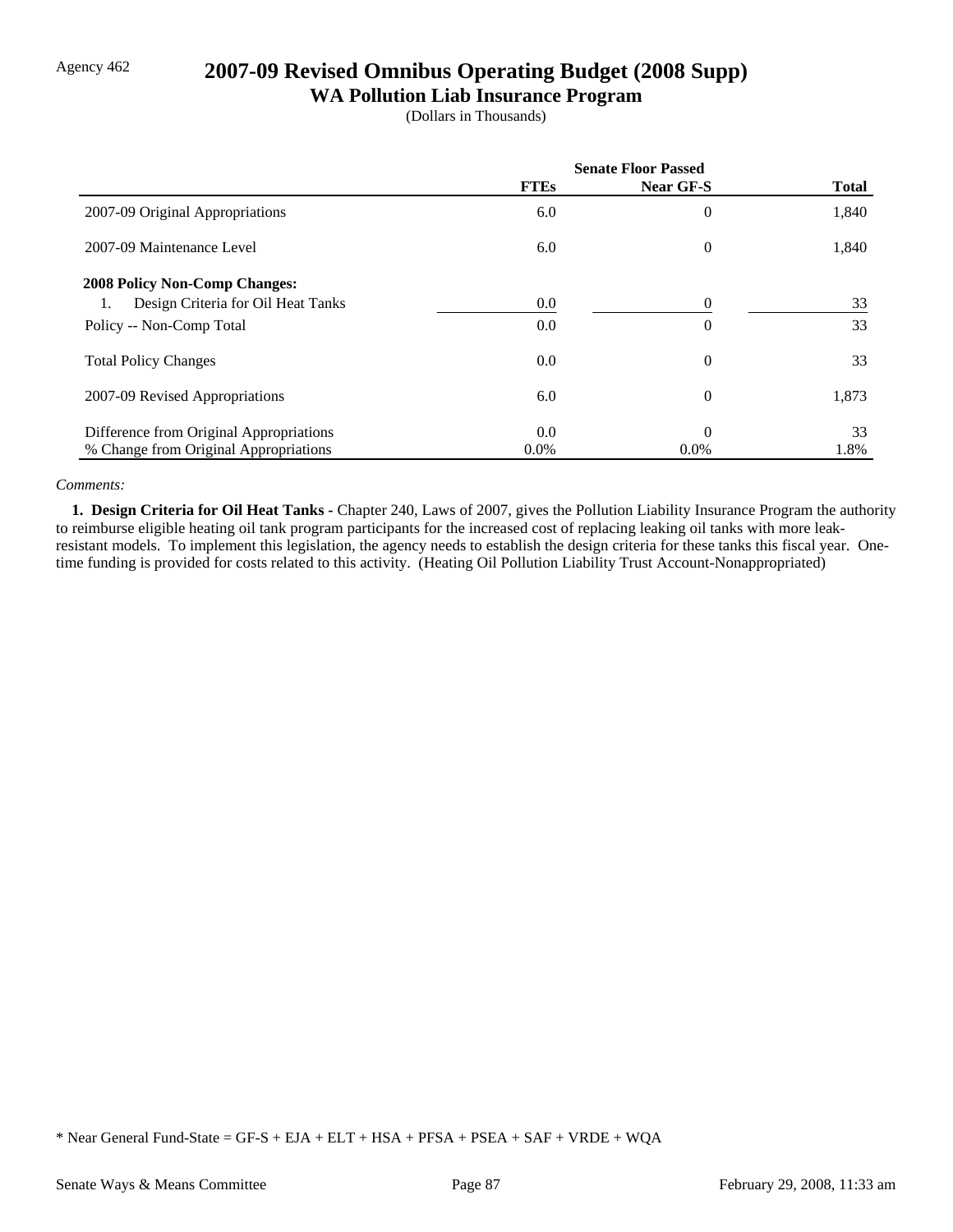### Agency 465 **2007-09 Revised Omnibus Operating Budget (2008 Supp)**

### **State Parks and Recreation Comm**

(Dollars in Thousands)

|                                              | <b>Senate Floor Passed</b> |                  |              |
|----------------------------------------------|----------------------------|------------------|--------------|
|                                              | <b>FTEs</b>                | <b>Near GF-S</b> | <b>Total</b> |
| 2007-09 Original Appropriations              | 750.2                      | 98,578           | 148,841      |
| 2007-09 Maintenance Level                    | 753.1                      | 98,590           | 150,497      |
| <b>2008 Policy Non-Comp Changes:</b>         |                            |                  |              |
| Avalanche Center Backfill<br>1.              | 0.0                        | 131              | 131          |
| <b>Mount Tahoma Trails</b><br>2.             | 0.0                        | 195              | 195          |
| 3.<br>Orca Whale Protection                  | 0.0                        | 40               | 40           |
| 4.<br><b>Facilities Condition Assessment</b> | 0.4                        | 322              | 322          |
| Policy -- Non-Comp Total                     | 0.4                        | 688              | 688          |
| <b>Total Policy Changes</b>                  | 0.4                        | 688              | 688          |
| 2007-09 Revised Appropriations               | 753.5                      | 99,278           | 151,185      |
| Difference from Original Appropriations      | 3.3                        | 700              | 2,344        |
| % Change from Original Appropriations        | 0.4%                       | 0.7%             | 1.6%         |

### *Comments:*

 **1. Avalanche Center Backfill -** One-time funding is provided to fill the projected budget gap for current-level activities at the Northwest Weather and Avalanche Center. Currently, the Commission is participating in the development of an intergovernmental plan and recommendations for sustainable, equitable cost-sharing in accordance with Chapter 141, Laws of 2007, with a final plan due to the Legislature by December 1, 2008.

 **2. Mount Tahoma Trails -** One-time funds are provided for equipment purchases for the Mount Tahoma Trails system, to include a Sno-cat and two crew cabs to enable injured or ill skiers to lie down during transport.

 **3. Orca Whale Protection -** Funding is provided for the implementation of SSB 6395 - Protecting Orca whales. The State Parks and Recreation Commission, in combination with the Department of Fish and Wildlife, must disseminate information about the requirements of the bill, orca- and wildlife-viewing guidelines, and other responsible wildlife-viewing messages.

 **4. Facilities Condition Assessment -** One-time funding is provided to assess the condition of the state park facilities and infrastructure in the southwest region and to enter this information in specialized software. Assessing state park facilities is the first phase of the Agency Improvement Plan. This Plan was adopted as a result of the findings in the January 2007 Study of the Washington State Parks and Recreation Commission's Capital Budget Development, Execution, and Monitoring Process.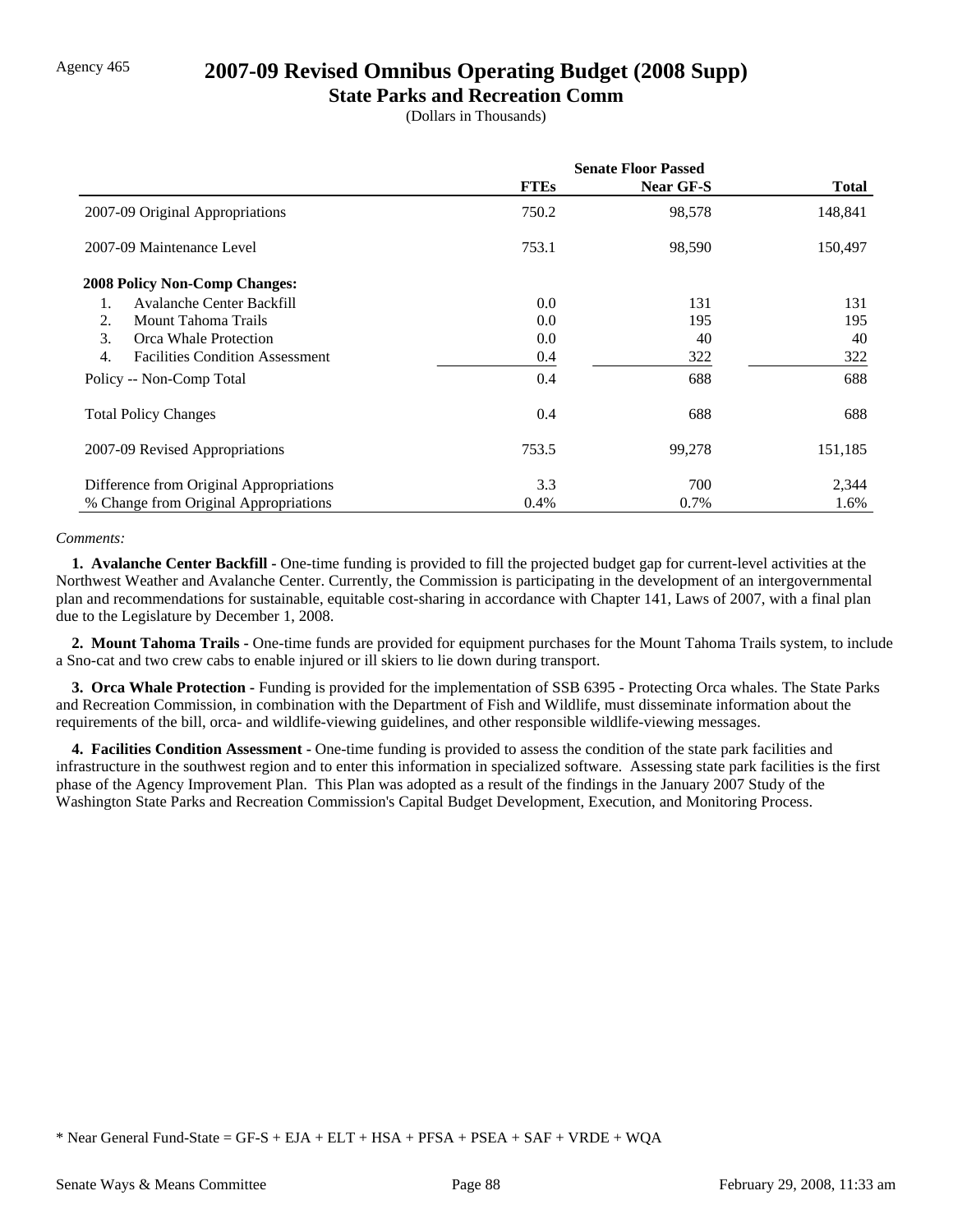# Agency 467 **2007-09 Revised Omnibus Operating Budget (2008 Supp)**

**Rec and Conservation Funding Board**

(Dollars in Thousands)

|                                          | <b>Senate Floor Passed</b> |                  |              |
|------------------------------------------|----------------------------|------------------|--------------|
|                                          | <b>FTEs</b>                | <b>Near GF-S</b> | <b>Total</b> |
| 2007-09 Original Appropriations          | 21.0                       | 3,357            | 28,153       |
| 2007-09 Maintenance Level                | 21.0                       | 3,357            | 28,153       |
| 2008 Policy Non-Comp Changes:            |                            |                  |              |
| <b>Reduce Boating Expenditures</b><br>1. | 0.0                        | $\theta$         | $-1,000$     |
| Policy -- Non-Comp Total                 | 0.0                        | $\theta$         | $-1,000$     |
| <b>Total Policy Changes</b>              | 0.0                        | $\overline{0}$   | $-1,000$     |
| 2007-09 Revised Appropriations           | 21.0                       | 3,357            | 27,153       |
| Difference from Original Appropriations  | 0.0                        | $\Omega$         | $-1,000$     |
| % Change from Original Appropriations    | $0.0\%$                    | $0.0\%$          | $-3.6\%$     |

#### *Comments:*

 **1. Reduce Boating Expenditures -** The Commission will reduce second-year boating activities' expenditures. (Boating Activities Account-state)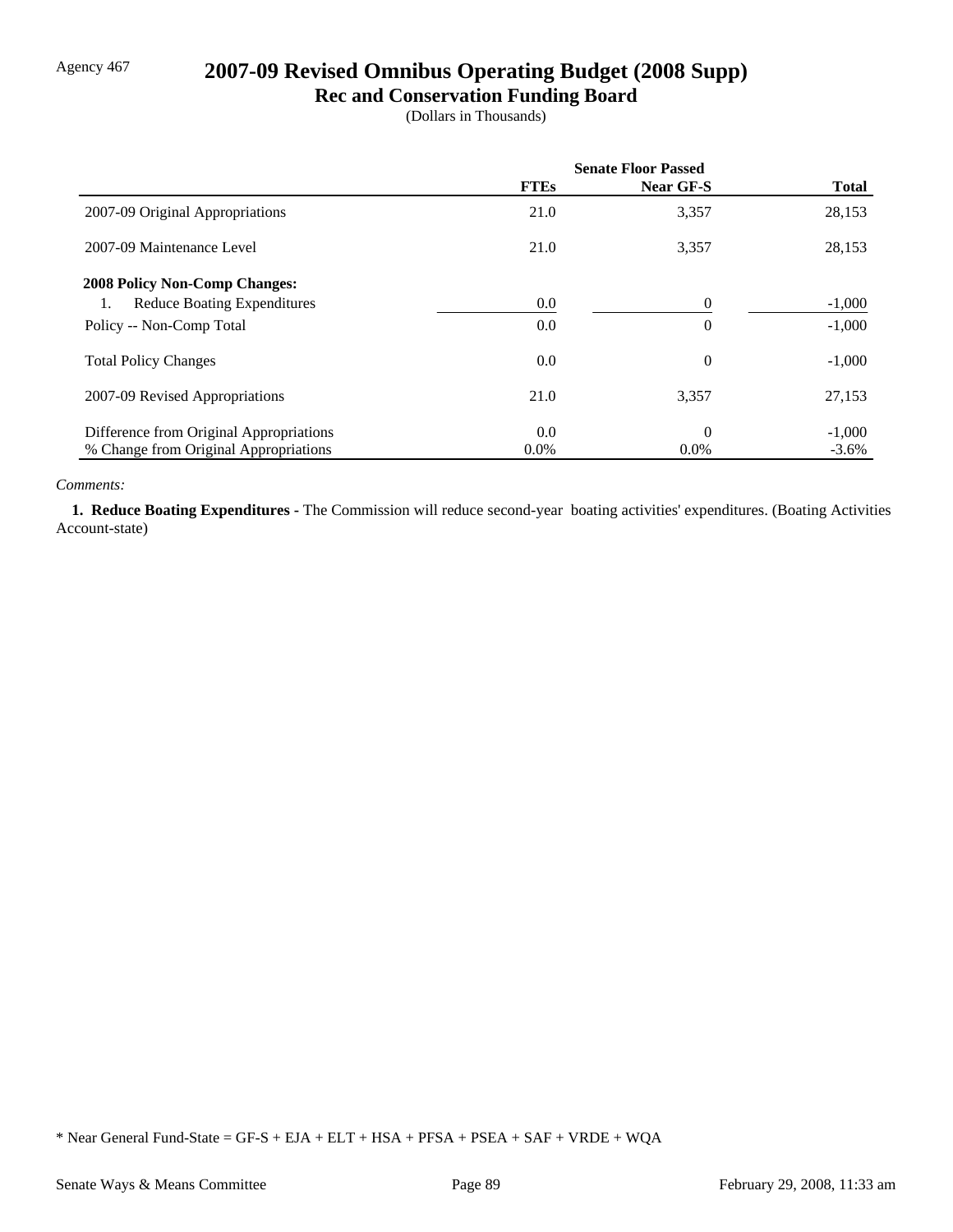# Agency 468 **2007-09 Revised Omnibus Operating Budget (2008 Supp)**

**Environmental Hearings Office**

(Dollars in Thousands)

|                                         | <b>Senate Floor Passed</b> |                  |              |
|-----------------------------------------|----------------------------|------------------|--------------|
|                                         | <b>FTEs</b>                | <b>Near GF-S</b> | <b>Total</b> |
| 2007-09 Original Appropriations         | 9.0                        | 2,295            | 2,295        |
| 2007-09 Maintenance Level               | 9.0                        | 2,305            | 2,305        |
| 2007-09 Revised Appropriations          | 9.0                        | 2,305            | 2,305        |
| Difference from Original Appropriations | 0.0                        | 10               | 10           |
| % Change from Original Appropriations   | $0.0\%$                    | 0.4%             | 0.4%         |

*Comments:*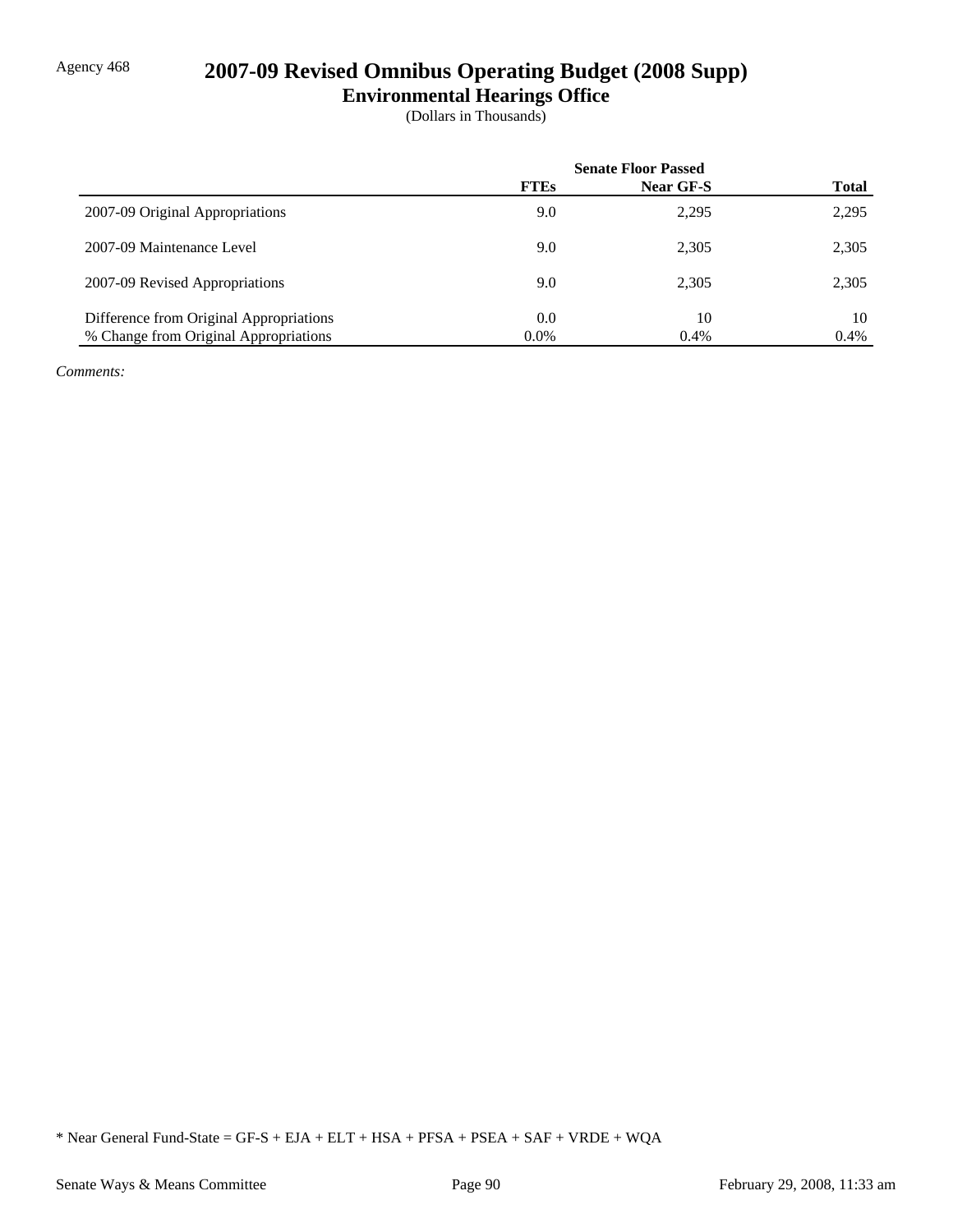### Agency 471 **2007-09 Revised Omnibus Operating Budget (2008 Supp)**

### **State Conservation Commission**

(Dollars in Thousands)

|                                          | <b>Senate Floor Passed</b> |                  |              |
|------------------------------------------|----------------------------|------------------|--------------|
|                                          | <b>FTEs</b>                | <b>Near GF-S</b> | <b>Total</b> |
| 2007-09 Original Appropriations          | 17.8                       | 20,429           | 21,607       |
| 2007-09 Maintenance Level                | 17.8                       | 20.429           | 21,607       |
| <b>2008 Policy Non-Comp Changes:</b>     |                            |                  |              |
| <b>Conservation Markets</b>              | 0.3                        | 174              | 174          |
| Move Livestock Projects to Capital<br>2. | 0.0                        | $-4,000$         | $-4,000$     |
| Policy -- Non-Comp Total                 | 0.3                        | $-3,826$         | $-3,826$     |
| <b>Total Policy Changes</b>              | 0.3                        | $-3,826$         | $-3,826$     |
| 2007-09 Revised Appropriations           | 18.1                       | 16,603           | 17,781       |
| Difference from Original Appropriations  | 0.3                        | $-3,826$         | $-3,826$     |
| % Change from Original Appropriations    | 1.4%                       | $-18.7\%$        | $-17.7\%$    |

### *Comments:*

 **1. Conservation Markets -** One-time funding is provided for implementation of SSB 6805 - Promoting farmland preservation and environmental restoration through conservation markets. The Commission will first conduct a feasibility study to include an evaluation of agricultural conservation markets operating in other states; a determination of the level of interest among farm and small-forest landowners; an assessment of market-ready products; identification of opportunities for conservation markets to provide ongoing revenue to farm and small-forestry operations to improve their long-term viability; and a determination of public agencies' demand for, and willingness to use, conservation markets. The Commission will present its findings and recommendations to the Governor and the Legislature by December 1, 2008. If the study determines that conservation markets are feasible and desirable, the Commission must conduct two demonstration projects.

 **2. Move Livestock Projects to Capital -** The current appropriation authority from the Water Quality Account and the timing and duration of construction projects are not always concurrent. To address this incongruity, funding for these projects is shifted from the 2007-09 operating budget to the 2007-09 capital budget (Project Number 2008-4-001). (Water Quality Account-State)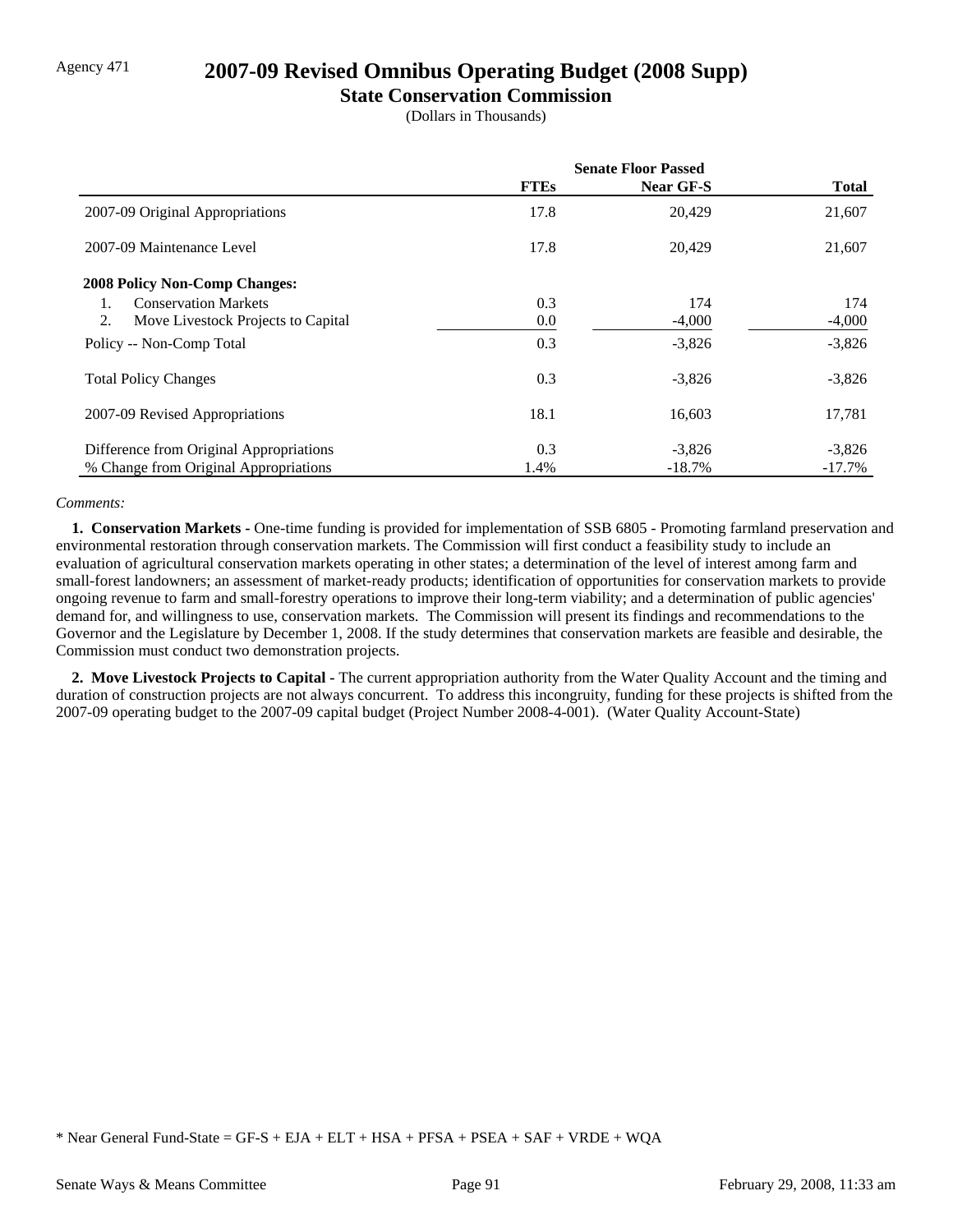# Agency 477 **2007-09 Revised Omnibus Operating Budget (2008 Supp)**

### **Dept of Fish and Wildlife**

(Dollars in Thousands)

|     |                                         | <b>Senate Floor Passed</b> |                  |              |
|-----|-----------------------------------------|----------------------------|------------------|--------------|
|     |                                         | <b>FTEs</b>                | <b>Near GF-S</b> | <b>Total</b> |
|     | 2007-09 Original Appropriations         | 1,541.5                    | 108,959          | 347,293      |
|     | 2007-09 Maintenance Level               | 1,542.0                    | 109,604          | 348,427      |
|     | 2008 Policy Non-Comp Changes:           |                            |                  |              |
| 1.  | <b>Outer Coast Marine Resources</b>     | 0.4                        | 500              | 500          |
| 2.  | Marine Protected Areas Workgroup        | 0.5                        | 115              | 115          |
| 3.  | Marine Managed Areas                    | 0.5                        | 46               | 46           |
| 4.  | <b>Restoration of Wiley Slough</b>      | 0.0                        | 75               | 75           |
| 5.  | Electron Dam Workgroup                  | 0.0                        | 175              | 175          |
| 6.  | Wenatchee and Entiat Fisheries          | 0.0                        | 55               | 55           |
| 7.  | PS Steelhead ESA Listing                | 0.5                        | 148              | 148          |
| 8.  | Selective Fisheries - Chinook           | 6.7                        | 590              | 590          |
| 9.  | Colville Partnership Initiative         | 1.0                        | 609              | 609          |
| 10. | <b>Skagit Tidegates</b>                 | 0.5                        | 155              | 155          |
| 11. | Derelict Fishing Gear                   | 0.0                        | 100              | 100          |
| 12. | <b>Beebe Springs</b>                    | 0.0                        | 300              | 300          |
| 13. | Orca Whale Protection                   | 0.0                        | 46               | 46           |
|     | Policy -- Non-Comp Total                | 10.1                       | 2,914            | 2,914        |
|     | <b>Total Policy Changes</b>             | 10.1                       | 2,914            | 2,914        |
|     | 2007-09 Revised Appropriations          | 1,552.1                    | 112,518          | 351,341      |
|     | Difference from Original Appropriations | 10.6                       | 3,559            | 4,048        |
|     | % Change from Original Appropriations   | 0.7%                       | 3.3%             | 1.2%         |

### *Comments:*

 **1. Outer Coast Marine Resources -** Funding is provided to implement 2SSB 6227 - Outer coast marine resources committees. The Outer Coast Marine Resources Committee program will be created within the Department to provide support for the development, administration, and coordination of coastal Marine Resource Committees (MRCs). The Director will develop procedures and criteria for distributing grants to coastal MRCs for administration and for coastal projects. It is expected that approximately \$438,000 in grant funds will be distributed to MRCs in Fiscal Year 2009.

 **2. Marine Protected Areas Workgroup -** Funding is provided for implementation of SSB 6231 - Marine protected areas. The Director will chair the newly-created Marine Protected Area (MPA) work group. The group will examine the current inventory and management of Washington's MPAs; develop recommendations to improve coordination and consistency regarding MPA management goals, criteria for establishment, management practices, terminology, and monitoring; develop recommendations to improve the integration of science into MPA establishment and management; develop recommendations to further integrate local governments and nongovernmental organizations into the establishment and management of MPAs; and provide any other recommendations to improve the effectiveness of MPAs. By December 1, 2009, the work group must report its findings and recommendations to the Legislature.

 **3. Marine Managed Areas -** Funding is provided for implementation of SSB 6307 - Marine managed areas. Rules will be adopted governing the taking of fish, shellfish, or wildlife within or next to a reserve or other Marine Managed Area (MMA), consistent with the management plan developed by the Puget Sound Partnership.

 **4. Restoration of Wiley Slough -** Funding is provided for for stream-channel restoration of Wiley Slough to enhance fish passage.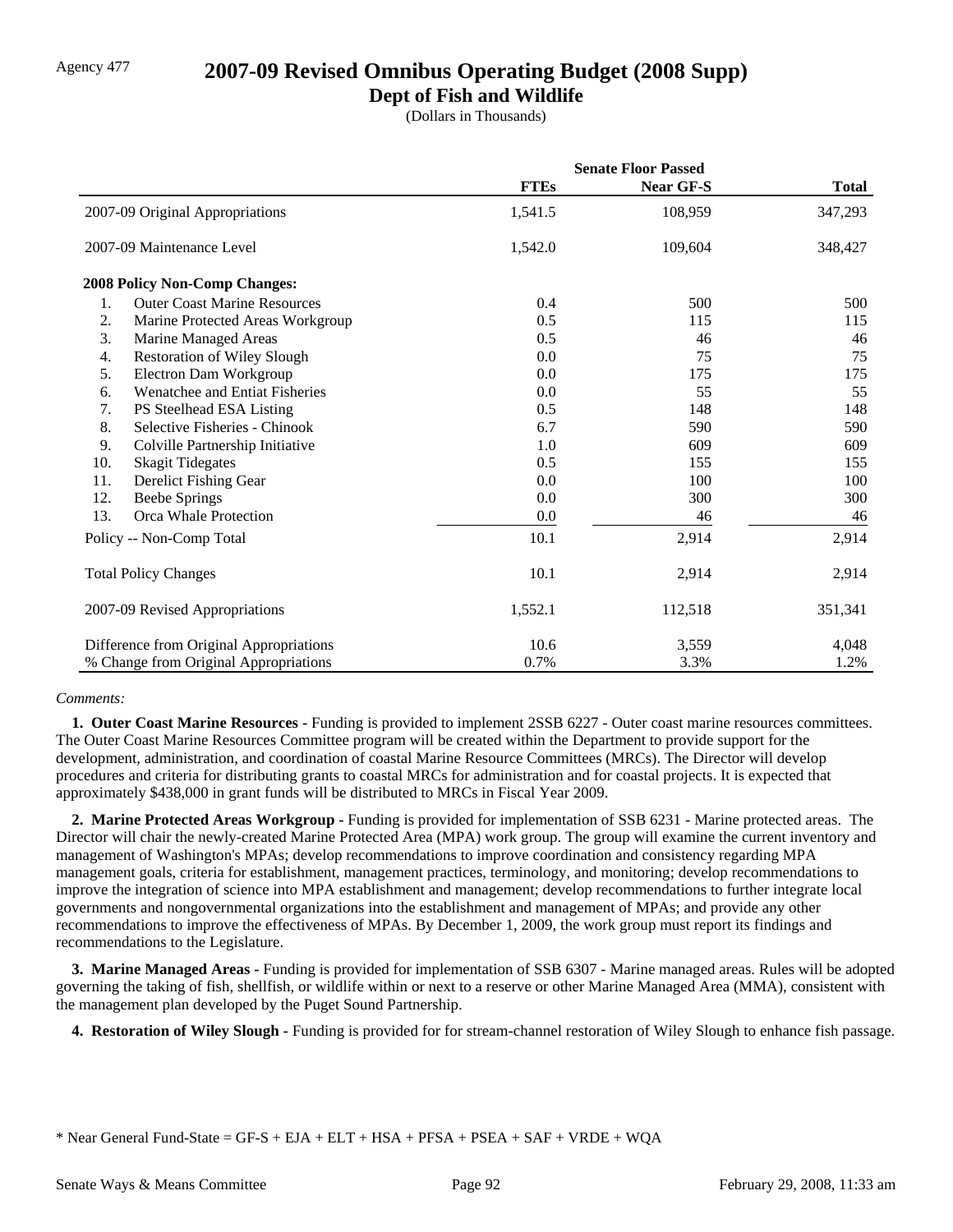## Agency 477 **2007-09 Revised Omnibus Operating Budget (2008 Supp) Dept of Fish and Wildlife**

**5. Electron Dam Workgroup - Funds are provided for the Department to convene a work group to study solutions for improving** outbound juvenile salmon migration at Electron Dam on the Puyallup River. The work group shall include one member of the House, one member of the Senate, one representative from the Department of Fish and Wildlife, one representative from Puget Sound Energy, and one representative from the Puyallup Tribe of Indians. The work group shall present its findings and recommendations to the appropriate committees of the Legislature by January 1, 2009.

 **6. Wenatchee and Entiat Fisheries -** One-time funds are provided to the Wenatchee and Entiat fisheries, contingent on meeting target numbers outlined in the National Oceanic and Atmospheric Administration (NOAA) permit and issuance of the permit.

 **7. PS Steelhead ESA Listing -** The Puget Sound steelhead was listed under the federal Endangered Species Act (ESA) in May 2007. This listing requires the Department to jointly develop a harvest and hatchery Resource Management Plan (RMP) with tribal co-managers by the spring of 2008. Once the RMP is developed and implemented in Puget Sound, both recreational steelhead fishing and hatchery production can continue. The Department will develop and implement the RMP with these one-time funds.

 **8. Selective Fisheries - Chinook -** Ongoing state funding is provided for the additional selective fisheries in Puget Sound, contingent upon receipt of federal match funding. Selective fishing is a strategy designed to protect wild stocks of salmon listed as threatened under the federal Endangered Species Act. The structure allows harvest of marked hatchery salmon in designated areas, while requiring the release of any wild salmon that are caught.

 **9. Colville Partnership Initiative -** The Department is provided funding to implement a pilot project with the Confederated Tribes of the Colville Reservation to develop expanded recreational fishing opportunities on Lake Rufus Woods and its northern shoreline. The Department will also conduct joint enforcement of lake fisheries on Lake Rufus Woods and adjoining waters, pursuant to state and tribal intergovernmental agreements developed under the Columbia River water supply program.

 **10. Skagit Tidegates -** The Skagit Drainage and Fish Initiative provides an opportunity for the agricultural community, federal agencies, the Department, and tribes to work collaboratively toward meeting the needs of all participating parties. A combination of one-time and ongoing funding will provide necessary resources to link estuarine and delta watercourse habitat restoration with tidegate and drainage infrastructure maintenance. These agreements directly support the Puget Sound Chinook Salmon Restoration Plan.

 **11. Derelict Fishing Gear -** One-time funding is provided for the Department to work with the Northwest Straits Commission to remove derelict gear in marine waters. Common types of derelict fishing gear include gillnets, purse seine nets, aquaculture nets, crab and shrimp pots, and lines and ropes. Proper removal of derelict fishing gear will reduce negative impacts to fish, shellfish, wildlife, and marine habitat, as well as to reduce hazards to navigation.

 **12. Beebe Springs -** Expenditure authority is provided to expend the proceeds from the sale of the upper 20-acre parcel of the Beebe Springs property. This one-time expenditure must be spent to develop the Beebe Springs natural interpretive site and are not to exceed the value of the revenue from the sale of the parcel.

 **13. Orca Whale Protection -** Funding is provided for the implementation of SSB 6395 - Protecting Orca whales. The Department, in combination with the State Parks and Recreation Commission, must disseminate information about the requirements of the bill, orca- and wildlife-viewing guidelines, and other responsible wildlife-viewing messages.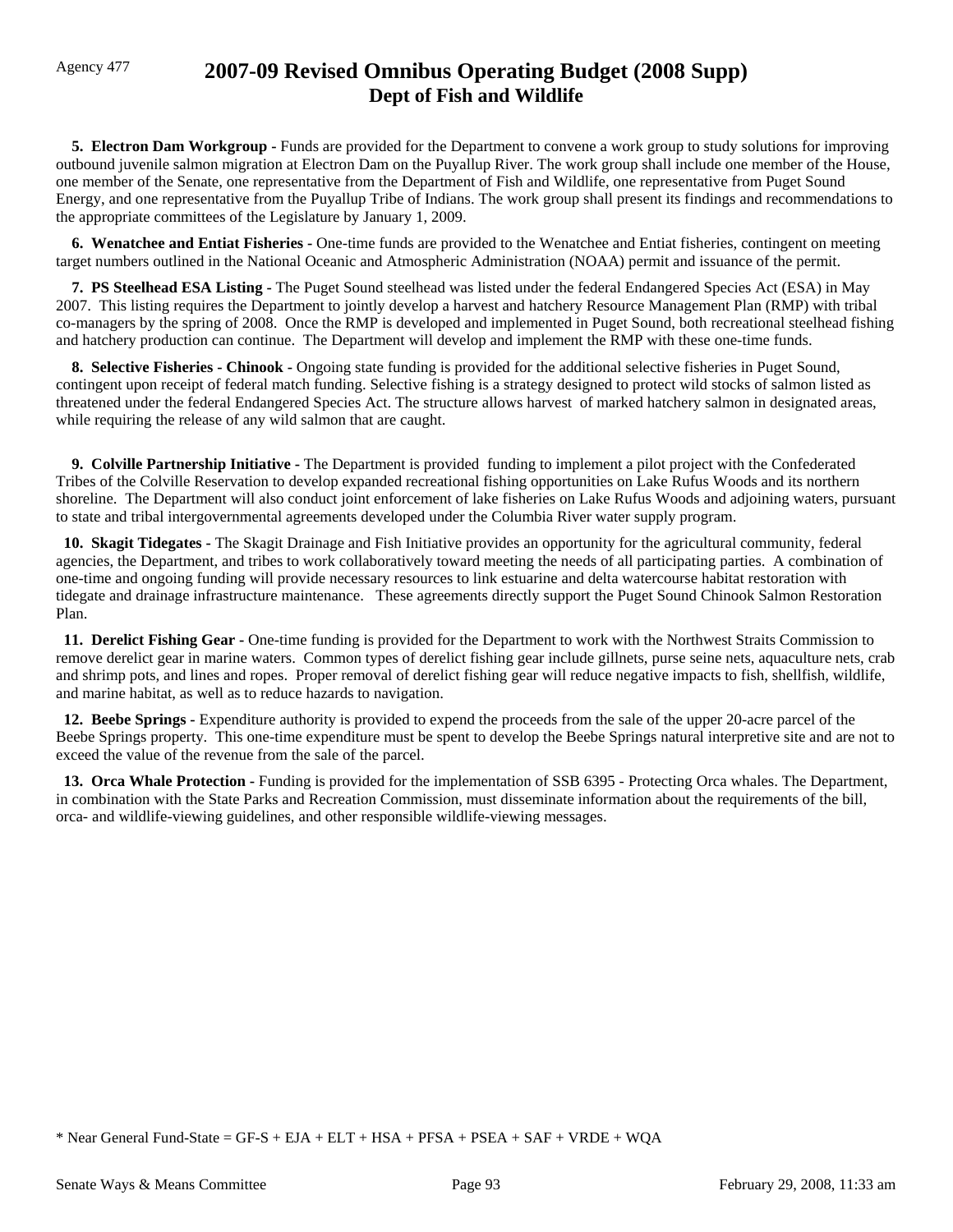### Agency 478 **2007-09 Revised Omnibus Operating Budget (2008 Supp)**

### **Puget Sound Partnership**

(Dollars in Thousands)

|                                                  | <b>Senate Floor Passed</b> |                  |              |
|--------------------------------------------------|----------------------------|------------------|--------------|
|                                                  | <b>FTEs</b>                | <b>Near GF-S</b> | <b>Total</b> |
| 2007-09 Original Appropriations                  | 38.0                       | 7,917            | 12,072       |
| 2007-09 Maintenance Level                        | 34.0                       | 7,417            | 12,107       |
| <b>2008 Policy Non-Comp Changes:</b>             |                            |                  |              |
| Marine Managed Areas<br>1.                       | 0.0                        | 24               | 24           |
| <b>Federal Spending Authority</b><br>2.          | 0.0                        | 0                | 850          |
| 3.<br><b>Action Agenda Development</b>           | 0.0                        | 1,333            | 2,233        |
| <b>Puget Sound Toxic Pollution Sources</b><br>4. | 0.0                        | $\Omega$         | 620          |
| 5.<br><b>Puget Sound/Coastal Monitoring</b>      | 1.0                        | 305              | 610          |
| Policy -- Non-Comp Total                         | 1.0                        | 1,662            | 4,337        |
| <b>Total Policy Changes</b>                      | 1.0                        | 1,662            | 4,337        |
| 2007-09 Revised Appropriations                   | 35.0                       | 9,079            | 16,444       |
| Difference from Original Appropriations          | $-3.0$                     | 1,162            | 4,372        |
| % Change from Original Appropriations            | $-7.9\%$                   | 14.7%            | 36.2%        |

#### *Comments:*

 **1. Marine Managed Areas -** Funding is provided for implementation of SSB 6307 - Marine managed areas. The Puget Sound Partnership will prepare a Puget Sound marine managed areas plan (MMA plan) to coordinate and strengthen all state and local government marine managed areas programs. The Leadership Council will determine membership of the work group in accordance with the representation delineated in the bill. The plan will include guidelines for incorporating best available science; guidelines for managing areas on an ecosystem basis; funding recommendations; strategies addressing impacts from population growth, development, and storm water discharges; adaptive management and methods for synthesizing monitoring results; among other elements. The MMA plan must be completed by the end of July 1, 2010, submitted to the Leadership Council for review and approval, and incorporated into the Action Agenda. It is expected that additional funding will be required in the 2009-11 biennium to complete this one-time project.

 **2. Federal Spending Authority -** Additional spending authority is provided to allow the Partnership to access available matching federal funds for planning and implementation of the Action Agenda. The Partnership will make use of federal matching funds where possible. (General Fund-federal)

 **3. Action Agenda Development -** The Puget Sound Partnership was established in 2007 to lead efforts to protect and restore the Puget Sound. Statute directs the Partnership to create a long-term action agenda by September 1, 2008, that identifies and prioritizes actions for restoring Puget Sound by 2020. Funding is provided for the Partnership to engage in broad consultation with all levels of government, extensive public and stakeholder involvement, and scientific review of proposed actions. One-time funding is provided to develop an action agenda that incorporates a high level of analysis and scientific review. To the extent funding allows, the Partnership shall also proceed with implementation of the 2020 Action Agenda. (Water Quality Account-State, State Toxics Account-State)

 **4. Puget Sound Toxic Pollution Sources -** Toxic contaminants continue to be discharged into Puget Sound, adversely impacting both ecological and human health. Funding is provided to analyze contaminated sources to develop mitigation priorities. One contamination source is air-pollution fallout into marine waters. One-time funding is provided to estimate the contribution of priority toxic chemicals deposited in Puget Sound and nearby watersheds from fuel-related air emissions. To the extent permitted under federal restrictions, the Partnership will leverage federal matching funds to extend the project. (General Fund-Federal; State Toxics Account-State)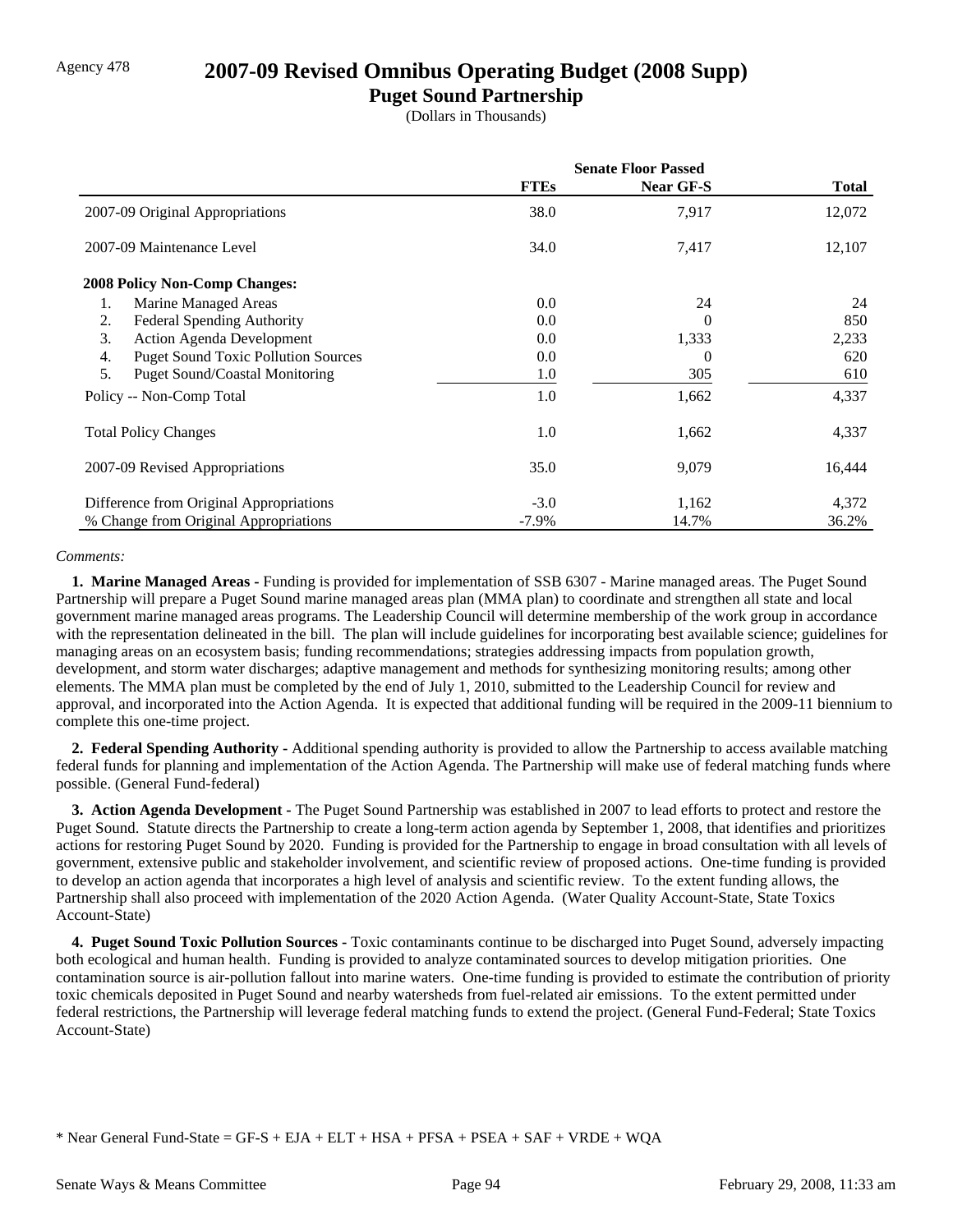# Agency 478 **2007-09 Revised Omnibus Operating Budget (2008 Supp) Puget Sound Partnership**

 **5. Puget Sound/Coastal Monitoring -** Funding is provided for an outcome-monitoring program to establish a baseline and determine progress toward salmon recovery, and restoration of the health of Puget Sound by 2020. The Partnership, in consultation with the Department of Ecology, shall use a standard monitoring and sample collection process and utilize information from other entities, such as volunteer groups, other state agencies, and local governments. A combination of one-time and ongoing funding is provided to plan, establish, and begin a statistically valid sampling program in Puget Sound and on Washington's coastline. To the extent permitted under federal restrictions, the Partnership will leverage federal matching funds to extend the project. (General Fund-Federal; Water Quality Account-State)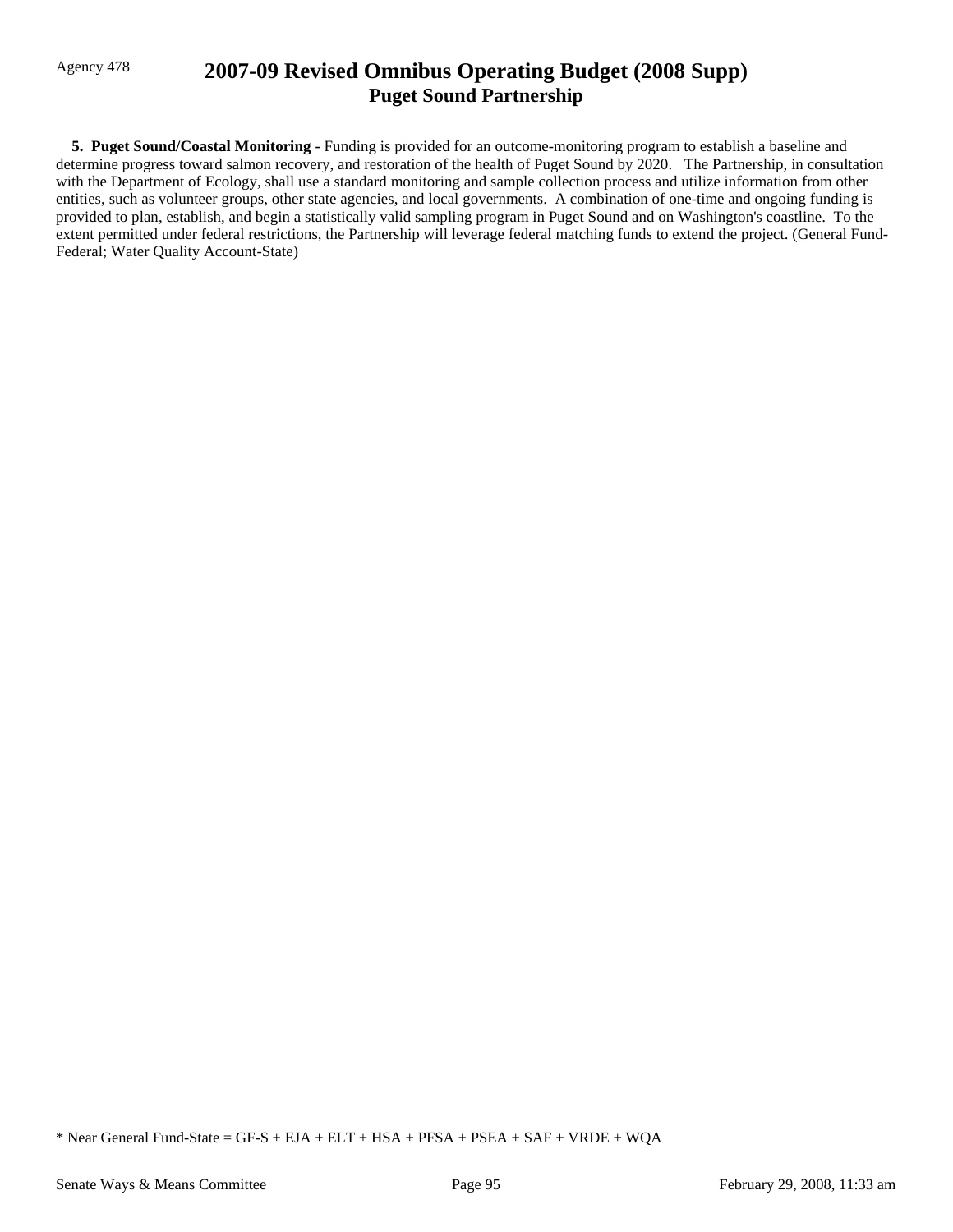## Agency 490 **2007-09 Revised Omnibus Operating Budget (2008 Supp)**

### **Department of Natural Resources**

(Dollars in Thousands)

|                                                | <b>Senate Floor Passed</b> |                  |              |
|------------------------------------------------|----------------------------|------------------|--------------|
|                                                | <b>FTEs</b>                | <b>Near GF-S</b> | <b>Total</b> |
| 2007-09 Original Appropriations                | 1,500.1                    | 102,023          | 387,625      |
| 2007-09 Maintenance Level                      | 1,500.0                    | 102,019          | 384,078      |
| <b>2008 Policy Non-Comp Changes:</b>           |                            |                  |              |
| <b>Unstable Slopes Study</b><br>1.             | 0.0                        | <b>200</b>       | <b>200</b>   |
| <b>Climate Change Taskforce</b><br>2.          | 0.0                        | 50               | 50           |
| 3.<br><b>Aquatic Endangered Species Act</b>    | 1.0                        | 0                | 191          |
| <b>Emergency Fire Suppression</b><br>4.        | 0.0                        | 3,707            | 6,334        |
| 5.<br><b>Forest Practices Federal Backfill</b> | 0.2                        | $\mathbf{0}$     | 3,000        |
| Policy -- Non-Comp Total                       | 1.2                        | 3,957            | 9,775        |
| <b>Total Policy Changes</b>                    | 1.2                        | 3,957            | 9,775        |
| 2007-09 Revised Appropriations                 | 1,501.2                    | 105,976          | 393,853      |
| Difference from Original Appropriations        | 1.1                        | 3,953            | 6,228        |
| % Change from Original Appropriations          | 0.1%                       | 3.9%             | 1.6%         |

#### *Comments:*

 **1. Unstable Slopes Study -** Funding is provided to complement existing funding and extend the analysis of unstable slopes currently underway by the Cooperative Monitoring, Evaluation and Research (CMER) Committee of the Adaptive Management program.

 **2. Climate Change Taskforce -** Funding is provided for the Department to participate with the regional, multi-organization taskforce of forest scientists and land managers formed to develop science-based management options for forest landowners to manage under alternative climate change scenarios. The department will develop a project aimed at acquiring, developing, and distributing information about localized impacts of climate change on native tree species.

 **3. Aquatic Endangered Species Act -** One-time funding will ensure that the Department will complete a final Habitat Conservation Plan (HCP) for state-owned aquatic lands and an Environmental Impact Statement by June 2009. Two staff will provide additional scientific and data/information analysis support. An HCP creates a framework for protecting endangered species, which provides certainty to the Department regarding its aquatic land activities (leases, reserves, geoduck harvest, and marina operations). Implementation of the HCP will begin in June 2009. (Aquatic Lands Enhancement Account-State)

**4. Emergency Fire Suppression -** One-time funding is provided for fire suppression activity for incurred and anticipated costs during Fiscal Year 2008, in excess of the Department's existing fire suppression appropriation. (General Fund-State, General Fund-Federal)

 **5. Forest Practices Federal Backfill -** To address declining federal dollars, funding is provided from the newly created Forest and Fish Support Account to allow tribes to continue their implementation activities, such as forest practice reviews, scientific studies, and interagency coordination. These funds will also enable the Department to implement additional Forest and Fish Report projects. (Forest and Fish Support Account-State)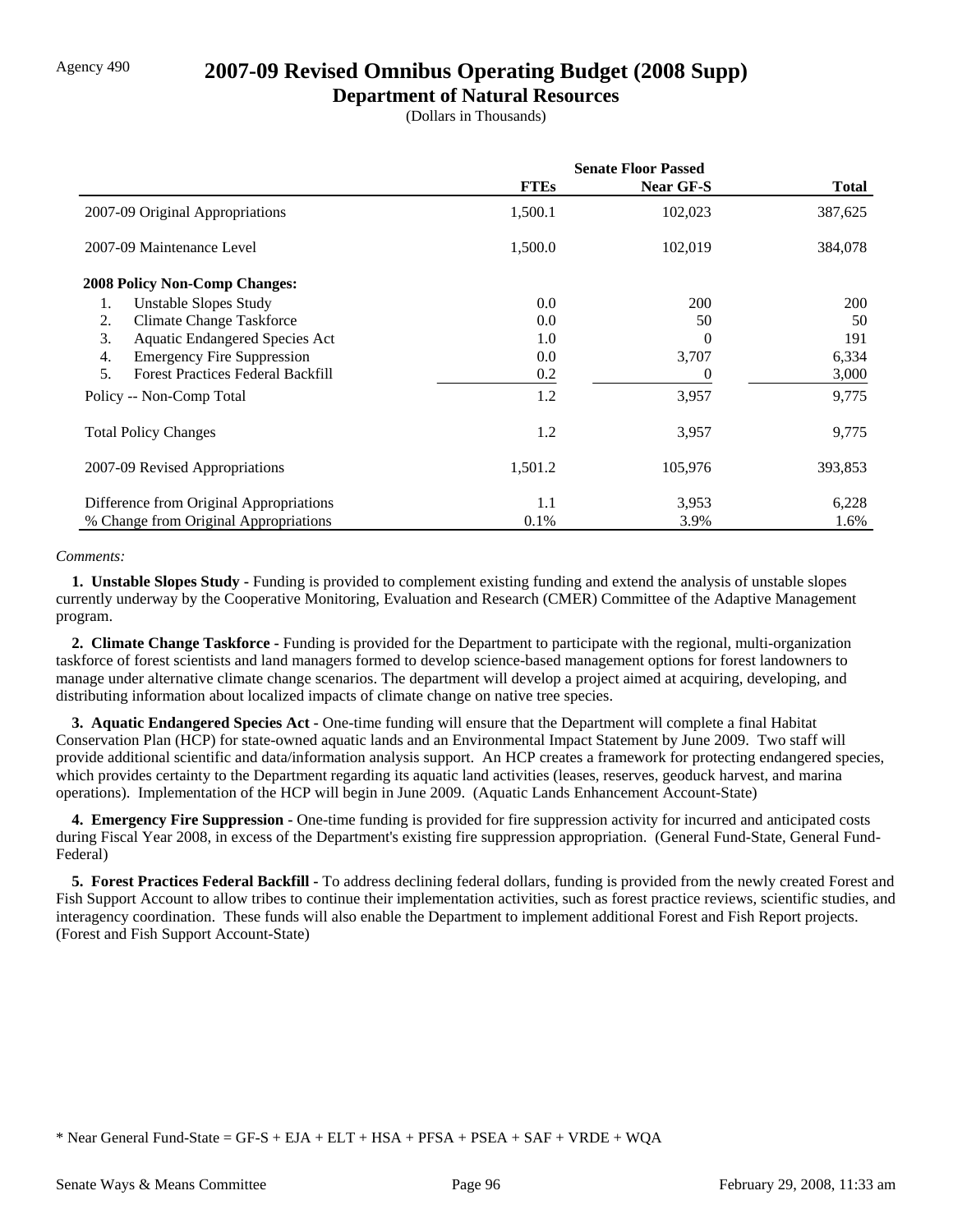# Agency 495 **2007-09 Revised Omnibus Operating Budget (2008 Supp)**

## **Department of Agriculture**

(Dollars in Thousands)

|                                           | <b>Senate Floor Passed</b> |                  |              |
|-------------------------------------------|----------------------------|------------------|--------------|
|                                           | <b>FTEs</b>                | <b>Near GF-S</b> | <b>Total</b> |
| 2007-09 Original Appropriations           | 702.0                      | 29,445           | 121,289      |
| 2007-09 Maintenance Level                 | 702.0                      | 29,449           | 121,305      |
| <b>2008 Policy Non-Comp Changes:</b>      |                            |                  |              |
| Pacific County Spartina Eradication<br>1. | 0.0                        | 65               | 65           |
| 2.<br><b>Risk Management</b>              | 0.0                        | 212              | 212          |
| 3.<br>Local Farms and Healthy Kids        | 1.3                        | 290              | 290          |
| Policy -- Non-Comp Total                  | 1.3                        | 567              | 567          |
| <b>Total Policy Changes</b>               | 1.3                        | 567              | 567          |
| 2007-09 Revised Appropriations            | 703.2                      | 30,016           | 121,872      |
| Difference from Original Appropriations   | 1.3                        | 571              | 583          |
| % Change from Original Appropriations     | 0.2%                       | 1.9%             | $0.5\%$      |

### *Comments:*

 **1. Pacific County Spartina Eradication -** Additional funds are provided to be added to \$35,000 of existing Aquatic Lands Enhancement Account appropriation for funding to the Pacific County Noxious Weed Control Board to continue its planning and implementation of spartina eradication activities.

 **2. Risk Management -** Ongoing funding is provided for two positions (Internal Auditor and Human Resources Consultant) to address critical gaps in the Department's basic administrative structure. These positions complete the first phase of a multi-year effort to meet essential administrative and operational needs identified by an independent management analysis. An internal auditor will ensure agency compliance with state and federal accounting standards. The human resources consultant will conduct personnelrelated investigations and make recommendations for corrective actions, coordinate workplace safety efforts, assess reasonable accommodation needs of people with disabilities, and work on agency-wide succession planning.

 **3. Local Farms and Healthy Kids -** Funding is provided to implement 2SSB 6483 - Local food production. In accordance with the bill, the Department will create a "Farm-to-School" program encouraging consumption of fresh, locally-grown food at public schools and other institutions.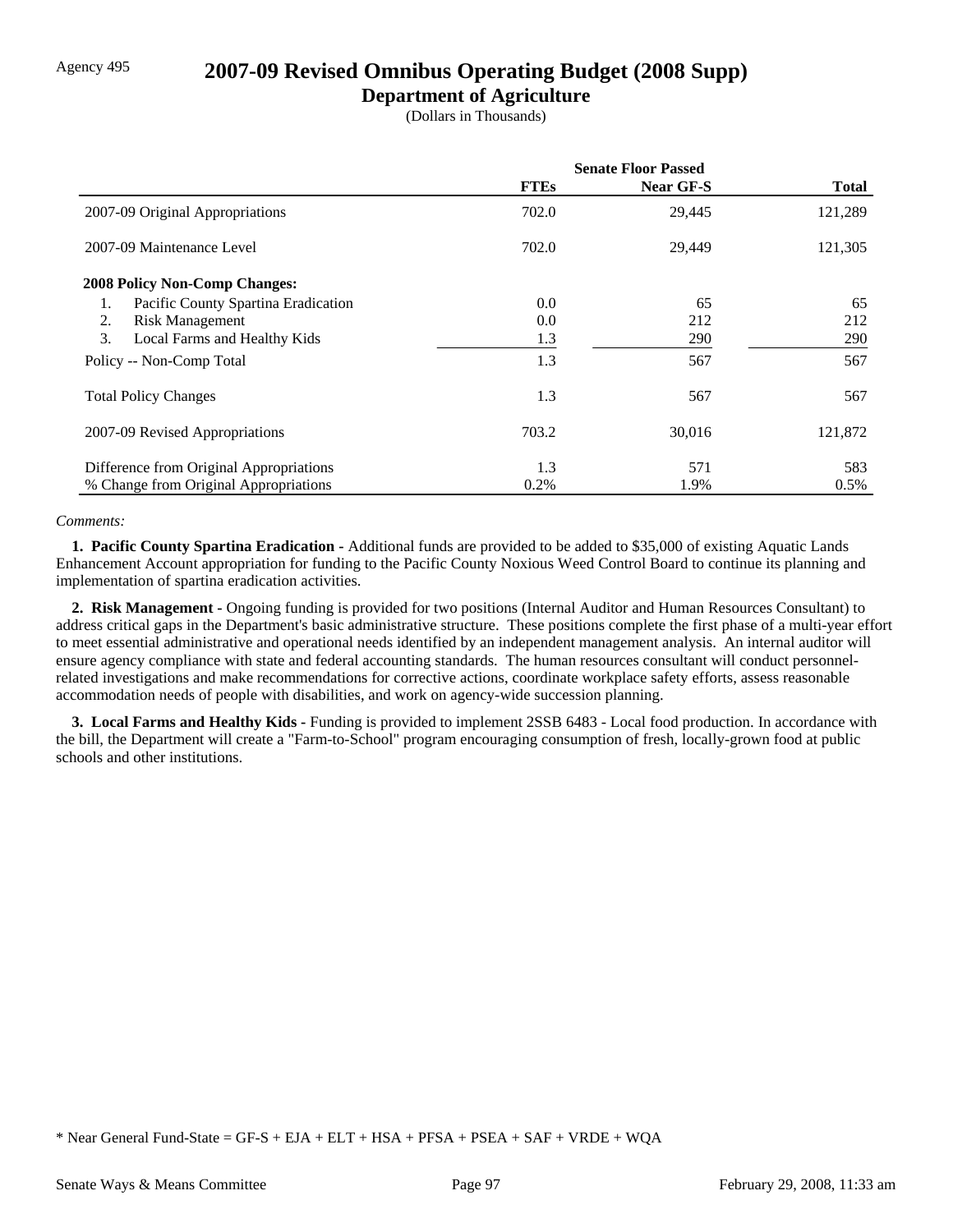# Agency 225 **2007-09 Revised Omnibus Operating Budget (2008 Supp)**

## **Washington State Patrol**

(Dollars in Thousands)

|                                                | <b>Senate Floor Passed</b> |                  |              |
|------------------------------------------------|----------------------------|------------------|--------------|
|                                                | <b>FTEs</b>                | <b>Near GF-S</b> | <b>Total</b> |
| 2007-09 Original Appropriations                | 581.0                      | 86,449           | 122,180      |
| 2007-09 Maintenance Level                      | 560.3                      | 82,144           | 120,707      |
| <b>2008 Policy Non-Comp Changes:</b>           |                            |                  |              |
| 1.<br><b>ACCESS Platform Migration Phase I</b> | 0.0                        | 127              | 127          |
| Regulation of Health Professionals#<br>2.      | 1.5                        | 0                | 222          |
| <b>Expand Seattle Crime Lab</b><br>3.          | 0.0                        | 258              | 428          |
| Harmonize Hospital Fire Inspections<br>4.      | 0.5                        | 0                | 141          |
| 5.<br><b>State Toxicologist Staffing</b>       | 0.8                        | $^{(1)}$         | 205          |
| 6.<br>Reduced Cigarette Ignition               | 0.5                        | $_{0}$           | 94           |
| Policy -- Non-Comp Total                       | 3.3                        | 385              | 1,217        |
| <b>Total Policy Changes</b>                    | 3.3                        | 385              | 1,217        |
| 2007-09 Revised Appropriations                 | 563.6                      | 82,529           | 121,924      |
| Difference from Original Appropriations        | $-17.4$                    | $-3,920$         | $-256$       |
| % Change from Original Appropriations          | $-3.0\%$                   | $-4.5\%$         | $-0.2\%$     |

### *Comments:*

 **1. ACCESS Platform Migration Phase I -** Funding is provided to begin the process of replacing the "A Central Computerized Enforcement Service System" (ACCESS). Phase I of the project funds a project manager/consultant to conduct the acquisition, and a quality assurance consultant who will continue through the completion of the project. (General Fund-State, State Patrol Highway Account-State)

 **2. Regulation of Health Professionals# -** Funding is provided pursuant to Substitute House Bill 1103 (health professions) to conduct national criminal background checks on all out-of-state applicants for health professions credentials to help prevent individuals with criminal convictions in other states from obtaining a credential in Washington. This item funds the costs for the workload impact of an estimated 13,500 additional background checks. (Fingerprint Identification Account-State)

**3. Expand Seattle Crime Lab - Funding is provided to exercise a City of Seattle option on 15,153 square feet on the fourth floor** of the current facility to allow the Chemistry Section to move and the Toxicology Laboratory to expand. (General Fund-State, Death Investigations Account-State)

 **4. Harmonize Hospital Fire Inspections -** Funding and one FTE is provided to allow the Director of Fire Protection to complete fire and life safety inspections for hospitals on an 18-month inspection cycle.

 **5. State Toxicologist Staffing -** Funding is provided for a full-time State Toxicologist and an evidence custodian. (Death Investigations Account)

 **6. Reduced Cigarette Ignition -** Funding is provided to implement 2SSB 5642 (reduced cigarette ignition).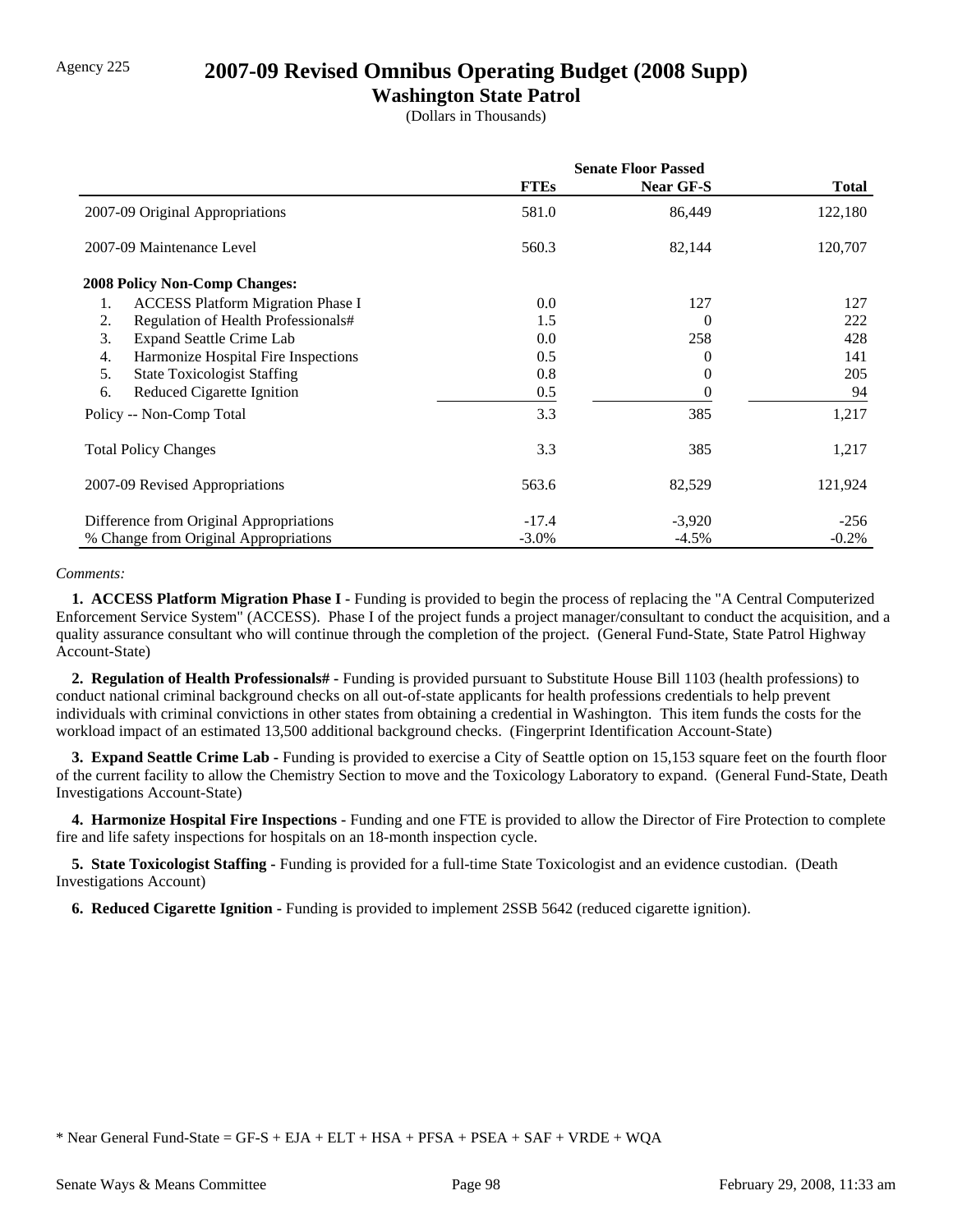# Agency 228 **2007-09 Revised Omnibus Operating Budget (2008 Supp)**

## **WA Traffic Safety Commission**

(Dollars in Thousands)

|                                         | <b>Senate Floor Passed</b> |           |                |
|-----------------------------------------|----------------------------|-----------|----------------|
|                                         | <b>FTEs</b>                | Near GF-S | <b>Total</b>   |
| 2007-09 Original Appropriations         | 0.0                        | $\theta$  | $\Omega$       |
| 2007-09 Maintenance Level               | $0.0\,$                    | $\theta$  | $\overline{0}$ |
| <b>2008 Policy Non-Comp Changes:</b>    |                            |           |                |
| <b>DUI Emphasis Patrol Grants</b><br>1. | $0.0\,$                    | 4,947     | 4,947          |
| Policy -- Non-Comp Total                | $0.0\,$                    | 4,947     | 4,947          |
| <b>Total Policy Changes</b>             | $0.0\,$                    | 4,947     | 4,947          |
| 2007-09 Revised Appropriations          | $0.0\,$                    | 4,947     | 4,947          |
| Difference from Original Appropriations | $0.0\,$                    | 4,947     | 4,947          |
| % Change from Original Appropriations   | $0.0\%$                    | $0.0\%$   | $0.0\%$        |

### *Comments:*

 **1. DUI Emphasis Patrol Grants -** Funding is provided for impaired driving enforcement grants for local law enforcement agencies, implementing the provisions of SB 6931 (emphasis patrols). Revenue is generated through a \$0.42 per liter surcharge on distilled spirits. (Violence Reduction and Drug Enforcement Account-State)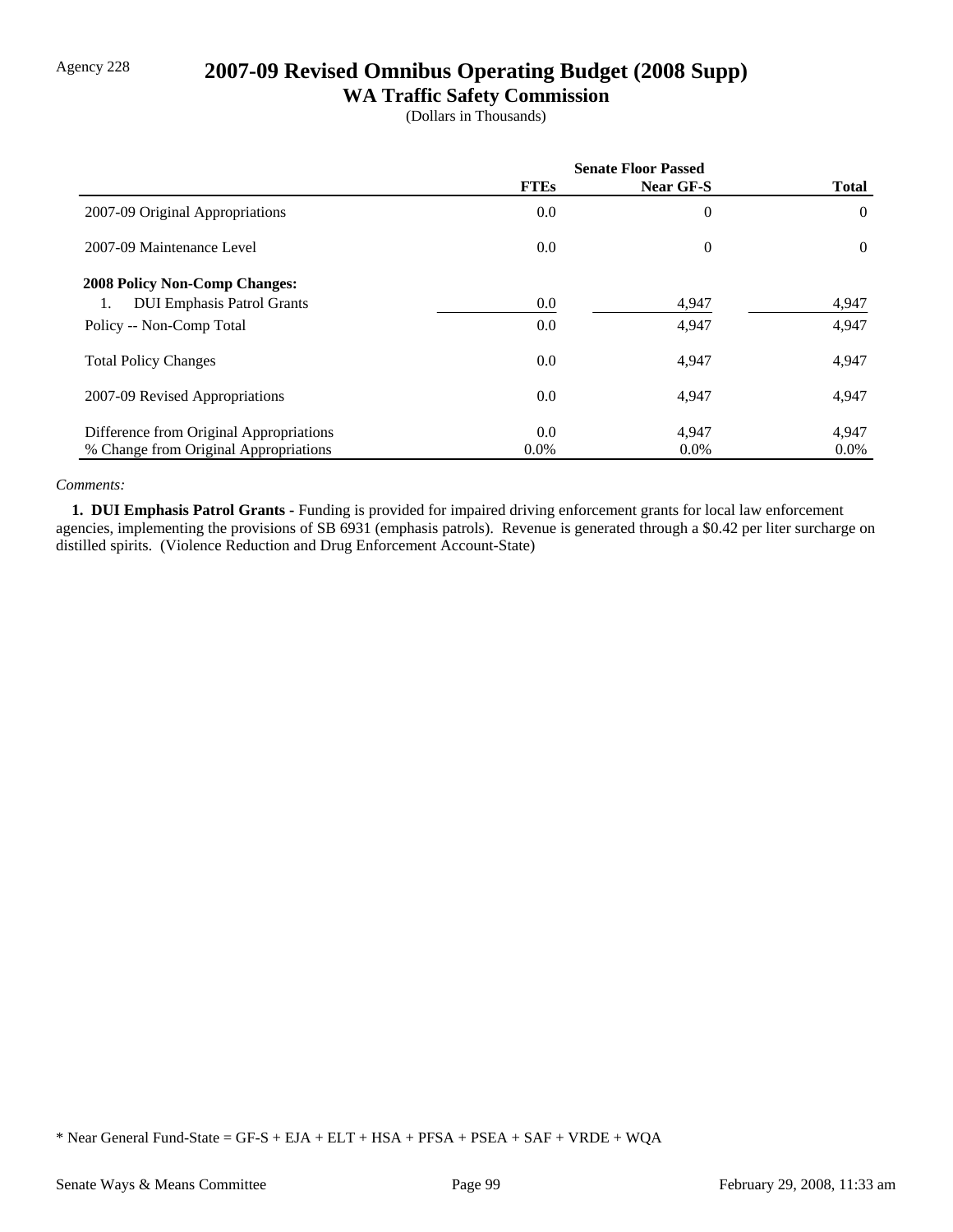## Agency 240 **2007-09 Revised Omnibus Operating Budget (2008 Supp)**

## **Department of Licensing**

(Dollars in Thousands)

|                                              | <b>Senate Floor Passed</b> |                  |        |  |
|----------------------------------------------|----------------------------|------------------|--------|--|
|                                              | <b>FTEs</b>                | <b>Near GF-S</b> | Total  |  |
| 2007-09 Original Appropriations              | 264.9                      | 3,727            | 47,805 |  |
| 2007-09 Maintenance Level                    | 264.9                      | 3,735            | 48,945 |  |
| <b>2008 Policy Non-Comp Changes:</b>         |                            |                  |        |  |
| <b>License Security Guards</b><br>1.         | 2.0                        | $\theta$         | 463    |  |
| <b>Real Estate Consumer Protection</b><br>2. | 0.0                        | $^{(1)}$         | 367    |  |
| 3.<br>Bail Bond/ Bail Bond Recovery Agt #    | 0.5                        | $^{(1)}$         | 64     |  |
| 4.<br>Home Inspection                        | 1.1                        | 0                | 210    |  |
| 5.<br>Landscape Architecture                 | 0.1                        | 0                | 23     |  |
| Policy -- Non-Comp Total                     | 3.6                        | $\theta$         | 1,127  |  |
| <b>Total Policy Changes</b>                  | 3.6                        | $\overline{0}$   | 1,127  |  |
| 2007-09 Revised Appropriations               | 268.5                      | 3,735            | 50,072 |  |
| Difference from Original Appropriations      | 3.6                        | 8                | 2,267  |  |
| % Change from Original Appropriations        | 1.4%                       | 0.2%             | 4.7%   |  |

### *Comments:*

 **1. License Security Guards -** Funding is provided for the workload associated with changes in federal anti-terrorism requirements and fingerprint technology. (Business and Professions Account-State)

 **2. Real Estate Consumer Protection -** Funding is provided to enable the Real Estate Program to provide more education and informational materials to licensees and consumers on topics and issues related to real estate. Initially, the information will focus on the real estate market, mortgage fraud, and mortgage loan issues. (Real Estate Commission Account-State)

 **3. Bail Bond/ Bail Bond Recovery Agt # -** Funding is provided to review and process additional documentation required as a result of Senate Bill 6437, relating to the regulation of bail bond and bail bond recovery agents. If the bill is not enacted, funding will lapse. (Business and Professions Account-State)

**4. Home Inspection -** Funding is provided to implement SSB 6606 (home inspectors), which creates a licensing program for home inspectors. Beginning July 1, 2010 all home inspectors must be licensed with the department. (Business and Professions Account)

 **5. Landscape Architecture -** Funding is provided to implement ESSB 5746 (Landscapre architecture), which requires individuals to be licensed or authorized to practice landscape architecture in the state. (Business and Professions Account-State)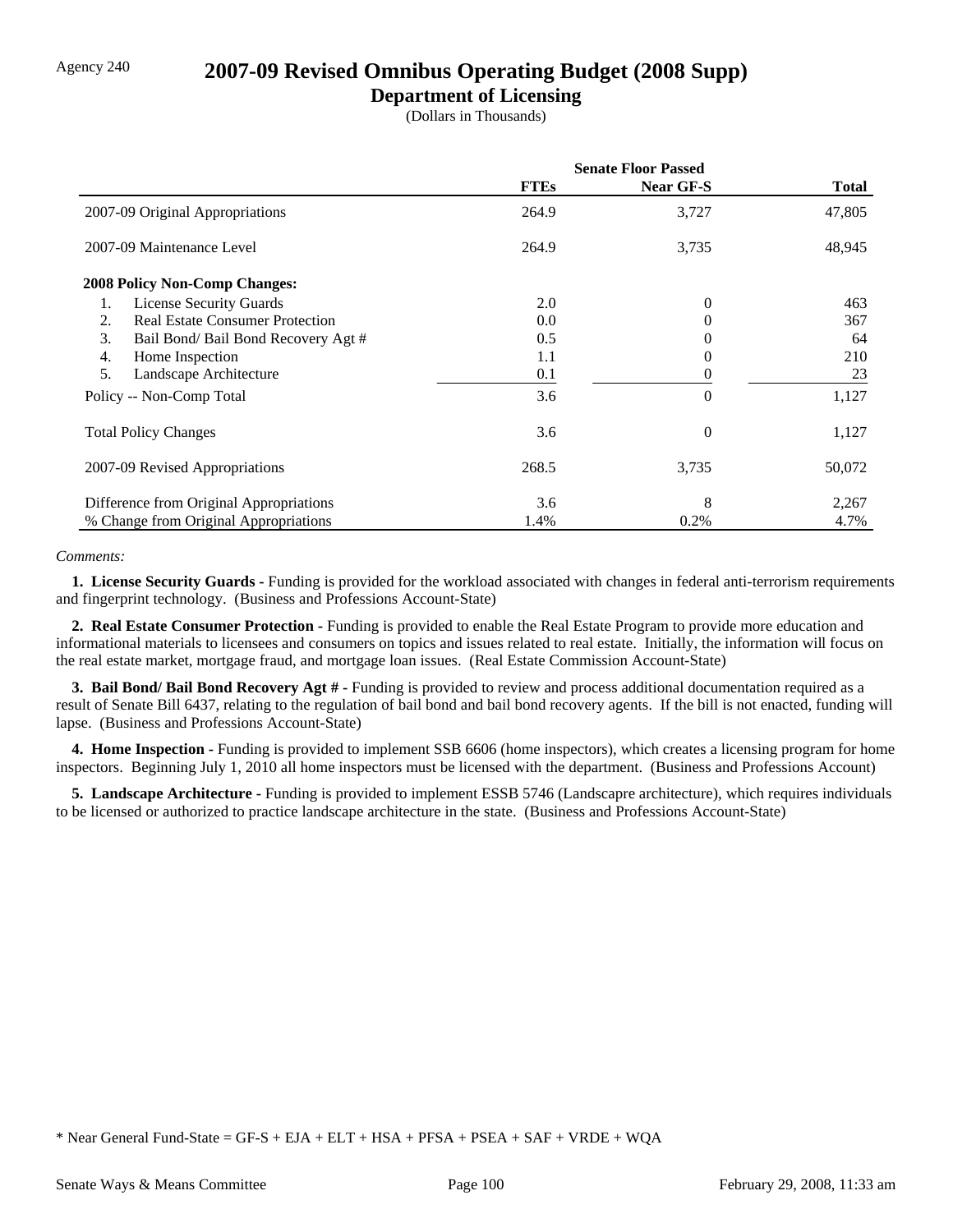## Agency 350 **2007-09 Revised Omnibus Operating Budget (2008 Supp)** Program 010 **Public Schools**

### **OSPI & Statewide Programs**

(Dollars in Thousands)

|     |                                         | <b>Senate Floor Passed</b> |                  |              |  |
|-----|-----------------------------------------|----------------------------|------------------|--------------|--|
|     |                                         | <b>FTEs</b>                | <b>Near GF-S</b> | <b>Total</b> |  |
|     | 2007-09 Original Appropriations         | 240.4                      | 75,204           | 157,479      |  |
|     | 2007-09 Maintenance Level               | 240.4                      | 75,204           | 157,279      |  |
|     | <b>2008 Policy Non-Comp Changes:</b>    |                            |                  |              |  |
| 1.  | Improve Educator Training Phase II      | 0.0                        | 214              | 214          |  |
| 2.  | <b>Education Litigation</b>             | 0.0                        | 867              | 867          |  |
| 3.  | Apportionment and Financial Systems     | 0.0                        | 1,800            | 1,800        |  |
| 4.  | Non-Violence Training                   | 0.0                        | 125              | 125          |  |
| 5.  | <b>Math Standards Review</b>            | 0.0                        | 300              | 300          |  |
| 6.  | World Language Pilot Program            | 0.0                        | 500              | 500          |  |
| 7.  | Indigenous Learning Pilot Program       | 0.0                        | $-1,000$         | $-1,000$     |  |
| 8.  | World Language Task Force               | 0.0                        | 114              | 114          |  |
| 9.  | Math Teacher Supply/Demand Study        | 0.0                        | 142              | 142          |  |
| 10. | <b>Student Learning Opportunities</b>   | 0.0                        | 513              | 513          |  |
| 11. | Use of Physical Force                   | 0.0                        | 40               | 40           |  |
| 12. | Anaphylactic Policy                     | 0.0                        | 45               | 45           |  |
| 13. | Model Autism Guidelines                 | 0.0                        | 44               | 44           |  |
|     | Policy -- Non-Comp Total                | 0.0                        | 3,704            | 3,704        |  |
|     | <b>Total Policy Changes</b>             | 0.0                        | 3,704            | 3,704        |  |
|     | 2007-09 Revised Appropriations          | 240.4                      | 78,908           | 160,983      |  |
|     | Difference from Original Appropriations | 0.0                        | 3,704            | 3,504        |  |
|     | % Change from Original Appropriations   | 0.0%                       | 4.9%             | 2.2%         |  |

### *Comments:*

**1. Improve Educator Training Phase II -** One-time funding is provided for the Professional Educator Standards Board to partner with one or more teacher preparation programs to test implementation of an intensive classroom-based, performance-oriented educator training program. The program will serve approximately 50 teacher candidates.

 **2. Education Litigation -** One-time funding is provided to support additional services from the Attorney General's Office for activities related to education litigation, the costs of which will be billed to the Office of the Superintendent of Public Instruction.

 **3. Apportionment and Financial Systems -** Portions of the current K-12 state funding system are dependent upon a COBOL program operating on a VAX-platform. The VAX and COBOL systems are no longer supported by software and equipment manufacturers and are considered to be operating beyond their useful life cycle. One-time funding is provided to substantially complete the upgrade of the apportionment and financial systems at the Office of the Superintendent of Public Instruction. The final phase of the project is expected to cost \$400,000 and will be completed by FY 2010.

 **4. Non-Violence Training -** Additional funding is provided for the nonviolence and leadership training programs delivered by the Institute For Community Leadership. The program provides nonviolence leadership workshops in elementary, middle, and high schools throughout Washington state.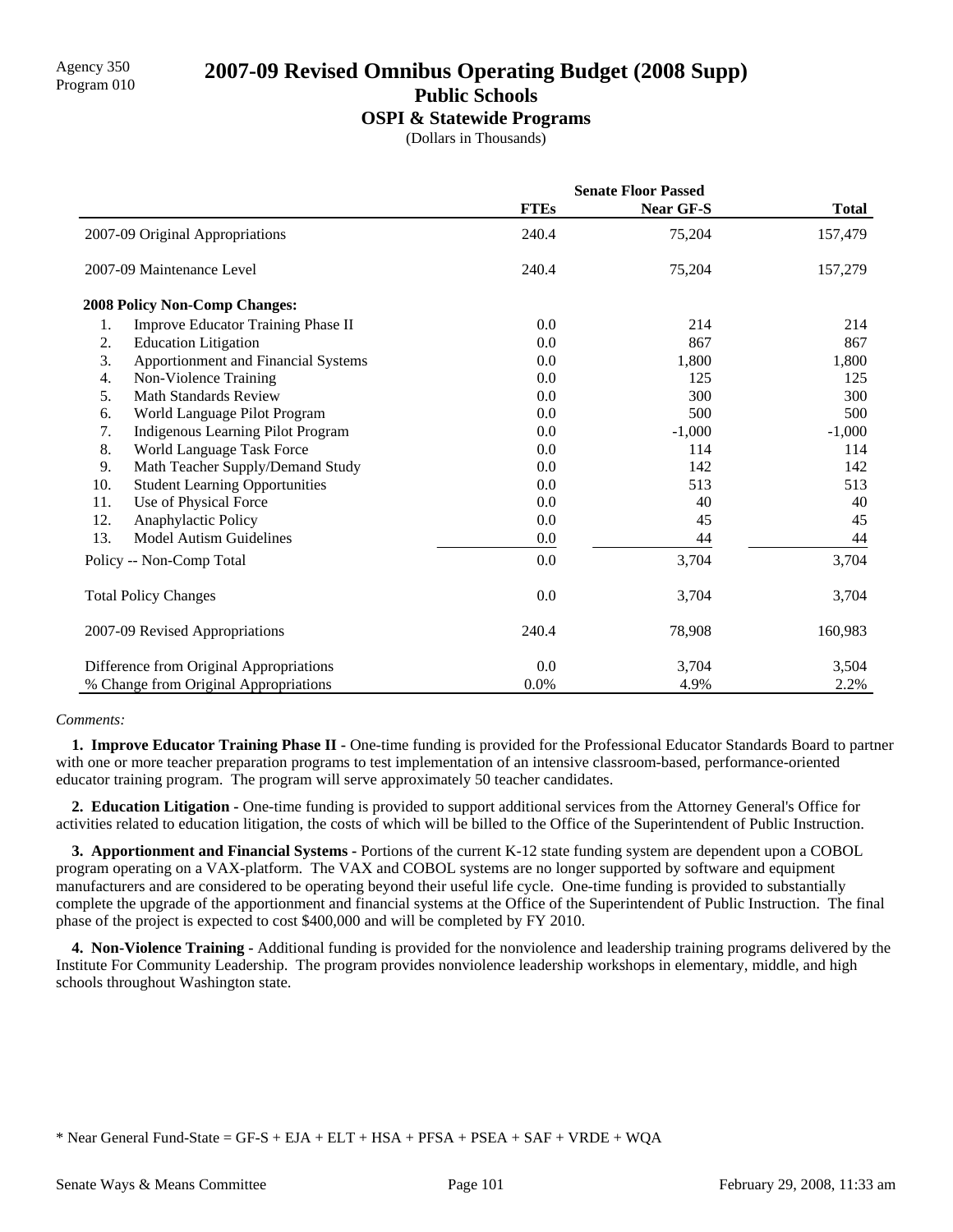# Agency 350 **2007-09 Revised Omnibus Operating Budget (2008 Supp)** Program 010 **Public Schools OSPI & Statewide Programs**

 **5. Math Standards Review -** Funding is provided for additional costs associated the State Board of Education's review of proposed mathematics standards and curriculum. It is intended that the revised mathematics standards will set higher expectations for Washington's students by: (1) fortifying content and increasing rigor; (2) providing greater clarity, specificity, and measurability about what is expected of students in each grade; (3) supplying more explicit guidance to educators about what to teach and when; and (4) enhancing the relevance of mathematics to students' lives.

 **6. World Language Pilot Program -** Funding is provided for the implementation of the ESSB 5714 (Spanish and Chinese language instruction). The funding will allow two school districts to establish sequentially articulated Spanish and Chinese language instruction in elementary schools.

 **7. Indigenous Learning Pilot Program -** In the original 2007-09 budget, funding was provided for OSPI to contract with a company to develop and implement a pilot program for providing indigenous learning curriculum and standards-specific on-line learning programs based on the recommended standards in Chapter 205, Laws of 2005 (Washington's tribal history). Since OSPI was unsuccessful in selecting an appropriate contractor for the pilot, funding is eliminated for the program.

 **8. World Language Task Force -** Funding is provided for the implementation of ESSB 6466 (world language), which establishes a task force to gather data and information related to world language instruction in K-12 public schools.

 **9. Math Teacher Supply/Demand Study -** Funding is provided for the Professional Educator Standards Board (PESB) to conduct a comprehensive analysis of math and science teacher supply and demand issues. By December 1, 2008, PESB will submit a final report that includes: (1) specific information on the current number of math and science teachers assigned to teach mathematics and science both with and without appropriate certification in those subjects; (2) projected demand information for K-12 mathematics and science teachers; (3) specific recommendations on how the demand will be met through recruitment programs, alternative route certification programs, potential financial incentives, retention strategies, and other efforts; and (4) identification of strategies to improve the rigor and productivity of state-funded mathematics and science teacher preparation programs. As part of the final report, PESB and the Washington State Institute for Public Policy will provide information on differential pay for teachers in high-demand subject areas such as mathematics and science.

 **10. Student Learning Opportunities -** Funding is provided for the implementation of ESSB 6673 (student learning opportunities) which has provisions aimed at providing additional support and assistance for students not on track to meet the state or local high school graduation requirements, meet standard on the WASL, and/or are English language learners. In OSPI statewide programs, funding is provided for: (1) to reimburse school districts for ninth graders enrolled in the district that opt to take the PSAT at no cost to the student; and (2) costs associated with Professional Educator Standards Board convening a work group to develop recommendations for increasing teacher knowledge, skills, and competencies to address the needs of English language learner students.

 **11. Use of Physical Force -** Funding is provided for the implementation of SSB 6418 (restraints of children) which requires the Washington State School Directors' Association to facilitate a school disciplinary action task force to review and make recommendations on a model policy regarding the use of physical force in schools.

 **12. Anaphylactic Policy -** Funding is provided for the implementation of SSB 6556 (anaphylactic policy) which requires OSPI, in consultation with the Department of Health, to develop anaphylactic policy guidelines for schools to prevent anaphylaxis and deal with medical emergencies resulting from it.

 **13. Model Autism Guidelines -** Funding is provided for the implementation of SSB 6742 (guidelines for students with autism) and SSB 6743 (training for students with autism).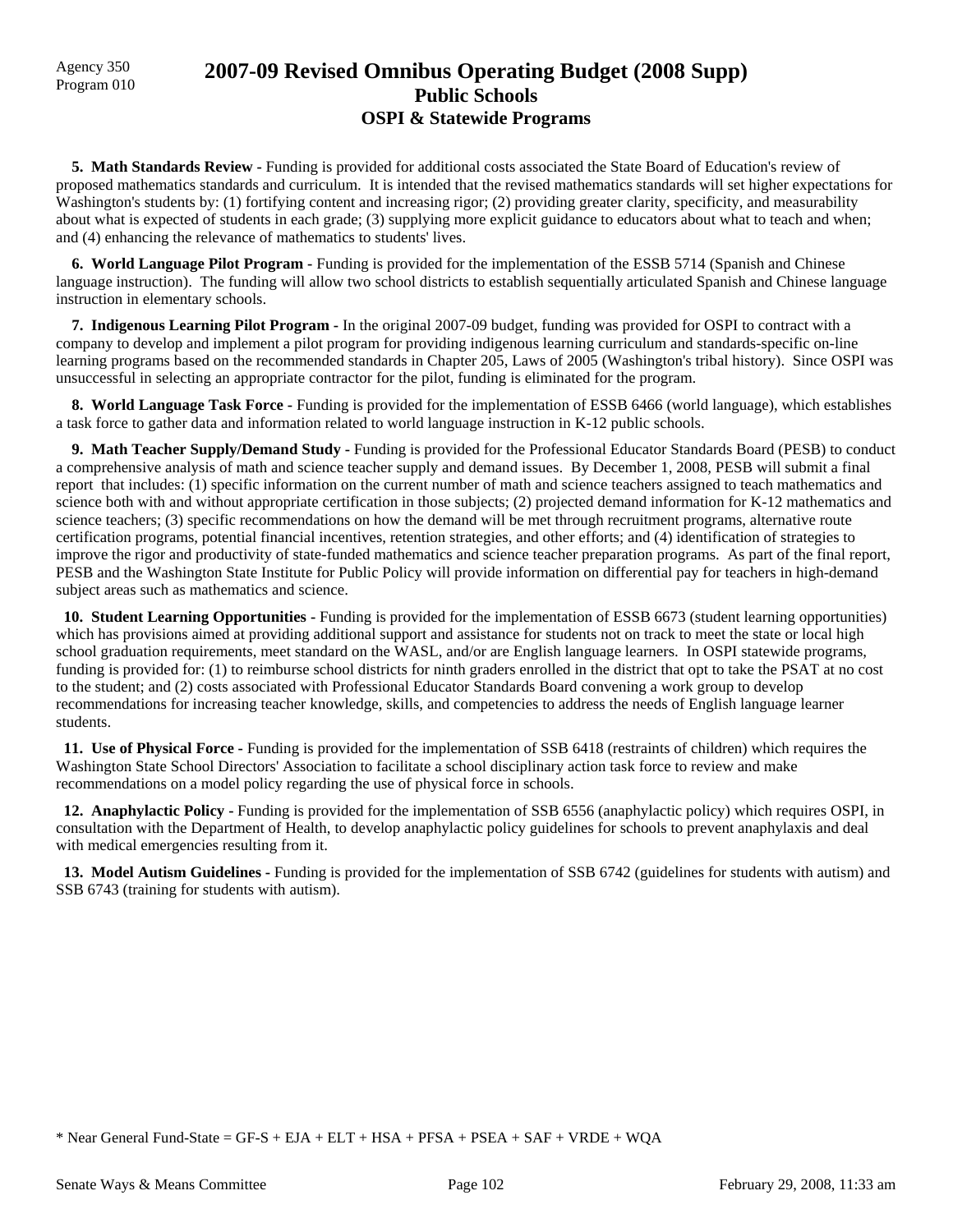# Agency 350<br>Program 021 **2007-09 Revised Omnibus Operating Budget (2008 Supp) Public Schools**

## **General Apportionment**

(Dollars in Thousands)

|                                         | <b>Senate Floor Passed</b> |           |              |
|-----------------------------------------|----------------------------|-----------|--------------|
|                                         | <b>FTEs</b>                | Near GF-S | <b>Total</b> |
| 2007-09 Original Appropriations         | 0.0                        | 9,273,543 | 9,273,543    |
| 2007-09 Maintenance Level               | 0.0                        | 9,255,827 | 9,255,827    |
| <b>2008 Policy Non-Comp Changes:</b>    |                            |           |              |
| <b>Classified Staff Ratio</b>           | $0.0\,$                    | 10,248    | 10,248       |
| Policy -- Non-Comp Total                | 0.0                        | 10,248    | 10,248       |
| <b>Total Policy Changes</b>             | 0.0                        | 10,248    | 10,248       |
| 2007-09 Revised Appropriations          | 0.0                        | 9,266,075 | 9,266,075    |
| Difference from Original Appropriations | 0.0                        | $-7.468$  | $-7,468$     |
| % Change from Original Appropriations   | $0.0\%$                    | $-0.1\%$  | $-0.1\%$     |

### *Comments:*

 **1. Classified Staff Ratio -** Based on enhanced funding provided in the original 2007-09 budget, the current general apportionment formula allocates one classified staff for every 59 students. Beginning in the 2008-09 school year, additional funding is provided to lower the classified staff ratio to one classified staff for every 58 students.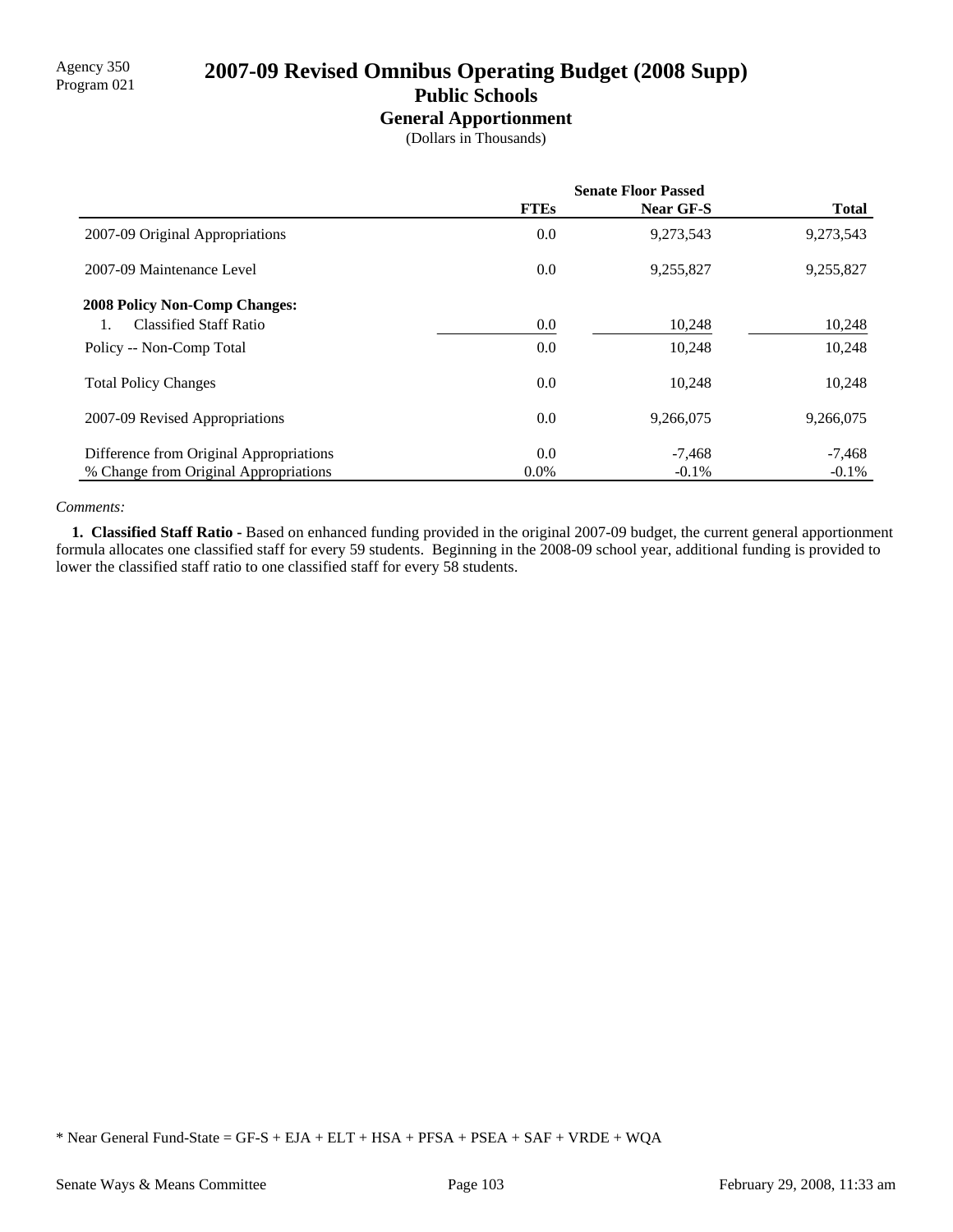## **Pupil Transportation**

(Dollars in Thousands)

|                                         | <b>Senate Floor Passed</b> |           |              |
|-----------------------------------------|----------------------------|-----------|--------------|
|                                         | <b>FTEs</b>                | Near GF-S | <b>Total</b> |
| 2007-09 Original Appropriations         | 0.0                        | 552,428   | 552,428      |
| 2007-09 Maintenance Level               | 0.0                        | 574.919   | 574.919      |
| 2007-09 Revised Appropriations          | 0.0                        | 574.919   | 574.919      |
| Difference from Original Appropriations | 0.0                        | 22.491    | 22,491       |
| % Change from Original Appropriations   | $0.0\%$                    | 4.1%      | 4.1%         |

*Comments:*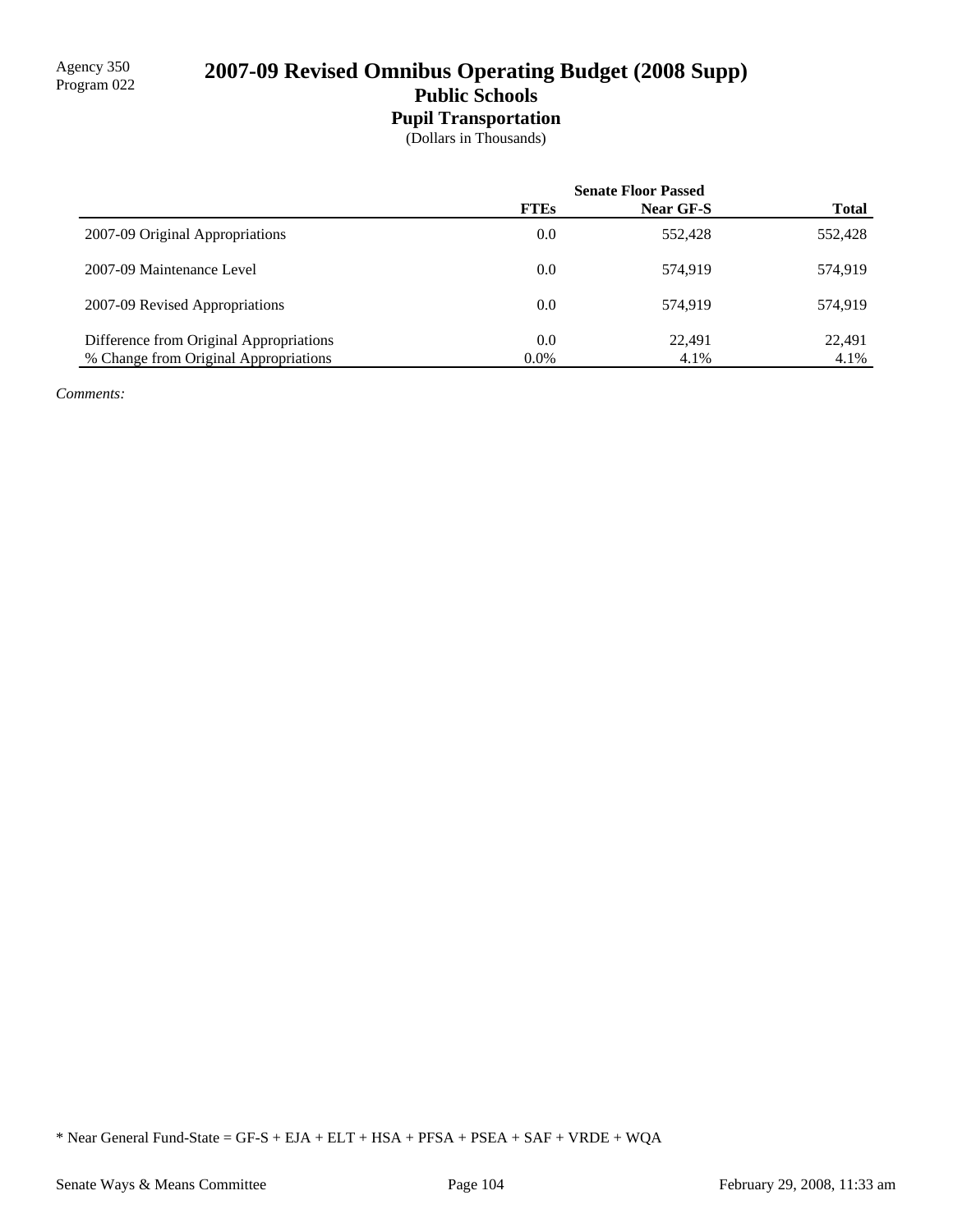# Agency 350<br>Program 026 **2007-09 Revised Omnibus Operating Budget (2008 Supp) Public Schools**

**Special Education**

|  | (Dollars in Thousands) |  |
|--|------------------------|--|
|  |                        |  |

|                                         | <b>Senate Floor Passed</b> |                  |              |
|-----------------------------------------|----------------------------|------------------|--------------|
|                                         | <b>FTEs</b>                | <b>Near GF-S</b> | <b>Total</b> |
| 2007-09 Original Appropriations         | 1.5                        | 1,112,927        | 1,548,662    |
| 2007-09 Maintenance Level               | 1.5                        | 1,138,821        | 1,574,513    |
| <b>2008 Policy Non-Comp Changes:</b>    |                            |                  |              |
| <b>Classified Staff Ratio</b>           | $0.0\,$                    | 1,262            | 1,262        |
| Policy -- Non-Comp Total                | 0.0                        | 1,262            | 1,262        |
| <b>Total Policy Changes</b>             | 0.0                        | 1,262            | 1,262        |
| 2007-09 Revised Appropriations          | 1.5                        | 1,140,083        | 1,575,775    |
| Difference from Original Appropriations | 0.0                        | 27,156           | 27,113       |
| % Change from Original Appropriations   | $0.0\%$                    | 2.4%             | 1.8%         |

### *Comments:*

 **1. Classified Staff Ratio -** Funding is provided for the special education impacts associated with enhancing the general apportionment classified staff ratio to one per 58 students in the 2008-09 school year. Currently, the general apportionment formula allocates one classified staff for every 59 students.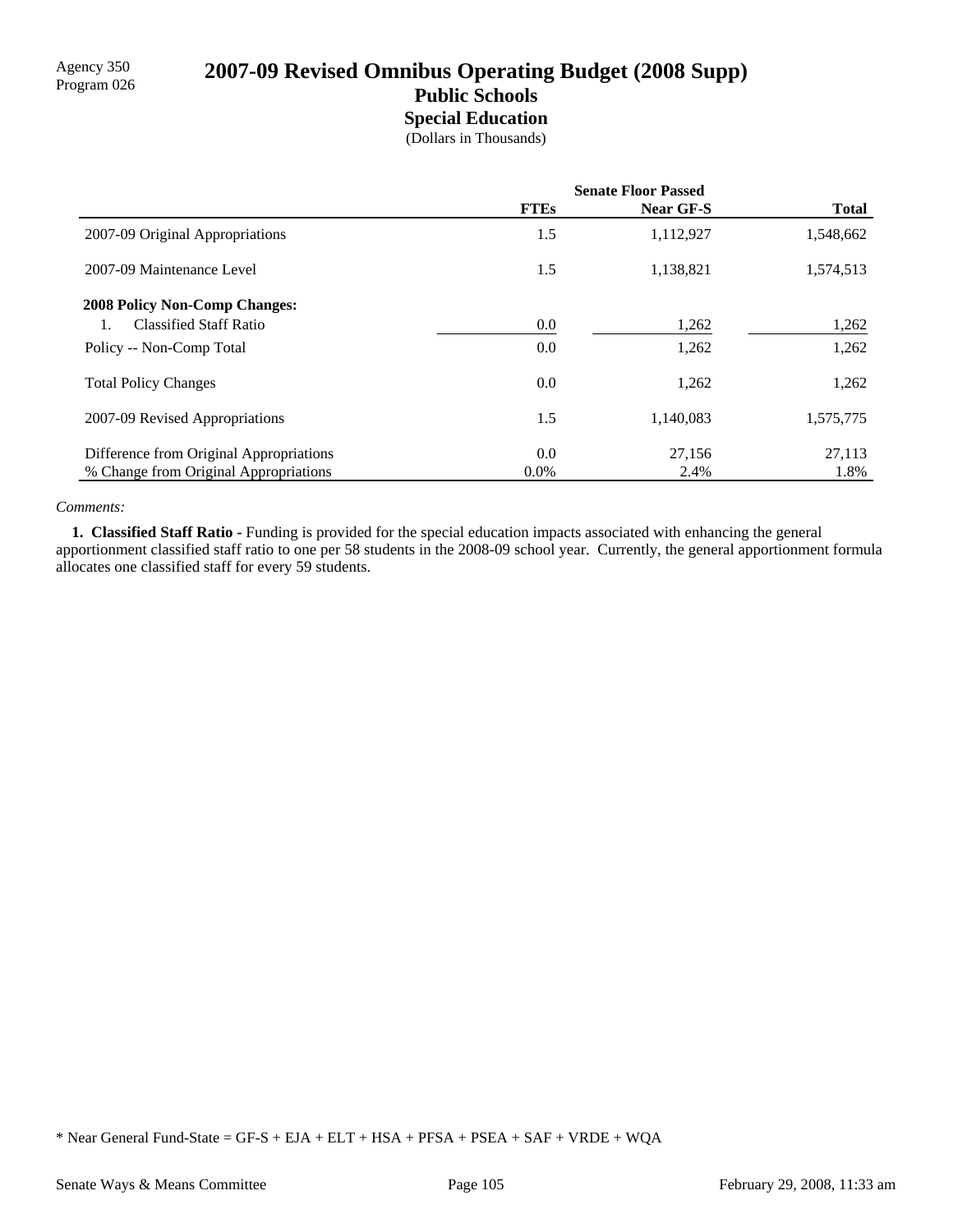# Agency 350<br>Program 028 **2007-09 Revised Omnibus Operating Budget (2008 Supp) Public Schools**

**Educational Service Districts**

(Dollars in Thousands)

|                                             | <b>Senate Floor Passed</b> |                  |              |
|---------------------------------------------|----------------------------|------------------|--------------|
|                                             | <b>FTEs</b>                | <b>Near GF-S</b> | <b>Total</b> |
| 2007-09 Original Appropriations             | 0.0                        | 16,047           | 16,047       |
| 2007-09 Maintenance Level                   | 0.0                        | 16,045           | 16,045       |
| <b>2008 Policy Non-Comp Changes:</b>        |                            |                  |              |
| <b>Student Learning Opportunities</b><br>1. | 0.0                        | 1,468            | 1,468        |
| Policy -- Non-Comp Total                    | 0.0                        | 1,468            | 1,468        |
| <b>Total Policy Changes</b>                 | 0.0                        | 1,468            | 1,468        |
| 2007-09 Revised Appropriations              | 0.0                        | 17,513           | 17,513       |
| Difference from Original Appropriations     | 0.0                        | 1,466            | 1,466        |
| % Change from Original Appropriations       | $0.0\%$                    | 9.1%             | 9.1%         |

### *Comments:*

 **1. Student Learning Opportunities -** Funding is provided for the implementation of ESSB 6673 (student learning opportunities) which has provisions aimed at providing additional support and assistance for students not on track to meet the state or local high school graduation requirements, meet standard on the WASL, and/or are English language learners. In the Educational Service District (ESD) program, funding is provided for: (1) the establishment of an ESD based reading improvement specialist program; and (2) ESD outreach to community-based programs and organizations within the district that are serving non-English speaking segments of the population.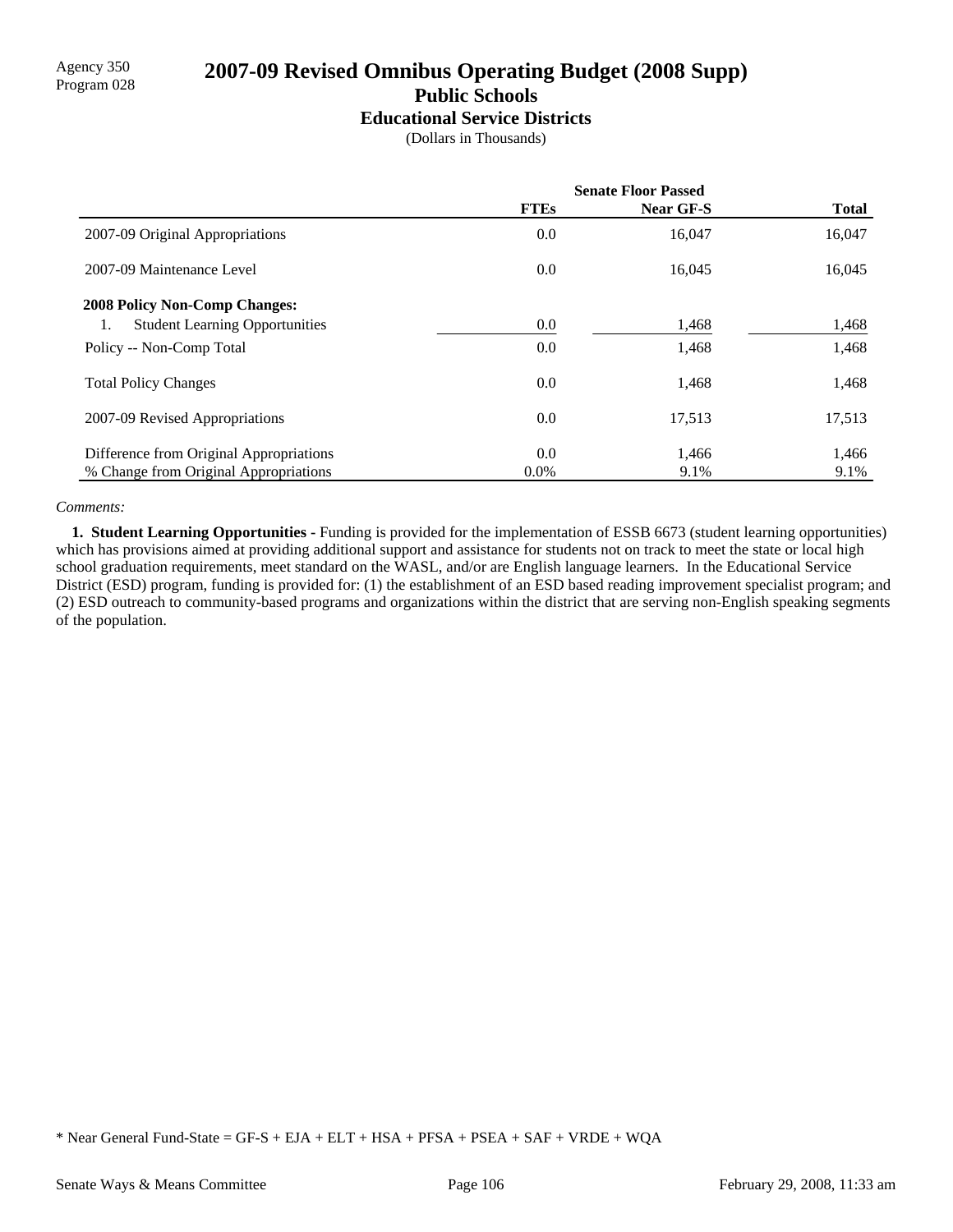# 2007-09 Revised Omnibus Operating Budget (2008 Supp) **Public Schools Levy Equalization**

(Dollars in Thousands)

|                                         | <b>Senate Floor Passed</b> |                  |              |
|-----------------------------------------|----------------------------|------------------|--------------|
|                                         | <b>FTEs</b>                | <b>Near GF-S</b> | <b>Total</b> |
| 2007-09 Original Appropriations         | 0.0                        | 414,704          | 414,704      |
| 2007-09 Maintenance Level               | 0.0                        | 421,760          | 421,760      |
| <b>2008 Policy Non-Comp Changes:</b>    |                            |                  |              |
| <b>Increased PPI</b>                    | 0.0                        | 1,895            | 1,895        |
| Policy -- Non-Comp Total                | 0.0                        | 1,895            | 1,895        |
| <b>Total Policy Changes</b>             | 0.0                        | 1,895            | 1,895        |
| 2007-09 Revised Appropriations          | 0.0                        | 423,655          | 423,655      |
| Difference from Original Appropriations | 0.0                        | 8,951            | 8,951        |
| % Change from Original Appropriations   | $0.0\%$                    | 2.2%             | 2.2%         |

### *Comments:*

 **1. Increased PPI -** The per pupil inflator is a factor used in the calculation of the amounts that can be collected through local maintenance and operations school district levies and it impacts state levy equalization payments. Based on various increases included in the budget, the per pupil inflator is expected to increase to 6 percent or .9 percent beyond the level previously assumed. Funding is provided for the increased state levy equalization costs resulting from this change.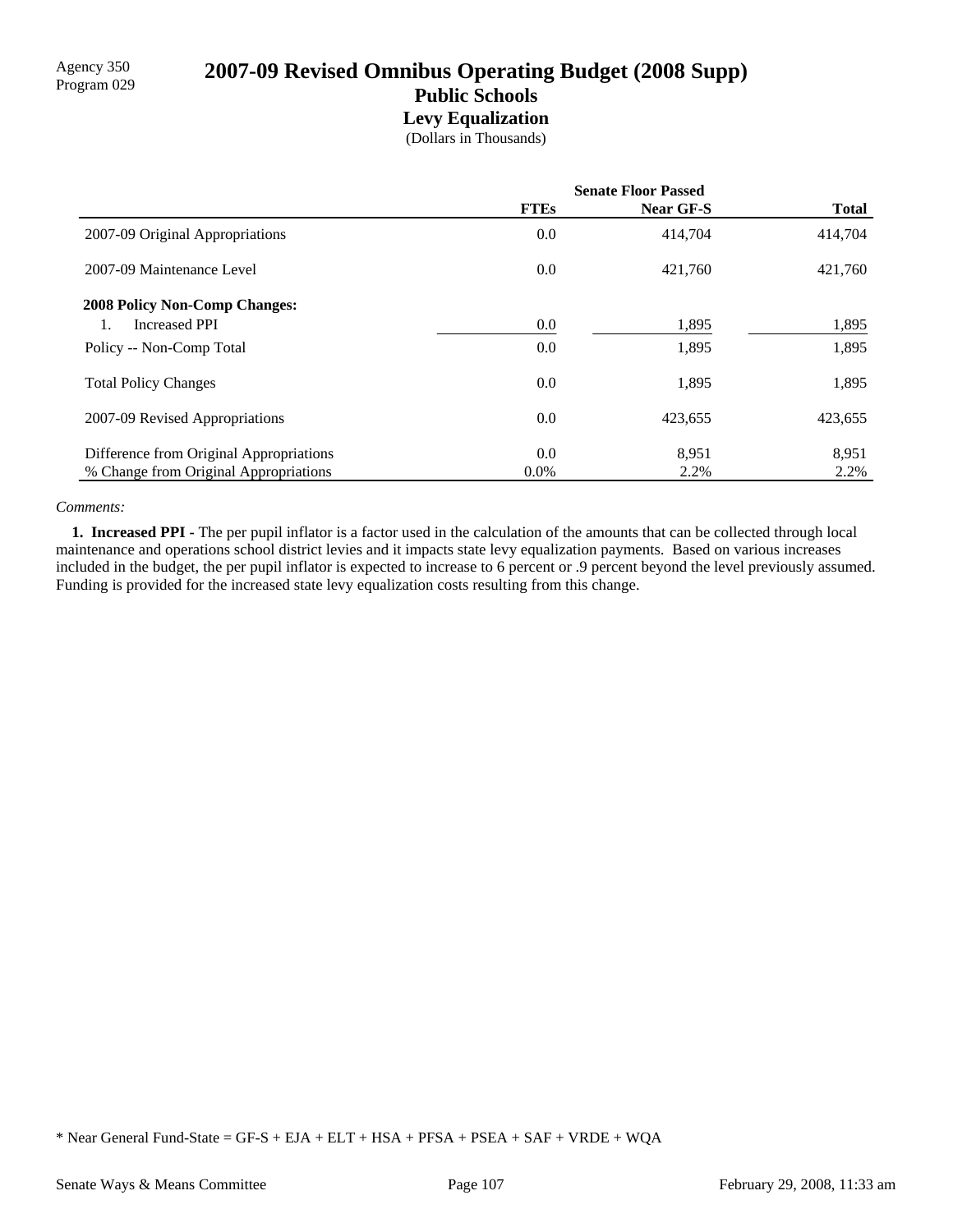**Institutional Education**

(Dollars in Thousands)

|                                         | <b>Senate Floor Passed</b> |           |              |
|-----------------------------------------|----------------------------|-----------|--------------|
|                                         | <b>FTEs</b>                | Near GF-S | <b>Total</b> |
| 2007-09 Original Appropriations         | 0.0                        | 36,814    | 36,814       |
| 2007-09 Maintenance Level               | 0.0                        | 38,862    | 38,862       |
| 2007-09 Revised Appropriations          | 0.0                        | 38,862    | 38,862       |
| Difference from Original Appropriations | 0.0                        | 2,048     | 2,048        |
| % Change from Original Appropriations   | $0.0\%$                    | 5.6%      | 5.6%         |

*Comments:*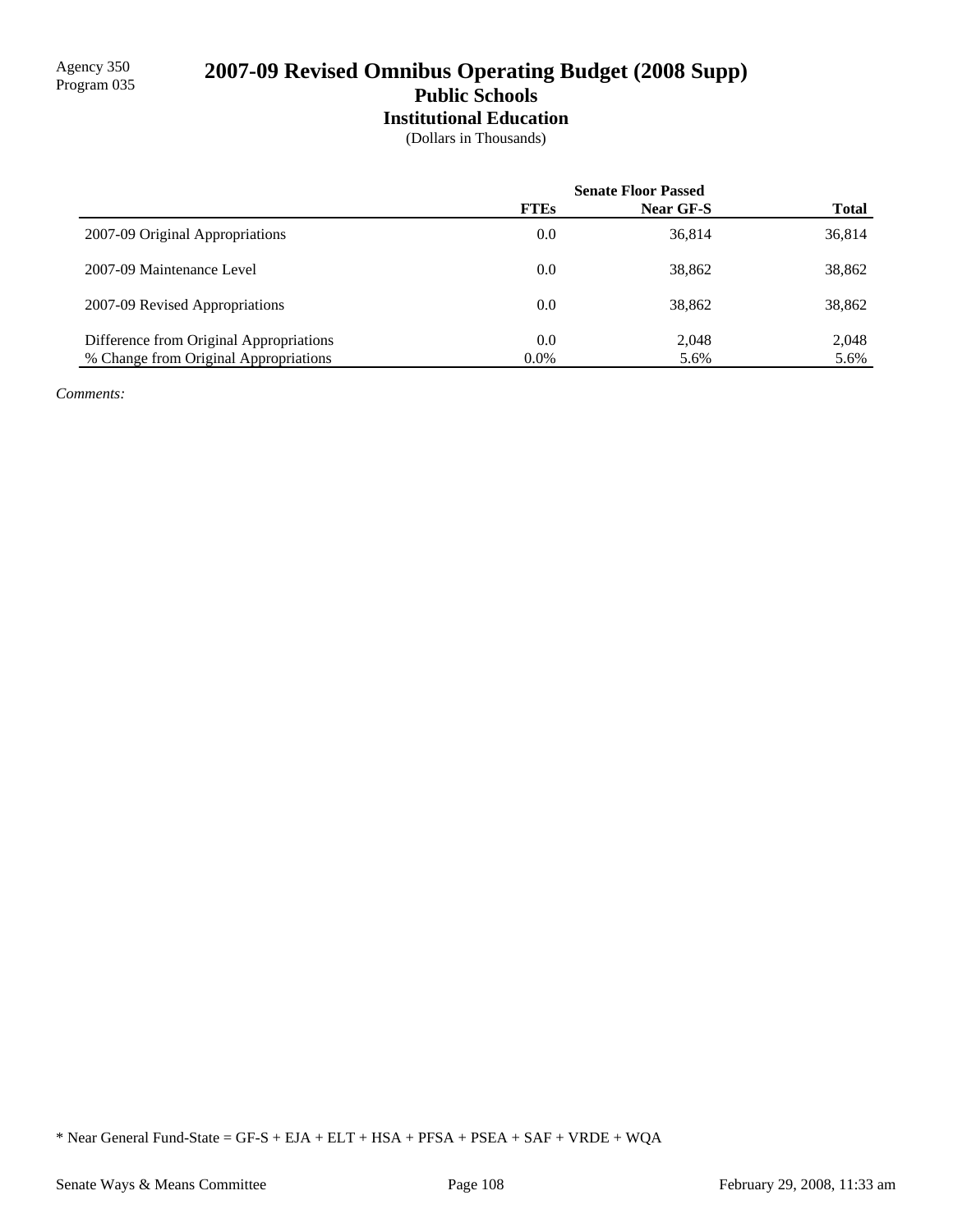## **Ed of Highly Capable Students**

(Dollars in Thousands)

|                                         | <b>Senate Floor Passed</b> |           |              |
|-----------------------------------------|----------------------------|-----------|--------------|
|                                         | <b>FTEs</b>                | Near GF-S | <b>Total</b> |
| 2007-09 Original Appropriations         | 0.0                        | 17,175    | 17,175       |
| 2007-09 Maintenance Level               | 0.0                        | 17.168    | 17,168       |
| 2007-09 Revised Appropriations          | 0.0                        | 17.168    | 17,168       |
| Difference from Original Appropriations | 0.0                        | $-7$      | $-7$         |
| % Change from Original Appropriations   | $0.0\%$                    | $0.0\%$   | $0.0\%$      |

*Comments:*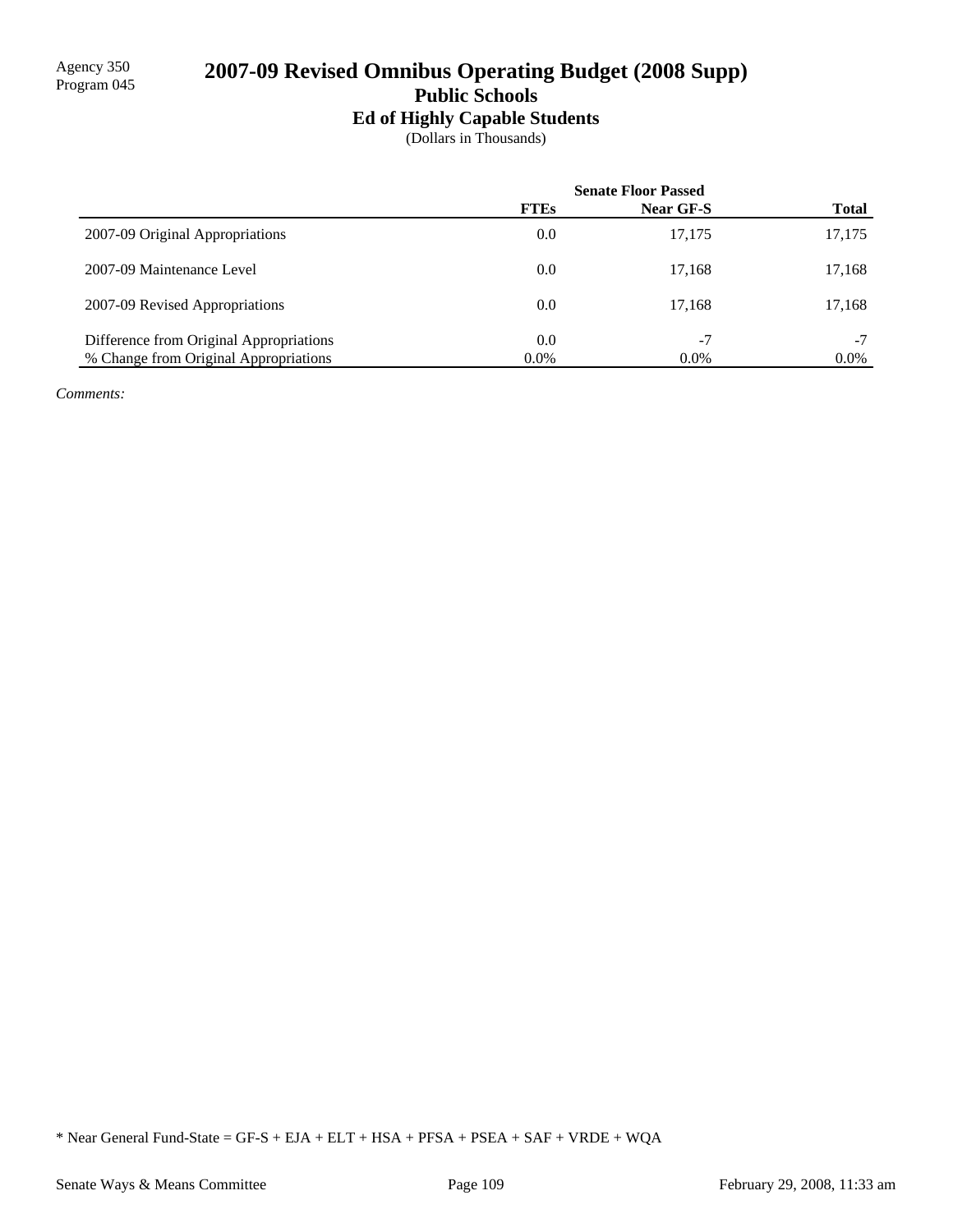# **Student Achievement Program**

(Dollars in Thousands)

|                                         | <b>Senate Floor Passed</b> |                  |              |
|-----------------------------------------|----------------------------|------------------|--------------|
|                                         | <b>FTEs</b>                | <b>Near GF-S</b> | <b>Total</b> |
| 2007-09 Original Appropriations         | 0.0                        | 869,771          | 869,771      |
| 2007-09 Maintenance Level               | 0.0                        | 868.339          | 868,339      |
| 2007-09 Revised Appropriations          | 0.0                        | 868.339          | 868,339      |
| Difference from Original Appropriations | 0.0                        | $-1.432$         | $-1,432$     |
| % Change from Original Appropriations   | $0.0\%$                    | $-0.2\%$         | $-0.2\%$     |

*Comments:*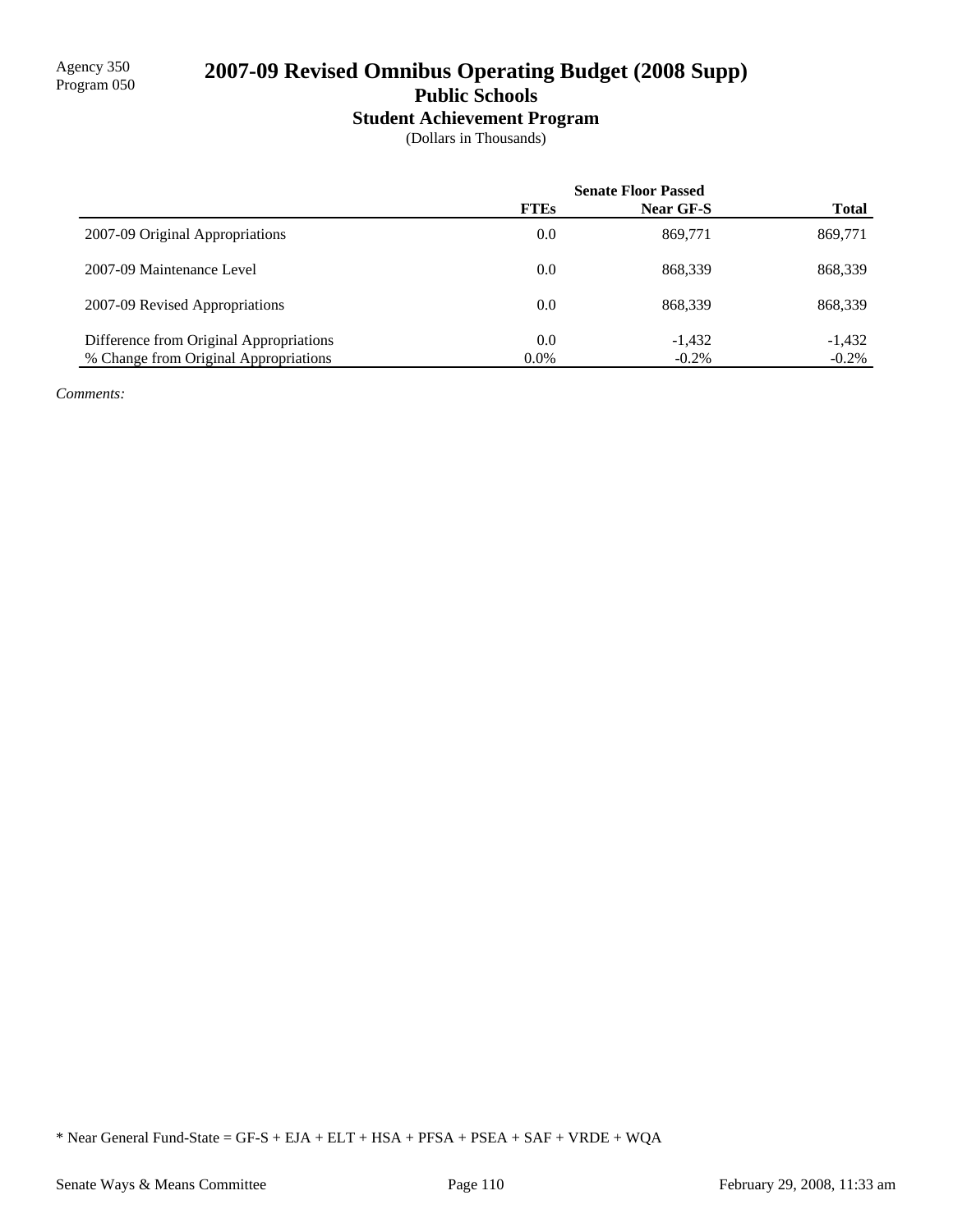# Agency 350 **2007-09 Revised Omnibus Operating Budget (2008 Supp)** Program 055 **Public Schools Education Reform**

(Dollars in Thousands)

|                                             | <b>Senate Floor Passed</b> |                  |              |
|---------------------------------------------|----------------------------|------------------|--------------|
|                                             | <b>FTEs</b>                | <b>Near GF-S</b> | <b>Total</b> |
| 2007-09 Original Appropriations             | 49.3                       | 265,170          | 418,748      |
| 2007-09 Maintenance Level                   | 49.3                       | 291,516          | 445,094      |
| <b>2008 Policy Non-Comp Changes:</b>        |                            |                  |              |
| Integrate ELL and Skills Training<br>1.     | 0.0                        | 250              | 250          |
| Translated & Accommodated WASL<br>2.        | 0.0                        | 1,682            | 1,682        |
| 3.<br>Transfer WASL Funding to OFM          | 0.0                        | $-11,372$        | $-11,372$    |
| Career and Technical Education<br>4.        | 0.0                        | 3,000            | 3,000        |
| School Librarian Allocation<br>5.           | 0.0                        | 11,700           | 11,700       |
| <b>Student Learning Opportunities</b><br>6. | 0.0                        | 100              | 100          |
| Local Farms & Healthy Kids<br>7.            | 0.0                        | 600              | 600          |
| 8.<br><b>WASL Workgroup</b>                 | 0.0                        | 150              | 150          |
| 9.<br><b>WASL Changes</b>                   | 0.0                        | $-15,885$        | $-15,885$    |
| Policy -- Non-Comp Total                    | 0.0                        | $-9,775$         | $-9,775$     |
| <b>Total Policy Changes</b>                 | 0.0                        | $-9,775$         | $-9,775$     |
| 2007-09 Revised Appropriations              | 49.3                       | 281,741          | 435,319      |
| Difference from Original Appropriations     | 0.0                        | 16,571           | 16,571       |
| % Change from Original Appropriations       | $0.0\%$                    | 6.3%             | 4.0%         |

### *Comments:*

 **1. Integrate ELL and Skills Training -** Funding is provided for programs integrating English language instruction with workforce training at the community and technical colleges. One-time grants are provided to support five skills centers implementing Integrated Basic Education and Skills Training programs (IBEST).

 **2. Translated & Accommodated WASL -** Funding is provided to translate the Washington Assessment of Student Learning (WASL) for math and science in six languages other than English. In addition, funding is provided for enhanced accommodations for students in special education, such as improved Braille forms of the tests and read aloud CDs for dyslexic students.

**3. Transfer WASL Funding to OFM -** In the maintenance level budget, \$25.4 million is added for increased costs associated with the development and implementation of the Washington Assessment of Student Learning (WASL). A portion of the increased funding is transferred from the Office of Superintendent of Public Instruction (OSPI) to the Office of Financial Management (OFM). It is assumed that OFM will develop an interagency agreement with OSPI for the expenditure of these funds based on compliance with certain requirements. Please see related item in the OFM section of the budget.

 **4. Career and Technical Education -** Funding is provided for the implementation of 2SSB 6377 (career and technical education). Of this amount, \$2.7 million is provided for grants and allocations to school districts and skills centers to support additional high demand career and technical education programs, summer school programs, and other related activities. A maximum of \$300,000 is provided for administrative costs, including the establishment of a career and technical education awareness campaign.

**5. School Librarian Allocation -** Funding is provided for an allocation of \$12 per student to maintain and improve library materials, collections, and services. It is intended that this funding will be used to augment current funding for library programs.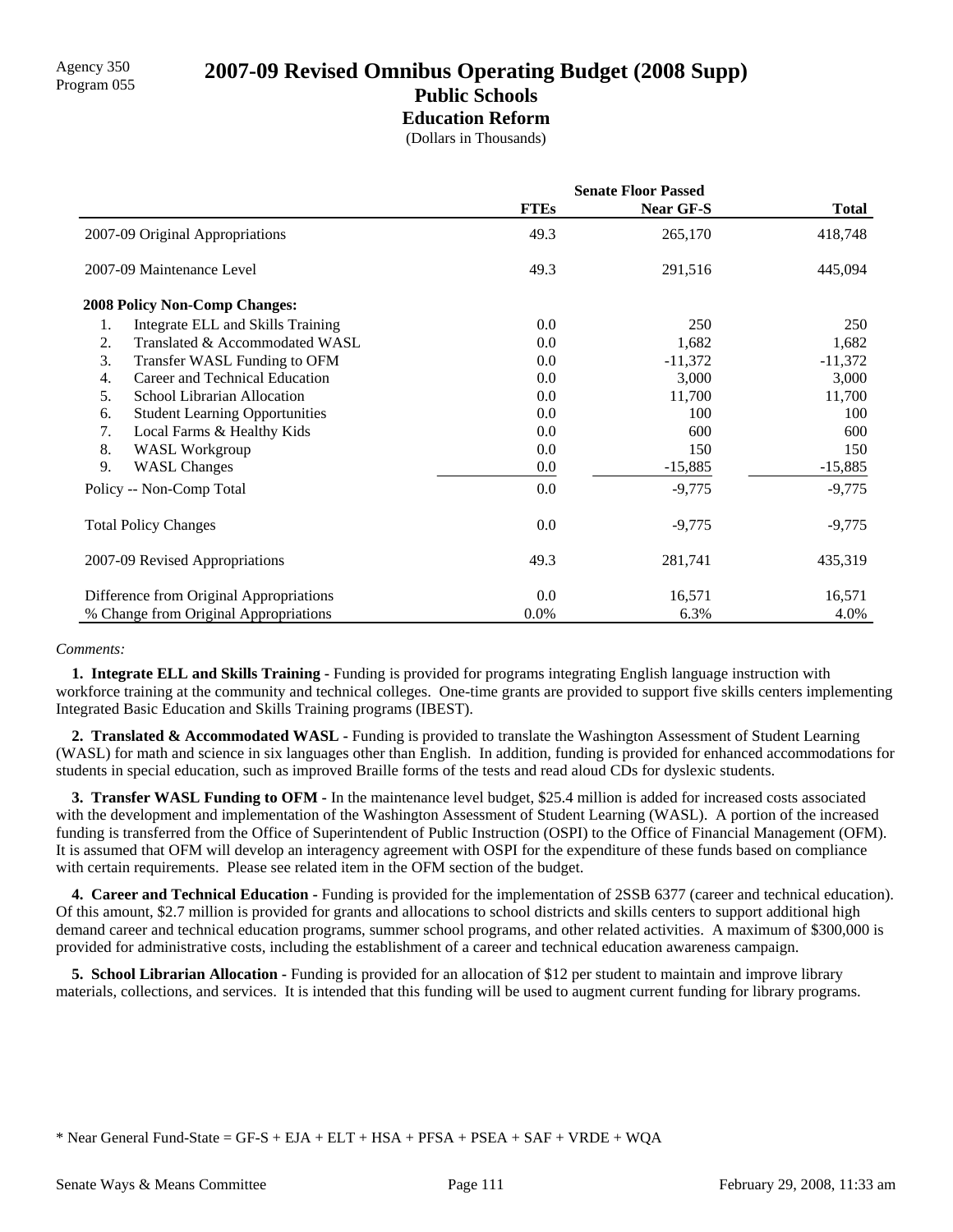## Agency 350 **2007-09 Revised Omnibus Operating Budget (2008 Supp)** Program 055 **Public Schools Education Reform**

 **6. Student Learning Opportunities -** Funding is provided for the implementation of ESSB 6673 (student learning opportunities) which has provisions aimed at providing additional support and assistance for students not on track to meet the state or local high school graduation requirements, meet standard on the WASL, and/or are English language learners. In the Education Reform program, funding is provided for the Office of the Superintendent of Public Instruction to evaluate online curriculum support in languages other than English.

 **7. Local Farms & Healthy Kids -** Funding is provided for the implementation of 2SSB 6483 (local farms-healthy kids and communities). Of the amount provided, a maximum of \$30,000 is to be used for administrative costs and at least \$570,000 is provided for grants to school districts for the purpose of making fresh fruits and vegetables available to students as a snack during the school day.

**8. WASL Workgroup - Funding is provided for the establishment of a legislative workgroup on the Washington Assessment of** Student Learning (WASL) to review and evaluate the state's assessment system. Additionally, funding is provided for contracting with independent technical experts to advise the WASL workgroup on best practices in other states and potential options for improving the assessment system. It is anticipated that the workgroup will complete its review by January 1, 2009.

 **9. WASL Changes -** Savings are achieved by: (1) redesigning the Washington Assessment of Student Learning (WASL) in reading, mathematics, and science by shortening test administration; (2) reducing the number of open-ended response items; (3) potentially decreasing the number of items utilized in the assessment, particularly in grades tested as a result of the federal No Child Left Behind Act; and (4) other efficiencies in the WASL contractor procurement process. As these changes are instituted, it is assumed that funding provided in the original 2007-09 budget will allow school districts to implement diagnostic assessments and progress monitoring that will give more immediate and targeted information to teachers during the school year. As a result, it is assumed that this will improve the assessment system while maintaining the reliability and validity of the WASL.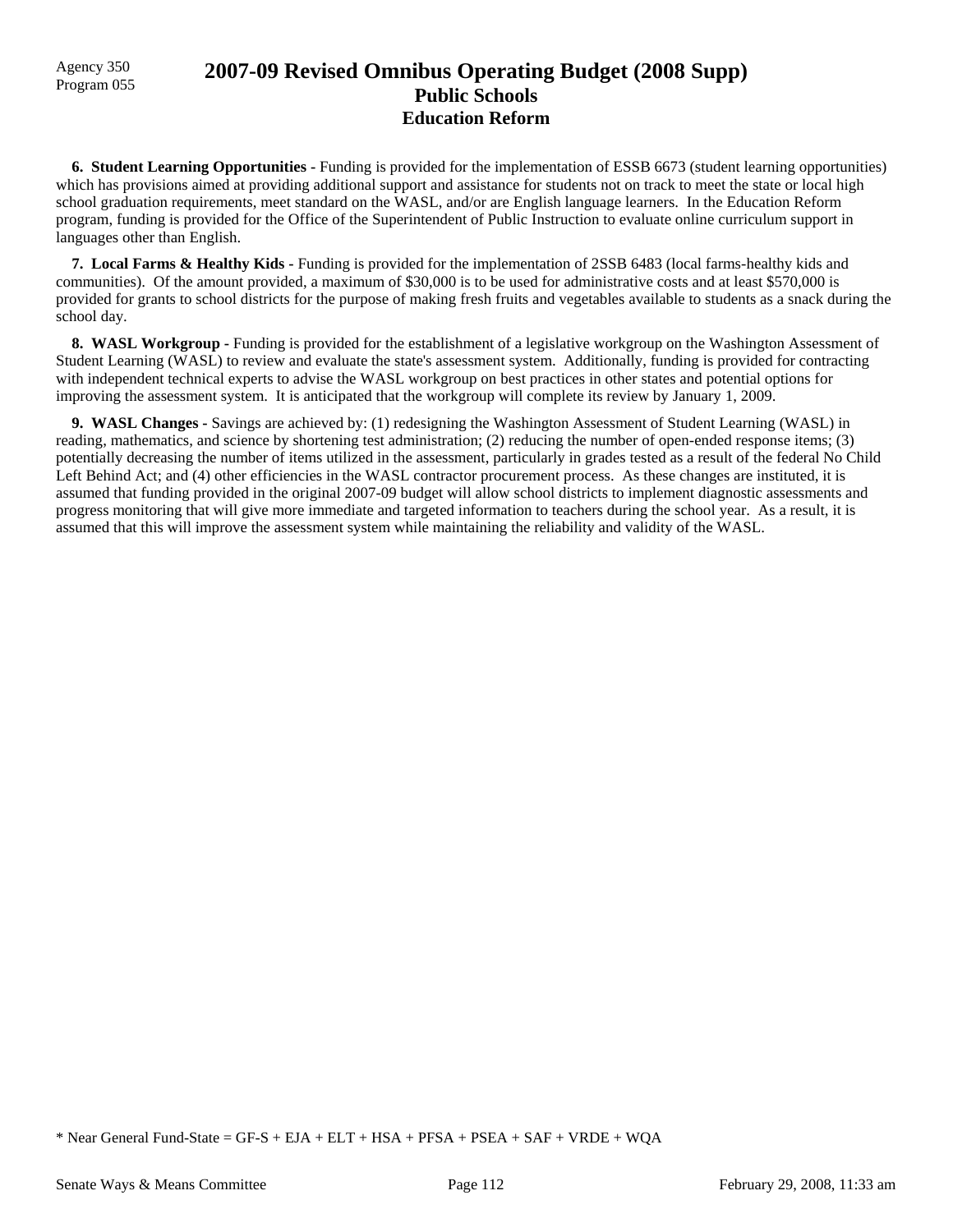# 2007-09 Revised Omnibus Operating Budget (2008 Supp)

**Public Schools**

# **Transitional Bilingual Instruction**

(Dollars in Thousands)

|                                         | <b>Senate Floor Passed</b> |                  |              |
|-----------------------------------------|----------------------------|------------------|--------------|
|                                         | <b>FTEs</b>                | <b>Near GF-S</b> | <b>Total</b> |
| 2007-09 Original Appropriations         | 0.0                        | 134.537          | 179,780      |
| 2007-09 Maintenance Level               | 0.0                        | 135.121          | 180,364      |
| 2007-09 Revised Appropriations          | 0.0                        | 135.121          | 180,364      |
| Difference from Original Appropriations | 0.0                        | 584              | 584          |
| % Change from Original Appropriations   | $0.0\%$                    | 0.4%             | 0.3%         |

*Comments:*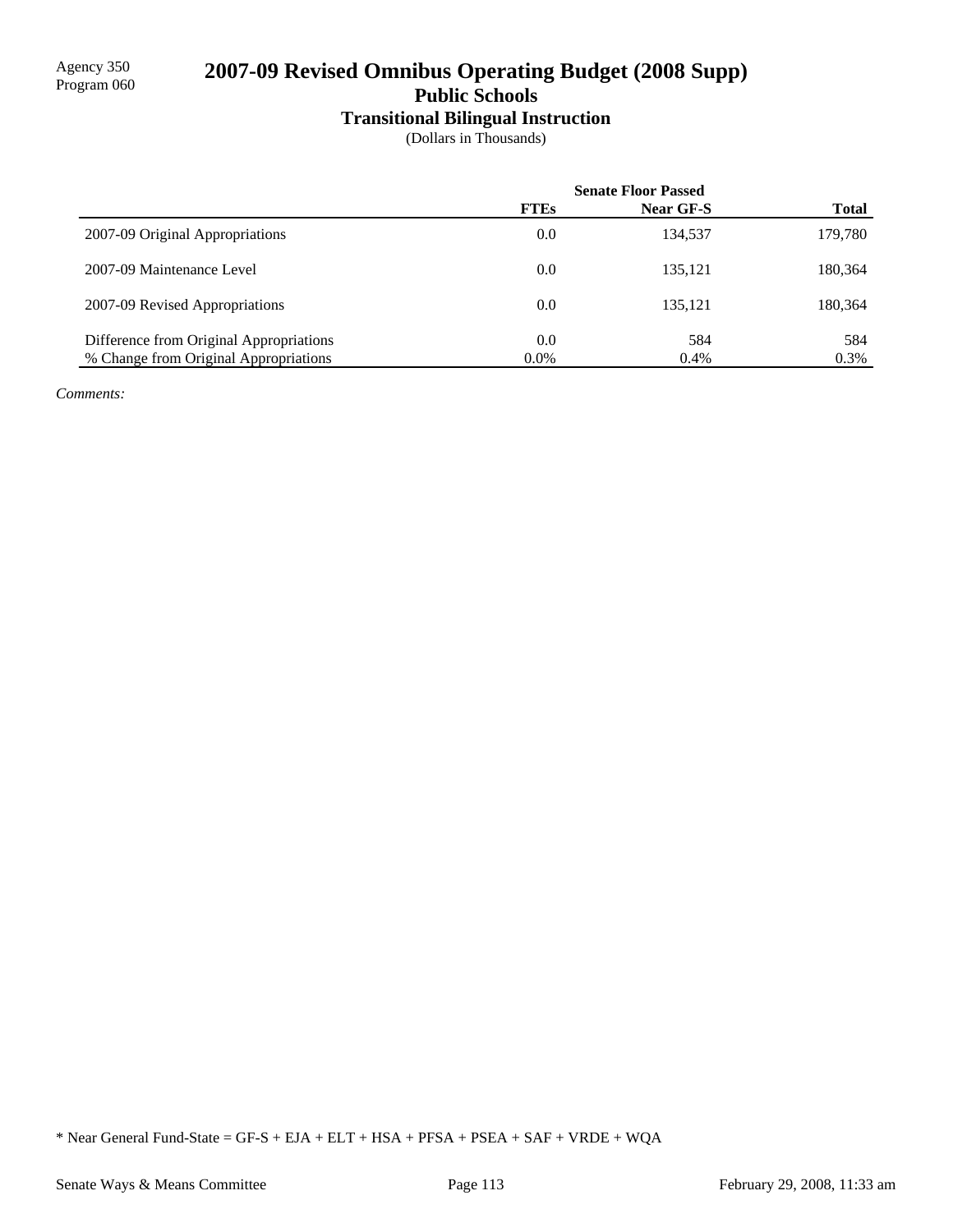# Agency 350 **2007-09 Revised Omnibus Operating Budget (2008 Supp)** Program 061 **Public Schools**

### **Learning Assistance Program (LAP)**

(Dollars in Thousands)

|                                             | <b>Senate Floor Passed</b> |           |              |
|---------------------------------------------|----------------------------|-----------|--------------|
|                                             | <b>FTEs</b>                | Near GF-S | <b>Total</b> |
| 2007-09 Original Appropriations             | 0.0                        | 189,901   | 550,561      |
| 2007-09 Maintenance Level                   | 0.0                        | 183,986   | 544,646      |
| <b>2008 Policy Non-Comp Changes:</b>        |                            |           |              |
| <b>Student Learning Opportunities</b><br>1. | 0.0                        | 23,066    | 23,066       |
| Policy -- Non-Comp Total                    | 0.0                        | 23,066    | 23,066       |
| <b>Total Policy Changes</b>                 | 0.0                        | 23,066    | 23,066       |
| 2007-09 Revised Appropriations              | 0.0                        | 207.052   | 567,712      |
| Difference from Original Appropriations     | 0.0                        | 17,151    | 17,151       |
| % Change from Original Appropriations       | $0.0\%$                    | 9.0%      | 3.1%         |

### *Comments:*

 **1. Student Learning Opportunities -** Funding is provided for the implementation of ESSB 6673 (student learning opportunities) which has provisions aimed at providing additional support and assistance for students not on track to meet the state or local high school graduation requirements, meet standard on the WASL, and/or are English language learners. As part of the funding for the legislation, the per student amount provided through the Learning Assistance Program is increased by over 30 percent. It is intended that the enhanced LAP funding will allow school districts to provide additional extended learning opportunities to struggling students.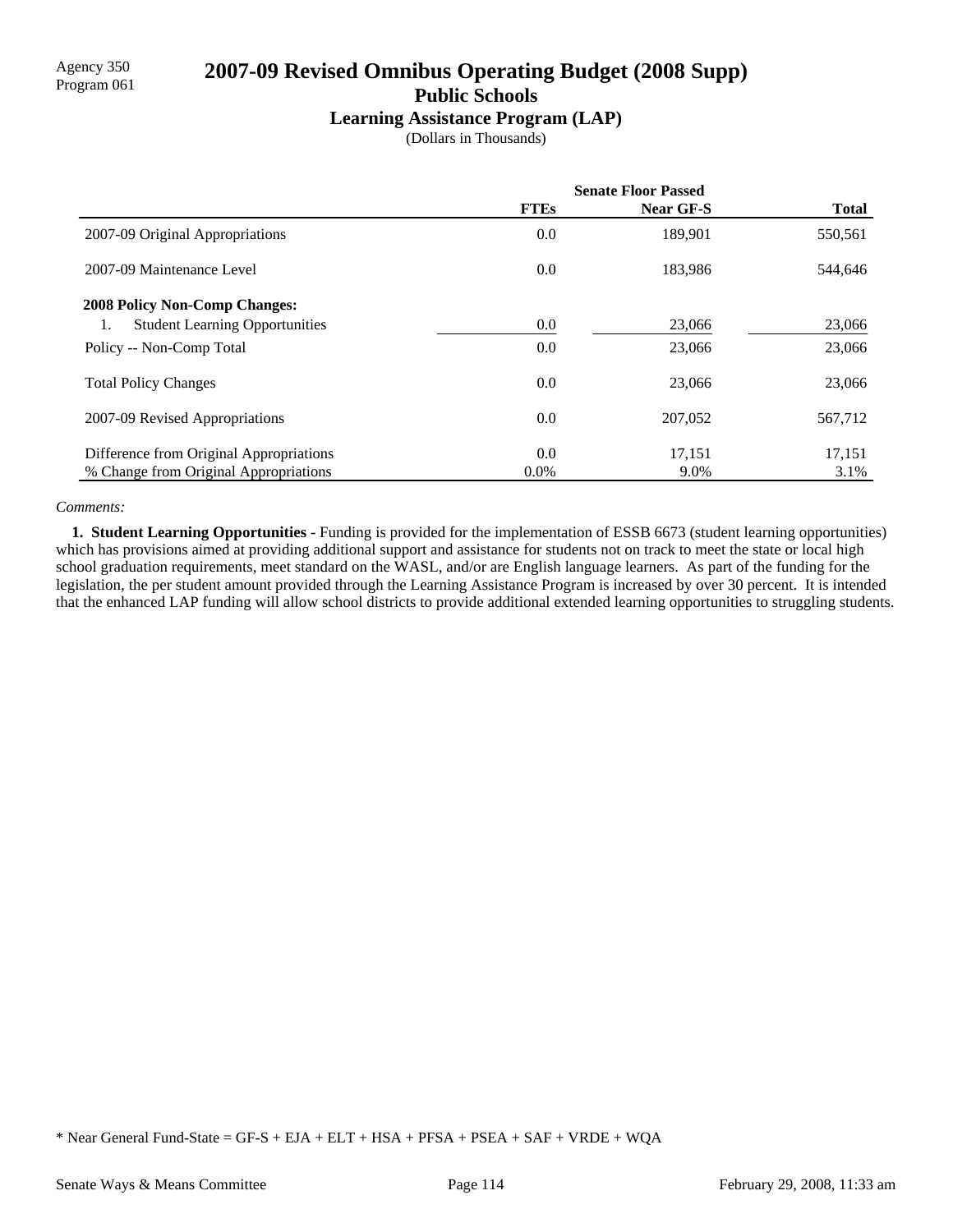# 2007-09 Revised Omnibus Operating Budget (2008 Supp)

**Public Schools**

## **Promoting Academic Success**

(Dollars in Thousands)

|                                         | <b>Senate Floor Passed</b> |           |              |
|-----------------------------------------|----------------------------|-----------|--------------|
|                                         | <b>FTEs</b>                | Near GF-S | <b>Total</b> |
| 2007-09 Original Appropriations         | 0.0                        | 48,997    | 48,997       |
| 2007-09 Maintenance Level               | 0.0                        | 34,570    | 34,570       |
| 2007-09 Revised Appropriations          | 0.0                        | 34,570    | 34,570       |
| Difference from Original Appropriations | 0.0                        | $-14.427$ | $-14.427$    |
| % Change from Original Appropriations   | $0.0\%$                    | $-29.4%$  | $-29.4%$     |

*Comments:*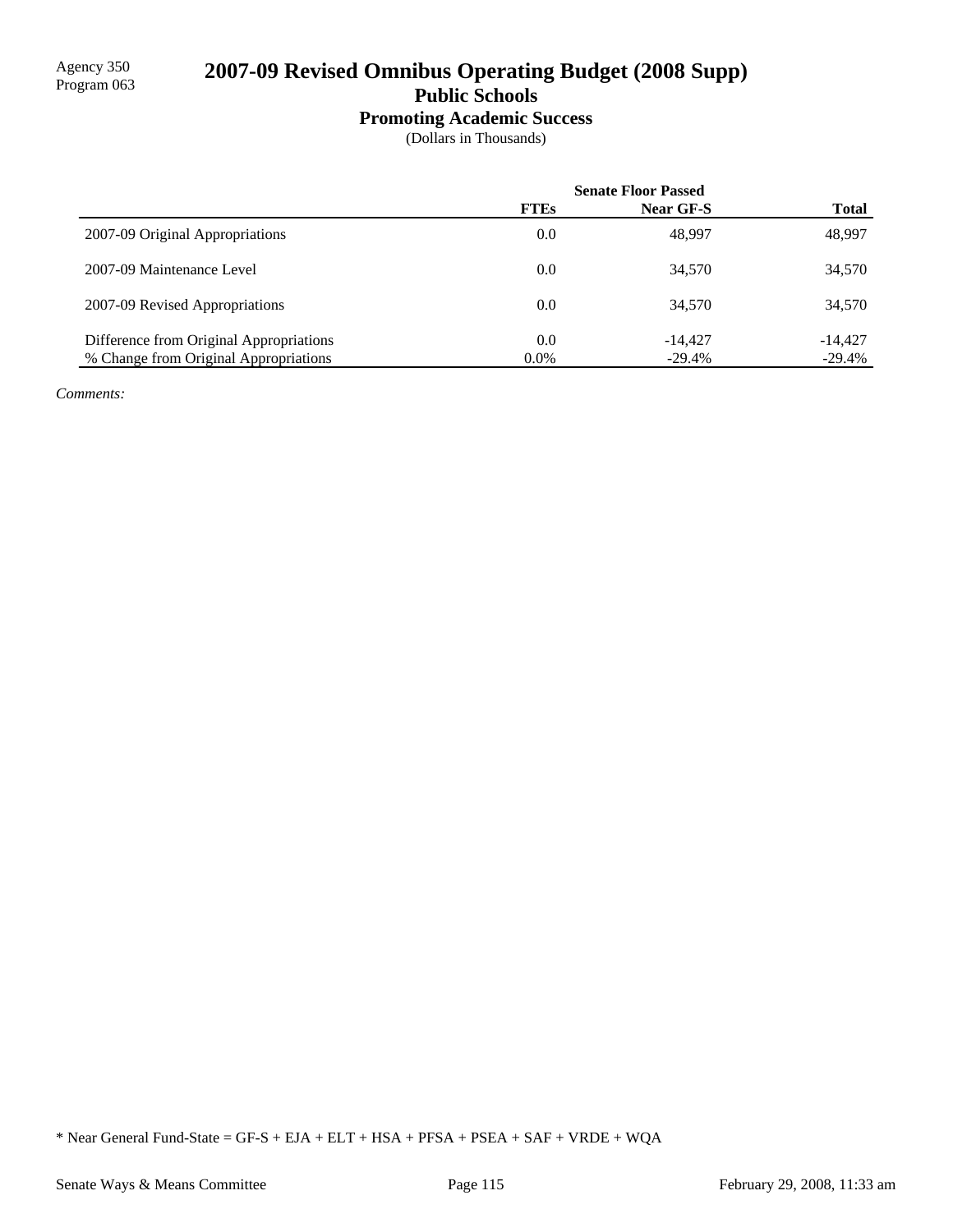# Agency 350<br>Program 714 **2007-09 Revised Omnibus Operating Budget (2008 Supp)**

# **Public Schools**

**Compensation Adjustments**

(Dollars in Thousands)

|                                             | <b>Senate Floor Passed</b> |                  |              |
|---------------------------------------------|----------------------------|------------------|--------------|
|                                             | <b>FTEs</b>                | <b>Near GF-S</b> | <b>Total</b> |
| 2007-09 Original Appropriations             | 0.0                        | 510,536          | 510,779      |
| 2007-09 Maintenance Level                   | 0.0                        | 548,850          | 549,116      |
| <b>2008 Policy Non-Comp Changes:</b>        |                            |                  |              |
| <b>Classified Staff Ratio</b><br>1.         | 0.0                        | 999              | 999          |
| 2.<br><b>Student Learning Opportunities</b> | 0.0                        | 1,785            | 1,785        |
| Policy -- Non-Comp Total                    | 0.0                        | 2,784            | 2,784        |
| <b>Total Policy Changes</b>                 | 0.0                        | 2,784            | 2,784        |
| 2007-09 Revised Appropriations              | 0.0                        | 551,634          | 551,900      |
| Difference from Original Appropriations     | 0.0                        | 41,098           | 41,121       |
| % Change from Original Appropriations       | 0.0%                       | 8.1%             | 8.1%         |

#### *Comments:*

 **1. Classified Staff Ratio -** Enhancing the classified staffing ratio will increase state funding to districts for staffing, which in turn increases the cost of I-732 salary increases and health benefit changes.

 **2. Student Learning Opportunities -** Enhancing the Learning Assistance Program, as part of the funding of ESSB 6673 (student learning opportunities), will increase state funding to districts for staffing and will in turn increase the cost of I-732 salary increases and health benefit changes.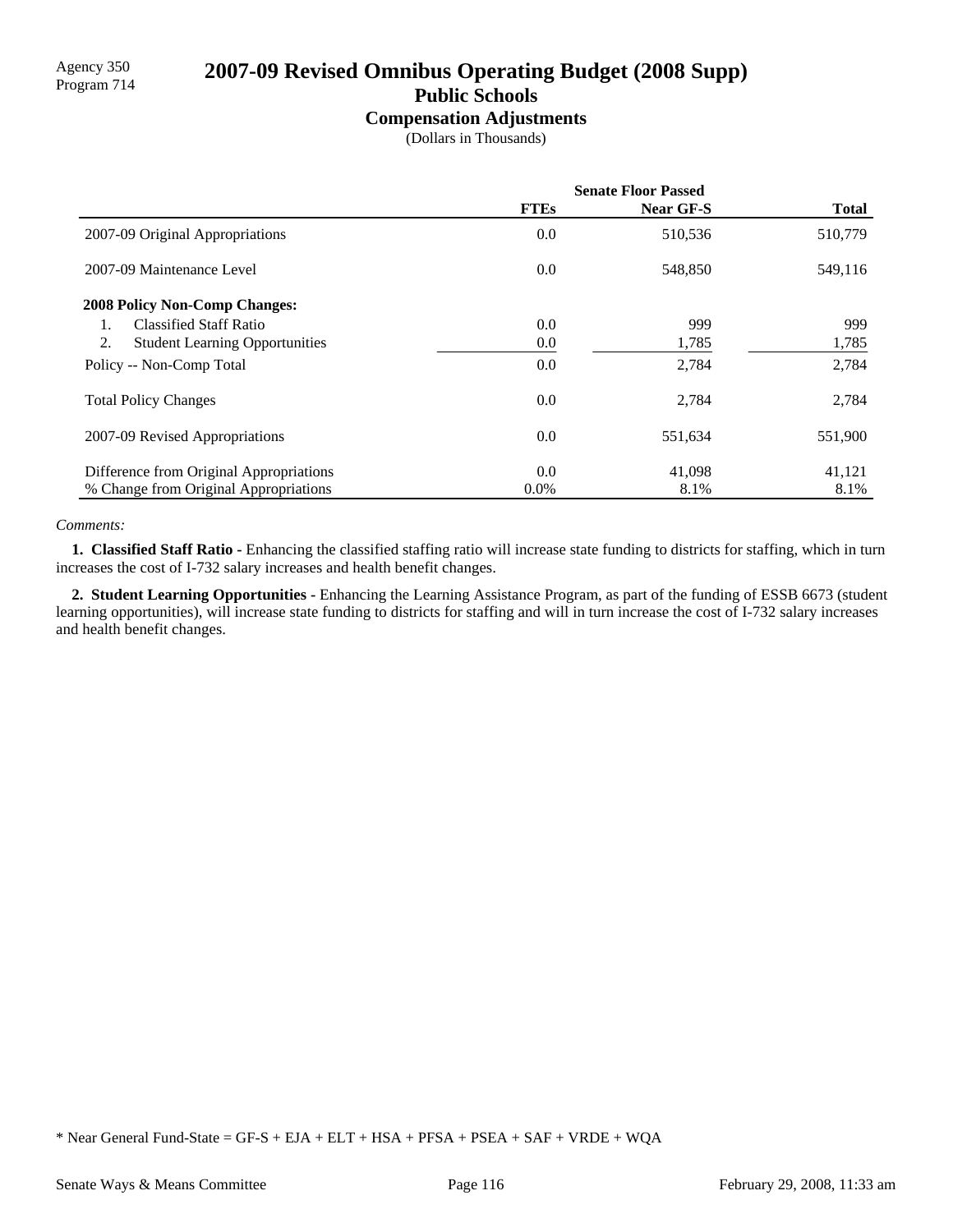# Agency 343 **2007-09 Revised Omnibus Operating Budget (2008 Supp)**

**Higher Education Coordinating Board**

(Dollars in Thousands)

|                                              | <b>Senate Floor Passed</b> |           |              |
|----------------------------------------------|----------------------------|-----------|--------------|
|                                              | <b>FTEs</b>                | Near GF-S | <b>Total</b> |
| 2007-09 Original Appropriations              | 100.7                      | 472,602   | 503,638      |
| 2007-09 Maintenance Level                    | 100.7                      | 472,666   | 503,702      |
| <b>2008 Policy Non-Comp Changes:</b>         |                            |           |              |
| <b>Child Care Institutional Grants</b><br>1. | 0.0                        | 500       | 500          |
| 2.<br><b>Health Professional Assistance</b>  | 0.0                        | 1,250     | 1,250        |
| 3.<br>Peninsula University Center            | 0.0                        | 212       | 212          |
| 4.<br>Nonappropriated Fund Adjustment        | 5.1                        | 0         | 12,057       |
| Policy -- Non-Comp Total                     | 5.1                        | 1,962     | 14,019       |
| <b>Total Policy Changes</b>                  | 5.1                        | 1,962     | 14,019       |
| 2007-09 Revised Appropriations               | 105.8                      | 474,628   | 517,721      |
| Difference from Original Appropriations      | 5.1                        | 2,026     | 14,083       |
| % Change from Original Appropriations        | 5.0%                       | 0.4%      | 2.8%         |

### *Comments:*

**1. Child Care Institutional Grants - Funds are provided to increase child care opportunities for students at the six public** baccalaureate institutions, as provided in Senate Bill 6730.

 **2. Health Professional Assistance -** Funds are provided to increase the number of students and practitioners who receive scholarships and loans through the Health Professional Scholarship and Conditional Loan program. Priority is to be given to primary care providers employed or seeking employment in organizations that serve a disproportionate number of uninsured patients.

 **3. Peninsula University Center -** Funds are provided for the Higher Education Coordinating Board to develop a program and operating plan for a university center in the Kitsap County area that will expand higher education opportunities for residents of Clallam, Jefferson, Kitsap, and Mason counties. The plan is to be developed in consultation with a committee of local business, community, and educational leaders. It is to include a projection of baccalaureate and graduate enrollment trends; an assessment of employer needs; an inventory of existing and needed post-secondary programs; recommendations for encouraging existing public and private institutions to increase degree offerings and enrollment opportunities in the region; and an estimate of operating and capital costs for creation and operation of the center. The Board is to submit findings and recommendations to the Governor and Legislature by December 1, 2008.

 **4. Nonappropriated Fund Adjustment -** Nonappropriated funding levels are adjusted to reflect four changes. First, \$2.73 million of previously appropriated state funds are transferred to the Health Professional Loan and Conditional Scholarship Account to reflect anticipated program expenditures. Second, \$7.4 million of previously appropriated state funds are deposited in the Educational Trust Fund as a downpayment towards the new College Bound Scholarships for which expenditures will begin in 2012. Third, \$1.05 million of previously authorized federal grant funds are deposited in the Educational Trust Fund for three full-time staff and other costs associated with expansion o 25 additional school districts statewide of the Gaining Early Awareness and Readiness for Undergraduate Programs (GEAR-UP) effort. Finally, additional staffing and spending authority are provided for the Guaranteed Education Tuition (GET) Program. The number of people purchasing advanced college tuition credits through the program more than doubled in the four years ending in FY 2007. (Various Accounts)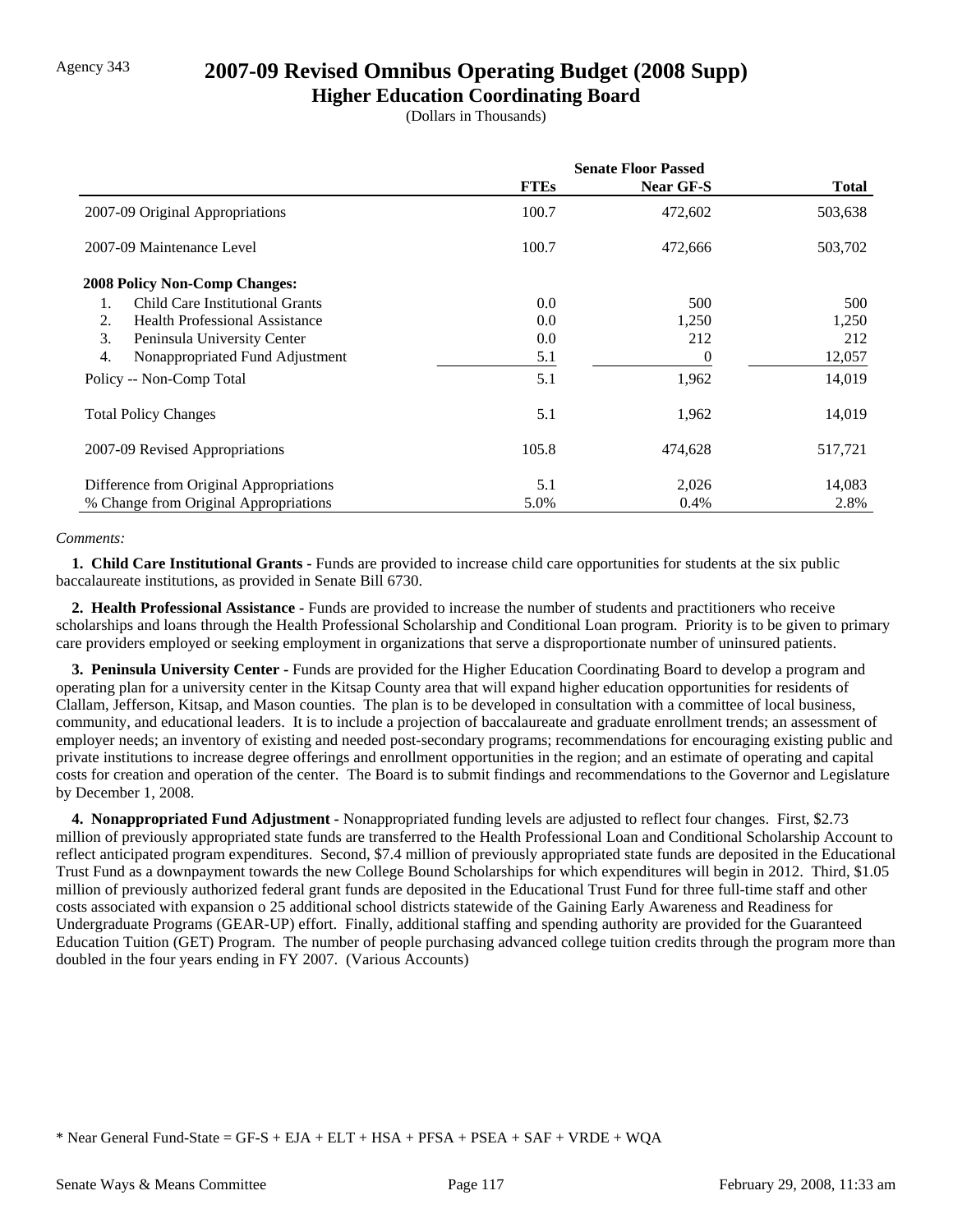## Agency 360 **2007-09 Revised Omnibus Operating Budget (2008 Supp)**

## **University of Washington**

(Dollars in Thousands)

|                                                  | <b>Senate Floor Passed</b> |                  |              |
|--------------------------------------------------|----------------------------|------------------|--------------|
|                                                  | <b>FTEs</b>                | <b>Near GF-S</b> | <b>Total</b> |
| 2007-09 Original Appropriations                  | 19,942.7                   | 806,919          | 4,130,410    |
| 2007-09 Maintenance Level                        | 19,942.7                   | 806,968          | 4,130,607    |
| <b>2008 Policy Non-Comp Changes:</b>             |                            |                  |              |
| 1.<br><b>Campus Safety Mental Health Counsel</b> | 0.5                        | 88               | 88           |
| 2.<br>Ruckelshaus Land Use Study                 | 0.0                        | 125              | 125          |
| 3.<br><b>Ruckelshaus Patient Safety</b>          | 0.0                        | 119              | 119          |
| 4.<br>International Trade Fellowships            | 0.0                        | 408              | 408          |
| e-Science Institute<br>5.                        | 0.0                        | 1,000            | 1,000        |
| Knowledge Worker Residency Status<br>6.          | 0.0                        | 340              | $\Omega$     |
| 7.<br>Climate Change Research                    | 0.0                        | 65               | 65           |
| 8.<br><b>Disabilities Research Grants</b>        | 0.0                        | 50               | 50           |
| Policy -- Non-Comp Total                         | 0.5                        | 2,195            | 1,855        |
| <b>Total Policy Changes</b>                      | 0.5                        | 2,195            | 1,855        |
| 2007-09 Revised Appropriations                   | 19,943.2                   | 809,163          | 4,132,462    |
| Difference from Original Appropriations          | 0.5                        | 2,244            | 2,052        |
| % Change from Original Appropriations            | 0.0%                       | 0.3%             | 0.1%         |

### *Comments:*

 **1. Campus Safety Mental Health Counsel -** Funding is provided for an additional full-time mental health professional to provide counseling services to University of Washington students.

 **2. Ruckelshaus Land Use Study -** Chapter 353, Laws of 2007, requires the William Ruckelshaus Center to explore practical and effective ways to resolve or reduce conflict associated with land use requirements and property rights. Initial and progress reports are due in the fall of 2007 and 2008, and a final report will be submitted on September 1, 2009. The 2007-09 Biennial Budget provided funding to begin the project in Fiscal Year 2008. One-time funding is added to continue this effort in Fiscal Year 2009.

 **3. Ruckelshaus Patient Safety -** Funding is provided to implement section five of Substitute Senate Bill 6734 (nurse staffing) which requires hospitals, including state psychiatric hospitals, to establish nurse staffing committees that will produce an annual nurse staffing plan. The organizations are encouraged to seek assistance from the Ruckelshaus Center in identifying and applying best practices related to patient safety and nurse staffing.

 **4. International Trade Fellowships -** Funding is provided to implement SSB 5367 (Washington Trade Corps Fellowship), which creates opportunities for 15 students to work as fellowship assistants to international trade representatives.

 **5. e-Science Institute -** Funds are provided to establish an institute that will provide infrastructure and consulting expertise to university researchers in advanced computational techniques needed to capture, store, organize, access, mine, and interpret massive data sets.

 **6. Knowledge Worker Residency Status -** Under Senate Bill 6849, certain foreign nationals who work in occupations that require specialized skills and knowledge will now qualify for in-state tuition, as will their spouses and children. State funds are provided to cover the difference between in-state and out-of-state tuition for these students. (General Fund-State, Higher Education Tuition Account-Nonappropriated)

 **7. Climate Change Research -** Funding is provided to implement the provisions of SB 6308, which assigns additional research and advisory responsibilities to the Office of the State Climatologist.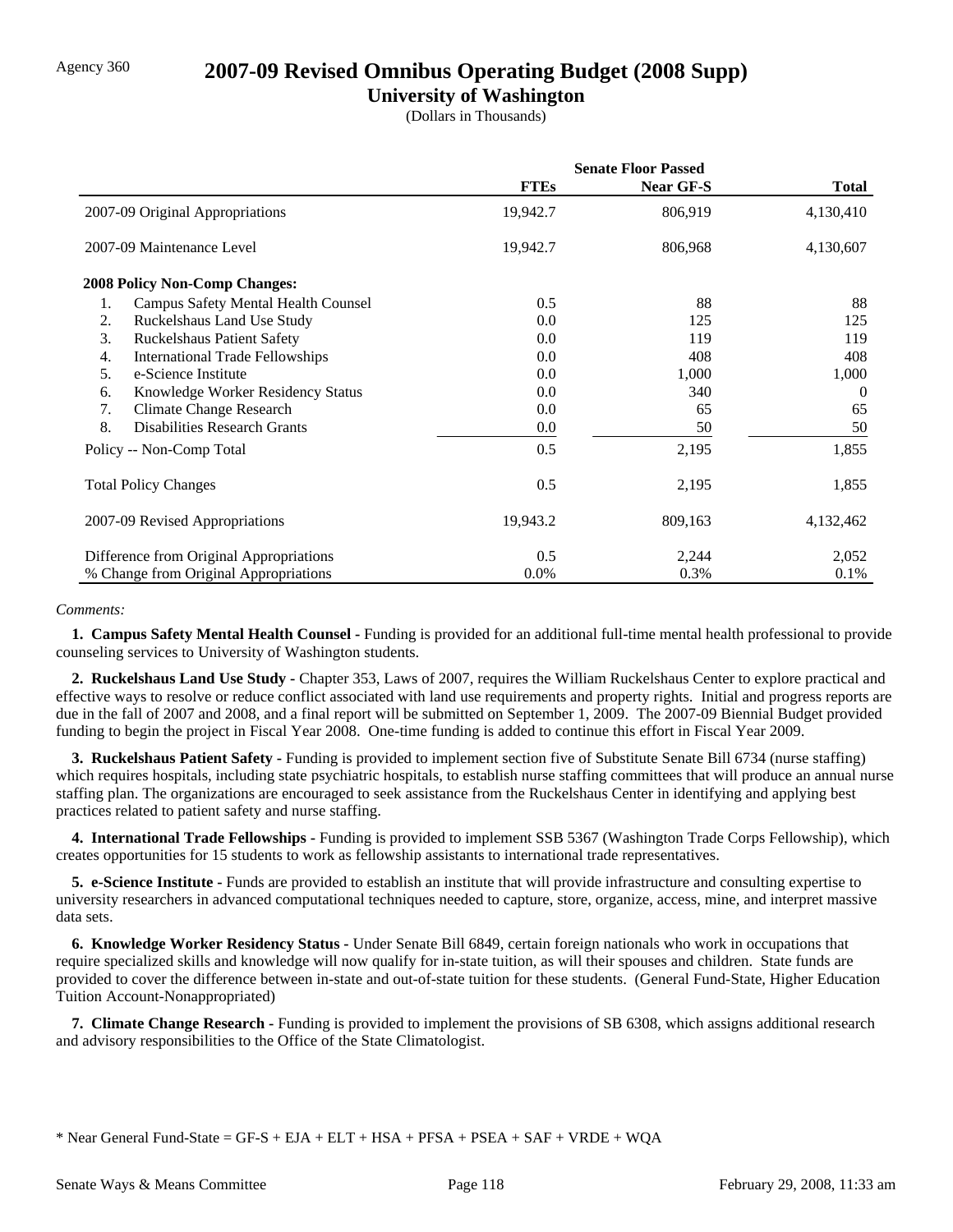# Agency 360 **2007-09 Revised Omnibus Operating Budget (2008 Supp) University of Washington**

 **8. Disabilities Research Grants -** In accordance with Senate Bill 6470, funds are provided for research and training projects that will improve delivery of medical services for people with developmental disabilities.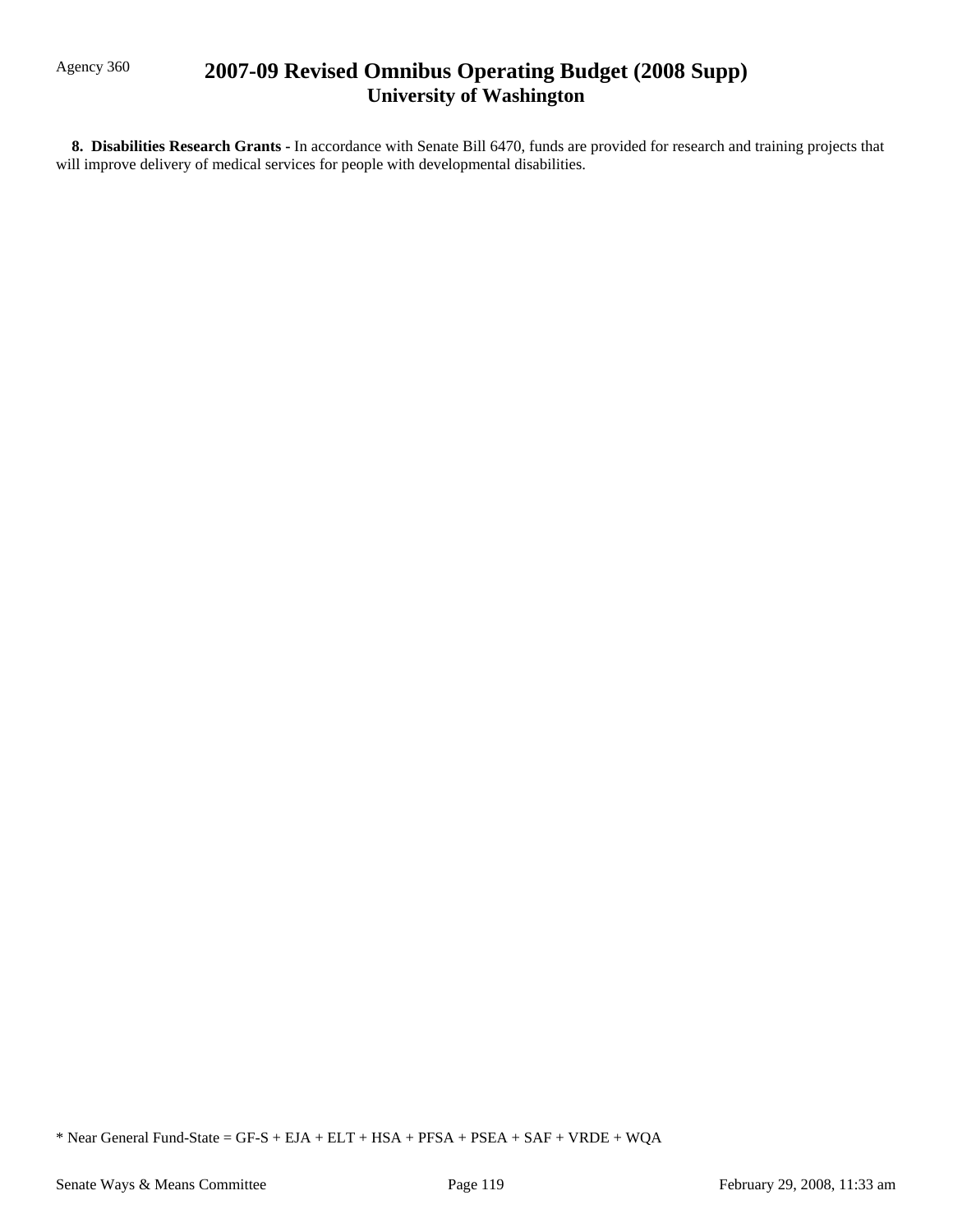## Agency 365 **2007-09 Revised Omnibus Operating Budget (2008 Supp)**

## **Washington State University**

(Dollars in Thousands)

|                                                 | <b>Senate Floor Passed</b> |           |              |
|-------------------------------------------------|----------------------------|-----------|--------------|
|                                                 | <b>FTEs</b>                | Near GF-S | <b>Total</b> |
| 2007-09 Original Appropriations                 | 6,308.9                    | 508,614   | 1,189,011    |
| 2007-09 Maintenance Level                       | 6,308.9                    | 510,286   | 1,190,693    |
| <b>2008 Policy Non-Comp Changes:</b>            |                            |           |              |
| Campus Safety Mental Health Counsel<br>1.       | 0.5                        | 77        | 77           |
| Deaf Education<br>2.                            | 0.0                        | 200       | <b>200</b>   |
| 3.<br>Ruckelshaus Land Use Study                | 0.0                        | 175       | 175          |
| <b>Ruckelshaus Patient Safety</b><br>4.         | 0.0                        | 50        | 50           |
| 5.<br><b>WSU Grad Student Bargaining</b>        | 0.5                        | 160       | 160          |
| Knowledge Worker Residency Status<br>6.         | 0.0                        | 159       | $\Omega$     |
| 7.<br><b>Community Technology Opportunities</b> | 0.0                        | 1,000     | 1,000        |
| 8.<br><b>Small Business Development Center</b>  | $0.0\,$                    | 50        | 50           |
| 9.<br>Core Computer Systems Study               | $0.0\,$                    | 1,000     | 1,000        |
| Policy -- Non-Comp Total                        | 1.0                        | 2,871     | 2,712        |
| <b>Total Policy Changes</b>                     | 1.0                        | 2,871     | 2,712        |
| 2007-09 Revised Appropriations                  | 6,309.9                    | 513,157   | 1,193,405    |
| Difference from Original Appropriations         | 1.0                        | 4,543     | 4,394        |
| % Change from Original Appropriations           | $0.0\%$                    | 0.9%      | $0.4\%$      |

### *Comments:*

 **1. Campus Safety Mental Health Counsel -** Funding is provided for an additional full-time mental health professional to provide counseling services to Washington State University students.

 **2. Deaf Education -** Funding is provided to implement a teacher preparation program at Washington State University-Vancouver that will prepare currently-licensed teachers to more effectively educate students who are deaf or hearing-impaired. The program will use a variety of distance learning instructional methods and delivery formats in order to reach teachers throughout the state.

**3. Ruckelshaus Land Use Study - Chapter 353, Laws of 2007, requires the William Ruckelshaus Center to explore practical and** effective ways to resolve or reduce conflict associated with land use requirements and property rights. Initial and progress reports are due in the fall of 2007 and 2008, and a final report will be submitted on September 1, 2009. The 2007-09 budget provided funding to begin the project in Fiscal Year 2008. One-time funding is added to continue this effort in Fiscal Year 2009.

 **4. Ruckelshaus Patient Safety -** Funding is provided to implement section five of Substitute Senate Bill 6734 (nurse staffing) which requires hospitals, including state psychiatric hospitals, to establish nurse staffing committees that will produce an annual nurse staffing plan. The organizations are encouraged to seek assistance from the Ruckelshaus Center in identifying and applying best practices related to patient safety and nurse staffing.

 **5. WSU Grad Student Bargaining -** Funds are provided for Washington State University to administer SSB 6737, which extends collective bargaining rights to graduate student teaching and research assistants.

 **6. Knowledge Worker Residency Status -** Under Senate Bill 6849, certain foreign nationals who work in occupations that require specialized skills and knowledge will now qualify for in-state tuition, as will their spouses and children. State funds are provided to cover the difference between in-state and out-of-state tuition for these students. (General Fund-State, Higher Education Tuition Account-Nonappropriated)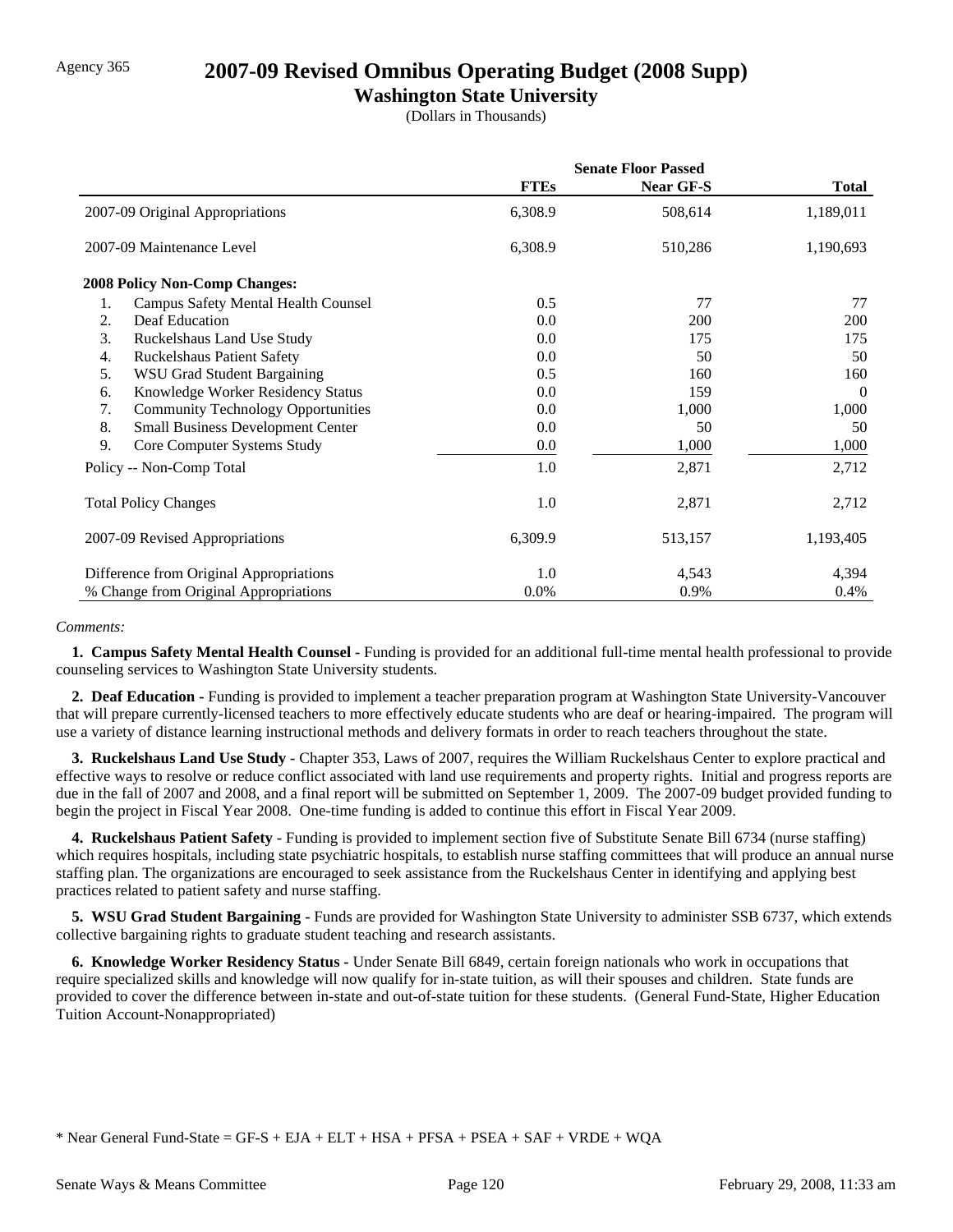# Agency 365 **2007-09 Revised Omnibus Operating Budget (2008 Supp) Washington State University**

 **7. Community Technology Opportunities -** As provided in Senate Bill 6775, Washington State University Extension is to provide capacity building and grant support to promote the diffusion of information and communications technology in low-income and underserved communities throughout the state.

**8. Small Business Development Center - Funds are provided to expand the counseling and technical assistance services available** through the small business development center at Renton Technical College.

 **9. Core Computer Systems Study -** Funds are provided to assess options and costs for replacing the Washington State University computer systems that mange core business and direct student support functions. The existing systems are more than thirty years old, rely upon significantly outdated technology, and are at risk of prolonged shutdown in the event of emergency. The feasibility study is to be conducted in accordance with state Information Service Board guidelines, and in consultation with the state Department of Information Systems.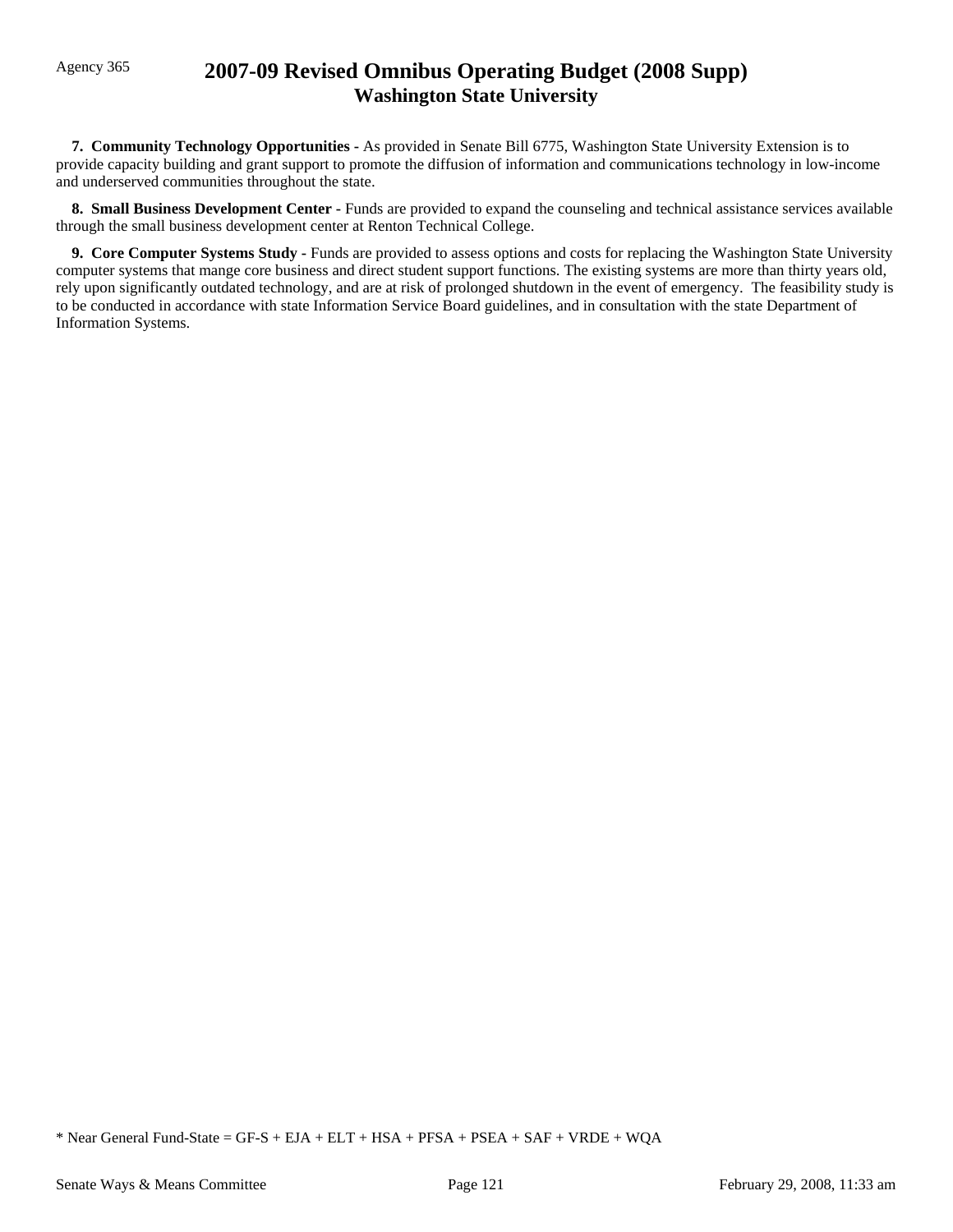# Agency 370 **2007-09 Revised Omnibus Operating Budget (2008 Supp)**

## **Eastern Washington University**

(Dollars in Thousands)

|                                                  | <b>Senate Floor Passed</b> |           |         |
|--------------------------------------------------|----------------------------|-----------|---------|
|                                                  | <b>FTEs</b>                | Near GF-S | Total   |
| 2007-09 Original Appropriations                  | 1,394.7                    | 119,154   | 240,859 |
| 2007-09 Maintenance Level                        | 1,394.7                    | 119,162   | 240,867 |
| <b>2008 Policy Non-Comp Changes:</b>             |                            |           |         |
| <b>Campus Safety Mental Health Counsel</b><br>1. | 0.5                        | 80        | 80      |
| <b>Health System Conversion Analysis</b><br>2.   | 0.0                        | 62        | 62      |
| 3.<br>Northwest Autism Center                    | 0.0                        | 165       | 165     |
| Policy -- Non-Comp Total                         | 0.5                        | 307       | 307     |
| <b>Total Policy Changes</b>                      | 0.5                        | 307       | 307     |
| 2007-09 Revised Appropriations                   | 1,395.2                    | 119.469   | 241,174 |
| Difference from Original Appropriations          | 0.5                        | 315       | 315     |
| % Change from Original Appropriations            | $0.0\%$                    | 0.3%      | $0.1\%$ |

### *Comments:*

 **1. Campus Safety Mental Health Counsel -** Funding is provided for an additional full-time mental health professional to provide counseling services to Eastern Washington University students.

 **2. Health System Conversion Analysis -** Funds are provided for the Institute for Public Policy and Economic Analysis to conduct an assessment of the likely medical, health care delivery, and economic consequences of the proposed sale of a major eastern Washington health care delivery system.

 **3. Northwest Autism Center -** Funds are provided for the Northwest Autism Center to expand availability of diagnostic services, and to conduct training for area teachers.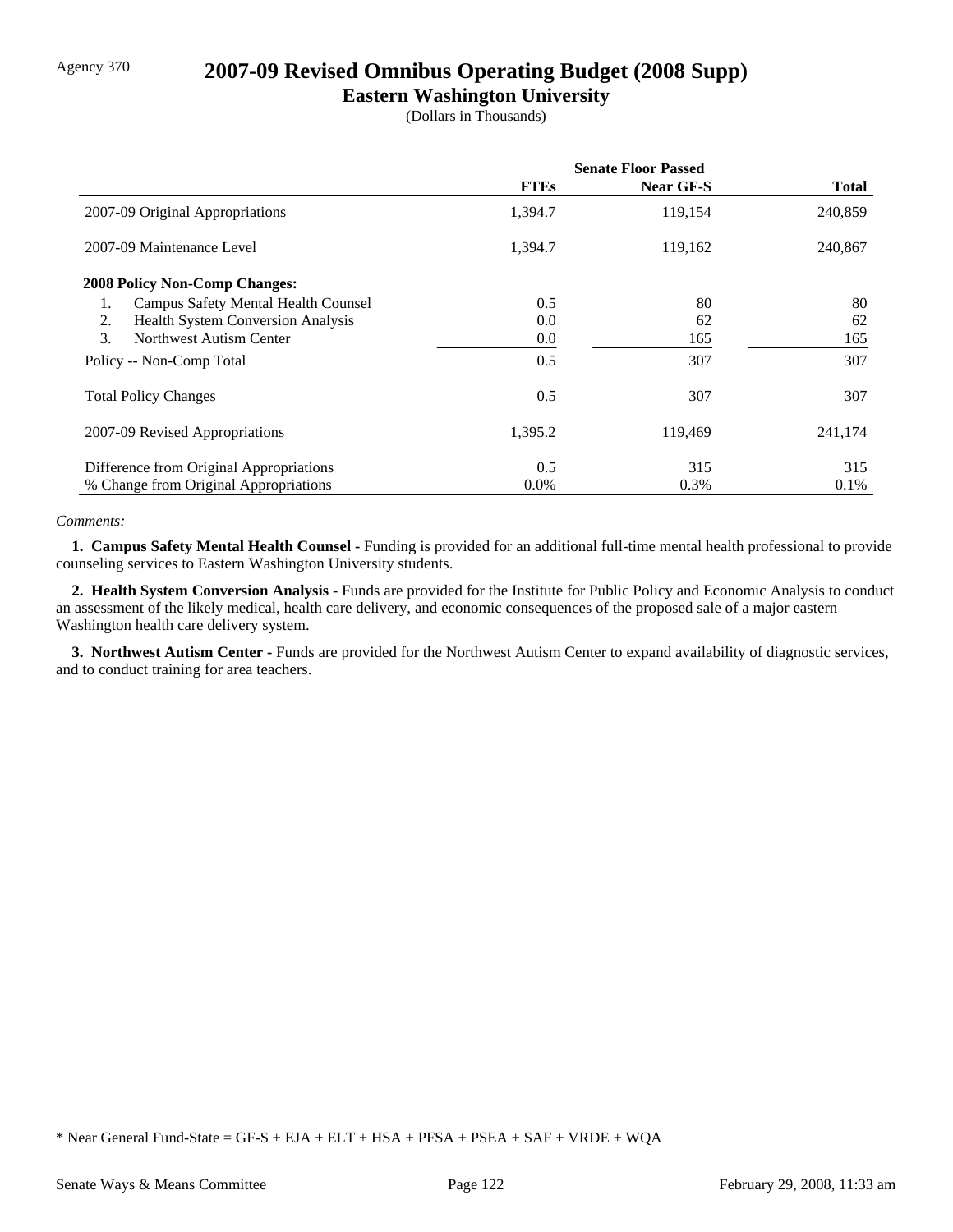# Agency 375 **2007-09 Revised Omnibus Operating Budget (2008 Supp)**

## **Central Washington University**

(Dollars in Thousands)

|                                                  | <b>Senate Floor Passed</b> |           |         |
|--------------------------------------------------|----------------------------|-----------|---------|
|                                                  | <b>FTEs</b>                | Near GF-S | Total   |
| 2007-09 Original Appropriations                  | 1,223.8                    | 117,414   | 253,140 |
| 2007-09 Maintenance Level                        | 1,223.8                    | 118,338   | 254,064 |
| 2008 Policy Non-Comp Changes:                    |                            |           |         |
| <b>Campus Safety Mental Health Counsel</b><br>1. | 0.5                        | 80        | 80      |
| Fire & EMS Protection<br>2.                      | 0.0                        | 100       | 100     |
| Policy -- Non-Comp Total                         | 0.5                        | 180       | 180     |
| Policy -- Comp Total                             | 0.0                        | 11        | 15      |
| <b>Total Policy Changes</b>                      | 0.5                        | 191       | 195     |
| 2007-09 Revised Appropriations                   | 1,224.3                    | 118,529   | 254,259 |
| Difference from Original Appropriations          | 0.5                        | 1,115     | 1,119   |
| % Change from Original Appropriations            | $0.0\%$                    | 1.0%      | 0.4%    |

### *Comments:*

 **1. Campus Safety Mental Health Counsel -** Funding is provided for an additional mental health professional to provide counseling to Central Washington University students.

 **2. Fire & EMS Protection -** Funds are provided to address an unbudgeted increase in the cost of fire protection and emergency medical services (EMS).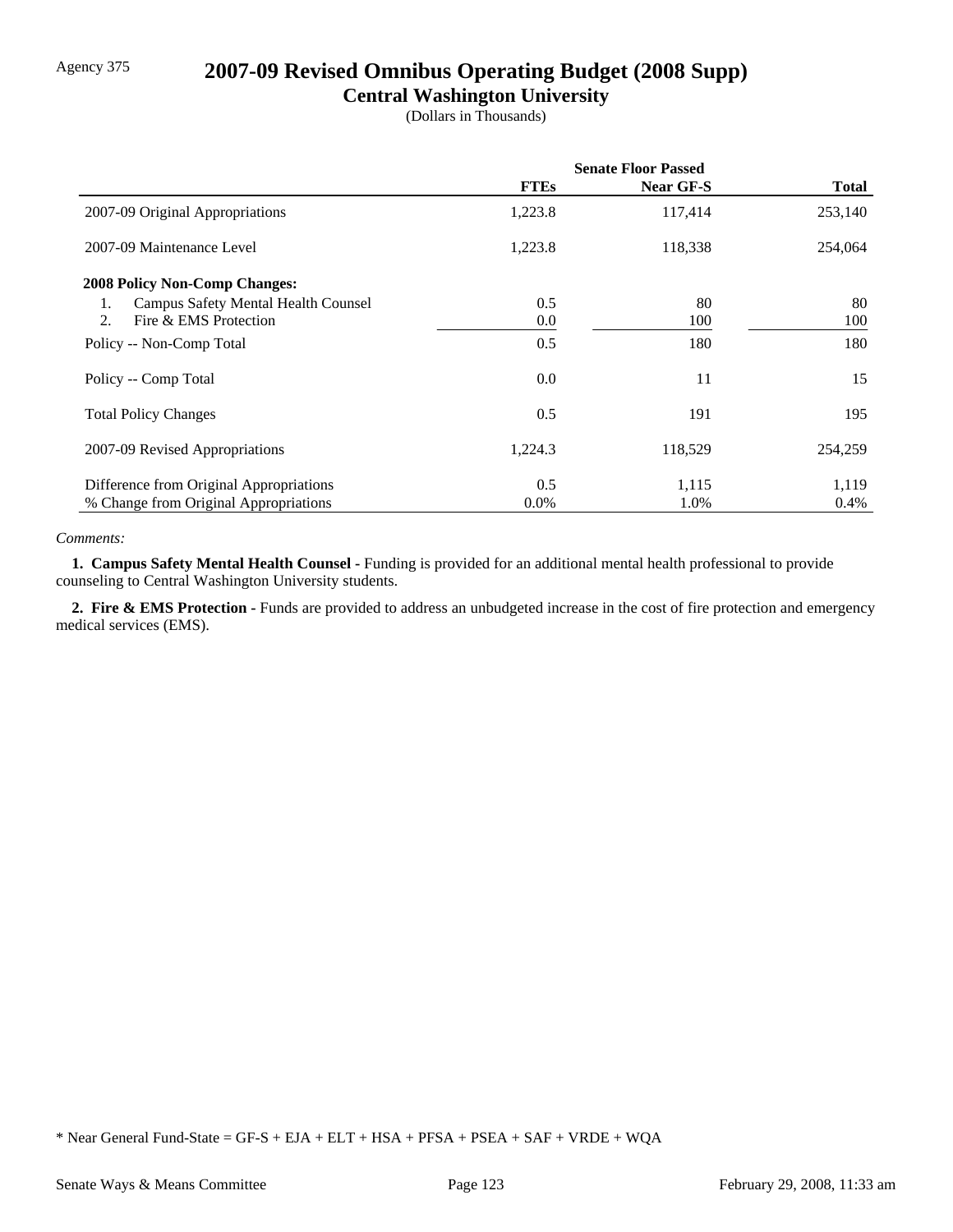# Agency 376 **2007-09 Revised Omnibus Operating Budget (2008 Supp)**

## **The Evergreen State College**

(Dollars in Thousands)

|                                                | <b>Senate Floor Passed</b> |                  |              |
|------------------------------------------------|----------------------------|------------------|--------------|
|                                                | <b>FTEs</b>                | <b>Near GF-S</b> | <b>Total</b> |
| 2007-09 Original Appropriations                | 689.7                      | 64,559           | 117,667      |
| 2007-09 Maintenance Level                      | 689.7                      | 64,565           | 117,673      |
| <b>2008 Policy Non-Comp Changes:</b>           |                            |                  |              |
| Campus Safety Mental Health Counsel<br>1.      | 0.5                        | 85               | 85           |
| <b>DD</b> Evidence-Based Practices<br>2.       | 0.0                        | 100              | 100          |
| 3.<br><b>Construction Industry Study WSIPP</b> | 0.0                        | 46               | 46           |
| Housing Instability Study<br>4.                | 0.0                        | 50               | 50           |
| 5.<br>Crisis Response Evaluation               | 0.0                        | 23               | 23           |
| Knowledge Worker Residency Status<br>6.        | 0.0                        | 10               | $\Omega$     |
| 7.<br><b>Truancy Study</b>                     | 0.0                        | 70               | 70           |
| Policy -- Non-Comp Total                       | 0.5                        | 384              | 374          |
| <b>Total Policy Changes</b>                    | 0.5                        | 384              | 374          |
| 2007-09 Revised Appropriations                 | 690.2                      | 64,949           | 118,047      |
| Difference from Original Appropriations        | 0.5                        | 390              | 380          |
| % Change from Original Appropriations          | 0.1%                       | 0.6%             | 0.3%         |

#### *Comments:*

 **1. Campus Safety Mental Health Counsel -** Funding is provided for an additional mental health professional to provide counseling to Evergreen State College students.

 **2. DD Evidence-Based Practices -** Funding is provided for the Washington State Institute for Public Policy (WSIPP) to conduct a literature review of research on programs for children and adults with developmental disabilities. The review shall provide information on programs that prevent placement in higher cost, more restrictive settings or use of more costly services; and evidencebased programs and programs viewed as best practices. The WSIPP will provide estimates of the economics of evidence-based programs identified in the literature review, including estimates of the net difference between avoided costs and the costs of the programs. A preliminary report is due by January 1, 2009, and a final report by June 30, 2009.

 **3. Construction Industry Study WSIPP -** As provided in SB 6732, the Washington State Institute for Public Policy is to assist an advisory committee with definition of benchmarks for monitoring the impact of the recommendations of the Joint Legislative Task Force on the Underground Economy in the Construction Industry. A preliminary report is to be submitted to the Legislature by December 31, 2008.

 **4. Housing Instability Study -** Funding is provided for the Washington State Institute of Public Policy to complete an estimate by December 2008 of the relationship between housing instability and sex offender recidivism.

 **5. Crisis Response Evaluation -** One-time funding is provided for the Washington State Institute for Public Policy (WSIPP) to extend its current evaluation of the integrated crisis response pilot programs operated by counties under contract with the Department of Social and Health Services. ESSB 6665 (crisis response programs) authorizes the current pilot programs for one additional year, through June 30, 2009. Under funds authorized in the previous biennium, WSIPP produced a preliminary report in December, 2007. Pursuant to the direction in the bill, the WSIPP will produce a second preliminary report by June 30, 2008, and a final report by June 30, 2010.

 **6. Knowledge Worker Residency Status -** Under Senate Bill 6849, certain foreign nationals who work in occupations that require specialized skills and knowledge will now qualify for in-state tuition, as will their spouses and children. State funds are provided to cover the difference between in-state and out-of-state tuition for these students. (General Fund-State, Higher Education Tuition Account-Nonappropriated)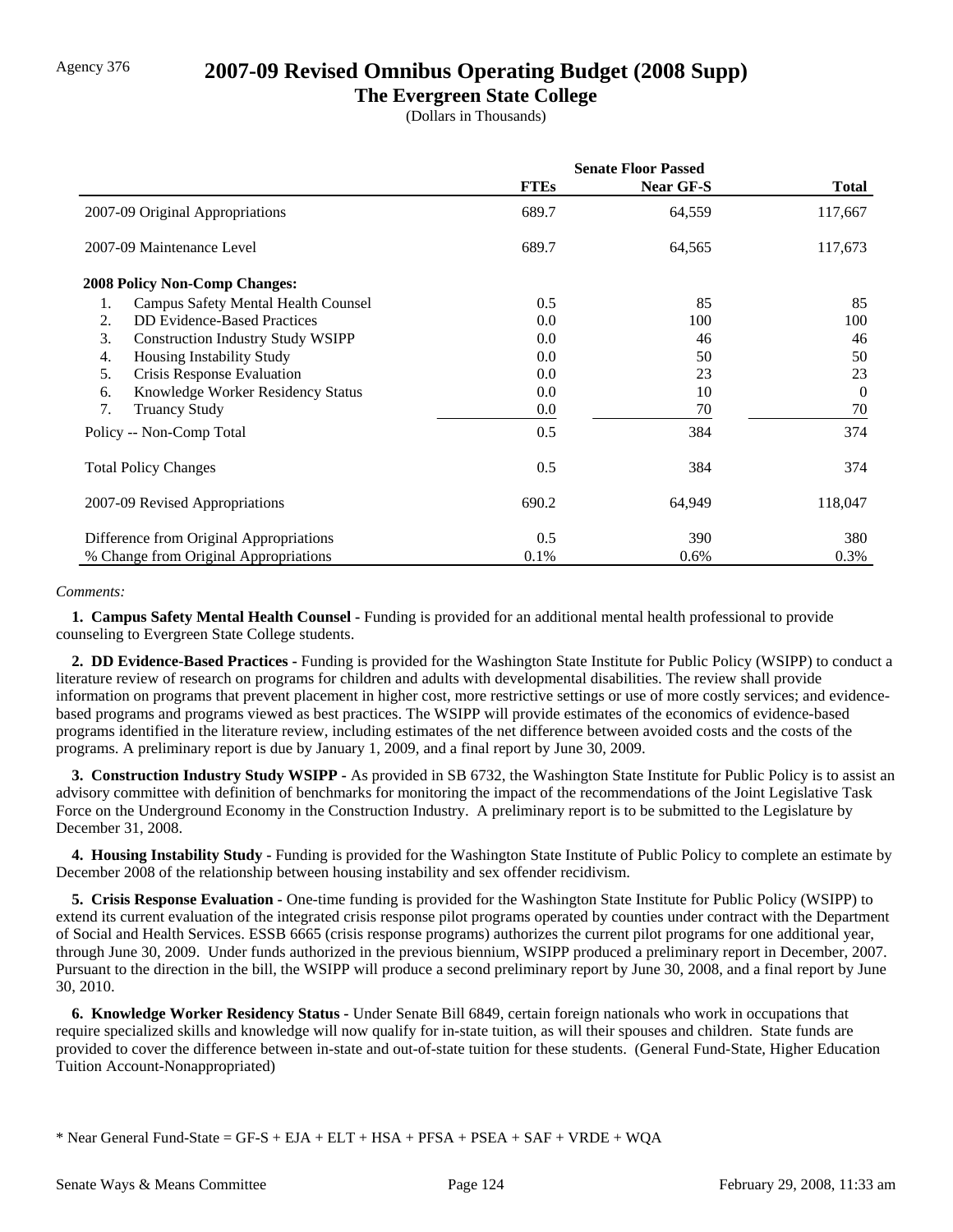# Agency 376 **2007-09 Revised Omnibus Operating Budget (2008 Supp) The Evergreen State College**

 **7. Truancy Study -** Funding is provided for the Washington State Institute of Public Policy to conduct a study of the school districts' and Superior Courts' costs and practices associated with administering the state's compulsory school attendance laws under RCW 28A.225 (commonly referred to as the Becca Bill).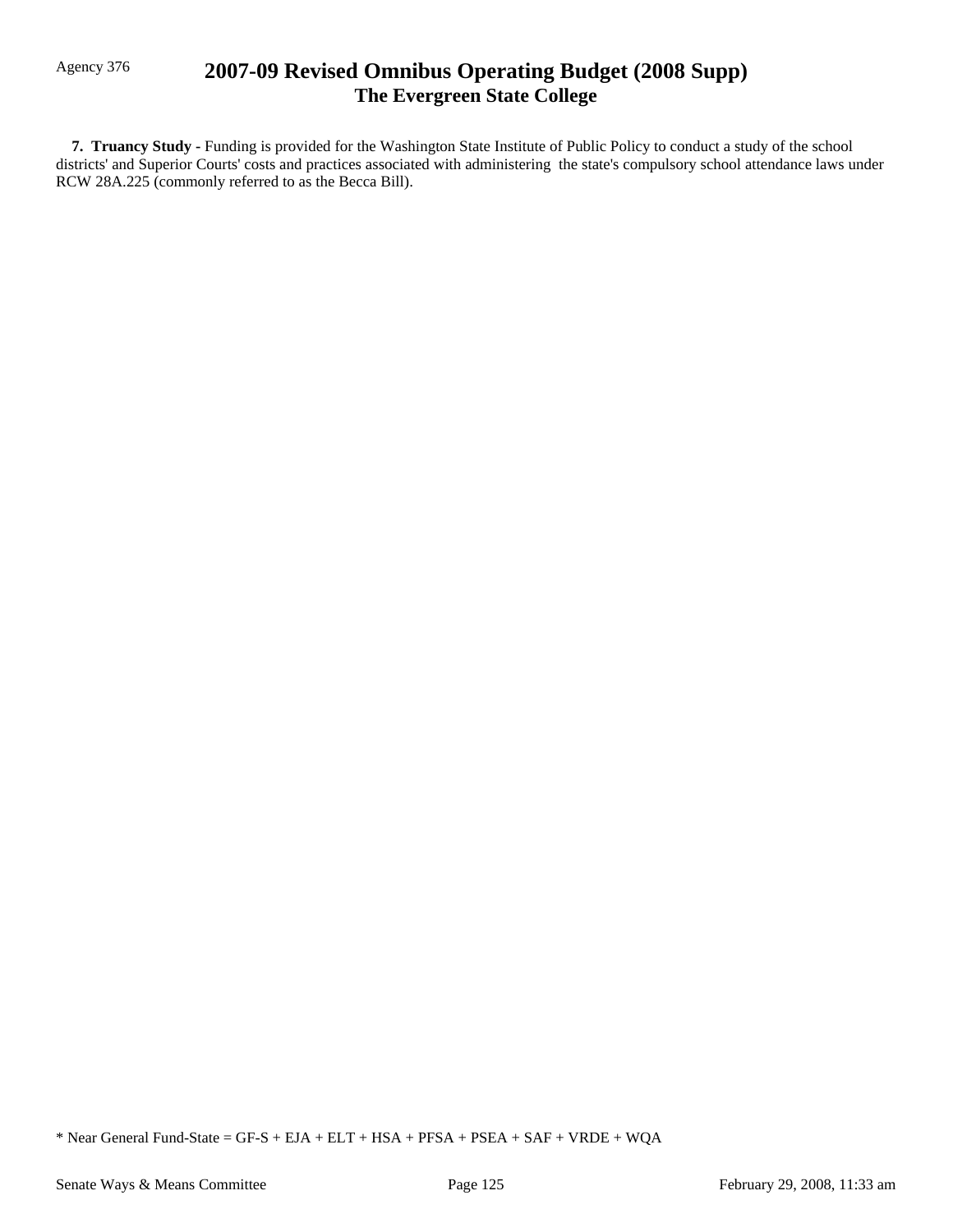# Agency 380 **2007-09 Revised Omnibus Operating Budget (2008 Supp)**

## **Western Washington University**

(Dollars in Thousands)

|                                              | <b>Senate Floor Passed</b> |           |              |
|----------------------------------------------|----------------------------|-----------|--------------|
|                                              | <b>FTEs</b>                | Near GF-S | <b>Total</b> |
| 2007-09 Original Appropriations              | 1,769.5                    | 148,478   | 331,913      |
| 2007-09 Maintenance Level                    | 1,769.5                    | 148,490   | 331,927      |
| <b>2008 Policy Non-Comp Changes:</b>         |                            |           |              |
| Campus Safety Mental Health Counsel<br>1.    | 0.5                        | 62        | 62           |
| 2.<br><b>Emergency Relocation Scene Shop</b> | 0.0                        | 264       | 264          |
| Policy -- Non-Comp Total                     | 0.5                        | 326       | 326          |
| <b>Total Policy Changes</b>                  | 0.5                        | 326       | 326          |
| 2007-09 Revised Appropriations               | 1,770.0                    | 148,816   | 332,253      |
| Difference from Original Appropriations      | 0.5                        | 338       | 340          |
| % Change from Original Appropriations        | $0.0\%$                    | 0.2%      | $0.1\%$      |

### *Comments:*

 **1. Campus Safety Mental Health Counsel -** Funding is provided for an additional mental health professional to provide counseling to Western Washington University students.

2. Emergency Relocation Scene Shop - Funds are provided to lease a new location for the university's theatre arts laboratory and classroom, due to unsafe conditions at its present location.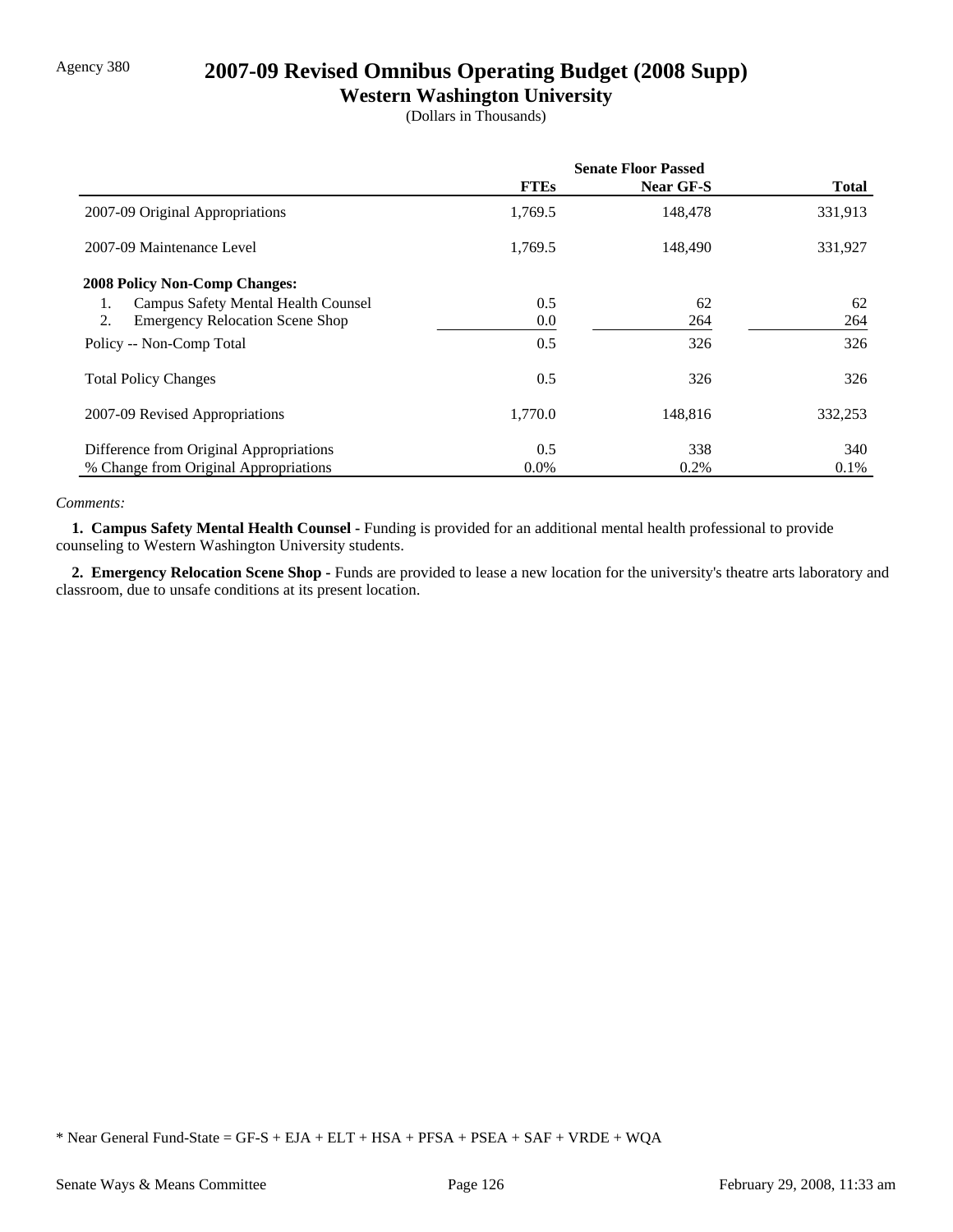# Agency 699 **2007-09 Revised Omnibus Operating Budget (2008 Supp)**

### **Community/Technical College System**

(Dollars in Thousands)

|     |                                           | <b>Senate Floor Passed</b> |           |              |
|-----|-------------------------------------------|----------------------------|-----------|--------------|
|     |                                           | <b>FTEs</b>                | Near GF-S | <b>Total</b> |
|     | 2007-09 Original Appropriations           | 15,885.1                   | 1,448,199 | 2,510,648    |
|     | 2007-09 Maintenance Level                 | 15,885.1                   | 1,454,597 | 2,517,274    |
|     | <b>2008 Policy Non-Comp Changes:</b>      |                            |           |              |
| 1.  | Child Care Institutional Grants           | 0.0                        | 500       | 500          |
| 2.  | <b>Health Care Career Advancement</b>     | 0.0                        | 3,000     | 3,000        |
| 3.  | <b>Construction Trade Apprenticeships</b> | 0.0                        | 2,000     | 2,000        |
| 4.  | Aerospace Apprenticeships                 | 0.0                        | 3,000     | 3,000        |
| 5.  | Job Skills Fund Source Change             | 0.0                        | $-2,950$  | $\theta$     |
| 6.  | Gateway Center HCC                        | 0.0                        | 75        | 75           |
| 7.  | <b>English Language Learners</b>          | 0.0                        | 50        | 50           |
| 8.  | Long-Term Care Training Pilot             | 0.0                        | 600       | 600          |
| 9.  | Knowledge Worker Residency Status         | 0.0                        | 198       | $\theta$     |
| 10. | Part-Time Faculty Conversion              | 0.0                        | 500       | 500          |
| 11. | <b>Opportunity Grant Adjustment</b>       | 0.0                        | $-5,000$  | $-5,000$     |
|     | Policy -- Non-Comp Total                  | 0.0                        | 1,973     | 4,725        |
|     | <b>Total Policy Changes</b>               | 0.0                        | 1,973     | 4,725        |
|     | 2007-09 Revised Appropriations            | 15,885.1                   | 1,456,570 | 2,521,999    |
|     | Difference from Original Appropriations   | 0.0                        | 8,371     | 11,351       |
|     | % Change from Original Appropriations     | $0.0\%$                    | 0.6%      | 0.5%         |

### *Comments:*

 **1. Child Care Institutional Grants -** Funding is provided to increase child care support for students enrolled in the state's community and technical colleges. Funding is increased from \$50,000 a year now to a new total of \$550,000 per year.

 **2. Health Care Career Advancement -** Funds are provided to develop and implement partnerships to train incumbent health care workers for careers in nursing and other high demand healthcare fields. Funds are to be awarded on a competitive basis to partnerships of labor, management, and colleges. The projects are to enhance access to career advancement training for current hospital workers, and expand the colleges' capacity to train more workers in nursing and other allied health fields.

**3. Construction Trade Apprenticeships - Funds are provided for training 333 additional full-time equivalent apprentices in the** building and construction trades. Approximately three-quarters of the new apprentices are expected to enroll in contracted apprenticeship programs, and the balance in programs delivered directly by community and technical colleges.

 **4. Aerospace Apprenticeships -** Funding is provided to design, develop, and implement new and increased apprenticeship opportunities in the aerospace industry.

 **5. Job Skills Fund Source Change -** Funding for the job skills program at the community and technical colleges is shifted from the state general fund to the administrative contingency account. (General Fund-State, Administrative Contingency Account-State)

 **6. Gateway Center HCC -** Funding is provided for an educational career coach at the Highland Community College Gateway Center. The Gateway Center provides career re-certification coursework and coaching; integrated English as a second language (ESL) instruction; and short-term professional courses to close skills gaps for adult immigrants and refugees who have formal training in healthcare.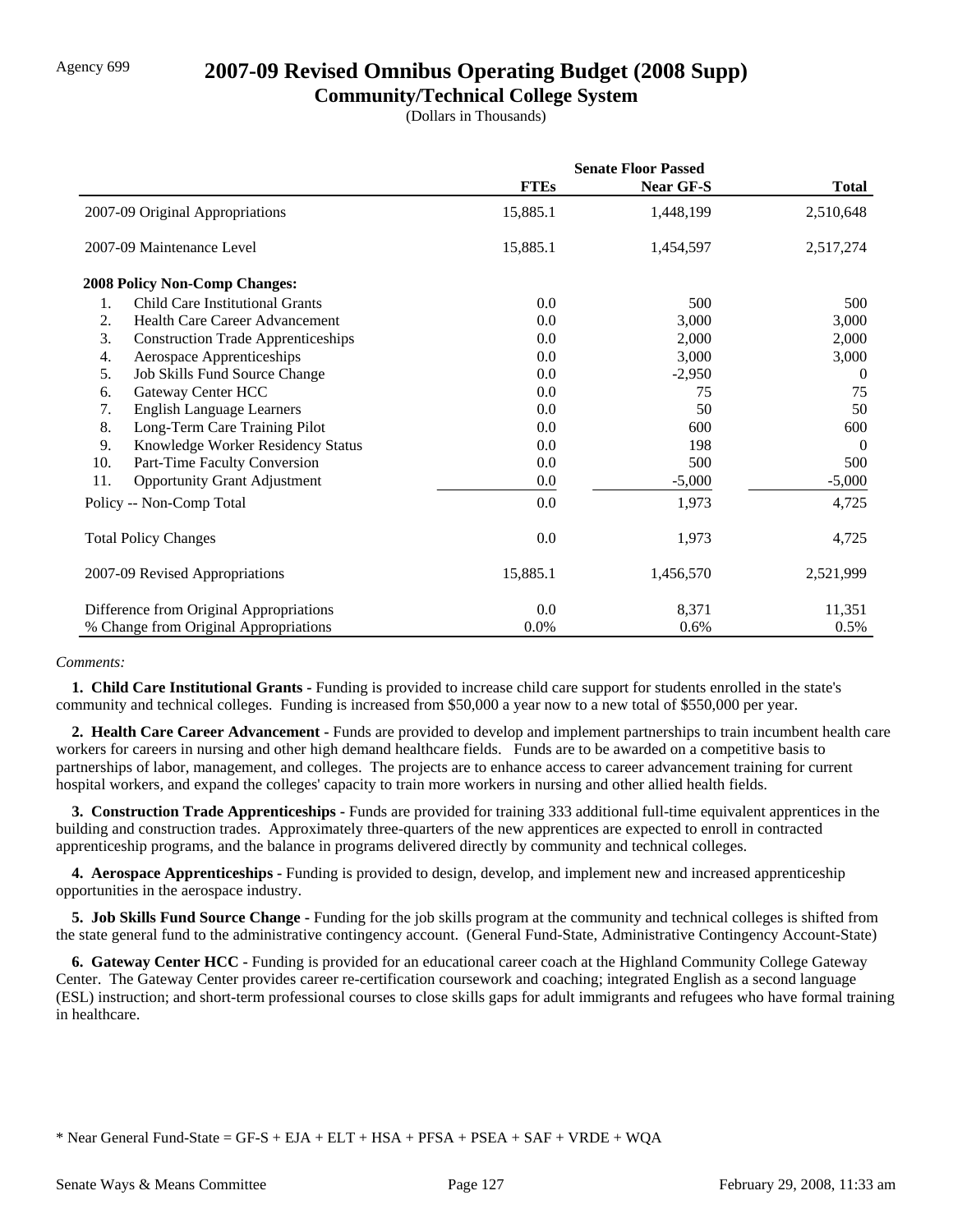# Agency 699 **2007-09 Revised Omnibus Operating Budget (2008 Supp) Community/Technical College System**

 **7. English Language Learners -** Funds are provided for Renton Technical College to implement and expand partnerships with area businesses that provide opportunites for low-wage working immigrants and refugees to receive instruction in English language and work-related skills at their places of work.

**8. Long-Term Care Training Pilot - Funds are provided to implement a pilot program for training in-home providers of long**term care at one community college. As provided in Senate Bill 6804, the pilot college shall be selected on a competitive basis, in consultation with the exclusive bargaining representative of individual providers of state-contracted long-term care, and shall be located in a county with a population of at least 200,000. Funds may be used for curriculum development, equipment, and facility acquisition or renovation.

 **9. Knowledge Worker Residency Status -** Under Senate Bill 6849, certain foreign nationals who work in occupations that require specialized skills and knowledge will now qualify for in-state tuition, as will their spouses and children. State funds are provided to cover the difference between in-state and out-of-state tuition for these students. (General Fund-State, Higher Education Tuition Account-Nonappropriated)

 **10. Part-Time Faculty Conversion -** Funds are provided to convert some part-time positions to full-time, tenure track faculty positions. Particular emphasis is to be placed upon increasing the number of full-time faculty in mathematics, science, adult basic education, early childhood education, and English.

 **11. Opportunity Grant Adjustment -** Funding for the new opportunity grant program is adjusted to total \$6.5 million in FY 2009, rather than \$11.5 million as previously budgeted. (General Fund-State, Education Legacy Trust Account-State)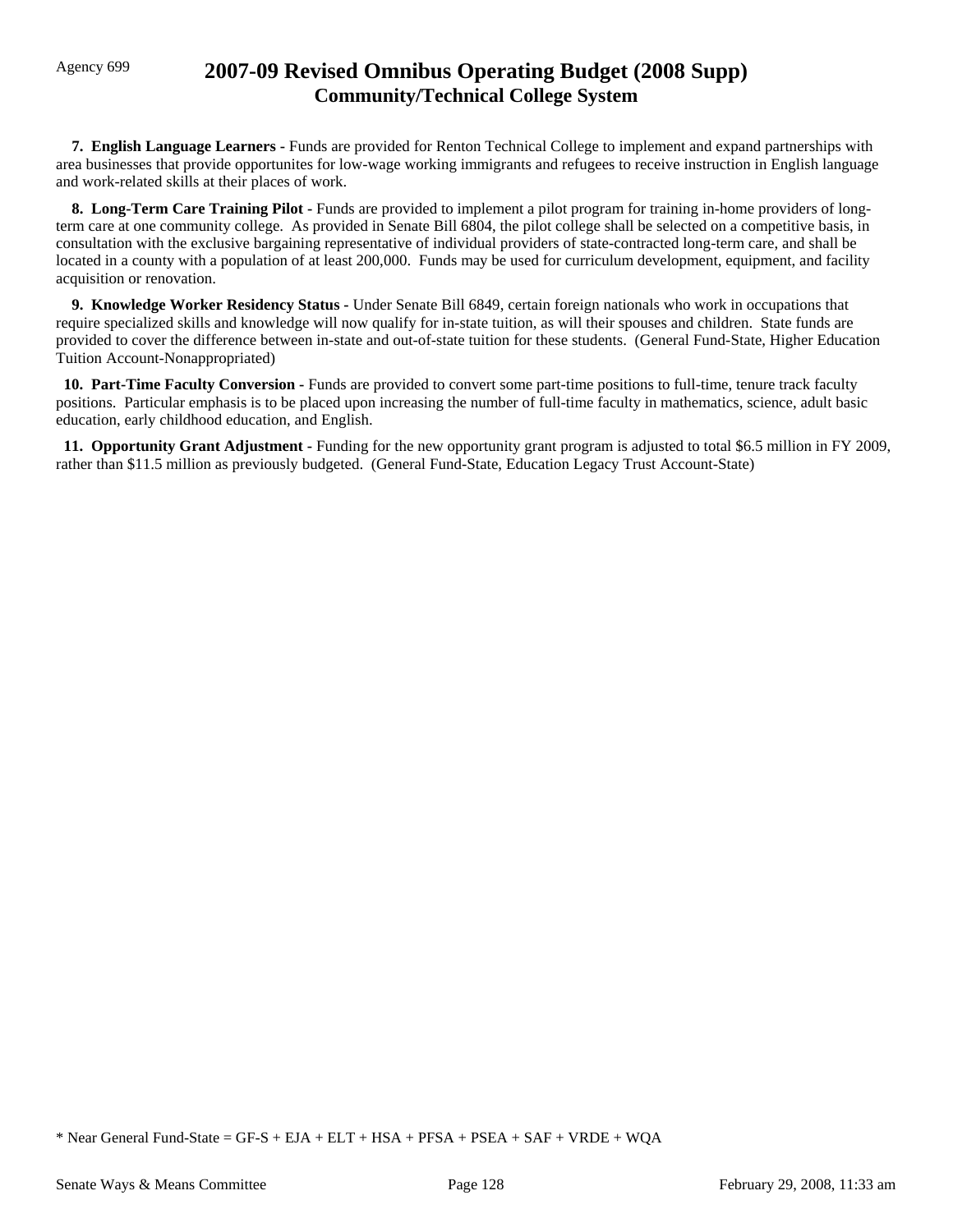# Agency 351 **2007-09 Revised Omnibus Operating Budget (2008 Supp)**

## **State School for the Blind**

(Dollars in Thousands)

|                                         | <b>Senate Floor Passed</b> |           |              |
|-----------------------------------------|----------------------------|-----------|--------------|
|                                         | <b>FTEs</b>                | Near GF-S | <b>Total</b> |
| 2007-09 Original Appropriations         | 86.0                       | 12,144    | 13,744       |
| 2007-09 Maintenance Level               | 86.0                       | 12,156    | 13,764       |
| <b>2008 Policy Non-Comp Changes:</b>    |                            |           |              |
| <b>Attorney General Legal Fees</b>      | 0.0                        | 50        | 50           |
| Policy -- Non-Comp Total                | 0.0                        | 50        | 50           |
| <b>Total Policy Changes</b>             | 0.0                        | 50        | 50           |
| 2007-09 Revised Appropriations          | 86.0                       | 12,206    | 13,814       |
| Difference from Original Appropriations | 0.0                        | 62        | 70           |
| % Change from Original Appropriations   | $0.0\%$                    | 0.5%      | 0.5%         |

### *Comments:*

 **1. Attorney General Legal Fees -** The Washington State Supreme Court will decide whether to hear the case of Delyria & Koch v. Washington State School for the Blind in June 2008. One-time funding is provided to pay for legal fees incurred if the Supreme Court decides to hear this case.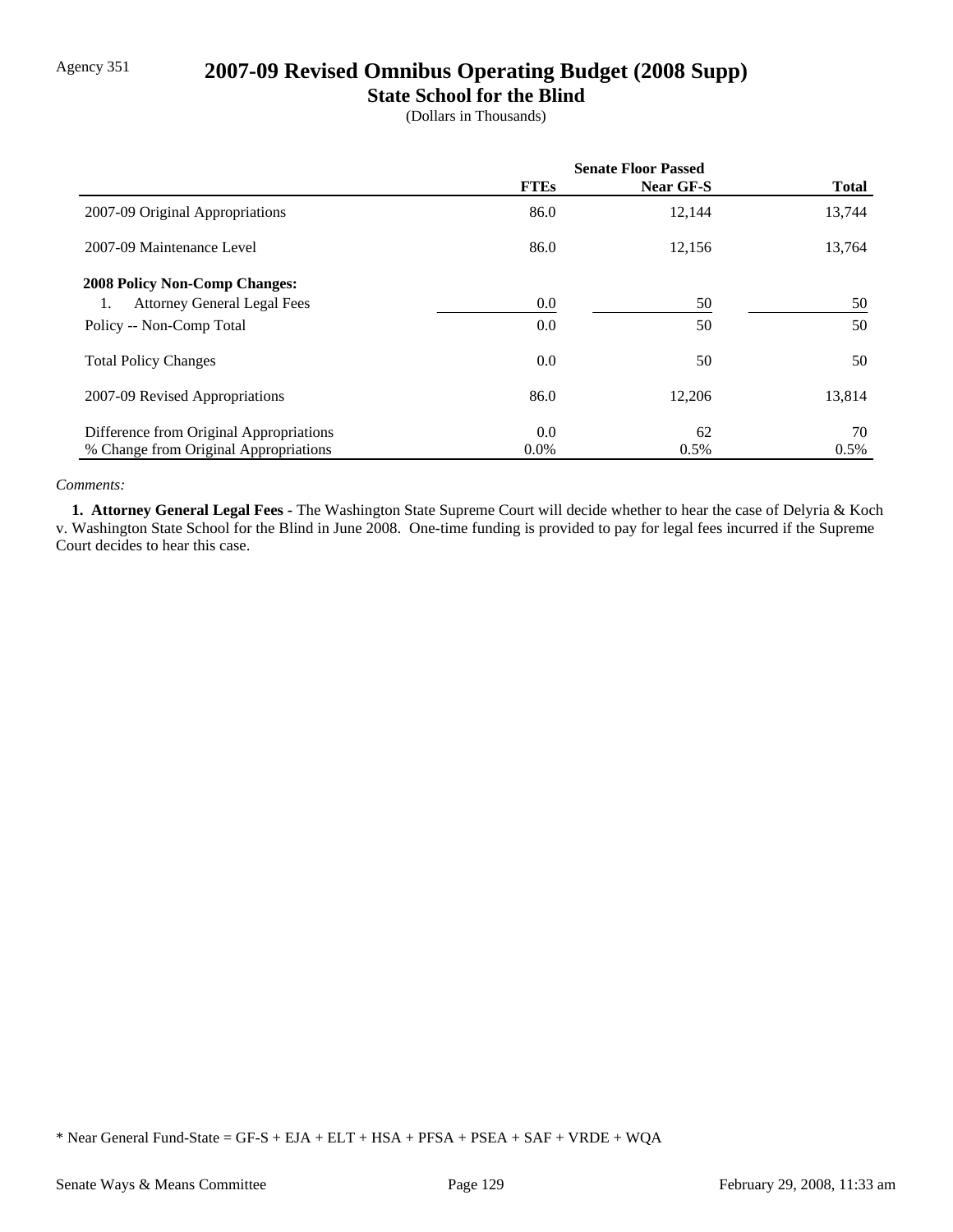## Agency 353 **2007-09 Revised Omnibus Operating Budget (2008 Supp)**

## **State School for the Deaf**

(Dollars in Thousands)

|                                         | <b>Senate Floor Passed</b> |                  |              |
|-----------------------------------------|----------------------------|------------------|--------------|
|                                         | <b>FTEs</b>                | <b>Near GF-S</b> | <b>Total</b> |
| 2007-09 Original Appropriations         | 123.2                      | 17,746           | 17,978       |
| 2007-09 Maintenance Level               | 108.2                      | 17,770           | 18,002       |
| <b>2008 Policy Non-Comp Changes:</b>    |                            |                  |              |
| Deaf Multi-Disabled Students            | 2.0                        | 214              | 214          |
| 2.<br>Reading Outreach Program          | 1.0                        | 0                | 84           |
| 3.<br>Superintendent Search             | 0.0                        | 20               | 20           |
| Policy -- Non-Comp Total                | 3.0                        | 234              | 318          |
| <b>Total Policy Changes</b>             | 3.0                        | 234              | 318          |
| 2007-09 Revised Appropriations          | 111.2                      | 18,004           | 18,320       |
| Difference from Original Appropriations | $-12.0$                    | 258              | 342          |
| % Change from Original Appropriations   | $-9.7\%$                   | 1.5%             | 1.9%         |

#### *Comments:*

 **1. Deaf Multi-Disabled Students -** New and prospective deaf, multi-disabled students require specialized programming not previously provided at the Washington State School for the Deaf. A teacher and a teacher's aide will administer a specialized curriculum needed to serve a classroom of eight deaf, multi-disabled students.

 **2. Reading Outreach Program -** The Office of the Superintendent of Public Instruction (OSPI) is beginning a gradual, four-year funding reduction for the Shared Reading Video Outreach Project (SRVOP). Administered by the Washington State School for the Deaf, SRVOP utilizes video technology to enhance literacy and language development for deaf students throughout the state. This item replaces the OSPI funding reduction for Fiscal Year 2009. The program is managed by two FTE staff and delivery of services to students will be funded through contracts with local school districts. (General Fund-Private/Local)

 **3. Superintendent Search -** The Washington School for the Deaf is conducting a nationwide search for a new superintendent. This will allow the Governor to appoint the best candidate to lead the agency.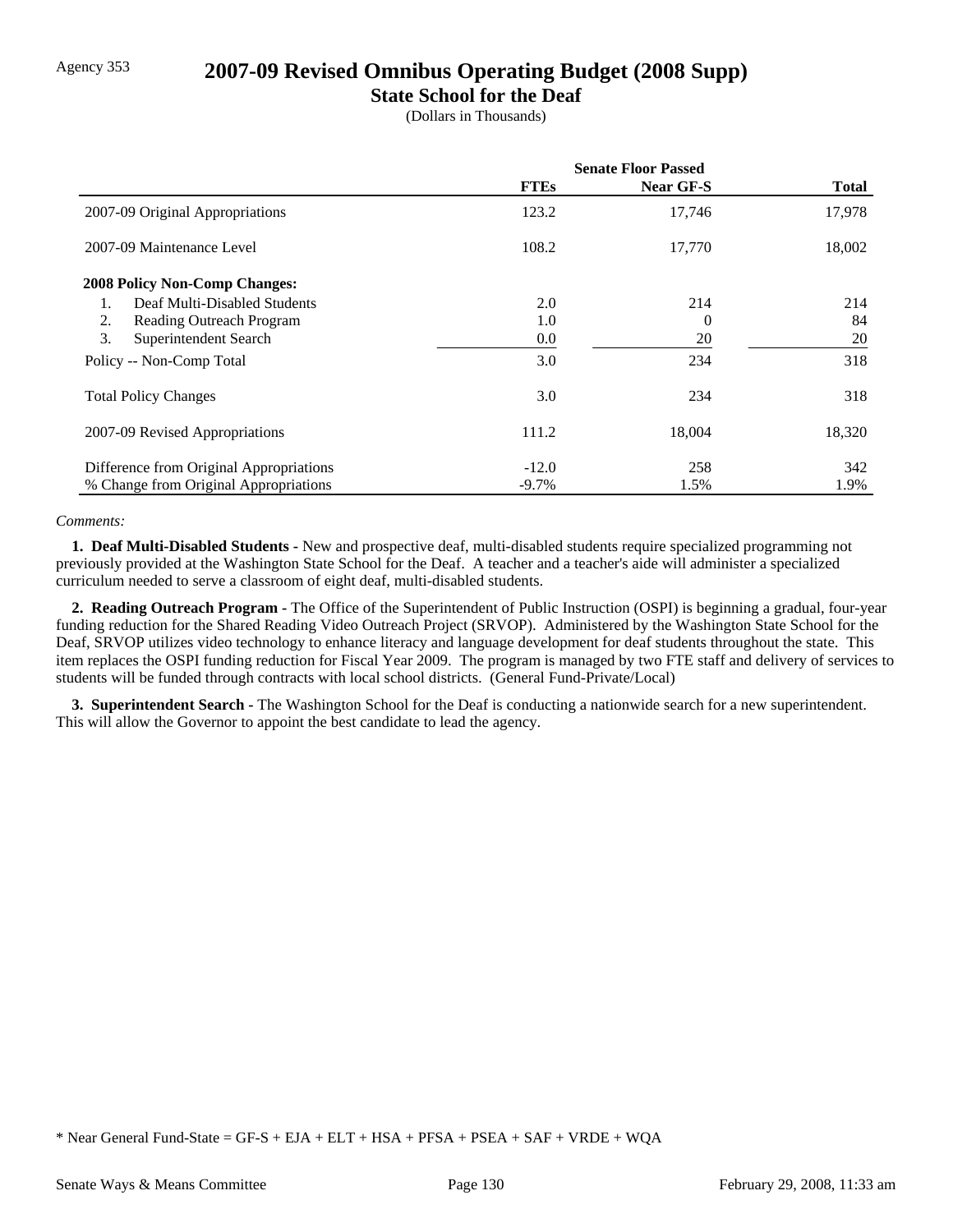# Agency 354 **2007-09 Revised Omnibus Operating Budget (2008 Supp)**

## **Work Force Trng & Educ Coord Board**

(Dollars in Thousands)

|                                         | <b>Senate Floor Passed</b> |           |              |
|-----------------------------------------|----------------------------|-----------|--------------|
|                                         | <b>FTEs</b>                | Near GF-S | <b>Total</b> |
| 2007-09 Original Appropriations         | 23.3                       | 3,529     | 58,038       |
| 2007-09 Maintenance Level               | 23.3                       | 3,529     | 58,038       |
| <b>2008 Policy Non-Comp Changes:</b>    |                            |           |              |
| Workplace-Based Learning<br>1.          | 0.3                        | 300       | 600          |
| Policy -- Non-Comp Total                | 0.3                        | 300       | 600          |
| <b>Total Policy Changes</b>             | 0.3                        | 300       | 600          |
| 2007-09 Revised Appropriations          | 23.6                       | 3,829     | 58,638       |
| Difference from Original Appropriations | 0.3                        | 300       | 600          |
| % Change from Original Appropriations   | 1.3%                       | 8.5%      | 1.0%         |

### *Comments:*

 **1. Workplace-Based Learning -** As provided in SSB 6295 (workplace-based electronically distributed learning), funds are provided to identify and test new ways to make post-secondary education accessible to employed adults at their workplaces. (General Fund-State, General Fund-Private/Local)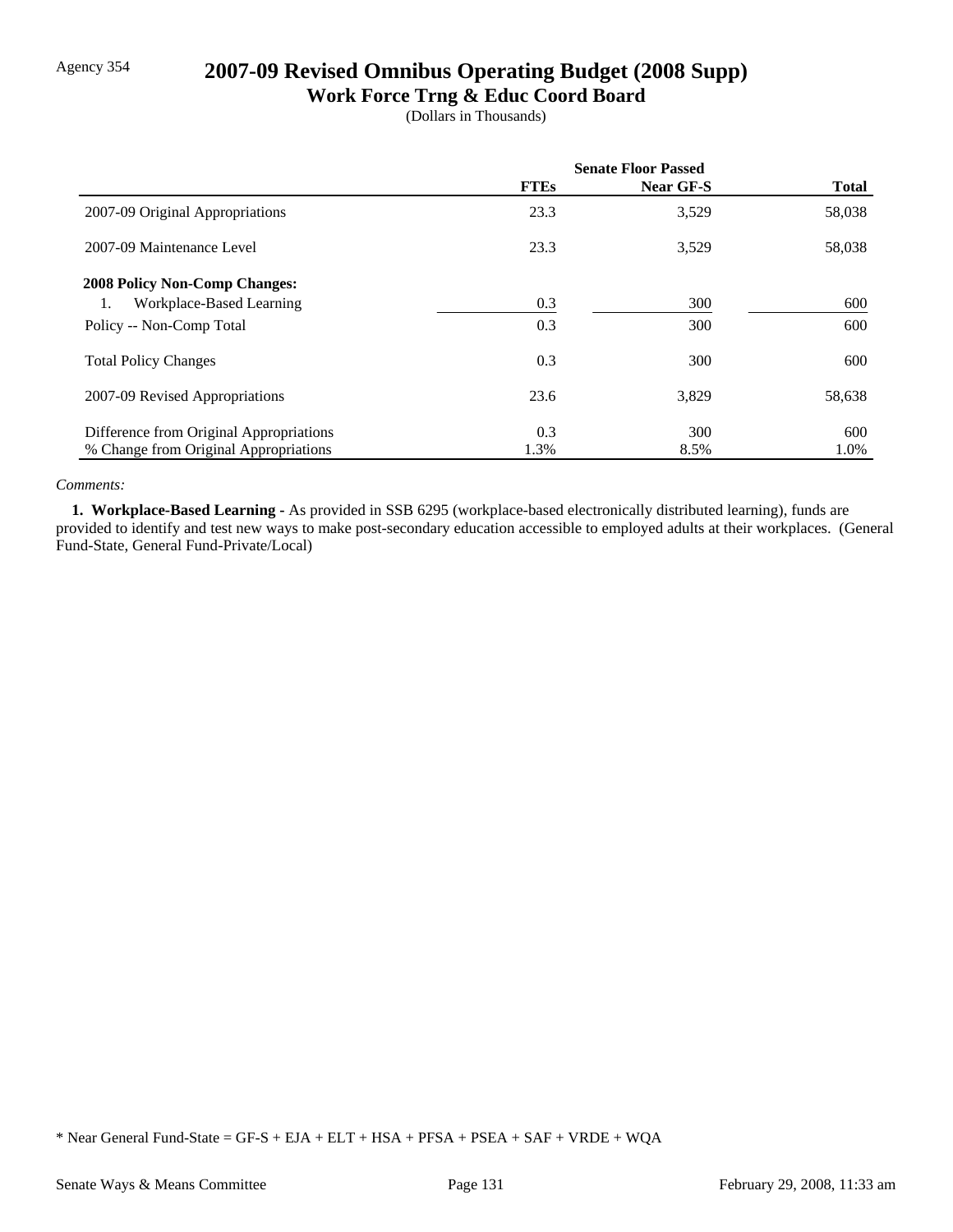## Agency 357 **2007-09 Revised Omnibus Operating Budget (2008 Supp)**

### **Department of Early Learning**

(Dollars in Thousands)

|                                         | <b>Senate Floor Passed</b> |                  |              |
|-----------------------------------------|----------------------------|------------------|--------------|
|                                         | <b>FTEs</b>                | <b>Near GF-S</b> | <b>Total</b> |
| 2007-09 Original Appropriations         | 208.7                      | 134,487          | 329,903      |
| 2007-09 Maintenance Level               | 208.7                      | 135,351          | 330,767      |
| <b>2008 Policy Non-Comp Changes:</b>    |                            |                  |              |
| Increased Legal Billing<br>1.           | 0.5                        | 180              | 180          |
| <b>Improve Child Care Safety</b><br>2.  | 2.5                        | 435              | 435          |
| 3.<br><b>Transfer Program Funding</b>   | 0.0                        | 2,272            | 2,272        |
| Policy -- Non-Comp Total                | 3.0                        | 2,887            | 2,887        |
| <b>Total Policy Changes</b>             | 3.0                        | 2,887            | 2,887        |
| 2007-09 Revised Appropriations          | 211.7                      | 138,238          | 333,654      |
| Difference from Original Appropriations | 3.0                        | 3,751            | 3,751        |
| % Change from Original Appropriations   | 1.4%                       | 2.8%             | 1.1%         |

#### *Comments:*

 **1. Increased Legal Billing -** The Department's legal billings related to administration have increased. One-time funding of \$90,000 is provided in Fiscal Year 08 to partially offset the costs of the billings. Funding is provided in Fiscal Year 2009 for the Department to hire an additional in-house counsel to provide assistance to the administration for legal affairs. This is intended to offset the Department's legal bills starting in Fiscal Year 2009.

 **2. Improve Child Care Safety -** Funding is provided for the Department to Early Learning to add five quality improvement specialists to establish a consistent approach to licensing actions

 **3. Transfer Program Funding -** DEL currently staffs and administers the following programs: Head Start Collaboration Office, Homeless Child Care Subsidy Program, Seasonal Child Care Subsidy Program, and the Tiered Reimbursement Program for Child Care Providers. When DEL was established, the funds remained at DSHS. The following amounts are transferred to DEL to align funding with the programs: Head Start Collaboration State Match (\$46,250), Homeless Child Care Subsidy Program (\$690,000), Seasonal Child Care Subsidy Program (\$1,035,265) and the Tiered Reimbursement Program (\$500,000).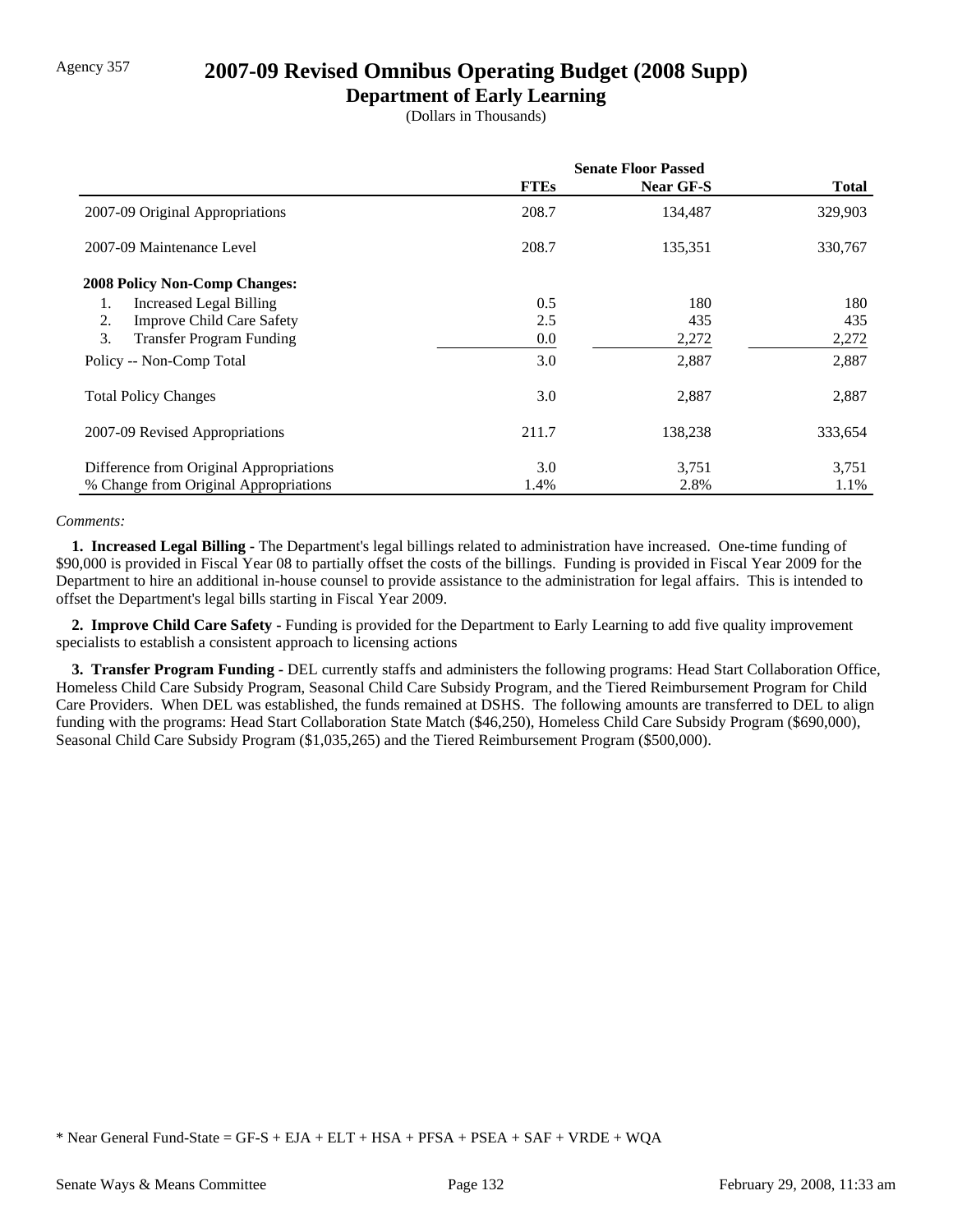## Agency 390 **2007-09 Revised Omnibus Operating Budget (2008 Supp)**

## **Washington State Historical Society**

(Dollars in Thousands)

|                                            | <b>Senate Floor Passed</b> |           |              |
|--------------------------------------------|----------------------------|-----------|--------------|
|                                            | <b>FTEs</b>                | Near GF-S | <b>Total</b> |
| 2007-09 Original Appropriations            | 52.8                       | 7,167     | 10,093       |
| 2007-09 Maintenance Level                  | 52.8                       | 7,167     | 10,093       |
| <b>2008 Policy Non-Comp Changes:</b>       |                            |           |              |
| <b>Holocaust Education Resource Center</b> | $0.0\,$                    | 255       | 255          |
| Policy -- Non-Comp Total                   | $0.0\,$                    | 255       | 255          |
| <b>Total Policy Changes</b>                | 0.0                        | 255       | 255          |
| 2007-09 Revised Appropriations             | 52.8                       | 7,422     | 10,348       |
| Difference from Original Appropriations    | 0.0                        | 255       | 255          |
| % Change from Original Appropriations      | $0.0\%$                    | 3.6%      | 2.5%         |

#### *Comments:*

 **1. Holocaust Education Resource Center -** Funding is provided for the Washington State Holocaust Education Resource Center to develop and disseminate educational materials, to acquire and maintain primary source materials and artificats, and collect and preserve oral accounts from state holocaust survivors, liberators, and witnesses. (General Fund-State)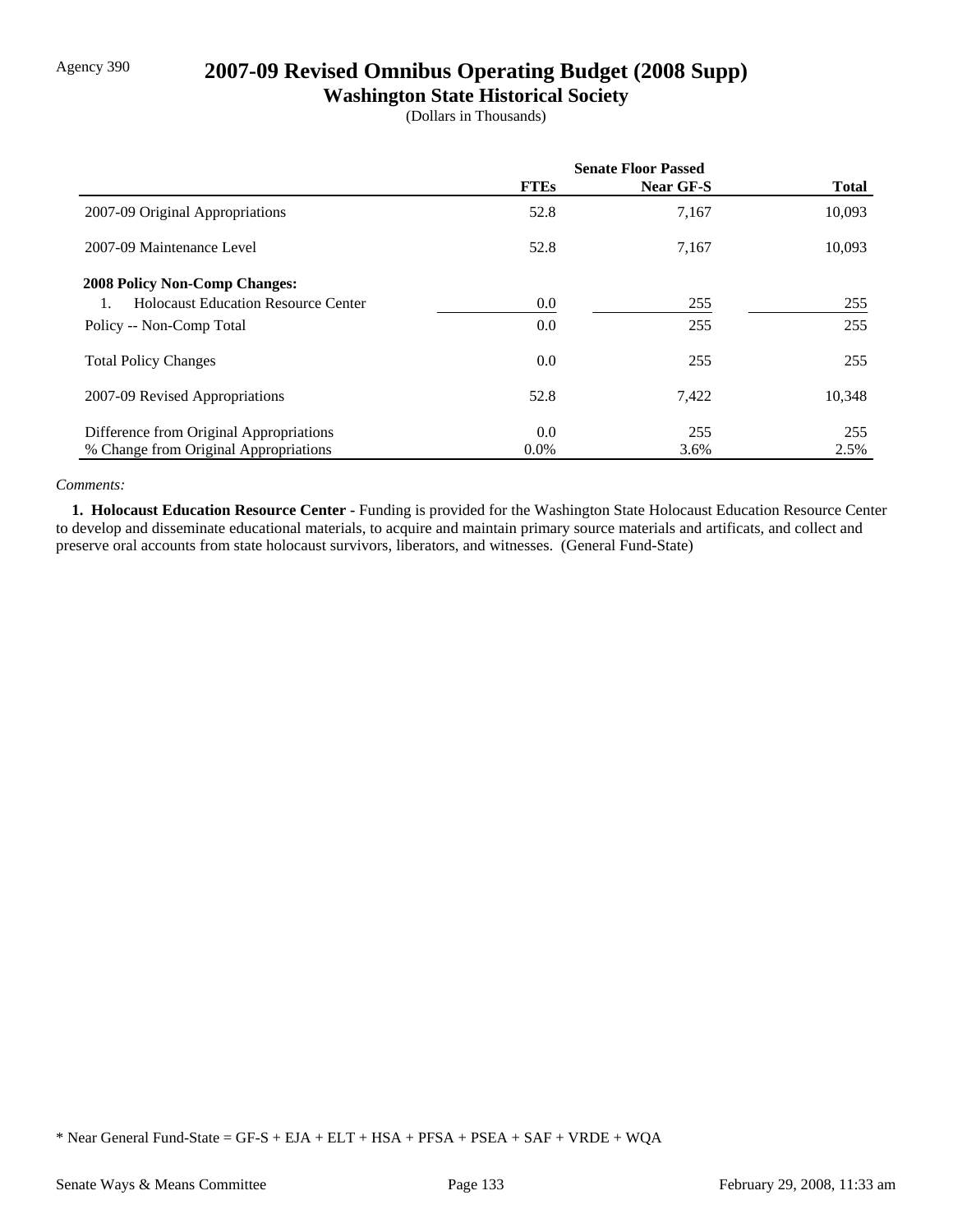# Agency 395 **2007-09 Revised Omnibus Operating Budget (2008 Supp)**

## **East Wash State Historical Society**

(Dollars in Thousands)

|                                          | <b>Senate Floor Passed</b> |           |              |
|------------------------------------------|----------------------------|-----------|--------------|
|                                          | <b>FTEs</b>                | Near GF-S | <b>Total</b> |
| 2007-09 Original Appropriations          | 40.1                       | 3,964     | 7,051        |
| 2007-09 Maintenance Level                | 40.1                       | 3,964     | 7,051        |
| <b>2008 Policy Non-Comp Changes:</b>     |                            |           |              |
| American Indian Collect Cataloging<br>1. | $0.0\,$                    | 88        | 88           |
| Policy -- Non-Comp Total                 | $0.0\,$                    | 88        | 88           |
| <b>Total Policy Changes</b>              | $0.0\,$                    | 88        | 88           |
| 2007-09 Revised Appropriations           | 40.1                       | 4,052     | 7,139        |
| Difference from Original Appropriations  | $0.0\,$                    | 88        | 88           |
| % Change from Original Appropriations    | $0.0\%$                    | 2.2%      | 1.3%         |

#### *Comments:*

 **1. American Indian Collect Cataloging -** One-time funding is provided to complete the cataloging of the American Indian Collection. (General Fund-State)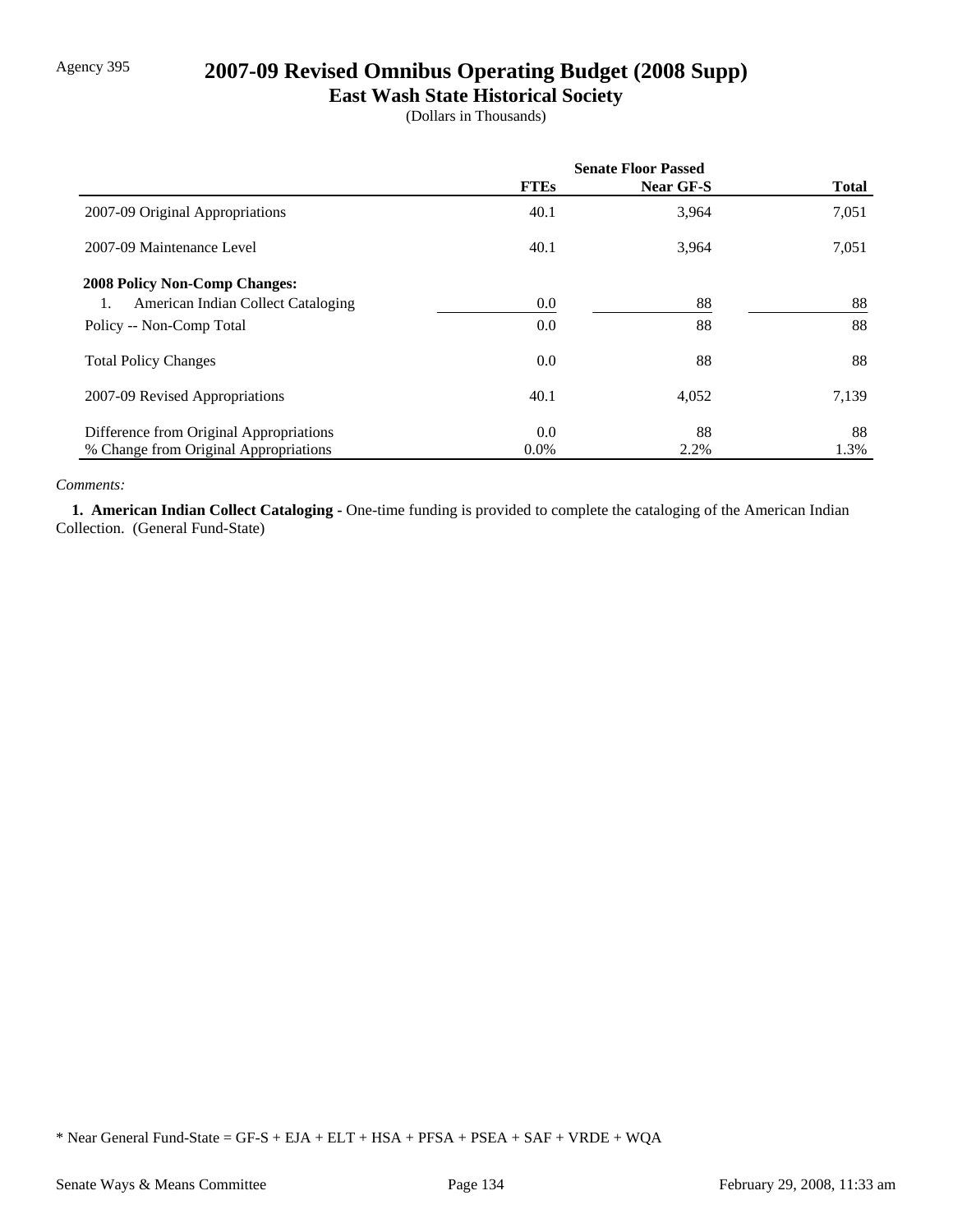# Agency 010 **2007-09 Revised Omnibus Operating Budget (2008 Supp)**

**Bond Retirement and Interest**

(Dollars in Thousands)

|                                         | <b>Senate Floor Passed</b> |           |              |
|-----------------------------------------|----------------------------|-----------|--------------|
|                                         | <b>FTEs</b>                | Near GF-S | <b>Total</b> |
| 2007-09 Original Appropriations         | 0.0                        | 1,546,530 | 1,731,686    |
| 2007-09 Maintenance Level               | 0.0                        | 1,575,674 | 1,763,731    |
| 2007-09 Revised Appropriations          | 0.0                        | 1,575,674 | 1,763,731    |
| Difference from Original Appropriations | 0.0                        | 29.144    | 32,045       |
| % Change from Original Appropriations   | $0.0\%$                    | 1.9%      | 1.9%         |

*Comments:*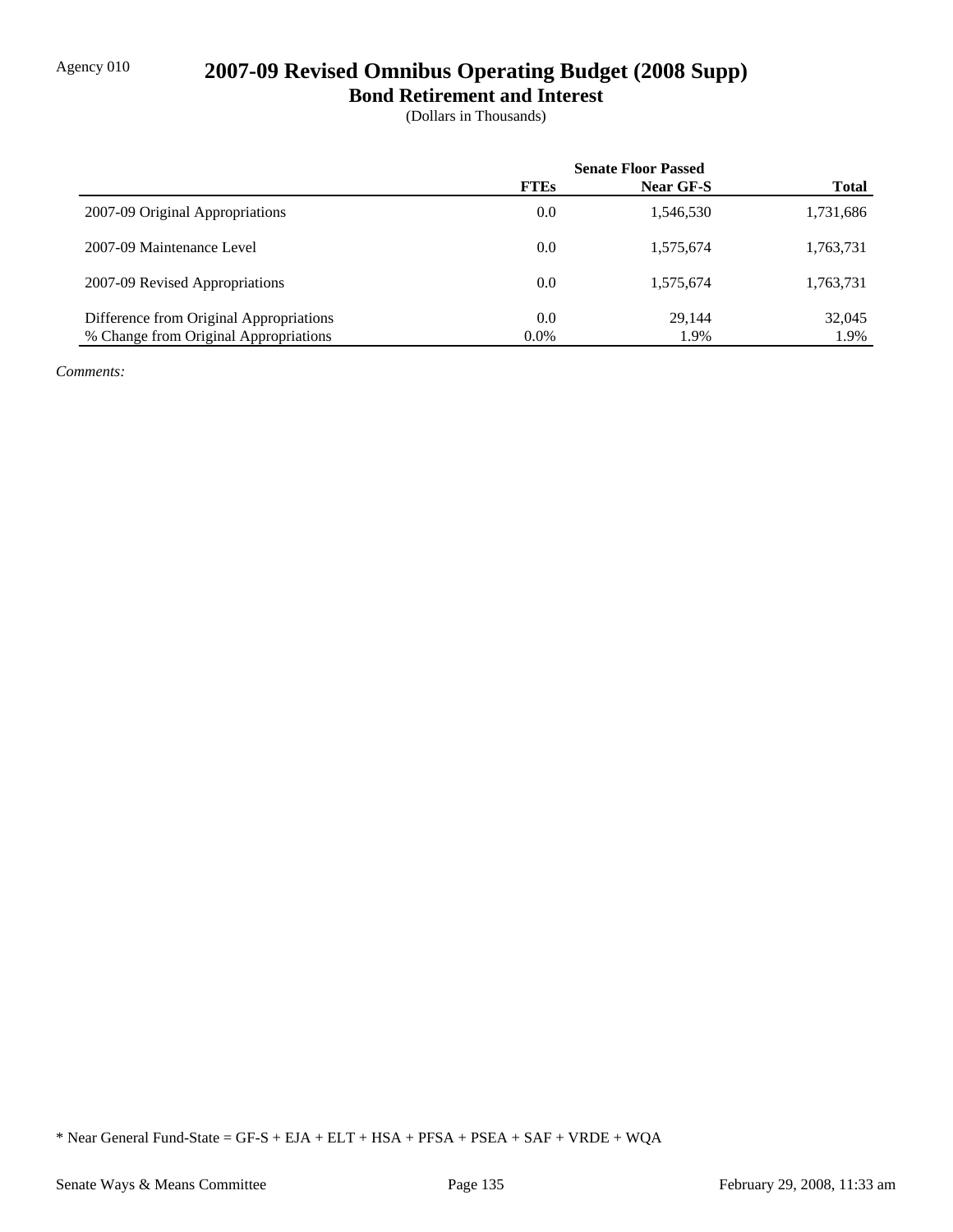## Agency 076 **2007-09 Revised Omnibus Operating Budget (2008 Supp)**

### **Special Approps to the Governor**

(Dollars in Thousands)

|                                                  | <b>Senate Floor Passed</b> |           |              |
|--------------------------------------------------|----------------------------|-----------|--------------|
|                                                  | <b>FTEs</b>                | Near GF-S | <b>Total</b> |
| 2007-09 Original Appropriations                  | 95.1                       | 135,632   | 193,788      |
| 2007-09 Maintenance Level                        | 95.1                       | 135,632   | 191,046      |
| <b>2008 Policy Non-Comp Changes:</b>             |                            |           |              |
| 1.<br>Fire Contingency                           | 0.0                        | 4,500     | 9,000        |
| <b>Federal Audit Determination</b><br>2.         | 0.0                        | 11,000    | 11,000       |
| 3.<br><b>County Controlled Substance Funds</b>   | 0.0                        | 200       | 200          |
| <b>Insurance Accounting System</b><br>4.         | 0.0                        | 4,036     | 6,948        |
| 5.<br>Water Quality Capital Acct Transfer        | 0.0                        | $-2,861$  | $-2,861$     |
| 6.<br>Ind. Development Account Transfer          | 0.0                        | 1,000     | 1,000        |
| 7.<br>Family Leave Insurance Account             | 0.0                        | 6,218     | 6,218        |
| 8.<br><b>Extraordinary Criminal Justice Cost</b> | 0.0                        | 189       | 189          |
| 9.<br><b>Boating Activities Account</b>          | 0.0                        | 0         | 1,000        |
| 10.<br>Developmental Disabilities Trust          | 0.0                        | 100       | 100          |
| Policy -- Non-Comp Total                         | 0.0                        | 24,382    | 32,794       |
| <b>Total Policy Changes</b>                      | 0.0                        | 24,382    | 32,794       |
| 2007-09 Revised Appropriations                   | 95.1                       | 160,014   | 223,840      |
| Difference from Original Appropriations          | 0.0                        | 24,382    | 30,052       |
| % Change from Original Appropriations            | 0.0%                       | 18.0%     | 15.5%        |

#### *Comments:*

 **1. Fire Contingency -** The fire contingency pool was created in 1999 to address fire mobilization costs and fire suppression costs in excess of the amounts appropriated directly to agencies. Funds are appropriated from the General Fund to the Disaster Response Account to replenish the contingency pool. The pool provides allocations to the Washington State Patrol for any fire service resource mobilization costs incurred in response to an emergency or disaster authorized under RCW 43.43.960 through 43.43.964. (General Fund-State, Disaster Response Account-State)

 **2. Federal Audit Determination -** The United States Department of Health and Human Services has determined that a portion of funds transferred from the Public Employees' and Retirees' Insurance Account to the General Fund in Fiscal Year 2006 and Fiscal Year 2007 pursuant to Chapter 372, Laws of 2006, Section 805 and Section 806 contained federal funds that were not authorized to be included in the transfer. This one-time repayment of funds includes the amount of the transfer that is attributable to federal participation in the funding of benefits by employer agencies, plus interest from the date of the transfer.

**3. County Controlled Substance Funds - Chapter 339, Laws of 2006 (ESSB 6239) expressed the Legislature's intent to provide** \$100,000 per year to counties that imposed the one-tenth of 1 percent sales tax for chemical dependency or substance abuse treatment, starting in Fiscal Year 2008 and ending in Fiscal Year 2010. In addition to Clallam, Jefferson, Spokane, Okanogan, Clark, and Skagit counties funded in the enacted 2007-09 budget, Island County and King County have imposed the tax and are now eligible for funding.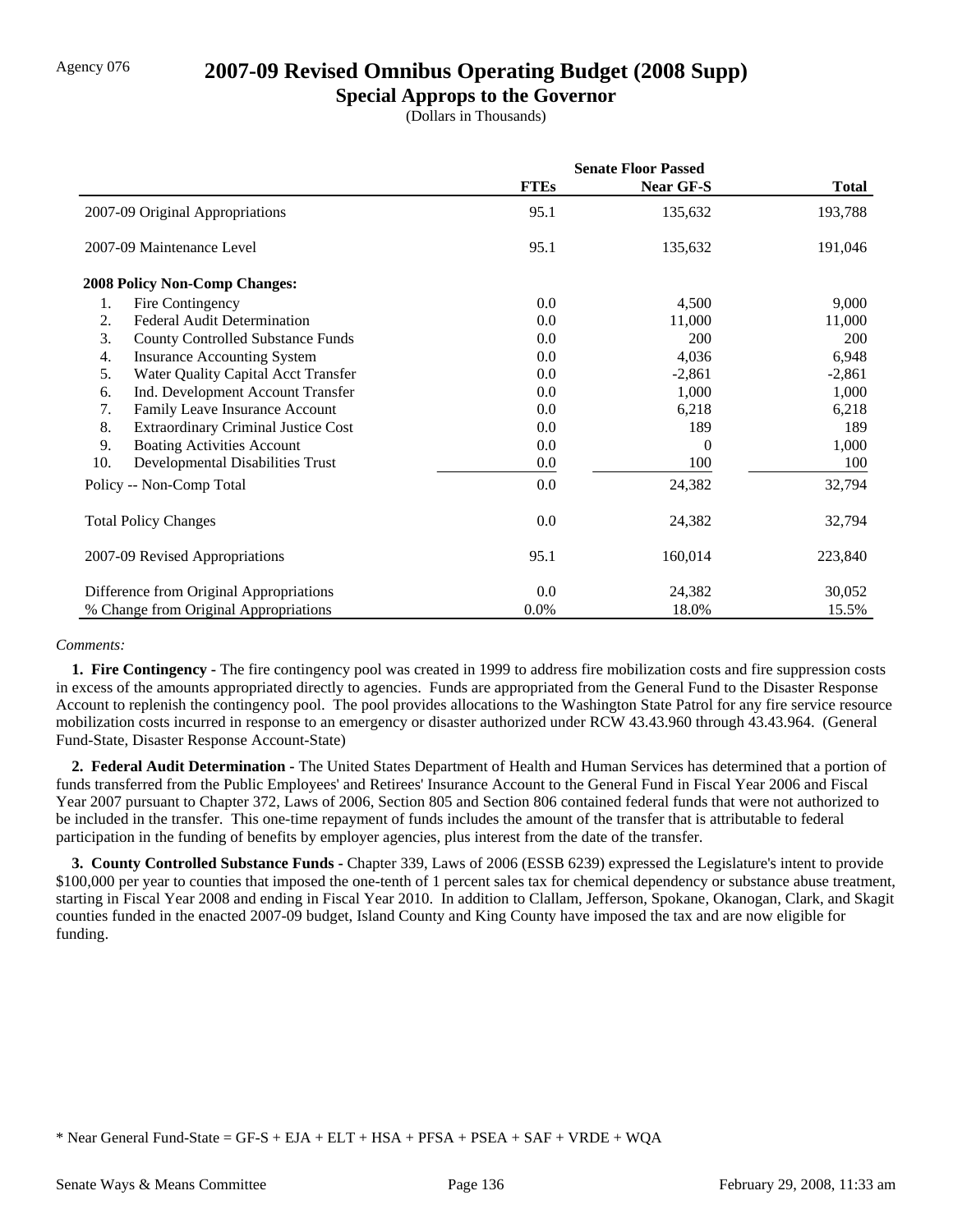## Agency 076 **2007-09 Revised Omnibus Operating Budget (2008 Supp) Special Approps to the Governor**

 **4. Insurance Accounting System -** In a September 13, 2007, letter from the Department of Health and Human Services to all states, the federal government reasserted its prohibition on using federal resources to pay, either directly or indirectly, for enterprisewide central services information technology systems. The Health Care Authority's insurance accounting system replacement project is currently funded out of an administrative account supported by transfers from the Public Employees' and Retirees' Insurance Account. Because expenditures in the account are supported by federal resources, this financing arrangement is not allowable under federal regulations. As an alternative, funding is provided to the project from state funds that support Public Employees Benefit Board (PEBB)-eligible employees. The level of the transfer is based on head-count data used to determine statewide allocation of PEBB contribution rates. (General Fund-State, Public Safety and Education Account, Water Quality Account, Violence Reduction and Drug Enforcement Account, Health Services Account)

 **5. Water Quality Capital Acct Transfer -** The Water Quality Capital Account is used to fund water quality projects and activities. Its sole revenue source is an appropriation from the Water Quality Account. The dollar amount of this appropriation is reduced and \$3 million is shifted from Fiscal Year 2008 to Fiscal Year 2009 to coincide with anticipated expenditure levels in the Water Quality Capital Account and expected revenue in the Water Quality Account during the 2007-09 Biennium. (Water Quality Account-State)

 **6. Ind. Development Account Transfer -** General Fund-State moneys are provided for expenditure into the Individual Development Account.

 **7. Family Leave Insurance Account -** Funds are provided for expenditure into the Family Medical Leave Account.

 **8. Extraordinary Criminal Justice Cost -** Funding is provided to Klickitat County (\$48,000) and Yakima County (\$141,000) to assist with extraordinary criminal justice costs.

 **9. Boating Activities Account -** Funds are appropriated from the Boating Activities Account for expenditure into the General Fund-State.

 **10. Developmental Disabilities Trust -** Funding is provided to the Developmental Disabilities Endowment Trust Fund for state matching funds for private contributions. The trust fund encourages families to invest funds for the future care of family members with developmental disabilities.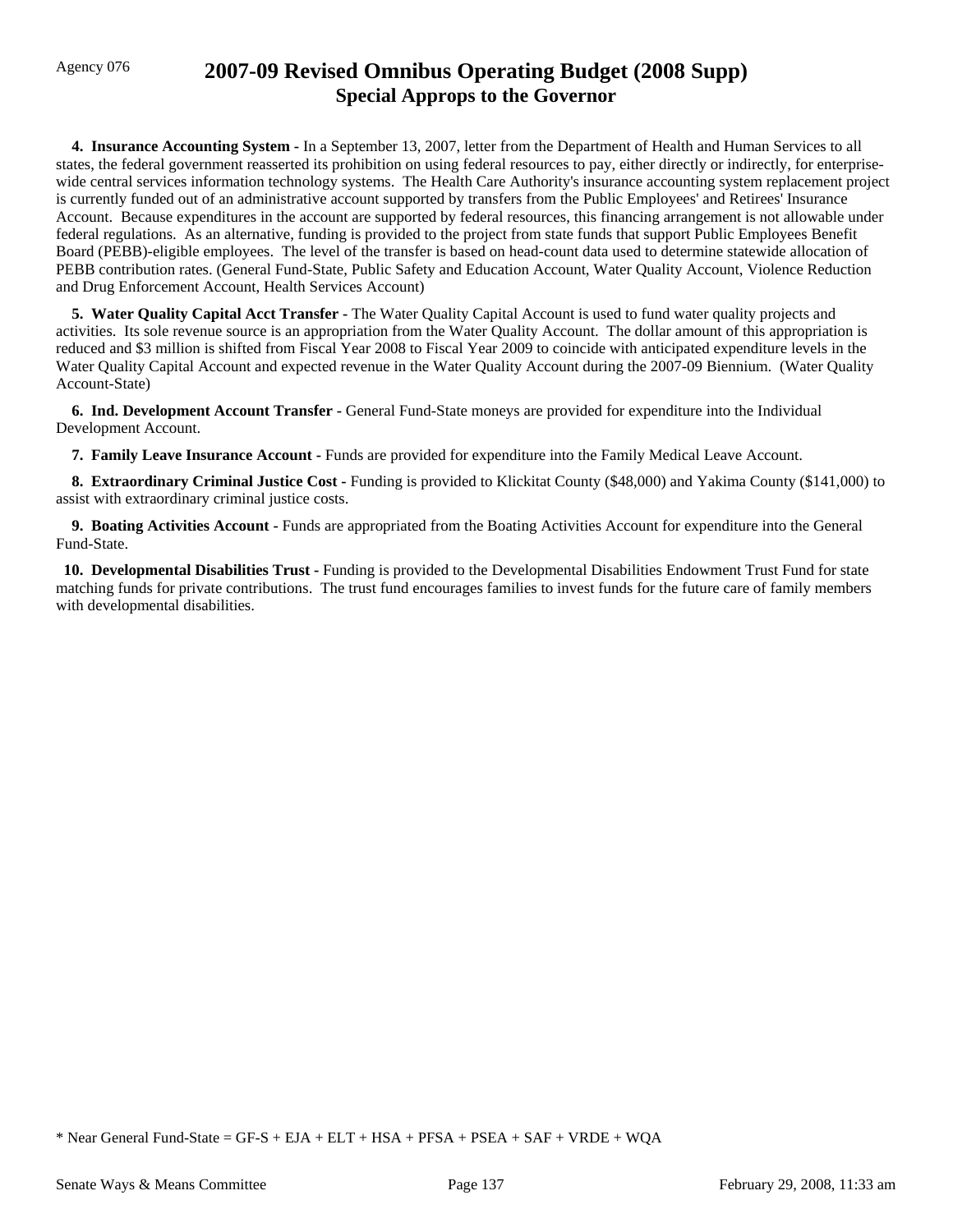# Agency 707 **2007-09 Revised Omnibus Operating Budget (2008 Supp)**

### **Sundry Claims**

(Dollars in Thousands)

|                                         | <b>Senate Floor Passed</b> |                |                |
|-----------------------------------------|----------------------------|----------------|----------------|
|                                         | <b>FTEs</b>                | Near GF-S      | <b>Total</b>   |
| 2007-09 Original Appropriations         | 0.0                        | $\overline{0}$ | $\overline{0}$ |
| 2007-09 Maintenance Level               | 0.0                        | $\overline{0}$ | $\overline{0}$ |
| <b>2008 Policy Non-Comp Changes:</b>    |                            |                |                |
| <b>Self Defense Claims</b>              | 0.0                        | 55             | 55             |
| Policy -- Non-Comp Total                | 0.0                        | 55             | 55             |
| <b>Total Policy Changes</b>             | 0.0                        | 55             | 55             |
| 2007-09 Revised Appropriations          | 0.0                        | 55             | 55             |
| Difference from Original Appropriations | 0.0                        | 55             | 55             |
| % Change from Original Appropriations   | $0.0\%$                    | $0.0\%$        | $0.0\%$        |

#### *Comments:*

 **1. Self Defense Claims -** On the recommendation of the Office of Risk Management, payment is made under RCW 9A.16.110 for claims for reimbursement of legal costs and other expenses of criminal defendants acquitted on the basis of self-defense. This appropriation includes claims received by the Legislature up to January 8, 2008.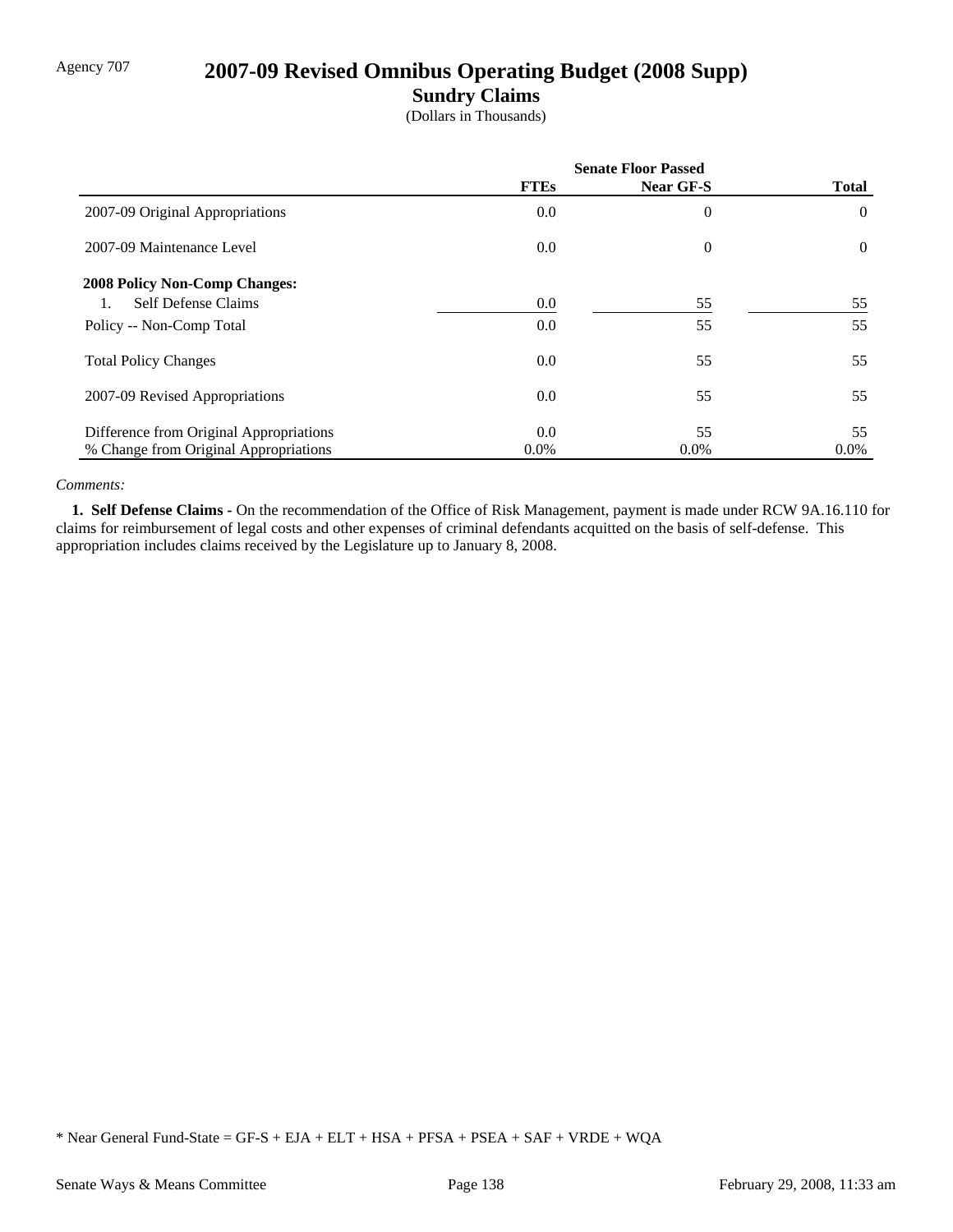# Agency 713 **2007-09 Revised Omnibus Operating Budget (2008 Supp)**

# **State Employee Compensation Adjust**

(Dollars in Thousands)

|                                         | <b>Senate Floor Passed</b> |                  |              |
|-----------------------------------------|----------------------------|------------------|--------------|
|                                         | <b>FTEs</b>                | <b>Near GF-S</b> | <b>Total</b> |
| 2007-09 Original Appropriations         | 0.0                        | 830              | 1,530        |
| 2007-09 Maintenance Level               | 0.0                        | $\theta$         | $\theta$     |
| Policy -- Comp Total                    | 0.0                        | $-115.524$       | $-211,378$   |
| <b>Total Policy Changes</b>             | 0.0                        | $-115.524$       | $-211,378$   |
| 2007-09 Revised Appropriations          | 0.0                        | $-115.524$       | $-211,378$   |
| Difference from Original Appropriations | 0.0                        | $-116.354$       | $-212,908$   |
| % Change from Original Appropriations   | $0.0\%$                    | $-14018.6%$      | $-13915.6%$  |

*Comments:*